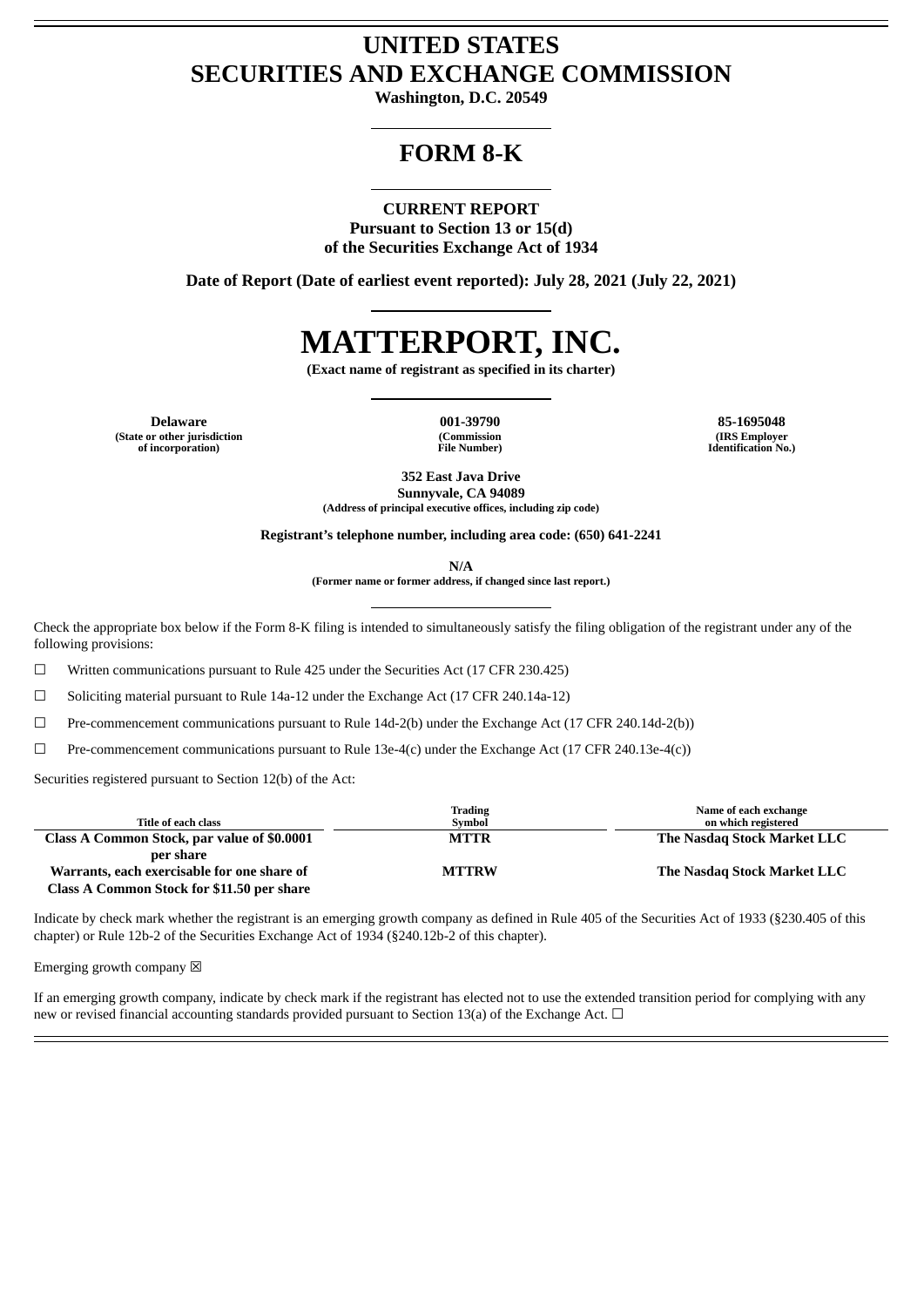# **INTRODUCTORY NOTE**

Due to the large number of events reported under the specified items of Form 8-K, this Current Report on Form 8-K is being filed in two parts. An amendment to this Form 8-K is being submitted for filing on the same date to include additional matters under Items 5.03 and 5.05 of Form 8-K.

On July 22, 2021 (the "Closing Date"), Matterport, Inc., a Delaware corporation (f/k/a Gores Holdings VI, Inc.) (the "Company"), consummated the previously announced business combination (the "Business Combination") pursuant to that certain Agreement and Plan of Merger, dated February 7, 2021 (the "Merger Agreement"), by and among the Company (at such time named Gores Holdings VI, Inc.), Maker Merger Sub, Inc. ("First Merger Sub"), a direct, wholly owned subsidiary of the Company, Maker Merger Sub II, LLC ("Second Merger Sub"), a direct, wholly owned subsidiary of the Company, and the pre-Business Combination Matterport, Inc. (now named Matterport Operating, LLC) ("Legacy Matterport").

In connection with the consummation of the Business Combination (the "Closing"), the registrant changed its name from Gores Holdings VI, Inc. to Matterport, Inc. Certain terms used in this Current Report on Form 8-K have the same meaning as set forth in the Company's proxy statement/prospectus dated June 21, 2021 (the "Proxy Statement"), and filed by the Company with the Securities and Exchange Commission (the "Commission") on June 21, 2021. As a result of the Business Combination and the other transactions contemplated by the Merger Agreement, First Merger Sub merged with and into Legacy Matterport, with Legacy Matterport continuing as the surviving corporation (the "First Merger"), and immediately following the First Merger and as part of the same overall transaction as the First Merger, Legacy Matterport merged with and into Second Merger Sub, with Second Merger Sub continuing as the surviving entity as a wholly owned subsidiary of the Company, under the new name "Matterport Operating, LLC" (the "Mergers").

As a result of the First Merger, each share of outstanding capital stock of Legacy Matterport was cancelled and converted into the right to receive the merger consideration in accordance with the terms of the Merger Agreement, with the Company owning 100% of the outstanding capital stock of Legacy Matterport as the surviving corporation of the First Merger (the "Surviving Corporation"). As a result of the Second Merger, the Company owns 100% of the outstanding interests in the surviving entity of the Second Merger (the "Surviving Entity"). Following the closing of the Business Combination, the Company owns, directly or indirectly, all of the issued and outstanding equity interests in the Surviving Entity and its subsidiaries, and the stockholders of Legacy Matterport as of immediately prior to the effective time of the First Merger (the "Matterport Stockholders") hold a portion of our Class A common stock, par value \$0.0001 per share (the "Class A Stock").

The aggregate merger consideration paid in connection with the Business Combination was 218,875,000 shares of Class A Stock (the "Aggregate Company Stock Consideration"). Holders of shares of Legacy Matterport's common stock, par value \$0.001 per share ("Matterport Stock"), are entitled to receive a number of shares of newly issued Class A Stock equal to the Aggregate Company Stock Consideration, divided by the sum of, without duplication, (a) the aggregate number of shares of Matterport Stock issued and outstanding and issuable upon conversion of Matterport's Preferred Stock, each series with a par value of \$0.001 per share (the "Matterport Preferred Stock"), plus (b) the aggregate number of shares of Matterport Stock issuable upon the exercise or settlement of all (i) options to purchase Matterport Stock granted pursuant to Matterport's Amended and Restated 2011 Stock Incentive Plan (the "Stock Incentive Plan"), whether vested or unvested (the "Matterport Stock Options"), but excluding any Matterport Stock Options that have an exercise price equal to or greater than the cash equivalent of the Per Share Matterport Stock Consideration (as defined below), and (ii) restricted stock units covering shares of Matterport Stock granted pursuant to the Stock Incentive Plan, whether vested or unvested (the "Matterport RSUs"), in each case of clauses "(i)" and "(ii)," outstanding as of immediately prior to the effective time of the First Merger (the "Matterport Stock Adjusted Fully Diluted Shares" and, such quotient, the "Per Share Matterport Stock Consideration"). Holders of shares of Matterport's Preferred Stock are entitled to receive a number of shares of newly issued Class A Stock equal to the Per Share Matterport Stock Consideration multiplied by the number of shares of Matterport Stock issuable upon conversion of such share of Matterport Preferred Stock as of immediately prior to the effective time of the First Merger (the "Per Share Matterport Preferred Stock Consideration"). No fractional shares of Class A Stock will be issued in connection with the Business Combination. In lieu of the issuance of any fractional shares, Matterport Stockholder who otherwise would be entitled to receive such fractional share will receive an amount in cash, without interest, rounded down to the nearest cent, equal to the product of (i) the amount of the fractional share interest in a share of Class A Stock to which such Matterport Stockholder otherwise would have been entitled *multiplied by* (ii) \$10.00.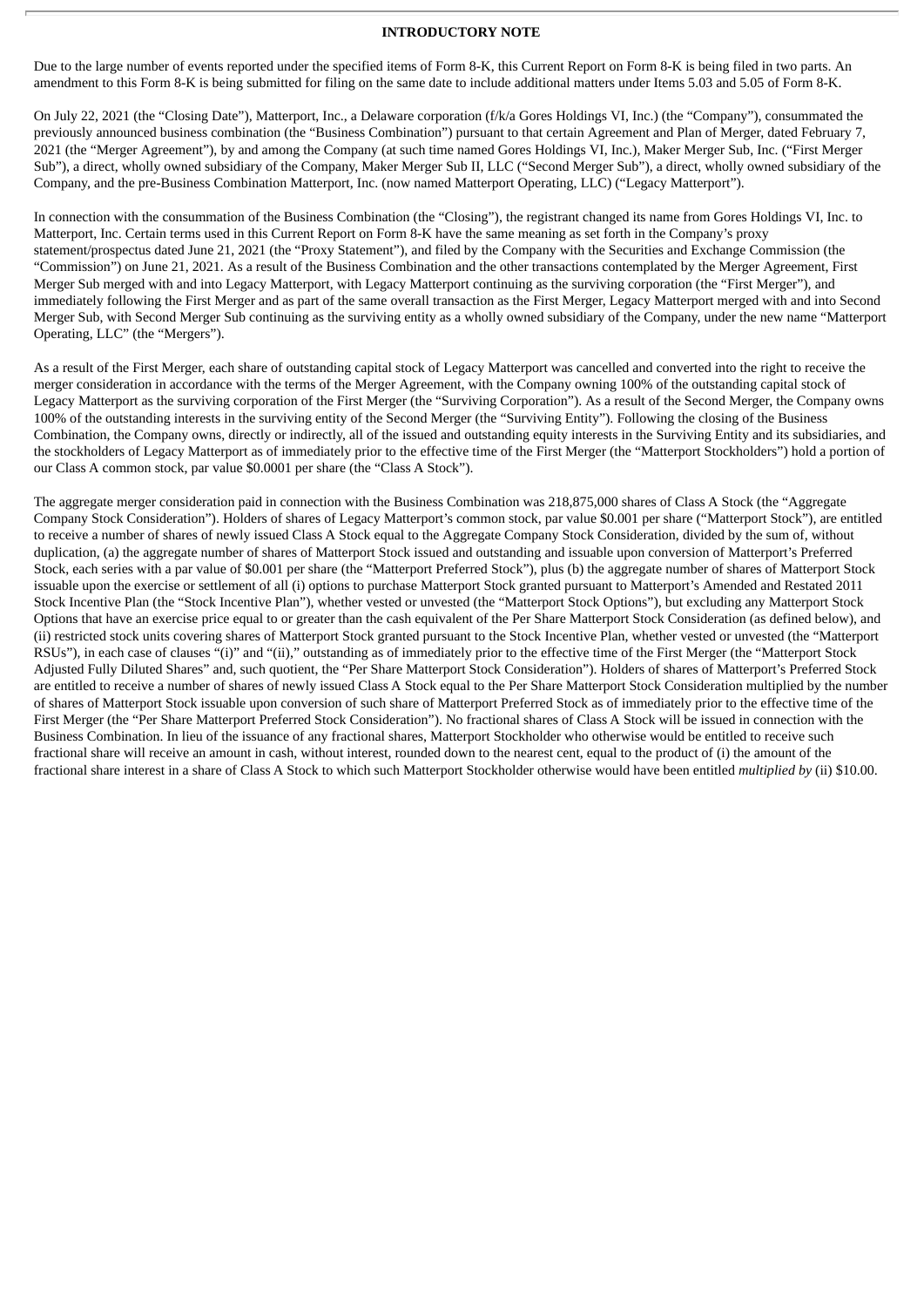In addition to the consideration to be paid at the closing of the Business Combination, Matterport Stockholders (to the extent entitled to consideration) are entitled to receive their pro rata share of an additional number of earn-out shares, issuable in Class A Stock and subject to the terms provided in the Merger Agreement (the "Earn-Out Shares"), up to an aggregate of 23,460,000 shares of Class A Stock collectively issuable to all Matterport Stockholders; provided, that Earn-Out Shares shall be issued to holders of Matterport RSUs and holders of Matterport Stock Options only if such holder continues to provide services (whether as an employee, director or individual independent contractor) to the Company or one of its subsidiaries through the date of the occurrence of the triggering event that causes such Earn-Out Shares to become issuable.

In connection with the Closing, the shares of Class F common stock of the Company, par value \$0.0001 per share (the "Class F Stock" and, together with the Class A Stock, the "Common Stock"), issued prior to the Company's initial public offering (the "Founder Shares"), initially held by Gores Sponsor VI, LLC (the "Sponsor"), and certain other Company stockholders automatically converted into shares of Class A Stock on a one-for-one basis and continue to be subject to the transfer restrictions applicable to the Founder Shares. Item 2.01 of this Current Report on Form 8-K discusses the Closing and various other transactions contemplated by the Merger Agreement, and is incorporated herein by reference.

# **Item 1.01 Entry Into A Material Definitive Agreement.**

# **Amended and Restated Registration Rights Agreement**

In connection with the Closing, the Company, the Sponsor, Mr. Bort, Ms. Marcellino and Ms. Tellem (the "Gores Holders"), and the stockholders of Legacy Matterport party thereto (the "Matterport Holders" and together with the Gores Holders, the "Registration Rights Holders") entered into an Amended and Restated Registration Rights Agreement, dated as of July 22, 2021 (the "Amended and Restated Registration Rights Agreement").

Under the Amended and Restated Registration Rights Agreement, the Company is obligated to file a registration statement with the Commission to register the resale of (a) any (i) outstanding shares of Class A Stock or any Private Placement Warrants, (ii) shares of Class A Stock issued or issuable upon the conversion of the Class F Stock and upon exercise of the Private Placement Warrants, and (iii) shares of Class A Stock issued as Earn-Out Shares or issuable upon the conversion of any Earn-Out Shares, in each case, held by the Matterport Stockholders, and (b) any other equity security of the Company issued or issuable with respect to any such share of Class A Stock by way of a stock dividend or stock split or in connection with a combination of shares, recapitalization, merger, consolidation or other reorganization or otherwise, in each case held by such Registration Rights Holder.

The Company agreed to, within 30 days after the Closing Date, file with the SEC a shelf registration statement registering the resale of the Common Stock held by the Registration Rights Holders and use its reasonable best efforts to have such registration statement declared effective as soon as practicable after the filing thereof, but in no event later than 60 days following the filing deadline. In addition, pursuant to the terms of the Amended and Restated Registration Rights Agreement and subject to certain requirements and customary conditions, the Gores Holders are entitled to three demand registrations and the Matterport Holders are entitled to six demand registrations; provided, however, the Company is not obligated to participate in more than four demand registrations in any twelve month period. Further, the Company is not obligated to participate in an underwritten offering if the aggregate gross proceeds from such offering are expected to be \$25 million or less. The Amended and Restated Registration Rights Agreement also provides "piggy-back" registration rights to such stockholders and their permitted transferees, subject to certain requirements and customary conditions.

The foregoing description of the Amended and Restated Registration Rights Agreement does not purport to be complete and is qualified in its entirety by reference to the full text of the Amended and Restated Registration Rights Agreement, a copy of which is attached hereto as Exhibit 10.1 and is incorporated herein by reference.

# **Indemnification Agreements**

In connection with the Closing, the Company entered into indemnification agreements with Messrs. Pittman, Fay, Remley, Tulsi, Hébert, Gustafson and Krikorian, each of whom is a director and/or executive officer of the Company following the Business Combination. These indemnification agreements provide the directors and executive officers with contractual rights to indemnification and advancement for certain expenses, including attorneys' fees, judgments, fines and settlement amounts incurred by a director or executive officer in any action or proceeding arising out of their services as one of the Company's directors or executive officers.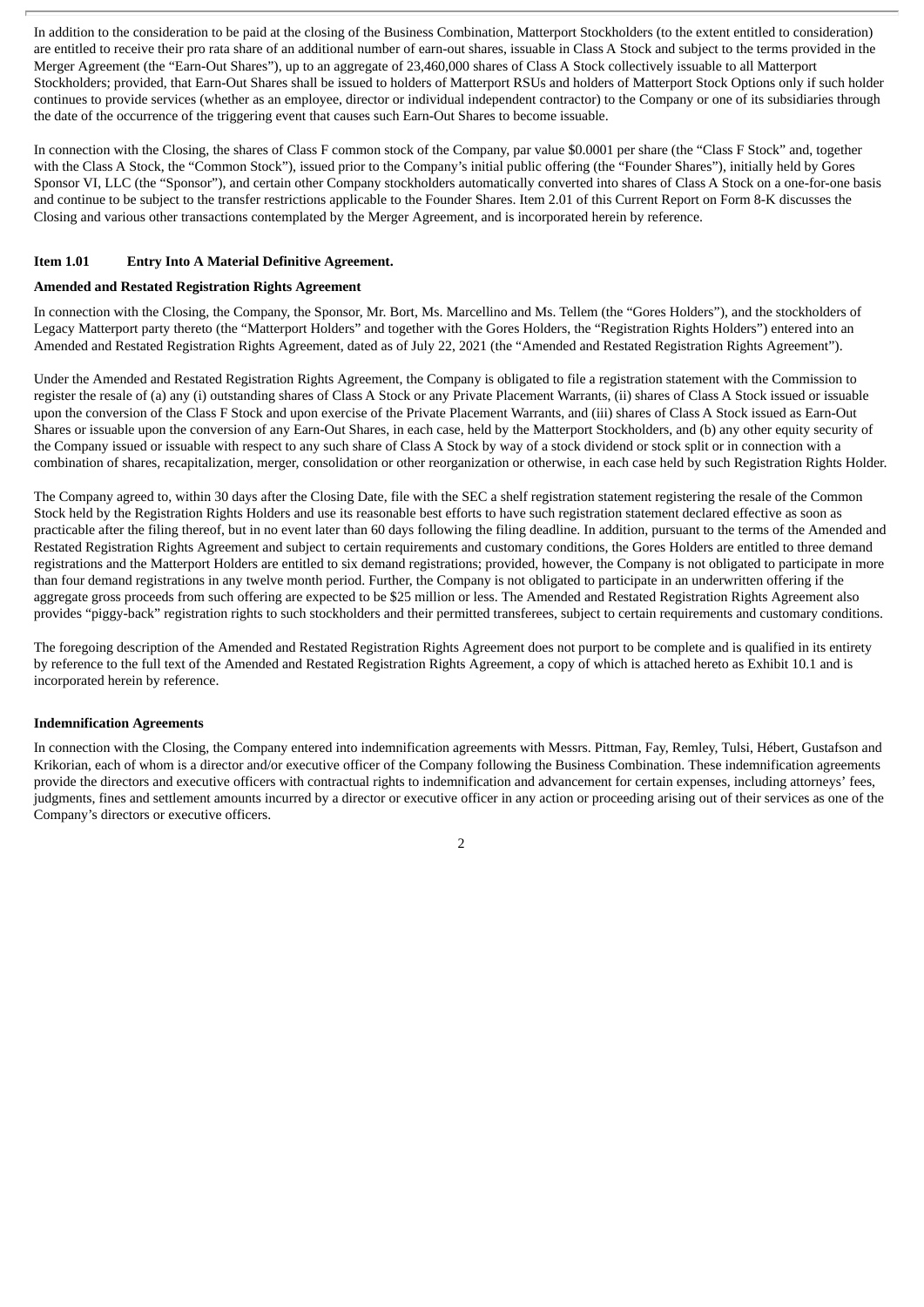The foregoing description of the indemnification agreements does not purport to be complete and is qualified in its entirety by reference to the full text of the form of indemnification agreement, a copy of which is attached hereto as Exhibit 10.2 and is incorporated herein by reference.

# **Item 2.01 Completion of Acquisition or Disposition of Assets.**

The disclosure set forth in the "*Introductory Note*" above is incorporated by reference into this Item 2.01. The material terms and conditions of the Merger Agreement are described in the Proxy Statement in the section titled "*Proposal No. 1—The Business Combination Proposal*," which is incorporated herein by reference.

The Merger Agreement and the Business Combination was approved by the Company's stockholders at a special meeting of the Company's stockholders held on July 20, 2021 (the "Special Meeting"). On July 22, 2021, the parties to the Merger Agreement consummated the Merger Transaction.

Prior to and in connection with the Special Meeting, holders of 93,917 shares of the Company's Class A Stock sold in its initial public offering ("public shares") exercised their right to redeem those shares for cash at a price of approximately \$10.0009 per share, for an aggregate of approximately \$939,258.84. The per share redemption price of approximately \$10.0009 for public stockholders electing redemption was paid out of the Company's Trust Account, which after taking into account the redemptions, had a balance immediately prior to the Closing of approximately \$344,093,377.44.

Pursuant to subscription agreements entered into in connection with the Merger Agreement (collectively, the "Subscription Agreements"), certain investors agreed to subscribe for an aggregate of 29,500,000 newly issued shares of Class A Stock at a purchase price of \$10.00 per share for an aggregate purchase price of \$295,000,000 (the "PIPE Investment"). At the Closing, the Company consummated the PIPE Investment.

Immediately after giving effect to the Mergers, the redemptions described above, the PIPE Investment and the conversion of all 8,625,000 outstanding Founder Shares into shares of Class A Stock on a one-for-one basis, there were 291,406,083 shares of Common Stock, consisting of 241,956,778 of Class A Stock issued and outstanding, options to purchase an aggregate of 45,399,626 shares of Class A Stock (the "Rollover Options") and restricted stock units covering an aggregate of 4,049,679 shares of Class A Stock (the "Rollover RSUs"). Upon the Closing, the Company's Class A Stock and the Company's Public Warrants began trading on the Nasdaq Global Market ("Nasdaq") under the symbols "MTTR" and "MTTRW," respectively, and the Company's public units automatically separated into their component securities and, as a result, no longer trade as a separate security and were delisted from Nasdaq.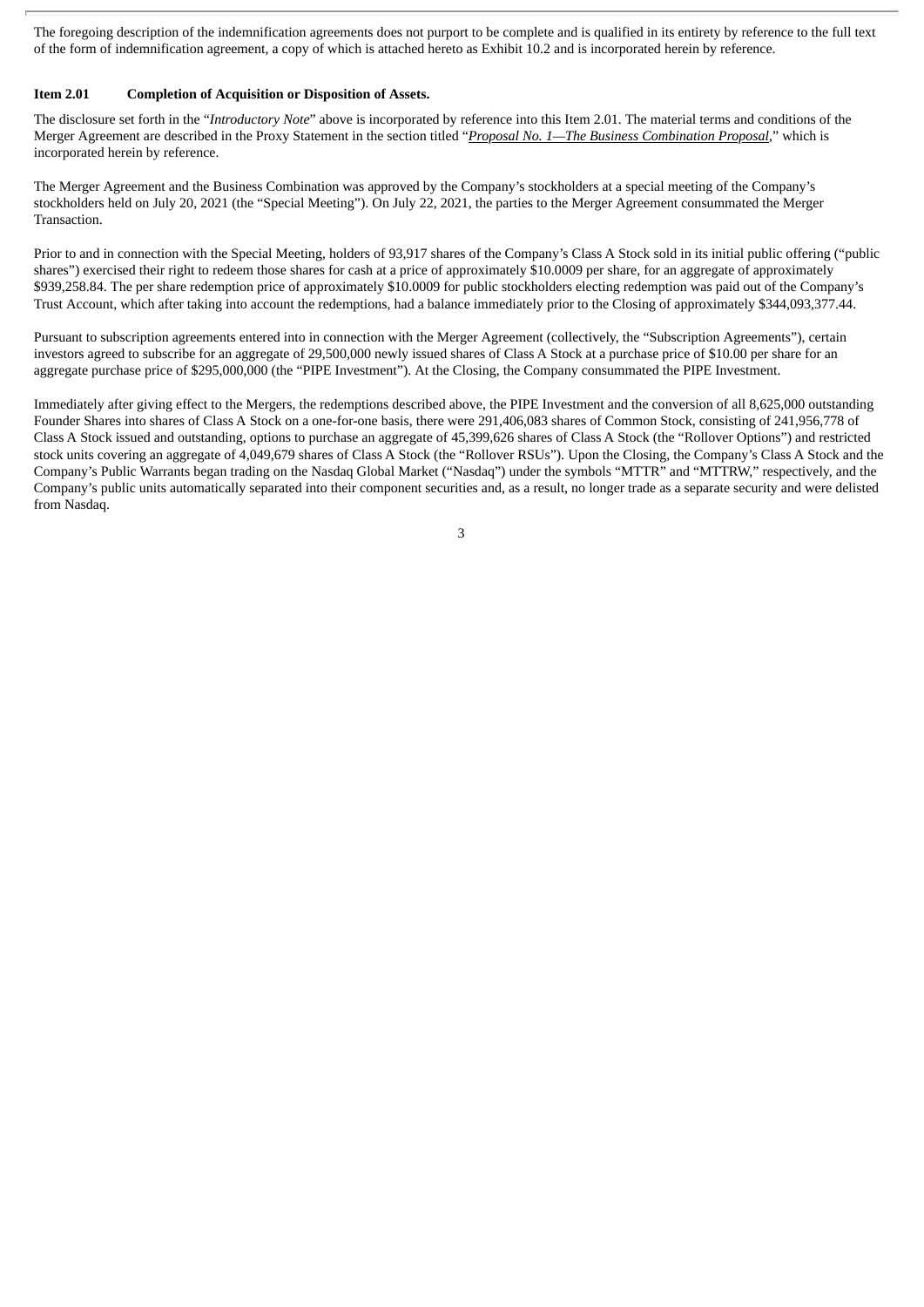# **FORM 10 INFORMATION**

Item 2.01(f) of Form 8-K states that if the predecessor registrant was a "shell company" (as such term is defined in Rule 12b-2 under the Securities Exchange Act of 1934, as amended (the "Exchange Act")), as the Company was immediately before the Business Combination, then the registrant must disclose the information that would be required if the registrant were filing a general form for registration of securities on Form 10. As a result of the consummation of the Business Combination, the Company has ceased to be a shell company. Accordingly, the Company is providing the information below that would be included in a Form 10 if the Company were to file a Form 10. Please note that the information provided below relates to the Company after the consummation of the Business Combination and the transactions contemplated by the Merger Agreement (the "Post-Combination Company"), unless otherwise specifically indicated or the context otherwise requires.

#### **Forward-Looking Statements**

This Current Report on Form 8-K, or some of the information incorporated herein by reference, contains statements that are forward-looking and as such are not historical facts.

These forward-looking statements are based on the Company's management's current expectations, estimates, projections and beliefs, as well as a number of assumptions concerning future events, and are not guarantees of performance. Such statements can be identified by the fact that they do not relate strictly to historical or current facts. When used in this Current Report on Form 8-K, word such as "outlook," "believes," "expects," "potential," "continues," "may," "will," "should," "could," "seeks," "approximately," "predicts," "intends," "plans," "estimates," "anticipates" or the negative version of these words or other comparable words or phrases, may identify forward-looking statements, but the absence of these words does not mean that a statement is not forward-looking. The following factors among others, could cause actual results and future events to differ materially from those set forth or contemplated in the forward-looking statements:

- the Company's history of losses and whether it will continue to incur continuing losses for the foreseeable future;
- the ability of the Company to protect and enforce its intellectual property rights;
- the ability of the Company to implement business plans, forecasts, and other expectations after the completion of the Business Combination, and identify and realize additional opportunities;
- the ability of the Company to attract and retain new subscribers;
- the size of the Company's total addressable market for its products and services;
- the continued adoption of spatial data;
- the ability to recognize the anticipated benefits of the Business Combination, which may be affected by, among other things, competition, and the ability of the Company to manage its growth and expand its business operations effectively following the consummation of the Business Combination;
- any failures of the Company to manage its growth effectively following the consummation of the Business Combination;
- any inability to complete acquisitions and integrate acquired businesses;
- strict government regulation that is subject to frequent amendment, repeal or new interpretation;
- general economic uncertainty and the effect of general economic conditions on the Company's industry in particular;
- changes in personnel and availability of qualified personnel;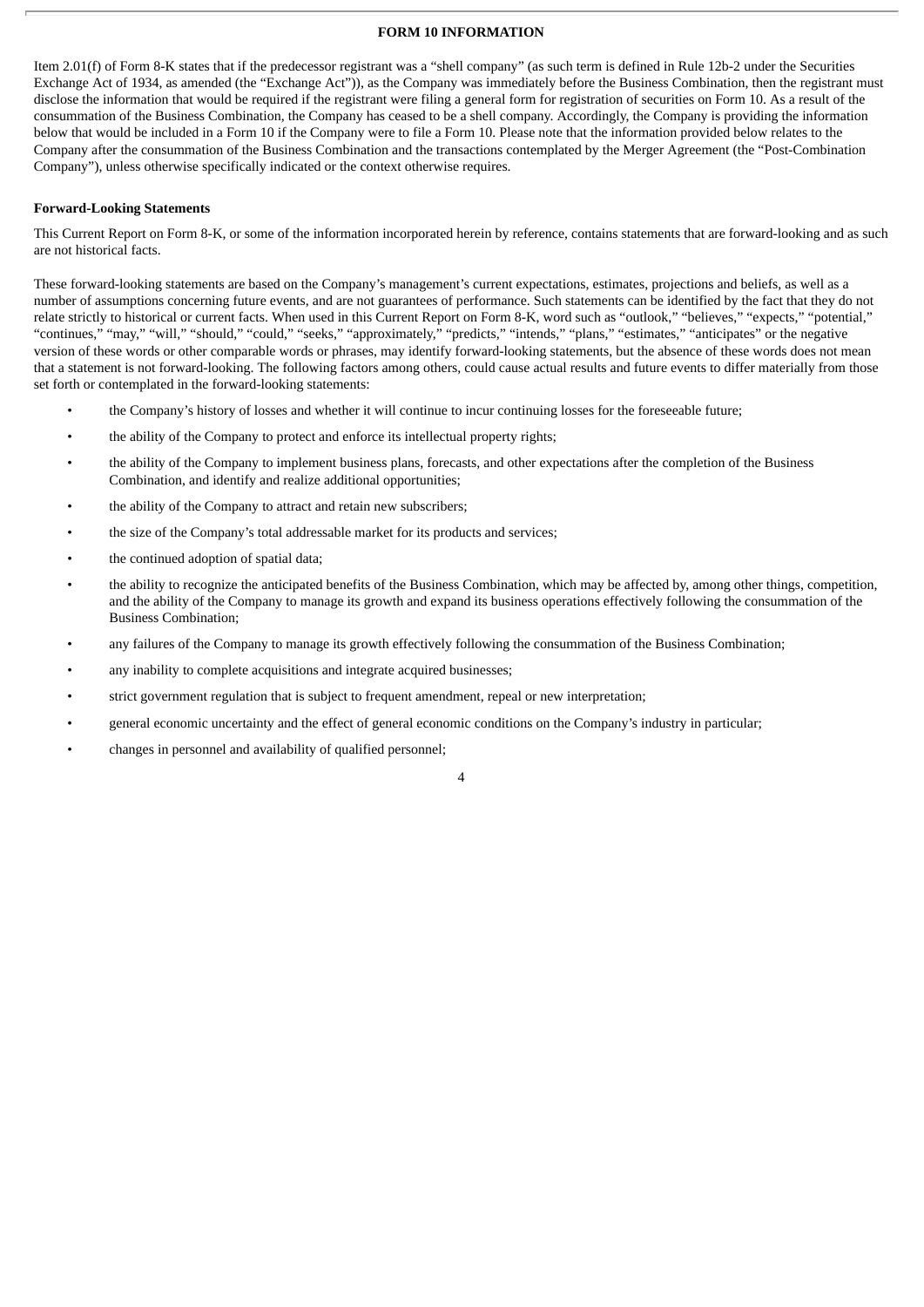- environmental uncertainties and risks related to adverse weather conditions and natural disasters;
- the effects of the ongoing COVID-19 public health emergency or other infectious diseases, health epidemics and pandemics;
- the volatility of the market price and liquidity of Common Stock and other securities of the Company; and
- the increasingly competitive environment in which the Company operates.

While forward-looking statements reflect the Company's good faith belief, they are not guarantees of future performance. Except to the extent required by applicable law, the Company is under no obligation (and expressly disclaims any such obligation) to update or revise forward-looking statements whether as a result of new information, future events, or otherwise. For a further discussion of these and other factors that could cause the Company's future results, performance or transactions to differ significantly from those expressed in any forward-looking statement, please see the section entitled "*Risk Factors*." You should not place undue reliance on any forward-looking statements, which are based only on information currently available to the Company (or to third parties making the forward-looking statements).

The forward-looking statements contained in this Current Report on Form 8-K and in any document incorporated by reference are based on current expectations and beliefs concerning future developments and their potential effects on the Company. There can be no assurance that future developments affecting the Company will be those that the Company has anticipated. These forward-looking statements involve a number of risks, uncertainties, some of which are beyond the Company's control, or other assumptions that may cause actual results or performance to be materially different from those expressed or implied by these forward-looking statements. These risks and uncertainties include, but are not limited to, those factors described in the Proxy Statement in the section titled "*Risk Factors*," which are incorporated herein by reference. Should one or more of these risks or uncertainties materialize, or should any of the Company's assumptions prove incorrect, actual results may vary in material respects from those projected in these forward-looking statements. Accordingly, forward-looking statements in this Current Report on Form 8-K and in any document incorporated herein by reference should not be relied upon as representing the Company's views as of any subsequent date, and the Company undertakes no obligation to update or revise any forward-looking statements, whether as a result of new information, future events or otherwise, except as may be required under applicable securities laws.

#### **Business**

The business of the Company is described in the Proxy Statement in the section entitled "*Information About Matterport*" beginning on page 206 of the Proxy Statement, and that information is incorporated herein by reference.

#### **Risk Factors**

The risks associated with the Company's business and operations and the Business Combination are described in the Proxy Statement in the section titled "*Risk Factors*" beginning on page 55 of the Proxy Statement, and are incorporated herein by reference.

#### **Financial Information**

#### *Selected Historical Financial Information*

The selected historical consolidated financial and operating data for the three months ended March 31, 2021 and 2020 and the years ended December 31, 2020 and 2019, and the selected consolidated balance sheet as of March 31, 2021, and December 31, 2020 and 2019 for Legacy Matterport are set forth in the Proxy Statement and are incorporated herein by reference.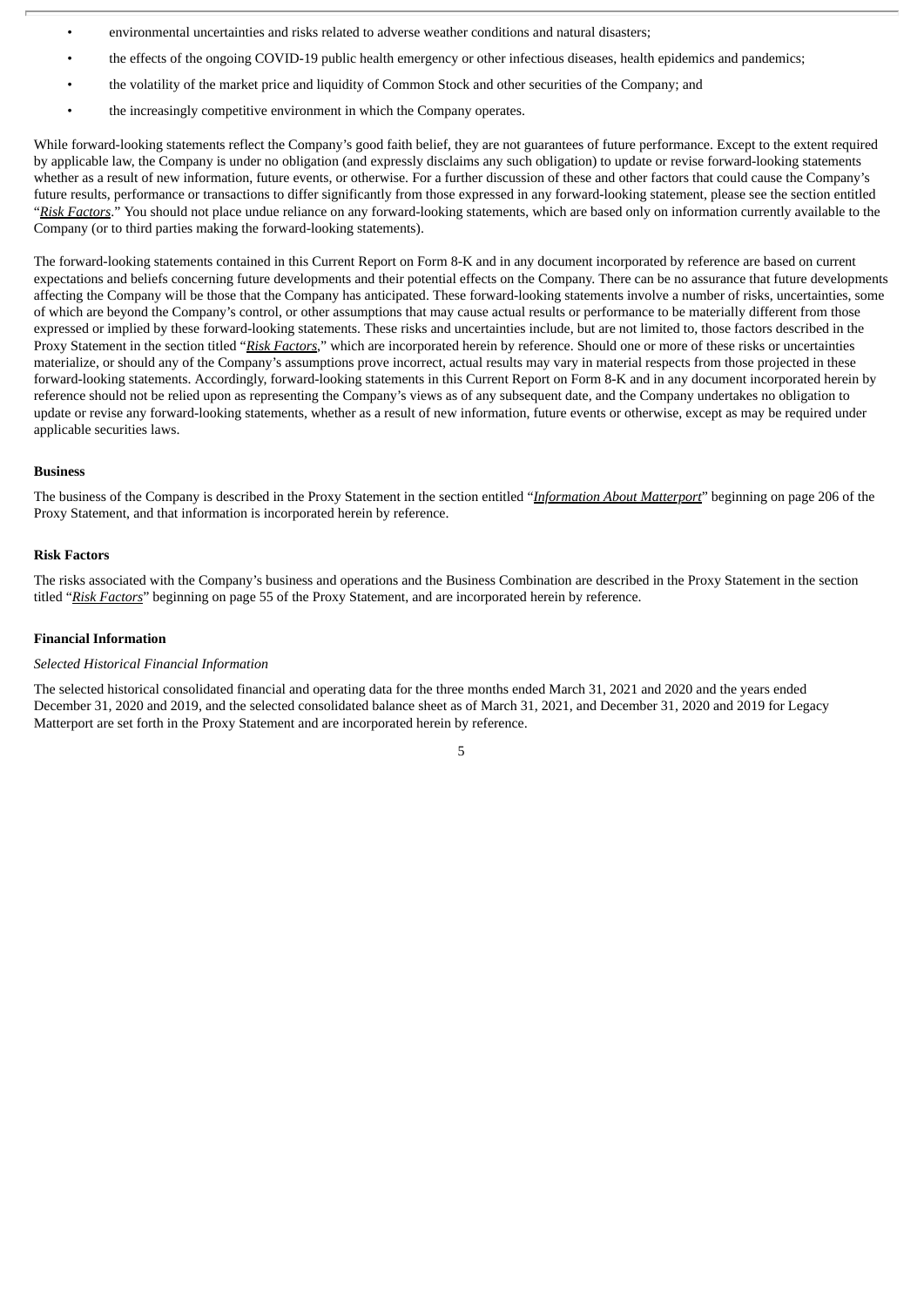# *Unaudited Consolidated Financial Statements*

The unaudited consolidated financial statements as of and for the three months ended March 31, 2021 of Legacy Matterport included in the Proxy Statement and incorporated by reference hereto have been prepared in accordance with U.S. generally accepted accounting principles and pursuant to the regulations of the Commission. The unaudited financial information reflects, in the opinion of management, all adjustments, consisting of normal recurring adjustments, considered necessary for a fair statement of Legacy Matterport's financial position, results of operations and cash flows for the periods indicated. The results reported for the interim period presented are not necessarily indicative of results that may be expected for the full year.

These unaudited consolidated financial statements should be read in conjunction with the historical audited consolidated financial statements of Legacy Matterport as of and for the years ended December 31, 2020 and 2019, and the related notes included in the Proxy Statement and the section titled "Management's Discussion and Analysis of Financial Condition and Results of Operations" included herein and incorporated by reference.

#### *Unaudited Pro Forma Condensed Combined Financial Information*

The unaudited pro forma condensed combined financial information of the Company as of and for the three months ended March 31, 2021 and for the year ended December 31, 2020 is set forth in Exhibit 99.1 hereto and is incorporated herein by reference.

#### **Management's Discussion and Analysis of Financial Condition and Results of Operations**

Management's discussion and analysis of the financial condition and results of operation of Legacy Matterport prior to the Business Combination is included in the Proxy Statement in the section titled "*Matterport Management's Discussion and Analysis of Financial Condition and Results of Operations*" beginning on page 222 of the Proxy Statement, which is incorporated herein by reference.

#### **Properties**

The facilities of the Company are described in the Proxy Statement in the section entitled "*Information About Matterport—Facilities*" on page 216 and that information is incorporated herein by reference.

#### **Security Ownership of Certain Beneficial Owners and Management**

The following table sets forth information regarding the beneficial ownership of shares of Common Stock of the Company upon the Closing by:

- each person known by the Company to be the beneficial owner of more than 5% of the Common Stock of the Company upon the Closing;
- each of the Company's executive officers and directors; and
- all executive officers and directors of the Company as a group upon the Closing.

The SEC has defined "beneficial ownership" of a security to mean the possession, directly or indirectly, of voting power and/or investment power over such security. A stockholder is also deemed to be, as of any date, the beneficial owner of all securities that such stockholder has the right to acquire within 60 days after that date through (a) the exercise of any option, warrant or right, (b) the conversion of a security, (c) the power to revoke a trust, discretionary account or similar arrangement, or (d) the automatic termination of a trust, discretionary account or similar arrangement. In computing the number of shares beneficially owned by a person and the percentage ownership of that person, shares of Common Stock subject to options or other rights (as set forth above) held by that person that are currently exercisable, or will become exercisable within 60 days thereafter, are deemed outstanding, while such shares are not deemed outstanding for purposes of computing percentage ownership of any other person. Each person named in the table has sole voting and investment power with respect to all of the shares shown as beneficially owned by such person, except as otherwise indicated in the table or footnotes below.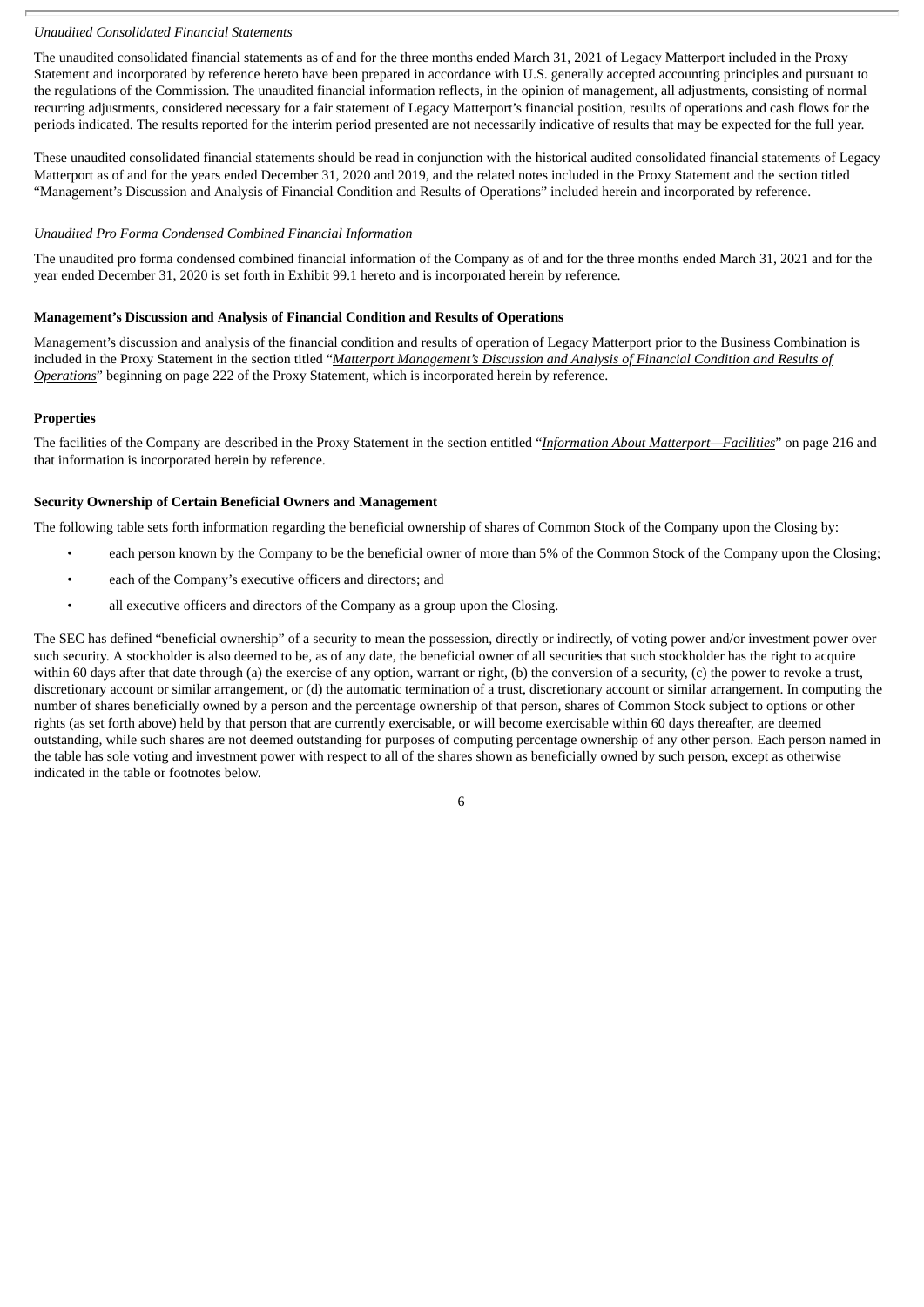Unless otherwise indicated, we believe that all persons named in the table below have sole voting and investment power with respect to all shares of Class A Stock beneficially owned by them. To our knowledge, no shares of Common Stock beneficially owned by any executive officer or director have been pledged as security.

| <b>Name and Address of Beneficial Owners</b>                                   | <b>Number of</b><br><b>Shares</b> of<br>Class A<br><b>Stock</b> | $%$ of<br>Class A<br>Stock |
|--------------------------------------------------------------------------------|-----------------------------------------------------------------|----------------------------|
| Directors and Executive Officers of the Company                                |                                                                 |                            |
| R.J. Pittman $(1)(2)$                                                          | 12,998,942                                                      | 5.9%                       |
| James D. Fay $(1)(3)$                                                          | 2,154,384                                                       | $\ast$                     |
| Jay Remley $(1)(2)$                                                            | 2,036,985                                                       | ∗                          |
| Japjit Tulsi $(1)(2)$                                                          | 2,883,497                                                       | $\ast$                     |
| Mike Gustafson $(1)(4)$                                                        | 557,405                                                         | ∗                          |
| Peter Hébert(5)                                                                | 25.125.654                                                      | 11.5%                      |
| Jason Krikorian(6)                                                             | 19,858,065                                                      | 9.1%                       |
| All Directors and Executive Officers of the Company as a Group (7 individuals) | 65,614,932                                                      | 30.0%                      |
| <b>Five Percent Holders of the Company</b>                                     |                                                                 |                            |
| Entities affiliated with Lux Capital Management(5)                             | 25,125,654                                                      | 11.5%                      |
| DCM VI, L.P. (6)                                                               | 19.858.065                                                      | 9.1%                       |

Less than one percent.

(1) The principal business address is c/o Matterport, Inc., 352 East Java Drive, Sunnyvale, California 94089.

(2) Consists of Rollover Options exercisable for shares of Class A Stock within 60 days after the Closing Date.

(3) Consists of (a) 16,957 shares of Class A Stock and (b) 1,629,067 Rollover Options exercisable for shares of Class A Stock within 60 days after the Closing Date.

(4) Consists of (a) 111,930 shares of Class A Stock and (b) 448,765 Rollover Options exercisable for shares of Class A Stock within 60 days after the Closing Date.

- (5) Consists of (a) 17,624,261 shares of Class A Stock held by Lux Ventures III, L.P., (b) 6,656,553 shares of Class A Stock held by Lux Co-Invest Opportunities, L.P., (c) 836,169 shares of Class A Stock held by Lux Ventures Cayman III, L.P. and (d) 8,671 shares of Class A Stock held by Lux Ventures III Special Founders Fund, L.P. Lux Venture Partners III, LLC is the general partner of each of Lux Ventures III L.P. and Lux Ventures III Special Founders Fund, L.P. and exercises voting and dispositive power over the shares noted herein held thereby. Lux Co-Invest Partners, LLC is the general partner of Lux Co-Invest Opportunities, L.P. and exercises voting and dispositive power over the shares noted herein held by Lux Co-Invest Opportunities, L.P. Lux Ventures Cayman III General Partner Limited is the general partner of Lux Ventures Cayman III, L.P. and exercises voting and dispositive power over the shares noted herein held by Lux Ventures Cayman III, L.P. Peter Hébert and Josh Wolfe are the individual managing members of Lux Venture Partners III, LLC, Lux Co-Invest Partners, LLC and Lux Ventures Cayman III General Partner Limited. The individual managers, as the sole managers of Lux Venture Partners III, LLC, Lux Co-Invest Partners, LLC and Lux Ventures Cayman III General Partner Limited, may be deemed to share voting and dispositive power for the shares noted herein held by Lux Ventures III, L.P., Lux Co-Invest Opportunities, L.P., Lux Ventures Cayman III, L.P. and Lux Ventures III Special Founders Fund, L.P. Each of Lux Venture Partners III, LLC, Lux Co-Invest Partners, LLC and Lux Ventures Cayman III General Partner Limited, and the individual managers separately disclaim beneficial ownership over the shares noted herein except to the extent of their pecuniary interest therein. The address for these entities and individuals is c/o Lux Capital Management, 920 Broadway, 11th Floor, New York, NY 10010.
- (6) Consists of shares of Class A Stock held by DCM VI, L.P. Jason Krikorian is a general partner at DCM, which is an affiliate of DCM VI, L.P. Mr. Krikorian disclaims beneficial ownership of all shares held by DCM VI, L.P. except to the extent of his pecuniary interest therein. The address of DCM VI, L.P. and Mr. Krikorian is 2420 Sand Hill Road, Suite 200, Menlo Park, CA 94025.

# **Directors and Executive Officers**

Information with respect to the Company's directors and executive officers after the Closing are described in the Proxy Statement in the section titled "*Management of the Post-Combination Company*" beginning on page 248 and that information is incorporated herein by reference.

# *Board Composition*

On July 22, 2021, R.J. Pittman, Peter Hébert, Mike Gustafson and Jason Krikorian were appointed to serve as directors effective immediately following the Closing.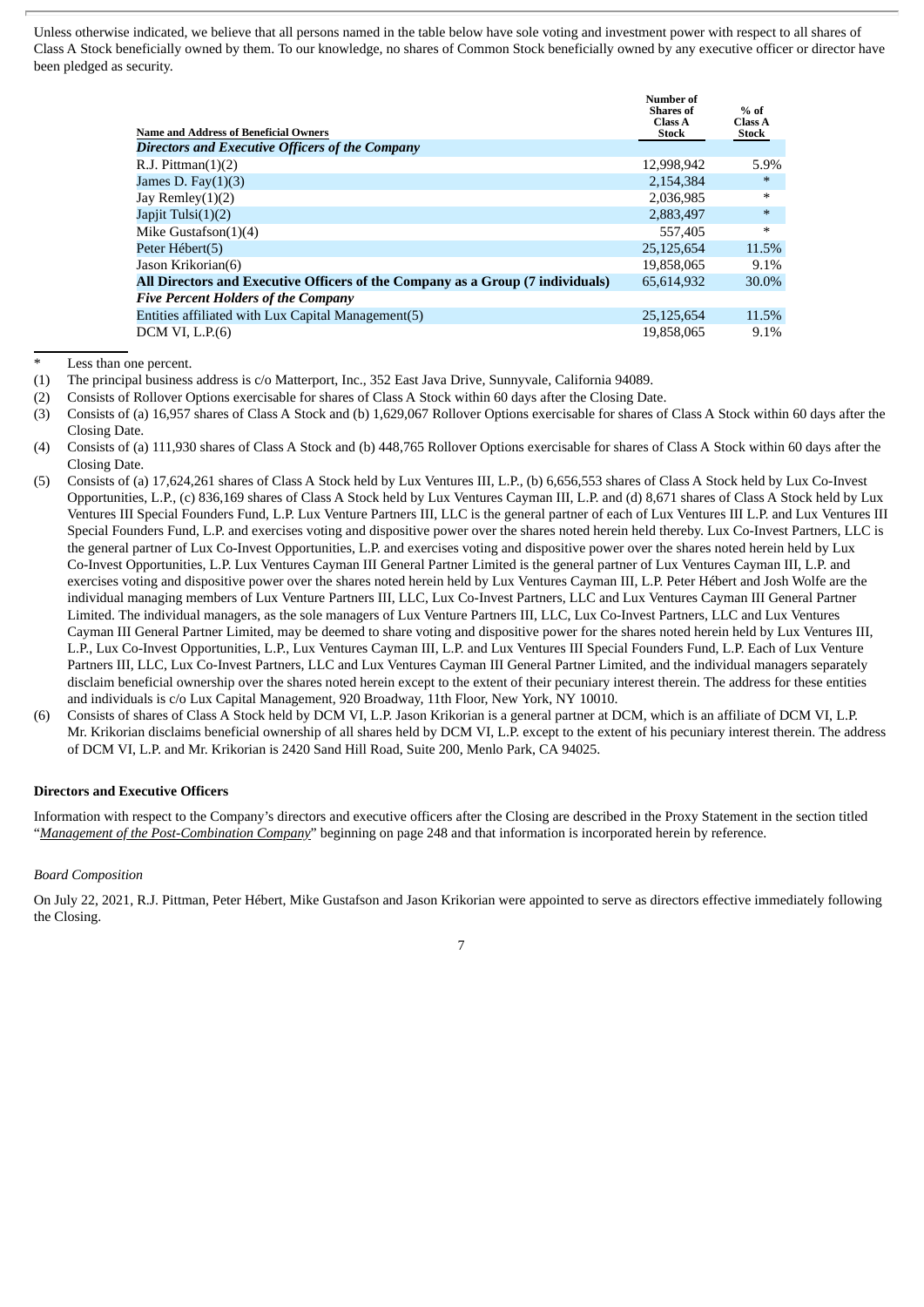In addition, R.J. Pittman and Peter Hébert were appointed to serve as Class I directors, with terms expiring at the Company's first annual meeting of stockholders following the Closing; Jason Krikorian was appointed to serve as a Class II director, with his term expiring at the Company's second annual meeting of stockholders following the Closing; and Mike Gustafson was appointed to serve as a Class III director, with his term expiring at the Company's third annual meeting of stockholders following the Closing. The size of the Board is four members. Biographical information for these individuals is set forth in the Proxy Statement in the section titled "*Management of the Post-Combination Company*" which information is incorporated herein by reference.

# *Director Independence*

The Board has determined that Peter Hébert, Jason Krikorian and Mike Gustafson are independent as defined under the listing standards of Nasdaq.

#### *Committees of the Board of Directors*

Effective upon the Closing, the standing committees of the Board consist of the Audit Committee, Compensation Committee and Nominating and Corporate Governance Committee.

Upon the Closing, the Board appointed Messrs. Hébert, Krikorian and Gustafson to serve on the Audit Committee. The Board appointed Messrs. Krikorian and Gustafson to serve on the Compensation Committee. The Board appointed Messrs. Krikorian and Gustafson to serve on the Nominating and Corporate Governance Committee.

# *Executive Officers*

Effective as of the Closing, each of Mark Stone and Andrew McBride resigned as the Chief Executive Officer and Chief Financial Officer of the Company, respectively. Effective as of the Closing, the Board appointed R.J. Pittman to serve as Chairman of the Board and Chief Executive Officer, James D. Fay to serve as Chief Financial Officer, Jay Remley to serve as Chief Revenue Officer and Japjit Tulsi to serve as Chief Technology Officer. Biographical information for these individuals is set forth in the Proxy Statement in the section titled "*Management of the Post-Combination Company*" which information is incorporated herein by reference.

#### **Director Compensation**

As of the date of this Current Report on Form 8-K, the compensation arrangements for the Board have not been determined. Any such arrangement will be reviewed and approved by the Compensation Committee of the Company and will be publicly disclosed by the Company when such arrangements are approved.

# **Executive Compensation**

The compensation of the Company's executive officers is described in the Proxy Statement in the section entitled "*Management of the Post-Combination Company*" and that information is incorporated herein by reference.

# **Certain Relationships and Related Transactions**

This section should be read in conjunction with the information included in the Proxy Statement in the section titled "*Certain Relationships and Related Transactions*" beginning on page 301 of the Proxy Statement, which is incorporated herein by reference.

#### **Legal Proceedings**

Reference is made to the disclosure regarding legal proceedings of the Company in the section of the Proxy Statement titled "*Information about Matterport—Legal Proceedings*" on page 217 of the Proxy Statement and is incorporated herein by reference.

# **Market Price of and Dividends on the Registrant's Common Equity and Related Stockholder Matters**

Prior to the Closing, the Company's publicly traded Class A Stock, public warrants and units were listed on the Nasdaq Capital Market under the symbols "GHVI," "GHVIW" and "GHVIU," respectively. Upon the Closing, the

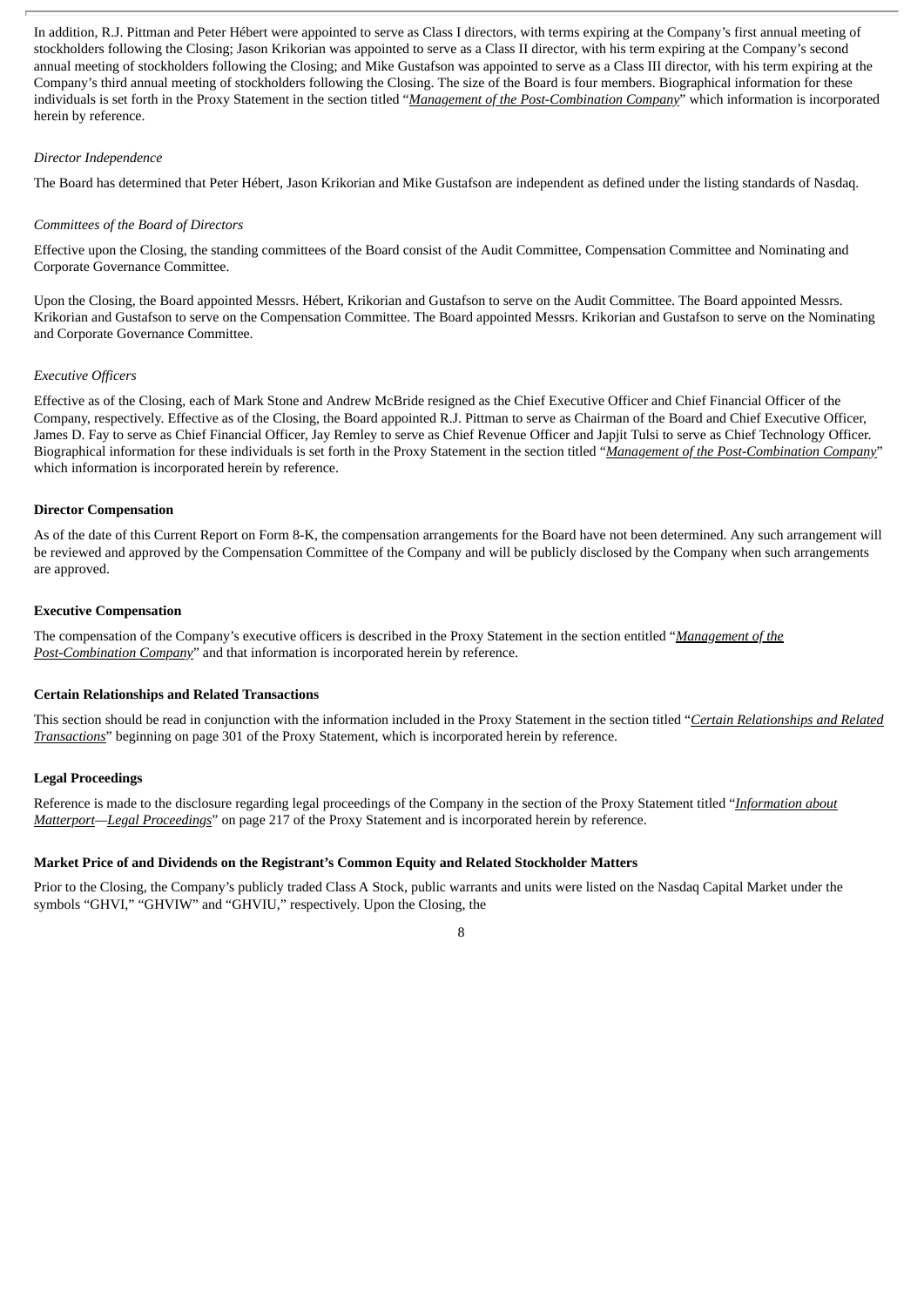Class A Stock and public warrants were listed on the Nasdaq Global Market under the symbols "MTTR" and "MTTRW," respectively. The Company's publicly traded units automatically separated into their component securities upon the Closing and, as a result, no longer trade as a separate security and were delisted from the Nasdaq Capital Market.

The Company has not paid any cash dividends on shares of its Class A Stock to date. The payment of any cash dividends in the future will be dependent upon the Company's revenues and earnings, if any, capital requirements and general financial condition. The payment of any dividends will be within the discretion of the Board.

# **Description of Registrant's Securities**

The description of the Company's securities is contained in the Proxy Statement in the section titled "*Description of Securities*" beginning on page 264 and is incorporated herein by reference.

# **Indemnification of Directors and Officers**

Information about indemnification of the Company's directors and officers is set forth in the Proxy Statement in the section titled "*Description of Securities—Limitation of Liability and Indemnification*" which information is incorporated herein by reference. The disclosure set forth in Item 1.01 of this Current Report on Form 8-K under the section titled "*Indemnification Agreements*" is incorporated by herein by reference.

#### **Changes in and Disagreements with Accountants on Accounting and Financial Disclosure**

The information set forth under Item 4.01 of this Current Report on Form 8-K is incorporated herein by reference.

#### **Financial Statements and Exhibits**

The information set forth under Item 9.01 of this Current Report on Form 8-K is incorporated herein by reference.

#### **Item 3.02 Unregistered Sale of Equity Securities**

At the Closing, the Company consummated the PIPE Investment. The disclosure under Item 2.01 of this Report is incorporated into this Item 3.02 by reference.

Additionally, the shares of Class A Stock issued to Matterport Stockholders who delivered a written consent adopting the Merger Agreement in connection with execution of the Merger Agreement were issued in a private placement.

The Company issued the foregoing securities under Section 4(a)(2) of the Securities Act and/or Rule 506 of Regulation D promulgated under the Securities Act, as a transaction not requiring registration under Section 5 of the Securities Act. The parties receiving the securities represented their intentions to acquire the securities for investment only and not with a view to or for sale in connection with any distribution, and appropriate restrictive legends were affixed to the certificates representing the securities (or reflected in restricted book entry with the Company's transfer agent). The parties also had adequate access, through business or other relationships, to information about the Company.

#### **Item 3.03 Material Modification to Rights of Security Holders.**

Upon the Closing, the Company entered into an amendment to its warrant agreement to replace the warrant agent. This summary is qualified in its entirety by reference to the text of the warrant agreement amendment, a copy of which is attached hereto as Exhibit 4.3 and incorporated herein by reference.

# **Item 4.01 Changes in Registrant's Certifying Accountant.**

On July 22, 2021, the Audit Committee of the Board approved the dismissal of KPMG as the Company's independent auditor and the appointment of PricewaterhouseCoopers LLP ("PwC") as the Company's independent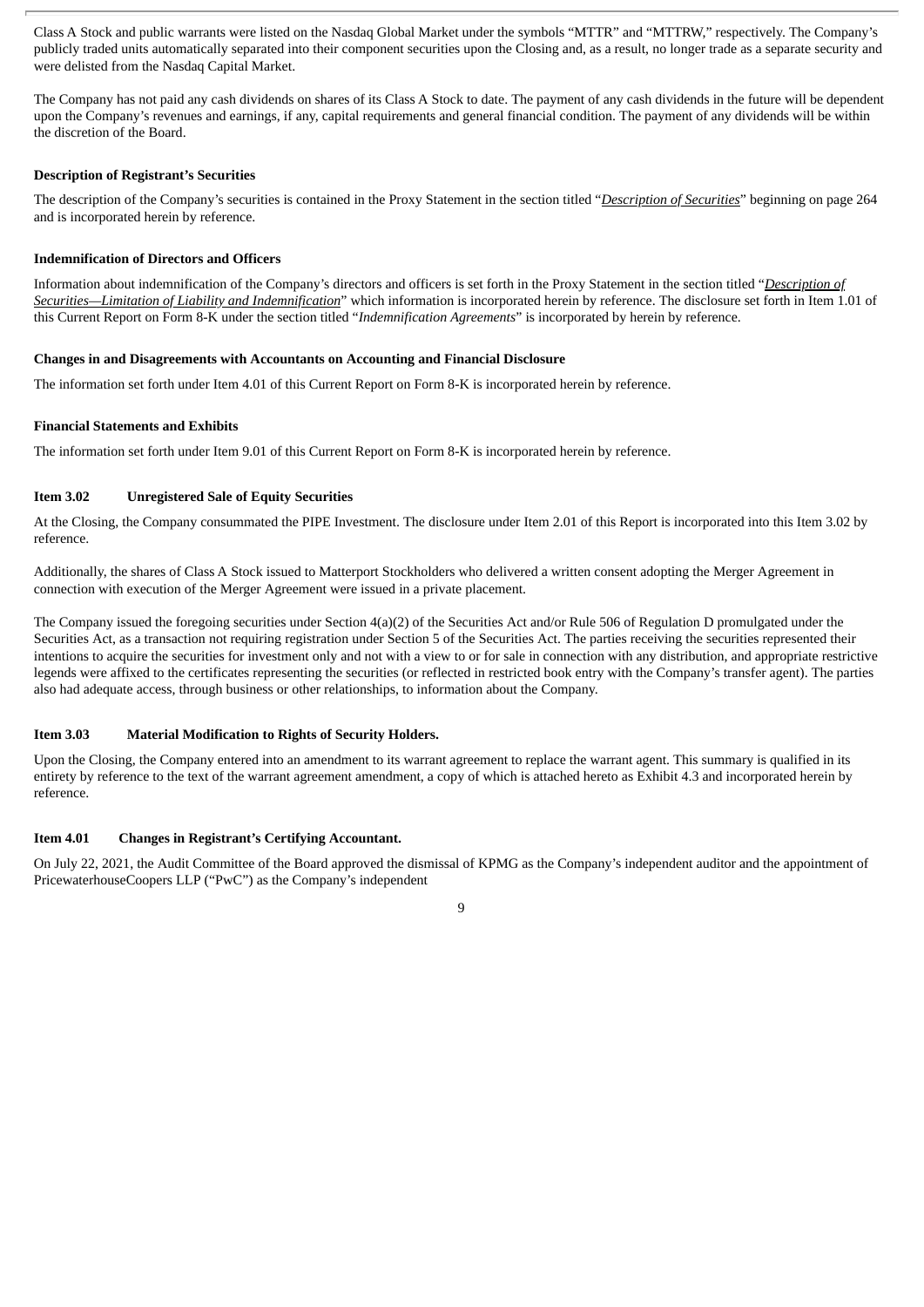registered public accounting firm to audit the Company's consolidated financial statements for the year ending December 31, 2021. PwC served as the independent registered public accounting firm of Legacy Matterport prior to the Business Combination. Accordingly, KPMG LLP ("KPMG"), the Company's independent registered public accounting firm prior to the Business Combination, was dismissed as the Company's independent registered public accounting firm following the completion of KPMG's review of the financial statements of the pre-Business Combination special purpose acquisition company as of and for the periods ended June 30, 2021, under the assumption that KPMG is able to perform such review, which is contingent upon KPMG completing its independence review of the newly merged company.

The audit report of KPMG on the Company's financial statements as of December 31, 2020, and for the period from June 29, 2020 (inception) through December 31, 2020, did not contain an adverse opinion or a disclaimer of opinion, and was not qualified or modified as to uncertainties, audit scope or accounting principles, except as follows: KPMG's report on the financial statements of the Company as of December 31, 2020, and for the period from June 29, 2020 (inception) through December 31, 2020, contained a separate paragraph stating that "As discussed in Note 2 to the financial statements, the 2020 financial statements have been restated to correct certain misstatements."

During the period from June 29, 2020 (inception) through December 31, 2020, and the subsequent interim period through July 22, 2021, there were no (1) disagreements with KPMG on any matter of accounting principles or practices, financial statement disclosure, or auditing scope or procedure, which disagreements, if not resolved to the satisfaction of KPMG, would have caused it to make a reference in connection with their opinion to the subject matter of the disagreement or (2) reportable events as defined in Item 304(a)(1)(v) of Regulation S-K, except that KPMG advised Gores Holdings VI, Inc. of the following material weakness: internal control over financial reporting did not result in sufficient risk assessment of the underlying accounting for certain financial instruments.

During the period from June 29, 2020 (inception) through December 31, 2020, and through July 22, 2021, neither the Company nor anyone on the Company's behalf consulted with PwC regarding (i) the application of accounting principles to a specified transaction, either completed or proposed; or the type of audit opinion that might be rendered on the Company's financial statements, and no written report or oral advice was provided to the Company by PwC that PwC concluded was an important factor considered by the Company in reaching a decision as to the accounting, auditing or financial reporting issue; or (ii) any matter that was either the subject of a disagreement, as that term is described in Item 304(a)(1)(iv) of Regulation S-K, or a reportable event, as that term is defined in Item  $304(a)(1)(v)$  of Regulation S-K.

The Company provided KPMG with a copy of the foregoing disclosures prior to the filing of this Current Report on Form 8-K and requested that KPMG furnish a letter addressed to the Commission, which is attached hereto as Exhibit 16.1, stating whether it agrees with such disclosures, and, if not, stating the respects in which it does not agree.

# **Item 5.01. Changes in Control of Registrant.**

The disclosure set forth in the "*Introductory Note*" above and in Item 2.01 of this Current Report on Form 8-K is incorporated herein by reference.

# Item 5.02. Departure of Directors or Certain Officers; Election of Directors; Appointment of Certain Officers; Compensatory **Arrangements of Certain Officers.**

The disclosure set forth in Item 2.01 of this Current Report on Form 8-K under the sections titled "*Directors and Executive Officers,*" "*Director Compensation*" and "*Executive Compensation*" is incorporated by herein by reference.

# **2021 Incentive Award Plan**

As previously disclosed, at the Special Meeting, on July 20, 2021, the stockholders of the Company considered and approved the 2021 Incentive Award Plan. The 2021 Incentive Award Plan was previously approved by the Board, subject to stockholder approval. The 2021 Incentive Award Plan became effective on the date on which the stockholders approved the 2021 Incentive Award Plan.

A description of the 2021 Incentive Award Plan is included in the Proxy Statement in the section titled "*Proposal No. 5—The Incentive Award Plan Proposal*" which is incorporated herein by reference. The foregoing description of the 2021 Incentive Award Plan does not purport to be complete and is qualified in its entirety by the full text of the 2021 Incentive Award Plan and the related forms of award agreements under the 2021 Incentive Award Plan, which are attached hereto as Exhibits 10.3(a)-(c), 10.4 and 10.5 and incorporated herein by reference.

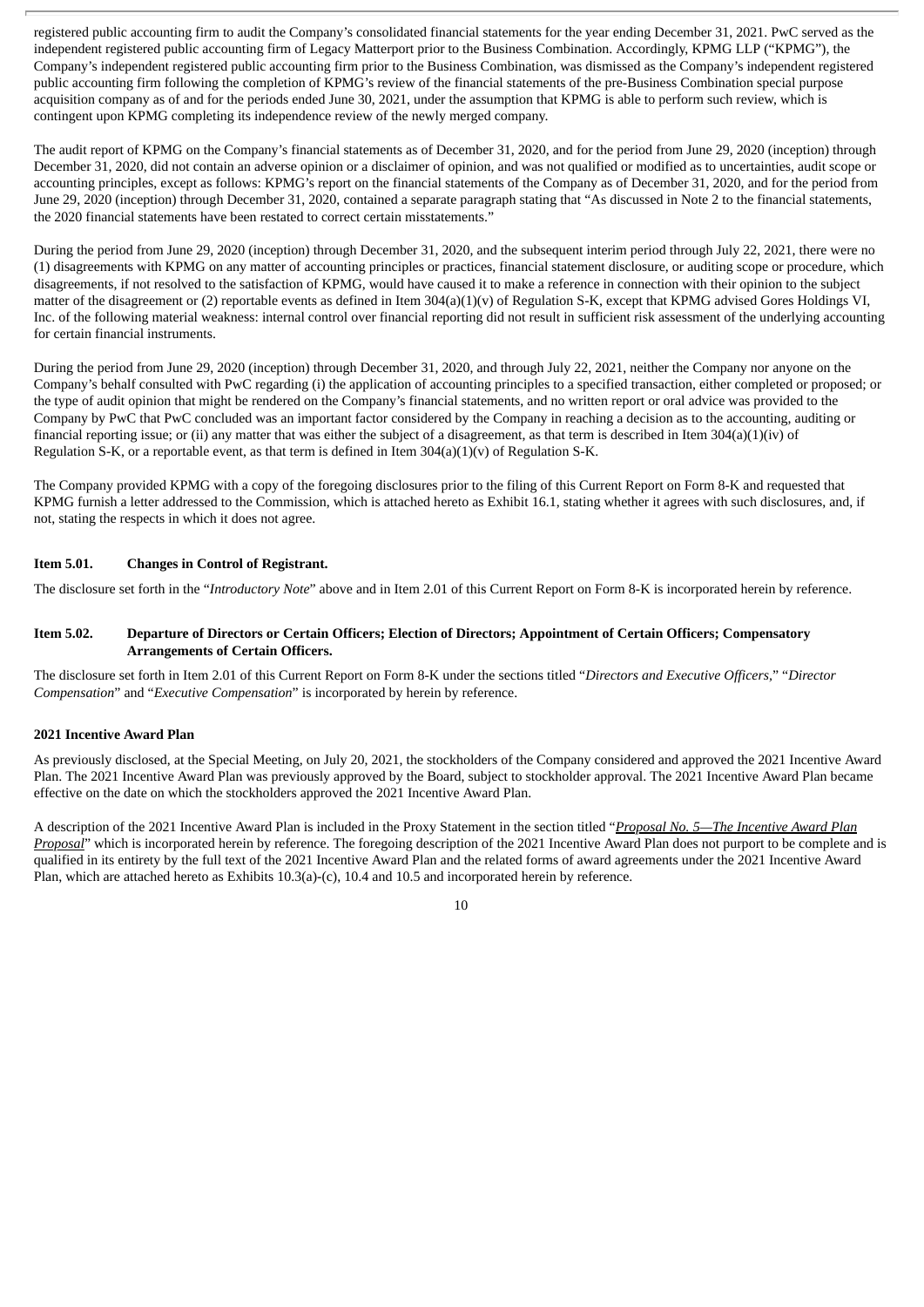# **2021 Employee Stock Purchase Plan**

As previously disclosed, at the Special Meeting, on July 20, 2021, the stockholders of the Company considered and approved the 2021 Employee Stock Purchase Plan. The 2021 Employee Stock Purchase Plan was previously approved by the Board, subject to stockholder approval. The 2021 Employee Stock Purchase Plan became effective on the date on which the stockholders approved the 2021 Employee Stock Purchase Plan.

A description of the 2021 Employee Stock Purchase Plan is included in the Proxy Statement in the section titled "*Proposal No. 6—The ESPP Proposal*" which is incorporated herein by reference. The foregoing description of the 2021 Employee Stock Purchase Plan does not purport to be complete and is qualified in its entirety by the full text of the 2021 Employee Stock Purchase Plan, which is attached hereto as 10.4 and incorporated herein by reference.

#### **Item 5.06. Change in Shell Company Status.**

As a result of the Business Combination, which fulfilled the definition of a "Business Combination" as required by the amended and restated certificate of incorporation of the Company, as in effect immediately prior to the Closing, the Company ceased to be a shell company upon the Closing. A description of the Business Combination and the terms of the Merger Agreement are included in the Proxy Statement in the sections titled "*Questions* and Answers," "The Merger Agreement and the Related Agreements" and "Proposal No. 1-The Business Combination Proposal" which is incorporated herein by reference.

# **Item 9.01 Financial Statements and Exhibits.**

# **(a) Financial statements of businesses acquired.**

The consolidated financial statements of Legacy Matterport as of and for the years ended December 31, 2020 and 2019 are included in the Proxy Statement beginning on page F-39 and are incorporated herein by reference.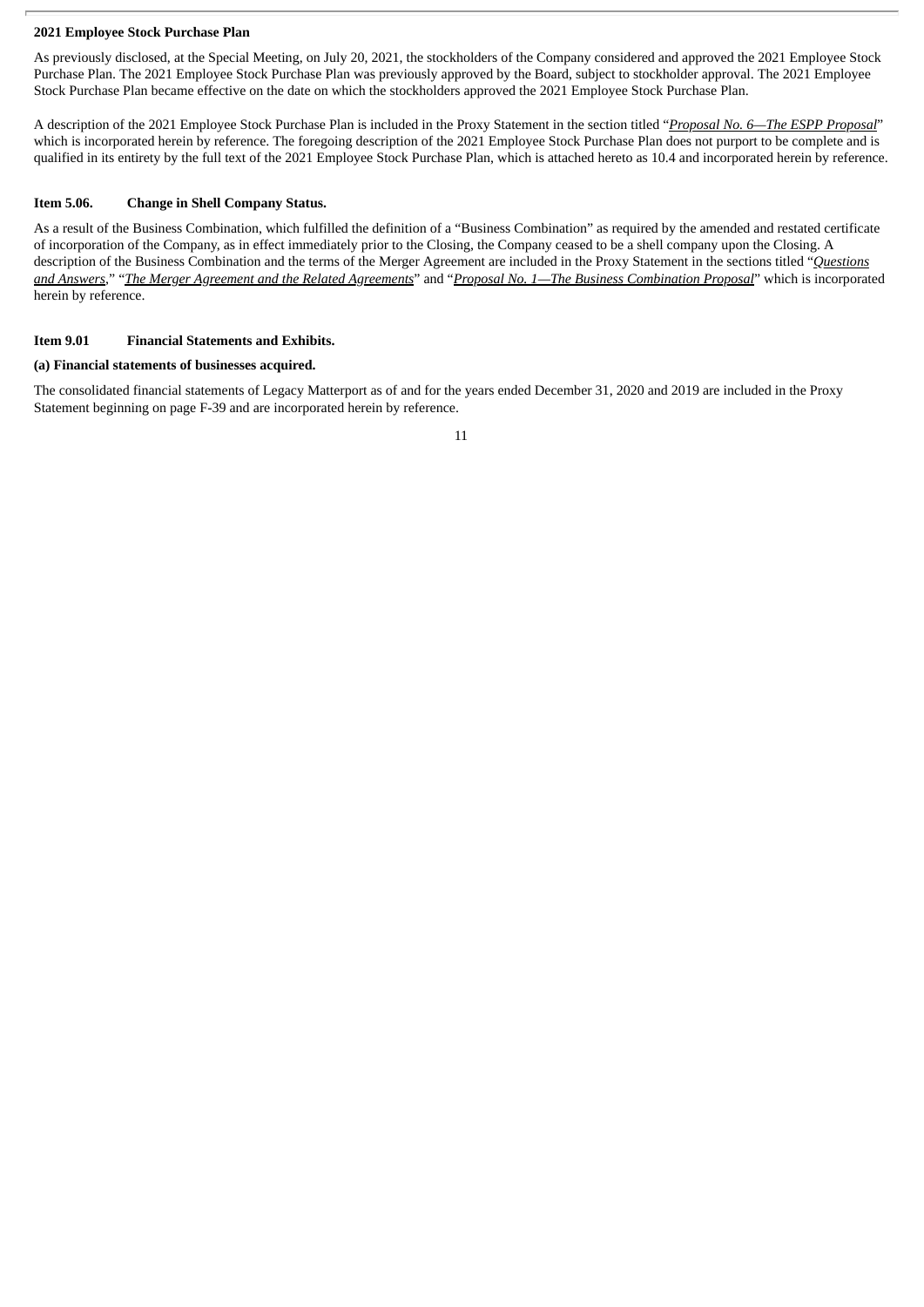The unaudited condensed consolidated financial statements of Legacy Matterport for the three months ended March 31, 2021 are set forth in the Proxy Statement and are incorporated herein by reference.

# **(b) Pro forma financial information.**

The unaudited pro forma condensed combined financial information of the Company as of and for the three months ended March 31, 2021 and the year ended December 31, 2020 is set forth in Exhibit 99.1 hereto and is incorporated herein by reference.

# **(c) List of Exhibits.**

| <b>Exhibit</b><br>No.                  | <b>Description</b>                                                                                                                                                                                                                                                                                                                            |
|----------------------------------------|-----------------------------------------------------------------------------------------------------------------------------------------------------------------------------------------------------------------------------------------------------------------------------------------------------------------------------------------------|
| $2.1*$                                 | Agreement and Plan of Merger, dated as of February 7, 2021, by and among Gores Holdings VI, Inc., Maker Merger Sub, Inc., Maker<br>Merger Sub II, LLC, and Matterport, Inc. (incorporated by reference to Exhibit 2.1 to the Company's Current Report on Form 8-K, filed<br>with the Securities and Exchange Commission on February 8, 2021). |
| 3.1                                    | Second Amended and Restated Certificate of Incorporation of the Company.                                                                                                                                                                                                                                                                      |
| 3.2                                    | Amended and Restated Bylaws of the Company.                                                                                                                                                                                                                                                                                                   |
| 4.1                                    | Specimen Class A Common Stock Certificate (incorporated by reference to Exhibit 4.2 to the Company's registration statement on Form<br>S-1, filed October 5, 2020).                                                                                                                                                                           |
| 4.2                                    | Warrant Agreement, dated as of December 15, 2020, by and between Gores Holdings VI, Inc. and Continental Stock Transfer & Trust<br>Company, as warrant agent (incorporated by reference to Exhibit 4.1 to the Company's Current Report on Form 8-K, filed December 16,<br>$2020$ ).                                                           |
| 4.3                                    | Amendment to Warrant Agreement, dated as of July 22, 2021, by and among Matterport, Inc., Continental Stock Transfer & Trust<br>Company and American Stock Transfer & Trust Company, as warrant agent.                                                                                                                                        |
| 4.4                                    | Specimen Warrant Certificate (incorporated by reference to Exhibit 4.3 to the Company's Registration Statement on Form S-1<br>(Registration No. 333-249312), filed with the Securities and Exchange Commission on October 5, 2020).                                                                                                           |
| 10.1                                   | Amended and Restated Registration Rights Agreement, dated as of July 22, 2021, by and among the Company, Gores Sponsor VI LLC<br>and certain other parties.                                                                                                                                                                                   |
| 10.2                                   | Form of Indemnification Agreement.                                                                                                                                                                                                                                                                                                            |
| $10.3(a)$ <sup>+</sup>                 | Matterport, Inc. 2021 Incentive Award Plan and related forms of award agreements.                                                                                                                                                                                                                                                             |
| $10.3(b)$ <sup>+</sup>                 | Form of Option Agreement under the Matterport, Inc. 2021 Incentive Award Plan.                                                                                                                                                                                                                                                                |
| $10.3(c)$ †                            | Form of Restricted Stock Unit Agreement under the Matterport, Inc. 2021 Incentive Award Plan.                                                                                                                                                                                                                                                 |
| $10.4$ <sup><math>\dagger</math></sup> | Matterport, Inc. 2021 Employee Stock Purchase Plan.                                                                                                                                                                                                                                                                                           |
| $10.5+$                                | Matterport, Inc. Amended and Restated 2011 Stock Incentive Plan.                                                                                                                                                                                                                                                                              |
| 10.6                                   | Form of Individual Investor Subscription Agreement (incorporated by reference to Exhibit 10.1 to the Company's Current Report on Form<br>8 K, filed with the Securities and Exchange Commission on February 8, 2021).                                                                                                                         |
| 10.7                                   | Form of Institutional Investor Subscription Agreement (incorporated by reference to Exhibit 10.2 to the Company's Current Report on<br>Form 8-K, filed with the Securities and Exchange Commission on February 8, 2021).                                                                                                                      |
| 16.1                                   | Letter to the Securities and Exchange Commission from KPMG LLP, dated July 28, 2021.                                                                                                                                                                                                                                                          |
| 21.1                                   | <b>List of Subsidiaries.</b>                                                                                                                                                                                                                                                                                                                  |
| <b>991</b>                             | Unaudited pro forma condensed combined financial information of Matterport. Inc., for the three months ended March 31, 2021 and for                                                                                                                                                                                                           |

99.1 Unaudited pro forma condensed combined financial [information](#page-173-0) of Matterport, Inc., for the three months ended March 31, 2021 and for the year ended December 31, 2020.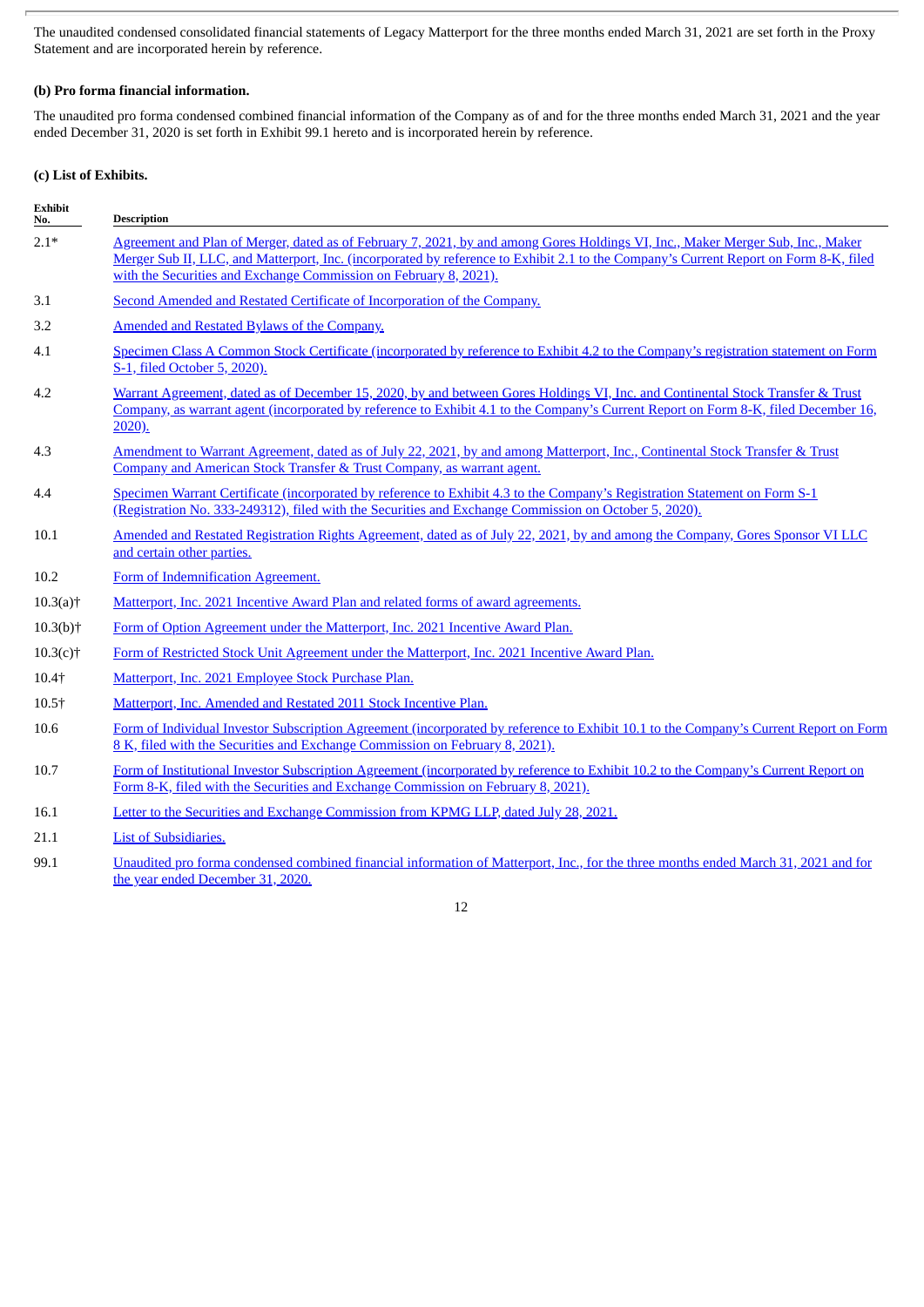| <b>Exhibit</b><br>No.<br><b>Contract Contract Contract Contract</b> | <b>Description</b>                                           |
|---------------------------------------------------------------------|--------------------------------------------------------------|
| 104                                                                 | Cover Page Interactive Data File (formatted as Inline XBRL). |

\* The schedules to this Exhibit have been omitted in accordance with Regulation S-K Item 601(b)(2). The Company agrees to furnish supplementally a copy of any omitted schedule to the Securities and Exchange Commission upon its request.

† Indicates a management contract or compensatory plan, contract or arrangement.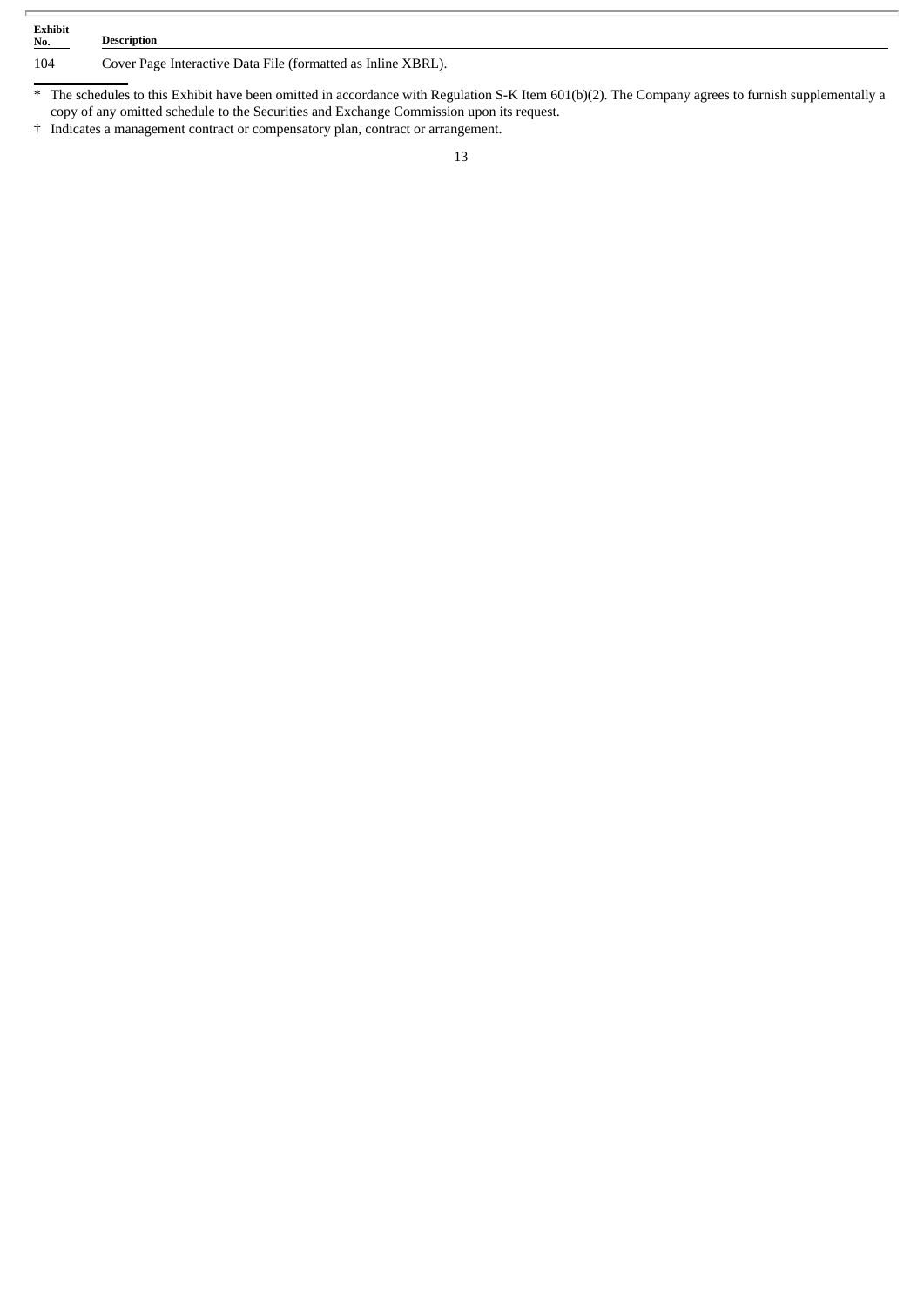Pursuant to the requirements of the Securities Exchange Act of 1934, the registrant has duly caused this report to be signed on its behalf by the undersigned hereunto duly authorized.

# **Matterport, Inc.**

/s/ James D. Fay

Name: James D. Fay Title: Chief Financial Officer

14

Date: July 28, 2021 By: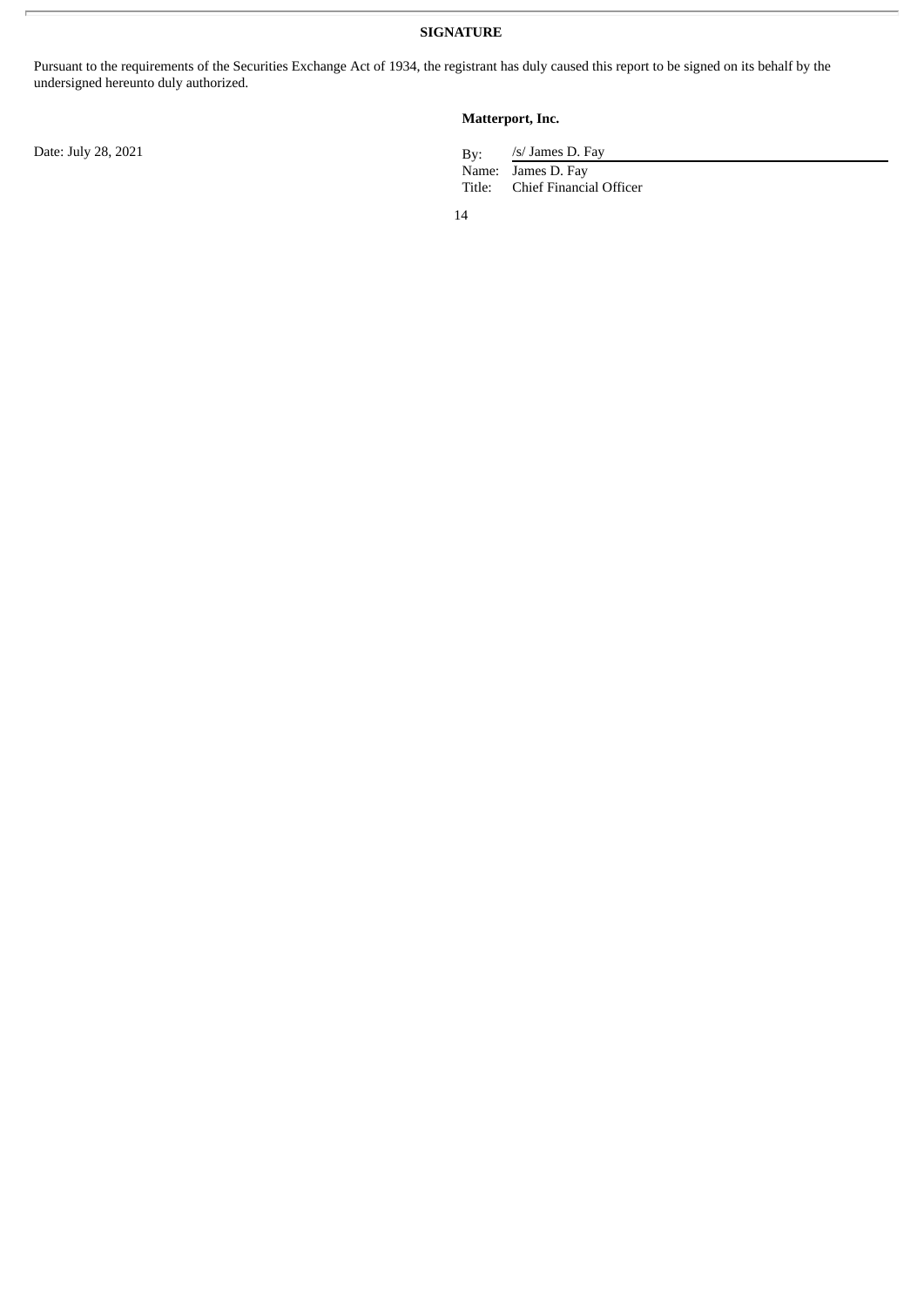#### **SECOND AMENDED AND RESTATED CERTIFICATE OF INCORPORATION OF GORES HOLDINGS VI, INC.**

July 22, 2021

<span id="page-15-0"></span>Gores Holdings VI, Inc., a corporation organized and existing under the laws of the State of Delaware (the "**Corporation**"), DOES HEREBY CERTIFY AS FOLLOWS:

1. The name of the Corporation is "**Gores Holdings VI, Inc.**". The original certificate of incorporation of the Corporation was filed with the Secretary of State of the State of Delaware on June 29, 2020 (the "**Original Certificate**"). The Corporation filed an amended and restated certificate of incorporation with the Secretary of State of the State of Delaware on December 10, 2020 (the "**First Amended and Restated Certificate**").

2. This Second Amended and Restated Certificate of Incorporation (this "**Second Amended and Restated Certificate**") was duly adopted by the Board of Directors of the Corporation (the "Board") and the stockholders of the Corporation in accordance with Sections 242 and 245 of the General Corporation Law of the State of Delaware, as amended from time to time (the "**DGCL**").

3. This Second Amended and Restated Certificate restates, integrates and amends the provisions of the First Amended and Restated Certificate. Certain capitalized terms used in this Second Amended and Restated Certificate are defined where appropriate herein.

4. The text of the First Amended and Restated Certificate is hereby restated and amended in its entirety to read as follows:

#### **ARTICLE I**

#### **NAME**

The name of the corporation is Matterport, Inc. (the "Corporation").

# **ARTICLE II**

# **PURPOSE**

The purpose of the Corporation is to engage in any lawful act or activity for which corporations may be organized under the DGCL. In addition to the powers and privileges conferred upon the Corporation by law and those incidental thereto, the Corporation shall possess and may exercise all the powers and privileges that are necessary or convenient to the conduct, promotion or attainment of the business or purposes of the Corporation.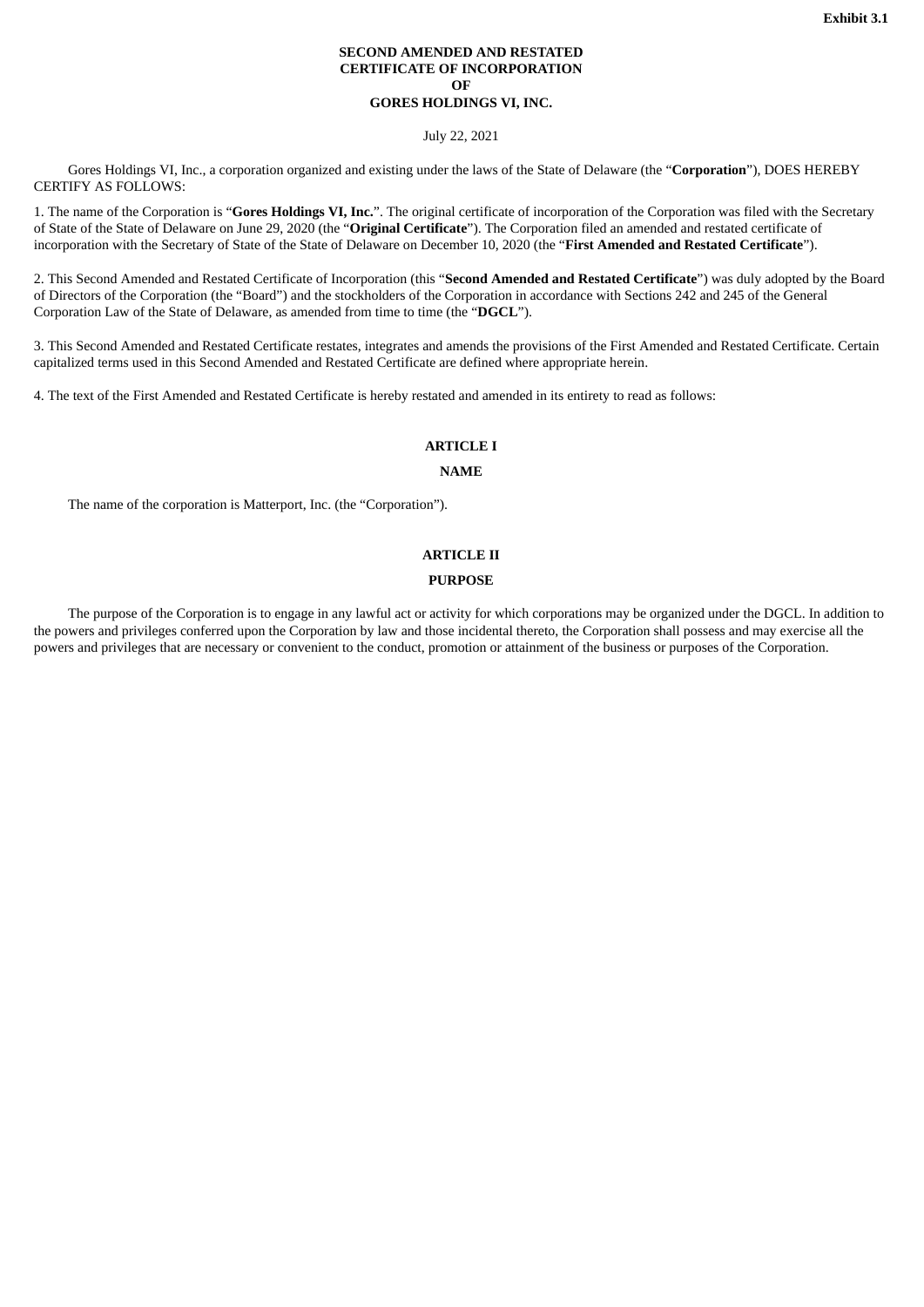#### **ARTICLE III**

# **REGISTERED AGENT**

The address of the Corporation's registered office in the State of Delaware is 1209 Orange Street, in the City of Wilmington, County of New Castle, State of Delaware, 19801, and the name of the Corporation's registered agent at such address is The Corporation Trust Company.

# **ARTICLE IV**

# **CAPITALIZATION**

Section 4.1. **Authorized Capital Stock.** Subject to Section 4.2, the total number of shares of all classes of capital stock, each with a par value of \$0.0001 per share, which the Corporation is authorized to issue is 670,000,000 shares, consisting of (a) 640,000,000 shares of common stock (the "**Common Stock**"), including (i) 600,000,000 shares of Class A Common Stock (the "**Class A Common Stock**"), and (ii) 40,000,000 shares of Class F Common Stock (the "**Class F Common Stock**"), and (b) 30,000,000 shares of preferred stock (the "**Preferred Stock**").

Section 4.2. **Class F Common Stock.** Following the filing of this Second Amended and Restated Certificate with the Secretary of State of the State of Delaware and immediately prior to the Corporation's consummation of any business combination, each share of Class F Common Stock outstanding immediately prior to the filing of this Second Amended and Restated Certificate shall automatically be converted into one share of Class A Common Stock without any action on the part of any person, including the Corporation, and concurrently with such conversion, the number of authorized shares of Class F Common Stock shall be reduced to zero. It is intended that the conversion of Class F Common Stock into Class A Common Stock will be treated as a reorganization within the meaning of Section  $368(a)(1)(E)$  of the Internal Revenue Code of 1986, as amended.

Section 4.3. **Preferred Stock.** The Preferred Stock may be issued from time to time in one or more series. The Board is hereby expressly authorized to provide for the issuance of shares of the Preferred Stock in one or more series and to establish from time to time the number of shares to be included in each such series and to fix the voting rights, if any, designations, powers, preferences and relative, participating, optional, special and other rights, if any, of each such series and any qualifications, limitations and restrictions thereof, as shall be stated in the resolution or resolutions adopted by the Board providing for the issuance of such series and included in a certificate of designation (a **"Preferred Stock Designation**") filed pursuant to the DGCL, and the Board is hereby expressly vested with the authority to the full extent provided by law, now or hereafter, to adopt any such resolution or resolutions.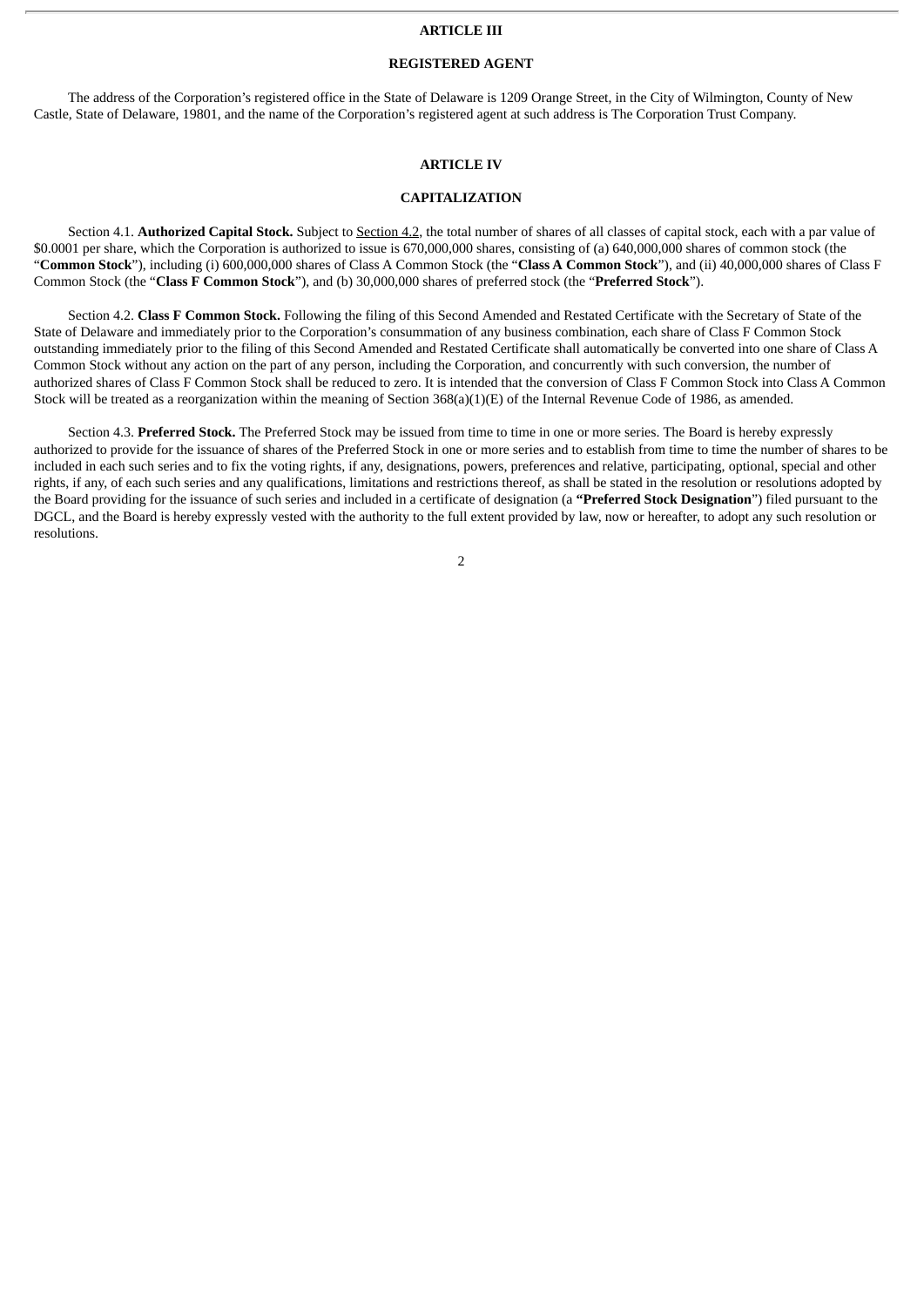#### Section 4.4. **Common Stock.**

(a) Except as otherwise required by law or this Second Amended and Restated Certificate (including any Preferred Stock Designation), the holders of the Common Stock shall exclusively possess all voting power with respect to the Corporation. The holders of shares of Common Stock shall be entitled to one vote for each such share on each matter properly submitted to the stockholders on which the holders of the Common Stock are entitled to vote. The holders of shares of Class A Common Stock shall at all times vote together as one class on all matters submitted to a vote of the stockholders of the Corporation.

(b) Except as otherwise required by law or this Second Amended and Restated Certificate (including any Preferred Stock Designation), at any annual or special meeting of the stockholders of the Corporation, the holders of the Common Stock shall have the exclusive right to vote for the election of directors and on all other matters properly submitted to a vote of the stockholders. Notwithstanding the foregoing, except as otherwise required by law or this Second Amended and Restated Certificate (including any Preferred Stock Designation), the holders of shares of Common Stock shall not be entitled to vote on any amendment to this Second Amended and Restated Certificate (including any amendment to any Preferred Stock Designation) that relates solely to the terms of one or more outstanding series of Preferred Stock if the holders of such affected series are entitled, either separately or together with the holders of one or more other such series, to vote thereon pursuant to this Second Amended and Restated Certificate (including any Preferred Stock Designation) or the DGCL.

(c) Subject to the rights, if any, of the holders of any outstanding series of the Preferred Stock, the holders of the Common Stock shall be entitled to receive such dividends and other distributions (payable in cash, property or capital stock of the Corporation) when, as and if declared thereon by the Board from time to time out of any assets or funds of the Corporation legally available therefor, and shall share equally on a per share basis in such dividends and distributions.

(d) Subject to the rights, if any, of the holders of any outstanding series of the Preferred Stock, in the event of any voluntary or involuntary liquidation, dissolution or winding-up of the Corporation, after payment or provision for payment of the debts and other liabilities of the Corporation, the holders of the Common Stock shall be entitled to receive all the remaining assets of the Corporation available for distribution to its stockholders, ratably in proportion to the number of shares of the Common Stock held by them.

Section 4.5. **Rights and Options**. The Corporation has the authority to create and issue rights, warrants and options entitling the holders thereof to purchase shares of any class or series of the Corporation's capital stock or other securities of the Corporation, and such rights, warrants and options shall be evidenced by instrument(s) approved by the Board. The Board is empowered to set the exercise price, duration, times for exercise and other terms and conditions of such rights, warrants or options; provided, however, that the consideration to be received for any shares of capital stock subject thereto may not be less than the par value thereof.

Section 4.6. No Class Vote on Changes in Authorized Number of Shares of Stock. Subject to the rights of the holders of any outstanding series of Preferred Stock, the number of authorized shares of any class or classes of stock may be increased or decreased (but not below the number of shares thereof then outstanding) by the affirmative vote of at least a majority of the voting power of the stock entitled to vote thereon irrespective of the provisions of Section 242(b)(2) of the DGCL.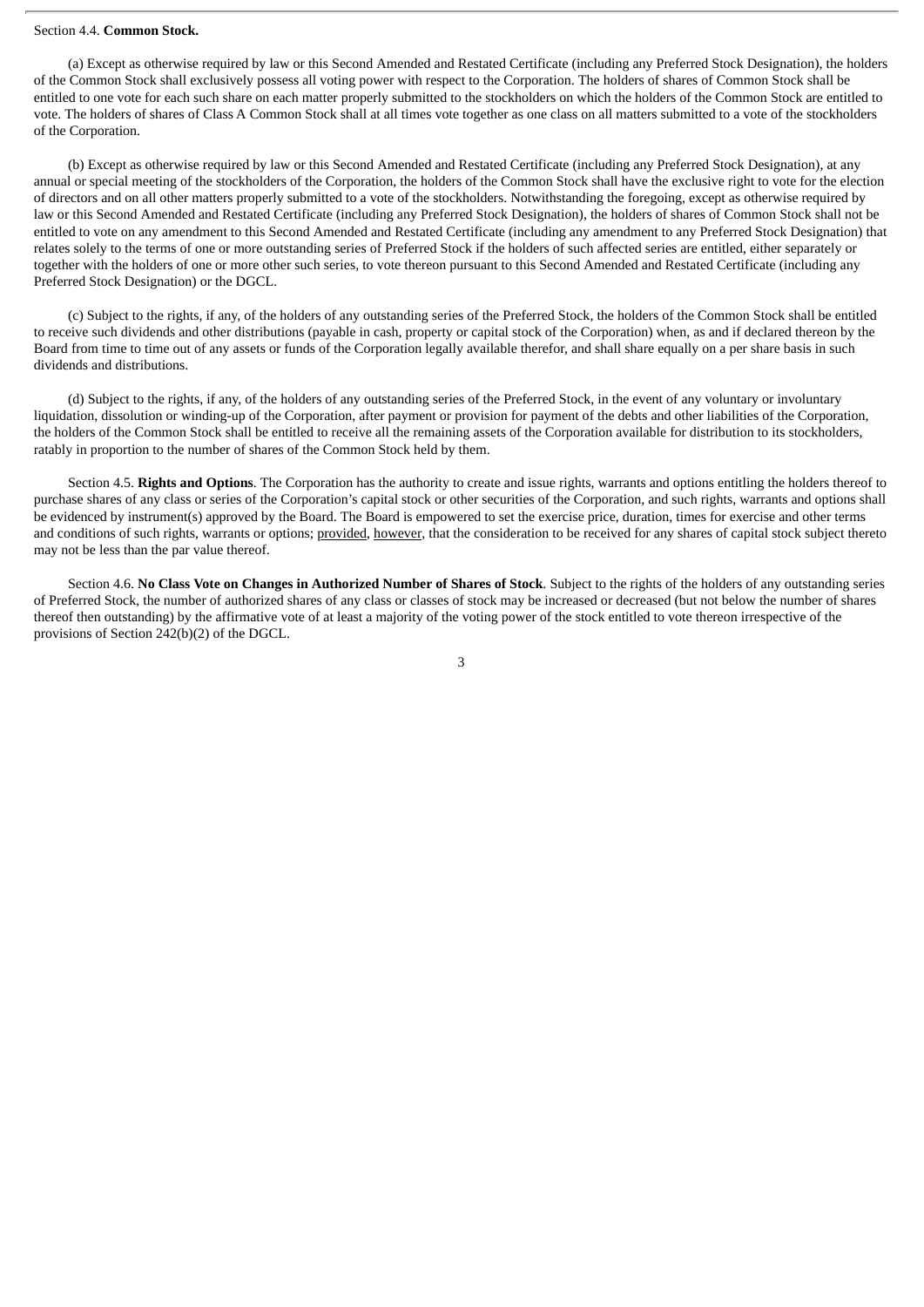# **ARTICLE V**

#### **BOARD OF DIRECTORS**

Section 5.1. **Board Powers**. The business and affairs of the Corporation shall be managed by, or under the direction of, the Board. In addition to the powers and authority expressly conferred upon the Board by statute, this Second Amended and Restated Certificate or the Amended and Restated Bylaws of the Corporation ("Bylaws"), the Board is hereby empowered to exercise all such powers and do all such acts and things as may be exercised or done by the Corporation, subject, nevertheless, to the provisions of the DGCL and this Second Amended and Restated Certificate.

#### Section 5.2. **Number, Election and Term**.

(a) The number of directors of the Corporation shall be fixed from time to time exclusively by the Board pursuant to a resolution adopted by a majority of the Board.

(b) Subject to Section 5.5 hereof, the Board shall be divided into three classes, as nearly equal in number as possible, and designated Class I, Class II and Class III. The Board is authorized to assign members of the Board already in office to Class I, Class II or Class III. The term of the initial Class I Directors shall expire at the first annual meeting of the stockholders of the Corporation following the effectiveness of this Second Amended and Restated Certificate; the term of the initial Class II Directors shall expire at the second annual meeting of the stockholders of the Corporation following the effectiveness of this Second Amended and Restated Certificate; and the term of the initial Class III Directors shall expire at the third annual meeting of the stockholders of the Corporation following the effectiveness of this Second Amended and Restated Certificate. At each succeeding annual meeting of the stockholders of the Corporation, beginning with the first annual meeting of the stockholders of the Corporation following the effectiveness of this Second Amended and Restated Certificate, successors to the class of directors whose term expires at that annual meeting shall be elected for a three-year term. Subject to Section 5.5 hereof, if the number of directors is changed, any increase or decrease shall be apportioned by the Board among the classes so as to maintain the number of directors in each class as nearly equal as possible, but in no case shall a decrease in the number of directors shorten the term of any incumbent director. Directors shall be elected by a plurality of the votes cast at an annual meeting of stockholders by holders of the Common Stock.

(c) Subject to Section 5.5 hereof, a director shall hold office until the annual meeting for the year in which his or her term expires and until his or her successor has been elected and qualified, subject, however, to such director's earlier death, resignation, retirement, disqualification or removal.

(d) Unless and except to the extent that the Bylaws shall so require, the election of directors need not be by written ballot.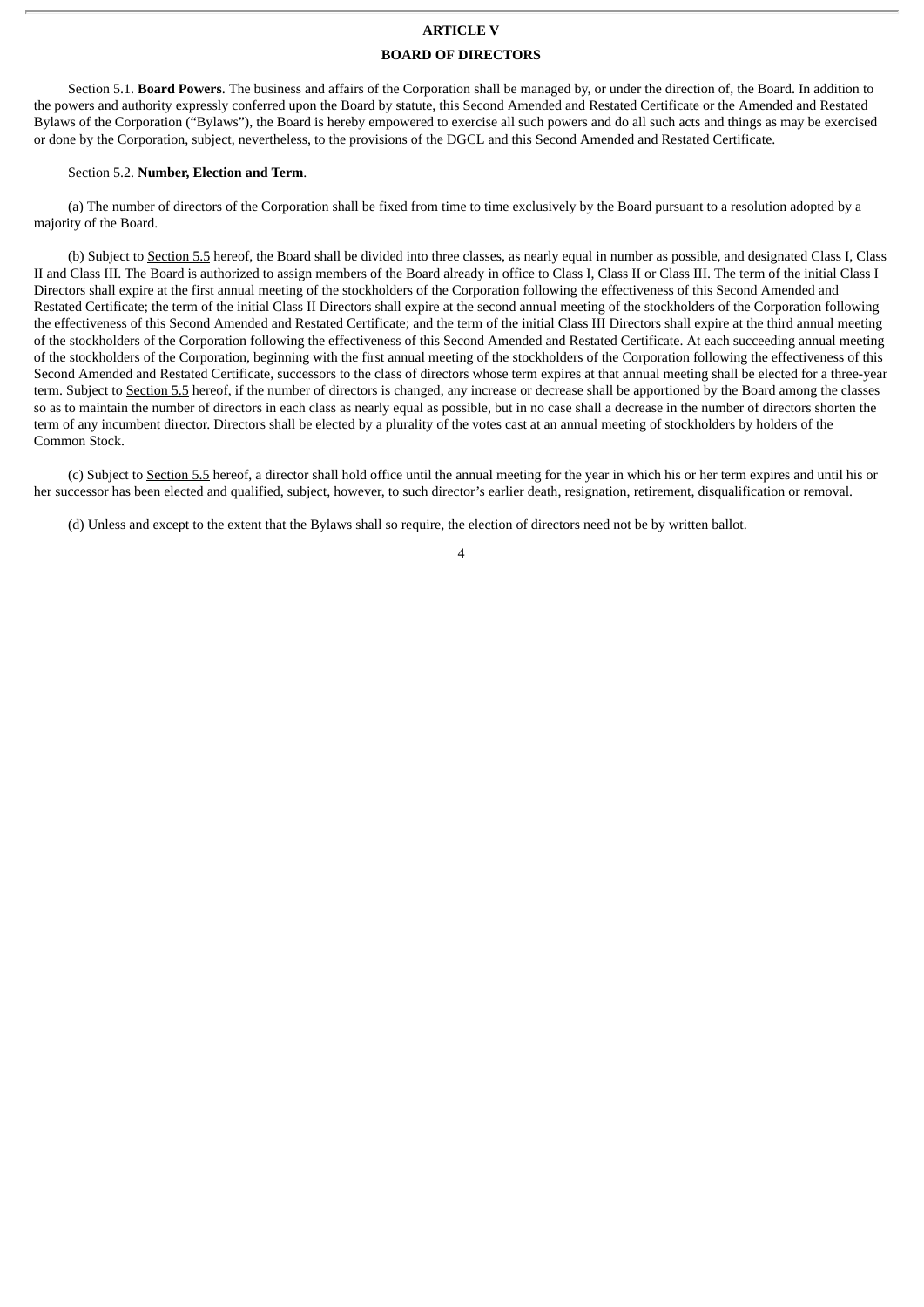Section 5.3. **Newly Created Directorships and Vacancies**. Subject to Section 5.5 hereof, newly created directorships resulting from an increase in the number of directors and any vacancies on the Board resulting from death, resignation, retirement, disqualification, removal or other cause shall be filled solely by a majority vote of the remaining directors then in office, even if less than a quorum, or by a sole remaining director (and not by stockholders), and any director so chosen shall hold office for the remainder of the full term of the class of directors to which the new directorship was added or in which the vacancy occurred and until his or her successor has been elected and qualified, subject, however, to such director's earlier death, resignation, retirement, disqualification or removal.

Section 5.4. **Removal**. Subject to Section 5.5 hereof, any or all of the directors may be removed from office at any time, but only for cause and only by the affirmative vote of holders of a majority of the voting power of all then outstanding shares of capital stock of the Corporation entitled to vote generally in the election of directors, voting together as a single class.

Section 5.5. **Preferred Stock – Directors**. Notwithstanding any other provision of this Article V, and except as otherwise required by law, whenever the holders of one or more series of the Preferred Stock shall have the right, voting separately by class or series, to elect one or more directors, the term of office, the filling of vacancies, the removal from office and other features of such directorships shall be governed by the terms of such series of the Preferred Stock as set forth in this Second Amended and Restated Certificate (including any Preferred Stock Designation) and such directors shall not be included in any of the classes created pursuant to this Article V unless expressly provided by such terms.

#### **ARTICLE VI**

#### **BYLAWS**

In furtherance and not in limitation of the powers conferred upon it by law, the Board shall have the power to adopt, amend, alter or repeal the Bylaws. The affirmative vote of a majority of the Board shall be required to adopt, amend, alter or repeal the Bylaws. The Bylaws also may be adopted, amended, altered or repealed by the stockholders; provided, however, that in addition to any vote of the holders of any class or series of capital stock of the Corporation required by law or by this Second Amended and Restated Certificate (including any Preferred Stock Designation), the affirmative vote of the holders of at least a majority of the voting power of all then outstanding shares of capital stock of the Corporation entitled to vote generally in the election of directors, voting together as a single class, shall be required for the stockholders to adopt, amend, alter or repeal the Bylaws; provided further, however, that no Bylaws hereafter adopted by the stockholders shall invalidate any prior act of the Board that would have been valid if such Bylaws had not been adopted.

# **ARTICLE VII**

#### **MEETINGS OF STOCKHOLDERS; ACTION BY WRITTEN CONSENT**

Section 7.1. **Meetings**. Subject to the rights, if any, of the holders of any outstanding series of the Preferred Stock, and to the requirements of applicable law, special meetings of stockholders of the Corporation may be called only by the Chairman of the Board, the Chief Executive Officer of the Corporation, or the Board pursuant to a resolution adopted by a majority of the Board, and the ability of the stockholders to call a special meeting is hereby specifically denied.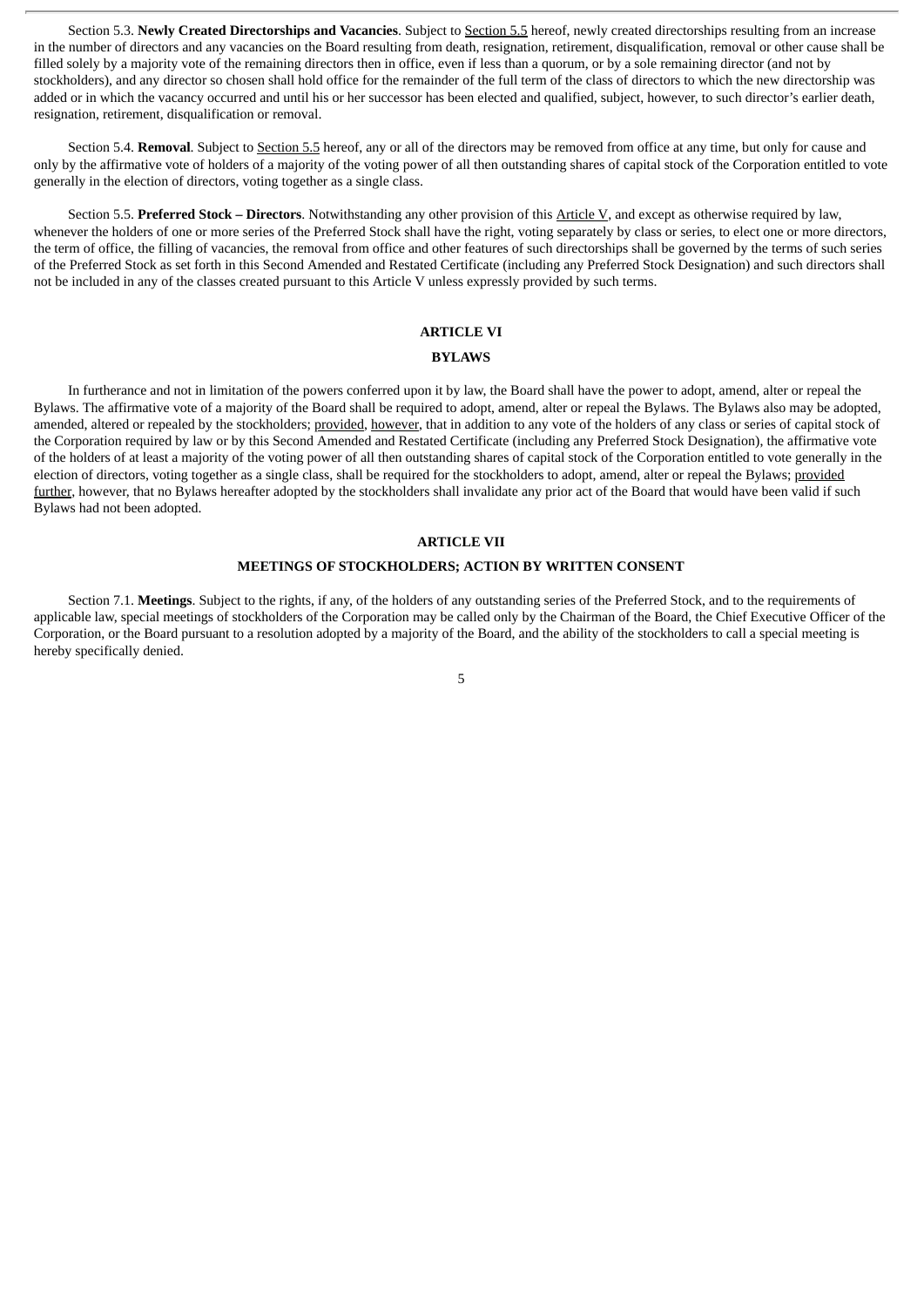Section 7.2. **Advance Notice**. Advance notice of stockholder nominations for the election of directors and of business to be brought by stockholders before any meeting of the stockholders of the Corporation shall be given in the manner provided in the Bylaws.

Section 7.3. **Action by Written Consent**. Any action required or permitted to be taken by the stockholders of the Corporation must be effected by a duly called annual or special meeting of such stockholders and may not be effected by written consent of the stockholders.

# **ARTICLE VIII**

#### **LIMITED LIABILITY; INDEMNIFICATION**

Section 8.1. **Limitation of Director Liability**. A director of the Corporation shall not be personally liable to the Corporation or its stockholders for monetary damages for breach of fiduciary duty as a director, except to the extent such exemption from liability or limitation thereof is not permitted under the DGCL as the same exists or may hereafter be amended. Any amendment, modification or repeal of the foregoing sentence shall not adversely affect any right or protection of a director of the Corporation hereunder in respect of any act or omission occurring prior to the time of such amendment, modification or repeal.

#### Section 8.2. **Indemnification and Advancement of Expenses**.

(a) To the fullest extent permitted by Delaware law, as the same exists or may hereafter be amended, the Corporation shall indemnify and hold harmless each person who is or was made a party or is threatened to be made a party to or is otherwise involved in any threatened, pending or completed action, suit or proceeding, whether civil, criminal, administrative or investigative, including an action by or in the right of the Corporation to procure a judgment in its favor (each, a "**proceeding**"), by reason of the fact that he or she is or was a director or officer of the Corporation or, while a director or officer of the Corporation, is or was serving at the request of the Corporation as a director, officer, employee or agent of another corporation or of a partnership, joint venture, trust, other enterprise or nonprofit entity, including service with respect to an employee benefit plan (an "**indemnitee**"), whether the basis of such proceeding is alleged action in an official capacity as a director, officer, employee or agent, or in any other capacity while serving as a director, officer, employee or agent, against all liability and loss suffered and expenses (including, without limitation, attorneys' fees and disbursements, judgments, fines, ERISA excise taxes, damages, claims and penalties and amounts paid in settlement) reasonably incurred by such indemnitee in connection with such proceeding. The Corporation shall to the fullest extent not prohibited by applicable law pay the expenses (including attorneys' fees) incurred by an indemnitee in defending or otherwise participating in any proceeding in advance of its final disposition; provided, however, that, to the extent required by applicable law, such payment of expenses in advance of the final disposition of the proceeding shall be made only upon receipt of an undertaking, by or on behalf of the indemnitee, to repay all amounts so advanced if it shall ultimately be determined that the indemnitee is not entitled to be indemnified under this Section 8.2 or otherwise. The rights to indemnification and advancement of expenses conferred by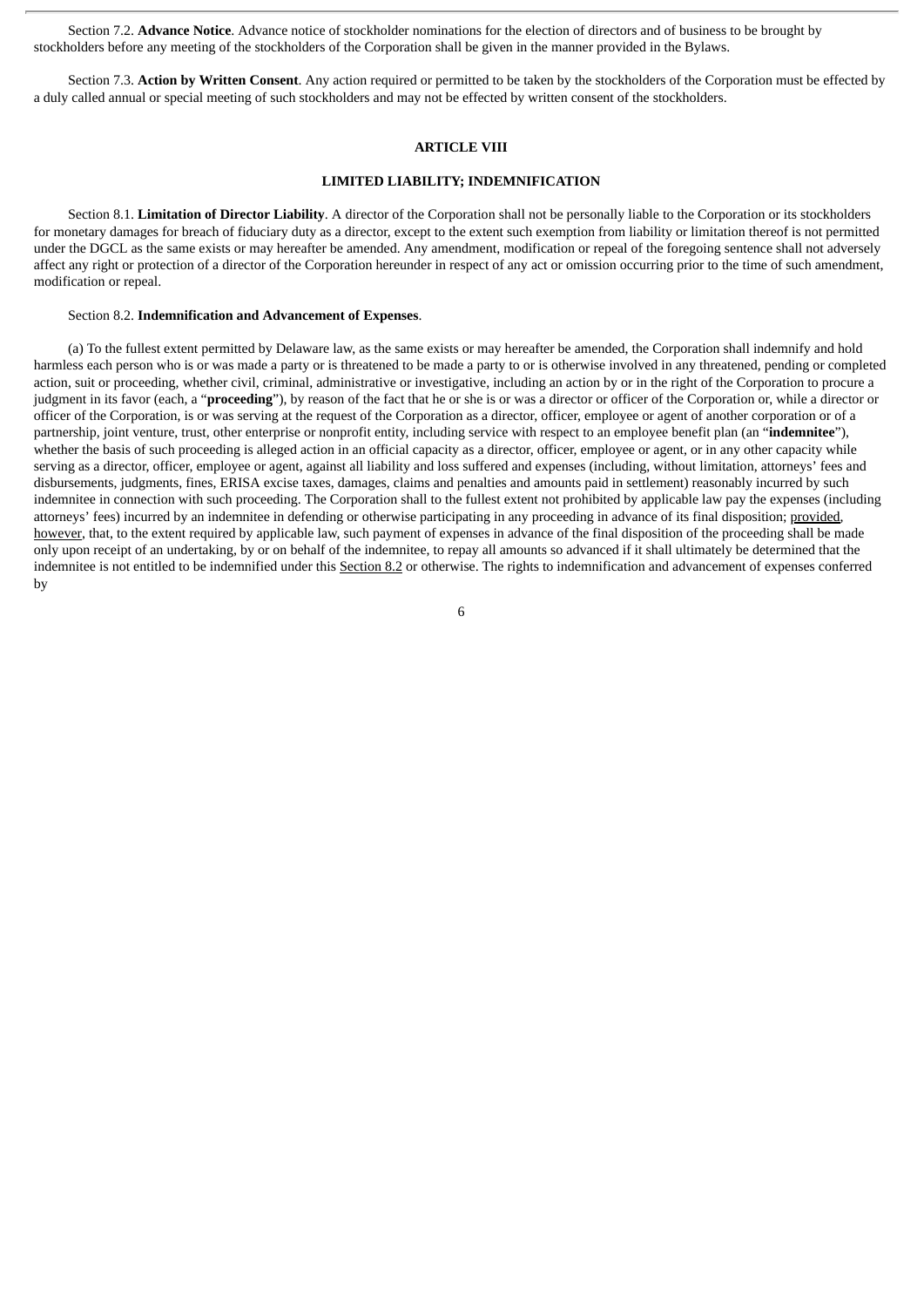this Section 8.2 shall be contract rights and such rights shall continue as to an indemnitee who has ceased to be a director, officer, employee or agent and shall inure to the benefit of his or her heirs, executors and administrators. Notwithstanding the foregoing provisions of this Section 8.2(a), except for proceedings to enforce rights to indemnification and advancement of expenses, the Corporation shall indemnify and advance expenses to an indemnitee in connection with a proceeding (or part thereof) initiated by such indemnitee only if such proceeding (or part thereof) was authorized by the Board.

(b) The rights to indemnification and advancement of expenses conferred on any indemnitee by this Section 8.2 shall not be exclusive of any other rights that any indemnitee may have or hereafter acquire under law, this Second Amended and Restated Certificate, the Bylaws, an agreement, vote of stockholders or disinterested directors, or otherwise.

(c) Any repeal or amendment of this Section 8.2 by the stockholders of the Corporation or by changes in law, or the adoption of any other provision of this Second Amended and Restated Certificate inconsistent with this Section 8.2, shall, unless otherwise required by law, be prospective only (except to the extent such amendment or change in law permits the Corporation to provide broader indemnification rights on a retroactive basis than permitted prior thereto), and shall not in any way diminish or adversely affect any right or protection existing at the time of such repeal or amendment or adoption of such inconsistent provision in respect of any proceeding (regardless of when such proceeding is first threatened, commenced or completed) arising out of, or related to, any act or omission occurring prior to such repeal or amendment or adoption of such inconsistent provision.

(d) This Section 8.2 shall not limit the right of the Corporation, to the extent and in the manner authorized or permitted by law, to indemnify and to advance expenses to persons other than indemnitees.

#### **ARTICLE IX**

# **CORPORATE OPPORTUNITY**

The doctrine of corporate opportunity, or any other analogous doctrine, shall not apply with respect to the Corporation or any of its officers or directors, or any of their respective affiliates, in circumstances where the application of any such doctrine to a corporate opportunity would conflict with any fiduciary duties or contractual obligations they may have as of the date of this Second Amended and Restated Certificate or in the future. In addition to the foregoing, the doctrine of corporate opportunity shall not apply to any other corporate opportunity with respect to any of the directors or officers of the Corporation unless such corporate opportunity is offered to such person solely in his or her capacity as a director or officer of the Corporation and such opportunity is one the Corporation is legally and contractually permitted to undertake and would otherwise be reasonable for the Corporation to pursue.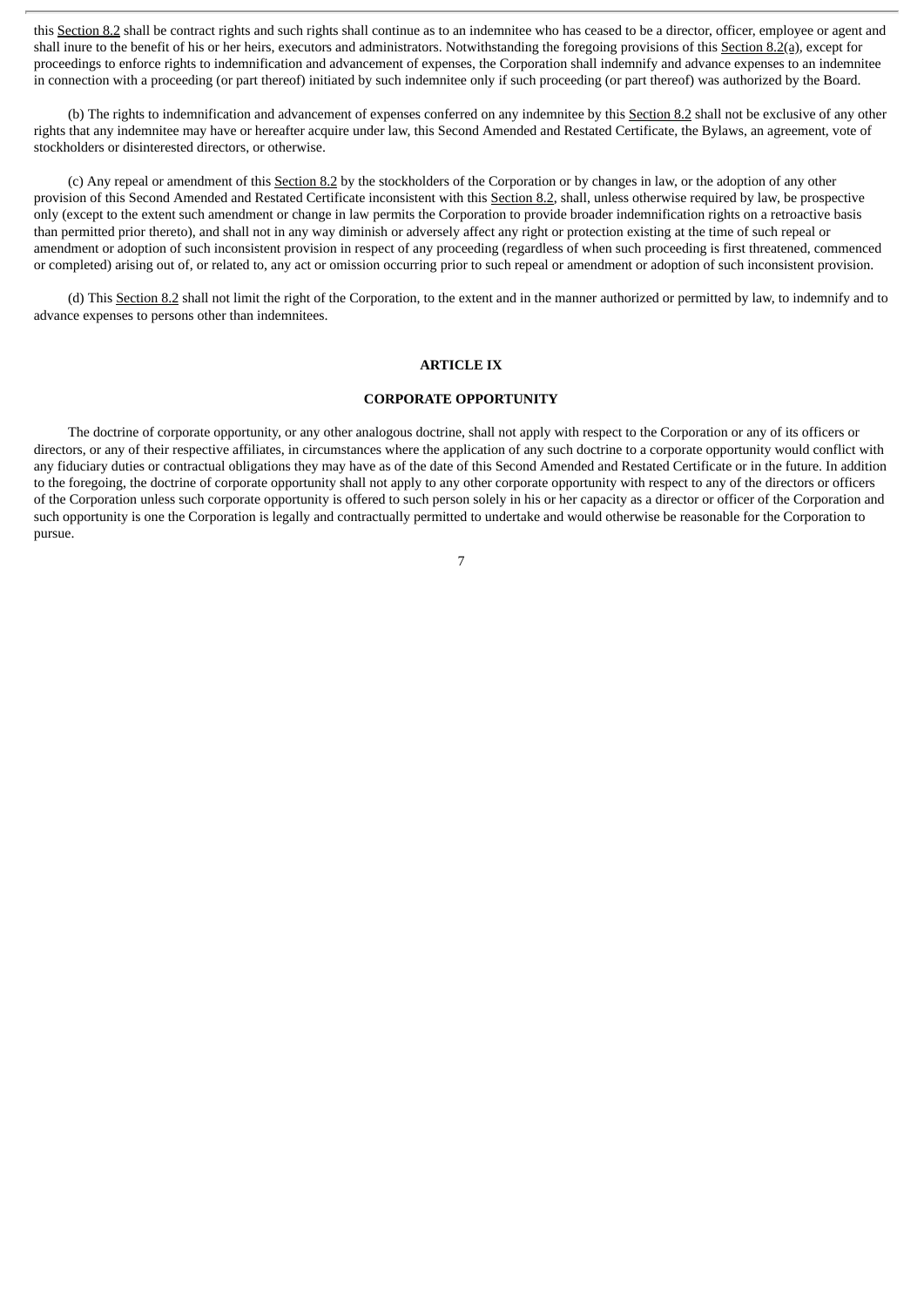Neither the alteration, amendment, addition to or repeal of this Article IX, nor the adoption of any provision of this Second Amended and Restated Certificate (including any Preferred Stock Designation) inconsistent with this Article IX, shall eliminate or reduce the effect of this Article IX in respect of any business opportunity first identified or any other matter occurring, or any cause of action, suit or claim that, but for this Article IX, would accrue or arise, prior to such alteration, amendment, addition, repeal or adoption. This Article IX shall not limit any protections or defenses available to, or indemnification or advancement rights of, any director or officer of the Corporation under this Second Amended and Restated Certificate, the Bylaws or applicable law.

#### **ARTICLE X**

# **AMENDMENT OF SECOND AMENDED AND RESTATED CERTIFICATE OF INCORPORATION**

The Corporation reserves the right at any time and from time to time to amend, alter, change or repeal any provision contained in this Second Amended and Restated Certificate (including any Preferred Stock Designation), in the manner now or hereafter prescribed by this Second Amended and Restated Certificate and the DGCL, and, except as set forth in Article VIII, all rights, preferences and privileges herein conferred upon stockholders, directors or any other persons by and pursuant to this Second Amended and Restated Certificate in its present form or as hereafter amended are granted subject to the right reserved in this Article X. Notwithstanding anything to the contrary contained in this Second Amended and Restated Certificate, and notwithstanding that a lesser percentage may be permitted from time to time by applicable law, no provision of Article V, Section 7.1, Section 7.3, Article VIII*,* Article IX and this Article X may be altered, amended or repealed in any respect, nor may any provision or bylaw inconsistent therewith be adopted, unless, in addition to any other vote required by this Second Amended and Restated Certificate or otherwise required by law, such alteration, amendment, repeal or adoption is approved by the affirmative vote of the holders of at least two thirds of the voting power of the outstanding shares of capital stock of the Corporation entitled to vote generally in the election of directors, voting together as a single class.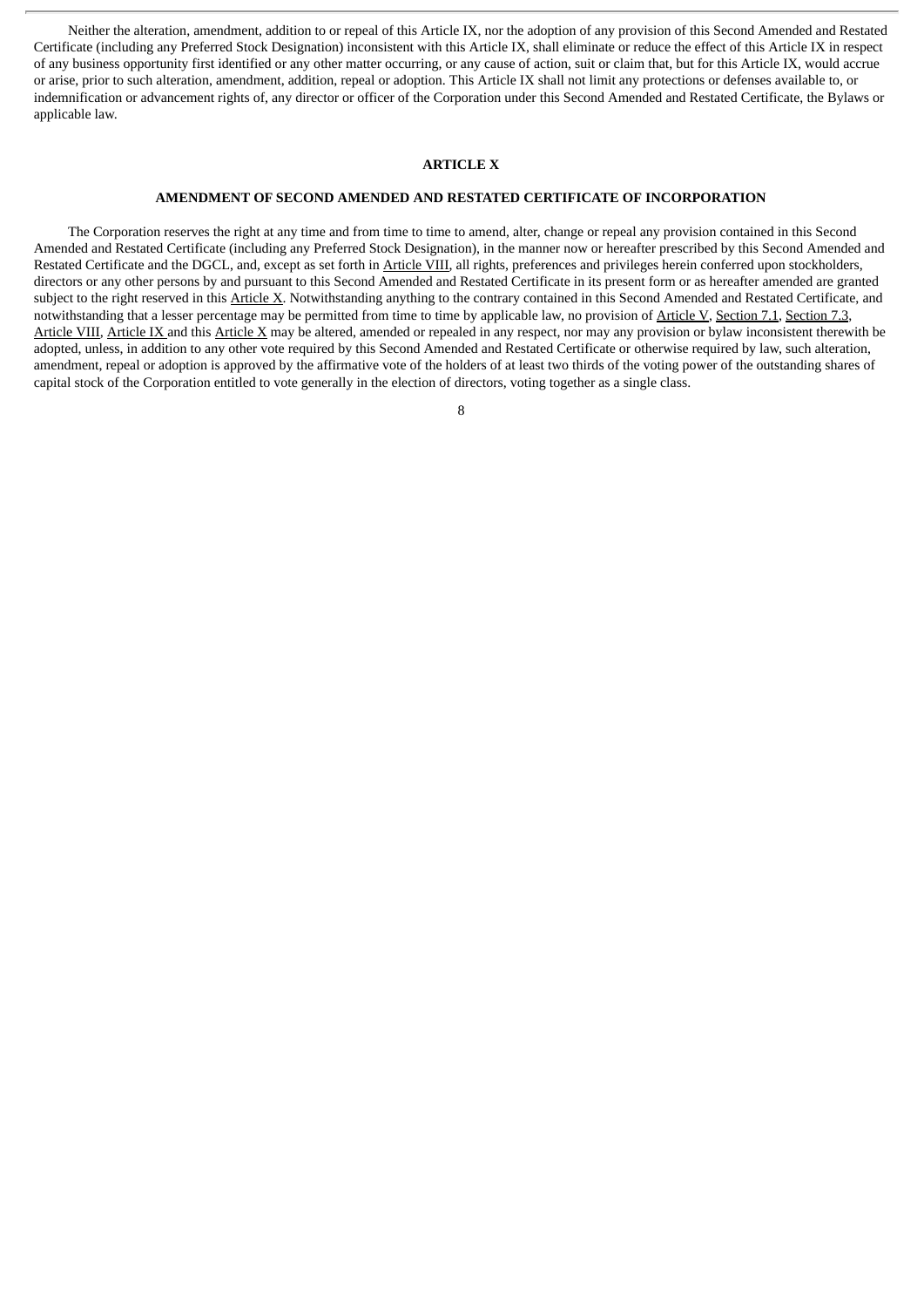IN WITNESS WHEREOF, Gores Holdings VI, Inc. has caused this Second Amended and Restated Certificate to be duly executed and acknowledged in its name and on its behalf by an authorized officer as of the date first set forth above.

# **GORES HOLDINGS VI, INC.**

By: /s/ Mark Stone

Name: Mark Stone Title: Chief Executive Officer

[*Signature Page to Second Amended and Restated Certificate of Incorporation*]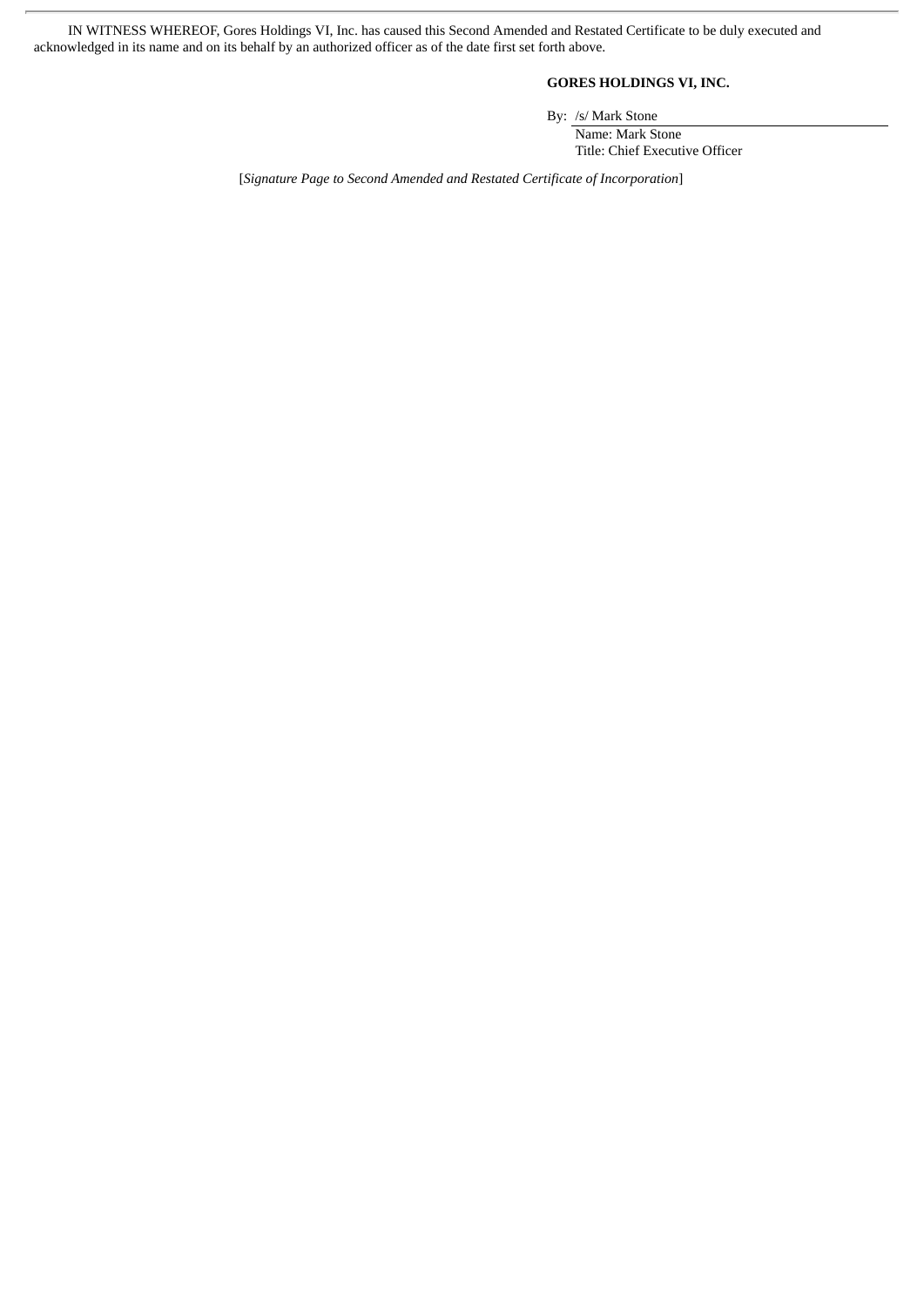# **AMENDED AND RESTATED BYLAWS OF MATTERPORT, INC. ARTICLE I OFFICES**

<span id="page-24-0"></span>Section 1.1. **Registered Office**. The registered office of Matterport, Inc. (f/k/a Gores Holdings VI, Inc., and as its name may hereafter be changed from time to time in accordance with the DGCL (as defined below), the "**Corporation**") within the State of Delaware shall be located at either (a) the principal place of business of the Corporation in the State of Delaware or (b) the office of the corporation or individual acting as the Corporation's registered agent in Delaware.

Section 1.2. **Additional Offices**. The Corporation may, in addition to its registered office in the State of Delaware, have such other offices and places of business, both within and outside the State of Delaware, as the Board of Directors of the Corporation (the "**Board**") may from time to time determine or as the business and affairs of the Corporation may require.

# **ARTICLE II**

#### **STOCKHOLDERS MEETINGS**

Section 2.1. **Annual Meetings**. The annual meeting of stockholders shall be held at such place, either within or without the State of Delaware, and time and on such date as shall be determined by the Board and stated in the notice of the meeting, provided that the Board may in its sole discretion determine that the meeting shall not be held at any place, but may instead be held solely by means of remote communication pursuant to Section 9.5(a). At each annual meeting, the stockholders entitled to vote on such matters shall elect those directors of the Corporation to fill any term of a directorship that expires on the date of such annual meeting and may transact any other business as may properly be brought before the meeting.

Section 2.2. **Special Meetings**. Subject to the rights of the holders of any outstanding series of the Preferred Stock and to the requirements of applicable law, special meetings of stockholders, for any purpose or purposes, may be called only by the Chairman of the Board, Chief Executive Officer, or the Board pursuant to a resolution adopted by a majority of the Board, and may not be called by any other person. Special meetings of stockholders shall be held at such place, either within or without the State of Delaware, and at such time and on such date as shall be determined by the Board and stated in the Corporation's notice of the meeting, provided that the Board may in its sole discretion determine that the meeting shall not be held at any place, but may instead be held solely by means of remote communication pursuant to Section 9.5(a).

Section 2.3. **Notices**. Notice of each stockholders meeting stating the place, if any, date, and time of the meeting, and the means of remote communication, if any, by which stockholders and proxy holders may be deemed to be present in person and vote at such meeting, and the record date for determining the stockholders entitled to vote at the meeting, if such date is different from the record date for determining stockholders entitled to notice of the meeting, shall be given in the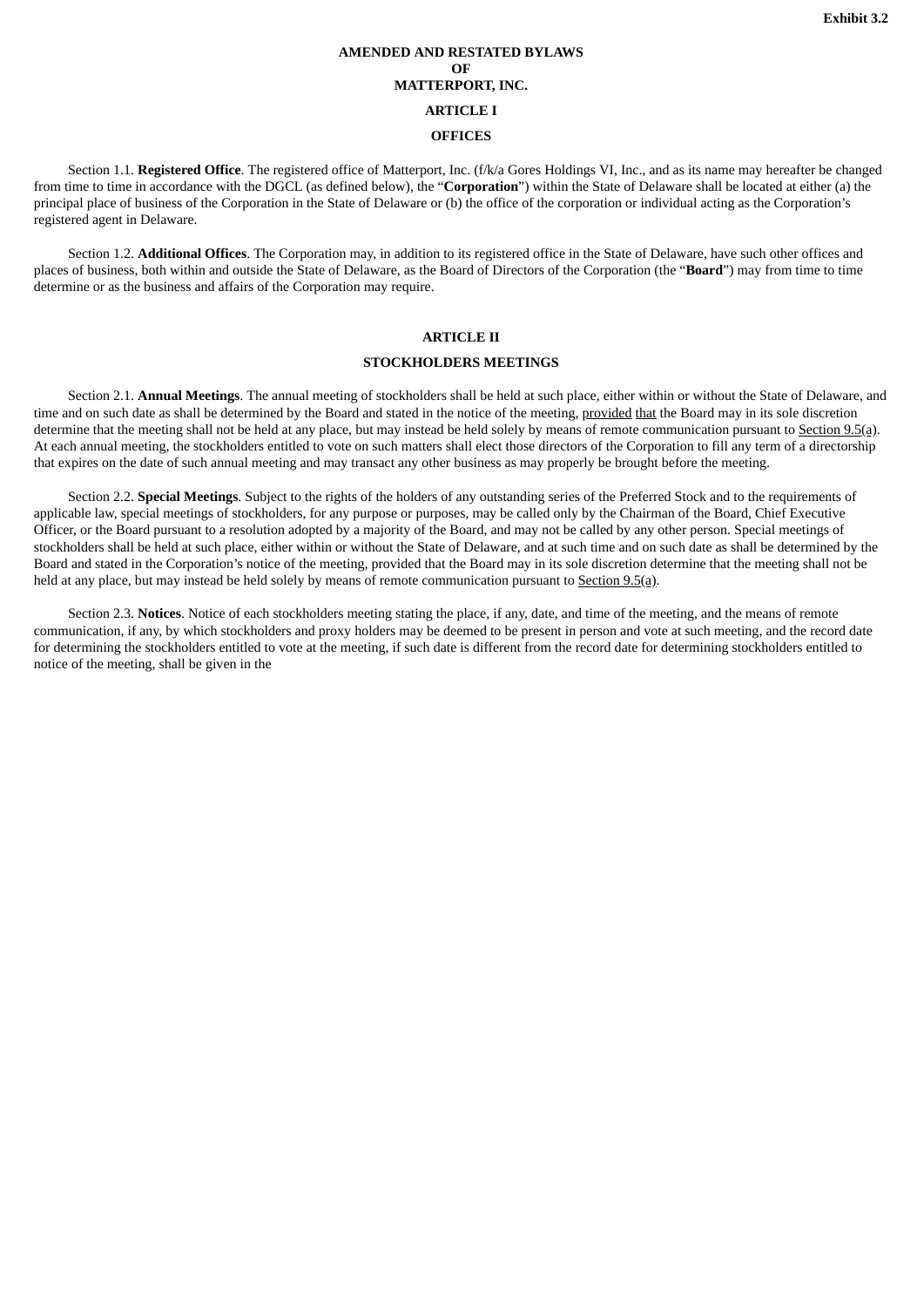manner permitted by Section 9.3 to each stockholder entitled to vote thereat as of the record date for determining the stockholders entitled to notice of the meeting by the Corporation not less than 10 nor more than 60 days before the date of the meeting unless otherwise required by the General Corporation Law of the State of Delaware (the "**DGCL**"). If said notice is for a stockholders meeting other than an annual meeting, it shall in addition state the purpose or purposes for which the meeting is called, and the business transacted at such meeting shall be limited to the matters so stated in the Corporation's notice of meeting (or any supplement thereto). Any meeting of stockholders as to which notice has been given may be postponed, and any meeting of stockholders as to which notice has been given may be cancelled, by the Board upon public announcement (as defined in Section 2.7(c)) given before the date previously scheduled for such meeting.

Section 2.4. **Quorum**. Except as otherwise provided by applicable law, the Corporation's Second Amended and Restated Certificate of Incorporation, as the same may be amended or restated from time to time (the "**Certificate of Incorporation**"), or these Bylaws, the presence, in person or by proxy, at a stockholders meeting of the holders of shares of outstanding capital stock of the Corporation representing a majority of the voting power of all outstanding shares of capital stock of the Corporation entitled to vote at such meeting shall constitute a quorum for the transaction of business at such meeting, except that when specified business is to be voted on by a class or series of stock voting as a class, the holders of shares representing a majority of the voting power of the outstanding shares of such class or series shall constitute a quorum of such class or series for the transaction of such business. If a quorum shall not be present or represented by proxy at any meeting of the stockholders of the Corporation, the chairman of the meeting may adjourn the meeting from time to time in the manner provided in Section 2.6 until a quorum shall attend. The stockholders present at a duly convened meeting may continue to transact business until adjournment, notwithstanding the withdrawal of enough stockholders to leave less than a quorum. Shares of its own stock belonging to the Corporation or to another corporation, if a majority of the voting power of the shares entitled to vote in the election of directors of such other corporation is held, directly or indirectly, by the Corporation, shall neither be entitled to vote nor be counted for quorum purposes; provided, however, that the foregoing shall not limit the right of the Corporation or any such other corporation to vote shares held by it in a fiduciary capacity.

#### Section 2.5. **Voting of Shares**.

(a) Voting Lists. The Secretary shall prepare, or shall cause the officer or agent who has charge of the stock ledger of the Corporation to prepare, at least 10 days before every meeting of stockholders, a complete list of the stockholders of record entitled to vote at such meeting and showing the address and the number of shares registered in the name of each stockholder. Nothing contained in this Section 2.5(a) shall require the Corporation to include electronic mail addresses or other electronic contact information on such list. Such list shall be open to the examination of any stockholder, for any purpose germane to the meeting, during ordinary business hours for a period of at least 10 days prior to the meeting: (i) on a reasonably accessible electronic network, provided that the information required to gain access to such list is provided with the notice of the meeting, or (ii) during ordinary business hours, at the principal place of business of the Corporation. In the event that the Corporation determines to make the list available on an electronic network, the Corporation may take reasonable steps to ensure that such information is available only to stockholders of the Corporation. If the meeting is to be held at a place, then the list shall be produced and kept at the time and place of the meeting during the whole time thereof, and may

 $\overline{2}$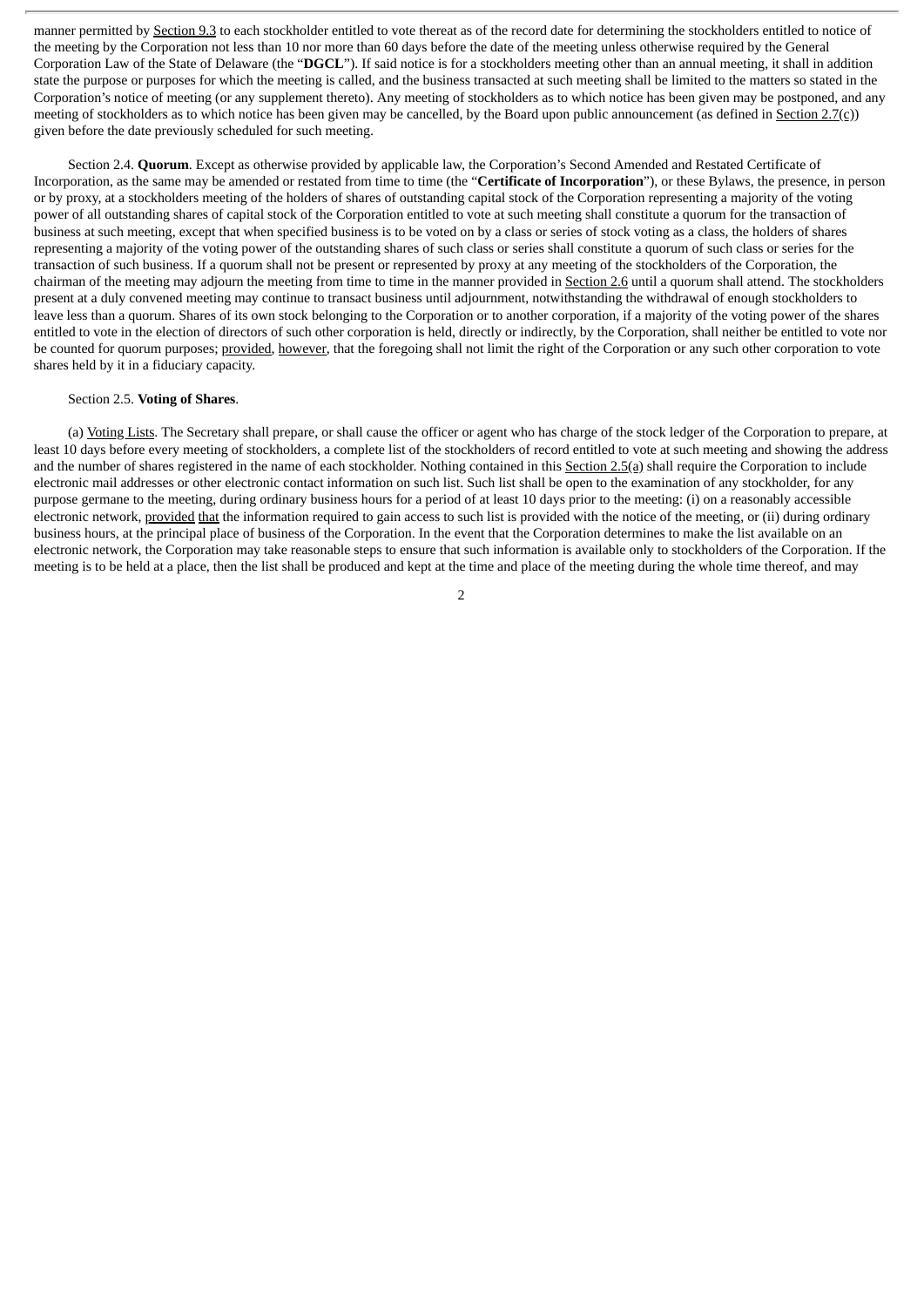be inspected by any stockholder who is present. If a meeting of stockholders is to be held solely by means of remote communication as permitted by Section 9.5(a), the list shall be open to the examination of any stockholder during the whole time of the meeting on a reasonably accessible electronic network, and the information required to access such list shall be provided with the notice of meeting. The stock ledger shall be the only evidence as to who are the stockholders entitled to examine the list required by this Section 2.5(a) or to vote in person or by proxy at any meeting of stockholders.

(b) Manner of Voting. At any stockholders meeting, every stockholder entitled to vote may vote in person or by proxy. If authorized by the Board, the voting by stockholders or proxy holders at any meeting conducted by remote communication may be effected by a ballot submitted by electronic transmission (as defined in Section 9.3), provided that any such electronic transmission must either set forth or be submitted with information from which the Corporation can determine that the electronic transmission was authorized by the stockholder or proxy holder. The Board, in its discretion, or the chairman of the meeting of stockholders, in such person's discretion, may require that any votes cast at such meeting shall be cast by written ballot.

(c) Proxies. Each stockholder entitled to vote at a meeting of stockholders or to express consent or dissent to corporate action in writing without a meeting may authorize another person or persons to act for such stockholder by proxy, but no such proxy shall be voted or acted upon after three years from its date, unless the proxy provides for a longer period. Proxies need not be filed with the Secretary of the Corporation until the meeting is called to order, but shall be filed with the Secretary before being voted. Without limiting the manner in which a stockholder may authorize another person or persons to act for such stockholder as proxy, either of the following shall constitute a valid means by which a stockholder may grant such authority.

(i) A stockholder may execute a writing authorizing another person or persons to act for such stockholder as proxy. Execution may be accomplished by the stockholder or such stockholder's authorized officer, director, employee or agent signing such writing or causing such person's signature to be affixed to such writing by any reasonable means, including, but not limited to, by facsimile signature.

(ii) A stockholder may authorize another person or persons to act for such stockholder as proxy by transmitting or authorizing the transmission of an electronic transmission to the person who will be the holder of the proxy or to a proxy solicitation firm, proxy support service organization or like agent duly authorized by the person who will be the holder of the proxy to receive such transmission, provided that any such electronic transmission must either set forth or be submitted with information from which it can be determined that the electronic transmission was authorized by the stockholder.

Any copy, facsimile telecommunication or other reliable reproduction of the writing or transmission authorizing another person or persons to act as proxy for a stockholder may be substituted or used in lieu of the original writing or transmission for any and all purposes for which the original writing or transmission could be used; provided that such copy, facsimile telecommunication or other reproduction shall be a complete reproduction of the entire original writing or transmission.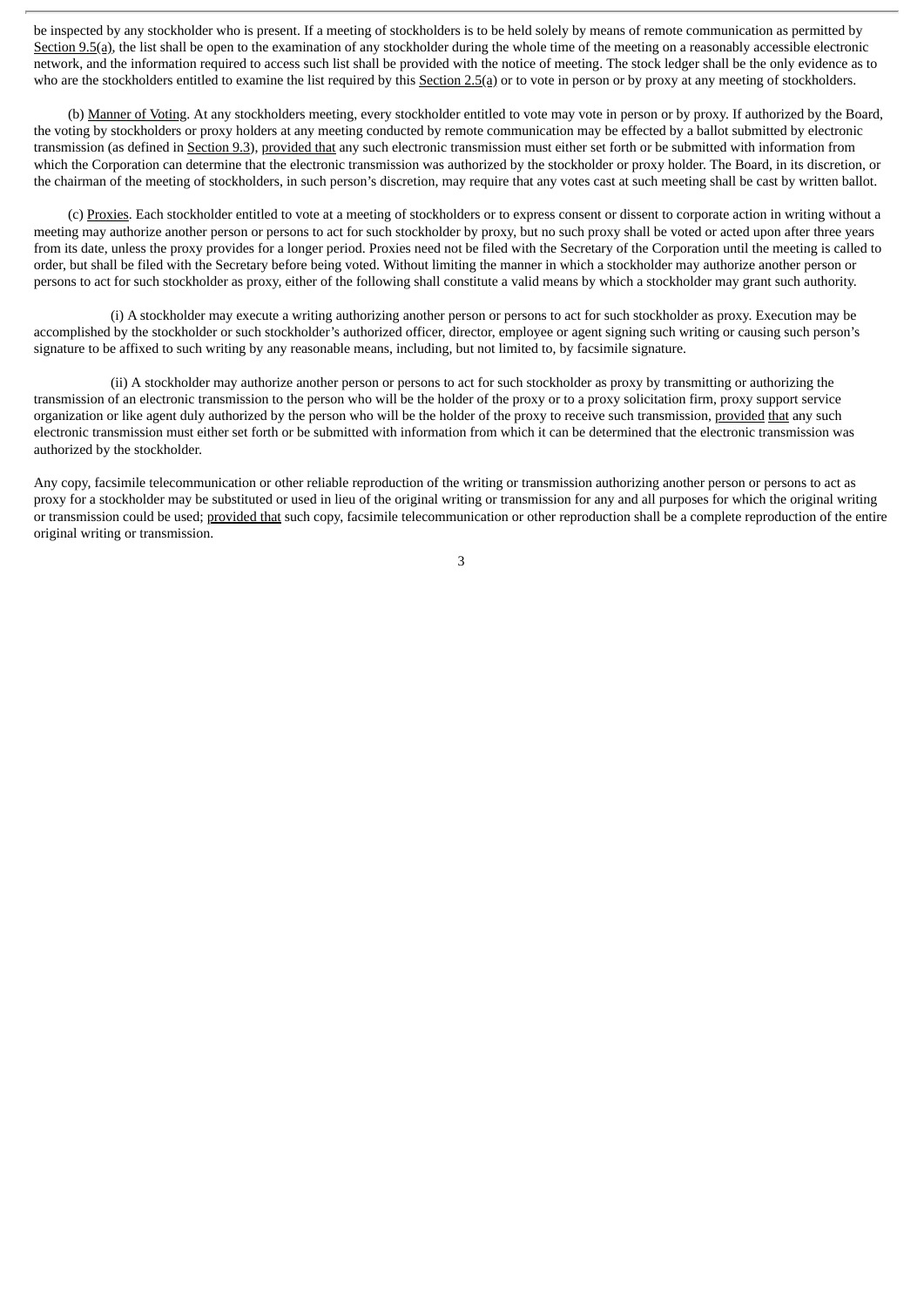(d) Required Vote. Subject to the rights of the holders of one or more series of preferred stock of the Corporation ("**Preferred Stock**"), voting separately by class or series, to elect directors pursuant to the terms of one or more series of Preferred Stock, at all meetings of stockholders at which a quorum is present, the election of directors shall be determined by a plurality of the votes cast by the stockholders present in person or represented by proxy at the meeting and entitled to vote thereon. All other matters presented to the stockholders at a meeting at which a quorum is present shall be determined by the vote of a majority of the votes cast by the stockholders present in person or represented by proxy at the meeting and entitled to vote thereon, unless the matter is one upon which, by applicable law, the Certificate of Incorporation, these Bylaws or applicable stock exchange rules, a different vote is required, in which case such provision shall govern and control the decision of such matter.

(e) Inspectors of Election. The Board may, and shall if required by law, in advance of any meeting of stockholders, appoint one or more persons as inspectors of election, who may be employees of the Corporation or otherwise serve the Corporation in other capacities, to act at such meeting of stockholders or any adjournment thereof and to make a written report thereof. The Board may designate one or more persons as alternate inspectors to replace any inspector who fails to act. If no inspectors of election or alternates are appointed by the Board, the chairman of the meeting shall appoint one or more inspectors to act at the meeting. Each inspector, before discharging his or her duties, shall take and sign an oath faithfully to execute the duties of inspector with strict impartiality and according to the best of his or her ability. The inspectors shall ascertain and report the number of outstanding shares and the voting power of each; determine the number of shares present in person or represented by proxy at the meeting and the validity of proxies and ballots; count all votes and ballots and report the results; determine and retain for a reasonable period a record of the disposition of any challenges made to any determination by the inspectors; and certify their determination of the number of shares represented at the meeting and their count of all votes and ballots. No person who is a candidate for an office at an election may serve as an inspector at such election. Each report of an inspector shall be in writing and signed by the inspector or by a majority of them if there is more than one inspector acting at such meeting. If there is more than one inspector, the report of a majority shall be the report of the inspectors.

Section 2.6. **Adjournments**. Any meeting of stockholders, annual or special, may be adjourned by the chairman of the meeting, from time to time, whether or not there is a quorum, to reconvene at the same or some other place. Notice need not be given of any such adjourned meeting if the date, time, and place, if any, thereof, and the means of remote communication, if any, by which stockholders and proxy holders may be deemed to be present in person and vote at such adjourned meeting are announced at the meeting at which the adjournment is taken. At the adjourned meeting the stockholders, or the holders of any class or series of stock entitled to vote separately as a class, as the case may be, may transact any business that might have been transacted at the original meeting. If the adjournment is for more than 30 days, notice of the adjourned meeting shall be given to each stockholder of record entitled to vote at the meeting. If after the adjournment a new record date for stockholders entitled to vote is fixed for the adjourned meeting, the Board shall fix a new record date for notice of such adjourned meeting in accordance with Section 9.2, and shall give notice of the adjourned meeting to each stockholder of record entitled to vote at such adjourned meeting as of the record date fixed for notice of such adjourned meeting.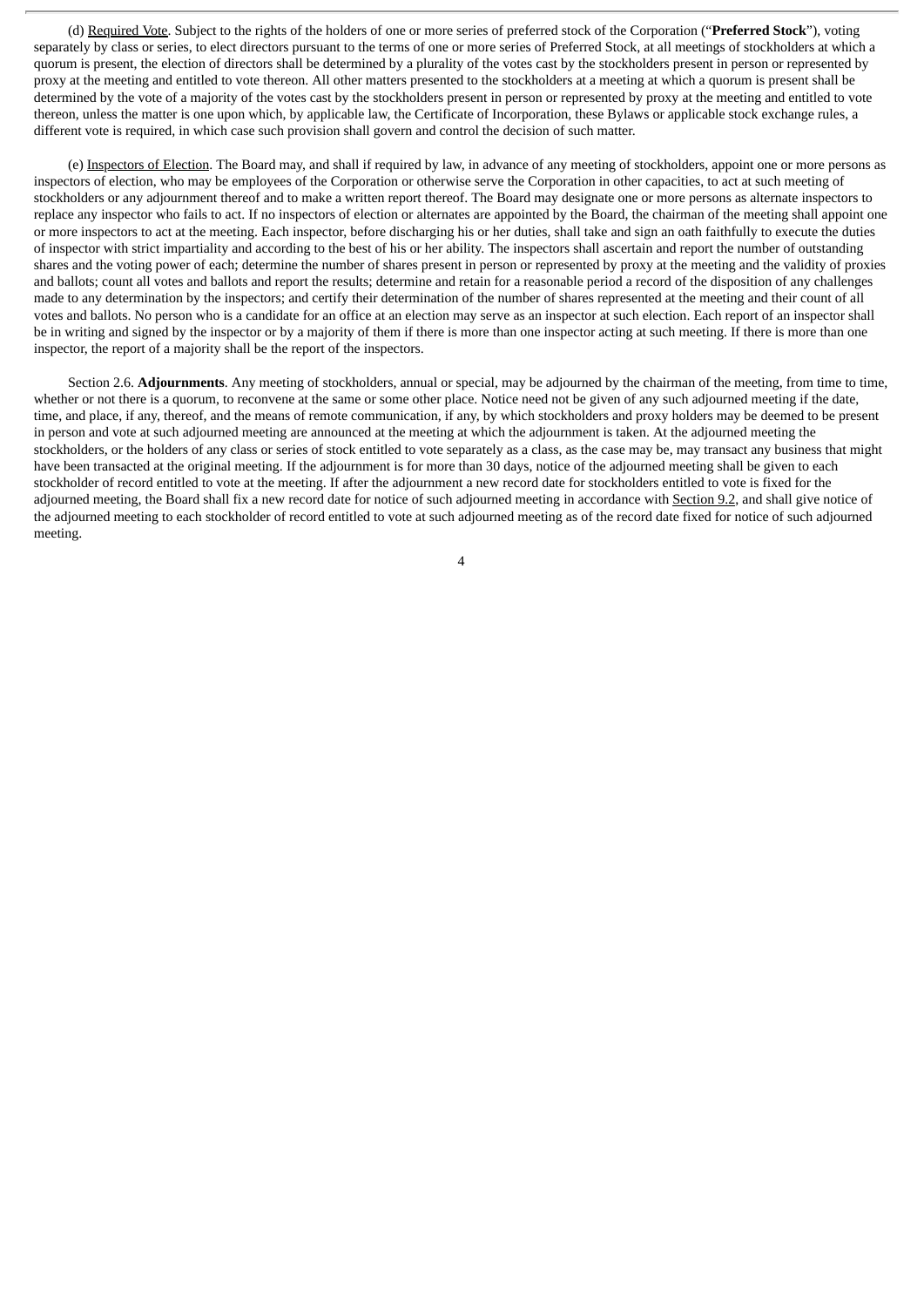#### Section 2.7. **Advance Notice for Business**.

(a) Annual Meetings of Stockholders. No business may be transacted at an annual meeting of stockholders, other than business that is either (i) specified in the Corporation's notice of meeting (or any supplement thereto) given by or at the direction of the Board, (ii) otherwise properly brought before the annual meeting by or at the direction of the Board or (iii) otherwise properly brought before the annual meeting by any stockholder of the Corporation (x) who is a stockholder of record entitled to vote at such annual meeting on the date of the giving of the notice provided for in this Section 2.7(a) and on the record date for the determination of stockholders entitled to vote at such annual meeting and (y) who complies with the notice procedures set forth in this Section 2.7(a). Notwithstanding anything in this Section 2.7(a) to the contrary, only persons nominated for election as a director to fill any term of a directorship that expires on the date of the annual meeting pursuant to Section 3.2 will be considered for election at such meeting.

(i) In addition to any other applicable requirements, for business (other than nominations) to be properly brought before an annual meeting by a stockholder, such stockholder must have given timely notice thereof in proper written form to the Secretary of the Corporation and such business must otherwise be a proper matter for stockholder action. Subject to Section 2.7(a)(iii), a stockholder's notice to the Secretary with respect to such business, to be timely, must be received by the Secretary at the principal executive offices of the Corporation not later than the close of business on the 90th day nor earlier than the close of business on the 120th day before the anniversary date of the immediately preceding annual meeting of stockholders; provided, however, that in the event that the annual meeting is more than 30 days before or more than 60 days after such anniversary date, notice by the stockholder to be timely must be so delivered not earlier than the close of business on the 120th day before the meeting and not later than the later of (A) the close of business on the 90th day before the meeting and (B) the close of business on the 10th day following the day on which public announcement of the date of the annual meeting is first made by the Corporation. The public announcement of an adjournment or postponement of an annual meeting shall not commence a new time period (or extend any time period) for the giving of a stockholder's notice as described in this Section 2.7(a).

(ii) To be in proper written form, a stockholder's notice to the Secretary with respect to any business (other than nominations) must set forth as to each such matter such stockholder proposes to bring before the annual meeting (A) a brief description of the business desired to be brought before the annual meeting, the text of the proposal or business (including the text of any resolutions proposed for consideration and in the event such business includes a proposal to amend these Bylaws, the language of the proposed amendment) and the reasons for conducting such business at the annual meeting, (B) the name and record address of such stockholder and the name and address of the beneficial owner, if any, on whose behalf the proposal is made, (C) the class or series and number of shares of capital stock of the Corporation that are owned beneficially and of record by such stockholder and by the beneficial owner, if any, on whose behalf the proposal is made, (D) a description of all arrangements or understandings between such stockholder and the beneficial owner, if any, on whose behalf the proposal is made and any other person or persons (including their names) in connection with the proposal of such business by such stockholder, (E) any material interest of such stockholder and the beneficial owner, if any, on whose behalf the proposal is made in such business and (F) a representation that such stockholder (or a qualified representative of such stockholder) intends to appear in person or by proxy at the annual meeting to bring such business before the meeting.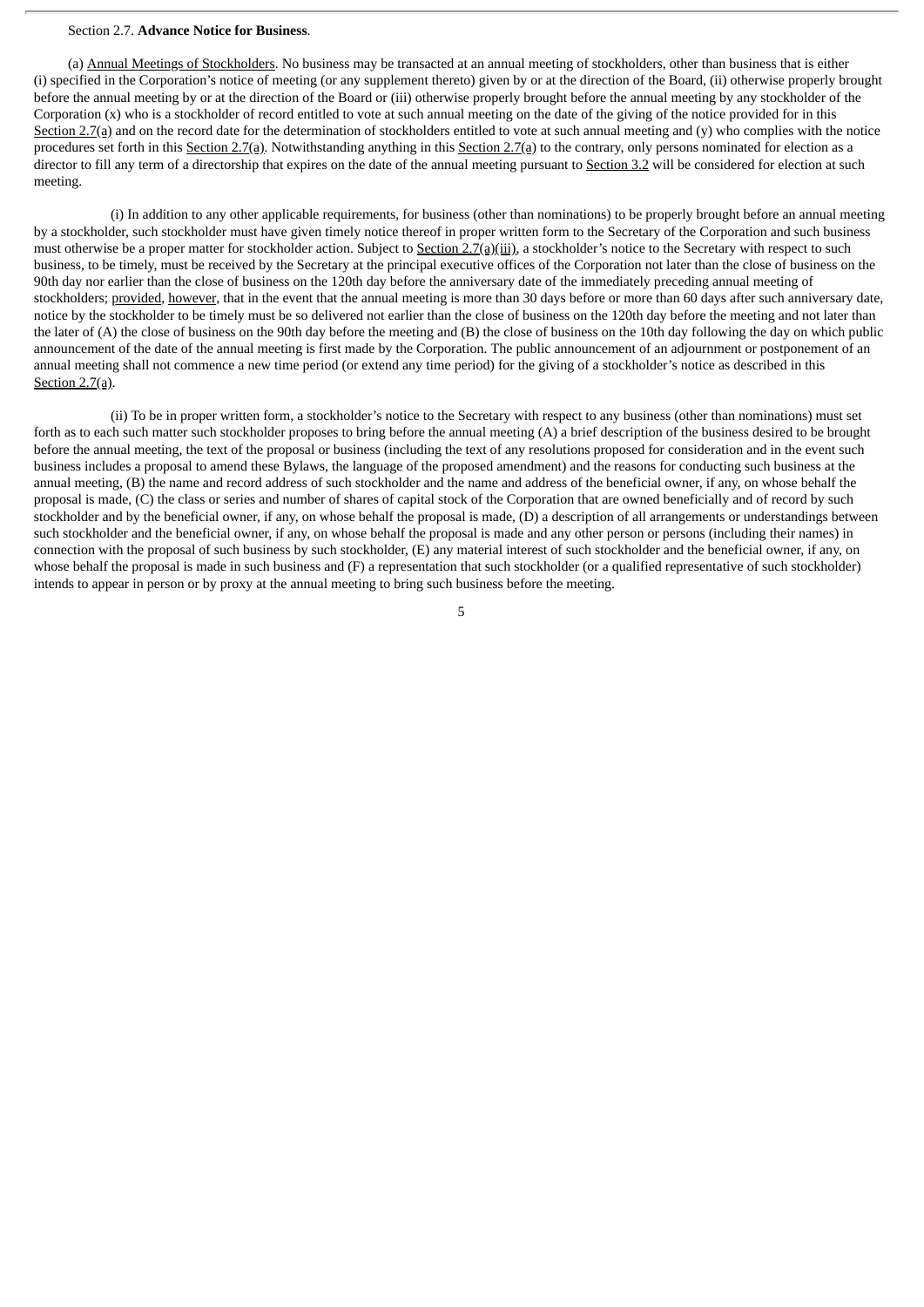(iii) The foregoing notice requirements of this Section 2.7(a) shall be deemed satisfied by a stockholder as to any proposal (other than nominations) if the stockholder has notified the Corporation of such stockholder's intention to present such proposal at an annual meeting in compliance with Rule 14a-8 (or any successor thereof) of the Securities Exchange Act of 1934, as amended (the "**Exchange Act**"), and such stockholder has complied with the requirements of such Rule for inclusion of such proposal in a proxy statement prepared by the Corporation to solicit proxies for such annual meeting. No business shall be conducted at the annual meeting of stockholders except business brought before the annual meeting in accordance with the procedures set forth in this Section 2.7(a), provided, however, that once business has been properly brought before the annual meeting in accordance with such procedures, nothing in this Section 2.7(a) shall be deemed to preclude discussion by any stockholder of any such business. If the Board or the chairman of the annual meeting determines that any stockholder proposal was not made in accordance with the provisions of this Section 2.7(a) or that the information provided in a stockholder's notice does not satisfy the information requirements of this Section 2.7(a), such proposal shall not be presented for action at the annual meeting. Notwithstanding the foregoing provisions of this Section 2.7(a), if the stockholder (or a qualified representative of the stockholder) does not appear at the annual meeting of stockholders of the Corporation to present the proposed business, such proposed business shall not be transacted, notwithstanding that proxies in respect of such matter may have been received by the Corporation.

(iv) In addition to the provisions of this Section 2.7(a), a stockholder shall also comply with all applicable requirements of the Exchange Act and the rules and regulations thereunder with respect to the matters set forth herein. Nothing in this Section 2.7(a) shall be deemed to affect any rights of stockholders to request inclusion of proposals in the Corporation's proxy statement pursuant to Rule 14a-8 under the Exchange Act.

(b) Special Meetings of Stockholders. Only such business shall be conducted at a special meeting of stockholders as shall have been brought before the meeting pursuant to the Corporation's notice of meeting. Nominations of persons for election to the Board may be made at a special meeting of stockholders at which directors are to be elected pursuant to the Corporation's notice of meeting only pursuant to Section 3.2.

(c) Public Announcement. For purposes of these Bylaws, "public announcement" shall mean disclosure in a press release reported by the Dow Jones News Service, Associated Press or comparable national news service or in a document publicly filed by the Corporation with the Securities and Exchange Commission pursuant to Sections 13, 14 or 15(d) of the Exchange Act (or any successor thereto).

Section 2.8. **Conduct of Meetings.** The chairman of each annual and special meeting of stockholders shall be the Chairman of the Board or, in the absence (or inability or refusal to act) of the Chairman of the Board, the Chief Executive Officer (if he or she shall be a director) or, in the absence (or inability or refusal to act) of the Chief Executive Officer or if the Chief Executive Officer is not a director, the President (if he or she shall be a director) or, in the absence (or inability or refusal to act) of the President or if the President is not a director, such other person as shall be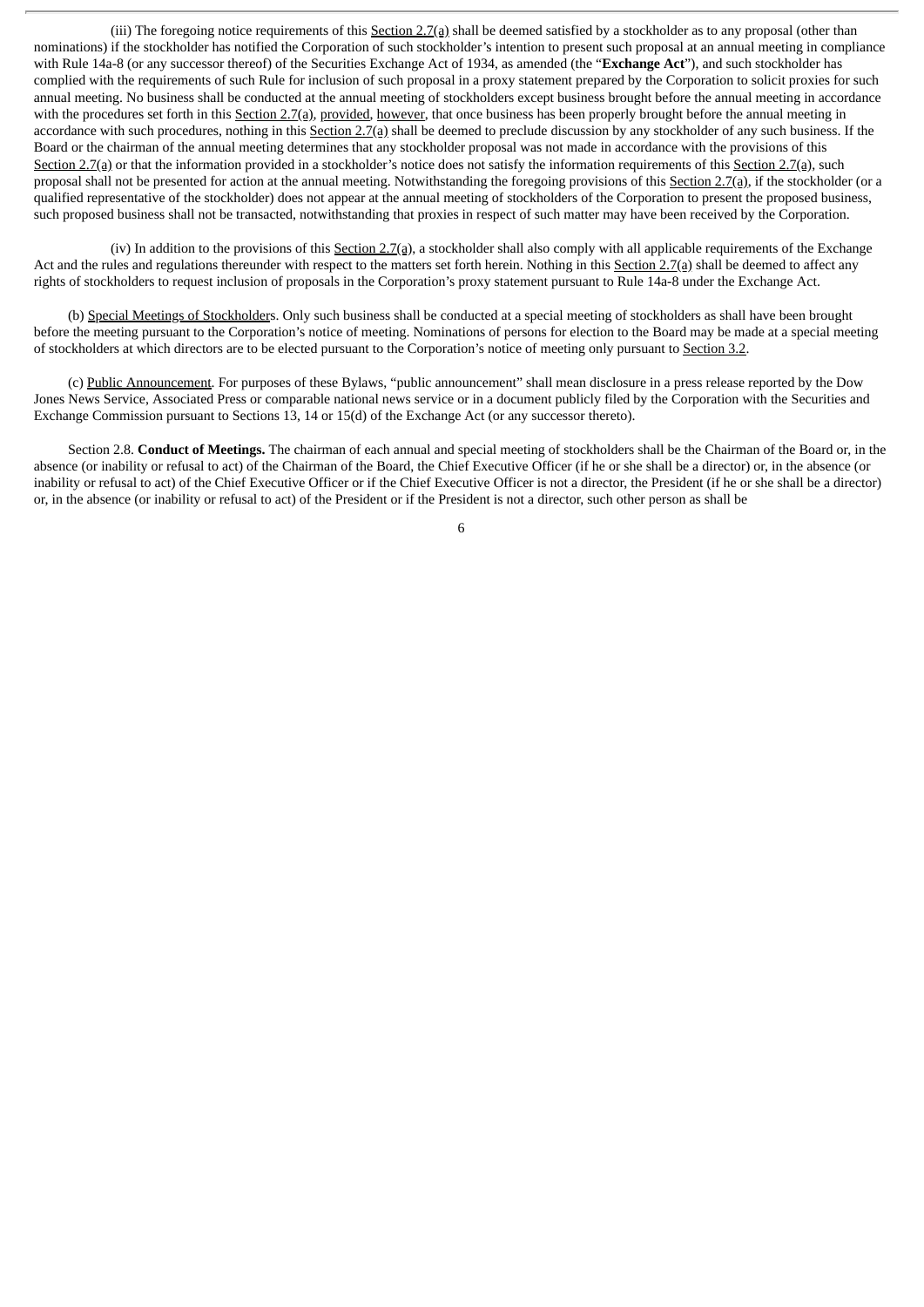appointed by the Board. The date and time of the opening and the closing of the polls for each matter upon which the stockholders will vote at a meeting shall be announced at the meeting by the chairman of the meeting. The Board may adopt such rules and regulations for the conduct of the meeting of stockholders as it shall deem appropriate. Except to the extent inconsistent with these Bylaws or such rules and regulations as adopted by the Board, the chairman of any meeting of stockholders shall have the right and authority to convene and to adjourn the meeting, to prescribe such rules, regulations and procedures and to do all such acts as, in the judgment of such chairman, are appropriate for the proper conduct of the meeting. Such rules, regulations or procedures, whether adopted by the Board or prescribed by the chairman of the meeting, may include, without limitation, the following: (a) the establishment of an agenda or order of business for the meeting; (b) rules and procedures for maintaining order at the meeting and the safety of those present; (c) limitations on attendance at or participation in the meeting to stockholders of record of the Corporation, their duly authorized and constituted proxies or such other persons as the chairman of the meeting shall determine; (d) restrictions on entry to the meeting after the time fixed for the commencement thereof; and (e) limitations on the time allotted to questions or comments by participants. Unless and to the extent determined by the Board or the chairman of the meeting, meetings of stockholders shall not be required to be held in accordance with the rules of parliamentary procedure. The secretary of each annual and special meeting of stockholders shall be the Secretary or, in the absence (or inability or refusal to act) of the Secretary, an Assistant Secretary so appointed to act by the chairman of the meeting. In the absence (or inability or refusal to act) of the Secretary and all Assistant Secretaries, the chairman of the meeting may appoint any person to act as secretary of the meeting.

Section 2.9. **Consents in Lieu of Meeting.** Any action required or permitted to be taken by the stockholders of the Corporation must be effected by a duly called annual or special meeting of such stockholders and may not be effected by written consent of the stockholders.

# **ARTICLE III**

# **DIRECTORS**

Section 3.1. **Powers; Number**. The business and affairs of the Corporation shall be managed by or under the direction of the Board, which may exercise all such powers of the Corporation and do all such lawful acts and things as are not by statute or by the Certificate of Incorporation or by these Bylaws required to be exercised or done by the stockholders. Directors need not be stockholders or residents of the State of Delaware. Subject to the Certificate of Incorporation, the number of directors shall be fixed exclusively by resolution of the Board.

#### Section 3.2. **Advance Notice for Nomination of Directors**.

(a) Only persons who are nominated in accordance with the following procedures shall be eligible for election as directors of the Corporation, except as may be otherwise provided by the terms of one or more series of Preferred Stock with respect to the rights of holders of one or more series of Preferred Stock to elect directors. Nominations of persons for election to the Board at any annual meeting of stockholders, or at any special meeting of stockholders called for the purpose of electing directors as set forth in the Corporation's notice of such special meeting, may be made (i) by or at the direction of the Board or (ii) by any stockholder of the Corporation (A) who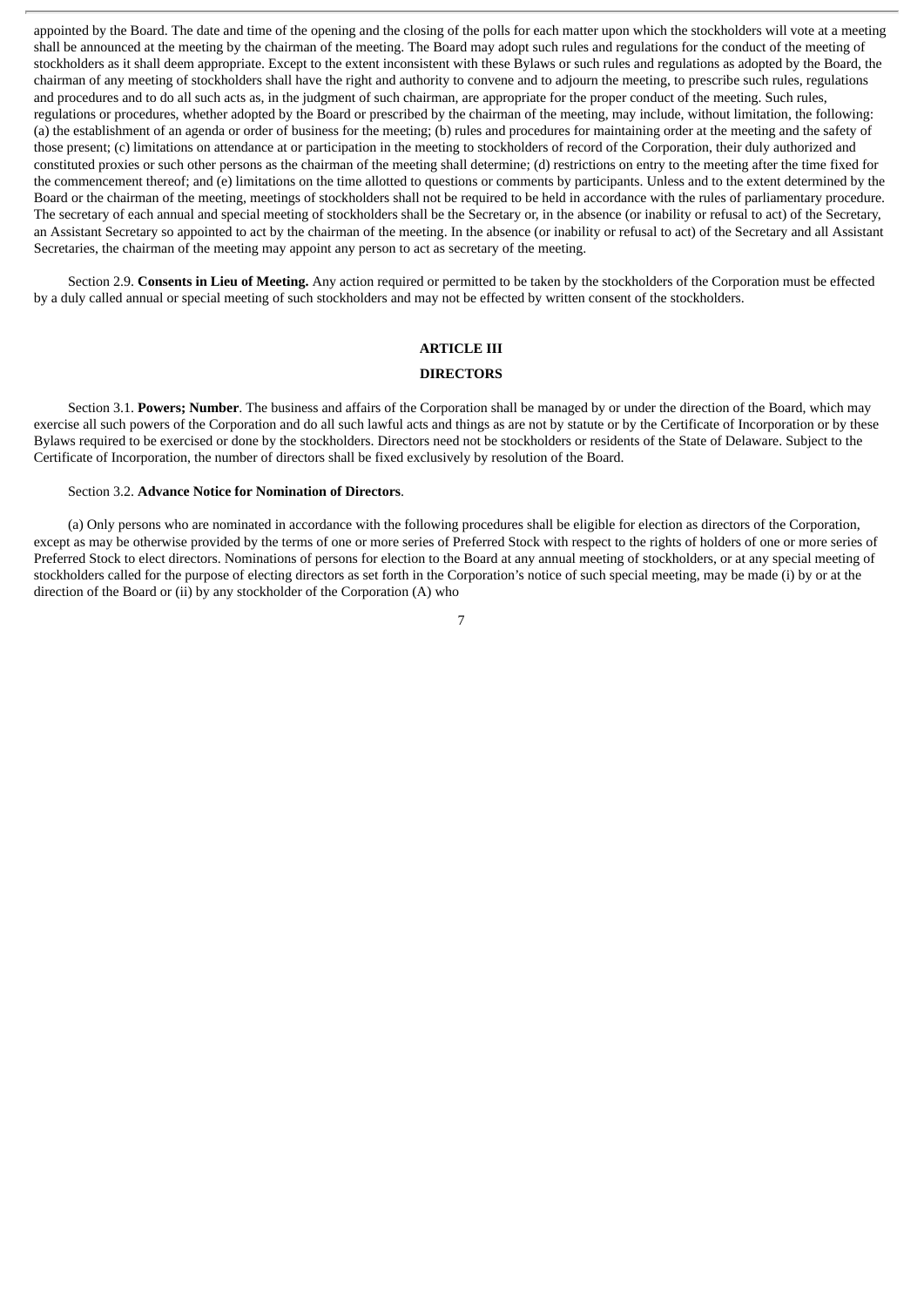is a stockholder of record entitled to vote in the election of directors on the date of the giving of the notice provided for in this Section 3.2 and on the record date for the determination of stockholders entitled to vote at such meeting and (B) who complies with the notice procedures set forth in this Section 3.2.

(b) In addition to any other applicable requirements, for a nomination to be made by a stockholder, such stockholder must have given timely notice thereof in proper written form to the Secretary of the Corporation. To be timely, a stockholder's notice to the Secretary must be received by the Secretary at the principal executive offices of the Corporation (i) in the case of an annual meeting, not later than the close of business on the 90th day nor earlier than the opening of business on the 120th day before the anniversary date of the immediately preceding annual meeting of stockholders; provided, however, that in the event that the annual meeting is called for a date that is not within 45 days before or after such anniversary date, notice by the stockholder to be timely must be so received not earlier than the opening of business on the 120th day before the meeting and not later than the later of (A) the close of business on the 90th day before the meeting and (B) the close of business on the 10th day following the day on which public announcement of the date of the annual meeting was first made by the Corporation; and (ii) in the case of a special meeting of stockholders called for the purpose of electing directors, not later than the close of business on the 10th day following the day on which public announcement of the date of the special meeting is first made by the Corporation. In no event shall the public announcement of an adjournment or postponement of an annual meeting or special meeting commence a new time period (or extend any time period) for the giving of a stockholder's notice as described in this Section 3.2.

(c) Notwithstanding anything in paragraph (b) to the contrary, in the event that the number of directors to be elected to the Board at an annual meeting is greater than the number of directors whose terms expire on the date of the annual meeting and there is no public announcement by the Corporation naming all of the nominees for the additional directors to be elected or specifying the size of the increased Board before the close of business on the 90th day prior to the anniversary date of the immediately preceding annual meeting of stockholders, a stockholder's notice required by this Section 3.2 shall also be considered timely, but only with respect to nominees for the additional directorships created by such increase that are to be filled by election at such annual meeting, if it shall be received by the Secretary at the principal executive offices of the Corporation not later than the close of business on the 10th day following the date on which such public announcement was first made by the Corporation.

(d) To be in proper written form, a stockholder's notice to the Secretary must set forth (i) as to each person whom the stockholder proposes to nominate for election as a director (A) the name, age, business address and residence address of the person, (B) the principal occupation or employment of the person, (C) the class or series and number of shares of capital stock of the Corporation, if any, that are owned beneficially or of record by the person, and (D) any other information relating to the person that would be required to be disclosed in a proxy statement or other filings required to be made in connection with solicitations of proxies for election of directors pursuant to Section 14 of the Exchange Act and the rules and regulations promulgated thereunder, without regard to the application of the Exchange Act to either the nomination or the Corporation; and (ii) as to the stockholder giving the notice (A) the name and record address of such stockholder as they appear on the Corporation's books and the name and address of the beneficial owner, if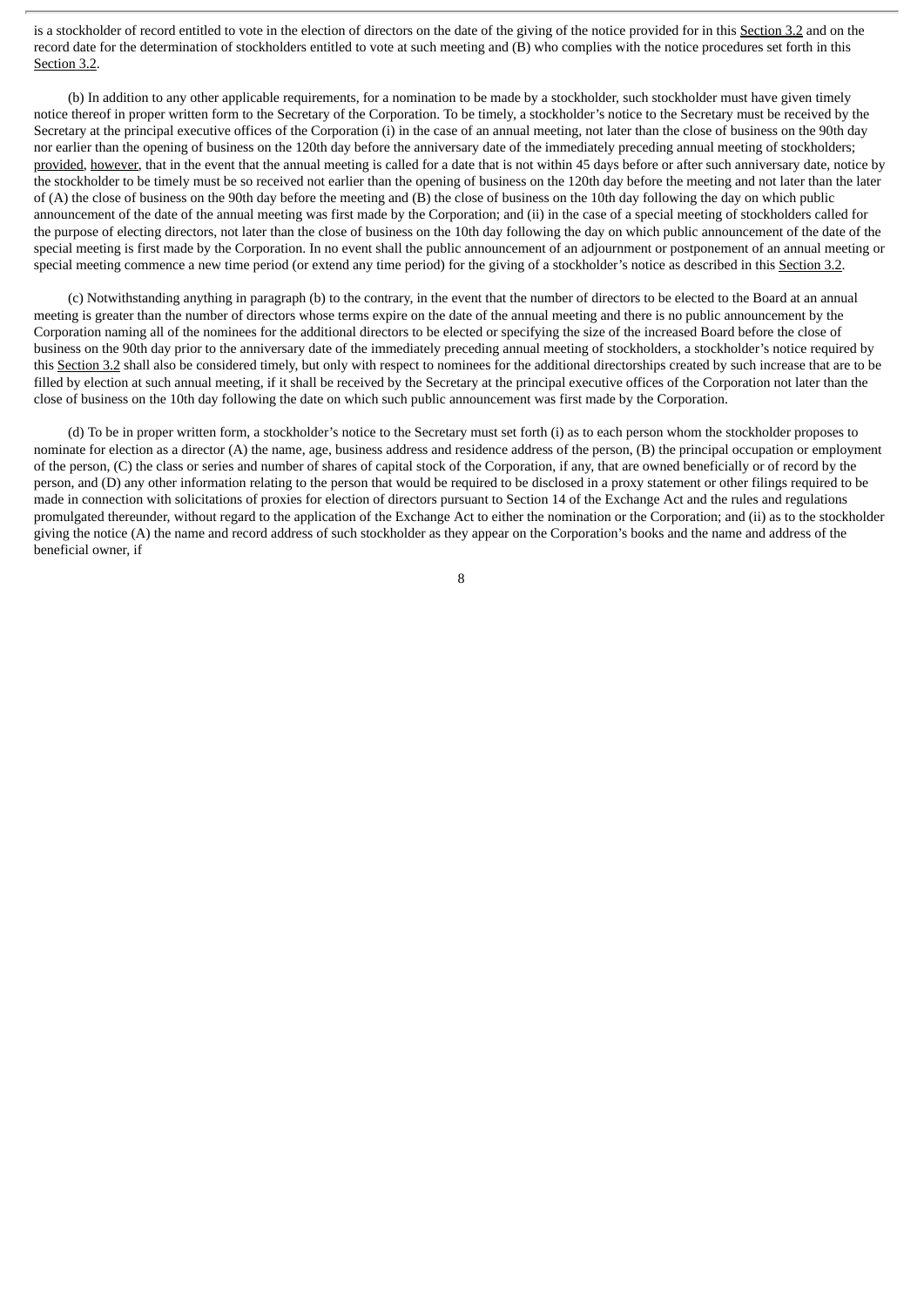any, on whose behalf the nomination is made, (B) the class or series and number of shares of capital stock of the Corporation that are owned beneficially and of record by such stockholder and the beneficial owner, if any, on whose behalf the nomination is made, (C) a description of all arrangements or understandings relating to the nomination to be made by such stockholder among such stockholder, the beneficial owner, if any, on whose behalf the nomination is made, each proposed nominee and any other person or persons (including their names), (D) a representation that such stockholder (or a qualified representative of such stockholder) intends to appear in person or by proxy at the meeting to nominate the persons named in its notice and (E) any other information relating to such stockholder and the beneficial owner, if any, on whose behalf the nomination is made that would be required to be disclosed in a proxy statement or other filings required to be made in connection with solicitations of proxies for election of directors pursuant to Section 14 of the Exchange Act and the rules and regulations promulgated thereunder. Such notice must be accompanied by a written consent of each proposed nominee to being named as a nominee and to serve as a director if elected.

(e) If the Board or the chairman of the meeting of stockholders determines that any nomination was not made in accordance with the provisions of this Section 3.2 or that the information provided in a stockholder's notice does not satisfy the information requirements of this Section 3.2, then such nomination shall not be considered at the meeting in question. Notwithstanding the foregoing provisions of this Section 3.2, if the stockholder (or a qualified representative of the stockholder) does not appear at the meeting of stockholders of the Corporation to present the nomination, such nomination shall be disregarded, notwithstanding that proxies in respect of such nomination may have been received by the Corporation.

(f) In addition to the provisions of this Section 3.2, a stockholder shall also comply with all of the applicable requirements of the Exchange Act and the rules and regulations thereunder with respect to the matters set forth herein. Nothing in this Section 3.2 shall be deemed to affect any rights of the holders of Preferred Stock to elect directors pursuant to the Certificate of Incorporation.

Section 3.3. **Compensation**. Unless otherwise restricted by the Certificate of Incorporation or these Bylaws, the Board shall have the authority to fix the compensation of directors, including for service on a committee of the Board and may be paid either a fixed sum for attendance at each meeting of the Board or other compensation as director. The directors may be reimbursed their expenses, if any, of attendance at each meeting of the Board. No such payment shall preclude any director from serving the Corporation in any other capacity and receiving compensation therefor. Members of committees of the Board may be allowed like compensation and reimbursement of expenses for service on the committee.

Section 3.4. **Newly Created Directorships and Vacancies**. Unless otherwise provided by the Certificate of Incorporation, newly created directorships resulting from an increase in the number of directors and any vacancies on the Board resulting from death, resignation, retirement, disqualification, removal or other cause shall be filled solely by a majority vote of the remaining directors then in office, even if less than a quorum, or by a sole remaining director (and not by stockholders), and any director so chosen shall hold office for the remainder of the full term of the class of directors to which the new directorship was added or in which the vacancy occurred and until his or her successor has been elected and qualified, subject, however, to such director's earlier death, resignation, retirement, disqualification or removal.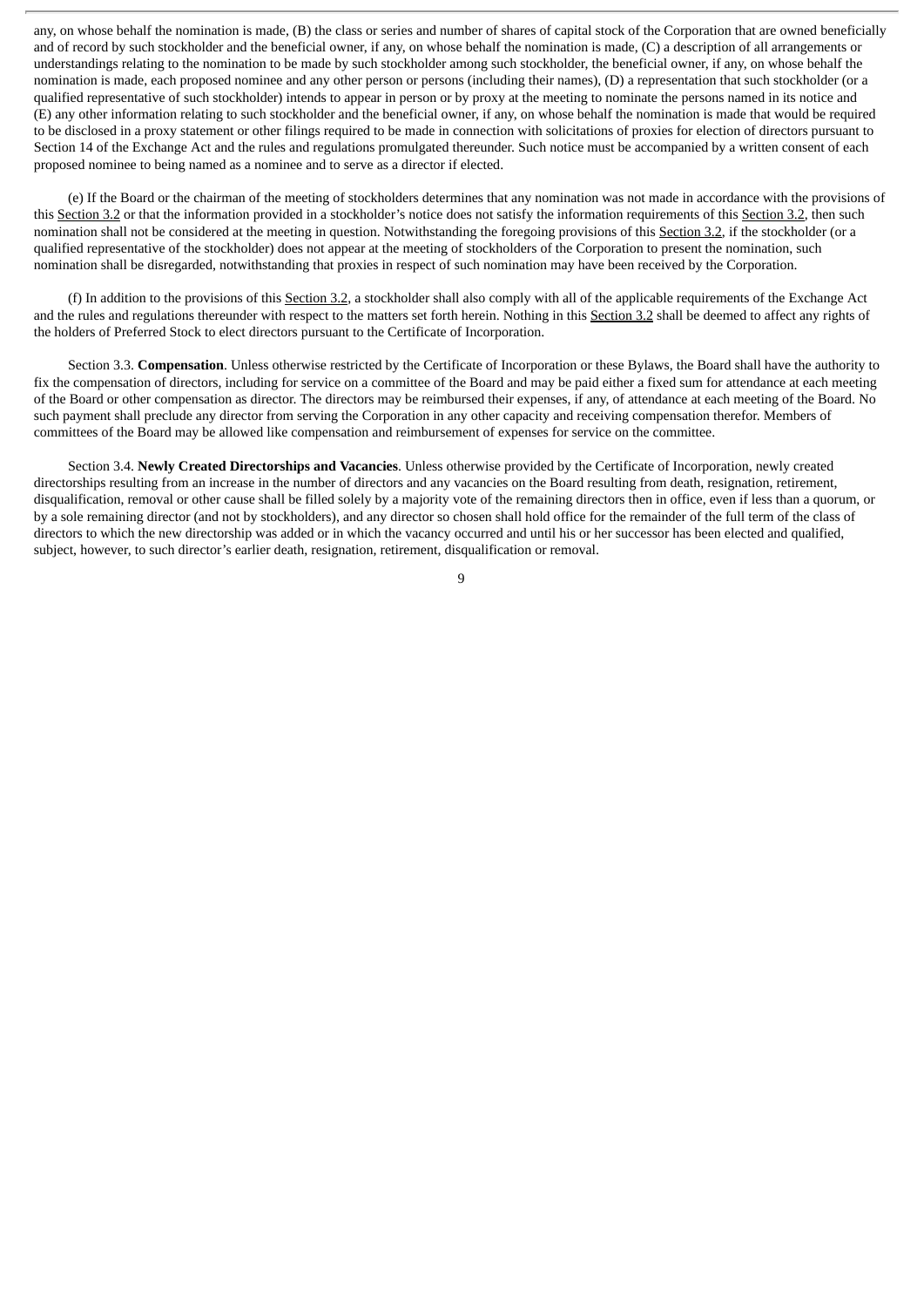#### **ARTICLE IV**

#### **BOARD MEETINGS**

Section 4.1. **Annual Meetings**. The Board shall meet as soon as practicable after the adjournment of each annual stockholders meeting at the place of the annual stockholders meeting unless the Board shall fix another time and place and give notice thereof in the manner required herein for special meetings of the Board. No notice to the directors shall be necessary to legally convene this meeting, except as provided in this Section 4.1.

Section 4.2. **Regular Meetings**. Regularly scheduled, periodic meetings of the Board may be held without notice at such times, dates and places (within or without the State of Delaware) as shall from time to time be determined by the Board.

Section 4.3. **Special Meetings**. Special meetings of the Board (a) may be called by the Chairman of the Board or President and (b) shall be called by the Chairman of the Board, President or Secretary on the written request of at least a majority of directors then in office, or the sole director, as the case may be, and shall be held at such time, date and place (within or without the State of Delaware) as may be determined by the person calling the meeting or, if called upon the request of directors or the sole director, as specified in such written request. Notice of each special meeting of the Board shall be given, as provided in Section 9.3, to each director (i) at least 24 hours before the meeting if such notice is oral notice given personally or by telephone or written notice given by hand delivery or by means of a form of electronic transmission and delivery; (ii) at least two days before the meeting if such notice is sent by a nationally recognized overnight delivery service; and (iii) at least five days before the meeting if such notice is sent through the United States mail. If the Secretary shall fail or refuse to give such notice, then the notice may be given by the officer who called the meeting or the directors who requested the meeting. Any and all business that may be transacted at a regular meeting of the Board may be transacted at a special meeting. Except as may be otherwise expressly provided by applicable law, the Certificate of Incorporation, or these Bylaws, neither the business to be transacted at, nor the purpose of, any special meeting need be specified in the notice or waiver of notice of such meeting. A special meeting may be held at any time without notice if all the directors are present or if those not present waive notice of the meeting in accordance with Section 9.4.

Section 4.4. **Quorum; Required Vote**. A majority of the Board shall constitute a quorum for the transaction of business at any meeting of the Board, and the act of a majority of the directors present at any meeting at which there is a quorum shall be the act of the Board, except as may be otherwise specifically provided by applicable law, the Certificate of Incorporation or these Bylaws. If a quorum shall not be present at any meeting, a majority of the directors present may adjourn the meeting from time to time, without notice other than announcement at the meeting, until a quorum is present.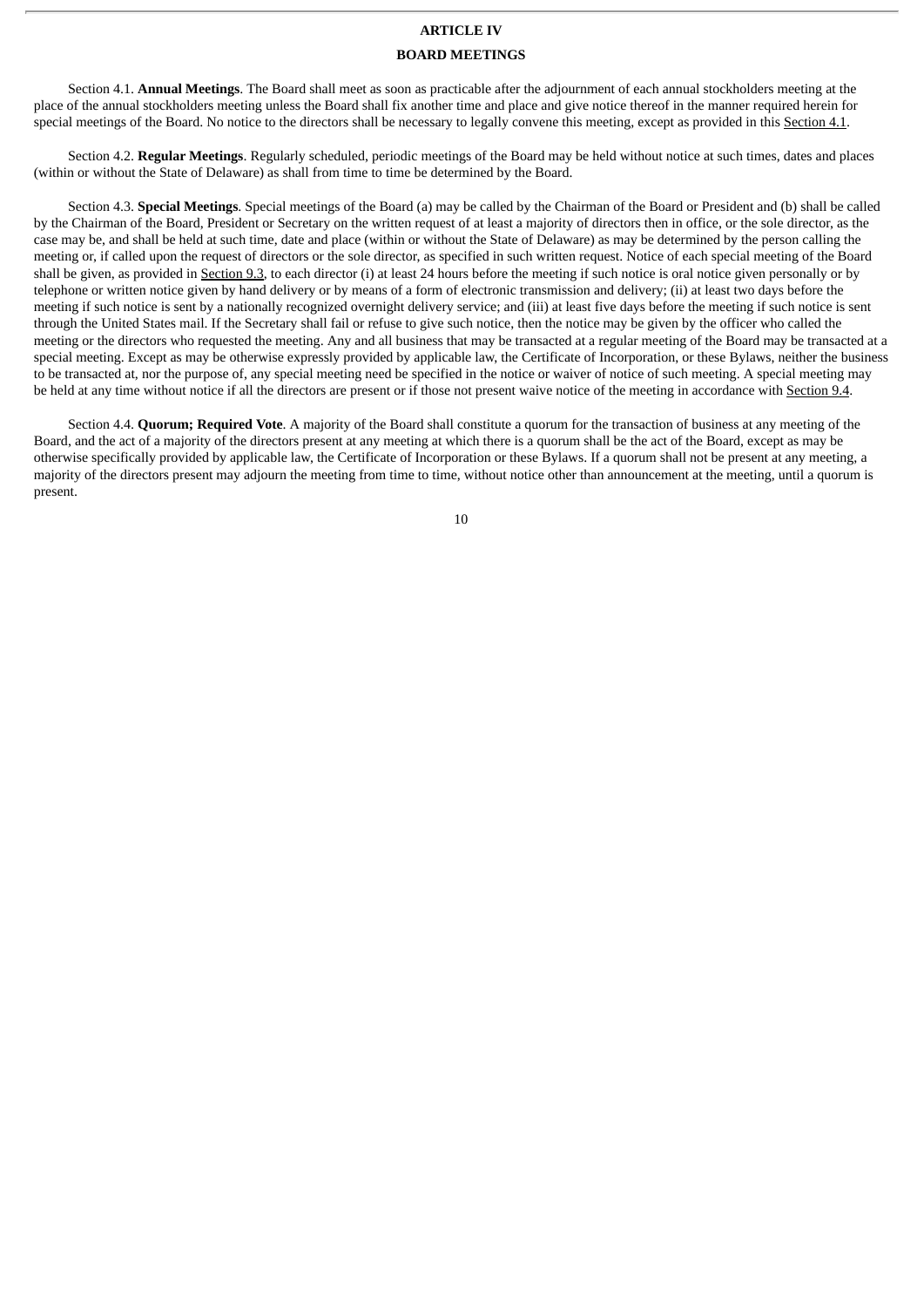Section 4.5. **Consent In Lieu of Meeting**. Unless otherwise restricted by the Certificate of Incorporation or these Bylaws, any action required or permitted to be taken at any meeting of the Board or any committee thereof may be taken without a meeting if all members of the Board or committee, as the case may be, consent thereto in writing or by electronic transmission, and the writing or writings or electronic transmission or transmissions (or paper reproductions thereof) are filed with the minutes of proceedings of the Board or committee. Such filing shall be in paper form if the minutes are maintained in paper form and shall be in electronic form if the minutes are maintained in electronic form.

Section 4.6. **Organization**. The chairman of each meeting of the Board shall be the Chairman of the Board or, in the absence (or inability or refusal to act) of the Chairman of the Board, the Chief Executive Officer (if he or she shall be a director) or, in the absence (or inability or refusal to act) of the Chief Executive Officer or if the Chief Executive Officer is not a director, the President (if he or she shall be a director) or in the absence (or inability or refusal to act) of the President or if the President is not a director, a chairman elected from the directors present. The Secretary shall act as secretary of all meetings of the Board. In the absence (or inability or refusal to act) of the Secretary, an Assistant Secretary shall perform the duties of the Secretary at such meeting. In the absence (or inability or refusal to act) of the Secretary and all Assistant Secretaries, the chairman of the meeting may appoint any person to act as secretary of the meeting.

# **ARTICLE V**

#### **COMMITTEES OF DIRECTORS**

Section 5.1. **Establishment**. The Board may by resolution of the Board designate one or more committees, each committee to consist of one or more of the directors of the Corporation. Each committee shall keep regular minutes of its meetings and report the same to the Board when required by the resolution designating such committee. The Board shall have the power at any time to fill vacancies in, to change the membership of, or to dissolve any such committee.

Section 5.2. **Available Powers**. Any committee established pursuant to Section 5.1 hereof, to the extent permitted by applicable law and by resolution of the Board, shall have and may exercise all of the powers and authority of the Board in the management of the business and affairs of the Corporation, and may authorize the seal of the Corporation to be affixed to all papers that may require it.

Section 5.3. **Alternate Members**. The Board may designate one or more directors as alternate members of any committee, who may replace any absent or disqualified member at any meeting of such committee.

Section 5.4. **Procedures**. Unless the Board otherwise provides, the time, date, place, if any, and notice of meetings of a committee shall be determined by such committee. At meetings of a committee, a majority of the number of members of the committee (but not including any alternate member, unless such alternate member has replaced any absent or disqualified member at the time of, or in connection with, such meeting) shall constitute a quorum for the transaction of business. The act of a majority of the members present at any meeting at which a quorum is present shall be the act of the committee, except as otherwise specifically provided by applicable law, the Certificate of Incorporation, these Bylaws or the Board. If a quorum is not present at a meeting of a committee, the members present may adjourn the meeting from time to time, without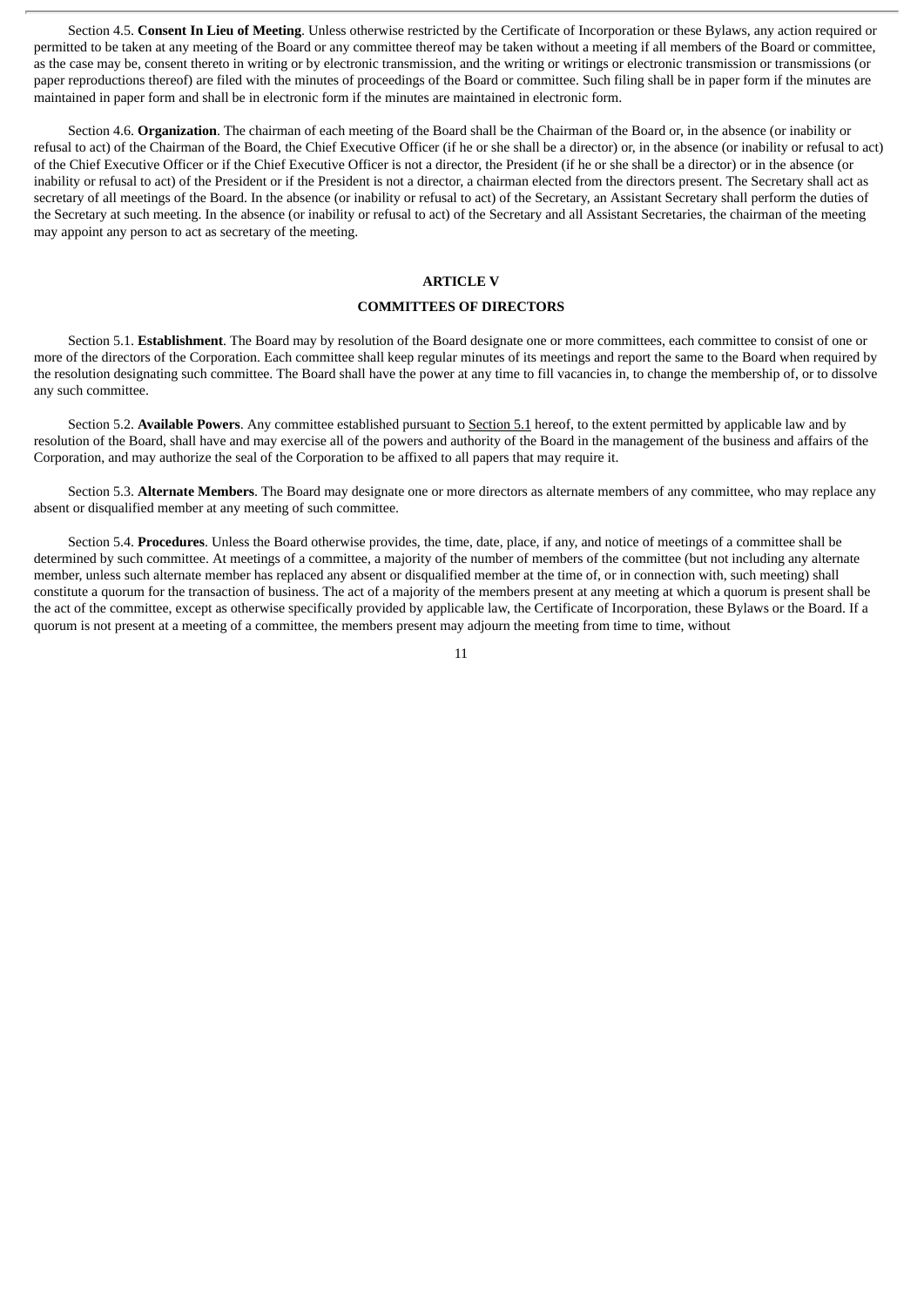notice other than an announcement at the meeting, until a quorum is present. Unless the Board otherwise provides and except as provided in these Bylaws, each committee designated by the Board may make, alter, amend and repeal rules for the conduct of its business. In the absence of such rules each committee shall conduct its business in the same manner as the Board is authorized to conduct its business pursuant to Article IV of these Bylaws.

# **ARTICLE VI**

#### **OFFICERS**

Section 6.1. **Officers**. The officers of the Corporation elected by the Board shall be a Chief Executive Officer, a Chief Financial Officer, a Secretary and such other officers (including without limitation, a Chairman, President, Vice Presidents, Assistant Secretaries and a Treasurer) as the Board from time to time may determine. Officers elected by the Board shall each have such powers and duties as generally pertain to their respective offices, subject to the specific provisions of this Article VI. Such officers shall also have such powers and duties as from time to time may be conferred by the Board. The Chief Executive Officer or President may also appoint such other officers (including without limitation one or more Vice Presidents and Controllers) as may be necessary or desirable for the conduct of the business of the Corporation. Such other officers shall have such powers and duties and shall hold their offices for such terms as may be provided in these Bylaws or as may be prescribed by the Board or, if such officer has been appointed by the Chief Executive Officer or President, if any, as may be prescribed by the appointing officer.

(a) Chairman of the Board. The Chairman of the Board shall preside when present at all meetings of the stockholders and the Board. The Chairman of the Board shall have general supervision and control of the acquisition activities of the Corporation subject to the ultimate authority of the Board, and shall be responsible for the execution of the policies of the Board with respect to such matters. In the absence (or inability or refusal to act) of the Chairman of the Board, the Chief Executive Officer (if he or she shall be a director) shall preside when present at all meetings of the stockholders and the Board. The powers and duties of the Chairman of the Board shall not include supervision or control of the preparation of the financial statements of the Corporation (other than through participation as a member of the Board). The position of Chairman of the Board and Chief Executive Officer may be held by the same person.

(b) Chief Executive Officer. The Chief Executive Officer shall be the chief executive officer of the Corporation, shall have general supervision of the affairs of the Corporation and general control of all of its business subject to the ultimate authority of the Board, and shall be responsible for the execution of the policies of the Board with respect to such matters, except to the extent any such powers and duties have been prescribed to the Chairman of the Board pursuant to Section 6.1(a) above. In the absence (or inability or refusal to act) of the Chairman of the Board, the Chief Executive Officer (if he or she shall be a director) shall preside when present at all meetings of the stockholders and the Board. The position of Chief Executive Officer and President may be held by the same person.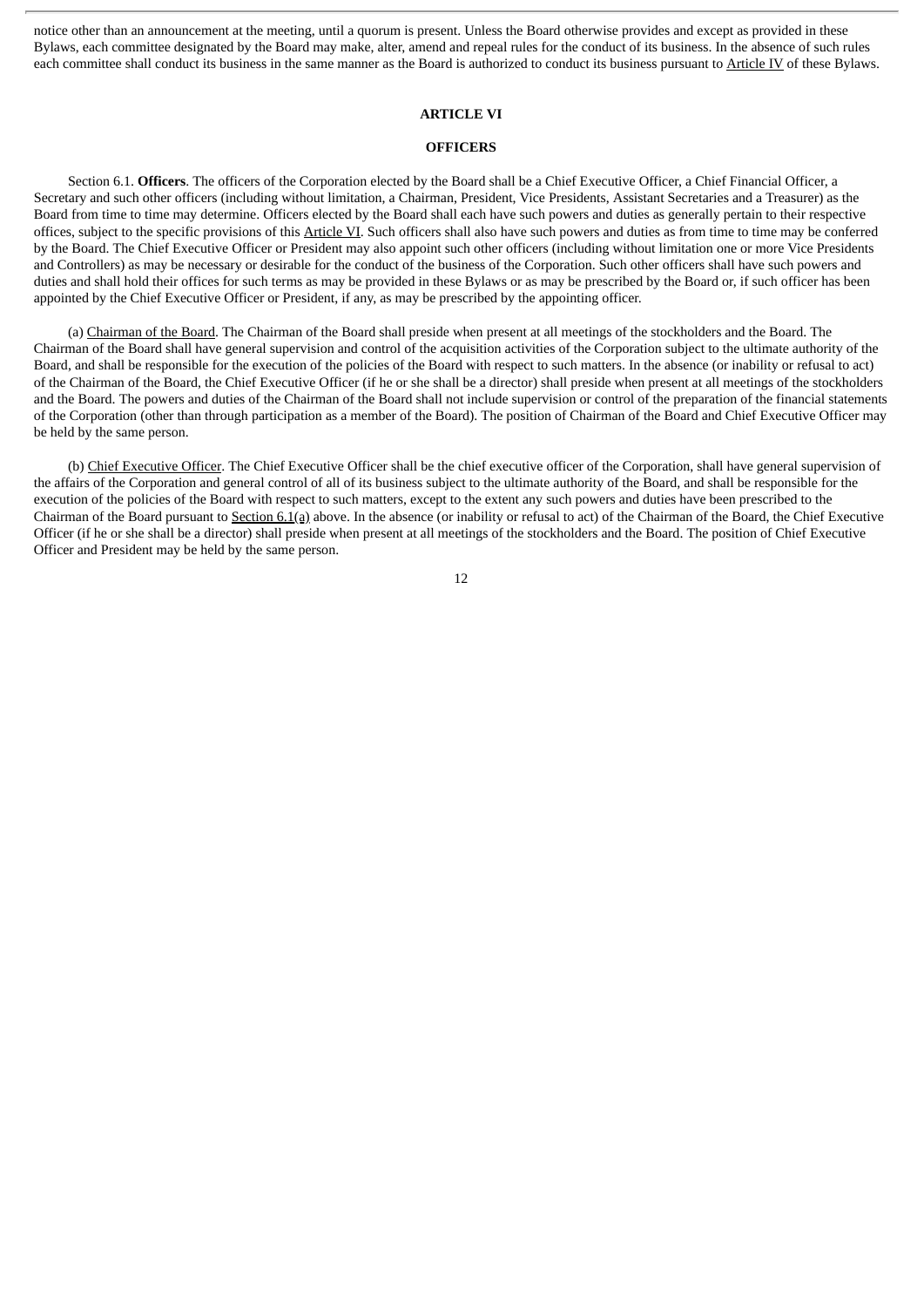(c) President. The President shall make recommendations to the Chief Executive Officer on all operational matters that would normally be reserved for the final executive responsibility of the Chief Executive Officer. In the absence (or inability or refusal to act) of the Chairman of the Board and Chief Executive Officer, the President (if he or she shall be a director) shall preside when present at all meetings of the stockholders and the Board. The President shall also perform such duties and have such powers as shall be designated by the Board. The position of President and Chief Executive Officer may be held by the same person.

(d) Vice Presidents. In the absence (or inability or refusal to act) of the President, the Vice President (or in the event there be more than one Vice President, the Vice Presidents in the order designated by the Board) shall perform the duties and have the powers of the President. Any one or more of the Vice Presidents may be given an additional designation of rank or function.

#### (e) Secretary.

(i) The Secretary shall attend all meetings of the stockholders, the Board and (as required) committees of the Board and shall record the proceedings of such meetings in books to be kept for that purpose. The Secretary shall give, or cause to be given, notice of all meetings of the stockholders and special meetings of the Board and shall perform such other duties as may be prescribed by the Board, the Chairman of the Board, Chief Executive Officer or President. The Secretary shall have custody of the corporate seal of the Corporation and the Secretary, or any Assistant Secretary, shall have authority to affix the same to any instrument requiring it, and when so affixed, it may be attested by his or her signature or by the signature of such Assistant Secretary. The Board may give general authority to any other officer to affix the seal of the Corporation and to attest the affixing thereof by his or her signature.

(ii) The Secretary shall keep, or cause to be kept, at the principal executive office of the Corporation or at the office of the Corporation's transfer agent or registrar, if one has been appointed, a stock ledger, or duplicate stock ledger, showing the names of the stockholders and their addresses, the number and classes of shares held by each and, with respect to certificated shares, the number and date of certificates issued for the same and the number and date of certificates cancelled.

(f) Assistant Secretaries. The Assistant Secretary or, if there be more than one, the Assistant Secretaries in the order determined by the Board shall, in the absence (or inability or refusal to act) of the Secretary, perform the duties and have the powers of the Secretary.

(g) Chief Financial Officer. The Chief Financial Officer shall perform all duties commonly incident to that office (including, without limitation, the care and custody of the funds and securities of the Corporation, which from time to time may come into the Chief Financial Officer's hands and the deposit of the funds of the Corporation in such banks or trust companies as the Board, the Chief Executive Officer or the President may authorize).

(h) Treasurer. The Treasurer shall, in the absence (or inability or refusal to act) of the Chief Financial Officer, perform the duties and exercise the powers of the Chief Financial Officer.

Section 6.2. **Term of Office; Removal; Vacancies**. The elected officers of the Corporation shall be appointed by the Board and shall hold office until their successors are duly elected and qualified by the Board or until their earlier death, resignation, retirement, disqualification, or removal from office. Any officer may be removed, with or without cause, at any time by the Board. Any officer appointed by the Chief Executive Officer or President may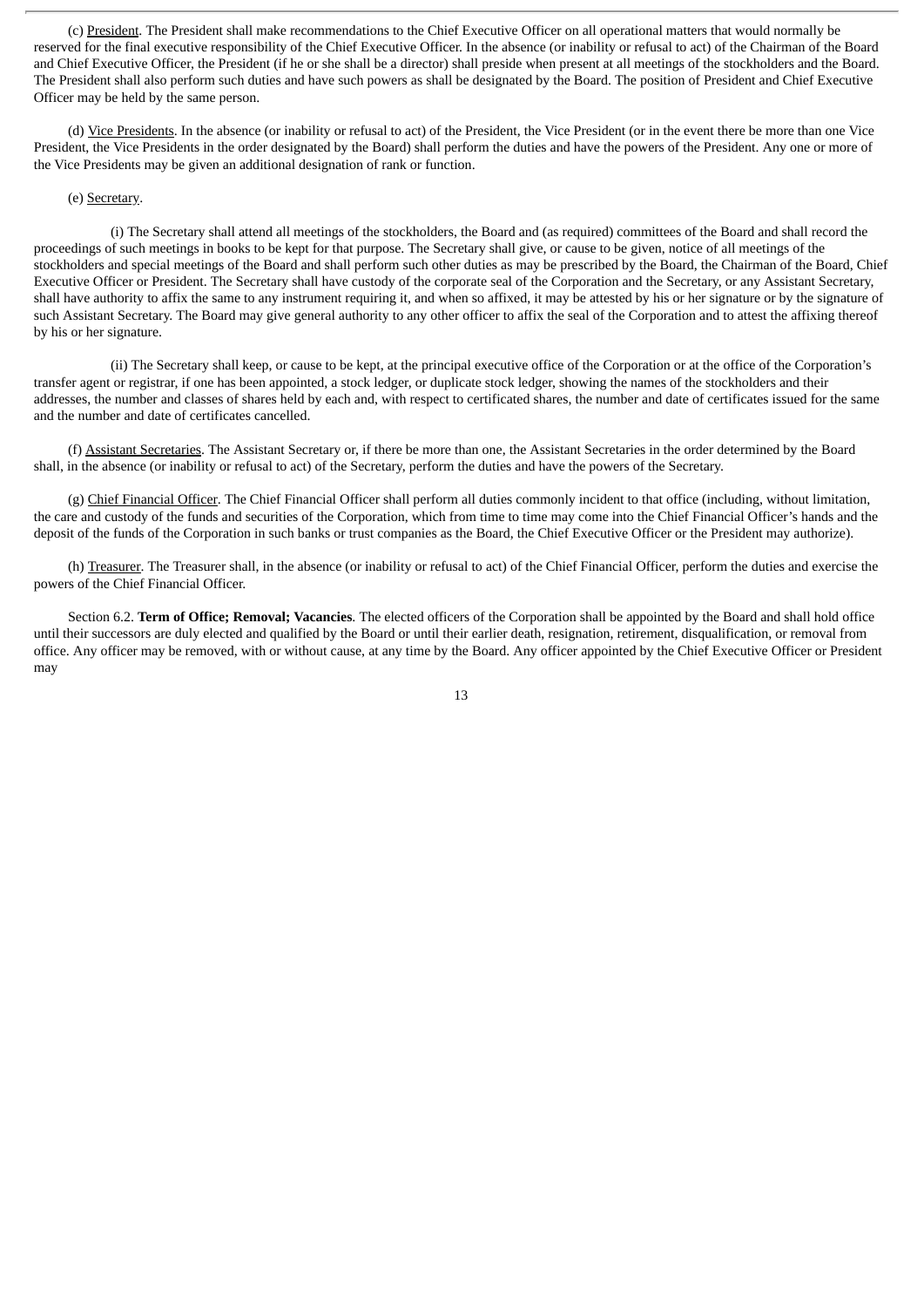also be removed, with or without cause, by the Chief Executive Officer or President, as the case may be, unless the Board otherwise provides. Any vacancy occurring in any elected office of the Corporation may be filled by the Board. Any vacancy occurring in any office appointed by the Chief Executive Officer or President may be filled by the Chief Executive Officer, or President, as the case may be, unless the Board then determines that such office shall thereupon be elected by the Board, in which case the Board shall elect such officer.

Section 6.3. **Other Officers**. The Board may delegate the power to appoint such other officers and agents, and may also remove such officers and agents or delegate the power to remove same, as it shall from time to time deem necessary or desirable.

Section 6.4. **Multiple Officeholders; Stockholder and Director Officers**. Any number of offices may be held by the same person unless the Certificate of Incorporation or these Bylaws otherwise provide; provided, however, that no officer shall execute, acknowledge or verify any instrument in more than one capacity if such instrument is required by law, the Certificate of Incorporation or these Bylaws to be executed, acknowledged or verified by two or more parties. Officers need not be stockholders or residents of the State of Delaware.

### **ARTICLE VII**

### **SHARES**

Section 7.1. **Certificated and Uncertificated Shares**. The shares of the Corporation may be certificated or uncertificated, subject to the sole discretion of the Board and the requirements of the DGCL.

Section 7.2. **Multiple Classes of Stock**. If the Corporation shall be authorized to issue more than one class of stock or more than one series of any class, the Corporation shall (a) cause the powers, designations, preferences and relative, participating, optional or other special rights of each class of stock or series thereof and the qualifications, limitations or restrictions of such preferences and/or rights to be set forth in full or summarized on the face or back of any certificate that the Corporation issues to represent shares of such class or series of stock or (b) in the case of uncertificated shares, within a reasonable time after the issuance or transfer of such shares, send to the registered owner thereof a written notice containing the information required to be set forth on certificates as specified in clause (a) above; provided, however, that, except as otherwise provided by applicable law, in lieu of the foregoing requirements, there may be set forth on the face or back of such certificate or, in the case of uncertificated shares, on such written notice a statement that the Corporation will furnish without charge to each stockholder who so requests the powers, designations, preferences and relative, participating, optional or other special rights of each class of stock or series thereof and the qualifications, limitations or restrictions of such preferences or rights.

Section 7.3. **Signatures**. Each certificate representing capital stock of the Corporation shall be signed by or in the name of the Corporation by (a) the Chairman of the Board, the Chief Executive Officer, the President or a Vice President and (b) the Treasurer, an Assistant Treasurer, the Secretary or an Assistant Secretary of the Corporation. Any or all of the signatures on the certificate may be a facsimile. In case any officer, transfer agent or registrar who has signed or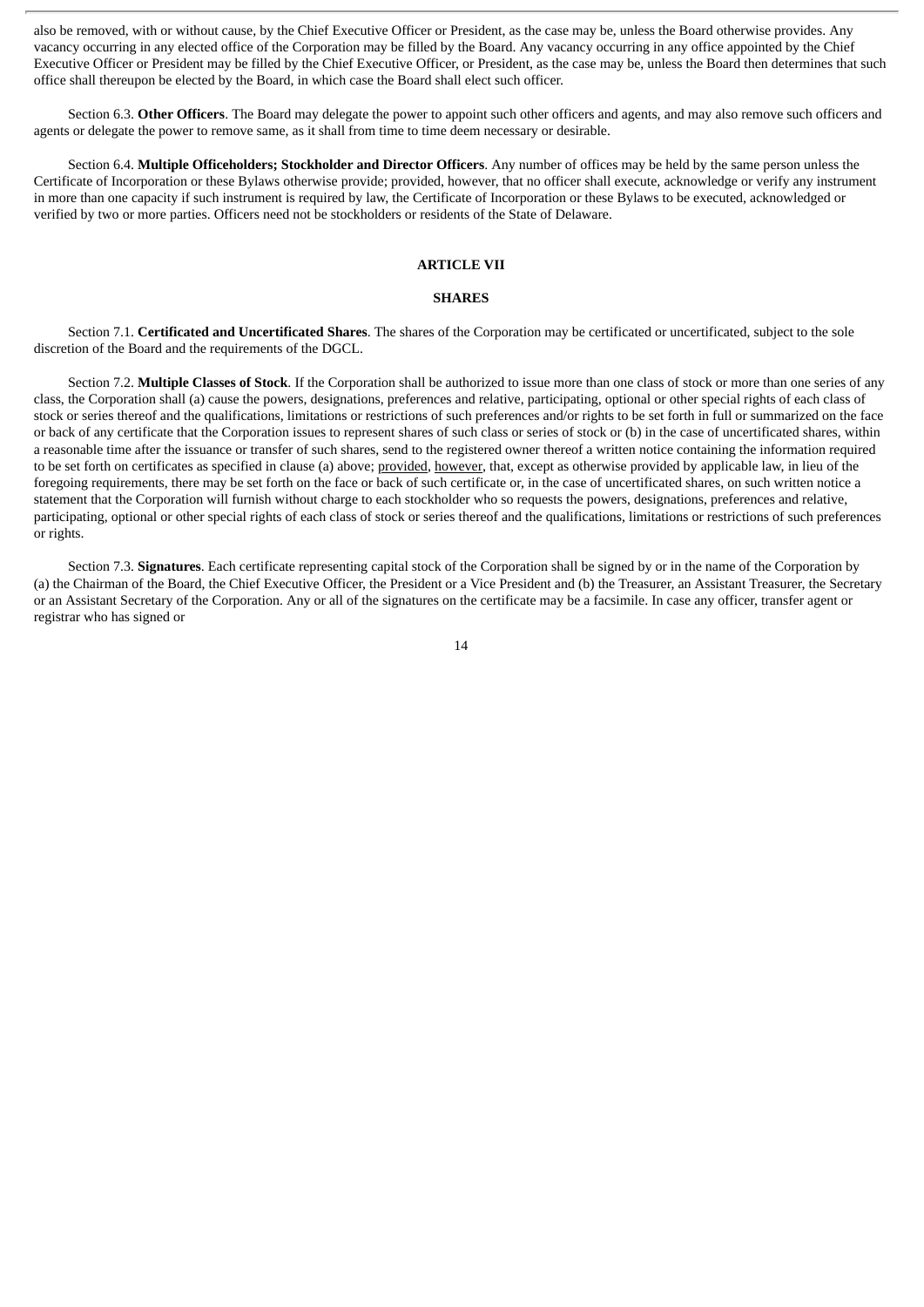whose facsimile signature has been placed upon a certificate shall have ceased to be such officer, transfer agent or registrar before such certificate is issued, such certificate may be issued by the Corporation with the same effect as if such person were such officer, transfer agent or registrar on the date of issue.

### Section 7.4. **Consideration and Payment for Shares**.

(a) Subject to applicable law and the Certificate of Incorporation, shares of stock may be issued for such consideration, having in the case of shares with par value a value not less than the par value thereof, and to such persons, as determined from time to time by the Board. The consideration may consist of any tangible or intangible property or any benefit to the Corporation, including cash, promissory notes, services performed, contracts for services to be performed or other securities, or any combination thereof.

(b) Subject to applicable law and the Certificate of Incorporation, shares may not be issued until the full amount of the consideration has been paid, unless upon the face or back of each certificate issued to represent any partly paid shares of capital stock or upon the books and records of the Corporation in the case of partly paid uncertificated shares, there shall have been set forth the total amount of the consideration to be paid therefor and the amount paid thereon up to and including the time said certificate representing certificated shares or said uncertificated shares are issued.

### Section 7.5. **Lost, Destroyed or Wrongfully Taken Certificates**.

(a) If an owner of a certificate representing shares claims that such certificate has been lost, destroyed or wrongfully taken, the Corporation shall issue a new certificate representing such shares or such shares in uncertificated form if the owner: (i) requests such a new certificate before the Corporation has notice that the certificate representing such shares has been acquired by a protected purchaser; (ii) if requested by the Corporation, delivers to the Corporation a bond sufficient to indemnify the Corporation against any claim that may be made against the Corporation on account of the alleged loss, wrongful taking or destruction of such certificate or the issuance of such new certificate or uncertificated shares; and (iii) satisfies other reasonable requirements imposed by the Corporation.

(b) If a certificate representing shares has been lost, apparently destroyed or wrongfully taken, and the owner fails to notify the Corporation of that fact within a reasonable time after the owner has notice of such loss, apparent destruction or wrongful taking and the Corporation registers a transfer of such shares before receiving notification, the owner shall be precluded from asserting against the Corporation any claim for registering such transfer or a claim to a new certificate representing such shares or such shares in uncertificated form.

### Section 7.6. **Transfer of Stock**.

(a) If a certificate representing shares of the Corporation is presented to the Corporation with an endorsement requesting the registration of transfer of such shares or an instruction is presented to the Corporation requesting the registration of transfer of uncertificated shares, the Corporation shall register the transfer as requested if: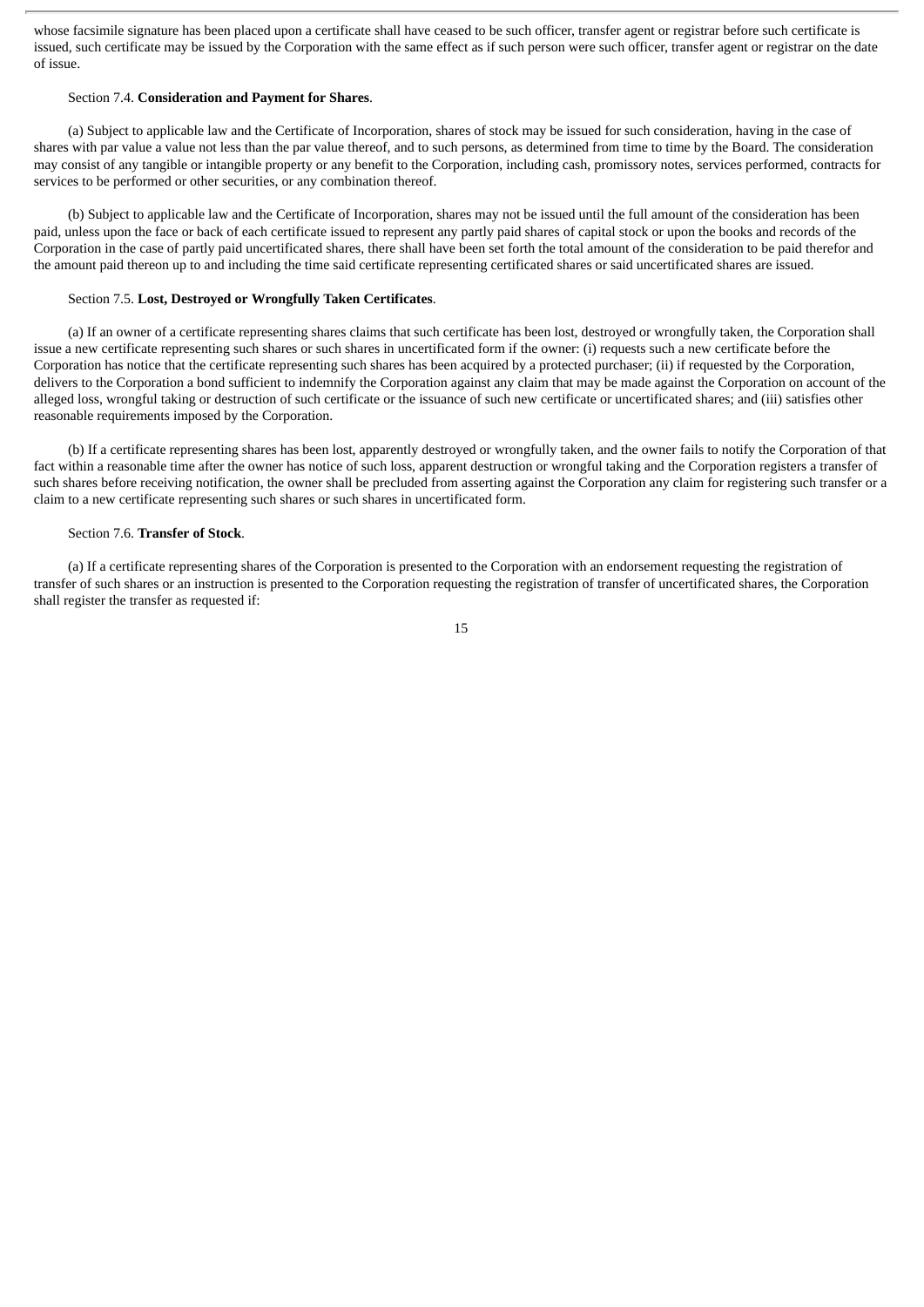(i) in the case of certificated shares, the certificate representing such shares has been surrendered;

(ii) (A) with respect to certificated shares, the endorsement is made by the person specified by the certificate as entitled to such shares; (B) with respect to uncertificated shares, an instruction is made by the registered owner of such uncertificated shares; or (C) with respect to certificated shares or uncertificated shares, the endorsement or instruction is made by any other appropriate person or by an agent who has actual authority to act on behalf of the appropriate person;

(iii) the Corporation has received a guarantee of signature of the person signing such endorsement or instruction or such other reasonable assurance that the endorsement or instruction is genuine and authorized as the Corporation may request;

(iv) the transfer does not violate any restriction on transfer imposed by the Corporation that is enforceable in accordance with Section 7.8(a); and

(v) such other conditions for such transfer as shall be provided for under applicable law have been satisfied.

(b) Whenever any transfer of shares shall be made for collateral security and not absolutely, the Corporation shall so record such fact in the entry of transfer if, when the certificate for such shares is presented to the Corporation for transfer or, if such shares are uncertificated, when the instruction for registration of transfer thereof is presented to the Corporation, both the transferor and transferee request the Corporation to do so.

Section 7.7. **Registered Stockholders**. Before due presentment for registration of transfer of a certificate representing shares of the Corporation or of an instruction requesting registration of transfer of uncertificated shares, the Corporation may treat the registered owner as the person exclusively entitled to inspect for any proper purpose the stock ledger and the other books and records of the Corporation, vote such shares, receive dividends or notifications with respect to such shares and otherwise exercise all the rights and powers of the owner of such shares, except that a person who is the beneficial owner of such shares (if held in a voting trust or by a nominee on behalf of such person) may, upon providing documentary evidence of beneficial ownership of such shares and satisfying such other conditions as are provided under applicable law, may also so inspect the books and records of the Corporation.

### Section 7.8. **Effect of the Corporation's Restriction on Transfer**.

(a) A written restriction on the transfer or registration of transfer of shares of the Corporation or on the amount of shares of the Corporation that may be owned by any person or group of persons, if permitted by the DGCL and noted conspicuously on the certificate representing such shares or, in the case of uncertificated shares, contained in a notice, offering circular or prospectus sent by the Corporation to the registered owner of such shares within a reasonable time prior to or after the issuance or transfer of such shares, may be enforced against the holder of such shares or any successor or transferee of the holder including an executor, administrator, trustee, guardian or other fiduciary entrusted with like responsibility for the person or estate of the holder.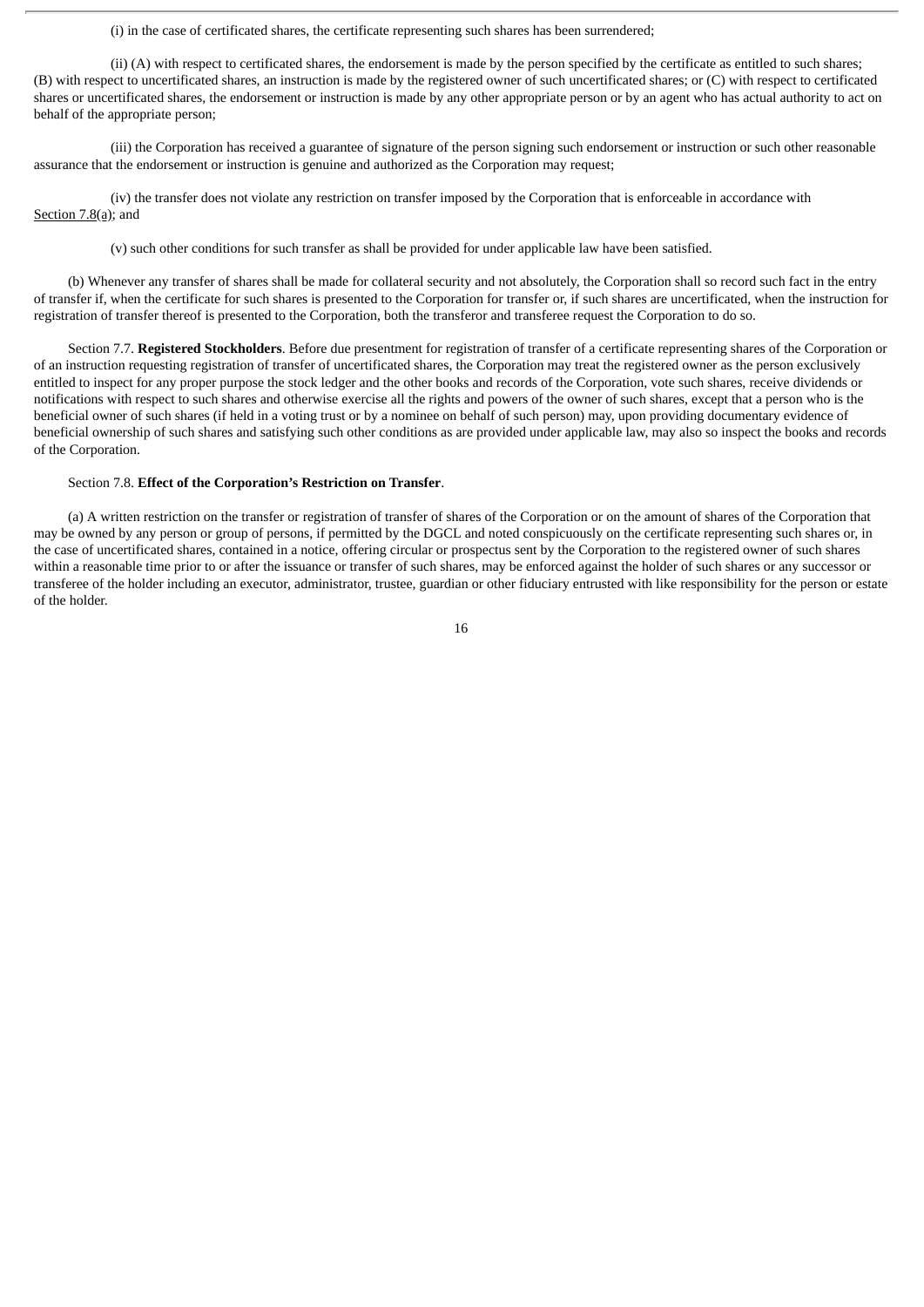(b) A restriction imposed by the Corporation on the transfer or the registration of shares of the Corporation or on the amount of shares of the Corporation that may be owned by any person or group of persons, even if otherwise lawful, is ineffective against a person without actual knowledge of such restriction unless: (i) the shares are certificated and such restriction is noted conspicuously on the certificate; or (ii) the shares are uncertificated and such restriction was contained in a notice, offering circular or prospectus sent by the Corporation to the registered owner of such shares prior to or within a reasonable time after the issuance or transfer of such shares.

Section 7.9. **Regulations**. The Board shall have power and authority to make such additional rules and regulations, subject to any applicable requirement of law, as the Board may deem necessary and appropriate with respect to the issue, transfer or registration of transfer of shares of stock or certificates representing shares. The Board may appoint one or more transfer agents or registrars and may require for the validity thereof that certificates representing shares bear the signature of any transfer agent or registrar so appointed.

#### Section 7.10. **Lockup**.

(a) Subject to Section 7.10(b), the holders (the "**Lockup Holders**") of shares of Class A common stock, par value \$0.0001 per share ("**Class A common stock**"), of the Corporation issued (i) as consideration under that certain Agreement and Plan of Merger, dated as of February 7, 2021, by and among the Corporation, Maker Merger Sub, Inc., a Delaware corporation, Maker Merger Sub II, LLC, a Delaware limited liability company, and Matterport Operating, LLC (formerly, Matterport, Inc., a Delaware corporation, which, for all periods prior to the effectiveness of the First Merger (as defined in such Agreement and Plan of Merger) is referred to herein as the "**Constituent Corporation**") (the "**Business Combination Transaction**"), or (ii) to directors, officers and employees of the Corporation and other individuals upon the settlement or exercise of restricted stock units, options or other equity awards outstanding as of immediately following the closing of the Business Combination Transaction in respect of awards of the Constituent Corporation outstanding immediately prior to the closing of the Business Combination Transaction (such shares referred to in Section 7.10(a)(ii), the "**Legacy Equity Award Shares**"), may not Transfer any Lockup Shares until the end of the Lockup Period (the "**Lockup**"). Notwithstanding anything to the contrary, in no event will a holder of shares of Class F common stock, par value \$0.0001 per share ("**Class F common** stock"), of the Corporation who receives shares of Class A common stock upon conversion thereof in connection with the closing of the Business Combination Transaction or a holder of shares Class A common stock who purchased such shares pursuant to private placement in connection with the Business Combination Transaction be deemed to be a Lockup Holder.

(b) The restrictions set forth in Section  $7.10(a)$  shall not apply to:

(i) in the case of an entity, Transfers to a stockholder, partner, member or affiliate of such entity;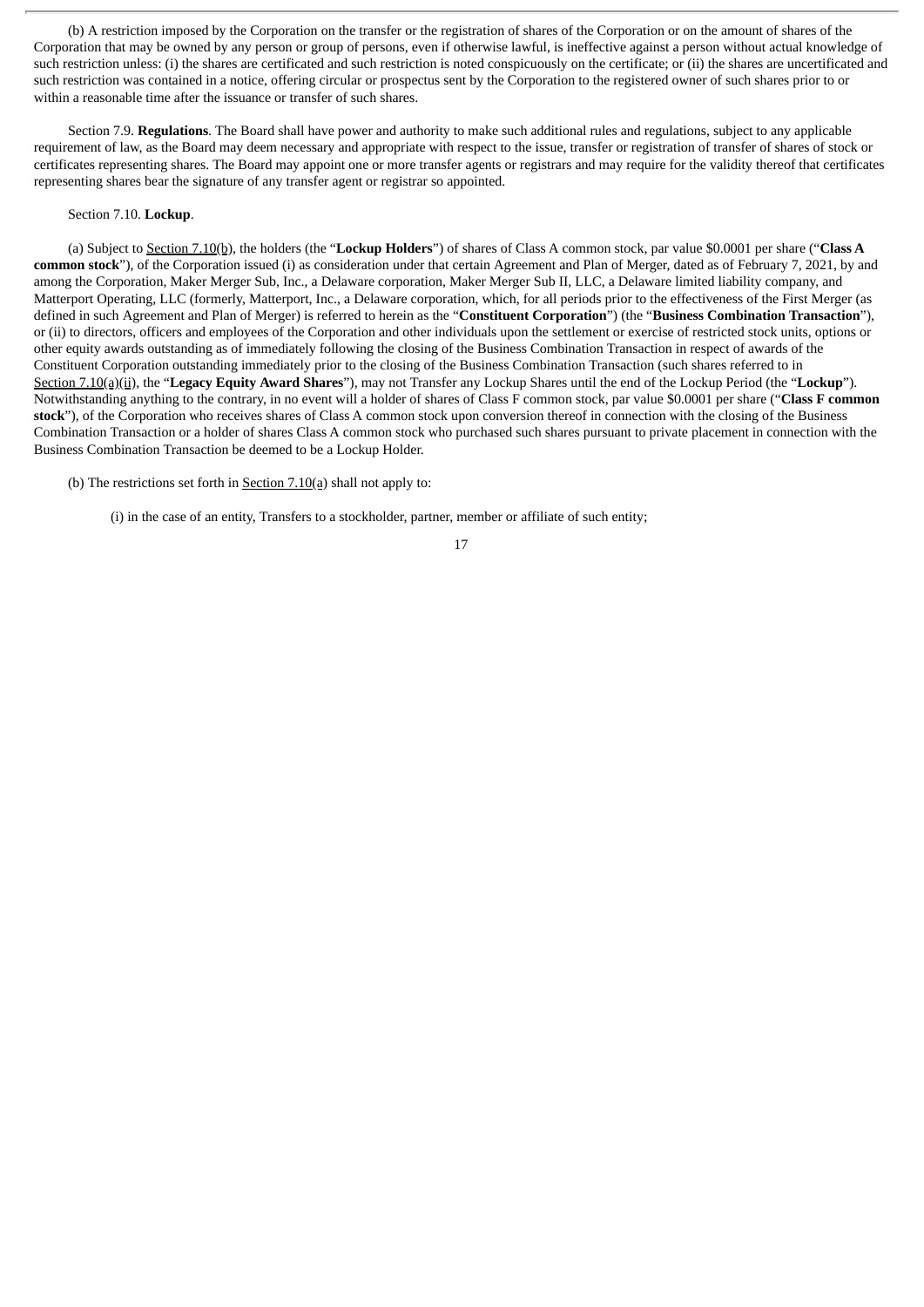(ii) in the case of an individual, Transfers by gift to members of the individual's immediate family (as defined below) or to a trust, the beneficiary of which is a member of one of the individual's immediate family, an affiliate of such person or to a charitable organization;

(iii) in the case of an individual, Transfers by virtue of laws of descent and distribution upon death of the individual;

(iv) in the case of an individual, Transfers pursuant to a qualified domestic relations order or in connection with a divorce settlement;

(v) in the case of an entity, Transfers by virtue of the laws of the state of the entity's organization and the entity's organizational documents upon dissolution of the entity;

(vi) the exercise of any options, warrants or other convertible securities to purchase shares of Class A common stock (which exercises may be effected on a cashless basis to the extent the instruments representing such options or warrants permit exercises on a cashless basis); provided, that any shares of Class A common stock issued upon such exercise shall be subject to the Lockup;

(vii) Transfers to the Corporation to satisfy tax withholding obligations pursuant to the Corporation's equity incentive plans or arrangements;

(viii) Transfers to the Corporation pursuant to any contractual arrangement in effect at the effective time of the Business Combination Transaction that provides for the repurchase by the Corporation or forfeiture of a Lockup Holder's shares of Class A common stock or options to purchase shares of Class A common stock in connection with the termination of such Lockup Holder's service to the Corporation;

(ix) the entry, by a Lockup Holder, at any time after the effective time of the Business Combination Transaction, of any trading plan providing for the sale of shares of Class A common stock by such Lockup Holder, which trading plan meets the requirements of Rule 10b5-1(c) under the Exchange Act; provided, however, that such plan does not provide for, or permit, the sale of any shares of Class A common stock during the Lockup and no public announcement or filing is voluntarily made or required regarding such plan during the Lockup;

(x) transactions in the event of completion of a liquidation, merger, stock exchange or other similar transaction which results in all of the Corporation's securityholders having the right to exchange their shares of Class A common stock for cash, securities or other property; or

(xi) in connection with any bona fide mortgage, pledge or encumbrance to a financial institution in connection with any bona fide loan or debt transaction or enforcement thereunder, including foreclosure thereof;

(c) Notwithstanding the other provisions set forth in this Section 7.10, the Board may, in its sole discretion, determine to waive, amend, or repeal the Lockup obligations set forth herein.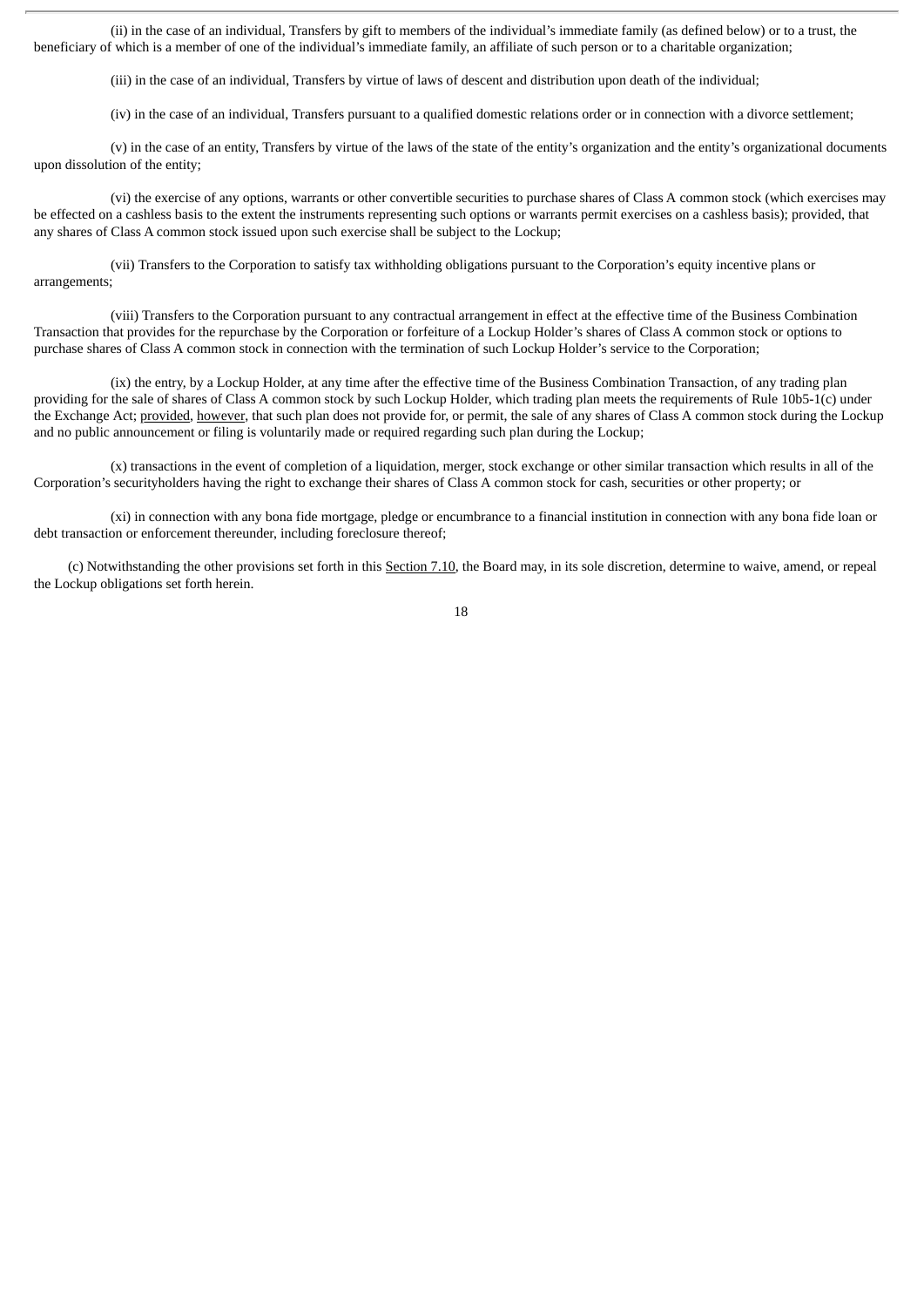## (d) For purposes of this Section 7.10:

(i) the term "Lockup Period" means the period beginning on the closing date of the Business Combination Transaction and ending on the date that is 180 days after the closing date of the Business Combination Transaction;

(ii) the term "Lockup Shares" means the shares of Class A common stock held by the Lockup Holders immediately following the closing of the Business Combination Transaction (other than shares of Class A common stock acquired in the public market or pursuant to a transaction exempt from registration under the Securities Act of 1933, as amended, pursuant to a subscription agreement where the issuance of shares of Class A common stock occurs on or after the closing of the Business Combination Transaction) and the Legacy Equity Award Shares; and

(iii) the term "Transfer" means the (A) sale or assignment of, offer to sell, contract or agreement to sell, hypothecate, pledge, grant of any option to purchase or otherwise dispose of or agreement to dispose of, directly or indirectly, or establishment or increase of a put equivalent position or liquidation with respect to or decrease of a call equivalent position within the meaning of Section 16 of the Exchange Act with respect to, any security, (B) entry into any swap or other arrangement that transfers to another, in whole or in part, any of the economic consequences of ownership of any security, whether any such transaction is to be settled by delivery of such securities, in cash or otherwise, or (C) public announcement of any intention to effect any transaction specified in clause (A) or (B).

#### **ARTICLE VIII**

### **INDEMNIFICATION**

Section 8.1. **Right to Indemnification**. To the fullest extent permitted by applicable law, as the same exists or may hereafter be amended, the Corporation shall indemnify and hold harmless each person who was or is made a party or is threatened to be made a party to or is otherwise involved in any threatened, pending or completed action, suit or proceeding, whether civil, criminal, administrative or investigative (hereinafter a "**proceeding**"), by reason of the fact that he or she is or was a director or officer of the Corporation or, while a director or officer of the Corporation, is or was serving at the request of the Corporation as a director, officer, employee or agent of another corporation or of a partnership, joint venture, trust, other enterprise or nonprofit entity, including service with respect to an employee benefit plan (hereinafter an "**Indemnitee**"), whether the basis of such proceeding is alleged action in an official capacity as a director, officer, employee or agent, or in any other capacity while serving as a director, officer, employee or agent, against all liability and loss suffered and expenses (including, without limitation, attorneys' fees, judgments, fines, ERISA excise taxes and penalties and amounts paid in settlement) reasonably incurred by such Indemnitee in connection with such proceeding; provided, however, that, except as provided in Section 8.3 with respect to proceedings to enforce rights to indemnification, the Corporation shall indemnify an Indemnitee in connection with a proceeding (or part thereof) initiated by such Indemnitee only if such proceeding (or part thereof) was authorized by the Board.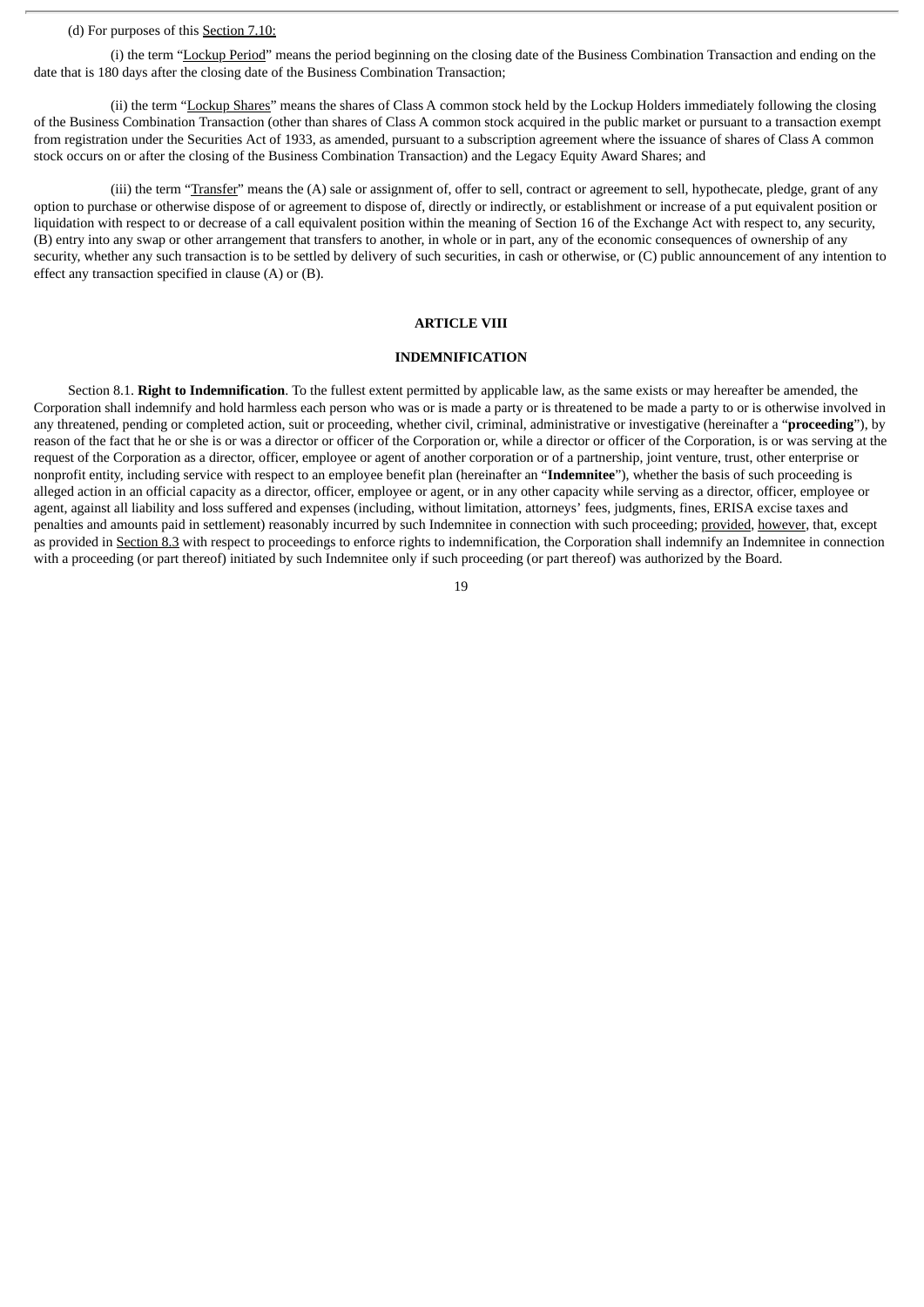Section 8.2. **Right to Advancement of Expenses**. In addition to the right to indemnification conferred in Section 8.1, an Indemnitee shall also have the right to be paid by the Corporation to the fullest extent not prohibited by applicable law the expenses (including, without limitation, attorneys' fees) incurred in defending or otherwise participating in any such proceeding in advance of its final disposition (hereinafter an "advancement of expenses"); provided, however, that, if the DGCL requires, an advancement of expenses incurred by an Indemnitee in his or her capacity as a director or officer of the Corporation (and not in any other capacity in which service was or is rendered by such Indemnitee, including, without limitation, service to an employee benefit plan) shall be made only upon the Corporation's receipt of an undertaking (hereinafter an "**undertaking**"), by or on behalf of such Indemnitee, to repay all amounts so advanced if it shall ultimately be determined that such Indemnitee is not entitled to be indemnified under this Article VIII or otherwise.

Section 8.3. **Right of Indemnitee to Bring Suit**. If a claim under Section 8.1 or Section 8.2 is not paid in full by the Corporation within 60 days after a written claim therefor has been received by the Corporation, except in the case of a claim for an advancement of expenses, in which case the applicable period shall be 20 days, the Indemnitee may at any time thereafter bring suit against the Corporation to recover the unpaid amount of the claim. If successful in whole or in part in any such suit, or in a suit brought by the Corporation to recover an advancement of expenses pursuant to the terms of an undertaking, the Indemnitee shall also be entitled to be paid the expense of prosecuting or defending such suit. In (a) any suit brought by the Indemnitee to enforce a right to indemnification hereunder (but not in a suit brought by an Indemnitee to enforce a right to an advancement of expenses) it shall be a defense that, and (b) in any suit brought by the Corporation to recover an advancement of expenses pursuant to the terms of an undertaking, the Corporation shall be entitled to recover such expenses upon a final judicial decision from which there is no further right to appeal (hereinafter a "**final adjudication**") that, the Indemnitee has not met any applicable standard for indemnification set forth in the DGCL. Neither the failure of the Corporation (including its directors who are not parties to such action, a committee of such directors, independent legal counsel, or its stockholders) to have made a determination prior to the commencement of such suit that indemnification of the Indemnitee is proper in the circumstances because the Indemnitee has met the applicable standard of conduct set forth in the DGCL, nor an actual determination by the Corporation (including a determination by its directors who are not parties to such action, a committee of such directors, independent legal counsel, or its stockholders) that the Indemnitee has not met such applicable standard of conduct, shall create a presumption that the Indemnitee has not met the applicable standard of conduct or, in the case of such a suit brought by the Indemnitee, shall be a defense to such suit. In any suit brought by the Indemnitee to enforce a right to indemnification or to an advancement of expenses hereunder, or by the Corporation to recover an advancement of expenses pursuant to the terms of an undertaking, the burden of proving that the Indemnitee is not entitled to be indemnified, or to such advancement of expenses, under this Article VIII or otherwise shall be on the Corporation.

Section 8.4. **Non-Exclusivity of Rights**. The rights provided to any Indemnitee pursuant to this Article VIII shall not be exclusive of any other right, which such Indemnitee may have or hereafter acquire under applicable law, the Certificate of Incorporation, these Bylaws, an agreement, a vote of stockholders or disinterested directors, or otherwise.

Section 8.5. **Insurance**. The Corporation may maintain insurance, at its expense, to protect itself and/or any director, officer, employee or agent of the Corporation or another corporation, partnership, joint venture, trust or other enterprise against any expense, liability or loss, whether or not the Corporation would have the power to indemnify such person against such expense, liability or loss under the DGCL.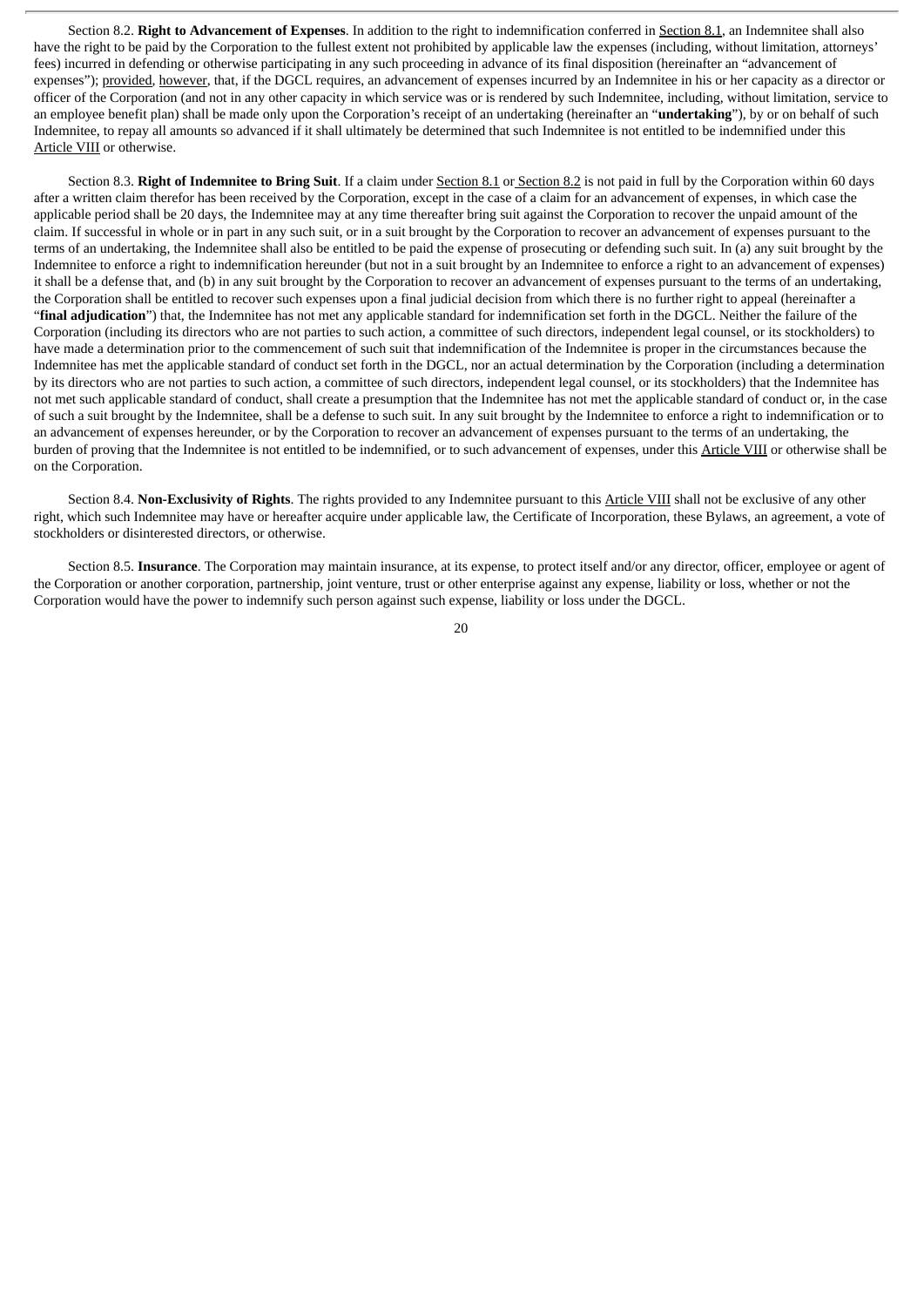Section 8.6. **Indemnification of Other Persons**. This Article VIII shall not limit the right of the Corporation to the extent and in the manner authorized or permitted by law to indemnify and to advance expenses to persons other than Indemnitees. Without limiting the foregoing, the Corporation may, to the extent authorized from time to time by the Board, grant rights to indemnification and to the advancement of expenses to any employee or agent of the Corporation and to any other person who is or was serving at the request of the Corporation as a director, officer, employee or agent of another corporation or of a partnership, joint venture, trust or other enterprise, including service with respect to an employee benefit plan, to the fullest extent of the provisions of this Article VIII with respect to the indemnification and advancement of expenses of Indemnitees under this Article VIII.

Section 8.7. **Amendments**. Any repeal or amendment of this Article VIII by the Board or the stockholders of the Corporation or by changes in applicable law, or the adoption of any other provision of these Bylaws inconsistent with this Article VIII, will, to the extent permitted by applicable law, be prospective only (except to the extent such amendment or change in applicable law permits the Corporation to provide broader indemnification rights to Indemnitees on a retroactive basis than permitted prior thereto), and will not in any way diminish or adversely affect any right or protection existing hereunder in respect of any act or omission occurring prior to such repeal or amendment or adoption of such inconsistent provision; provided however, that amendments or repeals of this Article VIII shall require the affirmative vote of the stockholders holding at least 66.7% of the voting power of all outstanding shares of capital stock of the Corporation.

Section 8.8. **Certain Definitions**. For purposes of this Article VIII, (a) references to "other enterprise" shall include any employee benefit plan; (b) references to "fines" shall include any excise taxes assessed on a person with respect to an employee benefit plan; (c) references to "serving at the request of the Corporation" shall include any service that imposes duties on, or involves services by, a person with respect to any employee benefit plan, its participants, or beneficiaries; and (d) a person who acted in good faith and in a manner such person reasonably believed to be in the interest of the participants and beneficiaries of an employee benefit plan shall be deemed to have acted in a manner "not opposed to the best interest of the Corporation" for purposes of Section 145 of the DGCL.

Section 8.9. **Contract Rights**. The rights provided to Indemnitees pursuant to this Article VIII shall be contract rights and such rights shall continue as to an Indemnitee who has ceased to be a director, officer, agent or employee and shall inure to the benefit of the Indemnitee's heirs, executors and administrators.

Section 8.10. **Severability**. If any provision or provisions of this Article VIII shall be held to be invalid, illegal or unenforceable for any reason whatsoever: (a) the validity, legality and enforceability of the remaining provisions of this Article VIII shall not in any way be affected or impaired thereby; and (b) to the fullest extent possible, the provisions of this Article VIII (including, without limitation, each such portion of this Article VIII containing any such provision held to be invalid, illegal or unenforceable) shall be construed so as to give effect to the intent manifested by the provision held invalid, illegal or unenforceable.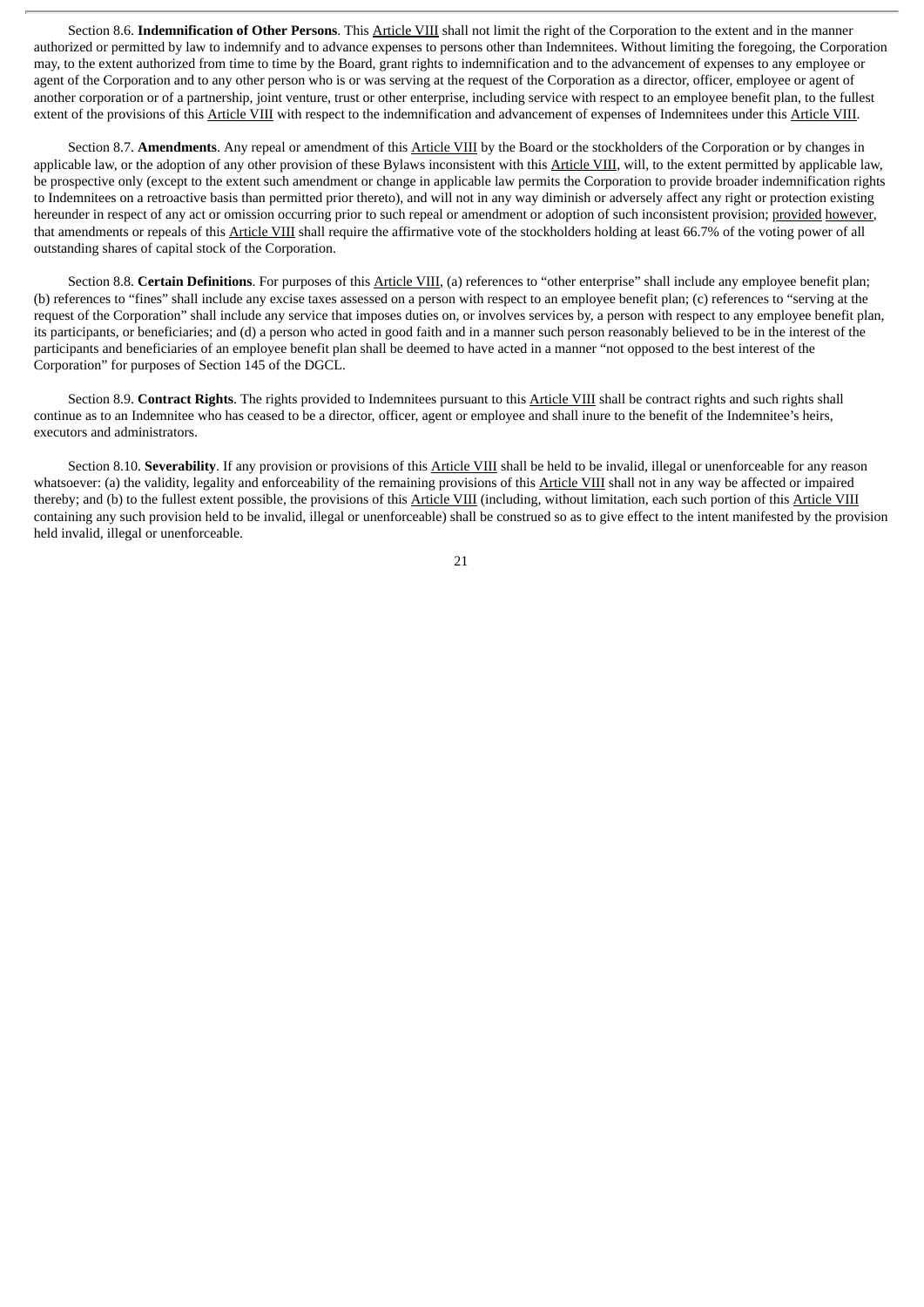## **ARTICLE IX**

#### **MISCELLANEOUS**

Section 9.1. **Place of Meetings**. If the place of any meeting of stockholders, the Board or committee of the Board for which notice is required under these Bylaws is not designated in the notice of such meeting, such meeting shall be held at the principal business office of the Corporation; provided, however, if the Board has, in its sole discretion, determined that a meeting shall not be held at any place, but instead shall be held by means of remote communication pursuant to Section 9.5 hereof, then such meeting shall not be held at any place.

#### Section 9.2. **Fixing Record Dates**.

(a) In order that the Corporation may determine the stockholders entitled to notice of any meeting of stockholders or any adjournment thereof, the Board may fix a record date, which shall not precede the date upon which the resolution fixing the record date is adopted by the Board, and which record date shall not be more than 60 nor less than 10 days before the date of such meeting. If the Board so fixes a date, such date shall also be the record date for determining the stockholders entitled to vote at such meeting unless the Board determines, at the time it fixes such record date, that a later date on or before the date of the meeting shall be the date for making such determination. If no record date is fixed by the Board, the record date for determining stockholders entitled to notice of and to vote at a meeting of stockholders shall be at the close of business on the business day next preceding the day on which notice is given, or, if notice is waived, at the close of business on the business day next preceding the day on which the meeting is held. A determination of stockholders of record entitled to notice of or to vote at a meeting of stockholders shall apply to any adjournment of the meeting; provided, however, that the Board may fix a new record date for the adjourned meeting, and in such case shall also fix as the record date for stockholders entitled to notice of such adjourned meeting the same or an earlier date as that fixed for determination of stockholders entitled to vote in accordance with the foregoing provisions of this Section 9.2(a) at the adjourned meeting.

(b) In order that the Corporation may determine the stockholders entitled to receive payment of any dividend or other distribution or allotment of any rights or the stockholders entitled to exercise any rights in respect of any change, conversion or exchange of stock, or for the purpose of any other lawful action, the Board may fix a record date, which record date shall not precede the date upon which the resolution fixing the record date is adopted, and which record date shall be not more than 60 days prior to such action. If no record date is fixed, the record date for determining stockholders for any such purpose shall be at the close of business on the day on which the Board adopts the resolution relating thereto.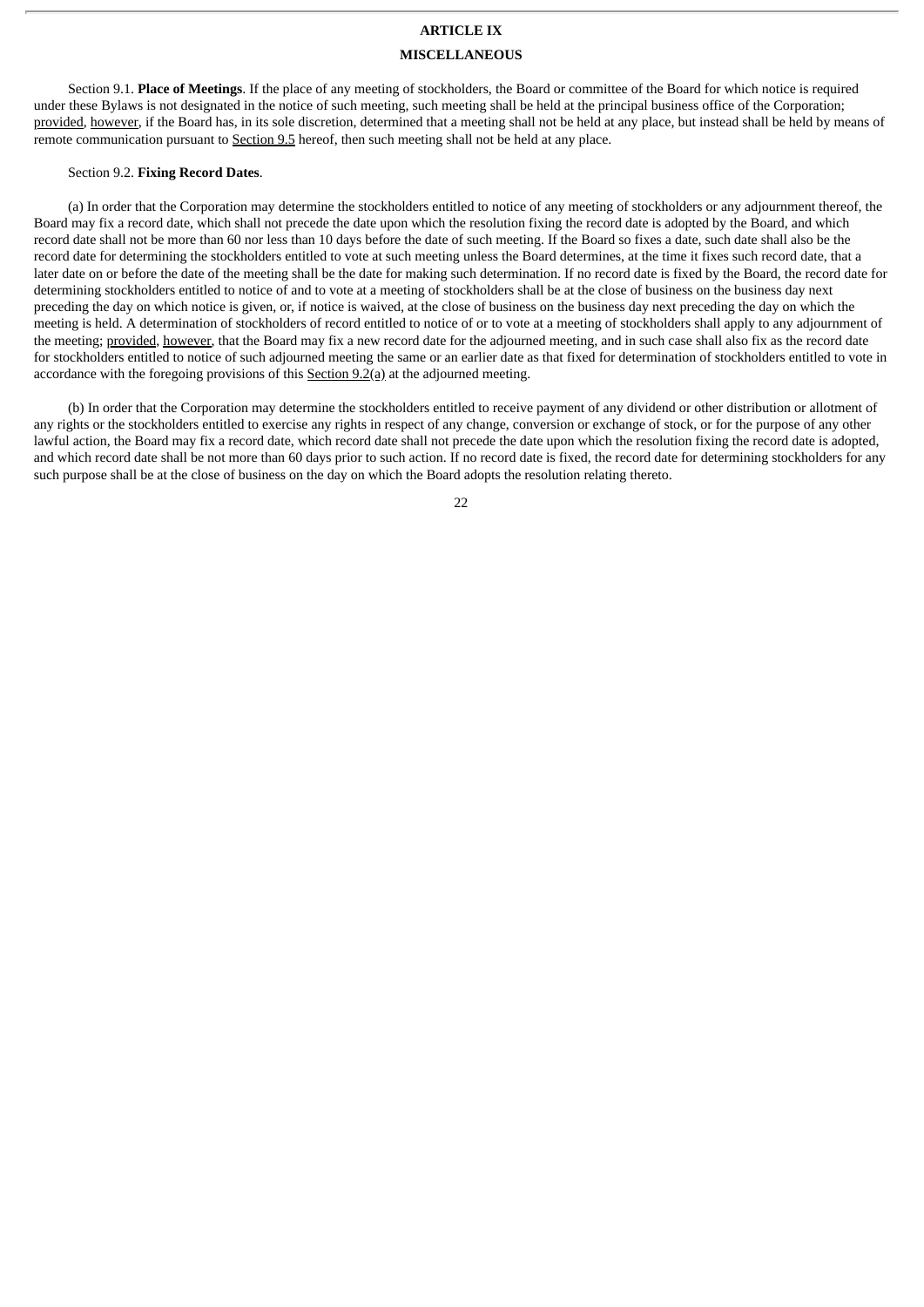### Section 9.3. **Means of Giving Notice**.

(a) Notice to Directors. Whenever under applicable law, the Certificate of Incorporation or these Bylaws notice is required to be given to any director, such notice shall be given either (i) in writing and sent by mail, or by a nationally recognized delivery service, (ii) by means of facsimile telecommunication or other form of electronic transmission, or (iii) by oral notice given personally or by telephone. A notice to a director will be deemed given as follows: (A) if given by hand delivery, orally, or by telephone, when actually received by the director, (B) if sent through the United States mail, when deposited in the United States mail, with postage and fees thereon prepaid, addressed to the director at the director's address appearing on the records of the Corporation, (C) if sent for next day delivery by a nationally recognized overnight delivery service, when deposited with such service, with fees thereon prepaid, addressed to the director at the director's address appearing on the records of the Corporation, (D) if sent by facsimile telecommunication, when sent to the facsimile transmission number for such director appearing on the records of the Corporation, (E) if sent by electronic mail, when sent to the electronic mail address for such director appearing on the records of the Corporation, or (F) if sent by any other form of electronic transmission, when sent to the address, location or number (as applicable) for such director appearing on the records of the Corporation.

(b) Notice to Stockholders. Whenever under applicable law, the Certificate of Incorporation or these Bylaws notice is required to be given to any stockholder, such notice may be given (i) in writing and sent either by hand delivery, through the United States mail, or by a nationally recognized overnight delivery service for next day delivery, or (ii) by means of a form of electronic transmission consented to by the stockholder, to the extent permitted by, and subject to the conditions set forth in Section 232 of the DGCL. A notice to a stockholder shall be deemed given as follows: (A) if given by hand delivery, when actually received by the stockholder, (B) if sent through the United States mail, when deposited in the United States mail, with postage and fees thereon prepaid, addressed to the stockholder at the stockholder's address appearing on the stock ledger of the Corporation, (C) if sent for next day delivery by a nationally recognized overnight delivery service, when deposited with such service, with fees thereon prepaid, addressed to the stockholder at the stockholder's address appearing on the stock ledger of the Corporation, and (D) if given by a form of electronic transmission consented to by the stockholder to whom the notice is given and otherwise meeting the requirements set forth above, (1) if by facsimile transmission, when directed to a number at which the stockholder has consented to receive notice, (2) if by electronic mail, when directed to an electronic mail address at which the stockholder has consented to receive notice, (3) if by a posting on an electronic network together with separate notice to the stockholder of such specified posting, upon the later of  $(x)$  such posting and  $(y)$  the giving of such separate notice, and  $(z)$  if by any other form of electronic transmission, when directed to the stockholder. A stockholder may revoke such stockholder's consent to receiving notice by means of electronic communication by giving written notice of such revocation to the Corporation. Any such consent shall be deemed revoked if (1) the Corporation is unable to deliver by electronic transmission two consecutive notices given by the Corporation in accordance with such consent and (2) such inability becomes known to the Secretary or an Assistant Secretary or to the Corporation's transfer agent, or other person responsible for the giving of notice; provided, however, the inadvertent failure to treat such inability as a revocation shall not invalidate any meeting or other action.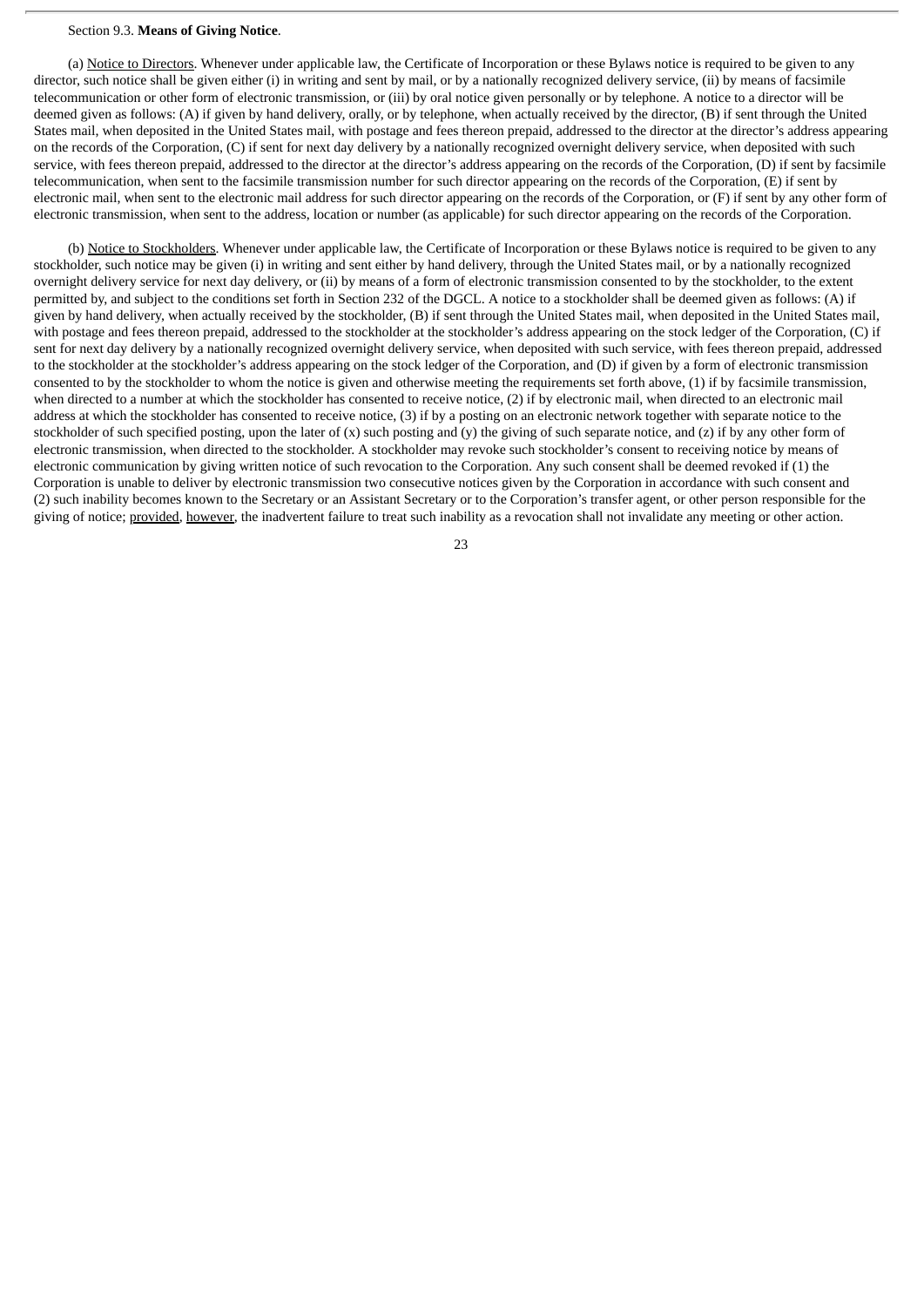(c) Electronic Transmission. "**Electronic transmission**" means any form of communication, not directly involving the physical transmission of paper, that creates a record that may be retained, retrieved and reviewed by a recipient thereof, and that may be directly reproduced in paper form by such a recipient through an automated process, including but not limited to transmission by telex, facsimile telecommunication, electronic mail, telegram and cablegram.

(d) Notice to Stockholders Sharing Same Address. Without limiting the manner by which notice otherwise may be given effectively by the Corporation to stockholders, any notice to stockholders given by the Corporation under any provision of the DGCL, the Certificate of Incorporation or these Bylaws shall be effective if given by a single written notice to stockholders who share an address if consented to by the stockholders at that address to whom such notice is given. A stockholder may revoke such stockholder's consent by delivering written notice of such revocation to the Corporation. Any stockholder who fails to object in writing to the Corporation within 60 days of having been given written notice by the Corporation of its intention to send such a single written notice shall be deemed to have consented to receiving such single written notice.

(e) Exceptions to Notice Requirements. Whenever notice is required to be given, under the DGCL, the Certificate of Incorporation or these Bylaws, to any person with whom communication is unlawful, the giving of such notice to such person shall not be required and there shall be no duty to apply to any governmental authority or agency for a license or permit to give such notice to such person. Any action or meeting that shall be taken or held without notice to any such person with whom communication is unlawful shall have the same force and effect as if such notice had been duly given. In the event that the action taken by the Corporation is such as to require the filing of a certificate with the Secretary of State of Delaware, the certificate shall state, if such is the fact and if notice is required, that notice was given to all persons entitled to receive notice except such persons with whom communication is unlawful. Whenever notice is required to be given by the Corporation, under any provision of the DGCL, the Certificate of Incorporation or these Bylaws, to any stockholder to whom (1) notice of two consecutive annual meetings of stockholders and all notices of stockholder meetings or of the taking of action by written consent of stockholders without a meeting to such stockholder during the period between such two consecutive annual meetings, or (2) all, and at least two payments (if sent by first-class mail) of dividends or interest on securities during a 12-month period, have been mailed addressed to such stockholder at such stockholder's address as shown on the records of the Corporation and have been returned undeliverable, the giving of such notice to such stockholder shall not be required. Any action or meeting that shall be taken or held without notice to such stockholder shall have the same force and effect as if such notice had been duly given. If any such stockholder shall deliver to the Corporation a written notice setting forth such stockholder's then current address, the requirement that notice be given to such stockholder shall be reinstated. In the event that the action taken by the Corporation is such as to require the filing of a certificate with the Secretary of State of Delaware, the certificate need not state that notice was not given to persons to whom notice was not required to be given pursuant to Section 230(b) of the DGCL. The exception in subsection (1) of the first sentence of this paragraph to the requirement that notice be given shall not be applicable to any notice returned as undeliverable if the notice was given by electronic transmission.

Section 9.4. **Waiver of Notice**. Whenever any notice is required to be given under applicable law, the Certificate of Incorporation, or these Bylaws, a written waiver of such notice, signed by the person or persons entitled to said notice, or a waiver by electronic transmission by the person entitled to said notice, whether before or after the time stated therein, shall be deemed equivalent to such required notice. All such waivers shall be kept with the books of the Corporation. Attendance at a meeting shall constitute a waiver of notice of such meeting, except where a person attends for the express purpose of objecting to the transaction of any business on the ground that the meeting was not lawfully called or convened.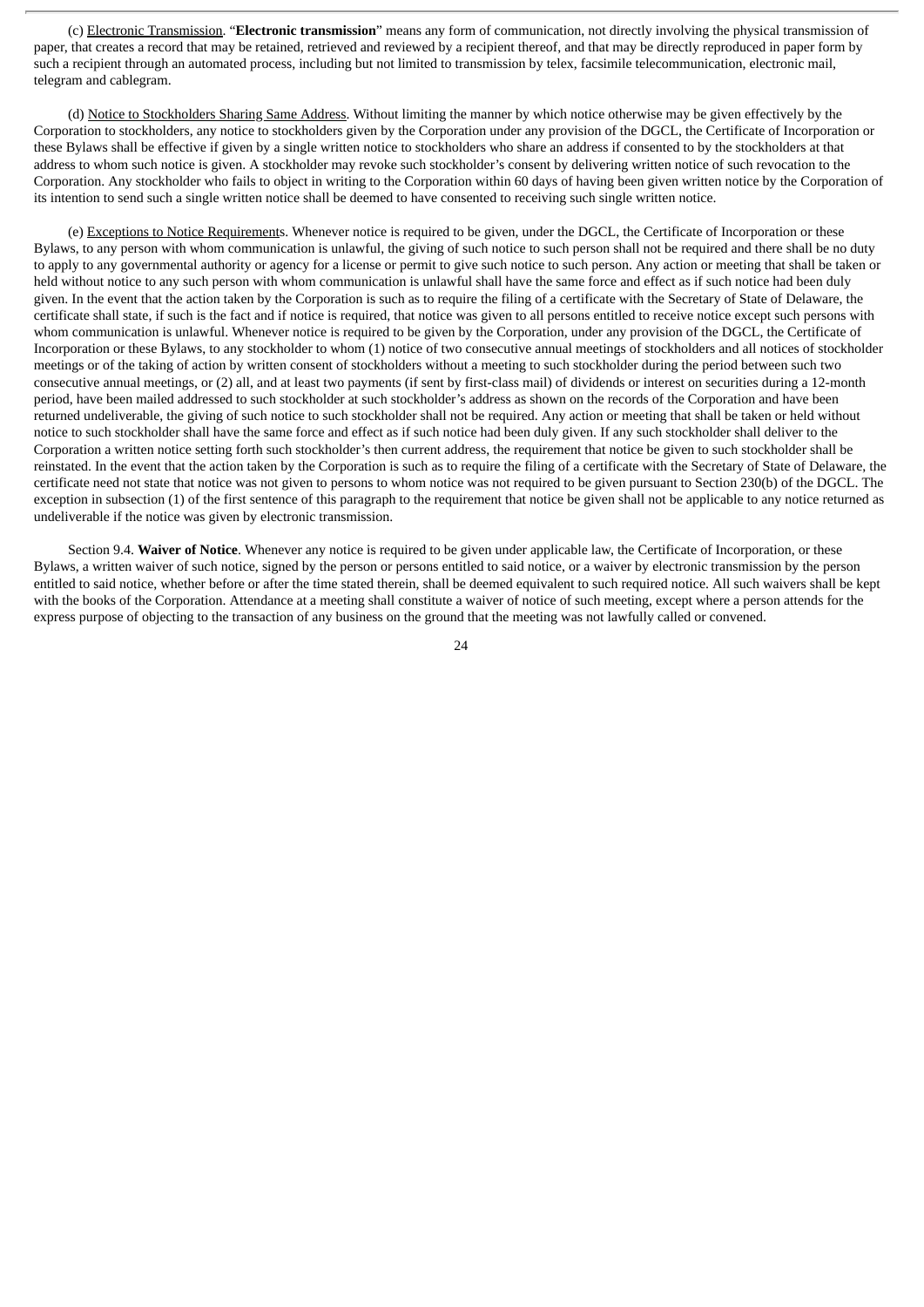### Section 9.5. **Meeting Attendance via Remote Communication Equipment**.

(a) Stockholder Meetings. If authorized by the Board in its sole discretion, and subject to such guidelines and procedures as the Board may adopt, stockholders entitled to vote at such meeting and proxy holders not physically present at a meeting of stockholders may, by means of remote communication:

(i) participate in a meeting of stockholders; and

(ii) be deemed present in person and vote at a meeting of stockholders, whether such meeting is to be held at a designated place or solely by means of remote communication, provided that (A) the Corporation shall implement reasonable measures to verify that each person deemed present and permitted to vote at the meeting by means of remote communication is a stockholder or proxy holder, (B) the Corporation shall implement reasonable measures to provide such stockholders and proxy holders a reasonable opportunity to participate in the meeting and to vote on matters submitted to the stockholders, including an opportunity to read or hear the proceedings of the meeting substantially concurrently with such proceedings, and (C) if any stockholder or proxy holder votes or takes other action at the meeting by means of remote communication, a record of such votes or other action shall be maintained by the Corporation.

(b) Board Meetings. Unless otherwise restricted by applicable law, the Certificate of Incorporation or these Bylaws, members of the Board or any committee thereof may participate in a meeting of the Board or any committee thereof by means of conference telephone or other communications equipment by means of which all persons participating in the meeting can hear each other. Such participation in a meeting shall constitute presence in person at the meeting, except where a person participates in the meeting for the express purpose of objecting to the transaction of any business on the ground that the meeting was not lawfully called or convened.

Section 9.6. **Dividends**. The Board may from time to time declare, and the Corporation may pay, dividends (payable in cash, property or shares of the Corporation's capital stock) on the Corporation's outstanding shares of capital stock, subject to applicable law and the Certificate of Incorporation.

Section 9.7. **Reserves**. The Board may set apart out of the funds of the Corporation available for dividends a reserve or reserves for any proper purpose and may abolish any such reserve.

Section 9.8. **Contracts and Negotiable Instruments**. Except as otherwise provided by applicable law, the Certificate of Incorporation or these Bylaws, any contract, bond, deed, lease, mortgage or other instrument may be executed and delivered in the name and on behalf of the Corporation by such officer or officers or other employee or employees of the Corporation as the Board may from time to time authorize. Such authority may be general or confined to specific instances as the Board may determine. The Chairman of the Board, the Chief Executive Officer, the President, the Chief Financial Officer, the Treasurer or any Vice President may execute and deliver any contract, bond, deed, lease, mortgage or other instrument in the name and on behalf of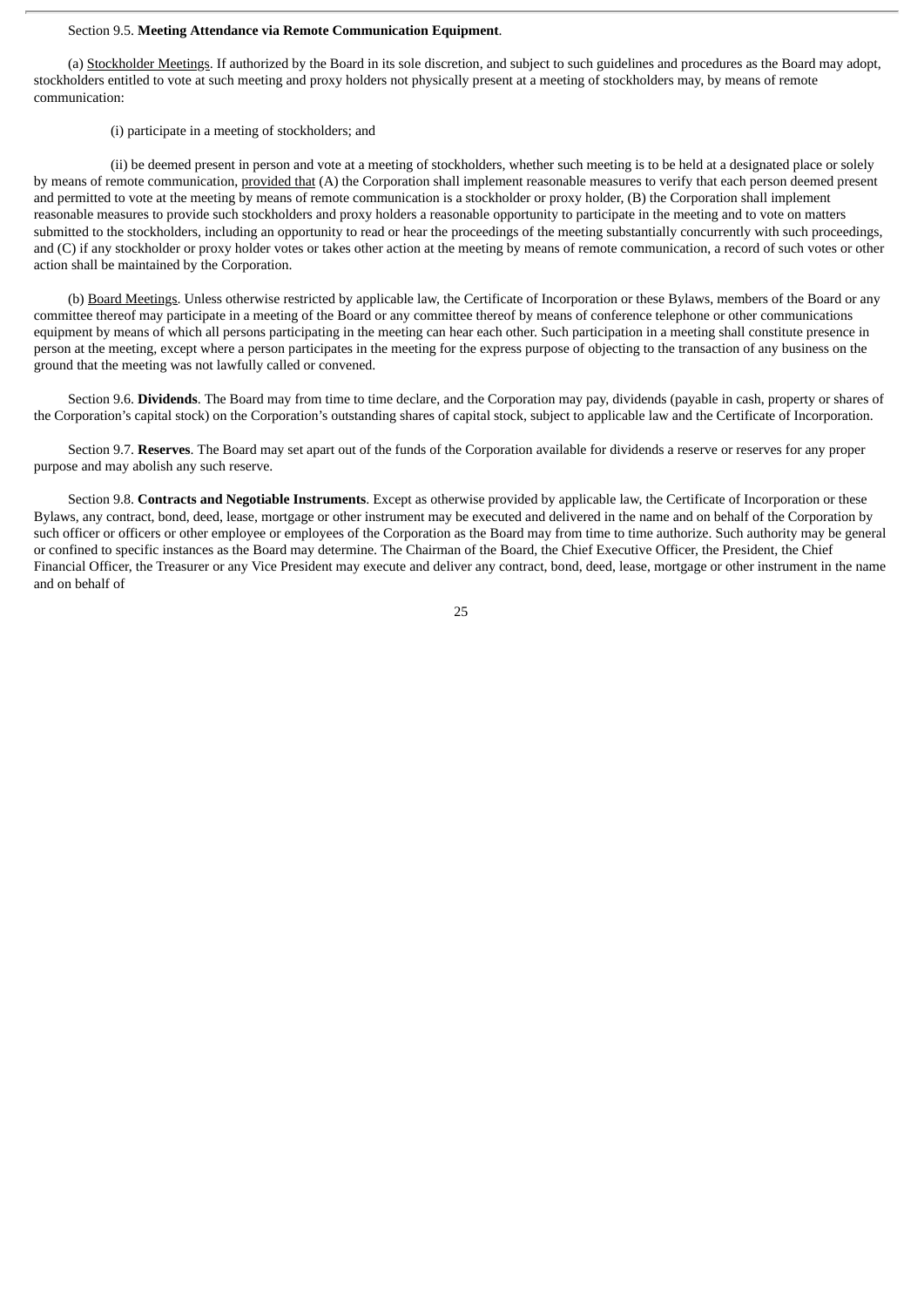the Corporation. Subject to any restrictions imposed by the Board, the Chairman of the Board Chief Executive Officer, President, the Chief Financial Officer, the Treasurer or any Vice President may delegate powers to execute and deliver any contract, bond, deed, lease, mortgage or other instrument in the name and on behalf of the Corporation to other officers or employees of the Corporation under such person's supervision and authority, it being understood, however, that any such delegation of power shall not relieve such officer of responsibility with respect to the exercise of such delegated power.

Section 9.9. **Fiscal Year**. The fiscal year of the Corporation shall be fixed by the Board.

Section 9.10. **Seal**. The Board may adopt a corporate seal, which shall be in such form as the Board determines. The seal may be used by causing it or a facsimile thereof to be impressed, affixed or otherwise reproduced.

Section 9.11. **Books and Records**. The books and records of the Corporation may be kept within or outside the State of Delaware at such place or places as may from time to time be designated by the Board.

Section 9.12. **Resignation**. Any director, committee member or officer may resign by giving notice thereof in writing or by electronic transmission to the Chairman of the Board, the Chief Executive Officer, the President or the Secretary. The resignation shall take effect at the time it is delivered unless the resignation specifies a later effective date or an effective date determined upon the happening of an event or events. Unless otherwise specified therein, the acceptance of such resignation shall not be necessary to make it effective.

Section 9.13. **Surety Bonds**. Such officers, employees and agents of the Corporation (if any) as the Chairman of the Board, Chief Executive Officer, President or the Board may direct, from time to time, shall be bonded for the faithful performance of their duties and for the restoration to the Corporation, in case of their death, resignation, retirement, disqualification or removal from office, of all books, papers, vouchers, money and other property of whatever kind in their possession or under their control belonging to the Corporation, in such amounts and by such surety companies as the Chairman of the Board, Chief Executive Officer, President or the Board may determine. The premiums on such bonds shall be paid by the Corporation and the bonds so furnished shall be in the custody of the Secretary.

Section 9.14. **Securities of Other Corporations**. Powers of attorney, proxies, waivers of notice of meeting, consents in writing and other instruments relating to securities owned by the Corporation may be executed in the name of and on behalf of the Corporation by the Chairman of the Board, Chief Executive Officer, President, or any other officer authorized by the Board. Any such officer, may, in the name of and on behalf of the Corporation, take all such action as any such officer may deem advisable to vote in person or by proxy at any meeting of security holders of any corporation in which the Corporation may own securities, or to consent in writing, in the name of the Corporation as such holder, to any action by such corporation, and at any such meeting or with respect to any such consent shall possess and may exercise any and all rights and power incident to the ownership of such securities and which, as the owner thereof, the Corporation might have exercised and possessed. The Board may from time to time confer like powers upon any other person or persons.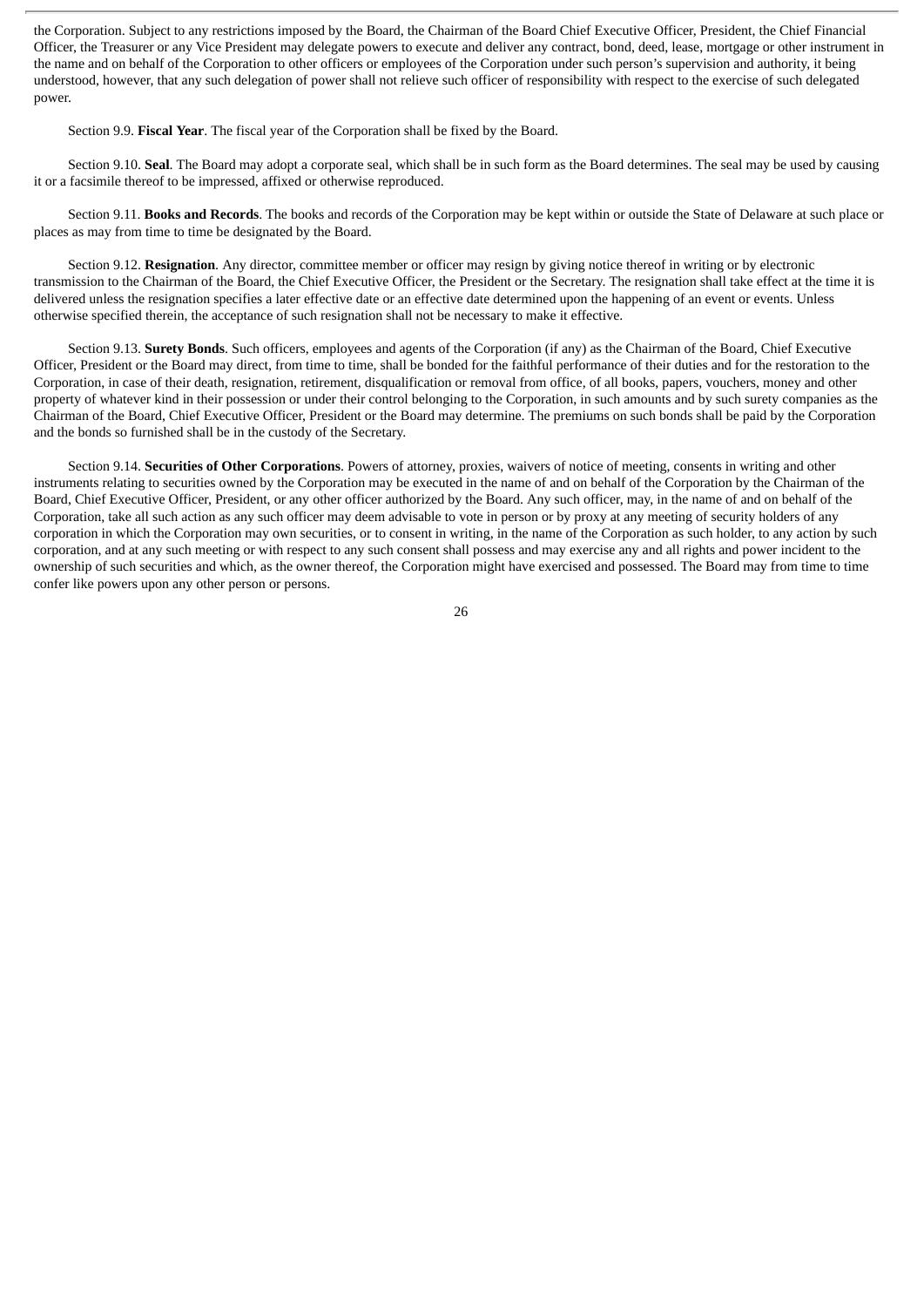Section 9.15. **Amendments**. The Board shall have the power to adopt, amend, alter or repeal the Bylaws. The affirmative vote of a majority of the Board shall be required to adopt, amend, alter or repeal the Bylaws. The Bylaws also may be adopted, amended, altered or repealed by the stockholders; provided, however, that in addition to any vote of the holders of any class or series of capital stock of the Corporation required by applicable law or the Certificate of Incorporation, the affirmative vote of the holders of at least a majority of the voting (except as otherwise provided in Section 8.7) power of all outstanding shares of capital stock of the Corporation entitled to vote generally in the election of directors, voting together as a single class, shall be required for the stockholders to adopt, amend, alter or repeal the Bylaws.

Section 9.16. **Exclusive Forum; Exclusive Jurisdiction**. Unless the Corporation consents in writing to the selection of an alternative forum, the Court of Chancery in the State of Delaware shall be the sole and exclusive forum for any stockholder (including a beneficial owner) to bring: (a) any derivative action or proceeding brought on behalf of the Corporation; (b) any action asserting a claim of breach of fiduciary duty owed by any director, officer or other employee of the Corporation to the Corporation or the Corporation's stockholders; (c) any action asserting a claim against the Corporation, its directors, officers or employees arising pursuant to any provision of the DGCL or the Corporation's certificate of incorporation or bylaws; or (d) any action asserting a claim against the Corporation, its directors, officers or employees governed by the internal affairs doctrine, except for, as to each of (a) through (d) above, any claim as to which the Court of Chancery determines that there is an indispensable party not subject to the jurisdiction of the Court of Chancery (and the indispensable party does not consent to the personal jurisdiction of the Court of Chancery within ten days following such determination), which is vested in the exclusive jurisdiction of a court or forum other than the Court of Chancery, or for which the Court of Chancery does not have subject matter jurisdiction. Unless the Corporation consents in writing to the selection of an alternative forum, to the fullest extent permitted by law, the federal district courts of the United States will be the exclusive forum for resolving any complaint asserting a cause of action arising under the federal securities laws of the United States against the Corporation, its officers, directors, employees and/or underwriters. To the fullest extent permitted by law, any person or entity purchasing or otherwise acquiring or holding any interest in shares of capital stock of the Corporation shall be deemed to have notice of and consented to the provisions of this Section 9.16. If any provision or provisions of this Section 9.16 shall be held to be invalid, illegal or unenforceable as applied to any person or entity or circumstance for any reason whatsoever, then, to the fullest extent permitted by law, the validity, legality and enforceability of such provisions in any other circumstance and of the remaining provisions of this Section 9.16 (including, without limitation, each portion of any sentence of this Section 9.16 containing any such provision held to be invalid, illegal or unenforceable that is not itself held to be invalid, illegal or unenforceable) and the application of such provision to other persons or entities and circumstances shall not in any way be affected or impaired thereby.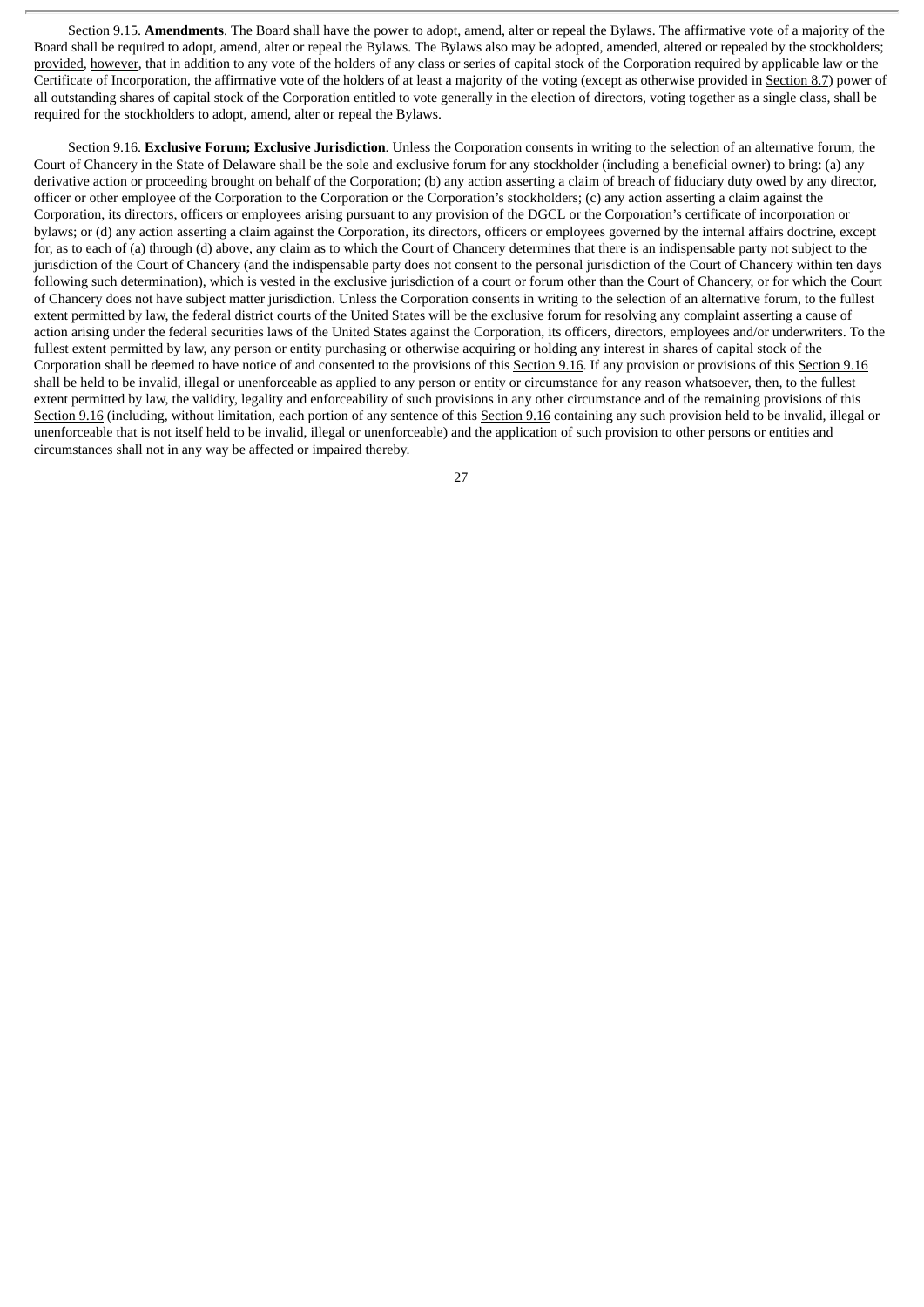## **FIRST AMENDMENT TO WARRANT AGREEMENT**

THIS FIRST AMENDMENT TO WARRANT AGREEMENT (this "*Amendment***"**), is made and entered into as of July 22, 2021, by and among Matterport, Inc., a Delaware corporation ("*Matterport")*, Continental Stock Transfer & Trust Company, a New York corporation, as warrant agent ("*Continental*"), and American Stock Transfer & Trust Company, a New York corporation ("*AST*"). Capitalized terms used but not defined herein shall have the meanings ascribed to such terms in the Existing Warrant Agreement (as defined below).

WHEREAS, Gores Holdings VI, Inc., a Delaware corporation ("*Gores*"), and Continental previously entered into that certain Warrant Agreement, dated as of December 15, 2020 (the "*Existing Warrant Agreement*"), pursuant to which Gores issued and delivered 6,000,000 warrants (the "*Public Warrants*") in its initial public offering and an aggregate of 4,000,000 private placement warrants ("*Private Placement Warrants*", together with the Public Warrants, the "*Warrants*"), each representing the right to purchase one share of Class A common stock, par value \$0.0001 per share, of Gores;

WHEREAS, on February 7, 2021, Gores, Maker Merger Sub, Inc., a Delaware corporation ("*First Merger Sub*"), Maker Merger Sub II, LLC, a Delaware limited liability company ("*Second Merger Sub*"), and Matterport, entered into an Agreement and Plan of Merger, which provided for, among other things, (a) the merger of First Merger Sub with and into Matterport (the "*First Merger*"), with Matterport continuing as the surviving corporation (the "*Surviving Corporation*"), and (b) immediately following the First Merger and as part of the same overall transaction as the First Merger, the merger of the Surviving Corporation with and into Second Merger Sub, with Second Merger Sub continuing as the surviving entity, a wholly owned subsidiary of Gores;

WHEREAS, pursuant to Section 8.2.1 of the Existing Warrant Agreement, Continental has agreed to resign its duties as the Warrant Agent as of the date hereof, and AST has agreed to serve as successor Warrant Agent from and after the date hereof; and

WHEREAS, pursuant to Section 9.8 of the Existing Warrant Agreement, the parties may amend the Existing Warrant Agreement without the consent of the Registered Holders with respect to matters that the parties deem shall not adversely affect the interest of the Registered Holders.

NOW, THEREFORE, in consideration of the mutual agreements contained herein and other good and valuable consideration, the receipt and sufficiency of which are hereby acknowledged, and intending to be legally bound hereby, the parties hereto agree as follows:

**1 Amendment of Existing Warrant Agreement.** The parties hereby amend, effective as of the date of this Amendment, the Existing Warrant Agreement as provided in this Section 1:

1.1 *Change in Warrant Agent*. References to "Continental Stock Transfer & Trust Company" in the Existing Warrant Agreement shall be replaced with "American Stock Transfer & Trust Company," and it shall be understood that "Warrant Agent" shall hereafter refer to American Stock Transfer & Trust Company.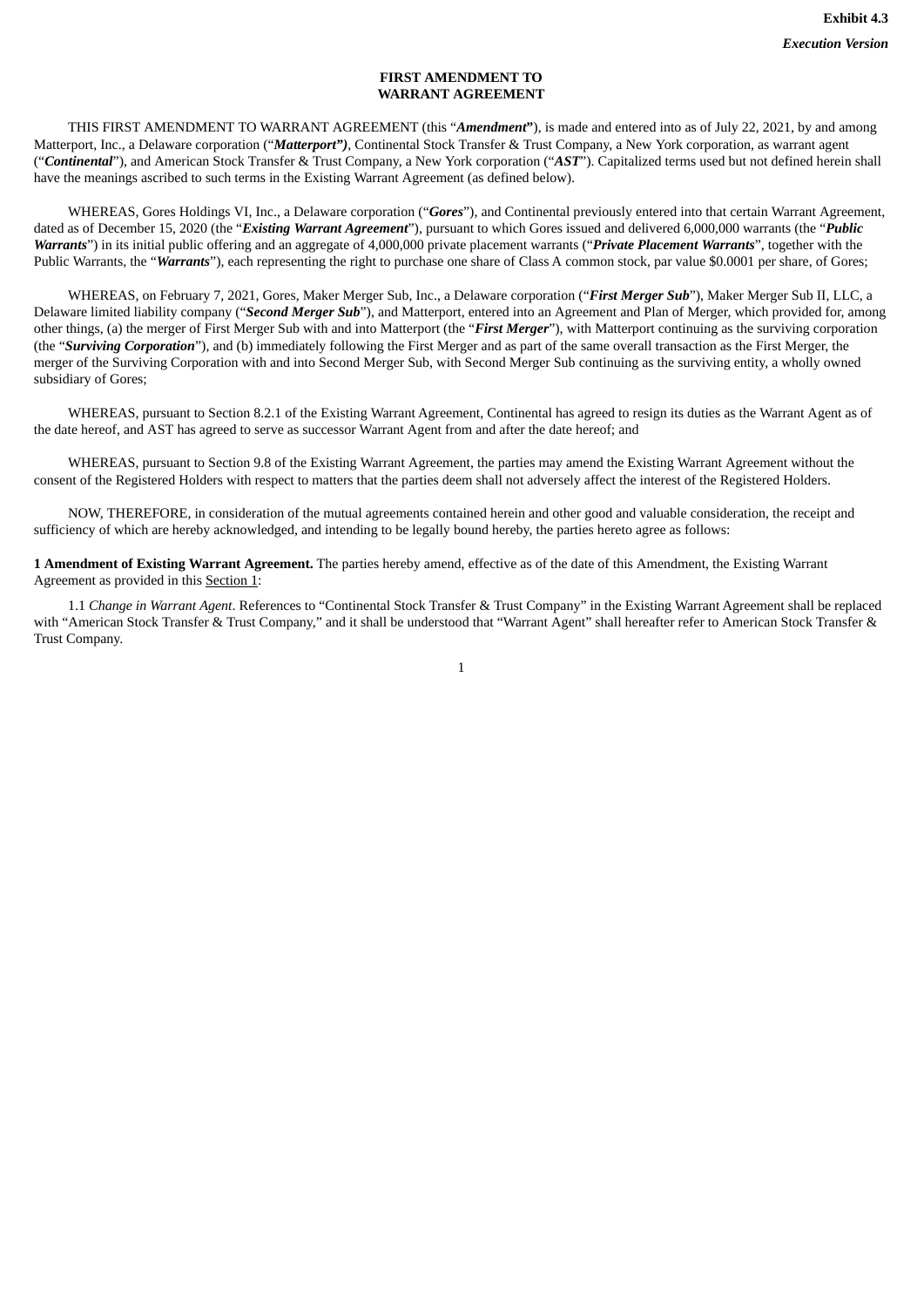1.2 *Change of Address of Warrant Agent.* Section 9.2 of the Existing Warrant Agreement is hereby amended to direct that any notice, statement or demand authorized by the Existing Warrant Agreement to be given or made by the Warrant Agent or by the holder of any Warrant to or on the Company pursuant to Section 9.2 shall be delivered to:

American Stock Transfer & Trust Company 48 Wall Street, 22nd Floor New York, NY 10005 Email: Reorgwarrants@astfinancial.com

1.3 *Change of Address of Company.* Section 9.2 of the Existing Warrant Agreement is hereby amended to direct that any notice, statement or demand authorized by the Existing Warrant Agreement to be given or made by the Warrant Agent or by the holder of any Warrant to or on the Company pursuant to Section 9.2 shall be delivered to:

Matterport, Inc. 352 East Java Drive Sunnyvale, CA 94089 Attn: JD Fay E-mail: jdfay@matterport.com

**2 Resignation of Current Warrant Agent and Appointment of Successor Warrant Agent.** Continental hereby resigns as Warrant Agent under the Existing Warrant Agreement, and Matterport hereby appoints AST to act as the Warrant Agent for Matterport under the Existing Warrant Agreement, and AST hereby accepts such appointment and agrees to perform the same in accordance with the terms and conditions set forth in the Existing Warrant Agreement as modified by this Amendment.

#### **3 Miscellaneous Provisions.**

3.1 *Successors*. All the covenants and provisions of this Amendment by or for the benefit of the parties hereto shall bind and inure to the benefit of their respective successors and assigns.

3.2 *Applicable Law*. The validity, interpretation, and performance of this Amendment shall be governed in all respects by the laws of the State of New York, without giving effect to conflicts of law principles that would result in the application of the substantive laws of another jurisdiction. Each of the parties hereto hereby agrees that any action, proceeding or claim against it arising out of or relating in any way to this Amendment shall be brought and enforced in the courts of the State of New York or the United States District Court for the Southern District of New York, and irrevocably submits to such jurisdiction, which jurisdiction shall be exclusive. Each of the parties hereto hereby waives any objection to such exclusive jurisdiction and that such courts represent an inconvenient forum.

3.3 *Counterparts*. This Amendment may be executed in any number of original or electronic counterparts and each of such counterparts shall for all purposes be deemed to be an original, and all such counterparts shall together constitute one and the same instrument.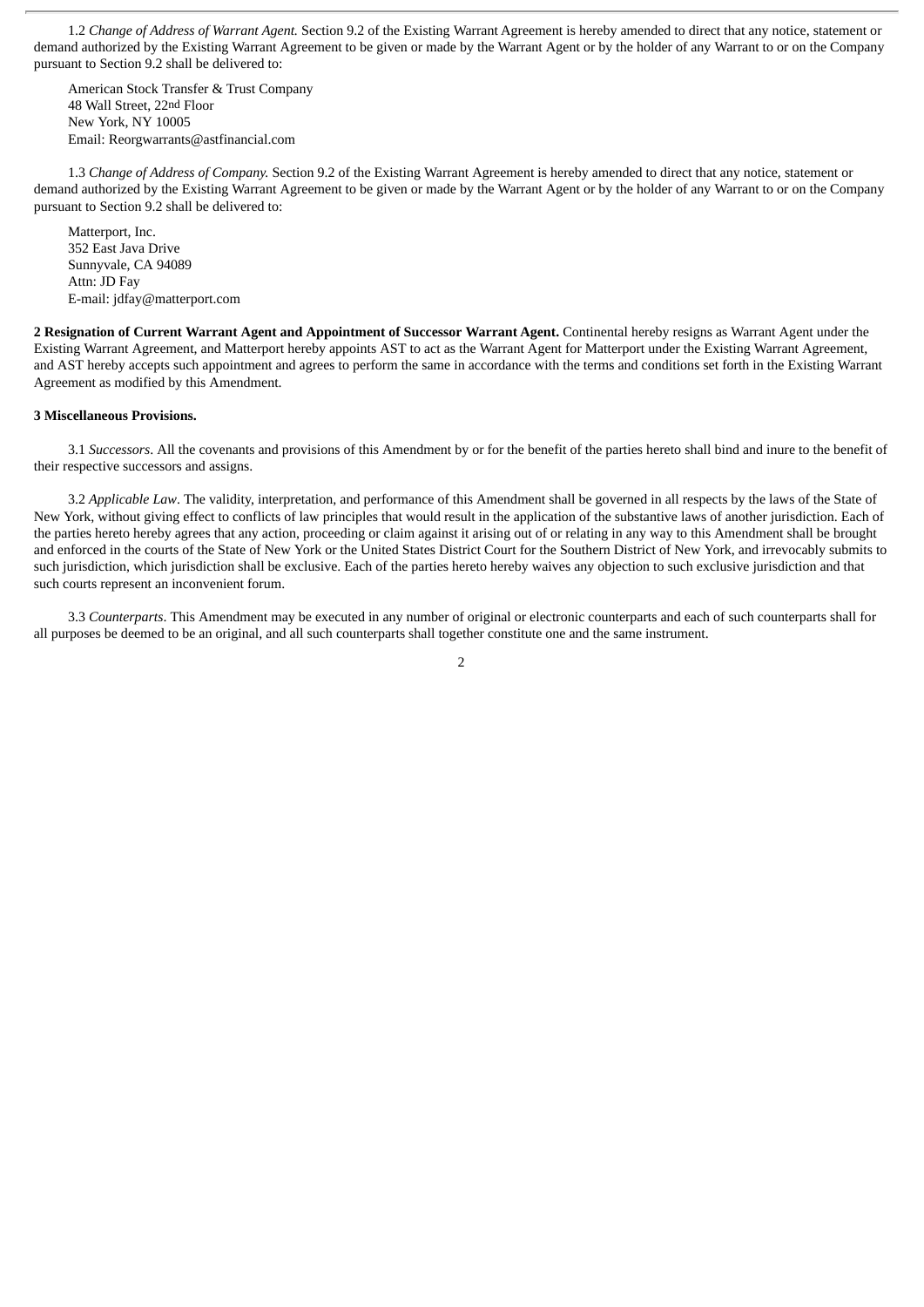3.4 *Effect of Headings*. The section headings herein are for convenience only and are not part of this Amendment and shall not affect the interpretation thereof.

3.5 *Severability*. This Amendment shall be deemed severable, and the invalidity or unenforceability of any term or provision hereof shall not affect the validity or enforceability of this Amendment or of any other term or provision hereof. Furthermore, in lieu of any such invalid or unenforceable term or provision, the parties hereto intend that there shall be added as a part of this Amendment a provision as similar in terms to such invalid or unenforceable provision as may be possible and be valid and enforceable.

3.6 *Effect on Existing Warrant Agreement.* Other than as specifically set forth herein, all other terms and provisions of the Existing Warrant Agreement shall remain unaffected by the terms of this Amendment, and shall continue in full force and effect.

3.7 *Entire Agreement*. The Existing Warrant Agreement, as modified by this Amendment, constitutes the entire understanding of the parties and supersedes all prior agreements, understandings, arrangements, promises and commitments, whether written or oral, express or implied, relating to the subject matter hereof.

*[Signature page follows]*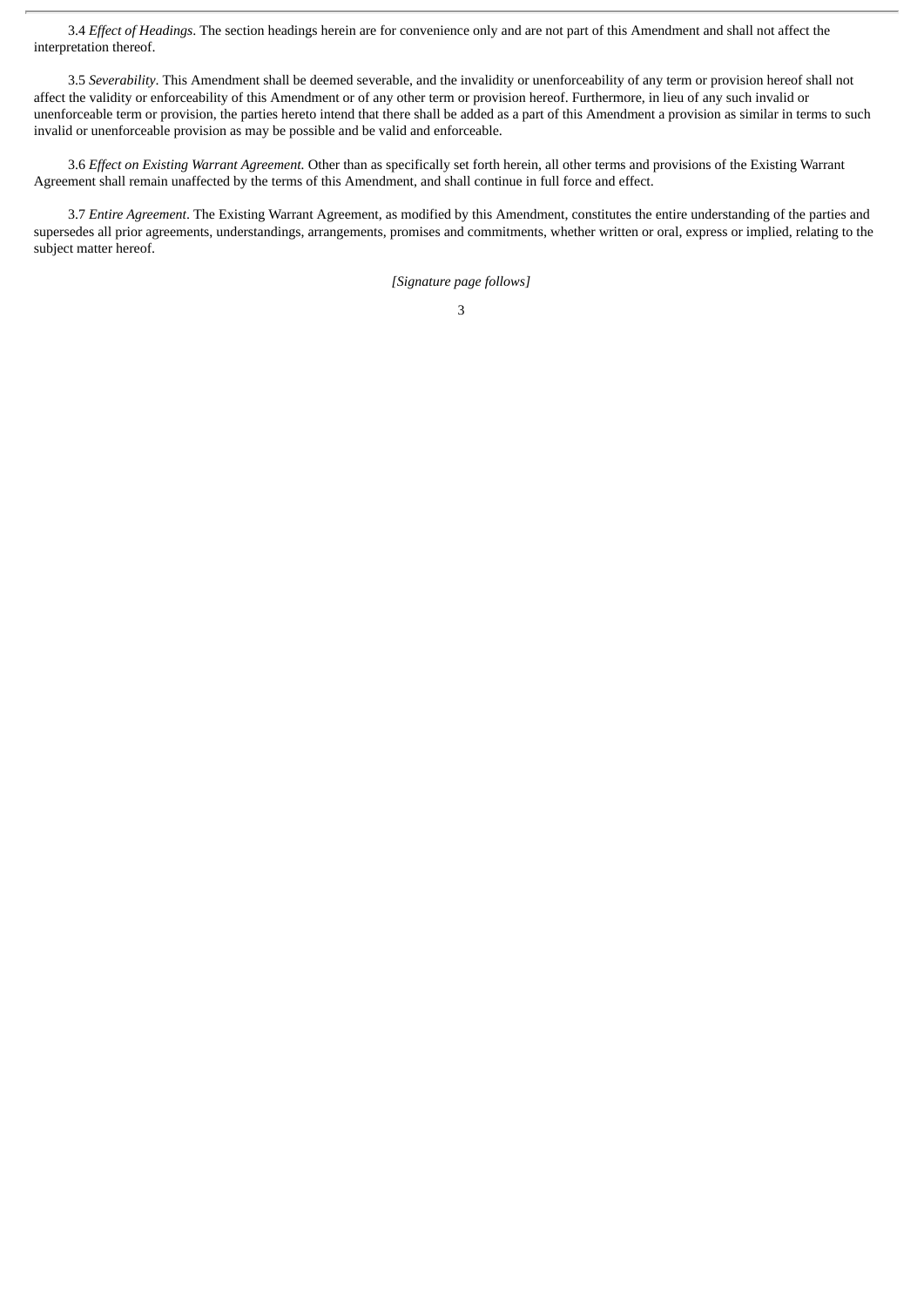**IN WITNESS WHEREOF,** the parties hereto have caused this Amendment to be duly executed as of the date first above written.

# **MATTERPORT, INC.**

By: /s/ James D. Fay

Name: James D. Fay Title: Chief Financial Officer

**CONTINENTAL STOCK TRANSFER & TRUST COMPANY**

By: /s/ Stacy Aqui

Name: Stacy Aqui Title: Vice President

### **AMERICAN STOCK TRANSFER & TRUST COMPANY**

By: /s/ Michael A. Nespoli

Name: Michael A. Nespoli Title: Executive Director

[Signature Page to First Amendment of Warrant Agreement]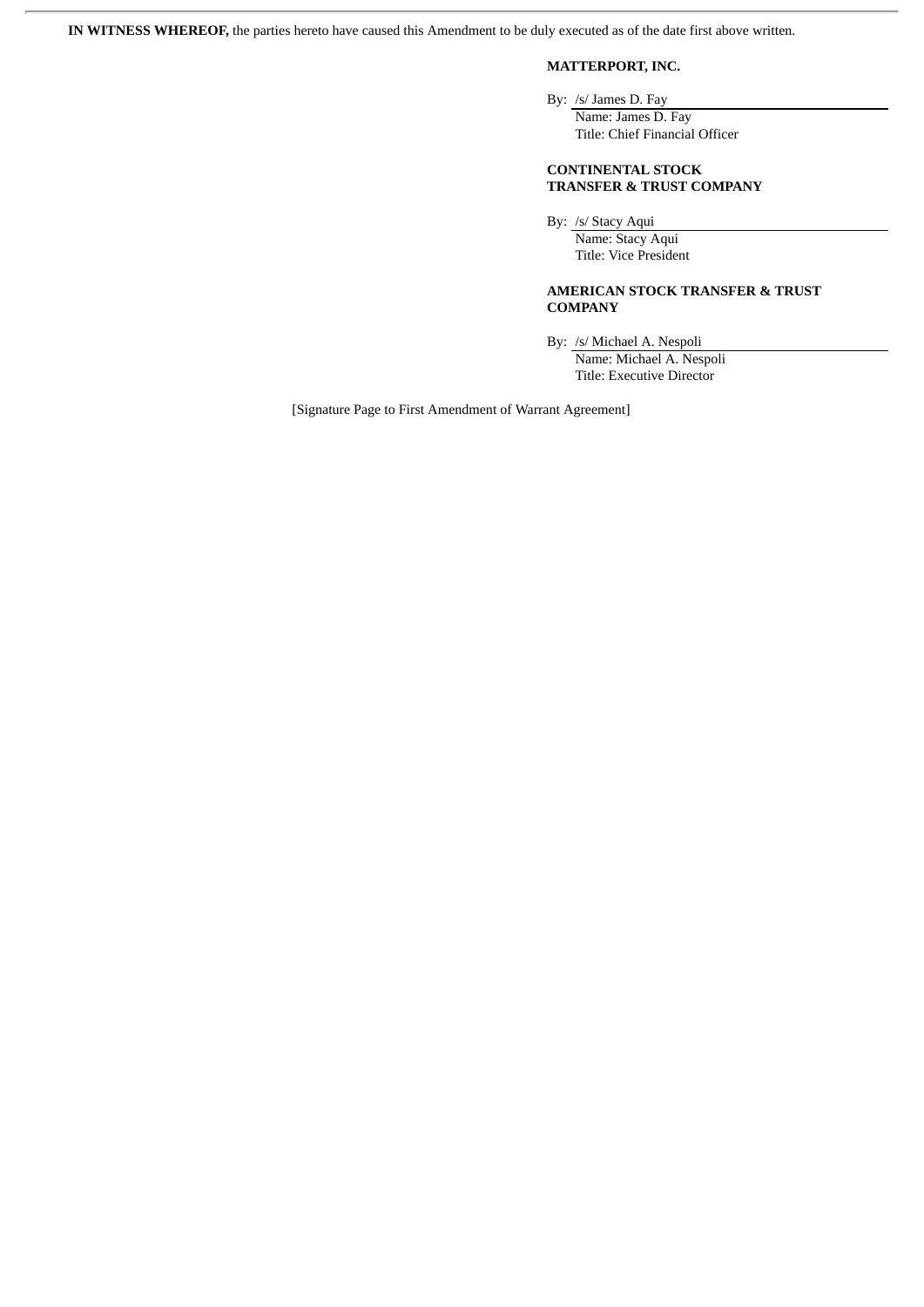## **AMENDED AND RESTATED REGISTRATION RIGHTS AGREEMENT**

This AMENDED AND RESTATED REGISTRATION RIGHTS AGREEMENT (this "*Agreement*"), dated as of July 22, 2021, is made and entered into by and among (i) Matterport, Inc. (f/k/a Gores Holdings VI, Inc.), a Delaware corporation (the "*Company*"), (ii) Gores Sponsor VI LLC, a Delaware limited liability company (the "*Sponsor*"), (iii) Randall Bort, (iv) Elizabeth Marcellino, (v) Nancy Tellem (together with Randall Bort, Elizabeth Marcellino, the Sponsor and their respective Permitted Transferees (as defined herein), the "*Gores Holders*") and (vi) the stockholders of Matterport, Inc., a Delaware corporation ("*Matterport, Inc.*"), party hereto (such stockholders, and their respective Permitted Transferees, the "*Matterport Holders*"). The Gores Holders, the Matterport Holders and any person or entity who hereafter becomes a party to this Agreement pursuant to Section 5.2 of this Agreement, a "*Holder*" and collectively the "*Holders*."

# **RECITALS**

**WHEREAS**, the Company and the Sponsor have entered into that certain Securities Subscription Agreement (the "*Founder Shares Purchase Agreement*"), dated as of July 24, 2020, pursuant to which the Sponsor purchased an aggregate of 17,250,000 shares (the "*Founder Shares*") of the Company's Class F common stock, par value \$0.0001 per share (the "*Class F Common Stock*"). On September 11, 2020, the Sponsor transferred an aggregate of 75,000 shares of Class F Common Stock to the other Gores Holders, on October 1, 2020, the Sponsor surrendered 8,625,000 shares of Class F Common Stock, on October 23, 2020, the Sponsor received a stock dividend of 6,468,750 shares of Class F Common Stock and on November 13, 2020, the Sponsor surrendered 6,468,750 shares of Class F Common Stock, resulting in there being an aggregate of 8,625,000 Founder Shares outstanding;

**WHEREAS**, upon the closing of the transactions (the "*Transactions*") contemplated by that certain Agreement and Plan of Merger, dated February 7, 2021, by and among the Company, Maker Merger Sub, Inc., a Delaware corporation and wholly-owned subsidiary of the Company, Maker Merger Sub II, LLC, a Delaware limited liability company and wholly-owned subsidiary of the Company, and Matterport, Inc., 8,625,000 Founder Shares were converted into shares of the Company's Class A common stock, par value \$0.0001 per share (the "*Common Stock*"), on a one-to-one basis;

**WHEREAS**, on December 10, 2020, the Company and the Sponsor entered into that certain Sponsor Warrants Purchase Agreement, pursuant to which the Sponsor purchased 4,450,000 warrants (the "*Private Placement Warrants*"), in a private placement transaction occurring simultaneously with the closing of the Company's initial public offering on December 15, 2020;

**WHEREAS**, on December 15, 2020, the Company and the Gores Holders entered into that certain Registration Rights Agreement (the "*Existing Registration Rights Agreement*"), pursuant to which the Company granted the Gores Holders certain registration rights with respect to certain securities of the Company;

**WHEREAS**, immediately after giving effect to the Transactions, in accordance with the Merger Agreement, the Matterport Holders shall receive shares of Common Stock;

**WHEREAS**, the Matterport Holders may receive additional shares of Common Stock (the "*Earn Out Shares*") pursuant to the earn out provisions of the Merger Agreement;

**WHEREAS**, pursuant to Section 5.5 of the Existing Registration Rights Agreement, the provisions, covenants and conditions set forth therein may be amended or modified upon the written consent of the Company and the Holders (as defined in the Existing Registration Rights Agreement) of at least a majority-in-interest of the Registrable Securities (as defined in the Existing Registration Rights Agreement) at the time in question; and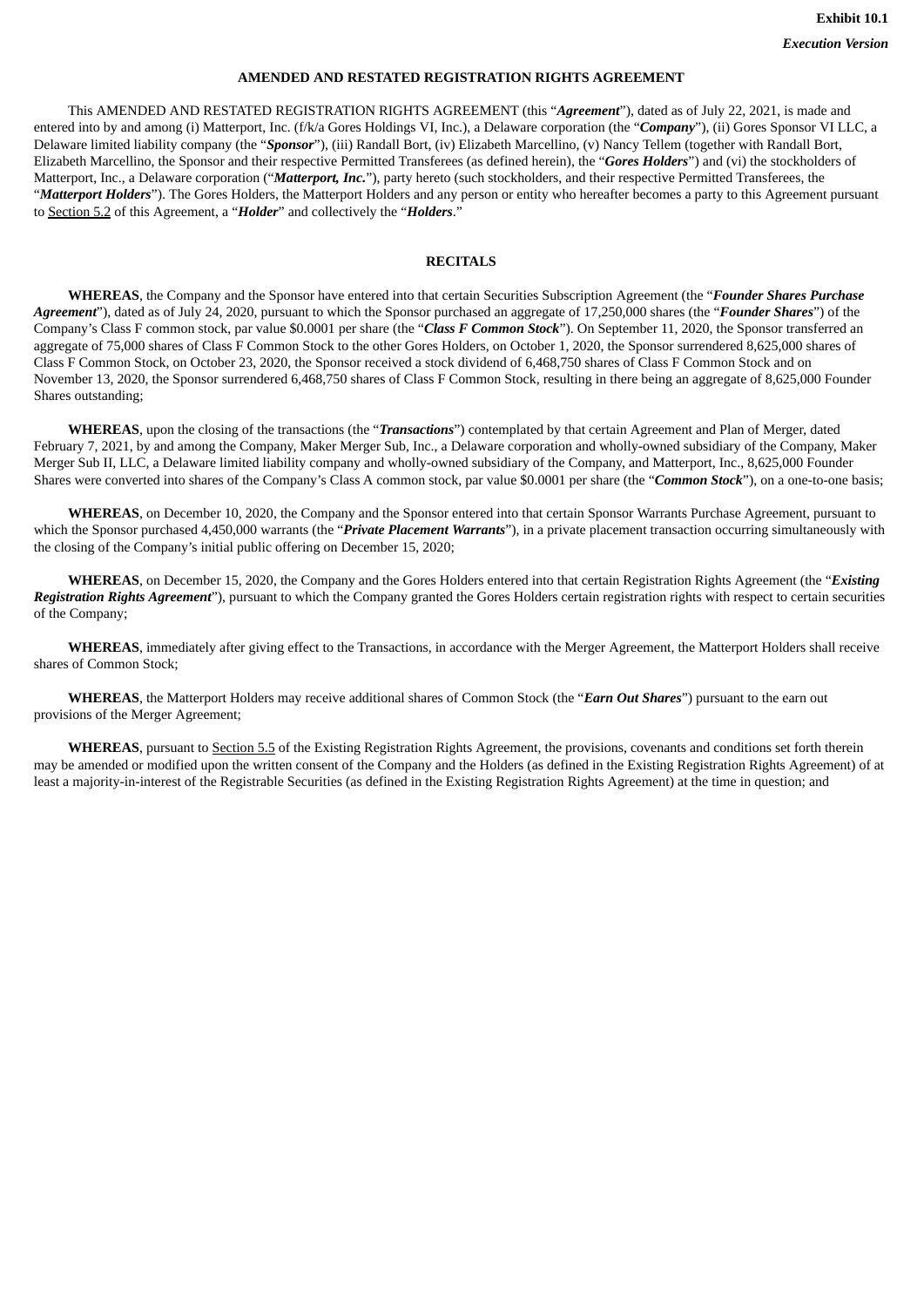**WHEREAS**, the Company and the Gores Holders desire to amend and restate the Existing Registration Rights Agreement pursuant to Section 5.5 thereof in order to provide the Holders with registration rights with respect to the Registrable Securities on the terms set forth herein.

**NOW**, **THEREFORE**, in consideration of the representations, covenants and agreements contained herein, and certain other good and valuable consideration, the receipt and sufficiency of which are hereby acknowledged, the parties hereto, intending to be legally bound, hereby agree as follows:

#### **ARTICLE I DEFINITIONS**

1.1 Definitions. The terms defined in this *Article I* shall, for all purposes of this Agreement, have the respective meanings set forth below:

"*Adverse Disclosure*" shall mean any public disclosure of material non-public information, which disclosure, in the good faith judgment of the Chief Executive Officer of the Company or the Board, after consultation with counsel to the Company, (a) would be required to be made in any Registration Statement or Prospectus in order for the applicable Registration Statement or Prospectus not to contain any Misstatement, (b) would not be required to be made at such time if the Registration Statement were not being filed, declared effective or used, as the case may be, and (c) the Company has a *bona fide* business purpose for not making such information public.

"*Affiliate*" means, with respect to a specified Person, each other Person that directly, or indirectly through one or more intermediaries, controls or is controlled by, or is under common control with, the Person specified; provided, however, that no Holder shall be deemed an Affiliate of any other Holder solely by reason of an investment in, or holding of Common Stock (or securities convertible or exchangeable for share of Common Stock) of, the Company. As used in this definition, "control" (including with correlative meanings, "controlled by" and "under common control with") means possession, directly or indirectly, of power to direct or cause the direction of management or policies (whether through ownership of voting securities or by contract or other agreement); provided, however, that in no event shall the term "Affiliate" include any portfolio company of any Holder or their respective Affiliates (other than the Company).

"*Aggregate Blocking Period*" shall have the meaning given in Section 2.4.

"*Agreement*" shall have the meaning given in the Preamble.

"*Block Trade*" means a registered offering and/or sale of Registrable Securities with a total offering price reasonably expected to exceed \$25,000,000 by any Holder on a coordinated or underwritten basis commonly known as a "block trade" (whether firm commitment or otherwise) not involving a roadshow or other substantial marketing efforts prior to pricing, including, without limitation, a same day trade, overnight trade or similar transaction.

"*Board*" shall mean the Board of Directors of the Company.

"*Claims*" shall have the meaning given in subsection 4.1.1.

"*Closing Date*" shall mean the date of this Agreement.

"*Commission*" shall mean the Securities and Exchange Commission.

"*Commission Guidance*" means (a) any publicly-available written guidance of the Commission staff, or any comments, requirements or requests of the Commission staff and (b) the Securities Act.

 $\overline{2}$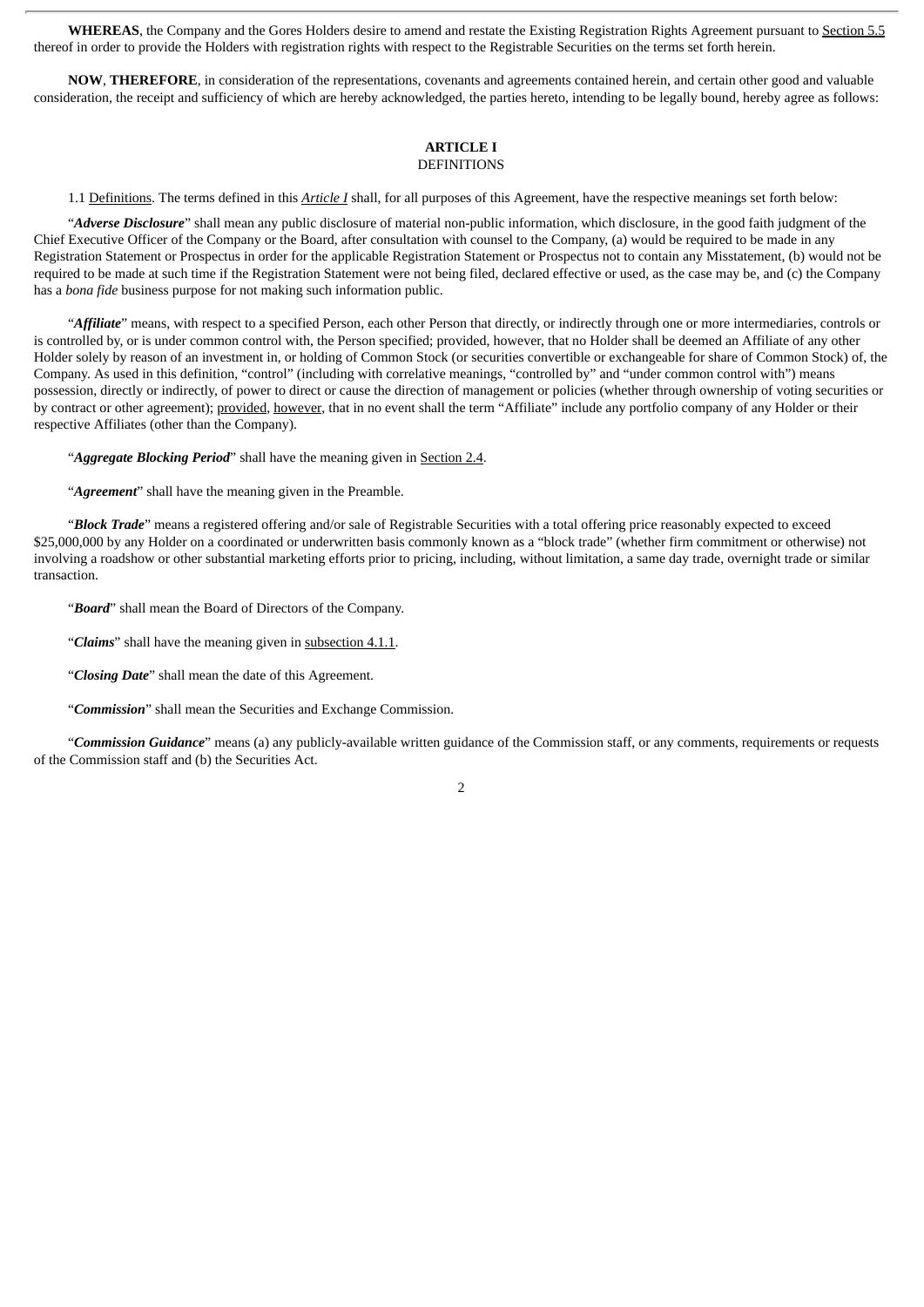"*Common Stock*" shall have the meaning given in the Recitals hereto.

"*Company*" shall have the meaning given in the Preamble.

"*Company Shelf Takedown Notice*" shall have the meaning given in subsection 2.1.3.

"*Demand Registration*" shall have the meaning given in subsection 2.2.1.

"*Demanding Holder*" shall mean, as applicable, (a) the applicable Holders making a written demand for the Registration of Registrable Securities pursuant to subsection 2.2.1, collectively, or (b) the applicable Holders making a written demand for a Shelf Underwritten Offering of Registrable Securities pursuant to subsection 2.1.3, collectively.

"*Earn Out Shares*" shall have the meaning given in the Merger Agreement.

"*Effectiveness Deadline*" shall have the meaning given in subsection 2.1.1.

"*Exchange Act*" shall mean the Securities Exchange Act of 1934, as it may be amended from time to time.

"*Existing Registration Rights Agreement*" shall have the meaning given in the Recitals hereto.

"*FINRA*" means the Financial Industry Regulatory Authority, Inc. or any successor thereto.

"*Form S-1 Shelf*" shall have the meaning given in subsection 2.1.2.

"*Form S-3 Shelf*" shall have the meaning given in subsection 2.1.2.

"*Founder Shares*" shall have the meaning given in the Recitals hereto and shall be deemed to include the shares of Common Stock issued upon conversion thereof.

"*Founder Shares Lock-up Period*" shall mean, with respect to the Founder Shares, the period ending 180 days following the Closing Date.

"*Founder Shares Purchase Agreement*" shall have the meaning given in the Recitals hereto.

"*Gores Holders*" shall have the meaning given in the Preamble.

"*Gores-Matterport Holders*" shall mean the Gores Holders together with the Matterport Holders.

"*Insider Letters*" shall mean those certain letter agreements, dated as of December 15, 2020, by and between the Company and each of the Company's officers, directors, director nominees and the Sponsor.

"*Matterport Holders*" shall have the meaning given in the Preamble.

"*Matterport, Inc."* shall have the meaning given in the Preamble.

"*Maximum Number of Securities*" shall have the meaning given in subsection 2.2.4.

"*Misstatement*" shall mean an untrue statement of a material fact or an omission to state a material fact required to be stated therein, or necessary to make the statements therein (in the case of any Prospectus or any preliminary Prospectus, in the light of the circumstances under which they were made) not misleading.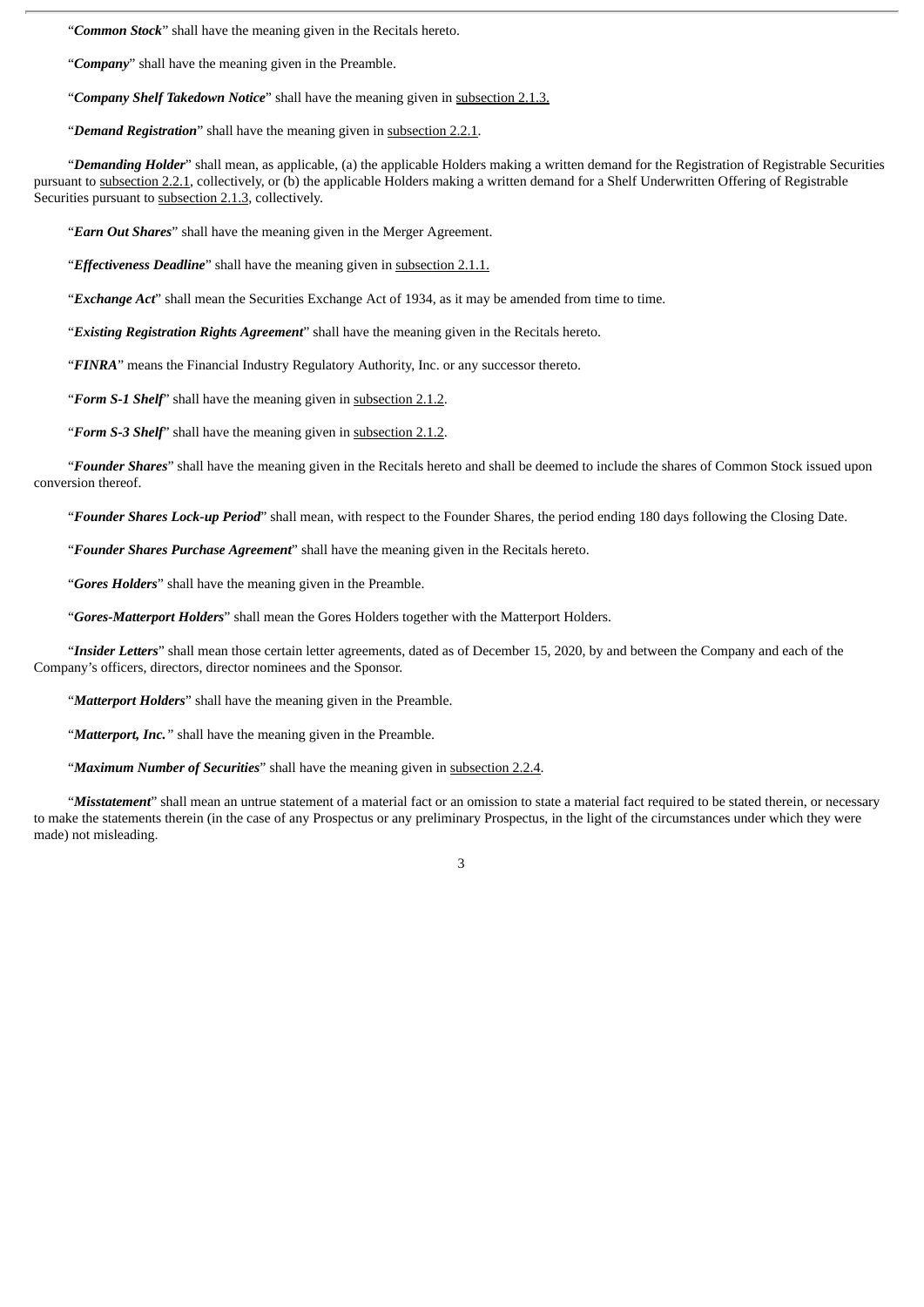"*Permitted Transferees*" shall mean a person or entity to whom a Gores Holder or a Matterport Holder of Registrable Securities is permitted to Transfer such Registrable Securities prior to the expiration of the Founder Shares Lock-up Period or Private Placement Lock-up Period, as the case may be, under the Insider Letters, the bylaws of the Company as in effect from time to time or any other applicable agreement between such Gores Holder or such Matterport Holder, as applicable, and the Company.

"*Person*" shall mean any individual, firm, corporation, partnership, limited liability company, incorporated or unincorporated association, joint venture, joint stock company, governmental agency or instrumentality or other entity of any kind.

### "*Piggyback Registration*" shall have the meaning given in subsection 2.3.1.

"*Private Placement Lock-up Period*" shall mean, with respect to Private Placement Warrants that are held by the initial purchasers of such Private Placement Warrants or their Permitted Transferees, and any of the Common Stock issued or issuable upon the exercise or conversion of the Private Placement Warrants and that are held by the initial purchasers of the Private Placement Warrants or their Permitted Transferees, the period ending 30 days after the Closing Date.

### "*Private Placement Warrants*" shall have the meaning given in the Recitals hereto.

"*Prospectus*" shall mean the prospectus included in any Registration Statement, as supplemented by any and all prospectus supplements and as amended by any and all post-effective amendments and including all material incorporated by reference in such prospectus.

"*Registrable Security*" shall mean (a) any outstanding share of Common Stock and Private Placement Warrants of the Company held by a Holder (i) as of the date of this Agreement or (ii) hereafter acquired by a Holder to the extent such shares of Common Stock or Private Placement Warrants are "restricted securities" (as defined in Rule 144) or are otherwise held by an "affiliate" (as defined in Rule 144) of the Company; (b) any share of Common Stock issued upon the conversion of the Founder Shares and upon the exercise of any Private Placement Warrants; (c) any share of Common Stock issued or issuable as Earn Out Shares to the Matterport Holders; and (d) any other equity security of the Company issued or issuable with respect to any such share of Common Stock referred to in the foregoing clauses (a) through (d) by way of a stock dividend or stock split or in connection with a combination of shares, recapitalization, merger, consolidation or other reorganization or otherwise; provided, however, that, as to any particular Registrable Security, such securities shall cease to be Registrable Securities when: (i) a Registration Statement with respect to the sale of such securities shall have become effective under the Securities Act and such securities shall have been sold, transferred, disposed of or exchanged by the applicable Holder in accordance with such Registration Statement; (ii) such securities shall have been otherwise transferred, new certificates for such securities not bearing (or book entry positions not subject to) a legend restricting further transfer shall have been delivered by the Company and subsequent public distribution of such securities shall not require registration under the Securities Act; (iii) such securities shall have ceased to be outstanding; or (iv) such securities have been sold to, or through, a broker, dealer or underwriter in a public distribution or other public securities transaction.

"*Registration*" shall mean a registration, including a Shelf Takedown, effected by preparing and filing a registration statement, Prospectus or similar document in compliance with the requirements of the Securities Act, and the applicable rules and regulations promulgated thereunder, and such registration statement becoming effective.

"*Registration Expenses*" shall mean the out-of-pocket expenses of a Registration, including, without limitation, the following:

(a) all registration and filing fees (including fees with respect to filings required to be made with FINRA) and any national securities exchange on which the Common Stock is then listed;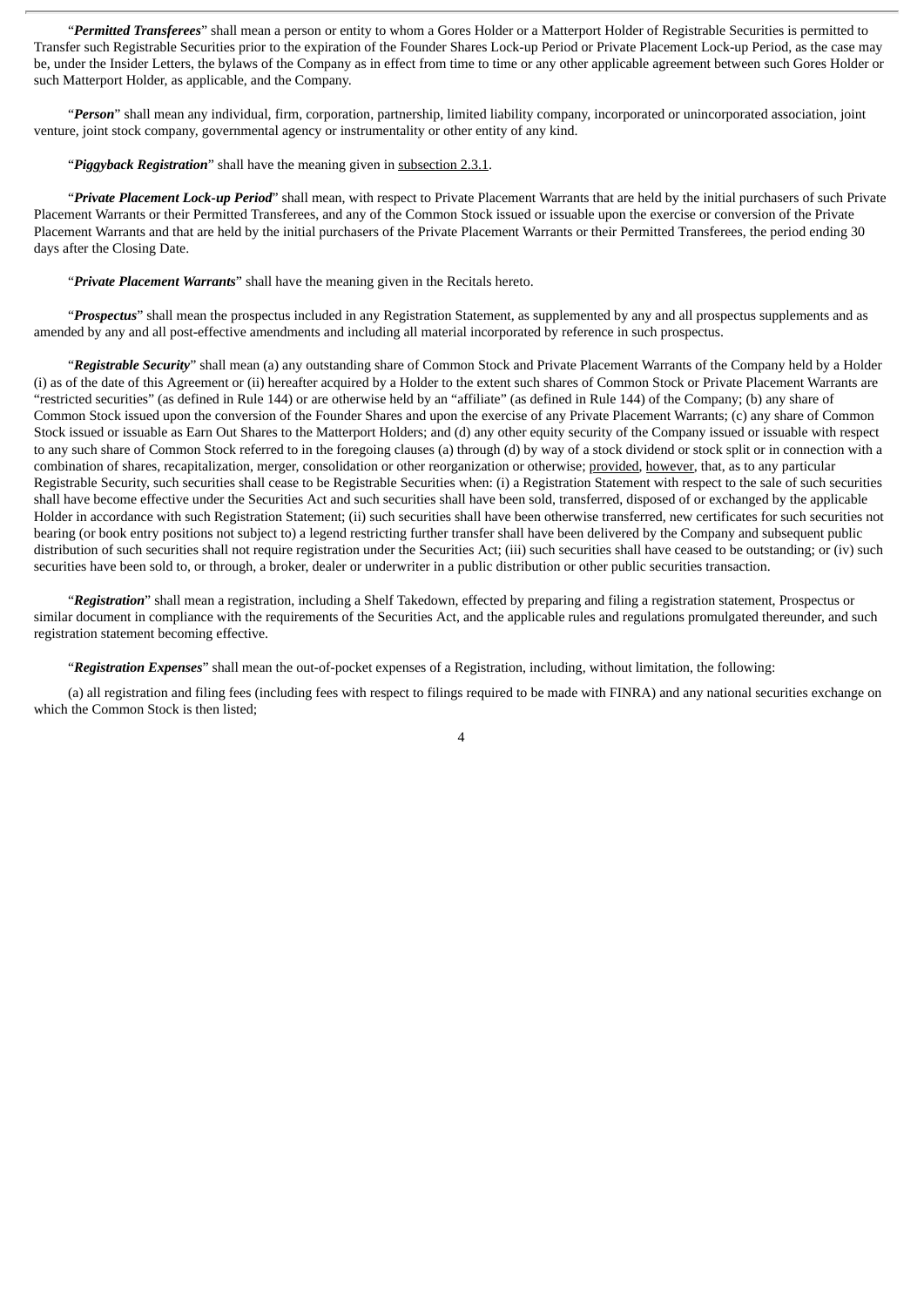(b) fees and expenses of compliance with securities or blue sky laws (including reasonable fees and disbursements of counsel for the Underwriters in connection with blue sky qualifications of Registrable Securities);

(c) printing, messenger, telephone and delivery expenses;

(d) reasonable fees and disbursements of counsel for the Company;

(e) reasonable fees and disbursements of all independent registered public accountants of the Company incurred specifically in connection with such Registration; and

(g) reasonable fees and expenses of one (1) legal counsel (and any local or foreign counsel) selected by (i) in the case of a Demand Registration pursuant to Section 2.2 or a Shelf Underwritten Offering pursuant to Section 2.1, a majority-in-interest of the Demanding Holders initiating a Demand Registration or Shelf Underwritten Offering (including, without limitation, a Block Trade), as applicable, or (ii) in the case of a Registration under Section 2.3 initiated by the Company for its own account or that of a Company stockholder other than pursuant to rights under this Agreement, a majority-in-interest of participating Holders, in the case of (i) and (ii), not to exceed \$50,000 without the consent of the Company.

"*Registration Statement*" shall mean any registration statement that covers the Registrable Securities pursuant to the provisions of this Agreement, including the Prospectus included in such registration statement, amendments (including post-effective amendments) and supplements to such registration statement, and all exhibits to and all material incorporated by reference in such registration statement.

"*Removed Shares*" shall have the meaning given in Section 2.6.

"*Requesting Holder*" shall have the meaning given in subsection 2.2.1.

"*Securities Act*" shall mean the Securities Act of 1933, as amended from time to time.

"*Shelf Takedown Notice*" shall have the meaning given in subsection 2.1.3.

"*Shelf Underwritten Offering*" shall have the meaning given in subsection 2.1.3.

"*Sponsor*" shall have the meaning given in the Preamble.

"*Subscription Agreements*" shall mean those certain subscription agreements dated February 7, 2021 by and between the Company and certain subscribers to shares of Common Stock.

"*Transactions*" shall have the meaning given in the Recitals hereto.

"*Transfer*" shall mean the (a) sale or assignment of, offer to sell, contract or agreement to sell, hypothecate, pledge, grant of any option to purchase or otherwise dispose of or agreement to dispose of, directly or indirectly, or establishment or increase of a put equivalent position or liquidation with respect to or decrease of a call equivalent position within the meaning of Section 16 of the Exchange Act with respect to, any security, (b) entry into any swap or other arrangement that transfers to another, in whole or in part, any of the economic consequences of ownership of any security, whether any such transaction is to be settled by delivery of such securities, in cash or otherwise, or (c) public announcement of any intention to effect any transaction specified in clause (a) or (b).

"*Underwriter*" shall mean a securities dealer who purchases any Registrable Securities as principal in an Underwritten Offering and not as part of such dealer's market-making activities.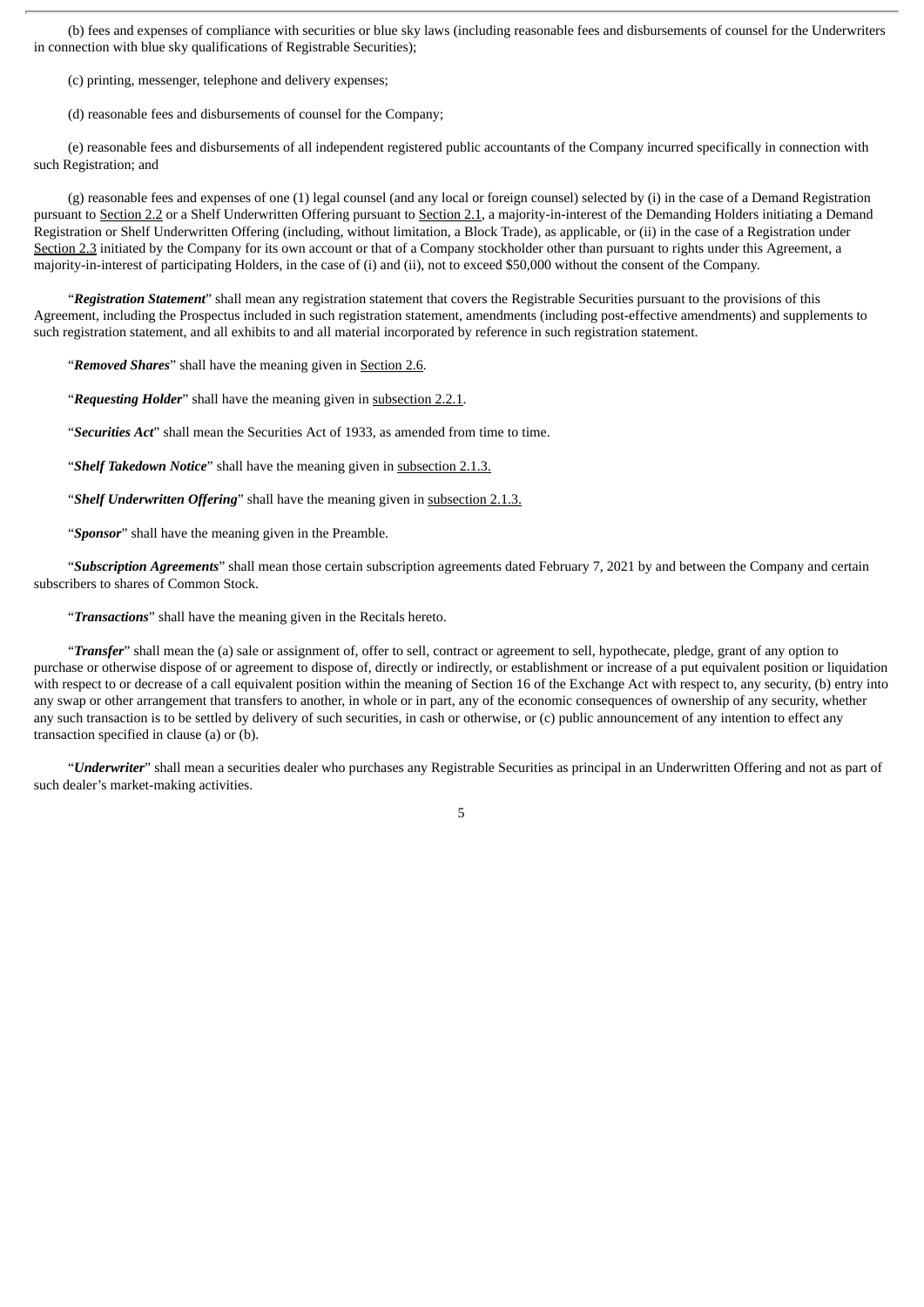"*Underwritten Registration*" or "*Underwritten Offering*" shall mean a Registration in which securities of the Company are sold to an Underwriter in a firm commitment underwriting for distribution to the public.

### **ARTICLE II** REGISTRATIONS

#### 2.1 Shelf Registration.

2.1.1 The Company shall, as soon as reasonably practicable, but in any event within thirty (30) days after the Closing Date, file a Registration Statement under the Securities Act to permit the public resale of all the Registrable Securities held by the Holders from time to time as permitted by Rule 415 under the Securities Act (or any successor or similar provision adopted by the Commission then in effect) on the terms and conditions specified in this subsection 2.1.1 and shall use its commercially reasonable efforts to cause such Registration Statement to be declared effective as soon as practicable after the filing thereof, but in no event later than sixty (60) days following the filing deadline (the "*Effectiveness Deadline*"); provided, that the Effectiveness Deadline shall be extended to ninety (90) days after the filing deadline if the Registration Statement is reviewed by, and receives comments from, the Commission. The Registration Statement filed with the Commission pursuant to this subsection 2.1.1 shall be on Form S-3 or, if Form S-3 is not then available to the Company, on Form S-1 or such other form of registration statement as is then available to effect a registration for resale of such Registrable Securities, covering such Registrable Securities, and shall contain a Prospectus in such form as to permit any Holder to sell such Registrable Securities pursuant to Rule 415 under the Securities Act (or any successor or similar provision adopted by the Commission then in effect) beginning on the effective date for such Registration Statement. A Registration Statement filed pursuant to this subsection 2.1.1 shall provide for the resale pursuant to any method or combination of methods legally available to, and requested by, the Holders. The Company shall use its commercially reasonable efforts to cause a Registration Statement filed pursuant to this subsection 2.1.1 to remain effective, and to be supplemented and amended to the extent necessary to ensure that such Registration Statement is available or, if not available, that another Registration Statement is available, for the resale of all the Registrable Securities held by the Holders until all such Registrable Securities have ceased to be Registrable Securities. As soon as practicable following the effective date of a Registration Statement filed pursuant to this subsection 2.1.1, but in any event within one (1) business day of such date, the Company shall notify the Holders of the effectiveness of such Registration Statement. When effective, a Registration Statement filed pursuant to this subsection 2.1.1 (including the documents incorporated therein by reference) will comply as to form in all material respects with all applicable requirements of the Securities Act and the Exchange Act and will not contain an untrue statement of a material fact or omit to state a material fact required to be stated therein or necessary to make the statements therein not misleading (in the case of any Prospectus contained in such Registration Statement, in the light of the circumstances under which such statement is made).

2.1.2 If the Company files a shelf registration statement on Form S-3 (a "*Form S-3 Shelf*") and thereafter the Company becomes ineligible to use Form S-3 for secondary sales, the Company shall use its commercially reasonable efforts to file a shelf registration on Form S-1 (a "*Form S-1* **Shelf**") as promptly as practicable to replace the Form S-3 Shelf and to have the Form S-1 Shelf declared effective as promptly as practicable and to cause such Form S-1 Shelf to remain effective, and to be supplemented and amended to the extent necessary to ensure that such Registration Statement is available or, if not available, that another Registration Statement is available, for the resale of all the Registrable Securities held by the Holders until all such Registrable Securities have ceased to be Registrable Securities. Upon such date as the Company becomes eligible to use Form S-3 for secondary sales or, in the case of a Form S-1 Shelf filed to register the resale of Removed Shares pursuant to Section 2.6 hereof, upon such date as the Company becomes eligible to register all of the Removed Shares for resale on a Form S-3 Shelf pursuant to the Commission Guidance and, if applicable, without a requirement that any of the Gores-Matterport Holders be named as an "underwriter" therein, the Company shall use its commercially reasonable efforts to file a Form S-3 Shelf as promptly as practicable to replace the applicable Form S-1 Shelf and to have the Form S-3 Shelf declared effective as promptly as practicable and to cause such Form S-3 Shelf to remain effective, and to be supplemented and amended to the extent necessary to ensure that such Registration Statement is available or, if not available, that another Registration Statement is available, for the resale of all the Registrable Securities thereunder held by the applicable Holders until all such Registrable Securities have ceased to be Registrable Securities.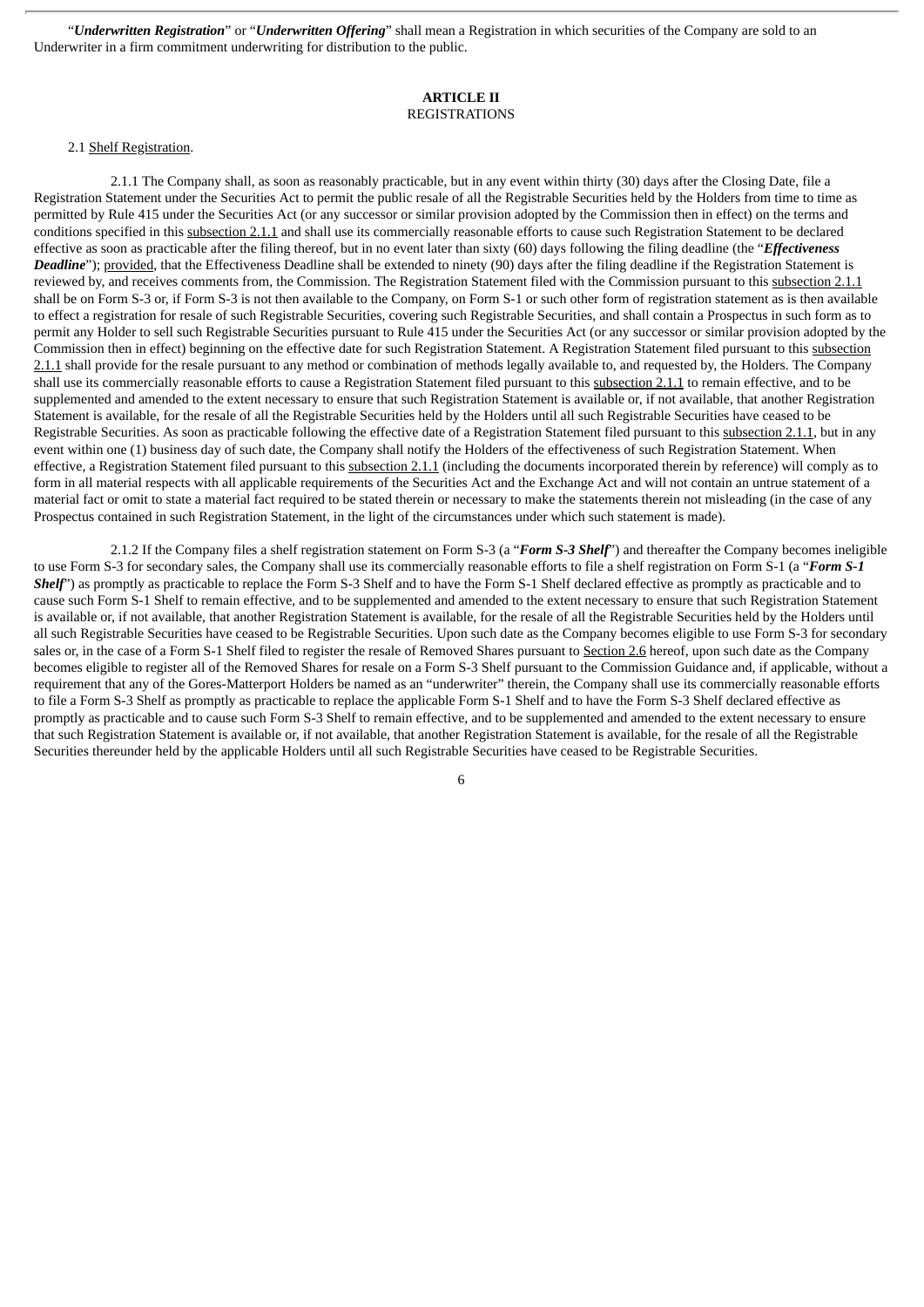2.1.3 At any time and from time to time following the effectiveness of the shelf registration statement required by subsection 2.1.1, any Holder may request to sell all or a portion of their Registrable Securities in an underwritten offering that is registered pursuant to such shelf registration statement, including a Block Trade (a "*Shelf Underwritten Offering*"), provided that such Holder(s) reasonably expects to sell Registrable Securities yielding aggregate gross proceeds in excess of \$25,000,000 from such Shelf Underwritten Offering (the "*Minimum Amount*"). All requests for a Shelf Underwritten Offering shall be made by giving written notice to the Company (the "*Shelf Takedown Notice*"). Each Shelf Takedown Notice shall specify the approximate number of Registrable Securities proposed to be sold in the Shelf Underwritten Offering and the expected price range (net of underwriting discounts and commissions) of such Shelf Underwritten Offering. Except with respect to any Registrable Securities distributed by the Sponsor to its members following the expiration of the Founder Shares Lock-up Period or the Private Placement Lock-up Period, as applicable, within three (3) days after receipt of any Shelf Takedown Notice, the Company shall give written notice of such requested Shelf Underwritten Offering to all other Holders of Registrable Securities (the "*Company Shelf Takedown Notice*") and, subject to the provisions of subsection 2.2.4, shall include in such Shelf Underwritten Offering all Registrable Securities with respect to which the Company has received written requests for inclusion therein, within five (5) business days after sending the Company Shelf Takedown Notice, or, in the case of a Block Trade, as provided in Section 2.5. The Company shall enter into an underwriting agreement in a form as is customary in Underwritten Offerings of securities by the Company with the managing Underwriter or Underwriters selected by the Holders requesting such Shelf Underwritten Offering (which managing Underwriter or Underwriters shall be subject to approval of the Company, which approval shall not be unreasonably withheld) and shall take all such other reasonable actions as are requested by the managing Underwriter or Underwriters in order to expedite or facilitate the disposition of such Registrable Securities in accordance with the terms of this Agreement. In connection with any Shelf Underwritten Offering contemplated by this subsection 2.1.3, subject to Section 3.3 and *Article IV*, the underwriting agreement into which each Holder and the Company shall enter shall contain such representations, covenants, indemnities and other rights and obligations as are customary in underwritten offerings of securities by the Company. Notwithstanding any other provision of this Agreement to the contrary, the Gores Holders, on the one hand, and the Matterport Holders, on the other hand, may each demand not more than two (2) Shelf Underwritten Offerings, and the Company shall not be obligated to participate in more than four (4) Shelf Underwritten Offerings, pursuant to this Section 2.1.3 in any 12-month period.

### 2.2 Demand Registration.

2.2.1 Request for Registration. Subject to the provisions of subsection 2.2.5 and Sections 2.4 and 3.4 hereof, at any time and from time to time after the date the Closing Date, each of (a) the Gores Holders of at least a majority in interest of the then-outstanding number of Registrable Securities held by the Gores Holders (the "*Gores Demanding Holders*"), and (b) the Matterport Holders of at least a majority in interest of the thenoutstanding number of Registrable Securities held by the Matterport Holders (the "*Matterport Demanding Holders*," together with the Gores Demanding Holders, the "*Demanding Holders*"), may make a written demand for Registration of all or part of their Registrable Securities, on (i) Form S-1 or (ii) if available, Form S-3, which in the case of either clause (i) or (ii), may be a shelf registration statement filed pursuant to Rule 415 under the Securities Act, which written demand shall describe the amount and type of securities to be included in such Registration and the intended method(s) of distribution thereof (such written demand a "*Demand Registration*"). The Company shall, promptly following the Company's receipt of a Demand Registration, notify, in writing, all other Holders of Registrable Securities (other than a Demand Registration with respect to any Registrable Securities to be distributed by the Sponsor to its members following the expiration of the Founder Shares Lock-up Period or the Private Placement Lock-up Period, as applicable) of such demand, and each Holder of Registrable Securities who thereafter wishes to include all or a portion of such Holder's Registrable Securities in a Registration pursuant to a Demand Registration (each such Holder that includes all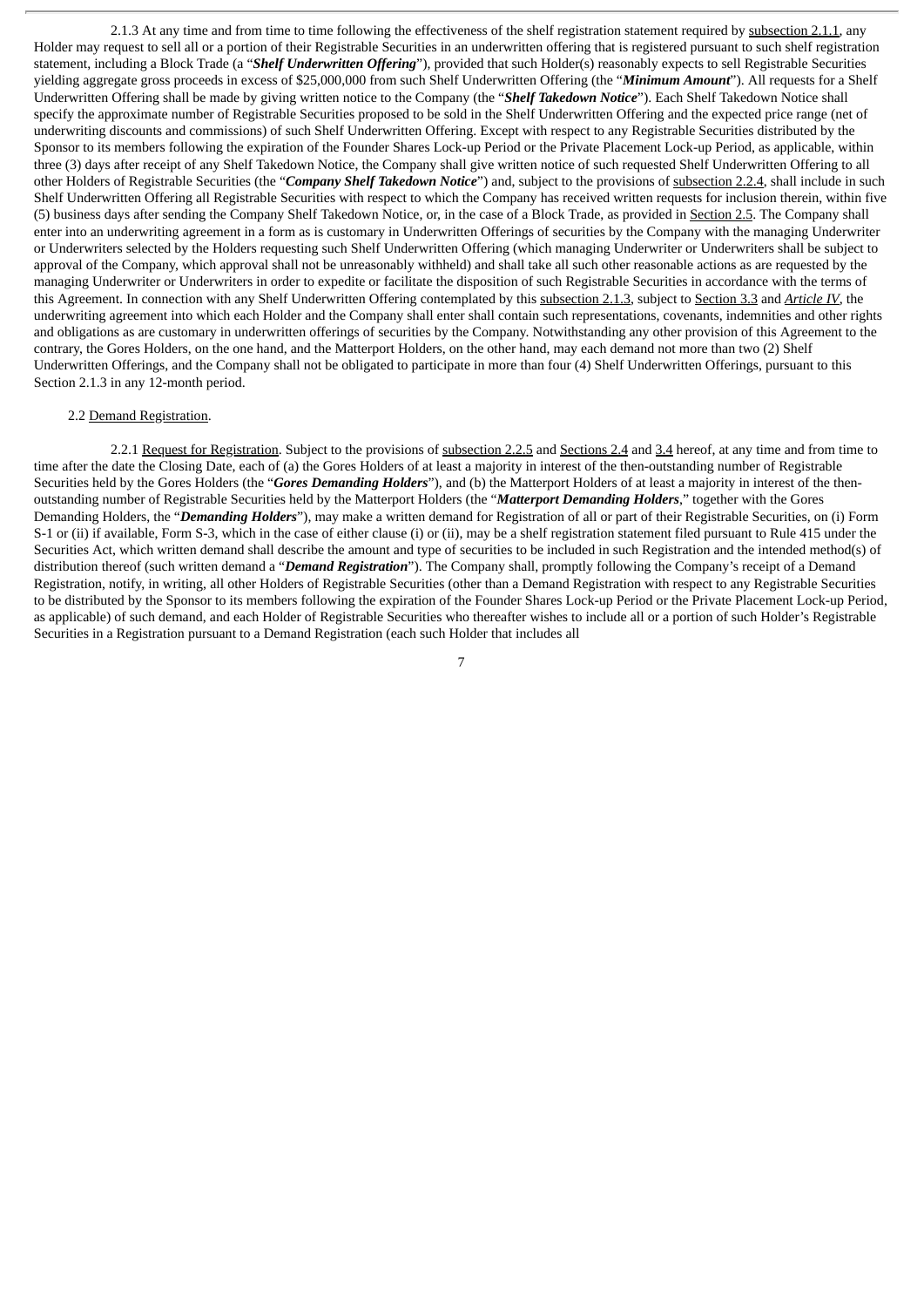or a portion of such Holder's Registrable Securities in such Registration, a "*Requesting Holder*") shall so notify the Company, in writing, within five (5) days after the receipt by the Holder of the notice from the Company. For the avoidance of doubt, to the extent a Requesting Holder also separately possesses Demand Registration rights pursuant to this Section 2.2, but is not the Holder who exercises such Demand Registration rights, the exercise by such Requesting Holder of its rights pursuant to the foregoing sentence shall not count as the exercise by it of one of its Demand Registration rights. Upon receipt by the Company of any such written notification from a Requesting Holder(s) to the Company, subject to subsection 2.2.4 below, such Requesting Holder(s) shall be entitled to have their Registrable Securities included in a Registration pursuant to a Demand Registration and the Company shall use its commercially reasonable efforts to file a registration statement on Form S-1 or Form S-3, as applicable, as soon thereafter as practicable, but not more than forty-five (45) days following the Company's receipt of the Demand Registration, for Registration of all Registrable Securities requested by the Demanding Holders and Requesting Holders pursuant to such Demand Registration. The Company shall not be obligated to effect more than (A) an aggregate of three (3) Registrations pursuant to a Demand Registration initiated by the Gores Holders and (B) an aggregate of six (6) Registrations pursuant to a Demand Registration initiated by the Matterport Holders, in each case under this subsection 2.2.1 with respect to any or all Registrable Securities; provided, however, that a Registration shall not be counted for such purposes unless a Registration Statement that may be available at such time has become effective and all of the Registrable Securities requested by the Requesting Holders to be registered on behalf of the Demanding Holders and the Requesting Holders in such Registration have been sold, in accordance with Section 3.1 of this Agreement; provided further, that, notwithstanding any other provision of this Agreement to the contrary, the Gores Holders, on the one hand, and the Matterport Holders, on the other hand, may each demand not more than two (2) Demand Registrations or Shelf Underwritten Offerings, and the Company shall not be obligated to participate in more than four (4) Demand Registrations or Shelf Underwritten Offerings, in any twelve (12)-month period.

2.2.2 Effective Registration. Notwithstanding the provisions of subsection 2.2.1 above or any other part of this Agreement, a Registration pursuant to a Demand Registration shall not count as a Registration unless and until (a) the Registration Statement filed with the Commission with respect to a Registration pursuant to a Demand Registration has been declared effective by the Commission and (b) the Company has complied with all of its obligations under this Agreement with respect thereto; provided further, that if, after such Registration Statement has been declared effective, an offering of Registrable Securities in a Registration pursuant to a Demand Registration is subsequently interfered with by any stop order or injunction of the Commission, federal or state court or any other governmental agency the Registration Statement with respect to such Registration shall be deemed not to have been declared effective unless and until (i) such stop order or injunction is removed, rescinded or otherwise terminated and (ii) a majority-in-interest of the Demanding Holders initiating such Demand Registration thereafter affirmatively elect to continue with such Registration and accordingly notify the Company in writing, but in no event later than five (5) days after the removal, rescission or other termination of such stop order or injunction, of such election; provided further, that the Company shall not be obligated or required to file another Registration Statement until the Registration Statement that has been previously filed with respect to a Registration pursuant to a Demand Registration by the same Demanding Holder becomes effective or is subsequently terminated.

2.2.3 Underwritten Offering. Subject to the provisions of subsection 2.2.4 and Sections 2.4 and 3.4 hereof, if a majority-in-interest of the Demanding Holders so advise the Company as part of their Demand Registration that the offering of the Registrable Securities pursuant to such Demand Registration shall be in the form of an Underwritten Offering, then the right of such Demanding Holder or Requesting Holder (if any) to include its Registrable Securities in such Registration shall be conditioned upon such Holder's participation in such Underwritten Offering and the inclusion of such Holder's Registrable Securities in such Underwritten Offering to the extent provided herein. All such Holders proposing to distribute their Registrable Securities through an Underwritten Offering under this subsection 2.2.3, subject to Section 3.3 and *Article IV*, shall enter into an underwriting agreement in customary form with the Company and the Underwriter(s) selected for such Underwritten Offering by a majority-in-interest of the Demanding Holders initiating the Demand Registration, which managing Underwriter or Underwriters shall be subject to approval of the Company, which approval shall not be unreasonably withheld.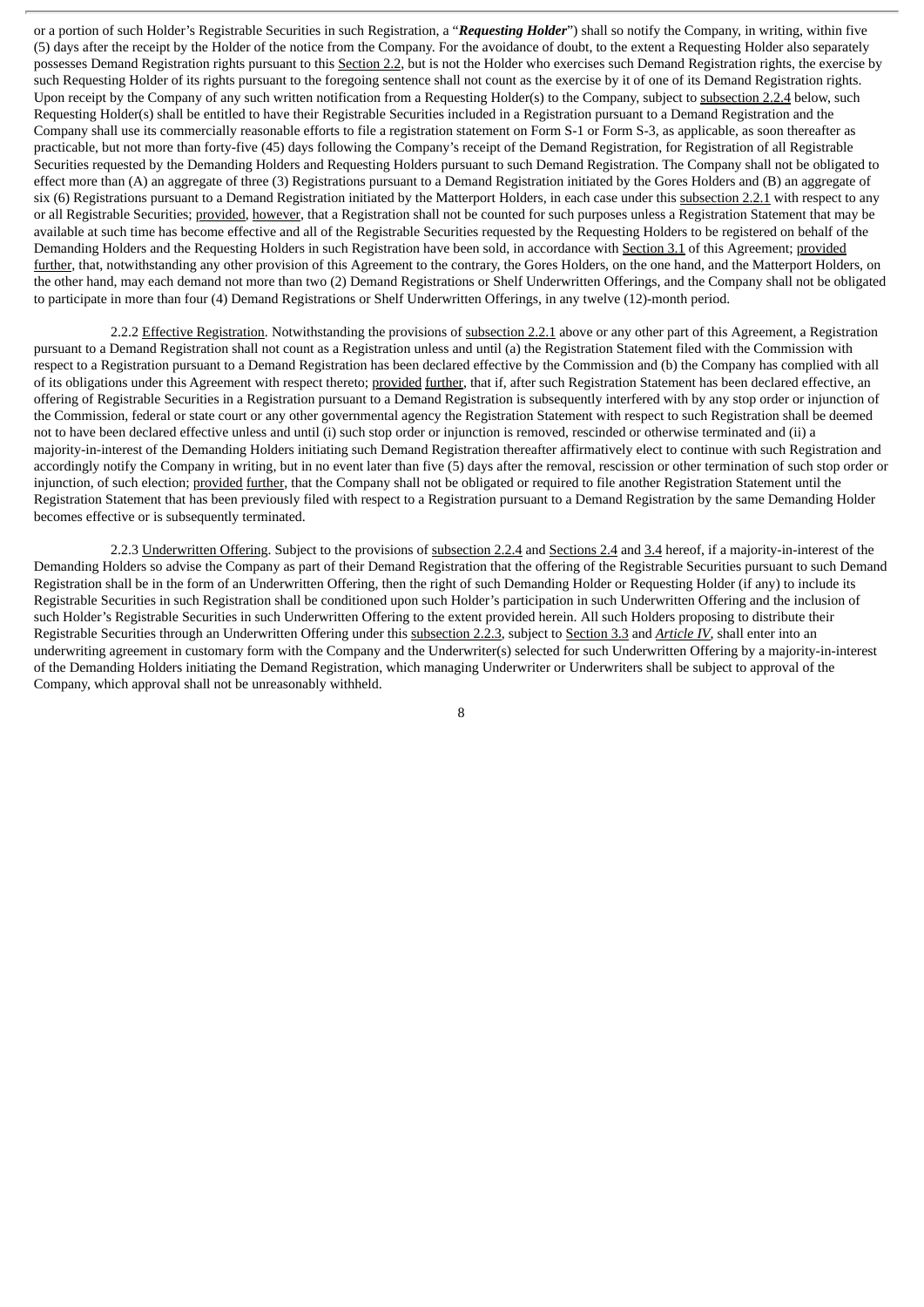2.2.4 Reduction of Underwritten Offering. If a Demand Registration is to be an Underwritten Offering and the managing Underwriter or Underwriters, in good faith, advises the Company, the Demanding Holders and the Requesting Holders (if any) in writing, in its or their opinion, that the dollar amount or number of Registrable Securities that the Demanding Holders and the Requesting Holders (if any) desire to sell, taken together with all other Common Stock or other equity securities that the Company desires to sell for its own account and the shares of Common Stock, if any, that have been requested to be sold in such Demand Registration pursuant to separate written contractual piggy-back registration rights held by any other stockholders of the Company, exceeds the maximum dollar amount or maximum number of equity securities that can be sold in such Underwritten Offering without adversely affecting the proposed offering price, the timing, the distribution method, or the probability of success of such offering (such maximum dollar amount or maximum number of such securities, as applicable, the "*Maximum Number of Securities*"), then the Company shall include in such Underwritten Offering: (a) first, the Registrable Securities of the Demanding Holders and the Requesting Holders (if any) (pro rata based on the total amount of Registrable Securities held by each such Demanding Holder and Requesting Holder (if any) (such proportion is referred to herein as "*Pro Rata*")) that can be sold without exceeding the Maximum Number of Securities; (b) second, to the extent that the Maximum Number of Securities has not been reached under the foregoing clause (a), the shares of Common Stock or other equity securities that the Company desires to sell for its own account, which can be sold without exceeding the Maximum Number of Securities; and (c) third, to the extent that the Maximum Number of Securities has not been reached under the foregoing clauses (a) and (b), the shares of Common Stock or other equity securities of other Persons that the Company is obligated to include in such Demand Registration pursuant to separate written contractual arrangements with such Persons and that can be sold without exceeding the Maximum Number of Securities.

2.2.5 Demand Registration Withdrawal. A Demanding Holder or a Requesting Holder shall have the right to withdraw all or a portion of its Registrable Securities included in a Demand Registration pursuant to subsection 2.2.1 or a Shelf Underwritten Offering pursuant to subsection 2.1.3 for any or no reason whatsoever upon written notification to the Company and the Underwriter or Underwriters (if any) of its intention to so withdraw at any time prior to (a) in the case of a Demand Registration not involving an Underwritten Offering, the effectiveness of the applicable Registration Statement, or (b) in the case of any Demand Registration involving an Underwritten Offering or any Shelf Underwritten Offering, prior to the filing of the applicable "red herring" prospectus or prospectus supplement used for marketing such Underwritten Offering or Shelf Underwritten Offering; provided, however, that upon withdrawal by a majority-in-interest of the Demanding Holders initiating a Demand Registration (or in the case of a Shelf Underwritten Offering, withdrawal of an amount of Registrable Securities included by the Holders in such Shelf Underwritten Offering, in their capacity as Demanding Holders, being less than the Minimum Amount), the Company shall cease all efforts to secure effectiveness of the applicable Registration Statement or complete the Underwritten Offering, as applicable. If withdrawn, such requested Demand Registration or Shelf Underwritten Offering shall constitute a demand for a Demand Registration or Shelf Underwritten Offering for purposes of Section 2.2.1 unless either (i) the Demanding Holders have not previously withdrawn any Demand Registration or (ii) the Demanding Holders reimburse the Company for all Registration Expenses with respect to such Underwritten Shelf Takedown. Notwithstanding anything to the contrary in this Agreement, the Company shall be responsible for the Registration Expenses incurred in connection with a Registration pursuant to a Demand Registration or a Shelf Underwritten Offering prior to and including its withdrawal under this subsection 2.2.5 unless the Demanding Holders elect to pay such Registration Expenses pursuant to clause (ii) of this subsection 2.2.5.

#### 2.3 Piggyback Registration.

2.3.1 Piggyback Rights. If the Company proposes to file a Registration Statement under the Securities Act with respect to an offering of equity securities, or securities or other obligations exercisable or exchangeable for, or convertible into equity securities, for its own account or for the account of stockholders of the Company (or by the Company and by the stockholders of the Company including, without limitation, pursuant to *Article II* hereof), other than a Registration Statement (or any registered offering with respect thereto) (a) filed in connection with any employee stock option or other benefit plan, (b) for an exchange offer or offering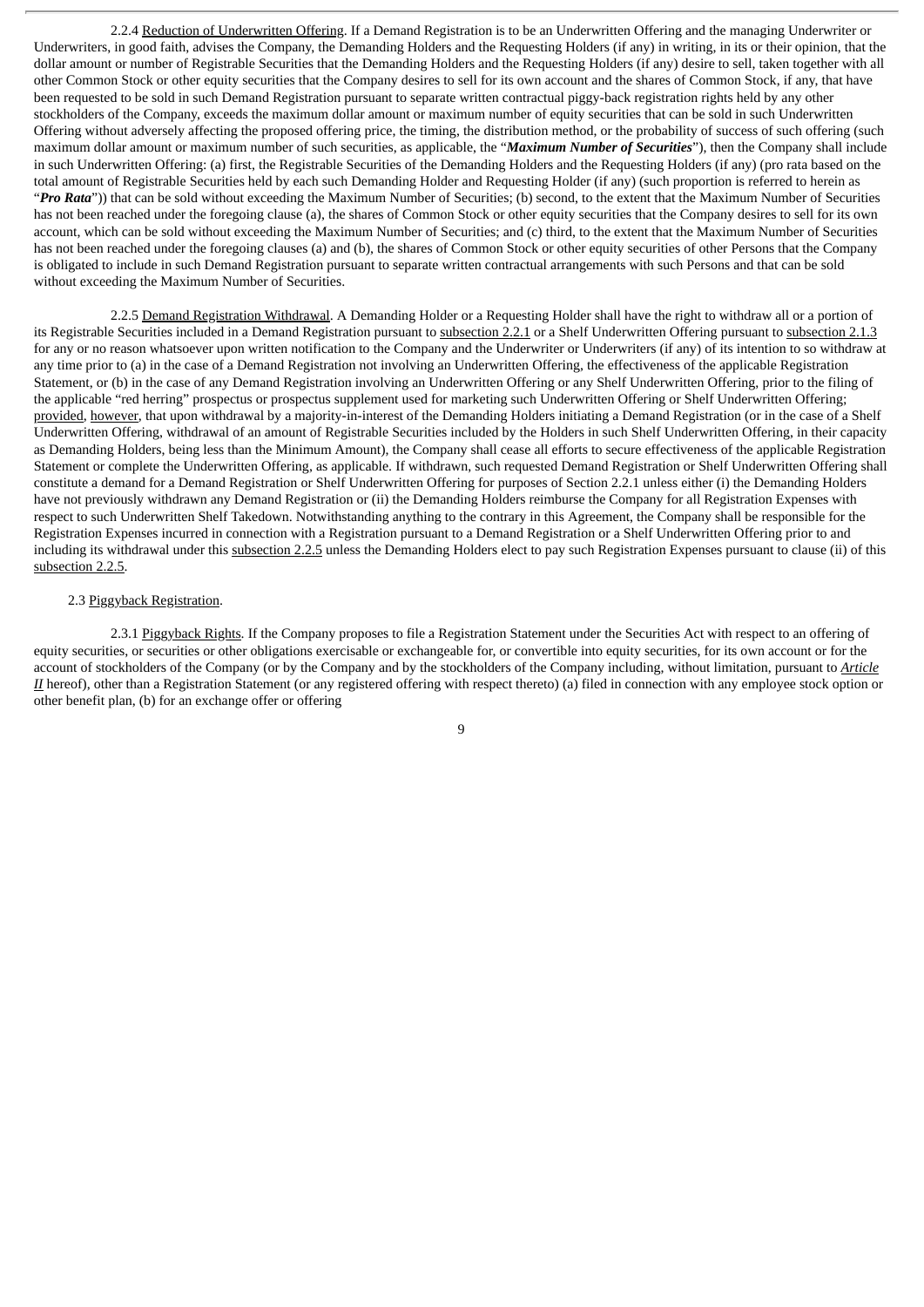of securities solely to the Company's existing stockholders or pursuant to a Registration Statement on Form S-4 (or similar form that relates to a transaction subject to Rule 145 under the Securities Act or any successor rule thereto), (c) for an offering of debt that is convertible into equity securities of the Company, (d) filed in connection with an "at-the-market" offering or (e) for a dividend reinvestment plan or a rights offering, then the Company shall give written notice of such proposed filing to all of the Holders of Registrable Securities (excluding the Sponsor with respect to the Registrable Securities distributed by the Sponsor to its members following the expiration of the Founder Shares Lock-Up Period or the Private Placement Lock-Up Period, as applicable) as soon as practicable but not less than ten (10) days (or, in the case of a Block Trade, three (3) business days) before the anticipated filing date of such Registration Statement, which notice shall (i) describe the amount and type of securities to be included in such offering, the intended method(s) of distribution (including whether such registration will be pursuant to a shelf registration statement), and the proposed price and name of the proposed managing Underwriter or Underwriters, if any, in such offering, and (iii) offer to all of the Holders of Registrable Securities the opportunity to register the sale of such number of Registrable Securities as such Holders may request in writing within five (5) days after receipt of such written notice (or in the case of a Block Trade, within one (1) business day) (such Registration a "*Piggyback Registration*"). The Company shall, in good faith, cause such Registrable Securities identified in a Holder's response notice described in the foregoing sentence to be included in such Piggyback Registration and shall use its commercially reasonable efforts to cause the managing Underwriter or Underwriters of a proposed Underwritten Offering, if any, to permit the Registrable Securities requested by the Holders pursuant to this subsection 2.3.1 to be included in a Piggyback Registration on the same terms and conditions as any similar securities of the Company or Company stockholder(s) for whose account such Registration Statement is to be filed included in such Registration and to permit the sale or other disposition of such Registrable Securities in accordance with the intended method(s) of distribution thereof. All such Holders proposing to distribute their Registrable Securities through an Underwritten Offering under this subsection 2.3.1, subject to Section 3.3 and *Article IV*, shall enter into an underwriting agreement in customary form with the Underwriter(s) selected for such Underwritten Offering by the Company or the Holders as provided in subsection 2.1.3 or subsection 2.2.3, as applicable. For purposes of this Section 2.3, the filing by the Company of an automatic shelf registration statement for offerings pursuant to Rule 415(a) that omits information with respect to any specific offering pursuant to Rule 430B shall not trigger any notification or participation rights hereunder until such time as the Company amends or supplements such Registration Statement to include information with respect to a specific offering of Securities (and such amendment or supplement shall trigger the notice and participation rights provided for in this Section 2.3).

2.3.2 Reduction of Piggyback Registration. If a Piggyback Registration is to be an Underwritten Offering and the managing Underwriter or Underwriters, in good faith, advises the Company and the Holders of Registrable Securities participating in the Piggyback Registration in writing, in its or their opinion, that the dollar amount or number of shares of Common Stock that the Company desires to sell, taken together with (a) the shares of Common Stock, if any, as to which Registration has been demanded pursuant to separate written contractual arrangements with Persons other than the Holders of Registrable Securities hereunder (b) the Registrable Securities as to which registration has been requested pursuant Section 2.3 hereof, and (c) the shares of Common Stock, if any, as to which Registration has been requested pursuant to separate written contractual piggy-back registration rights of other stockholders of the Company, exceeds the Maximum Number of Securities, then:

2.3.2.1 if the Registration is undertaken for the Company's account, the Company shall include in any such Registration (a) first, the Common Stock or other equity securities that the Company desires to sell for its own account, which can be sold without exceeding the Maximum Number of Securities; (b) second, to the extent that the Maximum Number of Securities has not been reached under the foregoing clause (a), the Registrable Securities of Holders exercising their rights to register their Registrable Securities pursuant to subsection 2.3.1 hereof, Pro Rata, which can be sold without exceeding the Maximum Number of Securities; and (c) third, to the extent that the Maximum Number of Securities has not been reached under the foregoing clauses (a) and (b), the Common Stock, if any, as to which Registration has been requested pursuant to written contractual piggyback registration rights of other stockholders of the Company, which can be sold without exceeding the Maximum Number of Securities; and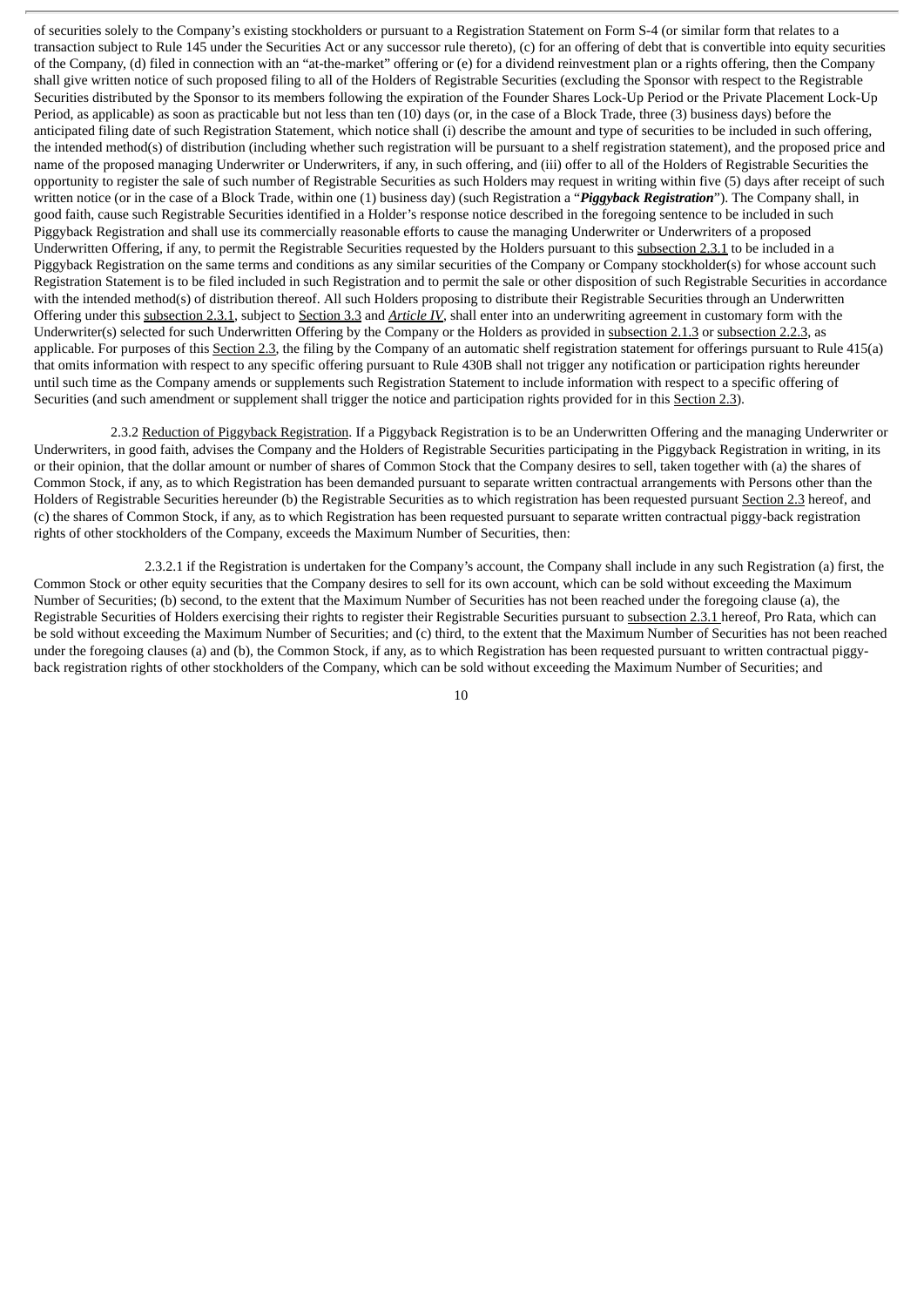2.3.2.2 if the Registration is pursuant to a request by Persons other than the Holders of Registrable Securities, then the Company shall include in any such Registration (a) first, the shares of Common Stock or other equity securities, if any, of such requesting Persons, other than the Holders of Registrable Securities, which can be sold without exceeding the Maximum Number of Securities; (b) second, to the extent that the Maximum Number of Securities has not been reached under the foregoing clause (a), the Registrable Securities of Holders exercising their rights to register their Registrable Securities pursuant to subsection 2.3.1 hereof, Pro Rata, which can be sold without exceeding the Maximum Number of Securities; (c) third, to the extent that the Maximum Number of Securities has not been reached under the foregoing clauses (a) and (b), the Common Stock or other equity securities that the Company desires to sell for its own account, which can be sold without exceeding the Maximum Number of Securities; and (d) fourth, to the extent that the Maximum Number of Securities has not been reached under the foregoing clauses (a), (b) and (c), the Common Stock or other equity securities for the account of other Persons that the Company is obligated to register pursuant to separate written contractual arrangements with such persons or entities, which can be sold without exceeding the Maximum Number of Securities.

2.3.3 Piggyback Registration Withdrawal. Any Holder of Registrable Securities (other than a Demanding Holder, whose right to withdraw from an Underwritten Shelf Takedown, and related obligations, shall be governed by subsection 2.2.5) shall have the right to withdraw all or any portion of its Registrable Securities in a Piggyback Registration for any or no reason whatsoever upon written notification to the Company and the Underwriter or Underwriters (if any) of his, her or its intention to withdraw such Registrable Securities from such Piggyback Registration prior to (a) in the case of a Piggyback Registration not involving an Underwritten Offering or Shelf Underwritten Offering, the effectiveness of the applicable Registration Statement, or (b), in the case of any Piggyback Registration involving an Underwritten Offering or any Shelf Underwritten Offering, prior to the filing of the applicable "red herring" prospectus or prospectus supplement used to market such Underwritten Offering or Shelf Underwritten Offering. The Company (whether on its own good faith determination or as the result of a request for withdrawal by Persons pursuant to separate written contractual obligations) may withdraw a Registration Statement filed with the Commission in connection with a Piggyback Registration at any time prior to the effectiveness of such Registration Statement. Notwithstanding anything to the contrary in this Agreement (other than subsection 2.2.5), the Company shall be responsible for the Registration Expenses incurred in connection with the Piggyback Registration prior to and including its withdrawal under this subsection 2.3.3.

2.3.4 Unlimited Piggyback Registration Rights. For purposes of clarity, any Registration effected pursuant to Section 2.3 hereof shall not be counted as a Registration pursuant to a Demand Registration effected under Section 2.2 hereof or a Shelf Underwritten Offering effected under subsection 2.1.3.

2.4 Restrictions on Registration Rights. If (a) during the period starting with the date sixty (60) days prior to the Company's good faith estimate of the date of the filing of, and ending on a date one hundred and twenty (120) days after the effective date of, a Company-initiated Registration and provided that the Company has delivered written notice to the Holders prior to receipt of a Demand Registration pursuant to subsection 2.2.1 and it continues to actively employ, in good faith, all reasonable efforts to cause the applicable Registration Statement to become effective; (b) the Holders have requested an Underwritten Registration and the Company and the Holders are unable to obtain the commitment of underwriters to firmly underwrite such offering; or (c) in the good faith judgment of the Board such Registration would be seriously detrimental to the Company and the Board concludes as a result that it is essential to defer the filing of such Registration Statement at such time, then in each case the Company shall have the right to defer such filing for a period of not more than sixty (60) consecutive days; provided, however, that the Company shall not defer its obligation in this manner more than one hundred twenty (120) total calendar days in any twelve (12)-month period (the "*Aggregate Blocking Period*").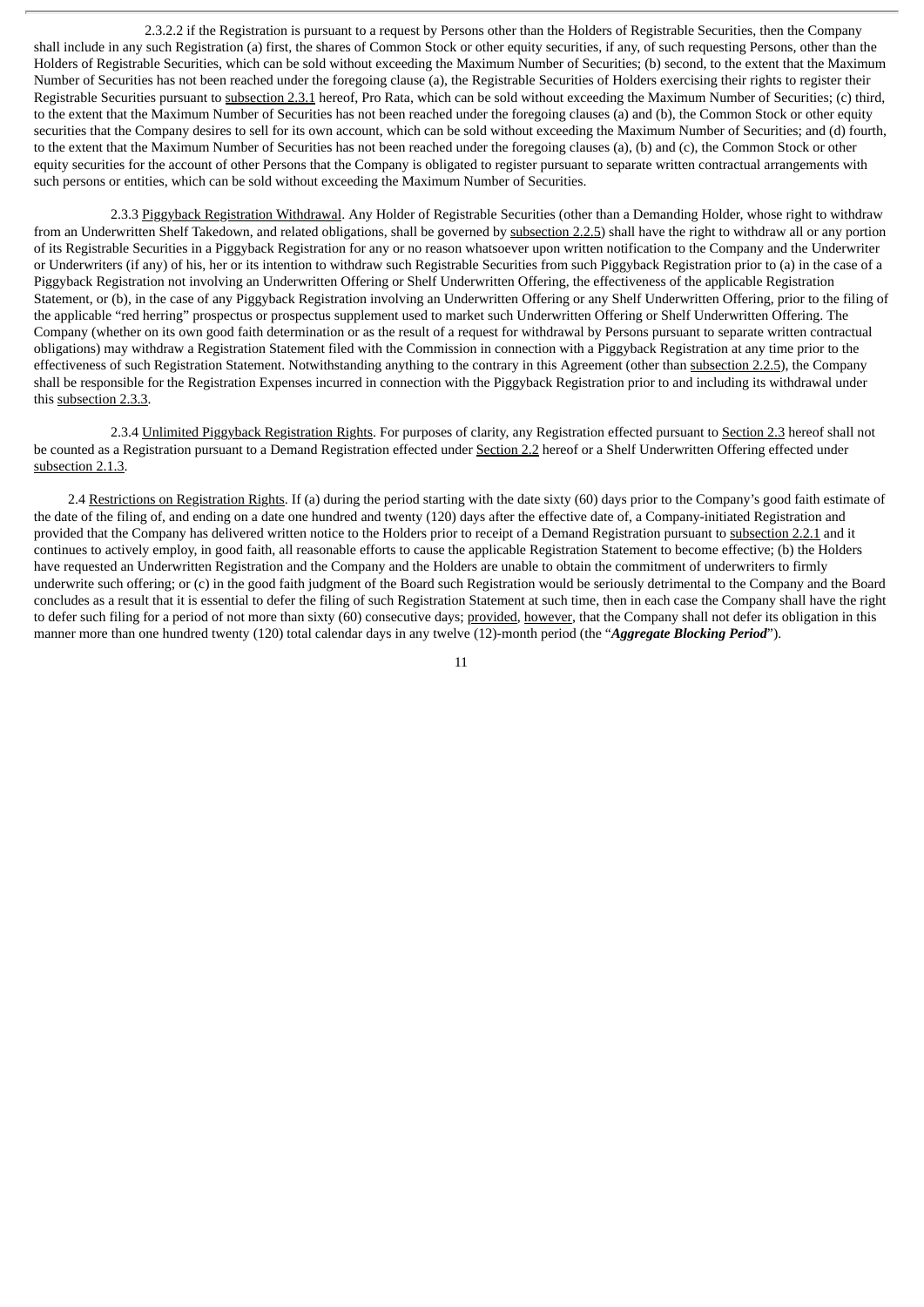2.5 Block Trades. Notwithstanding any other provision of this *Article II*, but subject to Sections 2.4 and 3.4, if the Holders desire to effect a Block Trade, then notwithstanding any other time periods in this *Article II*, the Holders shall provide written notice to the Company at least five (5) business days prior to the date such Block Trade will commence. As expeditiously as possible, the Company shall use its commercially reasonable efforts to facilitate such Block Trade, provided that the Holders engaging in such Block Trade use their reasonable best efforts to work with the Company and the Underwriters (including by disclosing the maximum number of Registrable Securities proposed to be the subject of such Block Trade) in order to facilitate preparation of the Registration Statement, Prospectus and other offering documentation related to the Block Trade and any related due diligence and comfort procedures. In the event of a Block Trade, and after consultation with the Company, the Demanding Holders and the Requesting Holders (if any) shall determine the Maximum Number of Securities, the underwriter or underwriters (which shall consist of one or more reputable nationally recognized investment banks) and share price of such offering.

2.6 Rule 415; Removal. If at any time the Commission takes the position that the offering of some or all of the Registrable Securities in a Registration Statement on Form S-3 filed pursuant to this *Article II* is not eligible to be made on a delayed or continuous basis under the provisions of Rule 415 under the Securities Act (provided, however, that the Company shall be obligated to use diligent efforts to advocate with the Commission for the registration of all of the Registrable Securities in accordance with the Commission Guidance, including without limitation, Compliance and Disclosure Interpretation 612.09) or requires a Gores-Matterport Holder to be named as an "underwriter," the Company shall promptly notify each holder of Registrable Securities thereof (or in the case of the Commission requiring a Gores-Matterport Holder to be named as an "underwriter," the Gores-Matterport Holders) and (b) use commercially reasonable efforts to persuade the Commission that the offering contemplated by such Registration Statement is a valid secondary offering and not an offering "by or on behalf of the issuer" as defined in Rule 415. In the event that the Commission refuses to alter its position, the Company shall (a) remove from such Registration Statement such portion of the Registrable Securities (the "Removed Shares") and/or (b) agree to such restrictions and limitations on the registration and resale of the Registrable Securities as the Commission may require to assure the Company's compliance with the requirements of Rule 415; provided, however, that the Company shall not agree to name any Gores-Matterport Holder as an "underwriter" in such Registration Statement without the prior written consent of such Gores-Matterport Holder and, if the Commission requires such Gores-Matterport Holder to be named as an "underwriter" in such Registration Statement, notwithstanding any provision in this Agreement to the contrary, the Company shall not be under any obligation to include any Registrable Securities of such Gores-Matterport Holder in such Registration Statement. In the event of a share removal pursuant to this Section 2.6, the Company shall give the applicable Holders at least five (5) days prior written notice along with the calculations as to such Holder's allotment. Any removal of shares of the Holders pursuant to this Section 2.6 shall first be applied to Holders other than the Gores-Matterport Holders with securities registered for resale under the applicable Registration Statement and thereafter allocated between the Gores-Matterport Holders on a pro rata basis based on the aggregate amount of Registrable Securities held by the Gores-Matterport Holders. In the event of a share removal of the Holders pursuant to this Section 2.6, the Company shall promptly register the resale of any Removed Shares pursuant to subsection 2.1.2 hereof and in no event shall the filing of such Registration Statement on Form S-1 or subsequent Registration Statement on Form S-3 filed pursuant to the terms of subsection 2.1.2 be counted as a Demand Registration hereunder. Until such time as the Company has registered all of the Removed Shares for resale pursuant to Rule 415 on an effective Registration Statement, the Company shall not be able to defer the filing of a Registration Statement pursuant to Section 2.4 hereof.

### **ARTICLE III** COMPANY PROCEDURES

3.1 General Procedures. If the Company is required to effect the Registration of Registrable Securities, the Company shall use its commercially reasonable efforts to effect such Registration to permit the sale of such Registrable Securities in accordance with the intended plan of distribution thereof, and pursuant thereto the Company shall, as expeditiously as possible: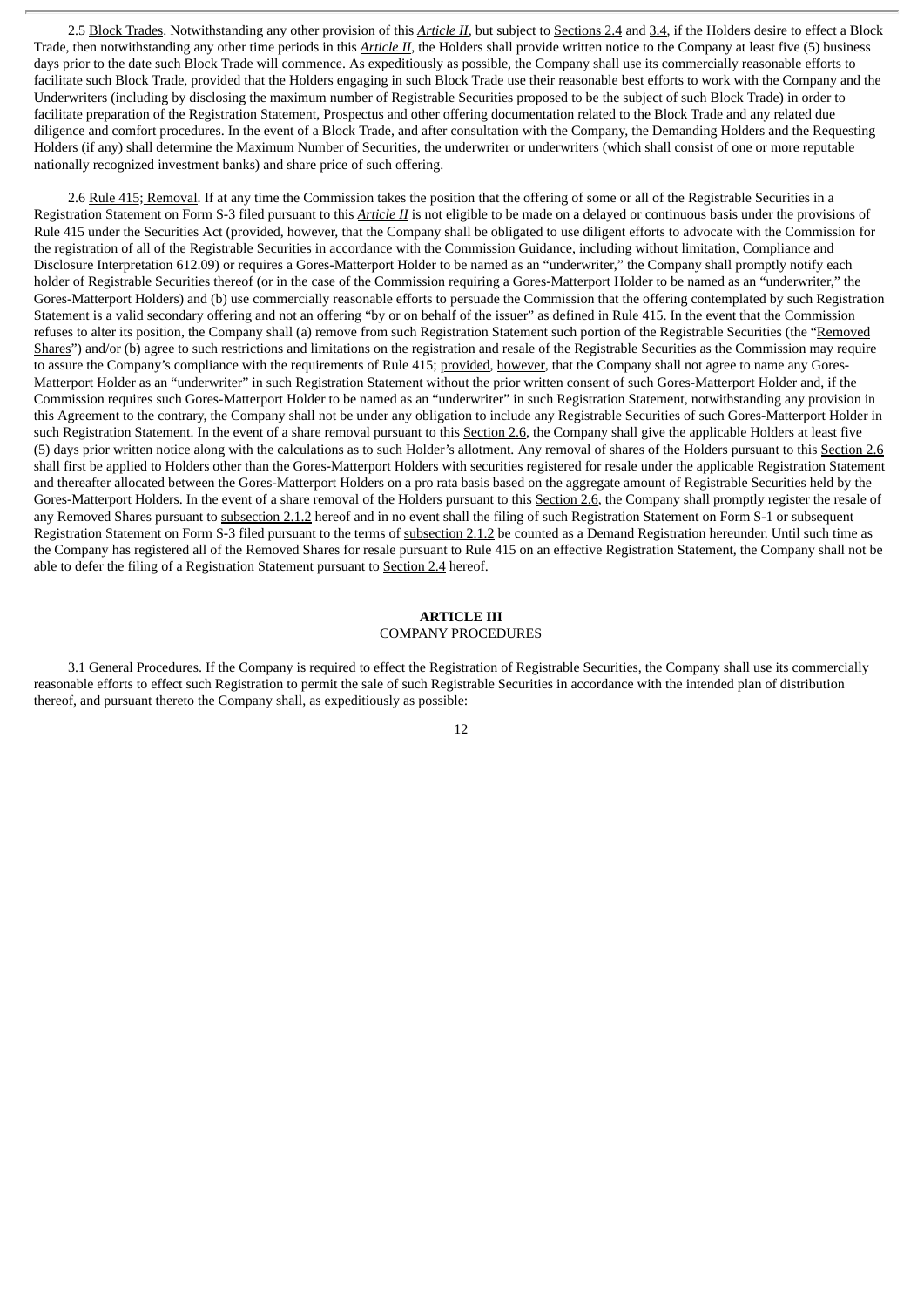3.1.1 prepare and file with the Commission as soon as practicable a Registration Statement with respect to such Registrable Securities and use its commercially reasonable efforts to cause such Registration Statement to become effective and remain effective until all Registrable Securities covered by such Registration Statement have been sold;

3.1.2 prepare and file with the Commission such amendments and post-effective amendments to the Registration Statement, and such supplements to the Prospectus, as may be reasonably requested by the Holders of at least five percent (5%) of the Registrable Securities registered on such Registration Statement or any Underwriter of Registrable Securities or as may be required by the rules, regulations or instructions applicable to the registration form used by the Company or by the Securities Act or rules and regulations thereunder to keep the Registration Statement effective until all Registrable Securities covered by such Registration Statement are sold in accordance with the intended plan of distribution set forth in such Registration Statement or supplement to the Prospectus;

3.1.3 prior to filing a Registration Statement or Prospectus, or any amendment or supplement thereto, furnish without charge to the Underwriters, if any, and the Holders of Registrable Securities included in such Registration, and such Holders' legal counsel, copies of such Registration Statement as proposed to be filed, each amendment and supplement to such Registration Statement (in each case including all exhibits thereto and documents incorporated by reference therein), the Prospectus included in such Registration Statement (including each preliminary Prospectus), and such other documents as the Underwriters and the Holders of Registrable Securities included in such Registration or the legal counsel for any such Holders may request in order to facilitate the disposition of the Registrable Securities owned by such Holders;

3.1.4 prior to any public offering of Registrable Securities, but in any case no later than the effective date of the applicable Registration Statement, use its commercially reasonable efforts to (a) register or qualify the Registrable Securities covered by the Registration Statement under such securities or "blue sky" laws of such jurisdictions in the United States as the Holders of Registrable Securities included in such Registration Statement (in light of their intended plan of distribution) may request to keep such registration or qualification in effect for so long as such Registration Statement remains in effect and (b) take such action necessary to cause such Registrable Securities covered by the Registration Statement to be registered with or approved by such other governmental authorities as may be necessary by virtue of the business and operations of the Company or otherwise and do any and all other acts and things that may be necessary or advisable, in each case, to enable the Holders of Registrable Securities included in such Registration Statement to consummate the disposition of such Registrable Securities in such jurisdictions; provided, however, that the Company shall not be required to qualify generally to do business in any jurisdiction where it would not otherwise be required to qualify or take any action to which it would be subject to general service of process or taxation in any such jurisdiction where it is not then otherwise so subject;

3.1.5 cause all such Registrable Securities to be listed on each securities exchange or automated quotation system on which similar securities issued by the Company are then listed;

3.1.6 provide a transfer agent or warrant agent, as applicable, and registrar for all such Registrable Securities no later than the effective date of such Registration Statement;

3.1.7 promptly furnish to each seller of Registrable Securities covered by such Registration Statement such number of conformed copies of such Registration Statement and of each such amendment and supplement thereto (in each case including all exhibits), such number of copies of the Prospectus contained in such Registration Statement (including each preliminary Prospectus and any summary Prospectus) and any other Prospectus filed under Rule 424 under the Securities Act, in conformity with the requirements of the Securities Act, and such other documents as such seller may reasonably request;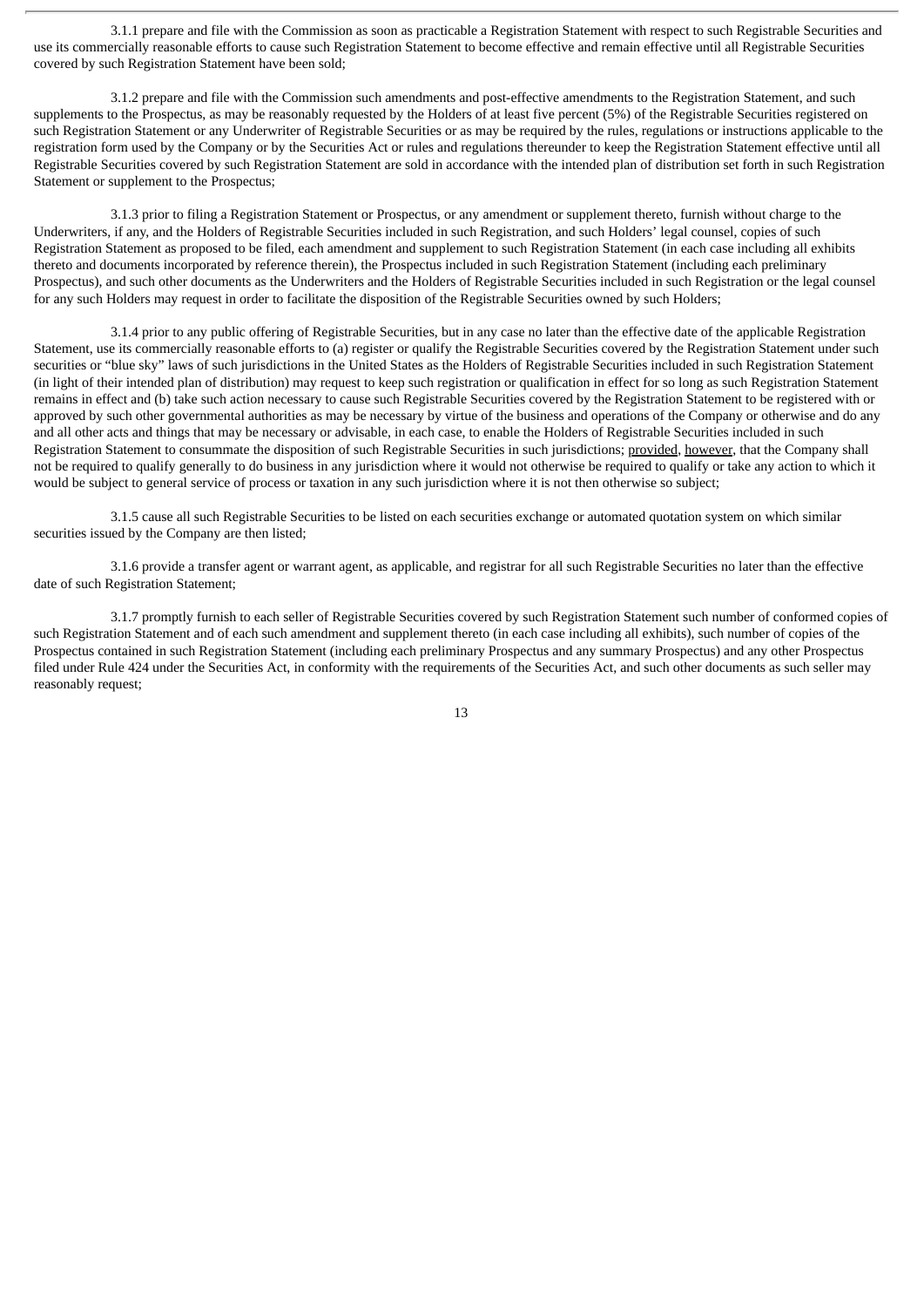3.1.8 notify each seller of such Registrable Securities, promptly after it shall receive notice or obtain knowledge thereof, of any request by the Commission that the Company amend or supplement such Registration Statement or Prospectus or of the issuance of any stop order by the Commission suspending the effectiveness of such Registration Statement or Prospectus or the initiation or threatening of any proceeding for such purpose and promptly use its reasonable best efforts to amend or supplement such Registration Statement or Prospectus or prevent the issuance of any stop order or to obtain its withdrawal if such stop order should be issued, as applicable;

3.1.9 notify each Holder of Registrable Securities covered by such Registration Statement, promptly after the Company receives notice thereof, of the time when such Registration Statement has been declared effective or a supplement to any Prospectus forming a part of such Registration Statement has been filed;

3.1.10 at least five (5) business days prior to the filing of any Registration Statement or Prospectus or any amendment or supplement to such Registration Statement or Prospectus or any document that is to be incorporated by reference into such Registration Statement or Prospectus, furnish a copy thereof to each seller of such Registrable Securities or its counsel;

3.1.11 notify the Holders at any time when a Prospectus relating to such Registration Statement is required to be delivered under the Securities Act, of the happening of any event or the existence of any condition as a result of which the Prospectus included in such Registration Statement, as then in effect, includes a Misstatement, or in the opinion of counsel for the Company it is necessary to supplement or amend such Prospectus to comply with law, and then to correct such Misstatement or include such information as is necessary to comply with law, in each case as set forth in Section 3.4 hereof;

3.1.12 permit a representative of the Holders, the Underwriters, if any, and any attorney or accountant retained by such Holders or Underwriter, at each such Person's own expense, to participate in the preparation of any Registration Statement, and cause the Company's officers, directors and employees to supply all information reasonably requested by any such representative, Underwriter, attorney or accountant in connection with such Registration Statement; provided, however, that if requested by the Company, such representatives or Underwriters enter into a confidentiality agreement, in form and substance reasonably satisfactory to the Company, prior to the release or disclosure of any such information;

3.1.13 obtain a "cold comfort" letter (including a bring-down letter dated as of the date the Registrable Securities are delivered for sale pursuant to such Registration) from the Company's independent registered public accountants in the event of an Underwritten Offering, in customary form and covering such matters of the type customarily covered by "cold comfort" letters as the managing Underwriter may reasonably request, and reasonably satisfactory to a majority-in-interest of the participating Holders and the managing Underwriter;

3.1.14 on the date the Registrable Securities are delivered for sale pursuant to such Registration, obtain an opinion and negative assurance letter, dated such date, of counsel representing the Company for the purposes of such Registration, addressed to the Holders, the placement agent or sales agent, if any, and the Underwriters, if any, covering such legal matters with respect to the Registration in respect of which such opinion is being given as the Holders, placement agent, sales agent, or Underwriter may reasonably request and as are customarily included in such opinions and negative assurance letters, and reasonably satisfactory to a majority in interest of the participating Holders and the managing Underwriter;

3.1.15 in the event of any Underwritten Offering, enter into and perform its obligations under an underwriting agreement, in usual and customary form, with the managing Underwriter of such offering;

3.1.16 otherwise use its commercially reasonable efforts to comply with all applicable rules and regulations of the Commission, and to make available to its security holders, as soon as reasonably practicable, an earnings statement covering the period of at least twelve (12) months beginning with the first day of the Company's first full calendar quarter after the effective date of the Registration Statement which satisfies the provisions of Section 11(a) of the Securities Act and the rules and regulations thereunder, including Rule 158 thereunder (or any successor rule promulgated thereafter by the Commission);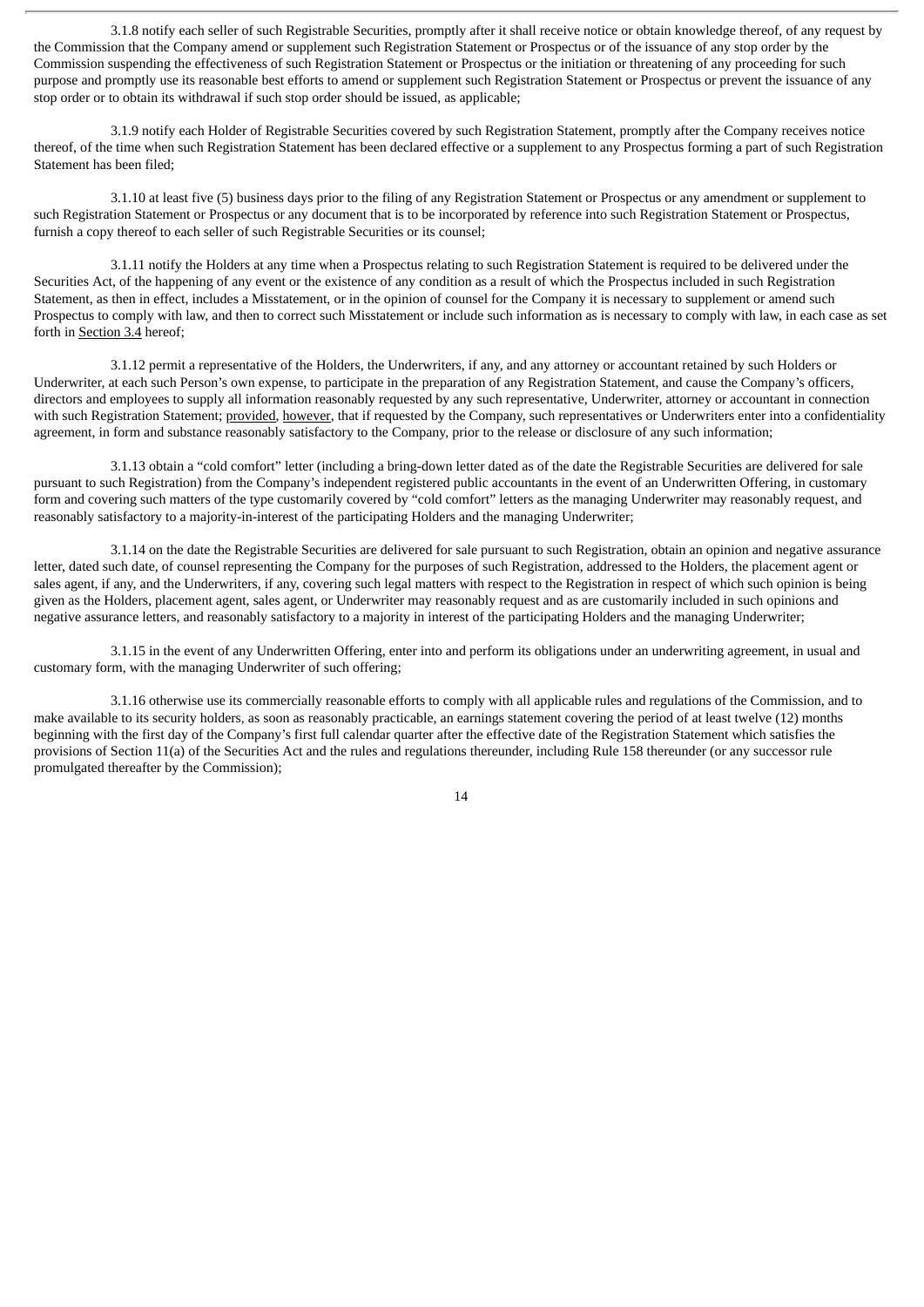3.1.17 use its reasonable efforts to make available senior executives of the Company to participate in customary "road show" presentations that may be reasonably requested by the Underwriter in any Underwritten Offering; and

3.1.18 otherwise, in good faith, cooperate reasonably with, and take such customary actions as may reasonably be requested by the Holders in connection with such Registration.

3.2 Registration Expenses. The Registration Expenses of all Registrations shall be borne by the Company. It is acknowledged by the Holders that the Holders shall bear all incremental selling expenses relating to the sale of Registrable Securities, such as Underwriters' commissions and discounts, brokerage fees, and, other than as set forth in the definition of "Registration Expenses," all reasonable fees and expenses of any legal counsel representing the Holders.

# 3.3 Participation in Underwritten Offerings.

3.3.1 No Person may participate in any Underwritten Offering for equity securities of the Company pursuant to a Registration initiated by the Company hereunder unless such Person (a) agrees to sell such Person's securities on the basis provided in any underwriting arrangements approved by the Company and (b) completes and executes all customary questionnaires, indemnities, lock-up agreements, underwriting agreements and other customary documents as may be reasonably required under the terms of such underwriting arrangements.

3.3.2 Holders participating in an Underwritten Offering may, at their option, require that any or all of the representations and warranties by, and the other agreements on the part of, the Company to and for the benefit of the Underwriters shall also be made to and for the benefit of such Holders and that any or all of the conditions precedent to the obligations of such Underwriters shall also be made to and for the benefit of such Holders; provided, however, that the Company shall not be required to make any representations or warranties with respect to written information specifically provided by a Holder in writing for inclusion in the Registration Statement.

3.4 Suspension of Sales; Adverse Disclosure. Upon receipt of written notice from the Company that a Registration Statement or Prospectus contains a Misstatement, or in the opinion of counsel for the Company it is necessary to supplement or amend such Prospectus to comply with law, each of the Holders shall forthwith discontinue disposition of Registrable Securities until it has received copies of a supplemented or amended Prospectus correcting the Misstatement or including the information counsel for the Company believes to be necessary to comply with law (it being understood that the Company hereby covenants to prepare and file such supplement or amendment as soon as practicable after the time of such notice such that the Registration Statement or Prospectus, as so amended or supplemented, as applicable, will not include a Misstatement and complies with applicable law), or until it is advised in writing by the Company that the use of the Prospectus may be resumed. If the filing, initial effectiveness or continued use of a Registration Statement in respect of any Registration at any time would require the Company to make an Adverse Disclosure or would require the inclusion in such Registration Statement of financial statements that are unavailable to the Company for reasons beyond the Company's control, the Company may, upon giving prompt written notice of such action to the Holders, delay the filing or initial effectiveness of, or suspend use of, such Registration Statement for the shortest period of time, but in no event more than forty-five (45) days, determined in good faith by the Chief Executive Officer of the Company or the Board to be necessary for such purpose; provided, that each day of any such suspension pursuant to this Section 3.4 shall correspondingly decrease the Aggregate Blocking Period available to the Company during any twelve (12)-month period pursuant to Section 2.4 hereof. In the event the Company exercises its rights under the preceding sentence, the Holders agree to suspend, immediately upon their receipt of the notice referred to above, their use of the Prospectus relating to any Registration in connection with any sale or offer to sell Registrable Securities. The Company shall immediately notify the Holders of the expiration of any period during which it exercised its rights under this Section 3.4.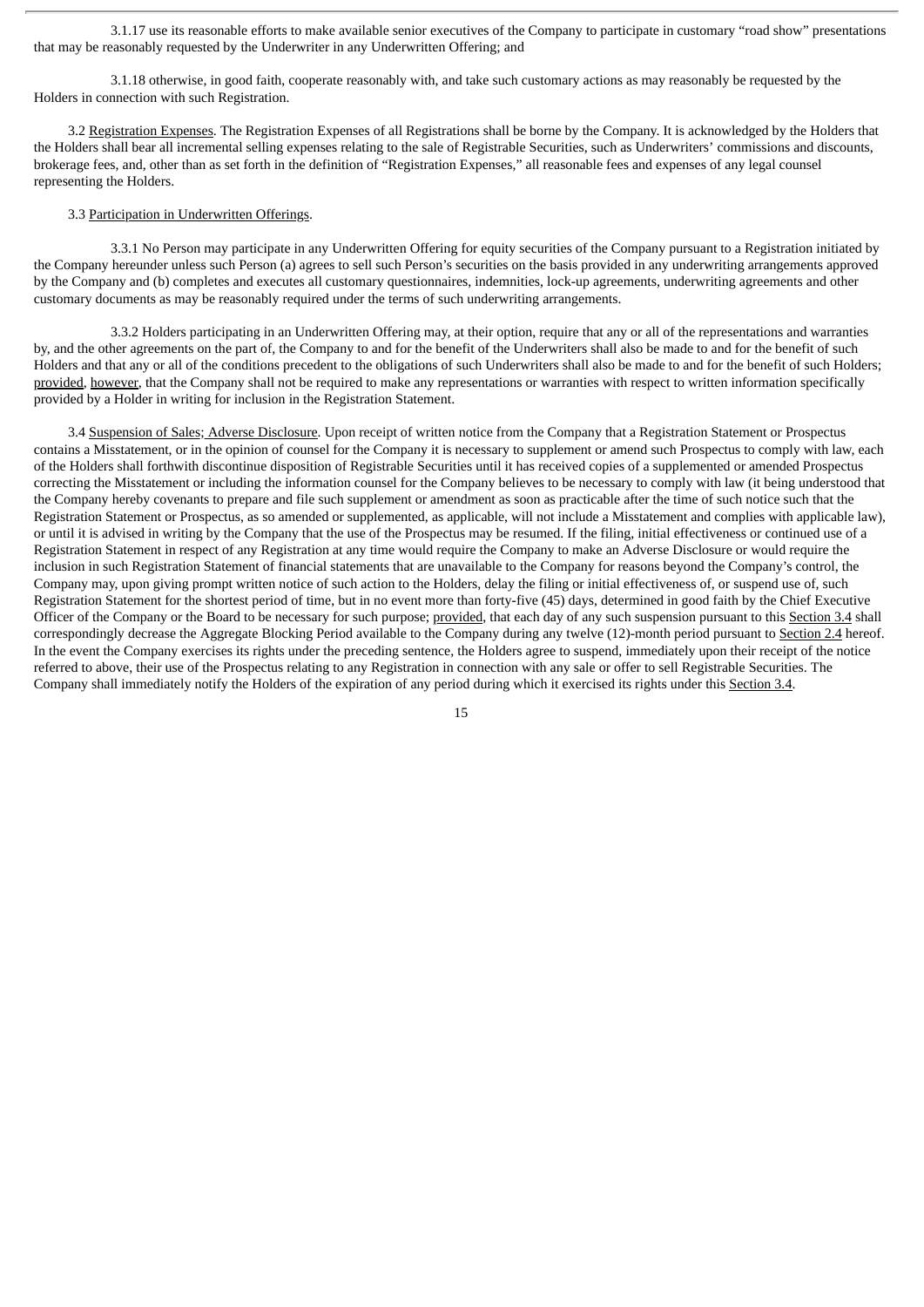3.5 Market Stand-off. In connection with any Underwritten Offering or Shelf Underwritten Offering of equity securities of the Company (other than a Block Trade), if requested by the managing Underwriter(s), each participating Holder will agree that it shall not Transfer any shares of Common Stock or other equity securities of the Company (other than those included in such offering pursuant to this Agreement), without the prior written consent of the managing Underwriter(s), during a period the ninety (90)-day period beginning on the date of pricing of such offering or such shorter period during which the Company agrees not to conduct an underwritten primary offering of Common Stock, except in the event the Underwriters managing the offering otherwise agree by written consent. Each Holder agrees to execute a customary lock-up agreement in favor of the Underwriters to such effect (in each case on substantially the same terms and conditions as all such participating Holders).

3.6 Covenants of the Company. As long as any Holder shall own Registrable Securities, the Company hereby covenants and agrees:

3.6.1 the Company will not file any Registration Statement or Prospectus included therein or any other filing or document (other than this Agreement) with the Commission which refers to any Holder of Registrable Securities by name or otherwise without the prior written approval of such Holder, which may not be unreasonably withheld, unless required by applicable law or the Commission Guidance;

3.6.2 at all times while it shall be a reporting company under the Exchange Act, to file timely (or obtain extensions in respect thereof and file within the applicable grace period) all reports required to be filed by the Company after the date hereof pursuant to Sections 13(a) or  $15(d)$  of the Exchange Act and to promptly furnish the Holders with true and complete copies of all such filings, provided that any documents publicly filed or furnished with the Commission pursuant to the Electronic Data Gathering Analysis and Retrieval System (or any successor thereto) shall be deemed to have been furnished to the Holders pursuant to this subsection 3.5.2. The Company further covenants that it shall take such further action as any Holder may reasonably request, all to the extent required from time to time to enable such Holder to sell shares of Common Stock held by such Holder without registration under the Securities Act within the limitation of the exemptions provided by Rule 144 promulgated under the Securities Act (or any successor rule promulgated thereafter by the Commission). Upon the request of any Holder, the Company shall deliver to such Holder a written certification of a duly authorized officer as to whether it has complied with such requirements; and

3.6.3 upon request of a Holder, the Company shall (i) authorize the Company's transfer agent to remove any legend on share certificates of such Holder's Common Stock or Private Placement Warrants restricting further transfer (or any similar restriction in book entry positions of such Holder) if such restrictions are no longer required by the Securities Act or any applicable state securities laws or any agreement with the Company to which such Holder is a party, including if such shares subject to such a restriction have been sold pursuant to a Registration Statement, (ii) request the Company's transfer agent to issue in lieu thereof shares of Common Stock or Private Placement Warrants without such restrictions to the Holder upon, as applicable, surrender of any stock certificates evidencing such shares of Common Stock, or warrant certificates evidencing such Private Placement Warrants or to update the applicable book entry position of such Holder so that it no longer is subject to such a restriction, and (iii) use commercially reasonable efforts to cooperate with such Holder to have such Holder's shares of Common Stock or Private Placement Warrants, as the case may be, transferred into a book-entry position at The Depository Trust Company, in each case, subject to delivery of customary documentation, including any documentation required by such restrictive legend or book-entry notation.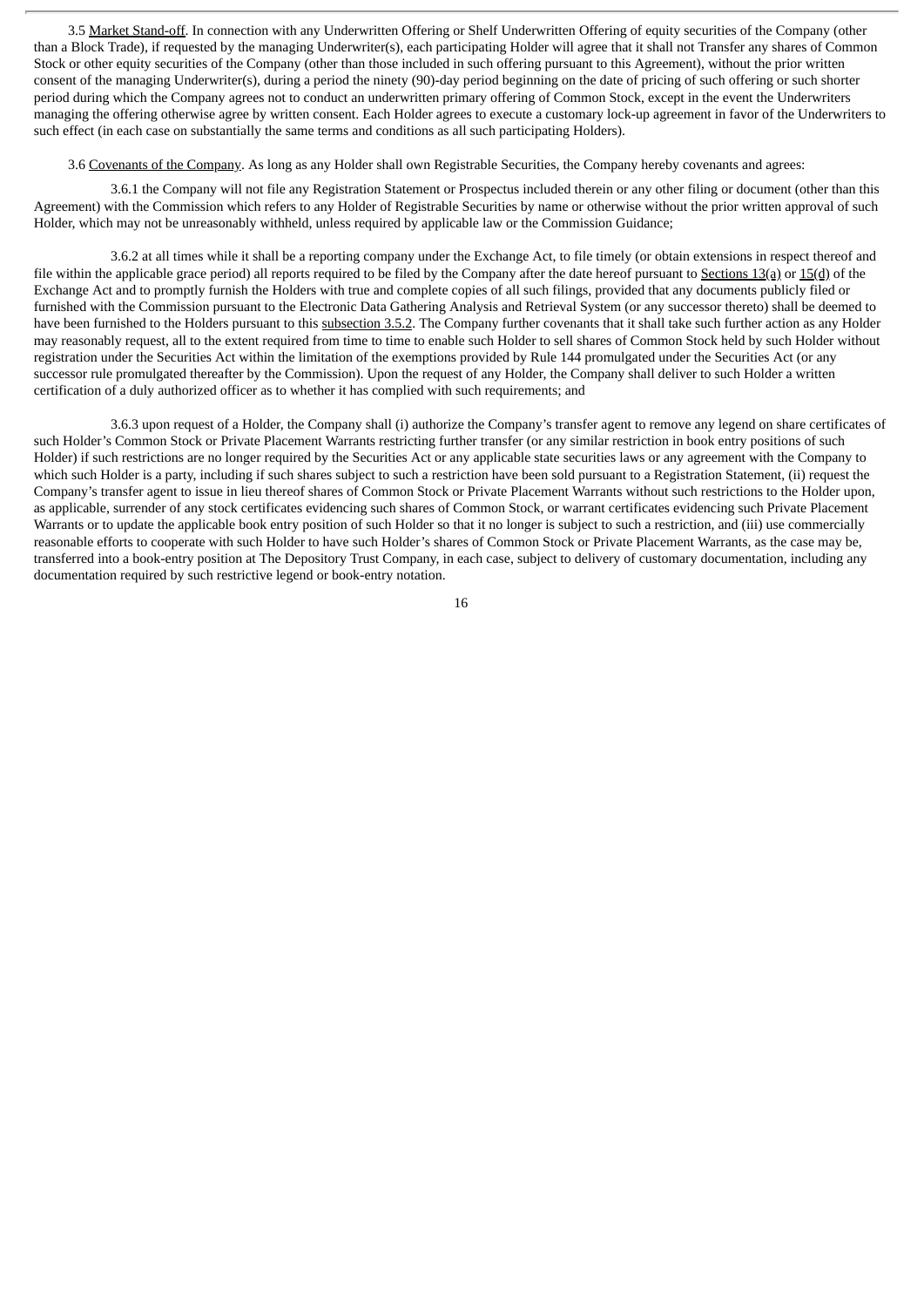### **ARTICLE IV** INDEMNIFICATION AND CONTRIBUTION

### 4.1 Indemnification.

4.1.1 The Company agrees to indemnify, to the extent permitted by law, each Holder of Registrable Securities, its officers, directors and agents and each Person who controls such Holder (within the meaning of the Securities Act) from and against all losses, claims, damages, liabilities and out-of-pocket expenses (including reasonable attorneys' fees) (or actions or proceedings, whether commenced or threatened, in respect thereof) (collectively, "*Claims*"), resulting from any untrue or alleged untrue statement of any material fact contained in any Registration Statement, Prospectus or preliminary Prospectus or any amendment thereof or supplement thereto or any omission or alleged omission of a material fact required to be stated therein or necessary to make the statements therein not misleading; except insofar as the Claim arises out of or is based upon an untrue statement or alleged untrue statement or omission or alleged omission made in such filing in reliance upon and in conformity with information furnished in writing to the Company by such Holder expressly for use therein.

4.1.2 In connection with any Registration Statement in which a Holder of Registrable Securities is participating, the Company may require that, as a condition to including any Registrable Securities in any Registration Statement the Company shall have received an undertaking reasonably satisfactory to it from such Holder, to indemnify the Company, its directors and officers and agents and each Person who controls the Company (within the meaning of the Securities Act) from and against Claims resulting from any untrue statement of any material fact contained in the Registration Statement, Prospectus or preliminary Prospectus or any amendment thereof or supplement thereto or any omission of a material fact required to be stated therein or necessary to make the statements therein not misleading, but only to the extent that such untrue statement or omission is contained in any information so furnished in writing by such Holder expressly for use therein; provided, however, that the obligation to indemnify shall be several, not joint and several, among such Holders of Registrable Securities, and the liability of each such Holder of Registrable Securities shall be in proportion to and limited to the net proceeds received by such Holder from the sale of Registrable Securities pursuant to such Registration Statement. The Holders of Registrable Securities shall indemnify the Underwriters, their officers, directors and each Person who controls such Underwriters (within the meaning of the Securities Act) to the same extent as provided in the foregoing with respect to indemnification of the Company. If any Underwriter shall require any Holder of Registrable Securities to provide any indemnification other than that provided hereinabove in this subsection 4.1.2, such Holder may elect not to participate in such Underwritten Offering (but shall not have any claim against the Company as a result of such election).

4.1.3 Any Person entitled to indemnification herein shall (a) give prompt written notice to the indemnifying party of any Claim with respect to which it seeks indemnification (provided that the failure to give prompt notice shall not impair any person's right to indemnification hereunder to the extent such failure has not materially prejudiced the indemnifying party) and (b) unless in such indemnified party's reasonable judgment a conflict of interest between such indemnified and indemnifying parties may exist with respect to such Claim, permit such indemnifying party to assume the defense of such claim with counsel reasonably satisfactory to the indemnified party. An indemnifying party who is not entitled to, or elects not to, assume the defense of a Claim shall not be obligated to pay the fees and expenses of more than one (1) counsel for all parties indemnified by such indemnifying party with respect to such Claim, unless in the reasonable judgment of any indemnified party a conflict of interest may exist between such indemnified party and any other of such indemnified parties with respect to such Claim. No indemnifying party shall, without the consent of the indemnified party, consent to the entry of any judgment or enter into any settlement which cannot be settled in all respects by the payment of money (and such money is so paid by the indemnifying party pursuant to the terms of such settlement) and which settlement includes a statement or admission of fault or culpability on the part of such indemnified party or does not include as an unconditional term thereof the giving by the claimant or plaintiff to such indemnified party of a release from all liability in respect to such claim or litigation.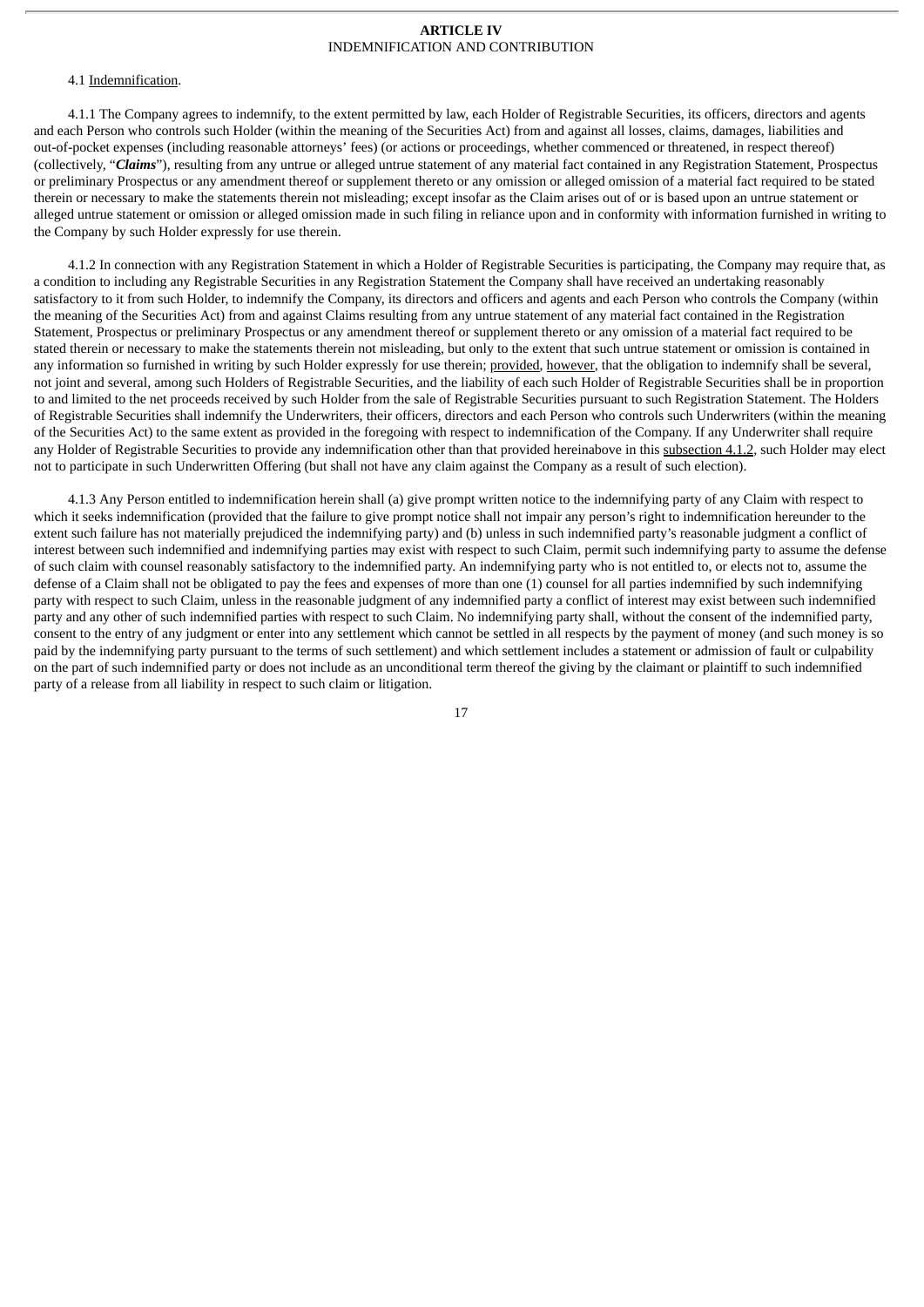4.1.4 The indemnification provided for under this Agreement shall remain in full force and effect regardless of any investigation made by or on behalf of the indemnified party or any officer, director, partners, stockholders or members, employees, agents, investment advisors or controlling person of such indemnified party and shall survive the Transfer of Registrable Securities. The Company and each Holder of Registrable Securities participating in a Registration also agrees to make such provisions as are reasonably requested by any indemnified party for contribution to such party in the event the Company's or such Holder's indemnification is unavailable for any reason.

4.1.5 If the indemnification provided under Section 4.1 hereof from the indemnifying party is unavailable or insufficient to hold harmless an indemnified party in respect of any Claims, then the indemnifying party, in lieu of indemnifying the indemnified party, shall contribute to the amount paid or payable by the indemnified party as a result of such Claims (a) in such proportion as is appropriate to reflect the relative benefits received by the indemnifying party or parties on the one hand and the indemnified party or parties on the other hand from the offering of the Registrable Securities or (b) if the allocation provided by clause (a) above is not permitted by applicable law, in such proportion as is appropriate to reflect not only the relative benefits referred to in clause (a) above but also to reflect the relative fault of the indemnifying party or parties on the other hand in connection with the statements or omissions that resulted in such Claims, as well as any other relevant equitable considerations. The relative fault of the indemnifying party and indemnified party shall be determined by reference to, among other things, whether any action in question, including any untrue or alleged untrue statement of a material fact or omission or alleged omission to state a material fact, was made by, or related to information supplied by, such indemnifying party or indemnified party, and the indemnifying party's and indemnified party's relative intent, knowledge, access to information and opportunity to correct or prevent such action; provided, however, that the liability of any Holder or any director, officer, agent or controlling Person thereof under this subsection 4.1.5 shall be limited to the amount of the net proceeds received by such Holder in such offering giving rise to such liability. The amount paid or payable by a party as a result of the losses or other liabilities referred to above shall be deemed to include, subject to the limitations set forth in subsections 4.1.1, 4.1.2 and 4.1.3 above, any legal or other fees, charges or expenses reasonably incurred by such party in connection with any investigation or proceeding. The parties hereto agree that it would not be just and equitable if contribution pursuant to this subsection 4.1.5 were determined by pro rata allocation or by any other method of allocation, which does not take account of the equitable considerations referred to in this subsection 4.1.5. No person guilty of fraudulent misrepresentation (within the meaning of Section 11(f) of the Securities Act) shall be entitled to contribution pursuant to this subsection 4.1.5 from any person who was not guilty of such fraudulent misrepresentation.

### **ARTICLE V MISCELLANEOUS**

5.1 Notices. Any notice or communication under this Agreement must be in writing and given by (a) deposit in the United States mail, addressed to the party to be notified, postage prepaid and registered or certified with return receipt requested, (b) delivery in person or by courier service providing evidence of delivery, or (c) transmission by hand delivery, electronic mail, telecopy, telegram or facsimile. Each notice or communication that is mailed, delivered, or transmitted in the manner described above shall be deemed sufficiently given, served, sent, and received, in the case of mailed notices, on the third business day following the date on which it is mailed and, in the case of notices delivered by courier service, hand delivery, electronic mail, telecopy, telegram or facsimile, at such time as it is delivered to the addressee (with the delivery receipt or the affidavit of messenger) or at such time as delivery is refused by the addressee upon presentation. Any notice or communication under this Agreement must be addressed, if to the Company, to: Matterport, Inc., 352 East Java Drive, Sunnyvale, CA, 94089, Attn: General Counsel, and, if to any Holder, at such Holder's address, e-mail address or facsimile number as set forth in the Company's books and records. Any party may change its address for notice at any time and from time to time by written notice to the other parties hereto, and such change of address shall become effective thirty (30) days after delivery of such notice as provided in this Section 5.1.

18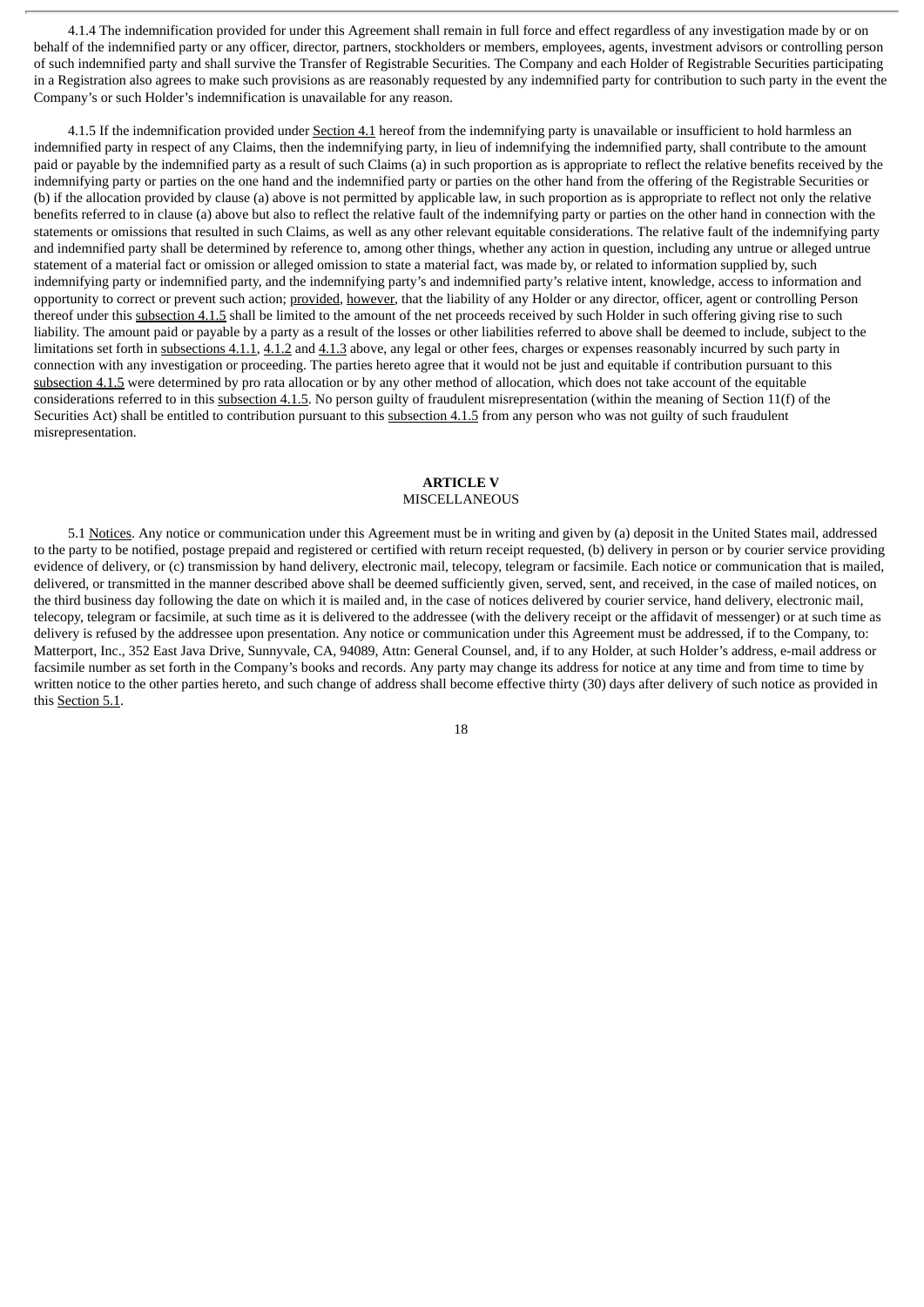#### 5.2 Assignment; No Third Party Beneficiaries.

5.2.1 This Agreement and the rights, duties and obligations of the Company hereunder may not be assigned or delegated by the Company in whole or in part.

5.2.2 Prior to the expiration of the Founder Shares Lock-up Period or the Private Placement Lock-up Period, as the case may be, no Holder may assign or delegate such Holder's rights, duties or obligations under this Agreement, in whole or in part, except in connection with a Transfer of Registrable Securities by such Holder to a Permitted Transferee.

5.2.3 Subject to subsection 5.2.2, a Holder may assign or delegate such Holder's rights, duties or obligations under this Agreement, in whole or in part, to any Person to whom it Transfers Registrable Securities, provided that such Registrable Securities remain Registrable Securities following such Transfer and such Person agreed to become bound by the terms and provisions of this Agreement in accordance with subsection 5.2.6.

5.2.4 This Agreement and the provisions hereof shall be binding upon and shall inure to the benefit of each of the parties and their respective successors and the permitted assigns of the applicable Holders, which shall include Permitted Transferees.

5.2.5 This Agreement shall not confer any rights or benefits on any persons that are not parties hereto, other than as expressly set forth in this Agreement and Section 5.2 hereof.

5.2.6 No assignment by any party hereto of such party's rights, duties and obligations hereunder shall be binding upon or obligate the Company unless and until the Company shall have received (a) written notice of such assignment as provided in Section 5.1 hereof and (b) the written agreement of the assignee, in a form reasonably satisfactory to the Company, to be bound by the terms and provisions of this Agreement (which may be accomplished by an addendum or certificate of joinder to this Agreement). Any Transfer or assignment made other than as provided in this Section 5.2 shall be null and void.

5.3 Counterparts. This Agreement may be executed in multiple counterparts (including facsimile or PDF counterparts), each of which shall be deemed an original, and all of which together shall constitute the same instrument, but only one of which need be produced.

5.4 Governing Law; Venue. NOTWITHSTANDING THE PLACE WHERE THIS AGREEMENT MAY BE EXECUTED BY ANY OF THE PARTIES HERETO, THE PARTIES EXPRESSLY AGREE THAT THIS AGREEMENT SHALL BE GOVERNED BY AND CONSTRUED UNDER THE LAWS OF THE STATE OF DELAWARE, WITHOUT GIVING EFFECT TO PRINCIPLES OR RULES OF CONFLICT OF LAWS TO THE EXTENT SUCH PRINCIPLES OR RULES WOULD REQUIRE OR PERMIT THE APPLICATION OF THE LAWS OF ANOTHER JURISDICTION.

5.5 Jurisdiction; Waiver of Jury Trial. Any action based upon, arising out of or related to this Agreement, or the transactions contemplated hereby, shall be brought in the Court of Chancery of the State of Delaware or, if such court declines to exercise jurisdiction, any federal or state court located in New York County, New York, and each of the parties irrevocably submits to the exclusive jurisdiction of each such court in any such action, waives any objection it may now or hereafter have to personal jurisdiction, venue or to convenience of forum, agrees that all claims in respect of the action shall be heard and determined only in any such court, and agrees not to bring any action arising out of or relating to this Agreement or the transactions contemplated hereby in any other court. Nothing herein contained shall be deemed to affect the right of any party to serve process in any manner permitted by law, or to commence legal proceedings or otherwise proceed against any other party in any other jurisdiction, in each case, to enforce judgments obtained in any action brought pursuant to this Section 5.5.

19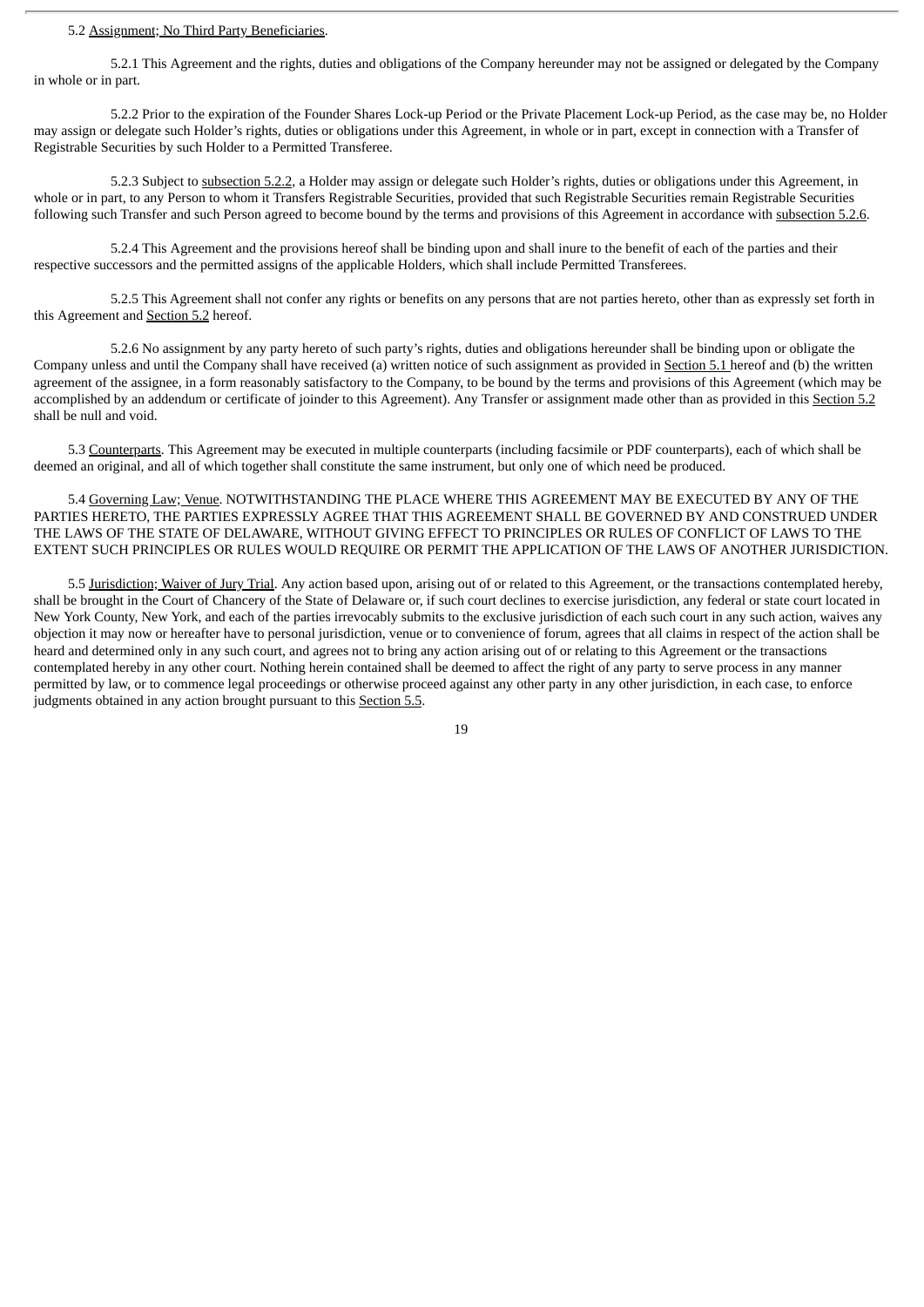5.6 Amendments and Modifications. Upon the written consent of the Company and the Holders of at least a majority in interest of the Registrable Securities at the time in question, compliance with any of the provisions, covenants and conditions set forth in this Agreement may be waived, or any of such provisions, covenants or conditions may be amended or modified; provided, however, that notwithstanding the foregoing, (a) any amendment hereto or waiver hereof that would materially and adversely affect a Holder of at least five percent (5%) of the Registrable Securities, solely in its capacity as a holder of the shares of capital stock of the Company, in a manner that is adverse and different from the other Holders (solely in their capacities as holders of the shares of capital stock of the Company) shall require the consent of the Holder so affected, (b) any amendment hereto or waiver hereof that adversely affects any of the material rights of the Gores Holders or Matterport Holders, as applicable, solely in their respective capacities as Gores Holders or Matterport Holders, as applicable, in a manner that is adverse and different from the other Holders, shall require the consent of the Gores Holders or Matterport Holders, as applicable, representing a majority-in-interest of the then-outstanding number of Registrable Securities held by the Gores Holders or Matterport Holders, as applicable. No course of dealing between any Holder or the Company and any other party hereto or any failure or delay on the part of a Holder or the Company in exercising any rights or remedies under this Agreement shall operate as a waiver of any rights or remedies of any Holder or the Company. No single or partial exercise of any rights or remedies under this Agreement by a party shall operate as a waiver or preclude the exercise of any other rights or remedies hereunder or thereunder by such party.

5.7 Other Registration Rights. Other than pursuant to the terms of the Subscription Agreements, the Company represents and warrants that no person, other than a Holder of Registrable Securities, has any right to require the Company to register any securities of the Company for sale or to include such securities of the Company in any Registration filed by the Company for the sale of securities for its own account or for the account of any other Person. Further, the Company and each of the Holders agree that this Agreement supersedes any other registration rights agreement or agreement with similar terms and conditions among the parties hereto and in the event of a conflict between any such agreement or agreements and this Agreement, the terms of this Agreement shall prevail.

5.8 Term. This Agreement shall terminate (a) as to all Holders and the Company, upon the earlier of the date as of which all of the Registrable Securities have been sold pursuant to a Registration Statement (but in no event prior to the applicable period referred to in Section 4(a)(3) of the Securities Act and Rule 174 thereunder (or any successor rule promulgated thereafter by the Commission)) or (b) as to any Holder individually, the date on which such Holder no longer holds any Registrable Securities or is permitted to sell all of such Holder's Registrable Securities under Rule 144 (or any similar provision) under the Securities Act without limitation on the amount of securities sold or the manner of sale and because the reporting requirements of Rule 144(i)(2) are not applicable. The provisions of Section 3.5 and Article IV shall survive any termination.

5.9 Holder Information. Each Holder agrees, if requested in writing, to represent to the Company the total number of Registrable Securities held by such Holder in order for the Company to make determinations hereunder.

### **[SIGNATURE PAGES FOLLOW]**

 $20$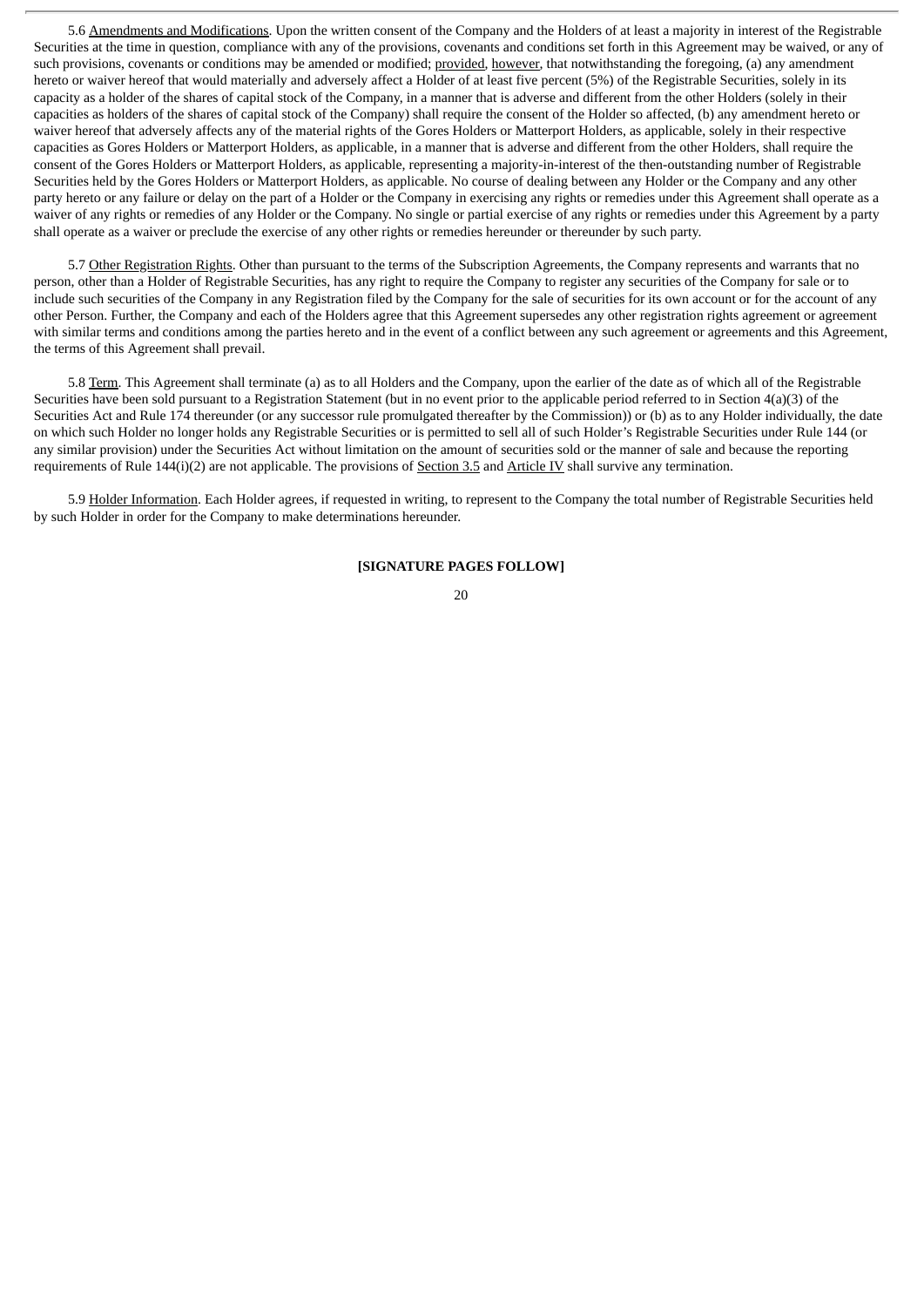**IN WITNESS WHEREOF**, the undersigned have caused this Agreement to be executed as of the date first written above.

COMPANY:

MATTERPORT, INC., a Delaware corporation

By: /s/ James D. Fay

Name: James D. Fay Title: CFO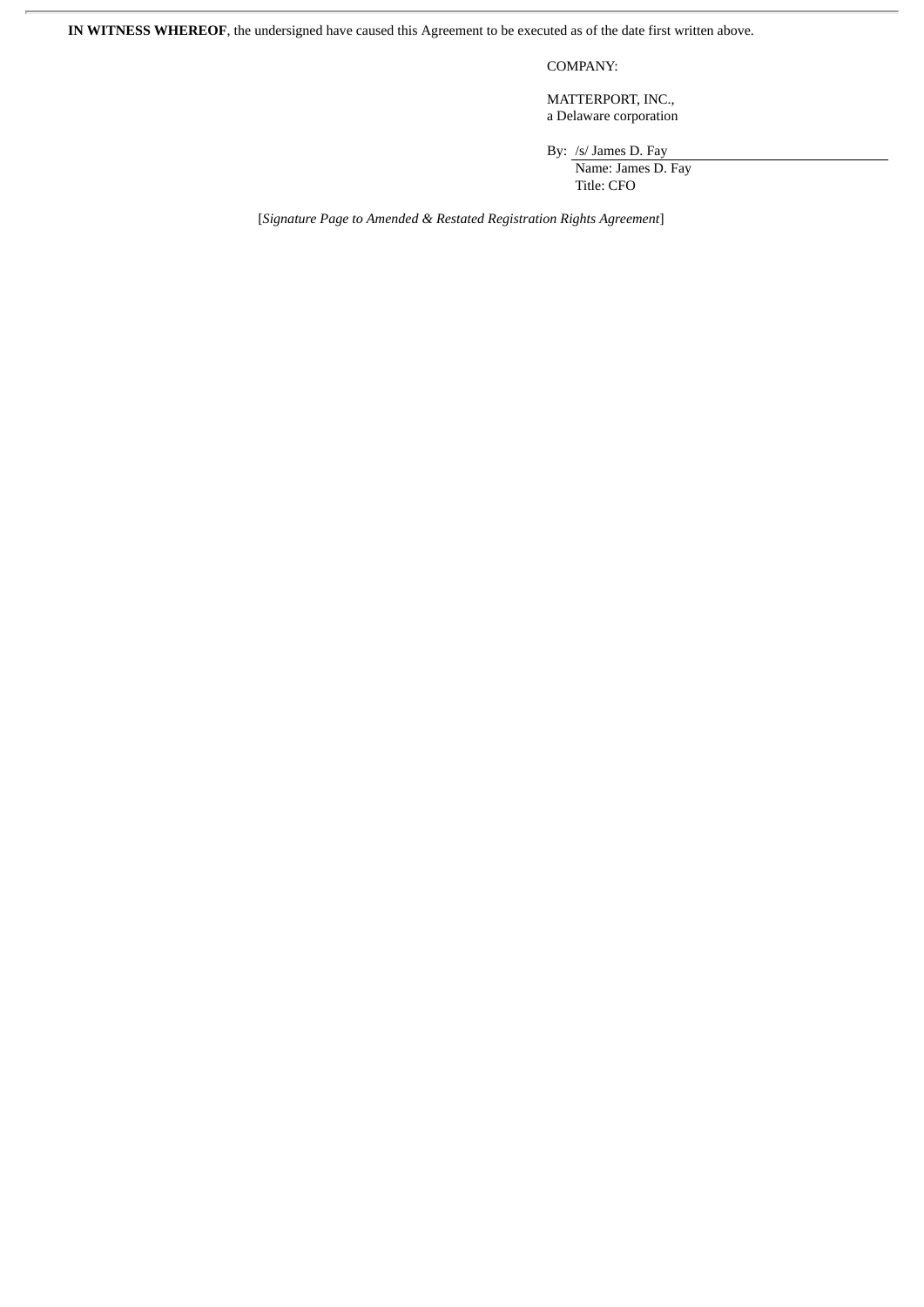GORES HOLDERS:

GORES SPONSOR VI LLC, By: AEG Holdings, LLC, its manager

- By: /s/ Alec Gores Name: Alec Gores Title: Manager
- By: /s/ Randall Bort Name: Randall Bort
- By: /s/ Elizabeth Marcellino Name: Elizabeth Marcellino

By: /s/ Nancy Tellem Name: Nancy Tellem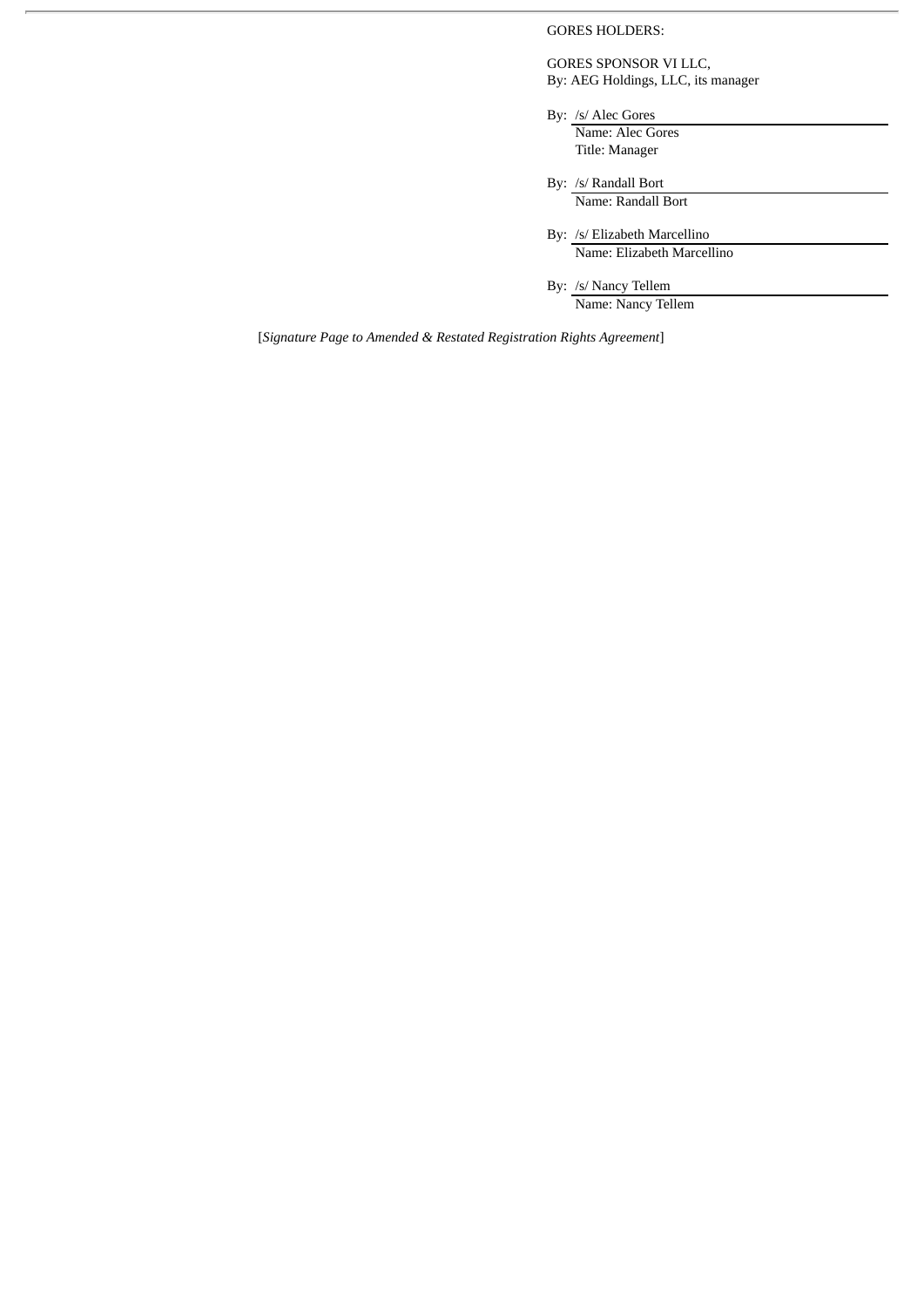MATTERPORT HOLDERS:

By: /s/ Matthew Bell Name: Matthew Bell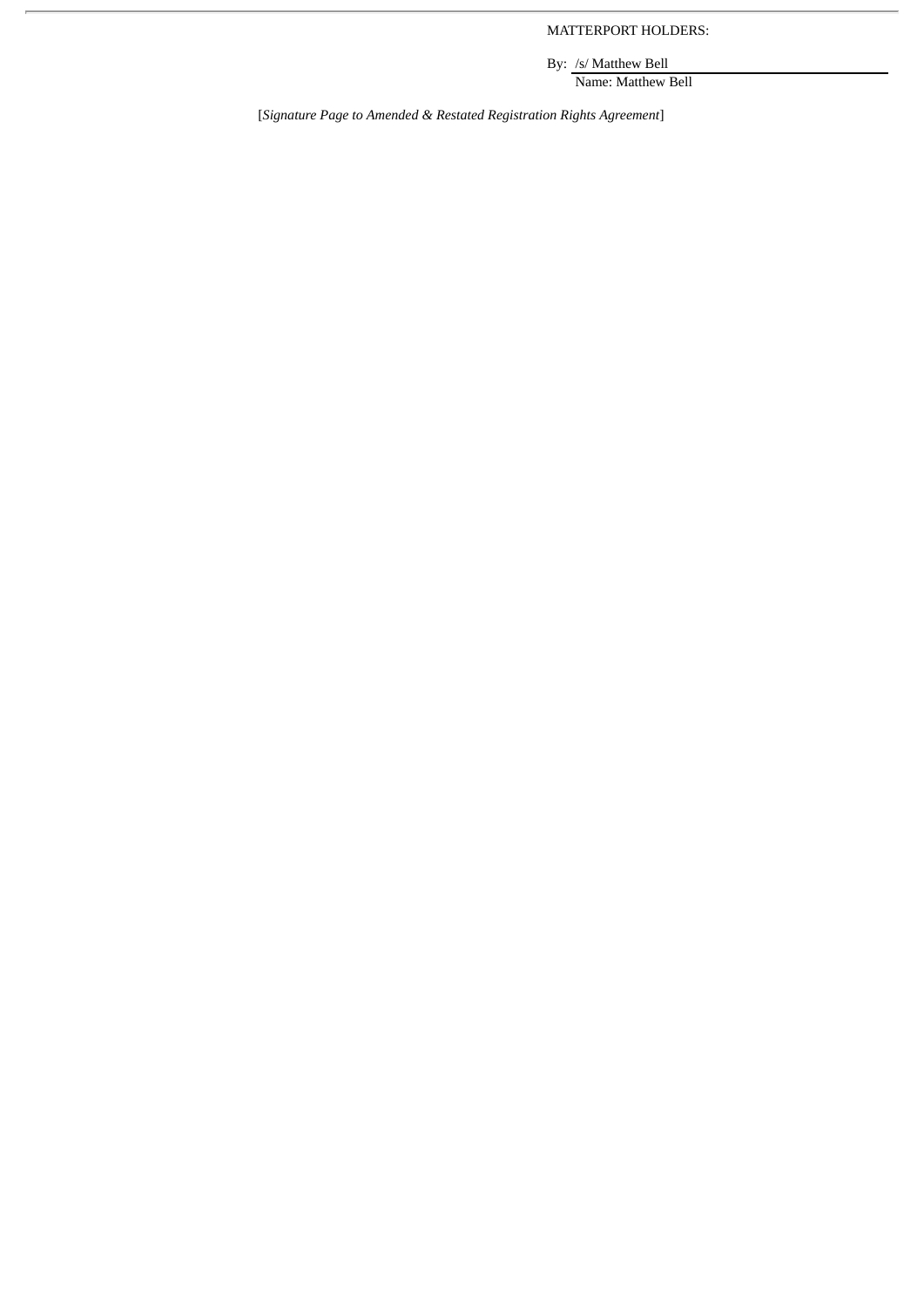By: /s/ David Gausebeck Name: David Gausebeck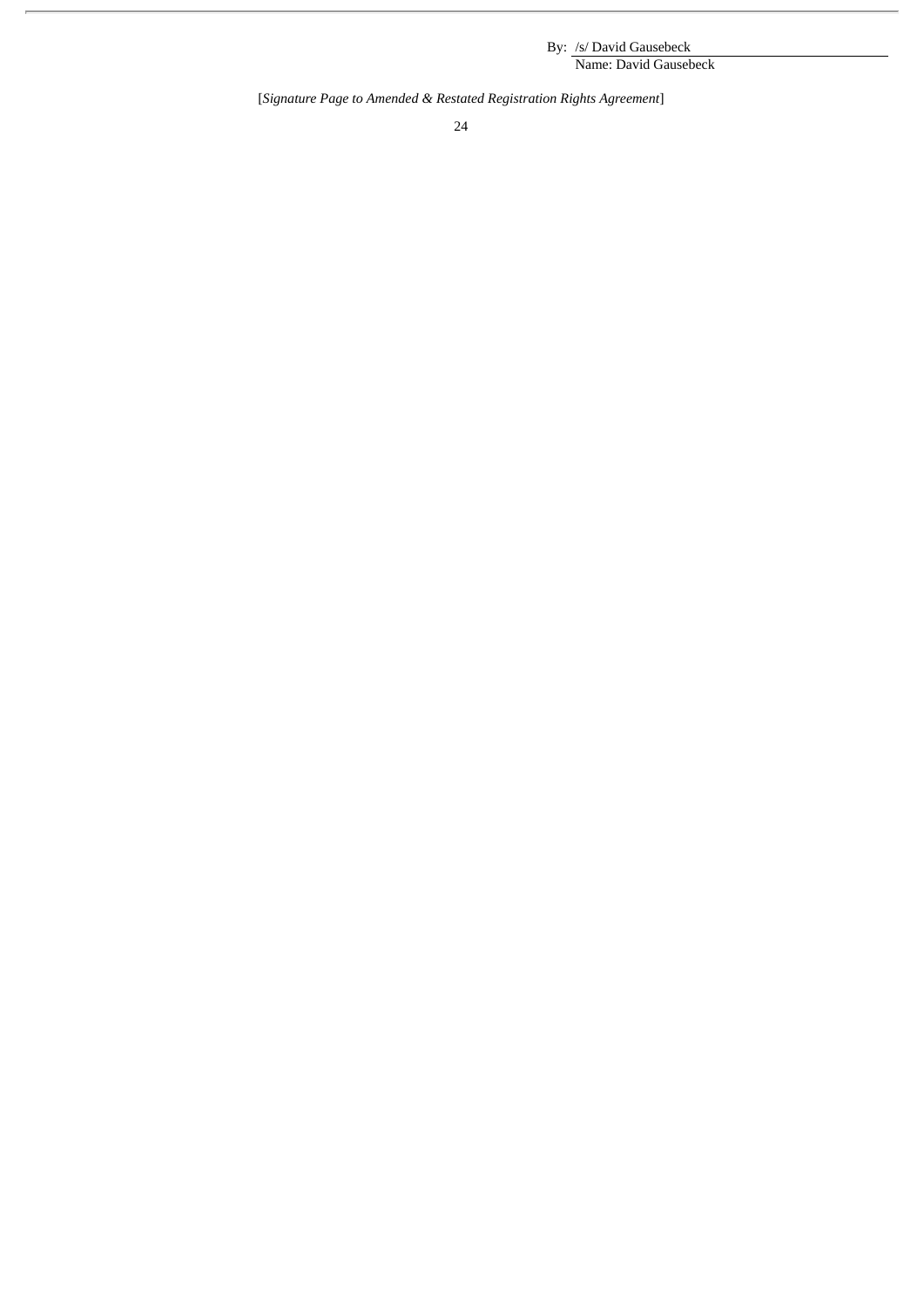# DCM VI, L.P.

- By: DCM Investment Management VI, L.P., its General Partner
- By: DCM International VI, Ltd., its General Partner

By: /s/ Matt Bonner

Name: Matt Bonner Title: COO & Legal Partner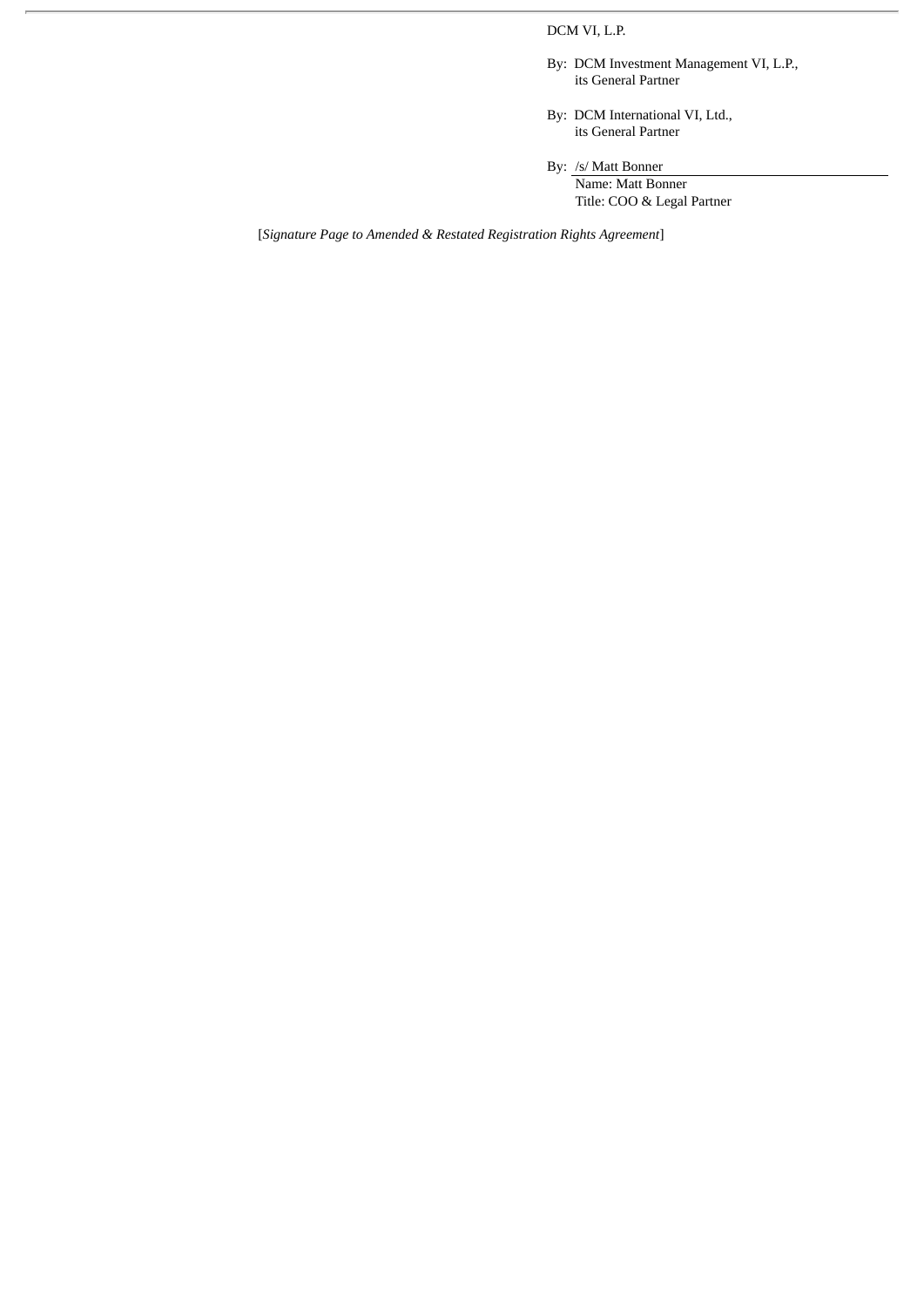#### LUX VENTURES III, L.P.

- By: Lux Venture Partners III, LLC, its General Partner
- By: /s/ Peter Hébert Name: Peter Hébert Title: Managing Director

LUX VENTURES III SPECIAL FOUNDERS FUND, L.P.

- By: Lux Venture Partners III, LLC, its General Partner
- By: /s/ Peter Hébert Name: Peter Hébert Title: Managing Director

# LUX VENTURES CAYMAN III, L.P.

- By: Lux Venture Partners Cayman III, L.P., its General Partner
- By: Lux Venture Partners Cayman GP III, L.P., its General Partner
- By: /s/ Peter Hébert Name: Peter Hébert Title: Managing Director

### LUX CO-INVEST OPPORTUNITIES, L.P.

- By: Lux Co-Invest Partners, LLC, its General Partner
- By: /s/ Peter Hébert Name: Peter Hébert Title: Managing Director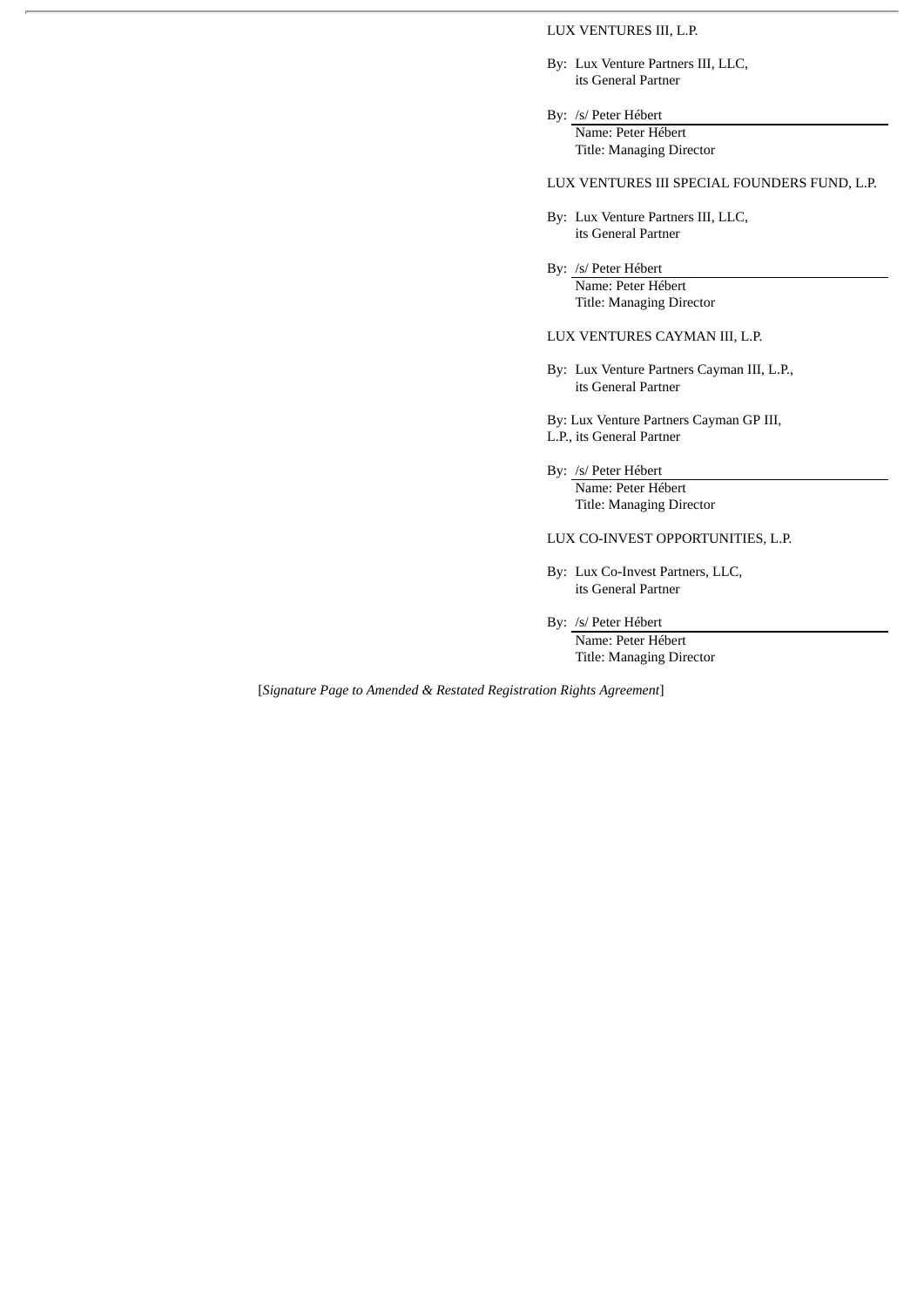# QUALCOMM INCORPORATED

By: /s/ Adam Schwenker

Name: Adam Schwenker Title: Authorized Signatory

# QUALCOMM VENTURES LLC

By: /s/ Adam Schwenker

Name: Adam Schwenker Title: Authorized Signatory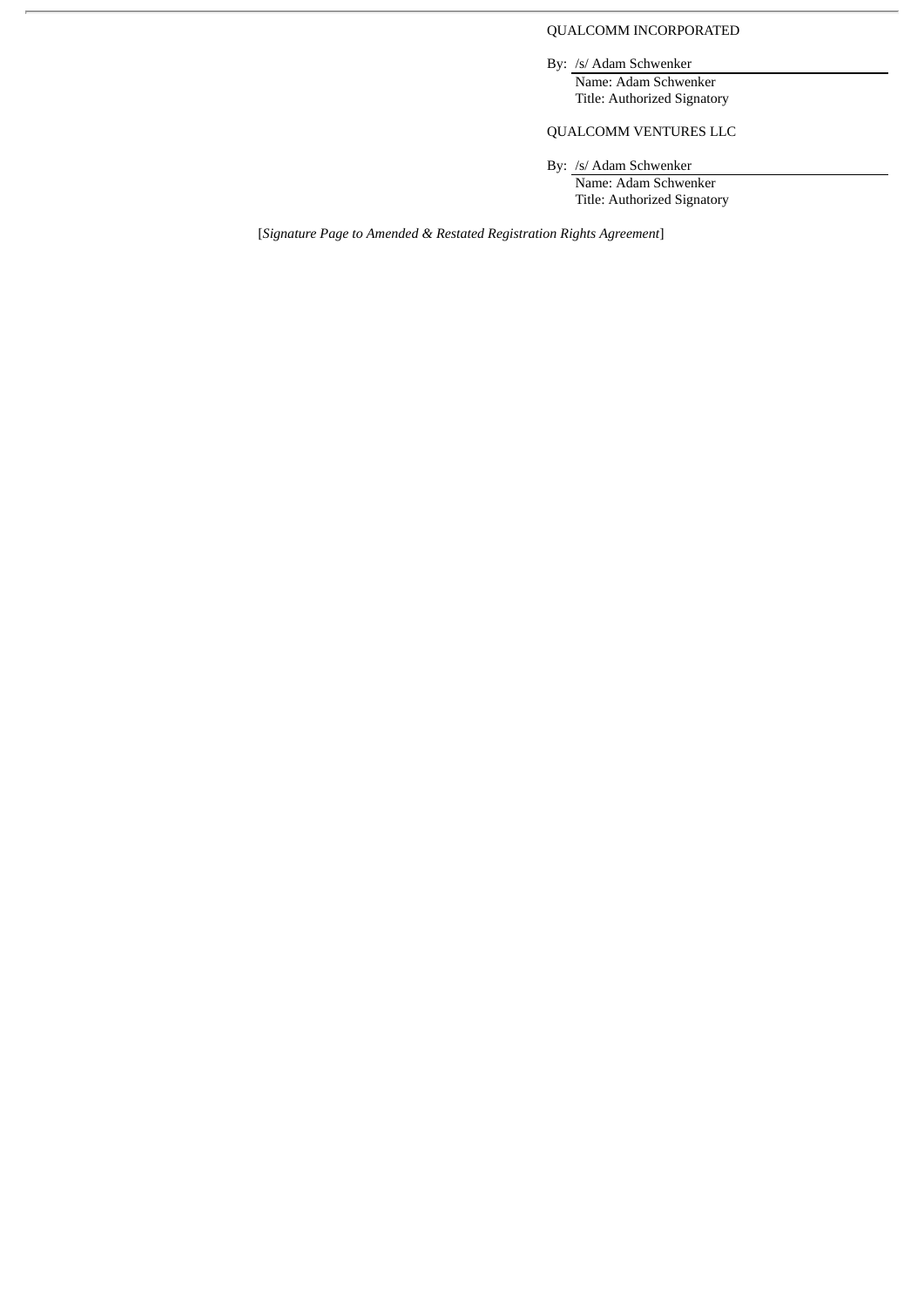# IGLOBE PLATINUM FUND II PTE LTD.

By: /s/ Soo Boon Koh

Name: Soo Boon Koh Title: Managing Partner

# IGLOBE PLATINUM FUND III LIMITED

By: /s/ Soo Boon Koh

Name: Soo Boon Koh Title: Managing Partner

IGLOBE TREASURY MANAGEMENT PTE LTD.

By: /s/ Soo Boon Koh

Name: Soo Boon Koh Title: Managing Partner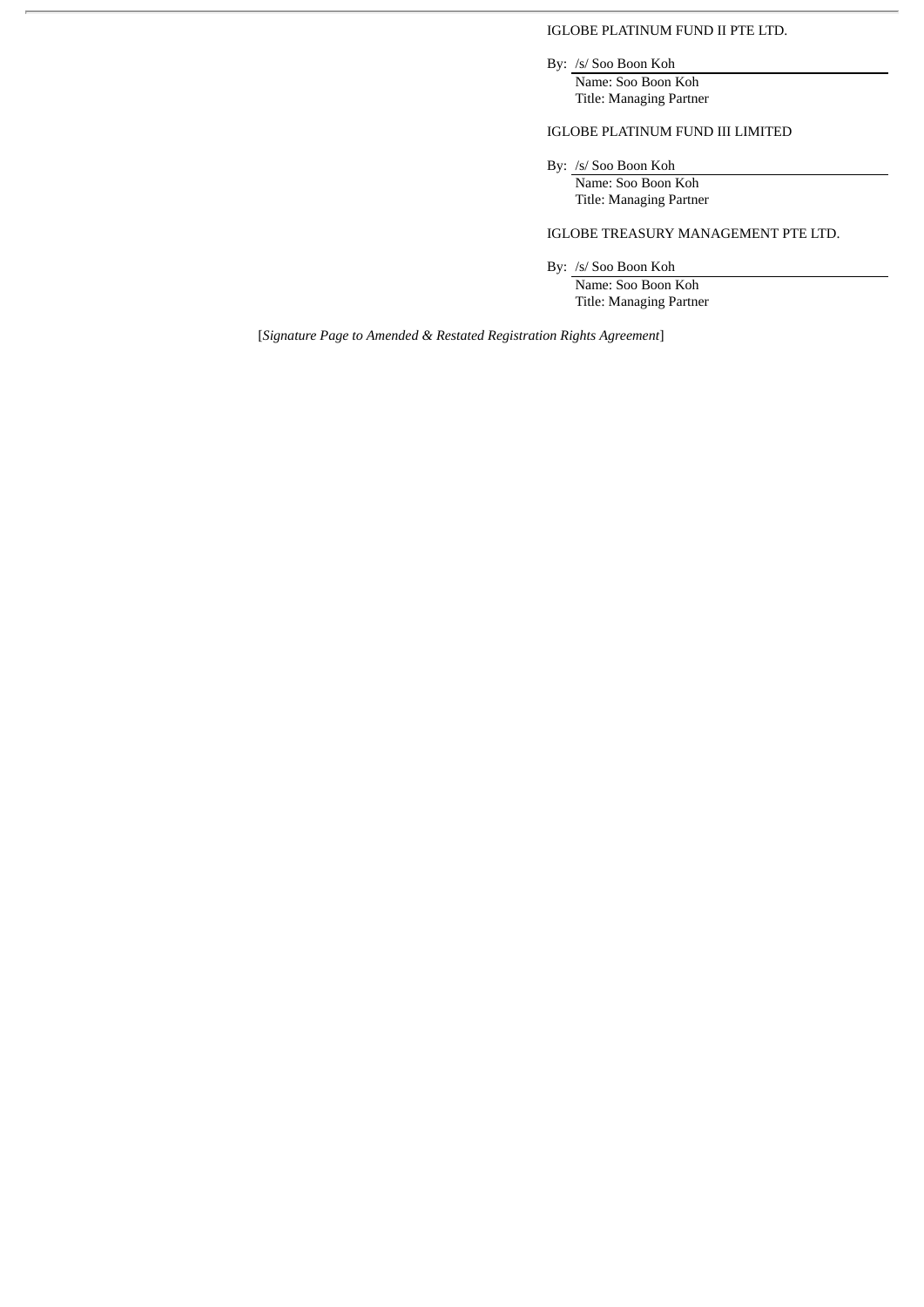# NAVITAS CAPITAL I, L.P.

By: /s/ Travis Putnam

Name: Travis Putnam Title: Managing Partner

NAVITAS CAPITAL II, L.P.

By: /s/ Travis Putnam Name: Travis Putnam Title: Managing Partner

# NAVITAS CAPITAL II-A, L.P.

By: /s/ Travis Putnam Name: Travis Putnam Title: Managing Partner

# NAVITAS CAPITAL II-D, L.P.

By: /s/ Travis Putnam Name: Travis Putnam Title: Managing Partner

# NAVITAS CAPITAL CO-INVEST II-B, L.P.

By: /s/ Travis Putnam Name: Travis Putnam Title: Managing Partner

NAVITAS CAPITAL CO-INVEST II-D, L.P.

By: /s/ Travis Putnam

Name: Travis Putnam Title: Managing Partner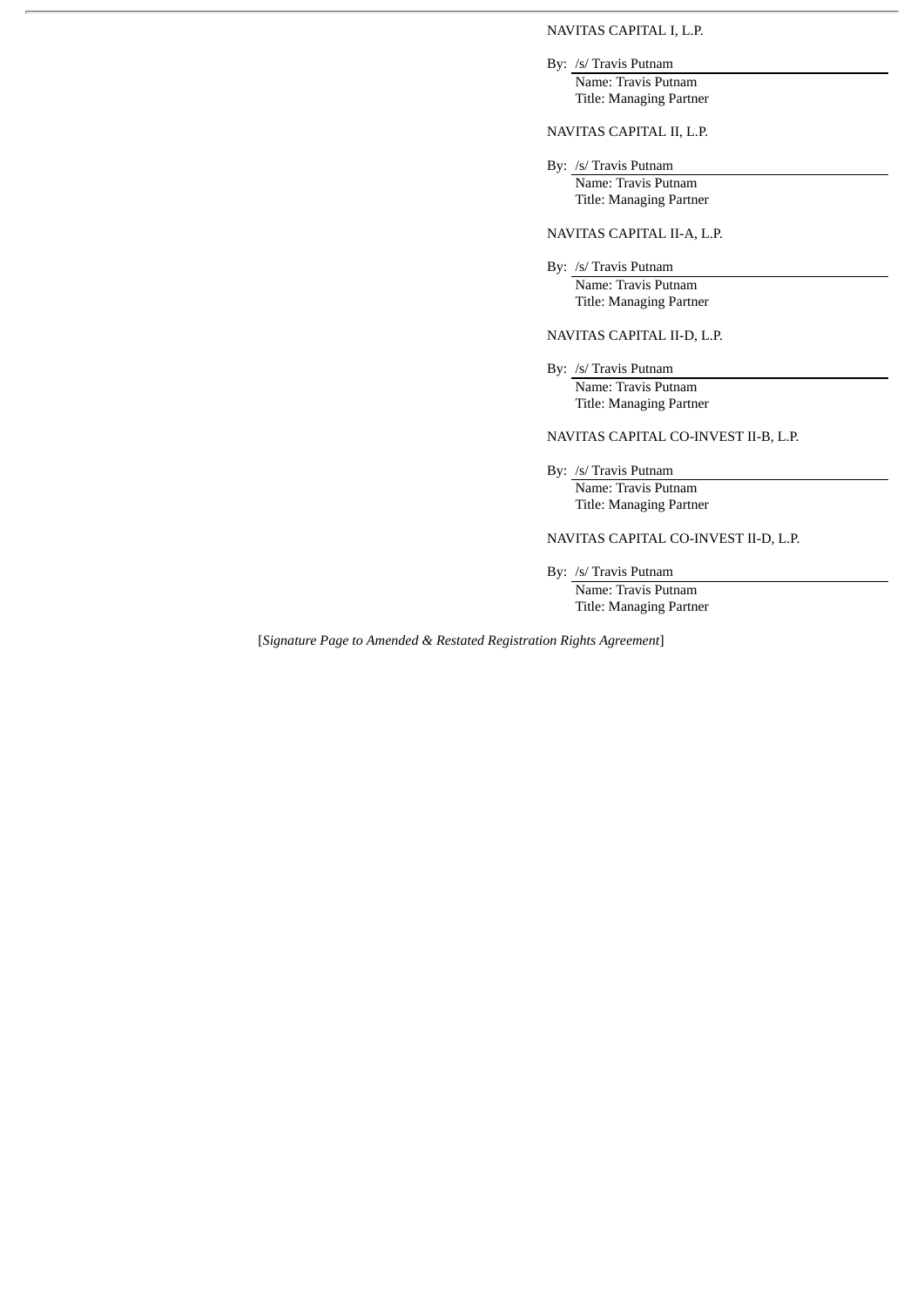CLOVER FUND, L.P.

By: /s/ Sundeep Peechu

Name: Sundeep Peechu Title: Managing Director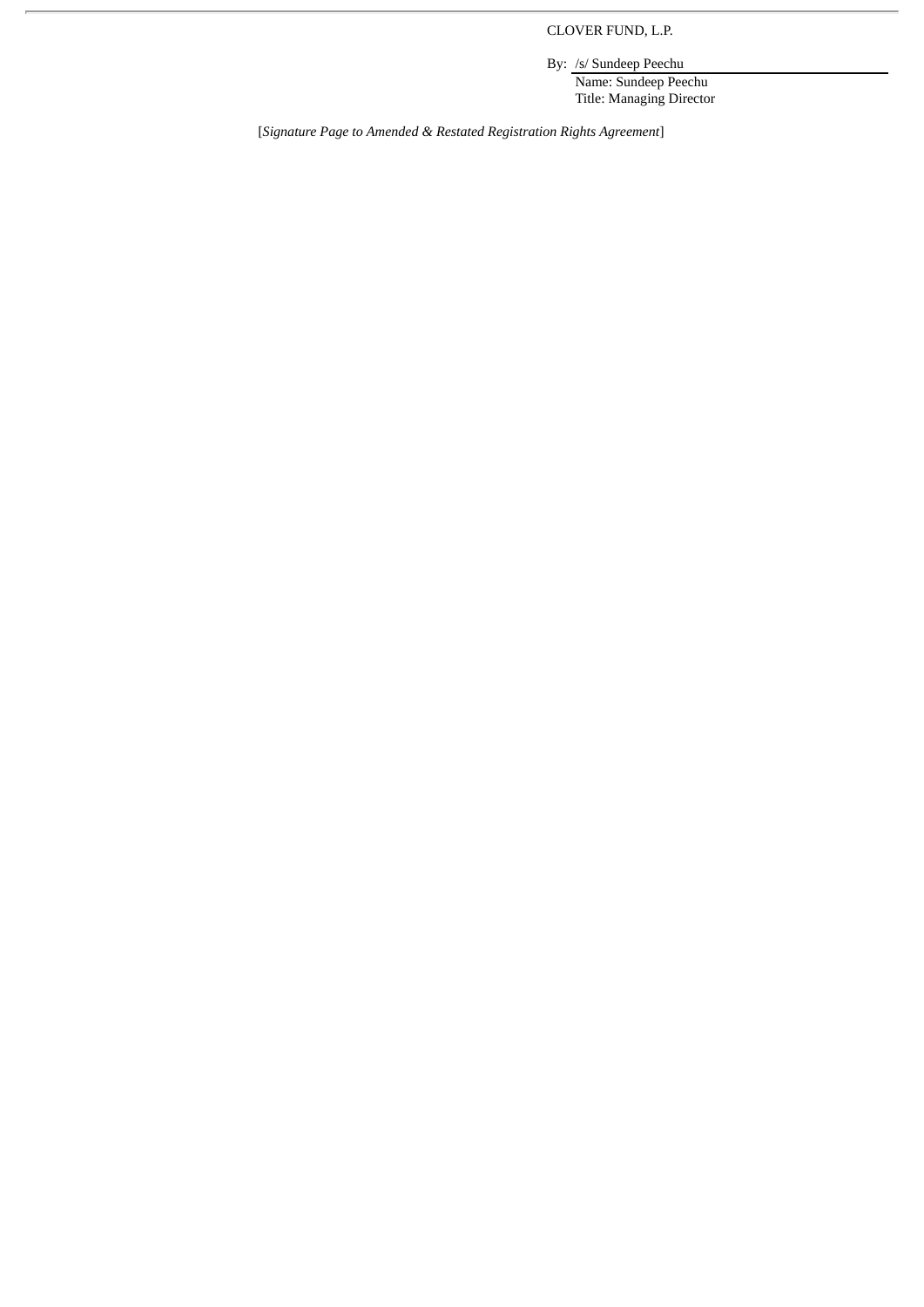# FELICIS VENTURES II, L.P.

By: Felicis Ventures GP II, LLC, its General Partner

By: /s/ Sundeep Peechu Name: Sundeep Peechu Title: Managing Director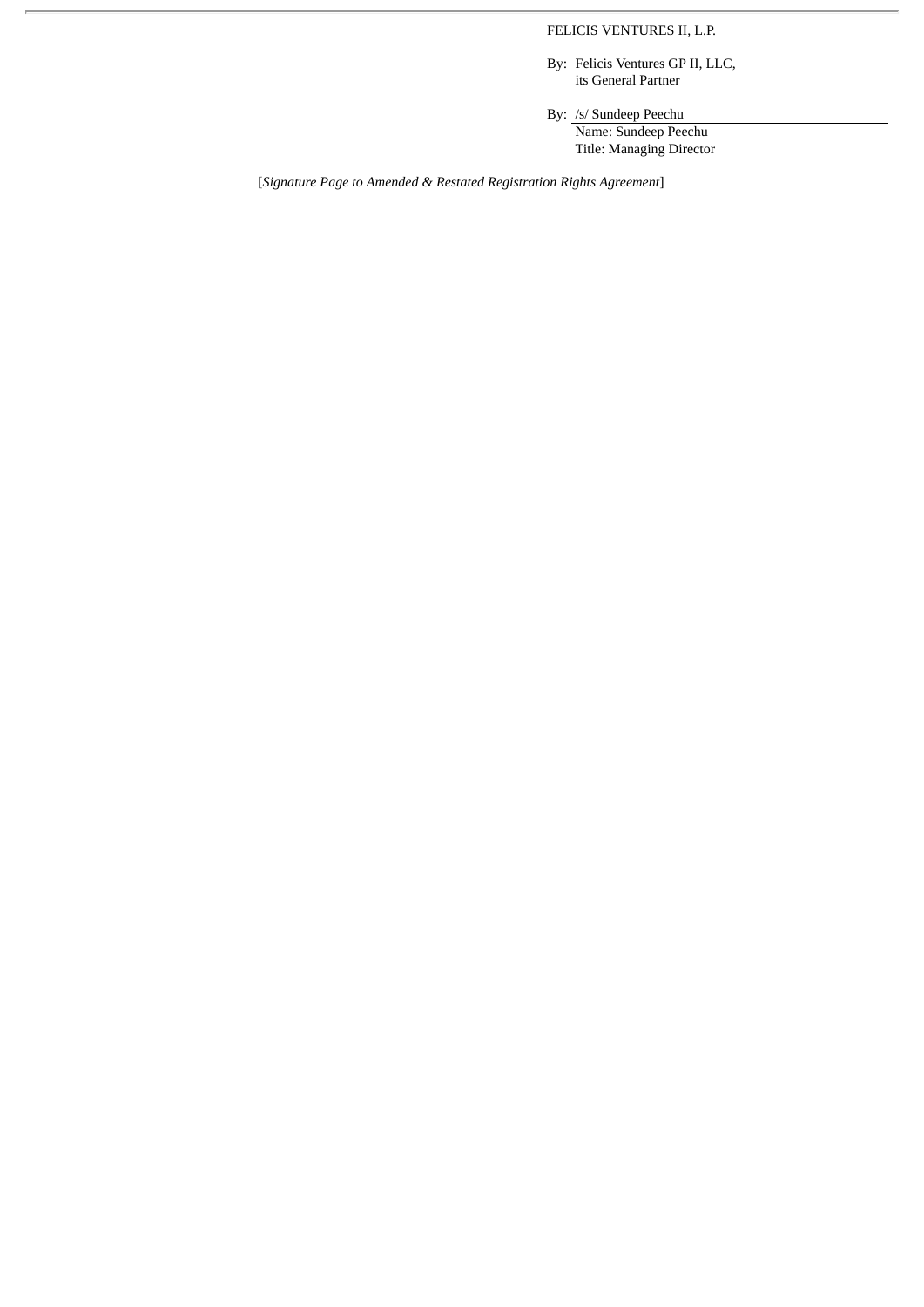# WAFRA VENTURE MASTER FUND V LLC

By: /s/ Fergus Healy

Name: Fergus Healy Title: Authorized Signatory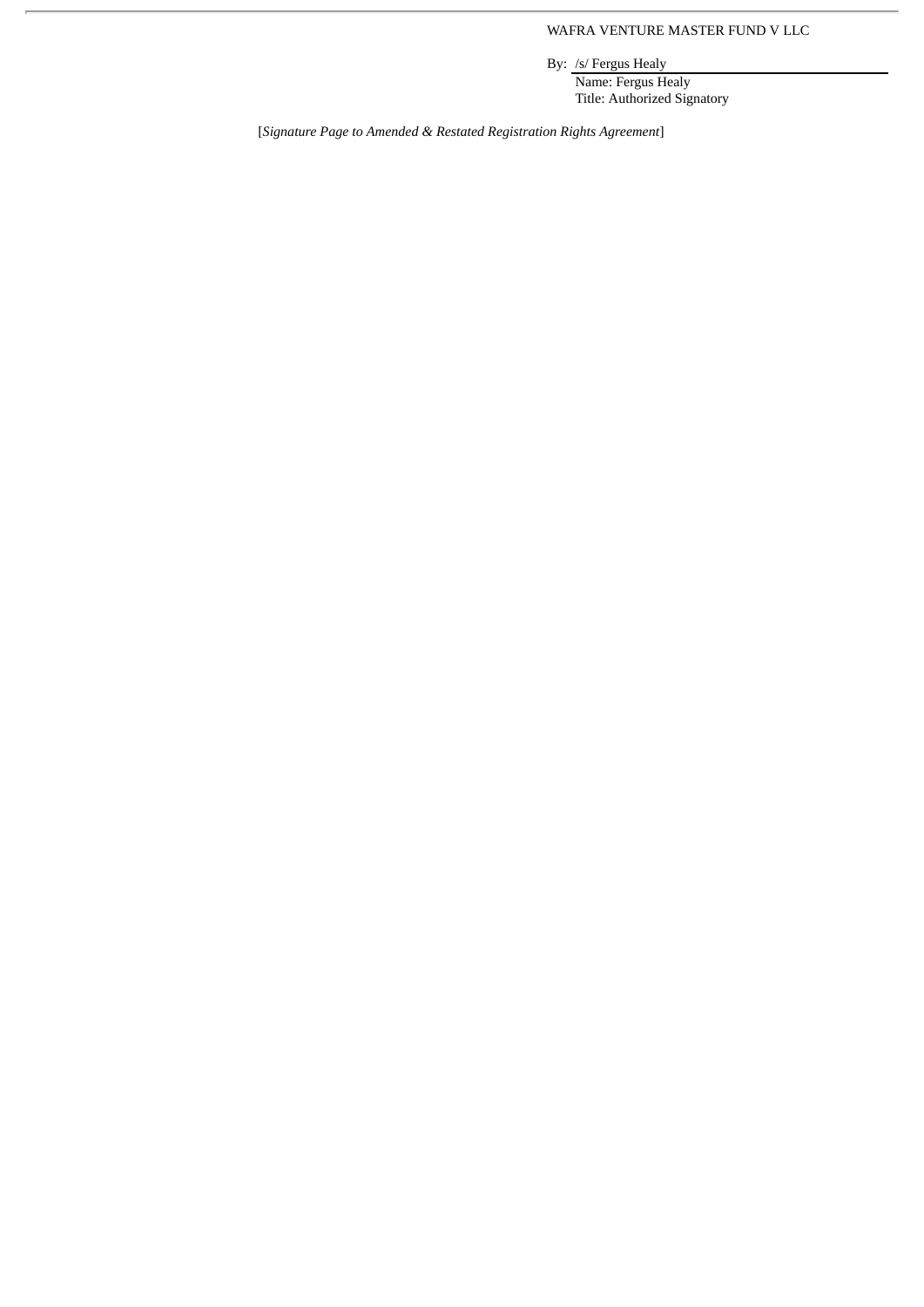# **Matterport, Inc.**

#### **Indemnification and Advancement Agreement**

This Indemnification and Advancement Agreement ("Agreement") is made as of \_\_\_\_\_\_\_\_\_\_\_\_\_\_\_\_\_\_, by and between Matterport, Inc., a Delaware corporation (the "Company") (f/k/a Gores Holdings VI, Inc.), and **The Company'** ("Indemnitee"), a member of the Board of Directors (the "Board") or an officer of the Company. This Agreement supersedes and replaces any and all previous agreements between Indemnitee and the Company, to the extent covering the indemnification of such Indemnitee as a member of the Board of Directors or an officer of the Company.

#### **RECITALS**

WHEREAS, the Board believes that highly competent persons have become more reluctant to serve publicly-held corporations as directors, officers, or in other capacities unless they are provided with adequate protection through insurance or adequate indemnification and advancement of expenses against inordinate risks of claims and actions against them arising out of their service to and activities on behalf of such corporations;

WHEREAS, the Board has determined that, in order to attract and retain qualified individuals, the Company will attempt to maintain on an ongoing basis, at its sole expense, liability insurance to protect persons serving the Company and its subsidiaries from certain liabilities. Although the furnishing of such insurance has been a customary and widespread practice among United States-based corporations and other business enterprises, the Company believes that, given current market conditions and trends, such insurance may be available to it in the future only at higher premiums and with more exclusions. At the same time, directors, officers, and other persons in service to corporations or business enterprises are being increasingly subjected to expensive and time-consuming litigation relating to, among other things, matters that traditionally would have been brought only against the Company or business enterprise itself. The Amended and Restated Bylaws of the Company (as may be amended or restated from time to time, the "Bylaws") and the Second Amended and Restated Certificate of Incorporation of the Company (as may be amended or restated from time to time, the "Certificate of Incorporation") require indemnification of the officers and directors of the Company. Indemnitee may also be entitled to indemnification pursuant to the General Corporation Law of the State of Delaware (the "DGCL"). The Bylaws, Certificate of Incorporation and the DGCL expressly provide that the indemnification provisions set forth therein are not exclusive, and thereby contemplate that contracts may be entered into between the Company and members of the Board, officers and other persons with respect to indemnification and advancement of expenses;

WHEREAS, the uncertainties relating to such insurance, to indemnification and to advancement of expenses may increase the difficulty of attracting and retaining such persons;

WHEREAS, the Board has determined that the increased difficulty in attracting and retaining such persons is detrimental to the best interests of the Company and its stockholders and that the Company should act to assure such persons that there will be increased certainty of such protection in the future;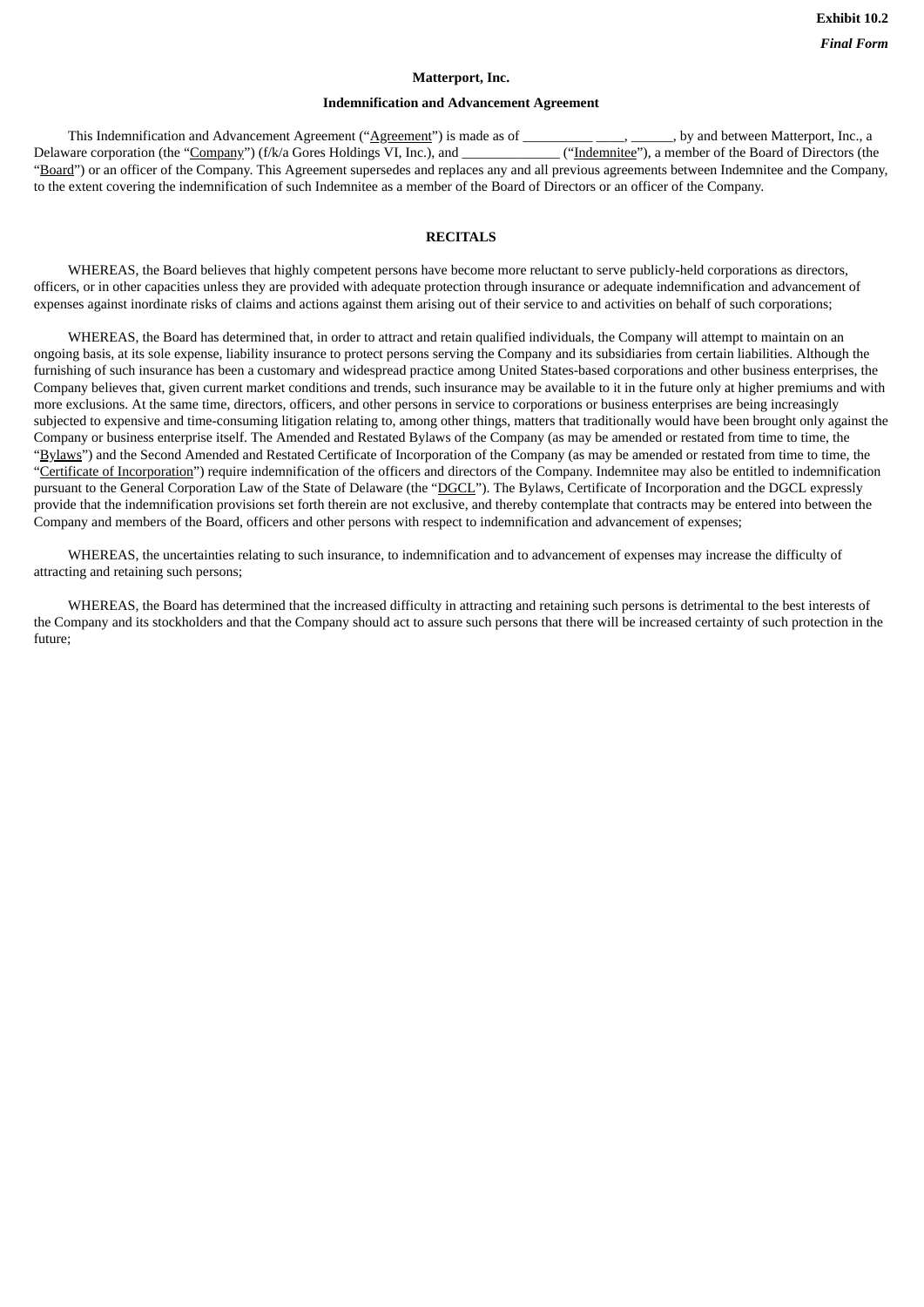WHEREAS, it is reasonable, prudent and necessary for the Company contractually to obligate itself to hold harmless and indemnify, and to advance expenses on behalf of, such persons to the fullest extent permitted by applicable law so that they will serve or continue to serve the Company free from undue concern that they will not be so indemnified;

WHEREAS, this Agreement is a supplement to and in furtherance of the Bylaws, the Certificate of Incorporation and any resolutions adopted pursuant thereto, and is not a substitute therefor, nor diminishes or abrogates any rights of Indemnitee thereunder; and

WHEREAS, Indemnitee does not regard the protection available under the Bylaws, the Certificate of Incorporation, the DGCL and insurance as adequate in the present circumstances, and may not be willing to serve or continue to serve as an officer or director without adequate additional protection, and the Company desires Indemnitee to serve or continue to serve in such capacity. Indemnitee is willing to serve, continue to serve and to take on additional service for or on behalf of the Company on the condition that Indemnitee be so indemnified and be advanced expenses.

NOW, THEREFORE, in consideration of the premises and the covenants contained herein, the Company and Indemnitee do hereby covenant and agree as follows:

Section 1. Services to the Company. Indemnitee agrees or has agreed to serve as a director or officer of the Company. Indemnitee may at any time and for any reason resign from such position (subject to any other contractual obligation or any obligation imposed by operation of law). This Agreement does not create any obligation on the Company to continue Indemnitee in such position and is not an employment contract between the Company (or any of its subsidiaries or any Enterprise) and Indemnitee.

Section 2. Definitions. As used in this Agreement:

(a) "Agent" means any person who is or was a director, officer or employee of the Company or an Enterprise or other person authorized by the Company or an Enterprise to act for or represent the interests of the Company or an Enterprise, respectively.

(b) A "Change in Control" occurs upon the earliest to occur after the later of (i) the Closing and (ii) the date of this Agreement of any of the following events:

i. *Acquisition of Stock by Third Party*. Any Person (as defined below) is or becomes the Beneficial Owner (as defined below), directly or indirectly, of securities of the Company representing fifteen percent (15%) or more of the combined voting power of the Company's then outstanding securities unless the change in relative beneficial ownership of the Company's securities by any Person results solely from a reduction in the aggregate number of outstanding shares of securities entitled to vote generally in the election of directors;

ii. *Change in Board of Directors*. During any period of two (2) consecutive years (not including any period prior to the execution of this Agreement), individuals who at the beginning of such period constitute the Board, and any new director (other than a director designated by a person who has entered into an agreement with the Company to effect a transaction described in Sections 2(b)(i), 2(b)(iii) or 2(b)(iv)) whose election by the Board or nomination for election by the Company's stockholders was approved by a vote of at least two-thirds of the directors then still in office who either were directors at the beginning of the period or whose election or nomination for election was previously so approved, cease for any reason to constitute at least a majority of the members of the Board;

-2-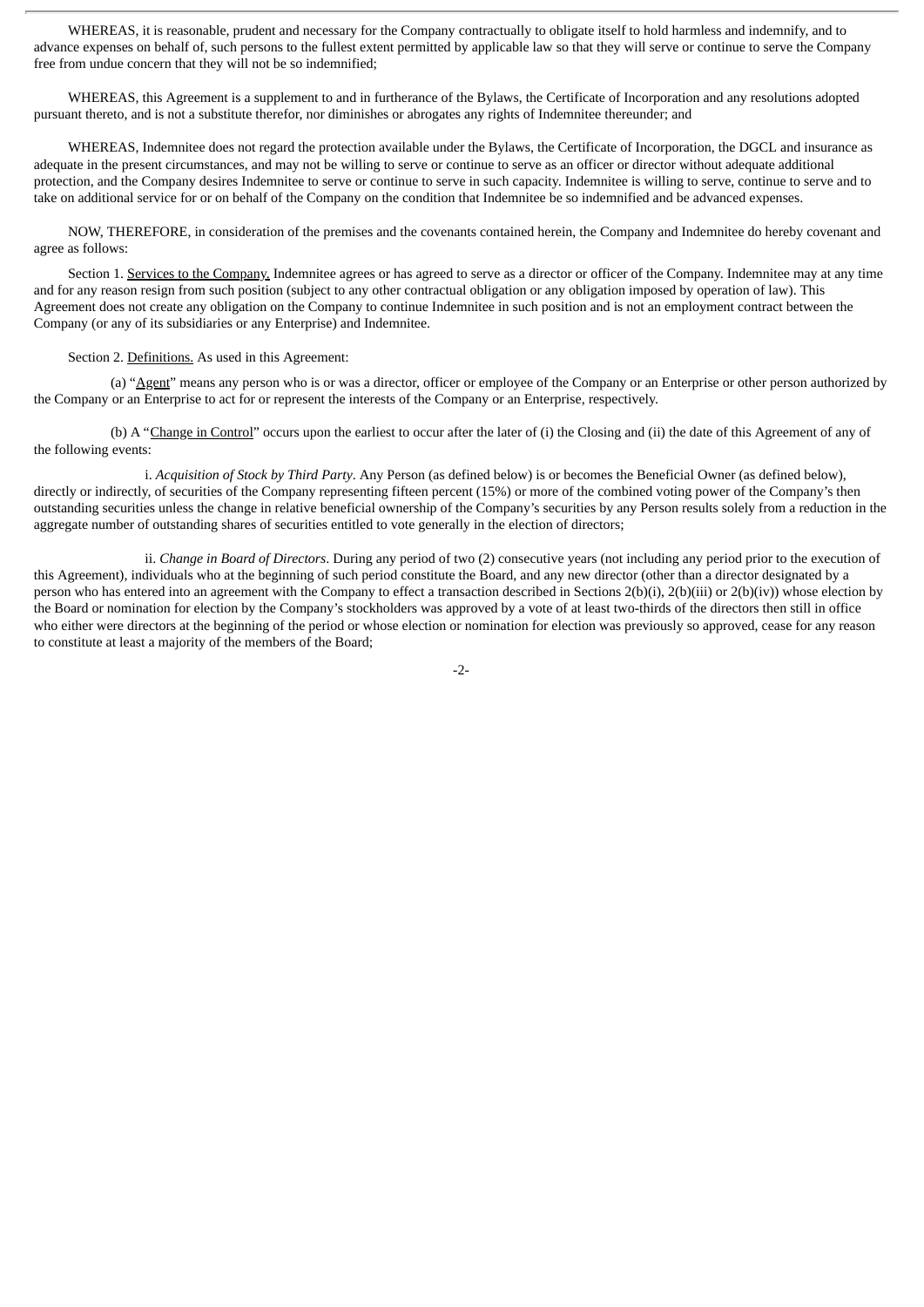iii. *Corporate Transactions*. The consummation by the Company (whether directly involving the Company or indirectly involving the Company through one or more intermediaries) of (x) a merger, consolidation, reorganization, or business combination, (y) a sale or other disposition of all or substantially all of the Company's assets in any single transaction or series of related transactions or (z) the acquisition of assets or stock of another entity, in each case other than a transaction: (1) which results in the Company's voting securities outstanding immediately before the transaction continuing to represent (either by remaining outstanding or by being converted into voting securities of the Company or the person that, as a result of the transaction, controls, directly or indirectly, the Company or owns, directly or indirectly, all or substantially all of the Company's assets or otherwise succeeds to the business of the Company (the Company or such person, the "Successor Entity")) directly or indirectly, at least a majority of the combined voting power of the Successor Entity's outstanding voting securities immediately after the transaction, and (2) after which no person or group beneficially owns voting securities representing 50% or more of the combined voting power of the Successor Entity; provided, however, that no person or group shall be treated for purposes of this clause (2) as beneficially owning 50% or more of the combined voting power of the Successor Entity solely as a result of the voting power held in the Company prior to the consummation of the transaction.

iv. *Liquidation*. The approval by the stockholders of the Company of a complete liquidation of the Company or an agreement for the sale or disposition by the Company of all or substantially all of the Company's assets; and

v. *Other Events*. There occurs any other event of a nature that would be required to be reported in response to Item 6(e) of Schedule 14A of Regulation 14A (or a response to any similar item on any similar schedule or form) promulgated under the Exchange Act (as defined below), whether or not the Company is then subject to such reporting requirement.

vi. For purposes of this Section 2(b), the following terms have the following meanings:

- 1 "Beneficial Owner" has the meaning given to such term in Rule 13d-3 under the Exchange Act; provided, however, that Beneficial Owner excludes any Person otherwise becoming a Beneficial Owner by reason of the stockholders of the Company approving a merger of the Company with another entity.
- 2 "Exchange Act" means the Securities Exchange Act of 1934, as amended from time to time.
- <sup>3</sup> "Person" has the meaning as set forth in Sections 13(d) and 14(d) of the Exchange Act; provided, however, that Person excludes (i) the Company, (ii) any trustee or other fiduciary holding securities under an employee benefit plan of the Company, and (iii) any corporation owned, directly or indirectly, by the stockholders of the Company in substantially the same proportions as their ownership of stock of the Company.

-3-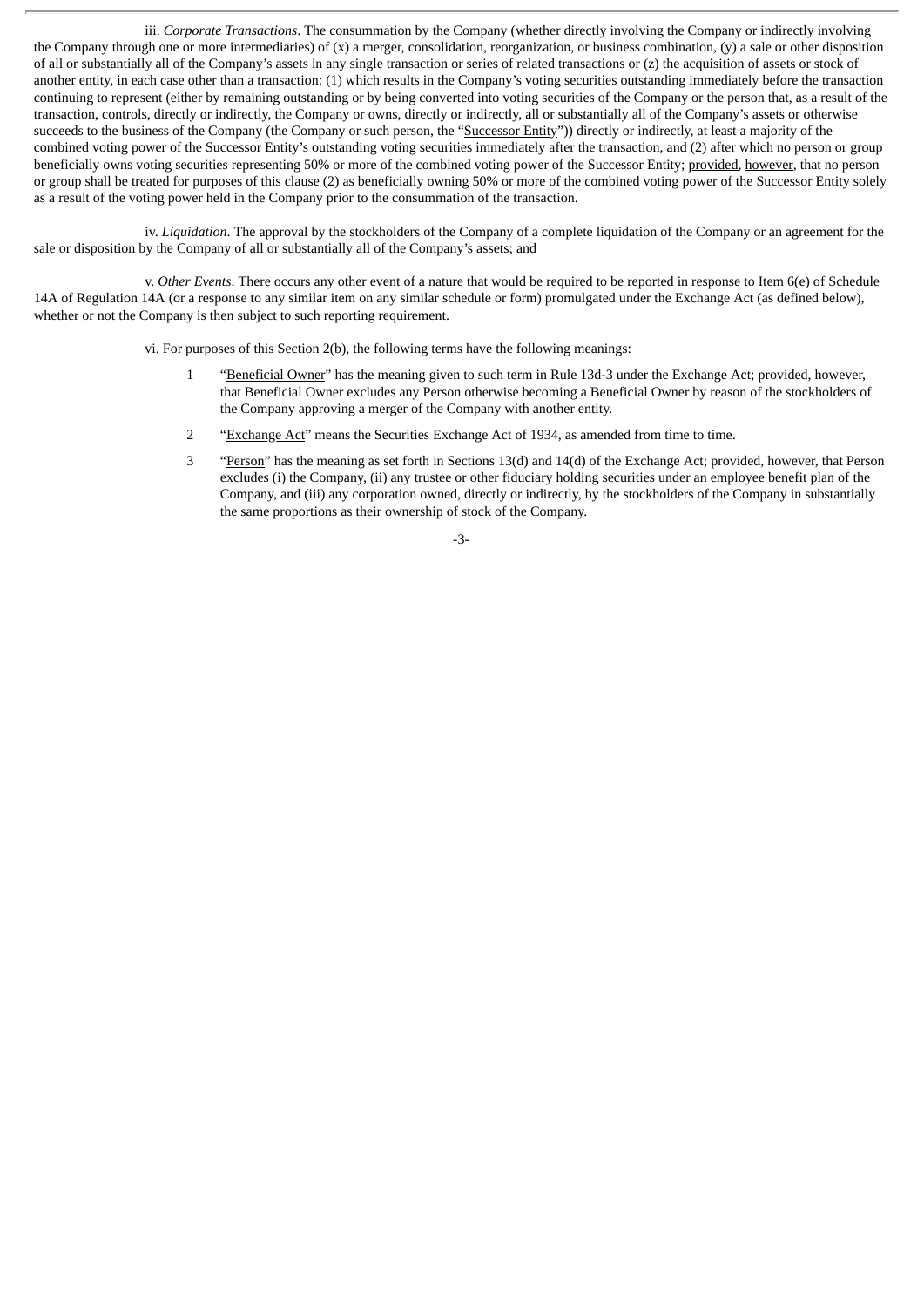(c) "Closing" means the closing of the transactions contemplated by the Agreement and Plan of Merger, dated February 7, 2021, by and among Gores Holdings VI, Inc., Maker Merger Sub, Inc., Maker Merger Sub II, LLC and Matterport, Inc.

(d) "Corporate Status" describes the status of a person who is or was acting as a director, officer, employee, fiduciary, or Agent of the Company or an Enterprise.

(e) "Disinterested Director" means a director of the Company who is not and was not a party to the Proceeding in respect of which indemnification is sought by Indemnitee.

(f) "Enterprise" means any other corporation, limited liability company, partnership, joint venture, trust, employee benefit plan or other entity for which Indemnitee is or was serving at the request of the Company as a director, officer, employee, fiduciary or Agent.

(g) "Expenses" shall be broadly construed and shall include, without limitation, all reasonable costs, disbursements or expenses incurred in connection with prosecuting, defending, preparing to prosecute or defend, investigating, being or preparing to be a deponent or witness in, or otherwise participating in, a Proceeding (including all reasonable attorneys' fees, retainers, court costs, mediation fees, transcript costs, fees of experts and other professionals, witness fees, travel expenses, duplicating costs, printing and binding costs, telephone charges, postage, delivery service fees, any federal, state, local or foreign taxes imposed on Indemnitee as a result of the actual or deemed receipt of any payments under this Agreement and ERISA excise taxes and penalties). Expenses also include (i) Expenses incurred in connection with any appeal resulting from any Proceeding, including without limitation the premium, security for, and other costs relating to any cost bond, supersedeas bond, or other appeal bond or its equivalent, and (ii) for purposes of Section 14(d) only, Expenses incurred by Indemnitee in connection with the interpretation, enforcement or defense of Indemnitee's rights under this Agreement, by litigation or otherwise. Expenses, however, do not include amounts paid in settlement by Indemnitee or the amount of judgments or fines against Indemnitee.

(h) "finally adjudged" or "final adjudication" means determined by a final (not interlocutory) judgment or other adjudication of a court or arbitration or administrative body of competent jurisdiction as to which there is no further right or option of appeal or the time within which an appeal must be filed has expired without such filing (and from which there is no further right of appeal).

(i) "Independent Counsel" means a law firm, or a member of a law firm, that is experienced in matters of corporation law and neither presently is, nor in the past five (5) years has been, retained to represent: (i) the Company or Indemnitee in any matter material to either such party (other than with respect to matters concerning the Indemnitee under this Agreement, or of other indemnitees under similar indemnification agreements); or (ii) any other party to the Proceeding giving rise to a claim for indemnification hereunder. Notwithstanding the foregoing, the term "Independent Counsel" does not include any person who, under the applicable standards of professional conduct then prevailing, would have a conflict of interest in representing either the Company or Indemnitee in an action to determine Indemnitee's rights under this Agreement. The Company agrees to pay the reasonable fees and expenses of the Independent Counsel, regardless of the manner in which such Independent Counsel was selected.

 $-4-$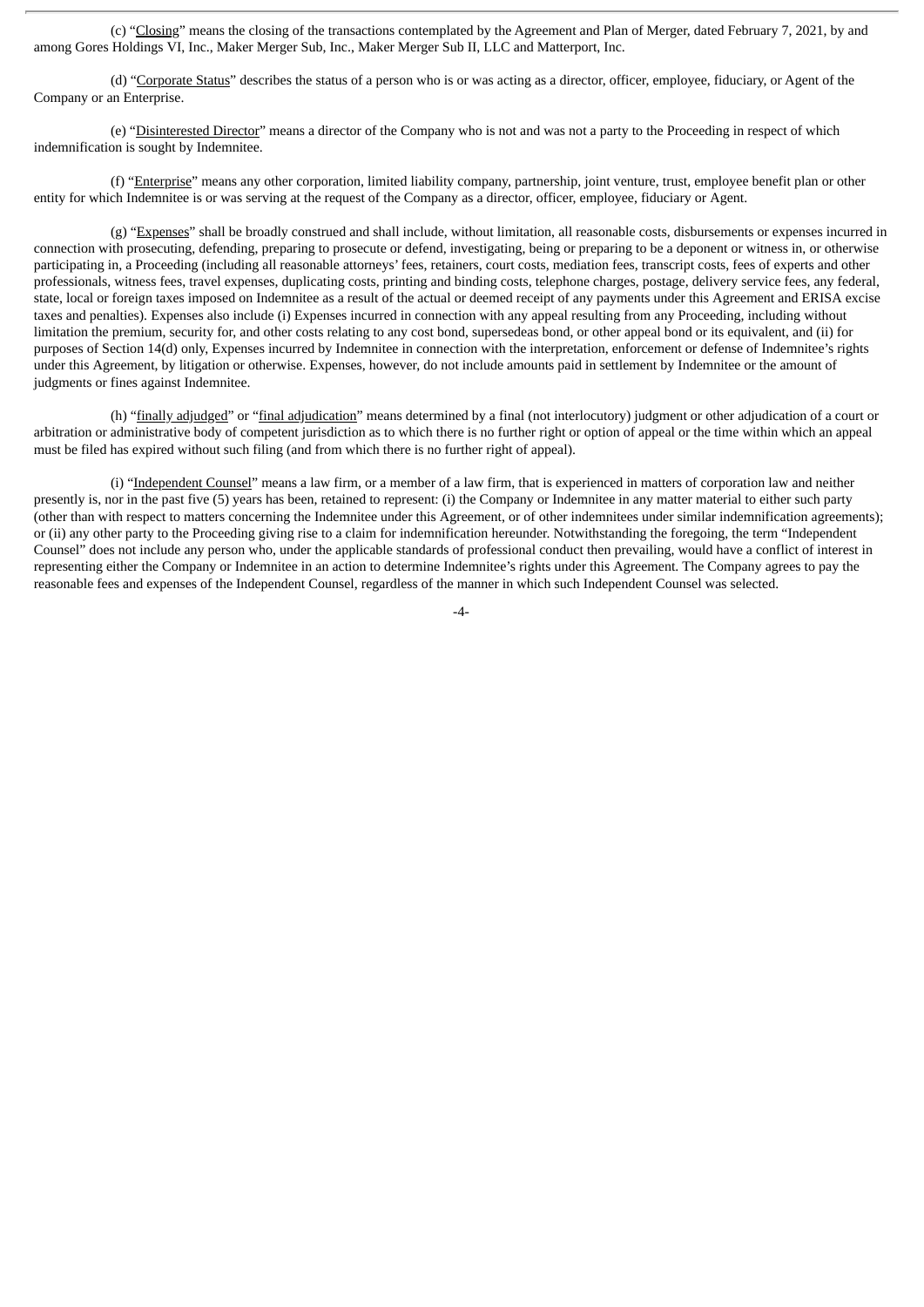(j) "Proceeding" shall be broadly construed and mean any threatened, pending or completed action, suit, claim, counterclaim, cross claim, arbitration, mediation, alternate dispute resolution mechanism, investigation, inquiry, administrative hearing or any other actual, threatened or completed proceeding, whether brought in the right of the Company or otherwise and whether of a civil, criminal, administrative, legislative, or investigative (formal or informal) nature, including any appeal therefrom, in which Indemnitee was, is or will be involved as a party, potential party, non-party witness or otherwise by reason of Indemnitee's Corporate Status or by reason of any action taken by Indemnitee (or a failure to take action by Indemnitee) or of any action (or failure to act) on Indemnitee's part while acting pursuant to Indemnitee's Corporate Status, in each case whether or not serving in such capacity at the time any liability or Expense is incurred for which indemnification, reimbursement, or advancement of Expenses can be provided under this Agreement.

Section 3. Indemnity in Third-Party Proceedings. The Company will hold harmless and indemnify Indemnitee in accordance with the provisions of this Section 3 if Indemnitee is, or is threatened to be made, a party to or a participant in any Proceeding, other than a Proceeding by or in the right of the Company to procure a judgment in its favor. Pursuant to this Section 3, the Company will hold harmless and indemnify Indemnitee to the fullest extent permitted by applicable law against all loss and liability suffered, Expenses, judgments, fines and amounts paid in settlement (including all interest, assessments and other charges paid or payable in connection with or in respect of such Expenses, judgments, fines and amounts paid in settlement) actually and reasonably incurred by Indemnitee or on Indemnitee's behalf in connection with such Proceeding or any claim, issue or matter therein if (a) such Indemnitee acted in good faith and in a manner Indemnitee reasonably believed to be in or not opposed to the best interests of the Company, and (b) in the case of a criminal Proceeding, such Indemnitee had no reasonable cause to believe that Indemnitee's conduct was unlawful.

Section 4. Indemnity in Proceedings by or in the Right of the Company. The Company will hold harmless and indemnity Indemnitee in accordance with the provisions of this Section 4 if Indemnitee is, or is threatened to be made, a party to or a participant in any Proceeding by or in the right of the Company to procure a judgment in its favor. Pursuant to this Section 4, the Company will hold harmless and indemnify Indemnitee to the fullest extent permitted by applicable law against all Expenses actually and reasonably incurred by Indemnitee or on Indemnitee's behalf in connection with such Proceeding or any claim, issue or matter therein, if Indemnitee acted in good faith and in a manner Indemnitee reasonably believed to be in or not opposed to the best interests of the Company. Notwithstanding the foregoing, if applicable law so provides, the Company will not hold harmless and indemnify Indemnitee for Expenses under this Section 4 related to any claim, issue or matter in a Proceeding for which Indemnitee has been finally adjudged by a court to be liable to the Company, unless, and only to the extent that, the Court of Chancery of the State of Delaware or any court in which the Proceeding was brought determines that such indemnification may be made.

-5-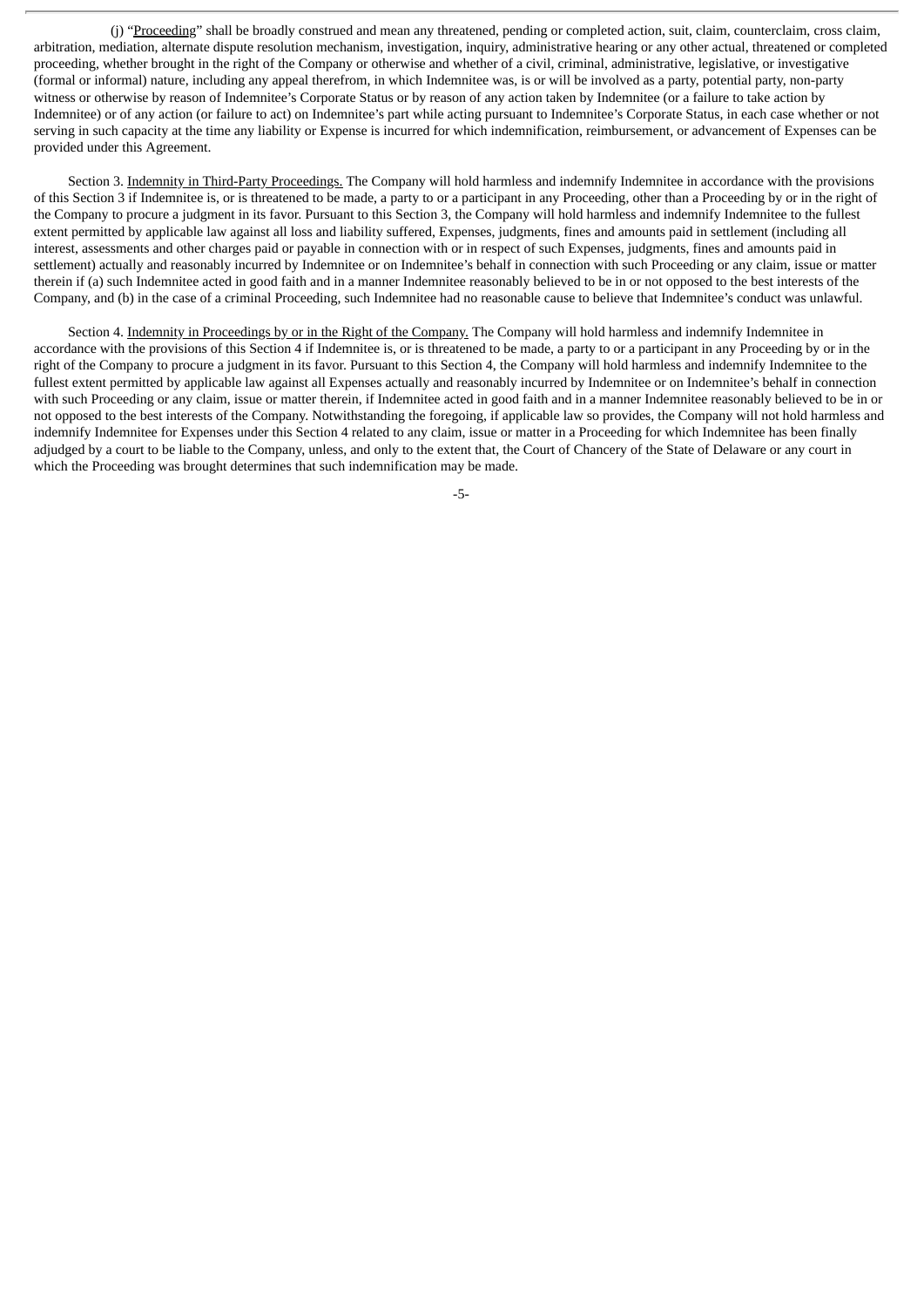Section 5. Indemnification for Expenses of a Party Who is Wholly or Partly Successful. Notwithstanding any other provisions of this Agreement, to the fullest extent permitted by applicable law, the Company will hold harmless and indemnify Indemnitee against all Expenses actually and reasonably incurred by Indemnitee or on Indemnitee's behalf in connection with any Proceeding in which Indemnitee is successful, on the merits or otherwise. If Indemnitee is not wholly successful in such Proceeding but is successful, on the merits or otherwise, as to one or more but less than all claims, issues or matters in such Proceeding, the Company will hold harmless and indemnify Indemnitee against all Expenses actually and reasonably incurred by Indemnitee or on Indemnitee's behalf in connection with or related to each successfully resolved claim, issue or matter to the fullest extent permitted by law. For purposes of this Section 5 and without limitation, the termination of any claim, issue or matter in such a Proceeding by dismissal, with or without prejudice, will be deemed to be a successful result as to such claim, issue or matter.

Section 6. Indemnification For Expenses of a Witness. Notwithstanding any other provision of this Agreement and to the fullest extent permitted by the DGCL, the Company will hold harmless and indemnify Indemnitee against all Expenses actually and reasonably incurred by Indemnitee or on Indemnitee's behalf in connection with any Proceeding to which Indemnitee is not a party but to which Indemnitee, by reason of Indemnitee's Corporate Status, is a witness, deponent, interviewee, or otherwise asked to participate.

Section 7. Partial Indemnification. If Indemnitee is entitled under any provision of this Agreement to indemnification by the Company for some or a portion of Expenses, but not, however, for the total amount thereof, the Company will hold harmless and indemnify Indemnitee for the portion thereof to which Indemnitee is entitled.

Section 8. Additional Indemnification. Notwithstanding any limitation in Sections 3, 4, or 5, the Company will hold harmless and indemnify Indemnitee against all against all Expenses, judgments, penalties, fines and amounts paid in settlement actually and reasonably incurred by Indemnitee or on Indemnitee's behalf to the fullest extent permitted by applicable law (including but not limited to, the DGCL and any amendments to or replacements of the DGCL adopted after the date of this Agreement that expand the Company's ability to hold harmless and indemnify its officers and directors) if Indemnitee is a party to or threatened to be made a party to any Proceeding (including a Proceeding by or in the right of the Company to procure a judgment in its favor), including, without limitation, all liability arising out of the negligence or active or passive wrongdoing of Indemnitee. The only limitation that shall exist upon the Company's obligations pursuant to this Agreement shall be that the Company shall not be obligated to make any payment to Indemnitee that is finally adjudged (subject to the presumptions set forth in Section 13) to be unlawful.

Section 9. Exclusions. Notwithstanding any provision in this Agreement, the Company is not obligated under this Agreement to make any indemnification payment to Indemnitee in connection with any Proceeding:

(a) for which payment has actually been made to or on behalf of Indemnitee under any insurance policy or other indemnity provision, except to the extent provided in Section 16(b), and except with respect to any excess beyond the amount paid under any insurance policy or other indemnity provision; or

-6-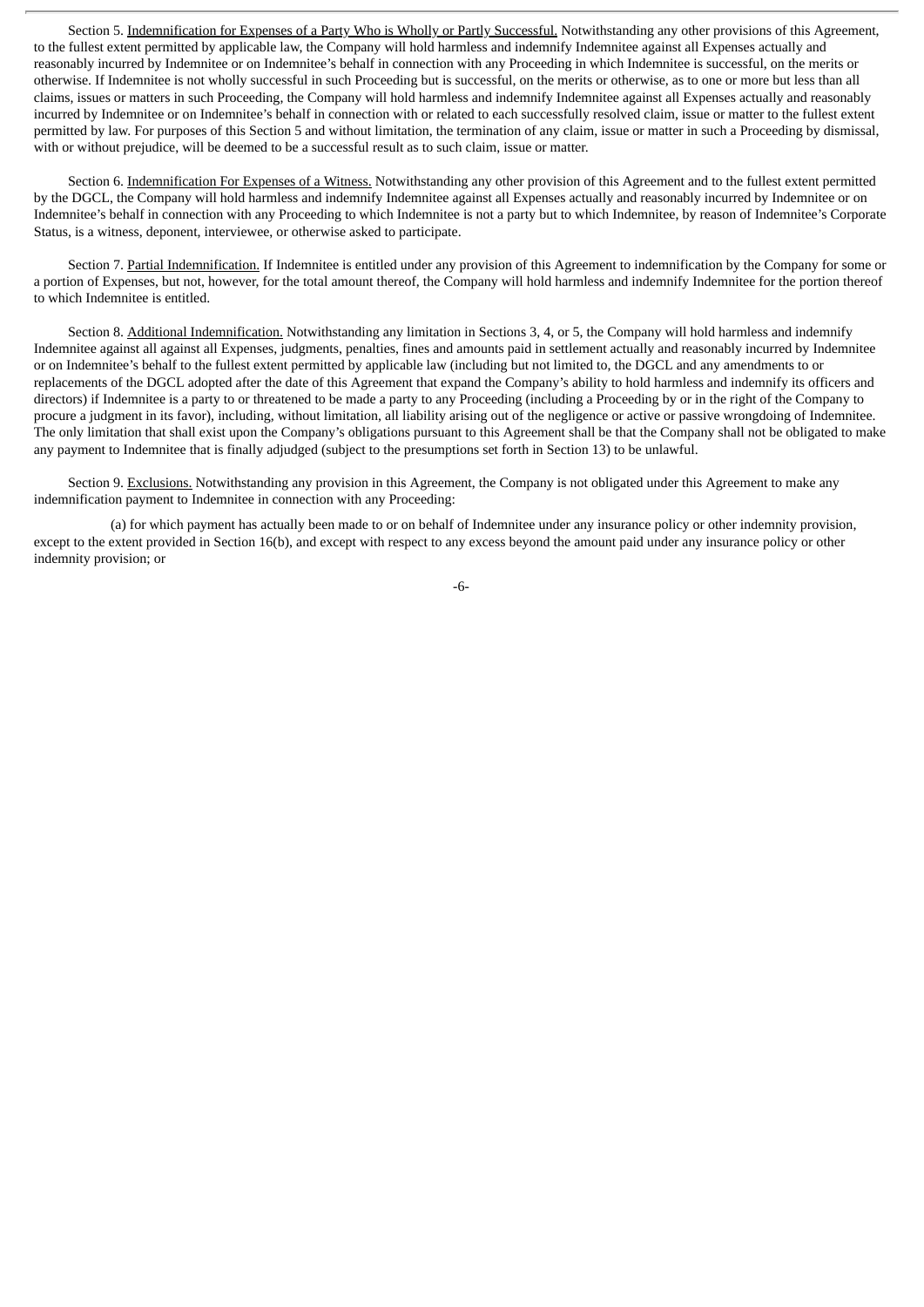(b) for (i) an accounting of profits made from the purchase and sale (or sale and purchase) by Indemnitee of securities of the Company within the meaning of Section 16(b) of the Exchange Act (as defined in Section 2(b) hereof) or similar provisions of state statutory law or common law. (ii) any reimbursement of the Company by the Indemnitee of any bonus or other incentive-based or equity-based compensation or of any profits realized by the Indemnitee from the sale of securities of the Company, as required in each case under the Exchange Act (including any such reimbursements that arise from an accounting restatement of the Company pursuant to Section 304 of the Sarbanes-Oxley Act of 2002 (the "Sarbanes-Oxley Act"), or the payment to the Company of profits arising from the purchase and sale by Indemnitee of securities in violation of Section 306 of the Sarbanes-Oxley Act) or (iii) any reimbursement of the Company by Indemnitee of any compensation pursuant to any compensation recoupment or clawback policy adopted by the Board or the compensation committee of the Board, if any, including but not limited to any such policy adopted to comply with stock exchange listing requirements implementing Section 10D of the Exchange Act; or

(c) initiated by Indemnitee, including any Proceeding (or any part of any Proceeding) initiated by Indemnitee against the Company or its directors, officers, employees or other indemnitees, unless (i) the Proceeding or part of any Proceeding is to enforce Indemnitee's rights to indemnification or advancement, of Expenses, including a Proceeding (or any part of any Proceeding) initiated pursuant to Section 14 of this Agreement, (ii) the Board authorized the Proceeding (or any part of any Proceeding) prior to its initiation or (iii) the Company provides the indemnification, in its sole discretion, pursuant to the powers vested in the Company under applicable law.

#### Section 10. Advances of Expenses.

(a) The Company will advance, to the fullest extent permitted by the DGCL, but subject to the terms of this Agreement, all Expenses incurred by Indemnitee or on behalf of Indemnitee in connection with any Proceeding (or any part of any Proceeding) not initiated by Indemnitee or any Proceeding (or any part of any Proceeding) initiated by Indemnitee if (i) the Proceeding or part of any Proceeding is to enforce Indemnitee's rights to obtain indemnification or advancement of Expenses from the Company or Enterprise, including a proceeding initiated pursuant to Section 14 or (ii) the Board authorized the Proceeding (or any part of any Proceeding) prior to its initiation. The Company will advance the Expenses within twenty (20) days after the receipt by the Company of a statement or statements requesting such advances from time to time, whether prior to or after final disposition of any Proceeding.

(b) Advances will be unsecured and interest free. Indemnitee undertakes to repay the amounts advanced (without interest) to the extent that it is ultimately determined that Indemnitee is not entitled to be indemnified by the Company, thus Indemnitee qualifies for advances upon the execution of this Agreement and delivery to the Company. No other form of undertaking is required other than the execution of this Agreement. The Company will make advances without regard to Indemnitee's ability to repay the Expenses and without regard to Indemnitee's ultimate entitlement to indemnification under the other provisions of this Agreement.

-7-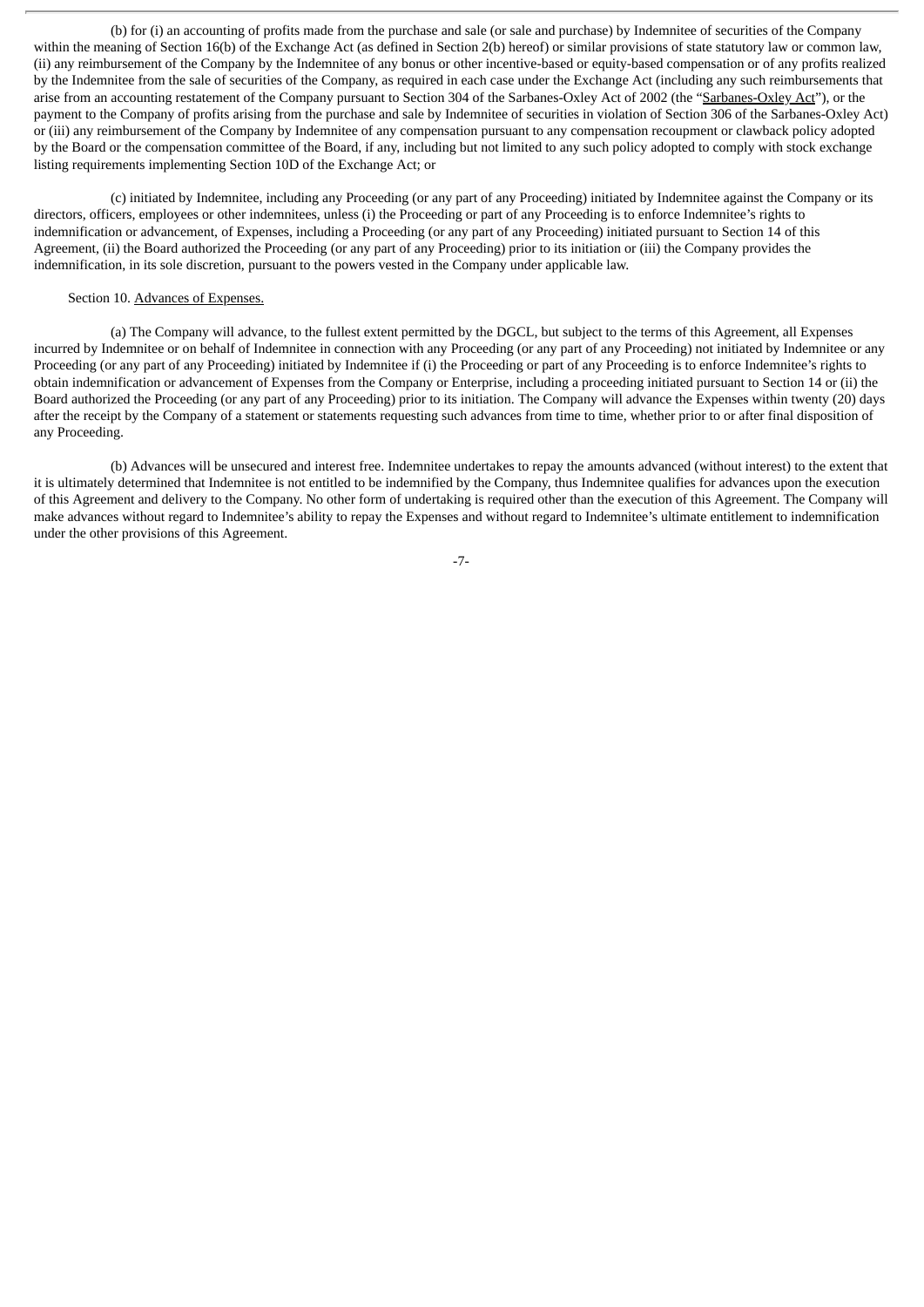#### Section 11. Procedure for Notification of Claim for Indemnification or Advancement.

(a) Indemnitee will notify the Company in writing of any Proceeding with respect to which Indemnitee intends to seek indemnification or advancement of Expenses hereunder as soon as reasonably practicable following the receipt by Indemnitee of written notice thereof. Indemnitee will include in the written notification to the Company a description of the nature of the Proceeding and the allegations underlying the Proceeding and provide such documentation and information as is reasonably available to Indemnitee and is reasonably necessary to determine whether and to what extent Indemnitee is entitled to indemnification following the final disposition of such Proceeding. Indemnitee's failure to so notify the Company will not relieve the Company from any obligation it may have to Indemnitee under this Agreement, and any delay or defect in so notifying the Company will not constitute a waiver by Indemnitee of any rights under this Agreement. The Secretary of the Company will, promptly upon receipt of such a request for indemnification, advise the Board in writing that Indemnitee has requested indemnification or advancement.

(b) The Company will be entitled to participate in the Proceeding at its own expense, provided, that the Company will not be entitled to assume the defense of such Proceedings on Indemnitee's behalf without Indemnitee's prior written consent.

(c) The Company will not settle any Proceeding (in whole or in part) if such settlement would attribute to Indemnitee any admission of liability or impose any Expense, judgment, liability, fine, penalty or obligation or limitation on Indemnitee without Indemnitee's prior written consent, which shall not be unreasonably withheld.

## Section 12. Procedure Upon Application for Indemnification.

(a) Unless a Change in Control has occurred, the determination of Indemnitee's entitlement to indemnification will be made:

i. by a majority vote of the Disinterested Directors, even though less than a quorum of the Board;

ii. by a committee of Disinterested Directors designated by a majority vote of the Disinterested Directors, even though less than a quorum of the Board;

iii. if there are no such Disinterested Directors or, if such Disinterested Directors so direct, by written opinion provided by Independent Counsel selected by the Board; or

iv. if so directed by the Board, by the stockholders of the Company.

(b) If a Change in Control has occurred, the determination of Indemnitee's entitlement to indemnification will be made by written opinion provided by Independent Counsel selected by Indemnitee (unless Indemnitee requests such selection be made by the Board).

(c) The party selecting Independent Counsel pursuant to subsection (a)(iii) or (b) of this Section 12 will provide written notice of the selection to the other party. The notified party may, within ten (10) days after receiving written notice of the selection of Independent Counsel, deliver to the selecting party a written objection to such selection; provided, however, that such objection may be asserted only on the ground that the Independent Counsel so selected does not meet the requirements of "Independent Counsel" as defined in Section 2 of this Agreement, and the objection will set forth with particularity the factual basis of such assertion. Absent a proper and timely objection, the person so selected will act as Independent Counsel. If such written objection is so made and substantiated, the Independent Counsel so selected may not

-8-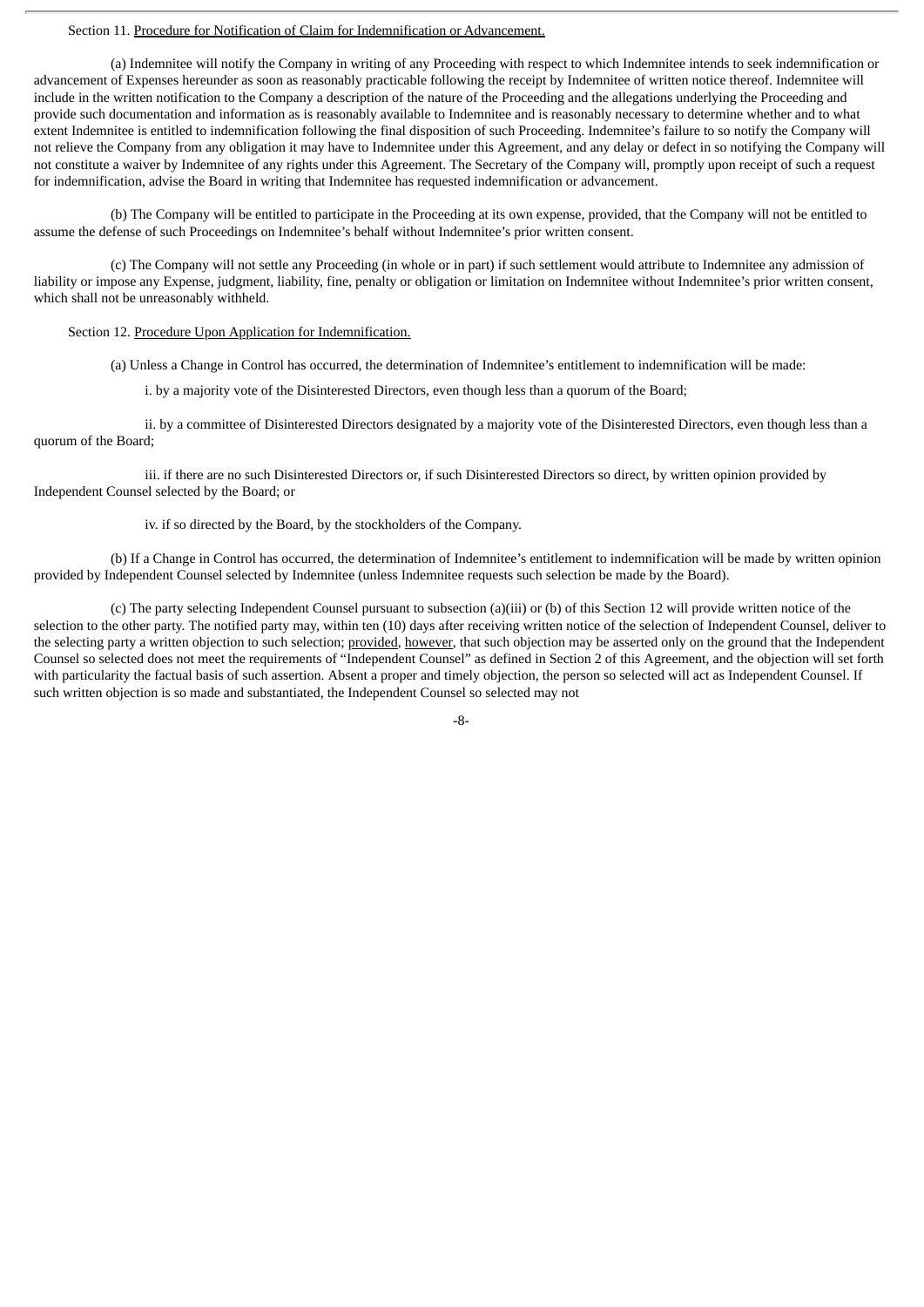serve as Independent Counsel unless and until such objection is withdrawn or the Court of Chancery of the State of Delaware has determined that such objection is without merit. If, within thirty (30) days after the later of submission by Indemnitee of a written request for indemnification pursuant to Section 11(a) hereof and the final disposition of the Proceeding, Independent Counsel has not been selected or, if selected, any objection to has not been resolved, either the Company or Indemnitee may petition the Court of Chancery of the State of Delaware for the appointment as Independent Counsel of a person selected by such court or by such other person as such court designates. Upon the due commencement of any judicial proceeding or arbitration pursuant to Section 14(a) of this Agreement, Independent Counsel will be discharged and relieved of any further responsibility in such capacity (subject to the applicable standards of professional conduct then prevailing).

(d) Indemnitee will cooperate with the person, persons or entity making the determination with respect to Indemnitee's entitlement to indemnification, including providing to such person, persons or entity upon reasonable advance request any documentation or information which is not privileged or otherwise protected from disclosure and which is reasonably available to Indemnitee and reasonably necessary to such determination. The Company will advance and pay any Expenses incurred by Indemnitee in so cooperating with the person, persons or entity making the indemnification determination irrespective of the determination as to Indemnitee's entitlement to indemnification and the Company hereby indemnifies and agrees to hold Indemnitee harmless therefrom. The Company promptly will advise Indemnitee in writing of the determination that Indemnitee is or is not entitled to indemnification, including a description of any reason or basis for which indemnification has been denied and providing a copy of any written opinion provided to the Board by Independent Counsel.

(e) If it is determined that Indemnitee is entitled to indemnification, the Company will make payment to Indemnitee within twenty (20) days after such determination.

#### Section 13. Presumptions and Effect of Certain Proceedings.

(a) It is the intent of this Agreement to secure for Indemnitee rights of indemnity that are as favorable as may be permitted under the DGCL and public policy of the State of Delaware. In making a determination with respect to entitlement to indemnification hereunder, the person or persons or entity making such determination will, to the fullest extent not prohibited by law, presume Indemnitee is entitled to indemnification under this Agreement if Indemnitee has submitted a request for indemnification in accordance with Section 11(a) of this Agreement, and the Company will, to the fullest extent not prohibited by law, have the burden of proof to overcome that presumption by clear and convincing evidence. Neither the failure of the Company (including by its directors or Independent Counsel) to have made a determination prior to the commencement of any action pursuant to this Agreement that indemnification is proper in the circumstances because Indemnitee has met the applicable standard of conduct, nor an actual determination by the Company (including by its directors or Independent Counsel) that Indemnitee has not met such applicable standard of conduct, will be a defense to the action or create a presumption that Indemnitee has not met the applicable standard of conduct.

-9-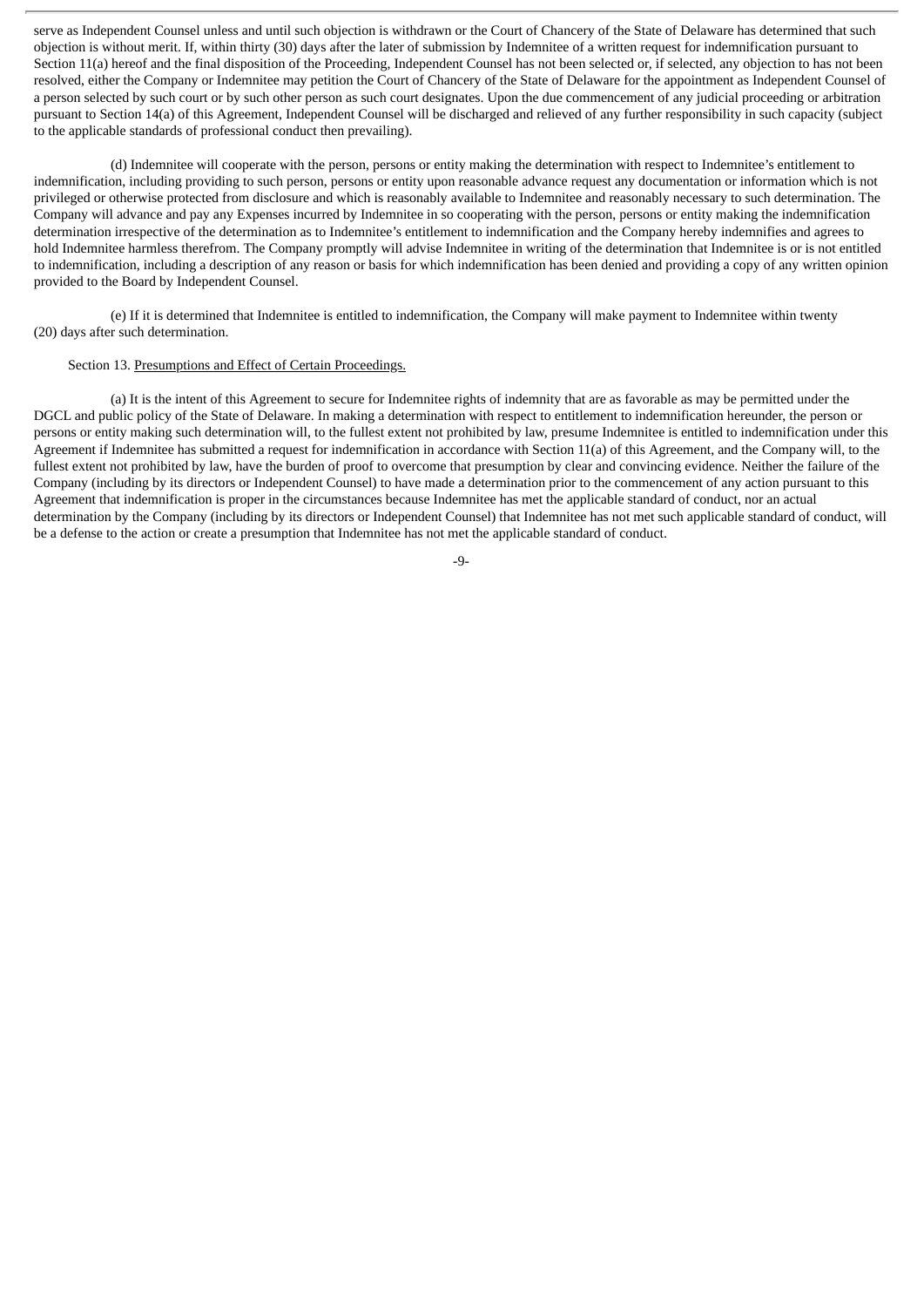(b) If the determination of the Indemnitee's entitlement to indemnification has not made pursuant to Section 12 within sixty (60) days after the later of (i) receipt by the Company of Indemnitee's request for indemnification pursuant to Section 11(a) and (ii) the final disposition of the Proceeding for which Indemnitee requested indemnification (the "Determination Period"), the requisite determination of entitlement to indemnification will, to the fullest extent not prohibited by law, be deemed to have been made and Indemnitee will be entitled to such indemnification, absent (i) a misstatement by Indemnitee of a material fact, or an omission of a material fact necessary to make Indemnitee's statement not materially misleading, in connection with the request for indemnification, or (ii) a prohibition of such indemnification under applicable law. The Determination Period may be extended for a reasonable time, not to exceed an additional thirty (30) days, if the person, persons or entity making the determination with respect to entitlement to indemnification in good faith requires such additional time for the obtaining or evaluating of documentation and/or information relating thereto; and provided, further, the Determination Period may be extended an additional fifteen (15) days if the determination of entitlement to indemnification is to be made by the stockholders pursuant to Section 12(a)(iv) of this Agreement.

(c) The termination of any Proceeding or of any claim, issue or matter therein, by judgment, order, settlement or conviction, or upon a plea of nolo contendere or its equivalent, will not (except as otherwise expressly provided in this Agreement) of itself adversely affect the right of Indemnitee to indemnification or create a presumption that Indemnitee did not act in good faith and in a manner which Indemnitee reasonably believed to be in or not opposed to the best interests of the Company or, with respect to any criminal Proceeding, that Indemnitee had reasonable cause to believe that Indemnitee's conduct was unlawful.

(d) For purposes of any determination of good faith, Indemnitee will be deemed to have acted in good faith if Indemnitee acted based on the records or books of account of the Company, its subsidiaries, or an Enterprise, including financial statements, or on information supplied to Indemnitee by the directors or officers of the Company, its subsidiaries, or an Enterprise in the course of their duties, or on the advice of legal counsel for the Company, its subsidiaries, or an Enterprise or on information or records given or reports made to the Company or an Enterprise by an independent certified public accountant or by an appraiser, financial advisor or other expert selected with reasonable care by or on behalf of the Company, its subsidiaries, or an Enterprise. Further, Indemnitee will be deemed to have acted in a manner "not opposed to the best interests of the Company," as referred to in this Agreement if Indemnitee acted in good faith and in a manner Indemnitee reasonably believed to be in the best interests of the participants and beneficiaries of an employee benefit plan. Whether or not the foregoing provisions of this Section 13(d) are satisfied, it shall in any event be presumed that Indemnitee has at all times acted in good faith and in a manner Indemnitee reasonably believed to be in or not opposed to the best interests of the Company. Anyone seeking to overcome this presumption shall have the burden of proof and the burden of persuasion by clear and convincing evidence. The provisions of this Section 13(d) is not exclusive and does not limit in any way the other circumstances in which the Indemnitee may be deemed to have met the applicable standard of conduct set forth in this Agreement.

(e) The knowledge and/or actions, or failure to act, of any director, officer, trustee, partner, managing member, fiduciary, agent or employee of the Enterprise may not be imputed to Indemnitee for purposes of determining Indemnitee's right to indemnification under this Agreement.

-10-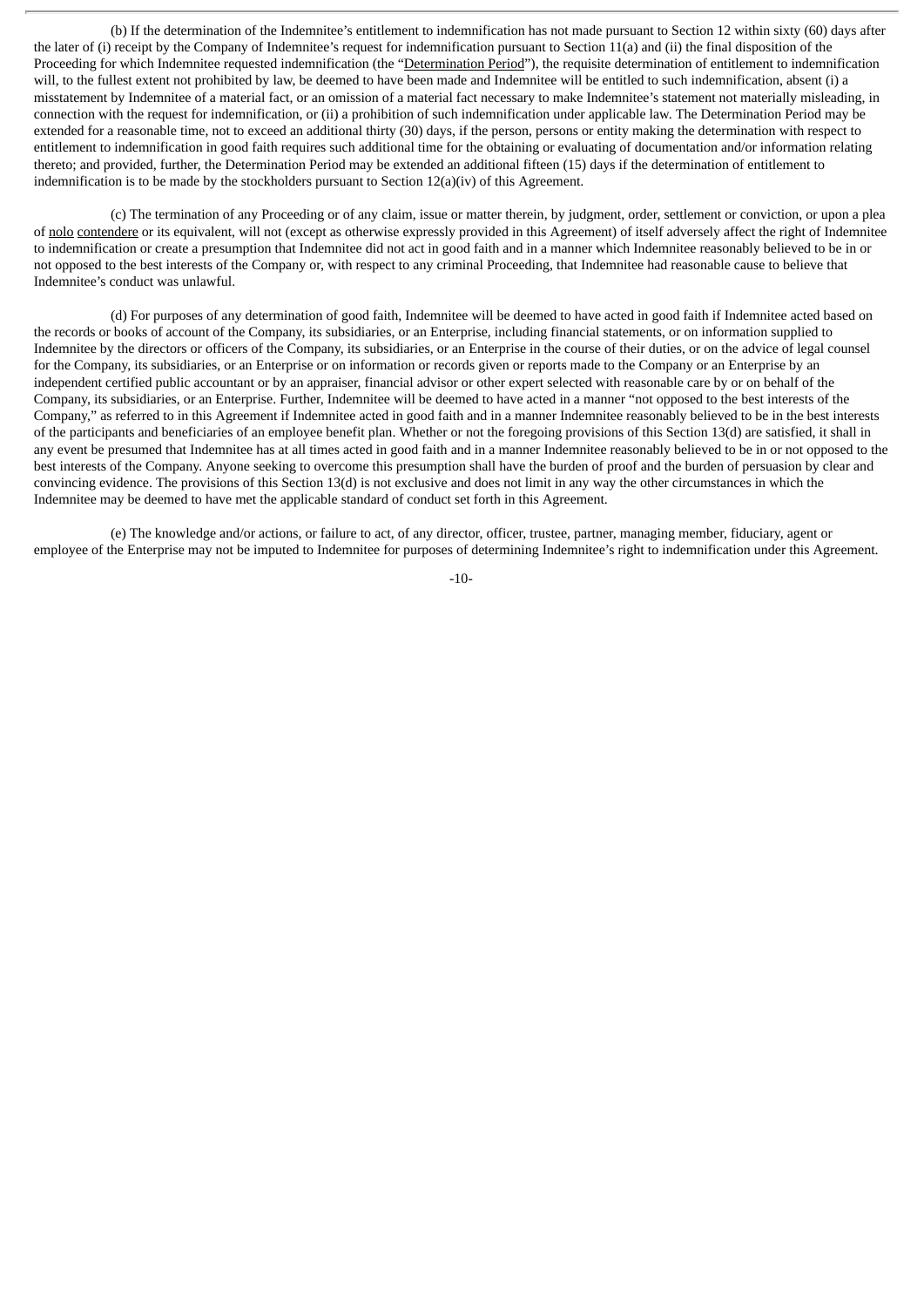(f) The Company acknowledges that a settlement or other disposition short of final judgment may be successful if it permits a party to avoid expense, delay, distraction, disruption and uncertainty. In the event that any Proceeding to which Indemnitee is a party is resolved in any manner other than by adverse judgment against Indemnitee (including, without limitation, settlement of such Proceeding with or without payment of money or other consideration) it shall be presumed that Indemnitee has been successful on the merits or otherwise in such action, suit or proceeding. Anyone seeking to overcome this presumption shall have the burden of proof and the burden of persuasion by clear and convincing evidence.

#### Section 14. Remedies of Indemnitee.

(a) Indemnitee may commence litigation against the Company in the Court of Chancery of the State of Delaware to obtain indemnification or advancement of Expenses provided by this Agreement in the event that (i) a determination is made pursuant to Section 12 of this Agreement that Indemnitee is not entitled to indemnification under this Agreement, (ii) the Company does not timely advance Expenses pursuant to Section 10 of this Agreement, (iii) the determination of entitlement to indemnification is not made pursuant to Section 12 of this Agreement within the Determination Period, (iv) the Company does not hold harmless and indemnify Indemnitee pursuant to Section 5 or 6 or the second to last sentence of Section 12(d) of this Agreement within twenty (20) days after receipt by the Company of a written request therefor, (v) the Company does not hold harmless and indemnify Indemnitee pursuant to Section 3, 4, 7, or 8 of this Agreement within twenty (20) days after a determination has been made that Indemnitee is entitled to indemnification, or (vi) in the event that the Company or any other person takes or threatens to take any action to declare this Agreement void or unenforceable, or institutes any litigation or other action or Proceeding designed to deny, or to recover from, the Indemnitee the benefits provided or intended to be provided to the Indemnitee hereunder. Alternatively, Indemnitee, at Indemnitee's option, may seek an award in arbitration to be conducted by a single arbitrator pursuant to the Commercial Arbitration Rules of the American Arbitration Association. Indemnitee must commence such Proceeding seeking an adjudication or an award in arbitration within one hundred eighty (180) days following the date on which Indemnitee first has the right to commence such Proceeding pursuant to this Section 14(a); provided, however, that the foregoing clause does not apply in respect of a Proceeding brought by Indemnitee to enforce Indemnitee's rights under Section 5 of this Agreement. The Company will not oppose Indemnitee's right to seek any such adjudication or award in arbitration.

(b) If a determination is made pursuant to Section 12 of this Agreement that Indemnitee is not entitled to indemnification, any judicial proceeding or arbitration commenced pursuant to this Section 14 will be conducted in all respects as a *de novo* trial, or arbitration, on the merits and Indemnitee may not be prejudiced by reason of that adverse determination. In any judicial proceeding or arbitration commenced pursuant to this Section 14 the Company will have the burden of proving Indemnitee is not entitled to indemnification or advancement of Expenses, as the case may be and will not introduce evidence of the determination made pursuant to Section 12 of this Agreement.

(c) If a determination is made pursuant to Section 12 of this Agreement that Indemnitee is entitled to indemnification, the Company will be bound by such determination in any judicial proceeding or arbitration commenced pursuant to this Section 14, absent (i) a misstatement by Indemnitee of a material fact, or an omission of a material fact necessary to make Indemnitee's statement not materially misleading, in connection with the request for indemnification, or (ii) a prohibition of such indemnification under applicable law.

-11-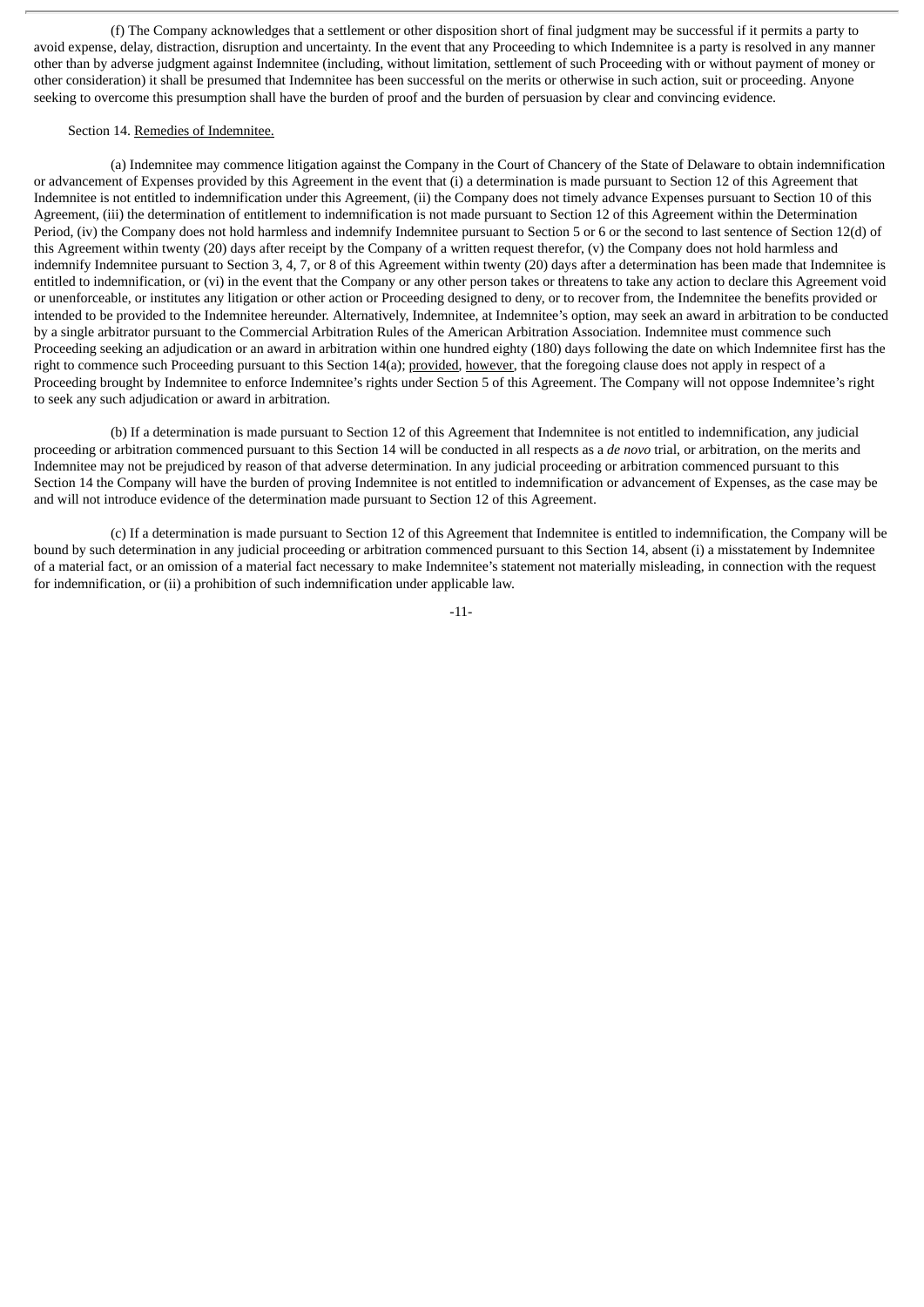(d) The Company is, to the fullest extent not prohibited by law, precluded from asserting in any judicial proceeding or arbitration commenced pursuant to this Section 14 that the procedures and presumptions of this Agreement are not valid, binding and enforceable and will stipulate in any such court or before any such arbitrator that the Company is bound by all the provisions of this Agreement.

(e) It is the intent of the Company that, to the fullest extent permitted by law, the Indemnitee not be required to incur legal fees or other Expenses associated with the interpretation, enforcement or defense of Indemnitee's rights under this Agreement or to recover under any directors' and officers' liability insurance policy by litigation or otherwise because the cost and expense thereof would substantially detract from the benefits intended to be extended to the Indemnitee hereunder. The Company, to the fullest extent permitted by law, will (within twenty (20) days after receipt by the Company of a written request therefor) advance to Indemnitee such Expenses which are incurred by Indemnitee in connection with any action concerning this Agreement, Indemnitee's right to indemnification or advancement of Expenses from the Company, or concerning any directors' and officers' liability insurance policies maintained by the Company and will hold harmless and indemnify Indemnitee against any and all such Expenses, regardless of whether Indemnitee is ultimately determined to be entitled to such indemnification, unless the court determines that each of the Indemnitee's claims in such Proceeding were made in bad faith or were frivolous or are prohibited by law.

Section 15. Defense of Proceeding and Selection of Counsel. In the event the Company is obligated to advance Expenses to Indemnitee with respect to any Proceeding, the Company will be entitled to assume the defense of such Proceeding on behalf of Indemnitee upon the delivery to Indemnitee of written notice of its election to do so; provided that if the Indemnitee believes, after consultation with counsel selected by the Indemnitee, that (i) the Company and the Indemnitee have an actual or potential conflict of interest with respect to the Proceeding, (ii) the named parties in any such Proceeding (including any impleaded parties) include the Company or any subsidiary of the Company and the Indemnitee and the Indemnitee concludes that there may be one or more legal defenses available to him that are different from or in addition to those available to the Company or any subsidiary of the Company or (iii) any such representation of Indemnitee by counsel chosen by the Company would be precluded under the applicable standards of professional conduct then prevailing, then the Indemnitee will be entitled to advancement of Expenses incurred to retain separate counsel. The Company will not, without the prior written consent of the Indemnitee, effect any settlement of any Proceeding or part of any Proceeding which admits any liability or misconduct by Indemnitee. The Indemnitee will not unreasonably withhold consent to any proposed settlement; provided that the Indemnitee may withhold consent to any settlement that includes any admission of liability or misconduct by Indemnitee. To the fullest extent permitted by Delaware law, the Company's assumption of the defense of a Proceeding will constitute an irrevocable acknowledgement by the Company that any Expenses incurred by or for the account of Indemnitee incurred in connection therewith are indemnifiable by the Company.

-12-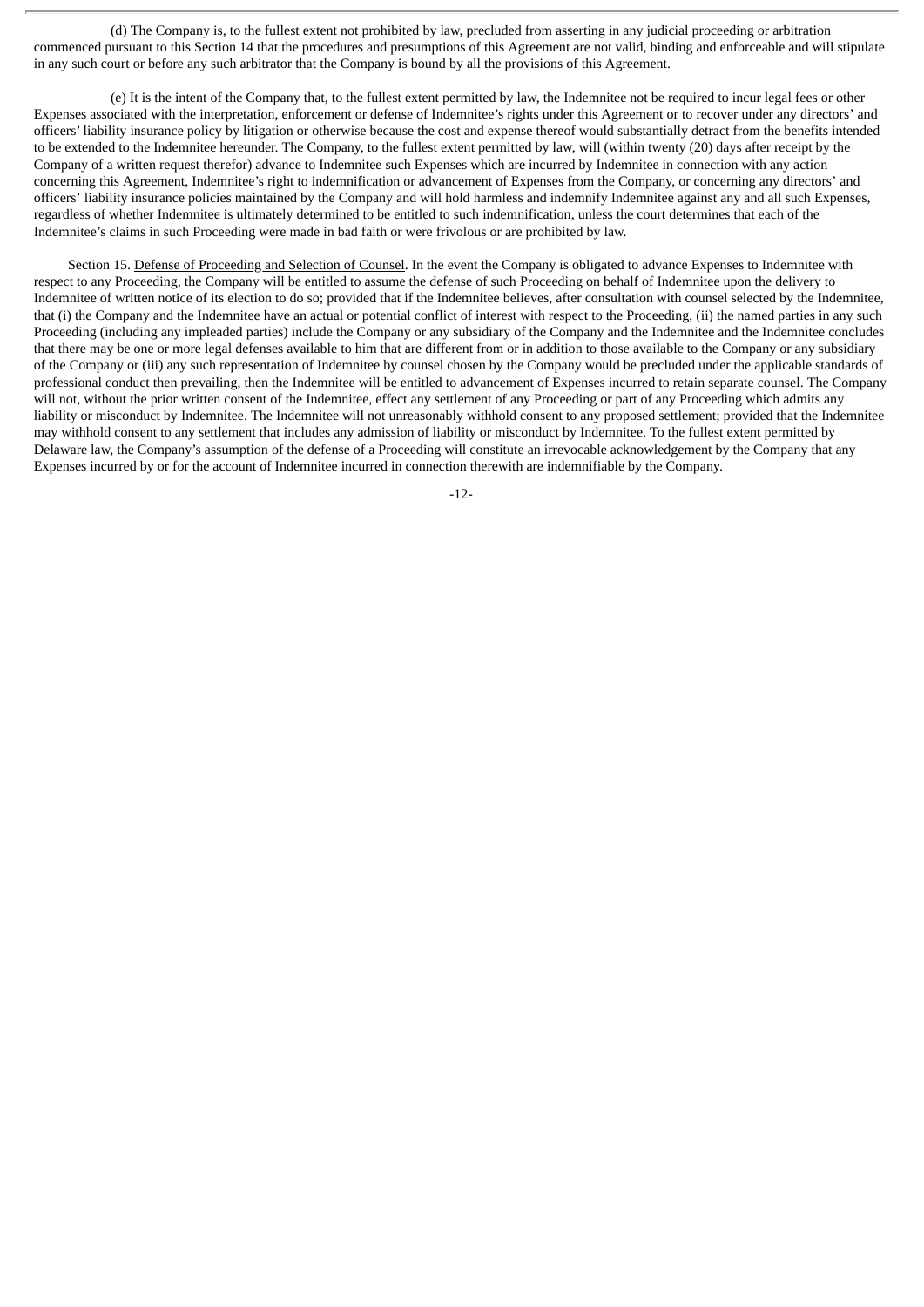### Section 16. Non-exclusivity; Survival of Rights; Insurance; Subrogation.

(a) The indemnification and advancement of Expenses provided by this Agreement are not exclusive of any other rights to which Indemnitee may at any time be entitled under applicable law, the Certificate of Incorporation, the Bylaws, any agreement, a vote of stockholders or a resolution of directors, or otherwise. The indemnification and advancement of Expenses provided by this Agreement may not be limited or restricted by any amendment, alteration or repeal of the Certificate of Incorporation, the Bylaws or this Agreement in any way with respect to any action taken or omitted by Indemnitee in Indemnitee's Corporate Status occurring prior to any such amendment, alteration or repeal of this Agreement. To the extent that a change in Delaware law, whether by statute or judicial decision, permits greater indemnification or advancement of Expenses than would be afforded currently under the Certificate of Incorporation, the Bylaws or this Agreement, it is the intent of the parties hereto that Indemnitee enjoy by this Agreement the greater benefits so afforded by such change. No right or remedy herein conferred is intended to be exclusive of any other right or remedy, and every other right and remedy is cumulative and in addition to every other right and remedy given hereunder or now or hereafter existing at law or in equity or otherwise. The assertion or employment of any right or remedy hereunder, or otherwise, will not prevent the concurrent assertion or employment of any other right or remedy.

(b) The Company hereby acknowledges that Indemnitee may have certain rights to indemnification, advancement of Expenses and/or insurance provided by one or more Persons with whom or which Indemnitee may be associated.

i. The Company hereby acknowledges and agrees:

1) the Company is the indemnitor of first resort with respect to any request for indemnification or advancement of Expenses made pursuant to this Agreement concerning any Proceeding arising from or related to Indemnitee's Corporate Status with the Company;

2) the Company is primarily liable for all indemnification and indemnification or advancement of Expenses obligations for any Proceeding arising from or related to Indemnitee's Corporate Status with the Company, whether created by law, organizational or constituent documents, contract (including this Agreement) or otherwise;

3) any obligation of any other Persons with whom or which Indemnitee may be associated to hold harmless and indemnify Indemnitee and/or advance Expenses to Indemnitee in respect of any proceeding are secondary to the obligations of the Company's obligations;

4) the Company will hold harmless and indemnify Indemnitee and advance Expenses to Indemnitee hereunder to the fullest extent provided herein without regard to any rights Indemnitee may have against any other Person with whom or which Indemnitee may be associated or insurer of any such Person; and

ii. the Company irrevocably waives, relinquishes and releases (A) any other Person with whom or which Indemnitee may be associated from any claim of contribution, subrogation, reimbursement, exoneration or indemnification, or any other recovery of any kind in respect of amounts paid by the Company to Indemnitee pursuant to this Agreement and (B) any right to participate in any claim or remedy of Indemnitee against any Person, whether or not such

-13-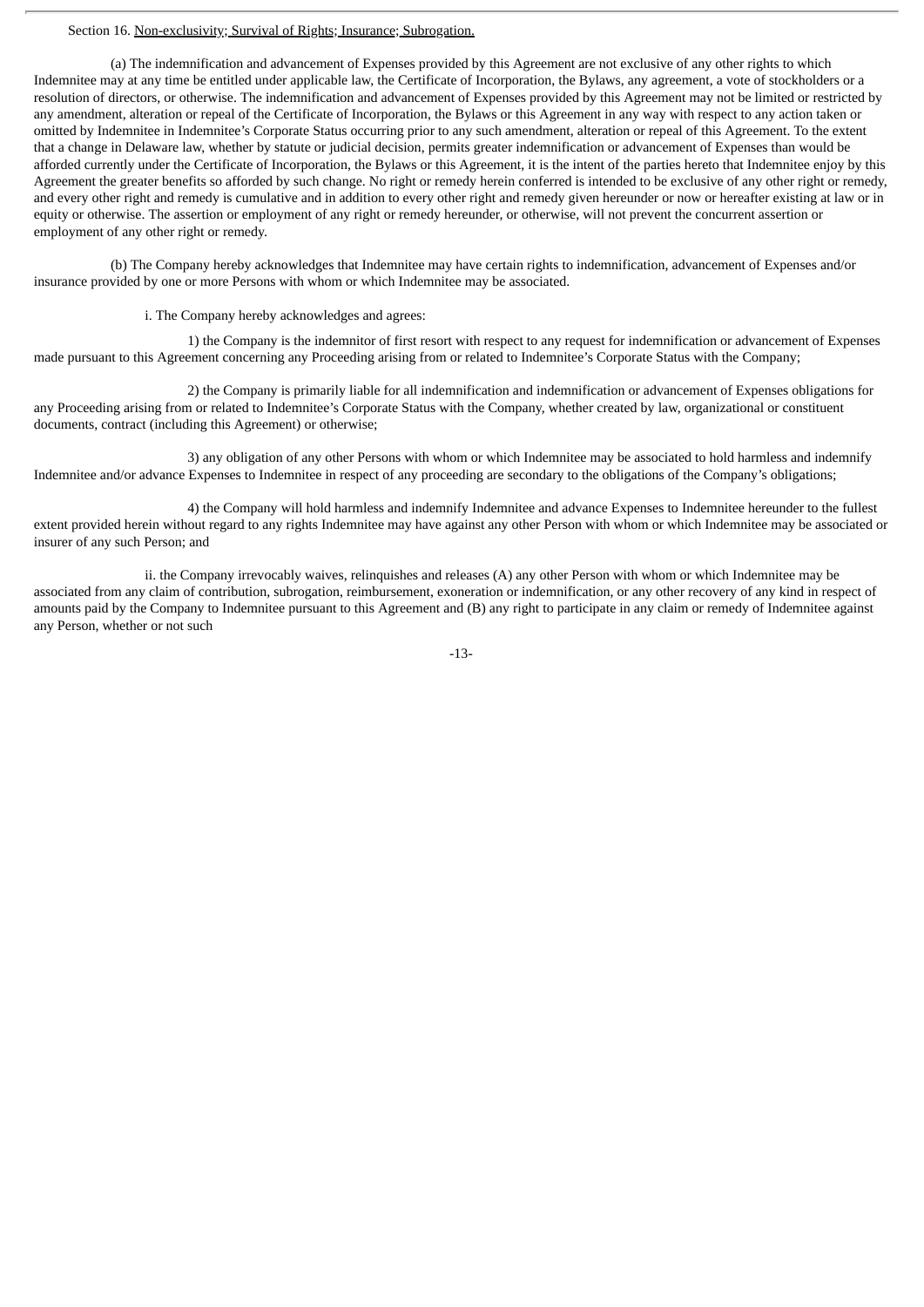claim, remedy or right arises in equity or under contract, statute or common law, including, without limitation, the right to take or receive from any Person, directly or indirectly, in cash or other property or by set-off or in any other manner, payment or security on account of such claim, remedy or right.

iii. In the event any other Person with whom or which Indemnitee may be associated or their insurers advances or extinguishes any liability or loss for Indemnitee, the payor has a right of subrogation against the Company or its insurers for all amounts so paid which would otherwise be payable by the Company or its insurers under this Agreement, and the Company shall execute all papers reasonably required and shall do all things that may be reasonably necessary to secure such rights, including the execution of such documents as may be necessary to enable such payor to bring suit to enforce such rights. The Company and the undersigned agree that the such payor shall be a third-party beneficiary with respect to this Section 16(b)(iii), entitled to enforce this Section 16(b)(iii) as though such payor was a party to this Agreement. In no event will payment by any other Person with whom or which Indemnitee may be associated or their insurers affect the obligations of the Company hereunder or shift primary liability for the Company's obligation to hold harmless and indemnify or advance of Expenses to any other Person with whom or which Indemnitee may be associated.

iv. Any indemnification or advancement of Expenses provided by any other Person with whom or which Indemnitee may be associated is specifically in excess over the Company's obligation to hold harmless and indemnify and advance Expenses or any valid and collectible insurance (including but not limited to any malpractice insurance or professional errors and omissions insurance) provided by the Company.

(c) To the extent that the Company maintains an insurance policy or policies providing liability insurance for directors, officers, employees, or Agents of the Company or an Enterprise, the Company will obtain a policy or policies covering Indemnitee to the maximum extent of the coverage available for any such director, officer, employee or Agent under such policy or policies, including coverage in the event the Company does not or cannot, for any reason, hold harmless and indemnify or advance Expenses to Indemnitee as required by this Agreement. If, at the time of the receipt of a notice of a claim pursuant to this Agreement, the Company has director and officer liability insurance in effect, the Company will give prompt notice of such claim or of the commencement of a Proceeding, as the case may be, to the insurers in accordance with the procedures set forth in the respective policies. The Company will thereafter take all necessary or desirable action to cause such insurers to pay, on behalf of the Indemnitee, all amounts payable as a result of such Proceeding in accordance with the terms of such policies. Indemnitee agrees to make reasonable efforts to assist the Company's efforts to cause the insurers to pay such amounts.

(d) The Company has not entered into as of the date hereof, and following the date hereof shall not enter into, any indemnification agreement or similar arrangement, or amend any existing agreement or arrangement, with any existing or future director or officer of the Company that has the effect of establishing rights of indemnification and contribution benefiting such director or officer in a manner more favorable in any respect than the rights of indemnification and contribution established in favor of Indemnitee by this Agreement, unless, in each such case, Indemnitee is offered the opportunity to receive the rights of indemnification and contribution of such agreement or arrangement. All such agreements and arrangements shall be in writing.

-14-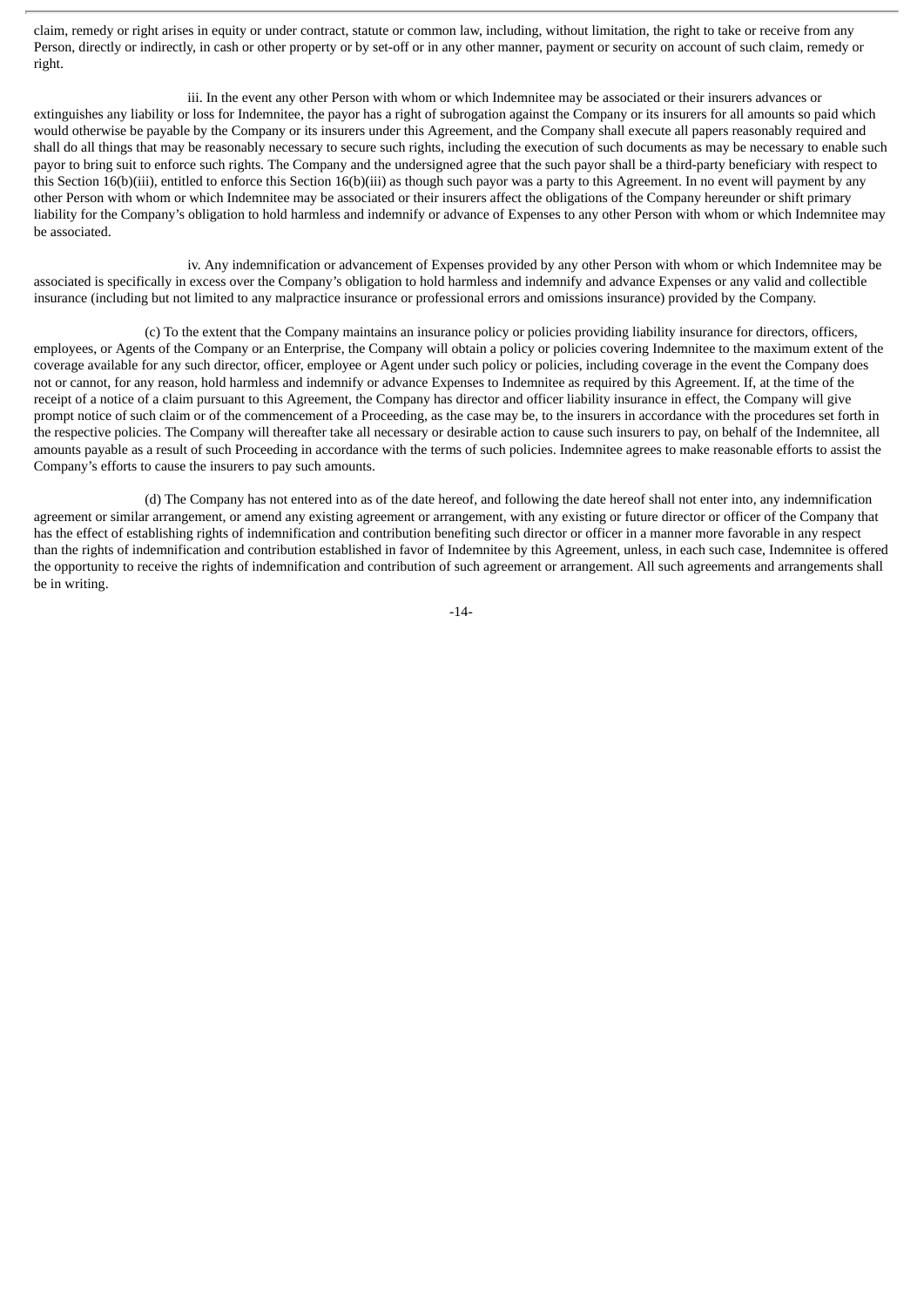Section 17. Duration of Agreement. This Agreement and the obligations of the Company hereunder continues until and terminates upon the later of: (a) ten (10) years after the date that Indemnitee ceases to serve as a director or officer of the Company and (b) one (1) year after the final adjudication or final termination by settlement of any Proceeding then pending in respect of which Indemnitee is granted rights of indemnification or advancement of Expenses hereunder and of any Proceeding commenced by Indemnitee pursuant to Section 14 of this Agreement relating thereto. The indemnification and advancement of Expenses rights provided by or granted pursuant to this Agreement are binding upon and be enforceable by the parties hereto and their respective successors and assigns (including any direct or indirect successor by purchase, merger, consolidation or otherwise to all or substantially all of the business or assets of the Company), continue as to an Indemnitee who has ceased to be a director, officer, employee or Agent of the Company or of any other Enterprise, and inure to the benefit of Indemnitee and Indemnitee's spouse, assigns, heirs, devisees, executors and administrators and other legal representatives. The Company shall require and shall cause any successor (whether direct or indirect by purchase, merger, consolidation or otherwise) of all or substantially all of the business or assets of the Company to, by written agreement, expressly assume and agree to perform this Agreement in the same manner and to the same extent that the Company would be required to perform if no such succession had taken place.

Section 18. Severability. If any provision or provisions of this Agreement is held to be invalid, illegal or unenforceable for any reason whatsoever: (a) the validity, legality and enforceability of the remaining provisions of this Agreement (including without limitation, each portion of any Section of this Agreement containing any such provision held to be invalid, illegal or unenforceable, that is not itself invalid, illegal or unenforceable) will not in any way be affected or impaired thereby and remain enforceable to the fullest extent permitted by law; (b) such provision or provisions will be deemed reformed to the extent necessary to conform to applicable law and to give the maximum effect to the intent of the parties hereto; and (c) to the fullest extent possible, the provisions of this Agreement (including, without limitation, each portion of any Section of this Agreement containing any such provision held to be invalid, illegal or unenforceable, that is not itself invalid, illegal or unenforceable) will be construed so as to give effect to the intent manifested thereby.

Section 19. Interpretation. Any ambiguity in the terms of this Agreement will be resolved in favor of Indemnitee and in a manner to provide the maximum indemnification and advancement of Expenses permitted by law. The Company and Indemnitee intend that this Agreement provide to the fullest extent permitted by law for indemnification and advancement in excess of that expressly provided, without limitation, by the Certificate of Incorporation, the Bylaws, vote of the Company stockholders or disinterested directors, or applicable law.

# Section 20. Enforcement.

(a) The Company expressly confirms and agrees that it has entered into this Agreement and assumed the obligations imposed on it hereby in order to induce Indemnitee to serve as a director or officer of the Company, and the Company acknowledges that Indemnitee is relying upon this Agreement in serving or continuing to serve as a director or officer of the Company.

-15-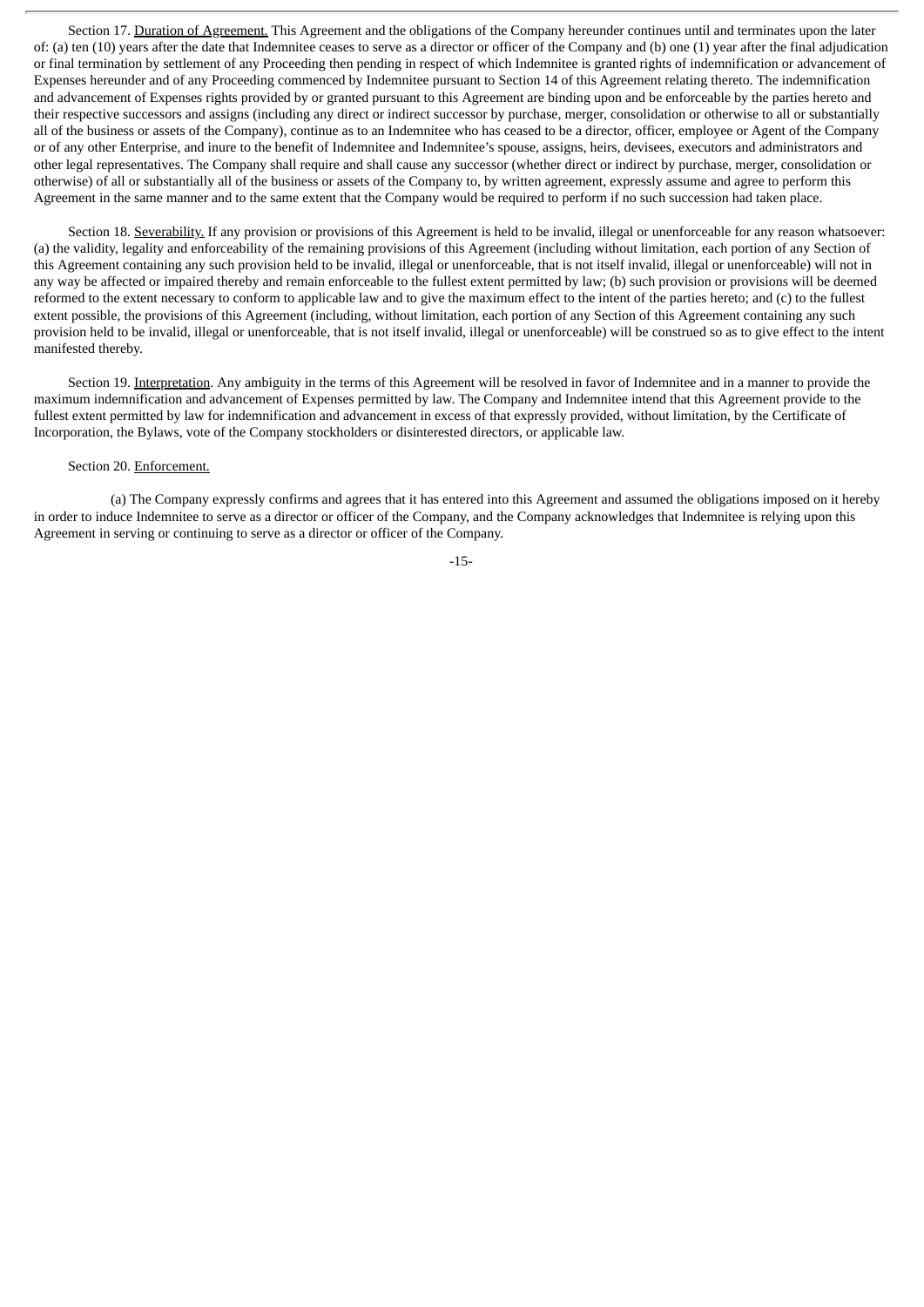(b) This Agreement constitutes the entire agreement between the parties hereto with respect to the subject matter hereof and supersedes all prior agreements and understandings, oral, written and implied, between the parties hereto with respect to the subject matter hereof; provided, however, that this Agreement is a supplement to and in furtherance of the Certificate of Incorporation, the Bylaws and applicable law, and is not a substitute therefor, nor to diminish or abrogate any rights of Indemnitee thereunder.

Section 21. Modification and Waiver. No supplement, modification or amendment of this Agreement is binding unless executed in writing by the parties hereto. No waiver of any of the provisions of this Agreement will be deemed or constitutes a waiver of any other provisions of this Agreement nor will any waiver constitute a continuing waiver.

Section 22. Notice by Indemnitee. Indemnitee agrees promptly to notify the Company in writing upon being served with any summons, citation, subpoena, complaint, indictment, information or other document relating to any Proceeding or matter which may be subject to indemnification or advancement of Expenses covered hereunder. The failure of Indemnitee to so notify the Company does not relieve the Company of any obligation which it may have to the Indemnitee under this Agreement or otherwise.

Section 23. Notices. All notices, requests, demands and other communications under this Agreement will be in writing and will be deemed to have been duly given if (a) delivered by hand to the other party, (b) sent by reputable overnight courier to the other party or (c) sent by facsimile transmission or electronic mail, with receipt of oral confirmation that such communication has been received:

(a) If to Indemnitee, at the address indicated on the signature page of this Agreement, or such other address as Indemnitee provides to the Company.

(b) If to the Company to:

Matterport, Inc. 352 East Java Drive Sunnyvale, CA 94089 Attention: General Counsel E-mail: legal@matterport.com

or to any other address as may have been furnished to Indemnitee by the Company.

Section 24. Contribution. To the fullest extent permissible under applicable law, if the indemnification provided for in this Agreement is unavailable to Indemnitee for any reason whatsoever, the Company, in lieu of indemnifying Indemnitee, will contribute to the amount incurred by Indemnitee, whether for judgments, fines, penalties, excise taxes, amounts paid or to be paid in settlement and/or for Expenses, in connection with any claim relating to an indemnifiable event under this Agreement, in such proportion as is deemed fair and reasonable in light of all of the circumstances of such Proceeding in order to reflect (i) the relative benefits received by the Company and Indemnitee as a result of the event(s) and/or transaction(s) giving cause to such Proceeding; and/or (ii) the relative fault of the Company (and its directors, officers, employees and agents) and Indemnitee in connection with such event(s) and/or transaction(s).

-16-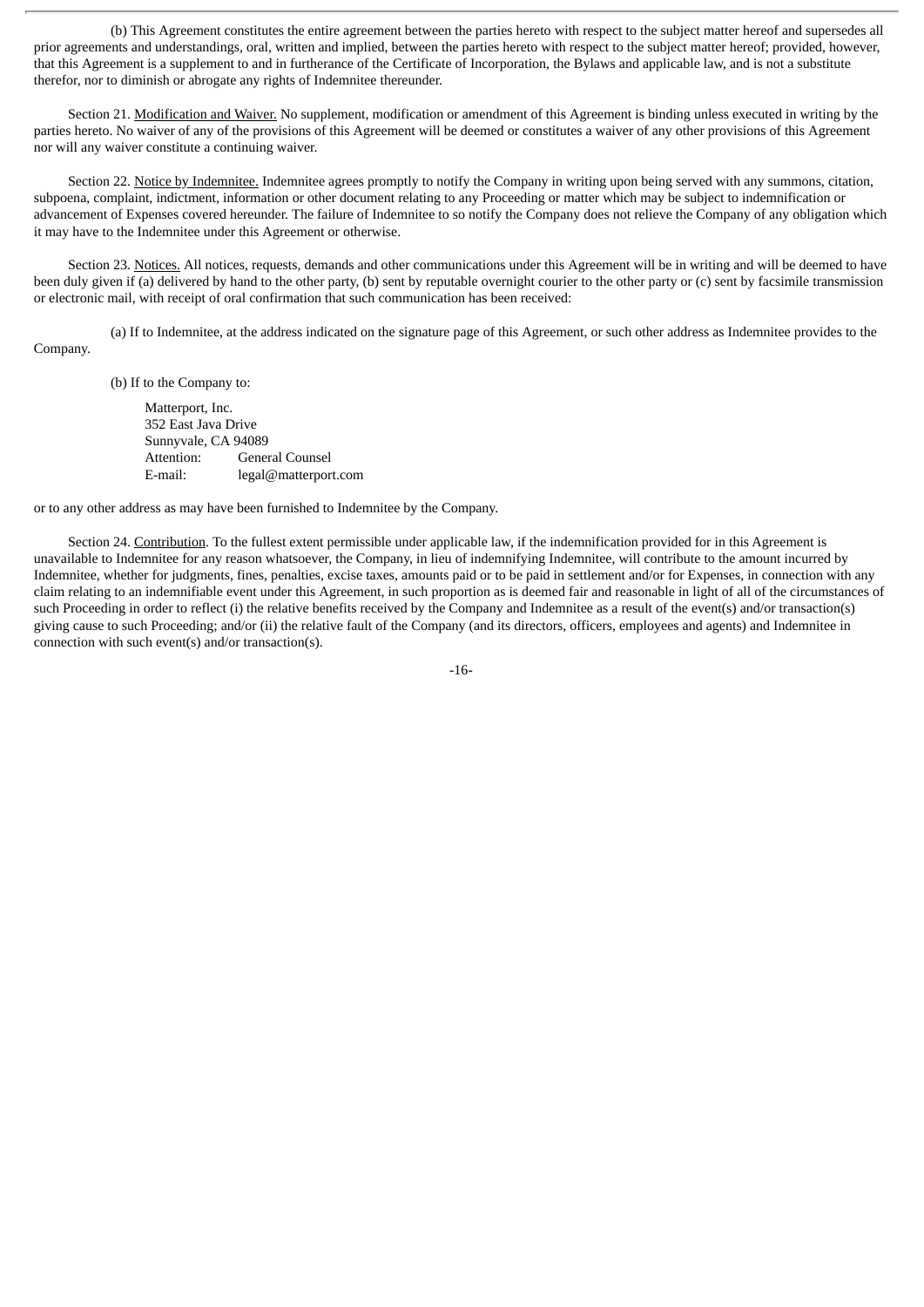Section 25. Applicable Law and Consent to Jurisdiction. This Agreement and the legal relations among the parties are governed by, and construed and enforced in accordance with, the laws of the State of Delaware, without regard to its conflict of laws rules. Except with respect to any arbitration commenced by Indemnitee pursuant to Section 14(a) of this Agreement, the Company and Indemnitee hereby irrevocably and unconditionally (i) agree that any action or Proceeding arising out of or in connection with this Agreement may be brought only in the Court of Chancery of the State of Delaware and not in any other state or federal court in the United States of America or any court in any other country, (ii) consent to submit to the exclusive jurisdiction of the Court of Chancery of the State of Delaware for purposes of any action or Proceeding arising out of or in connection with this Agreement, (iii) waive any objection to the laying of venue of any such action or Proceeding in the Court of Chancery of the State of Delaware, and (iv) waive, and agree not to plead or to make, any claim that any such action or Proceeding brought in the Court of Chancery of the State of Delaware has been brought in an improper or inconvenient forum.

Section 26. Identical Counterparts. This Agreement may be executed in one or more counterparts, each of which will for all purposes be deemed to be an original but all of which together constitutes one and the same Agreement. Only one such counterpart signed by the party against whom enforceability is sought needs to be produced to evidence the existence of this Agreement.

Section 27. Headings. The headings of this Agreement are inserted for convenience only and do not constitute part of this Agreement or affect the construction thereof.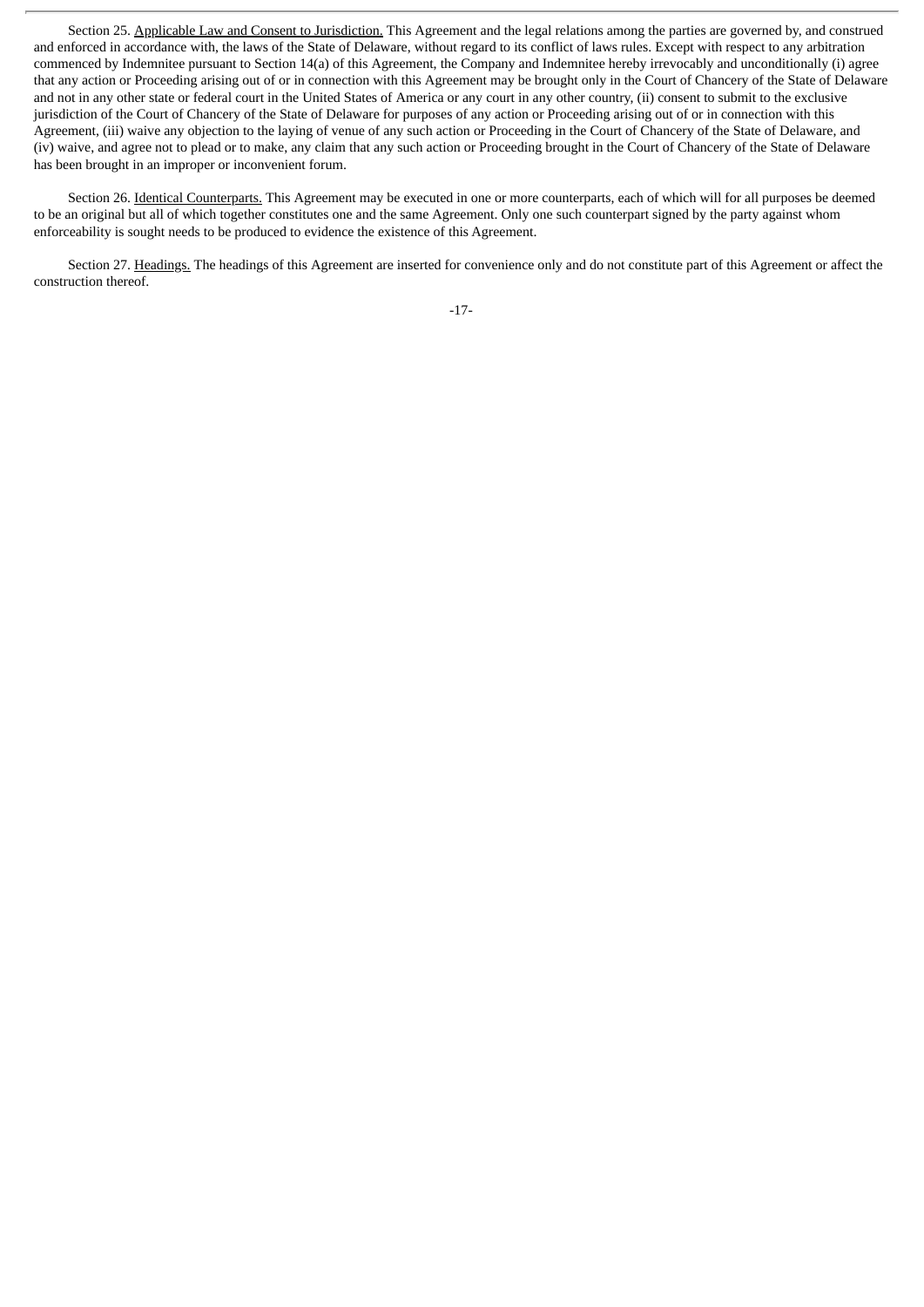IN WITNESS WHEREOF, the parties have caused this Agreement to be signed as of the day and year first above written.

# MATTERPORT, INC. **INDEMNITEE**

By: \_\_\_<br>Name:

 $\overline{a}$ 

Name: Name: Name: Name: Name: Name: Name: Name: Name: Name: Name: Name: Name: Name: Name: Name: Name: Name: Name: Name:  $\mathbb{N}$ 

Office: Address: \_

 $\overline{a}$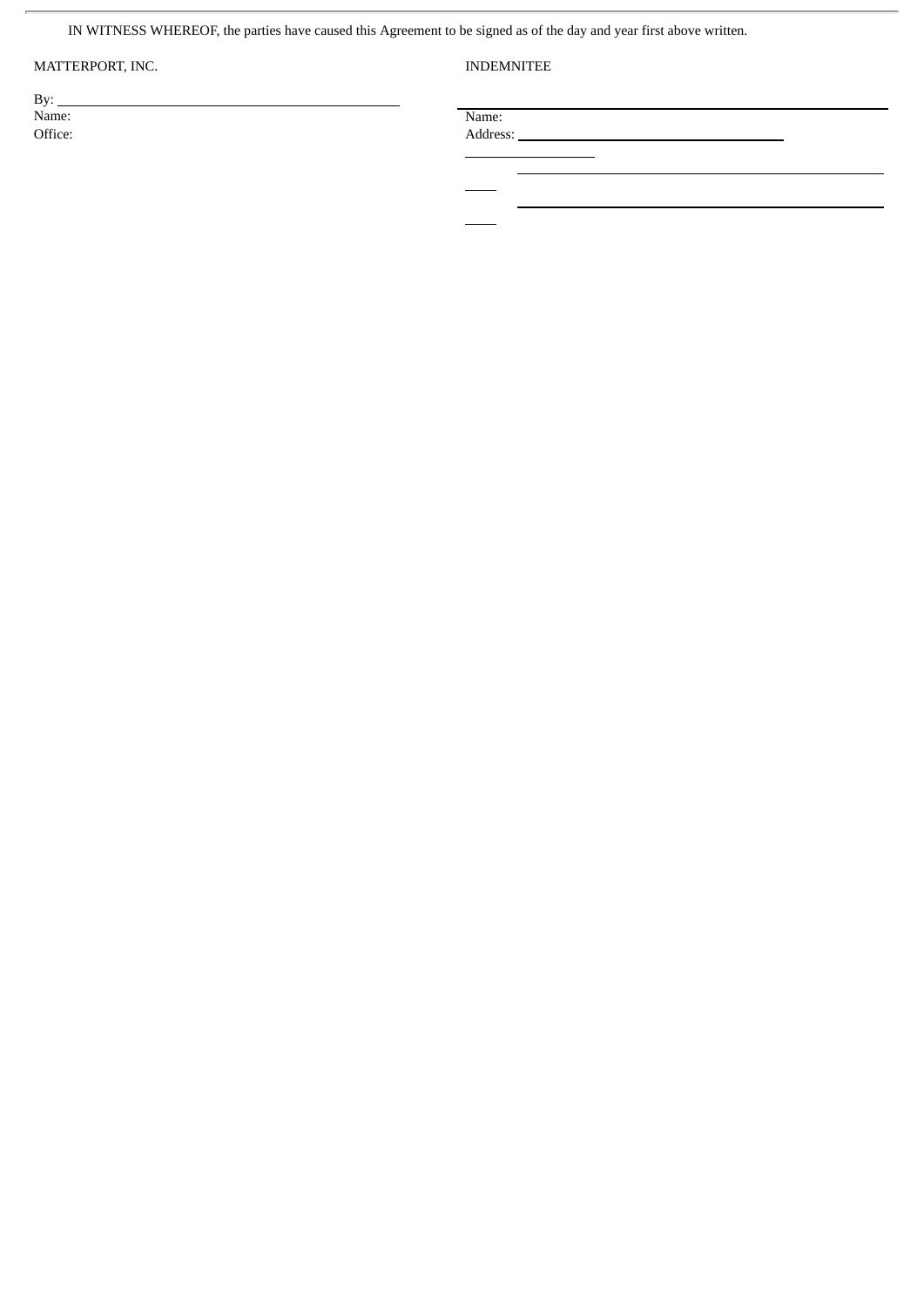# **MATTERPORT, INC.**

#### **2021 INCENTIVE AWARD PLAN**

#### **ARTICLE I. PURPOSE**

The Plan's purpose is to enhance the Company's ability to attract, retain and motivate persons who make (or are expected to make) important contributions to the Company by providing these individuals with equity ownership opportunities and/or equity-linked compensatory opportunities. Capitalized terms used in the Plan are defined in Article XI.

#### **ARTICLE II. ELIGIBILITY**

Service Providers are eligible to be granted Awards under the Plan as determined by the Administrator from time to time, subject to the limitations described herein.

### **ARTICLE III. ADMINISTRATION AND DELEGATION**

3.1 Administration. The Plan is administered by the Administrator. The Administrator has authority to determine which Service Providers receive Awards, grant Awards and set Award terms and conditions, subject to the conditions and limitations in the Plan. The Administrator also has the authority to take all actions and make all determinations under the Plan, to interpret the Plan and Award Agreements and to adopt, amend and repeal Plan administrative rules, guidelines and practices as it deems advisable. The Administrator may correct defects and ambiguities, supply omissions and reconcile inconsistencies in the Plan or any Award Agreement as it deems necessary or appropriate to administer the Plan and any Awards. The Administrator's determinations under the Plan are in its sole discretion and will be final and binding on all persons having or claiming any interest in the Plan or any Award.

3.2 Appointment of Committees. To the extent Applicable Laws permit, the Board or the Administrator may delegate any or all of its powers under the Plan to one or more Committees or committees of officers of the Company or any of its Subsidiaries. The Board or the Administrator, as applicable, may rescind any such delegation, abolish any such Committee or committee and/or re-vest in itself any previously delegated authority at any time. In no event shall any officer of the Company be delegated the authority to grant Awards to, or amend Awards held by, individuals who are subject to Section 16 of the Exchange Act or officers of the Company (or non-employee Directors) to whom the authority to grant or amend Awards has been delegated hereunder. In the event that the Administrator's authority is delegated to officers or employees of the Company or any of its Subsidiaries in accordance with the foregoing, all provisions of the Plan relating to the Administrator shall be interpreted by treating any reference to the Administrator as a reference to such officers or employees. Any action undertaken in accordance with the Board's or the Administrator's delegation of authority hereunder shall have the same force and effect as if such action was undertaken directly by the Board or the Administrator and shall be deemed for all purposes of the Plan to have been taken by the Board or the Administrator (as applicable).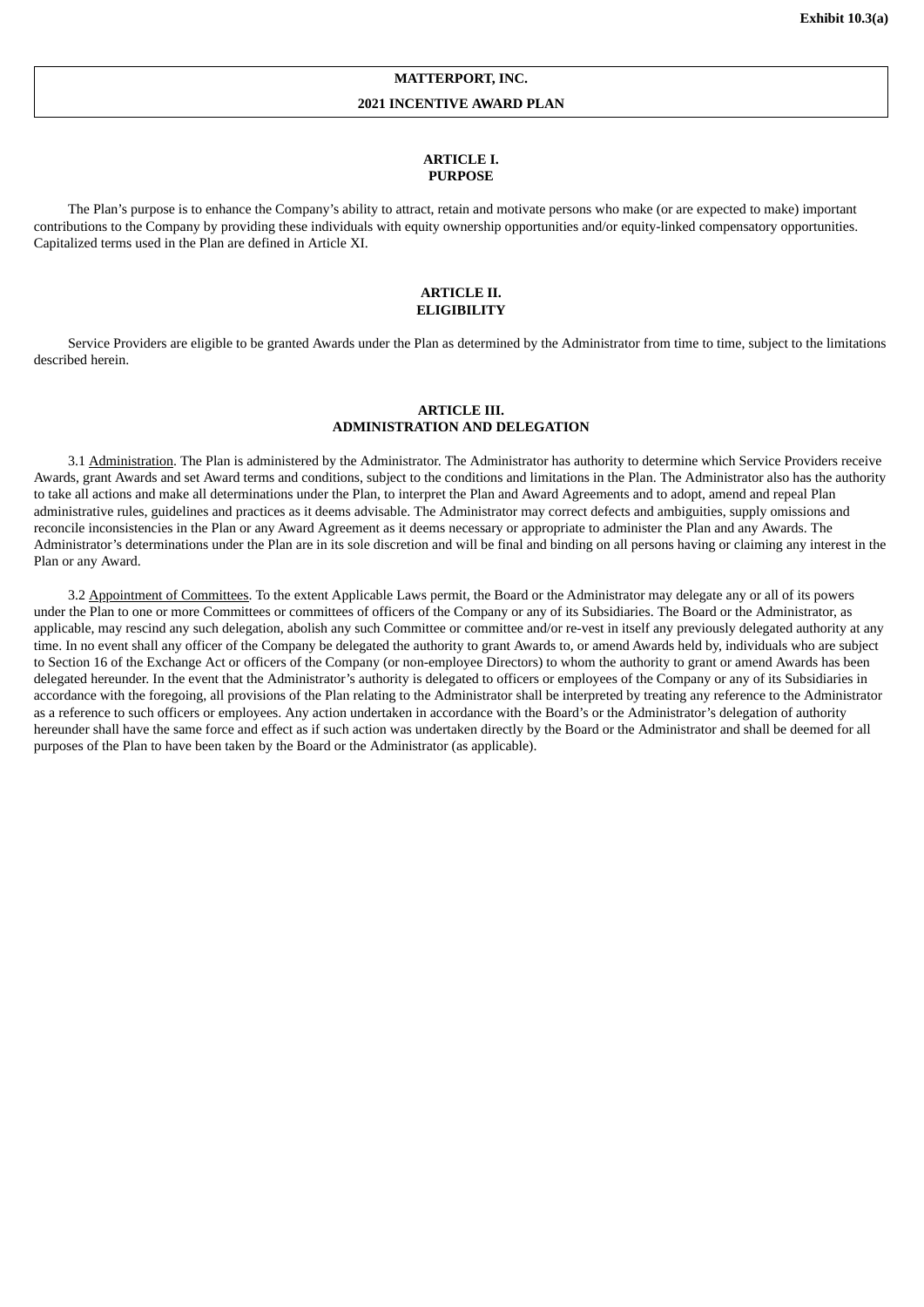#### **ARTICLE IV. STOCK AVAILABLE FOR AWARDS**

4.1 Number of Shares. Subject to adjustment under Article VIII and the terms of this Article IV, the maximum number of Shares that may be issued pursuant to Awards under the Plan shall be equal to the Overall Share Limit. As of the Effective Date, no further awards may be granted under the Prior Plan; however, Prior Plan Awards will remain subject to the terms and conditions of the Prior Plan. Shares issued under the Plan may consist of authorized but unissued Shares, Shares purchased on the open market or treasury Shares.

4.2 Share Recycling. If all or any part of an Award or Prior Plan Award expires, lapses or is terminated, exchanged for or settled in cash, surrendered, repurchased, canceled without having been fully exercised/settled or forfeited, in any case, in a manner that results in the Company acquiring Shares covered by the Award or Prior Plan Award at a price not greater than the price (as adjusted to reflect any Equity Restructuring) paid by the Participant for such Shares or not issuing any Shares covered by the Award or Prior Plan Award, the unused Shares covered by the Award or Prior Plan Award will, as applicable, become or again be available for Award grants under the Plan. In addition, Shares delivered (either by actual delivery or attestation) to the Company by a Participant to satisfy the applicable exercise or purchase price of an Award and/or to satisfy any applicable tax withholding obligation with respect to an Award (including Shares retained by the Company from the Award or Prior Plan Award being exercised or purchased and/or creating the tax obligation) will, as applicable, become or again be available for Award grants under the Plan. The payment of Dividend Equivalents in cash in conjunction with any outstanding Awards shall not count against the Overall Share Limit. Notwithstanding anything to the contrary contained herein, the following Shares shall not be added to the Shares authorized for grant under Section 4.1 and shall not be available for future grants of Awards: (a) Shares subject to a Stock Appreciation Right that are not issued in connection with the stock settlement of the Stock Appreciation Right on exercise thereof; and (b) Shares purchased on the open market with the cash proceeds from the exercise of Options.

4.3 Incentive Stock Option Limitations. Subject to the Overall Share Limit, no more than 181,467,584 Shares may be issued pursuant to Incentive Stock Options granted under the Plan.

4.4 Substitute Awards. In connection with an entity's merger or consolidation with the Company or any Subsidiary or the Company's or any Subsidiary's acquisition of an entity's property or stock, the Administrator may grant Awards in substitution for any options or other stock or stockbased awards granted before such merger or consolidation by such entity or its affiliate. Substitute Awards may be granted on such terms as the Administrator deems appropriate, notwithstanding limitations on Awards in the Plan. Substitute Awards will not count against the Overall Share Limit (nor shall Shares subject to a Substitute Award be added to the Shares available for Awards under the Plan as provided above), except that Shares acquired by exercise of substitute Incentive Stock Options will count against the maximum number of Shares that may be issued pursuant to the exercise of Incentive Stock Options under the Plan. Additionally, in the event that a company acquired by the Company or any Subsidiary or with which the Company or any Subsidiary combines has shares available under a pre-existing plan approved by stockholders and not adopted in contemplation of such acquisition or combination, the shares available for grant pursuant to the terms of such pre-existing plan (as adjusted, to the extent appropriate, using the exchange ratio or other adjustment or valuation ratio or formula used in such acquisition or combination to determine the consideration payable to the holders of common stock of the entities party to such acquisition or combination) may be used for Awards under the Plan and shall not reduce the Shares authorized for grant under the Plan (and Shares subject to such Awards shall not be added to the Shares available for Awards under the Plan as provided above); provided that Awards using such available shares shall not be made after the date awards or grants could have been made under the terms of the pre-existing plan, absent the acquisition or combination, and shall only be made to individuals who were not Service Providers prior to such acquisition or combination.

2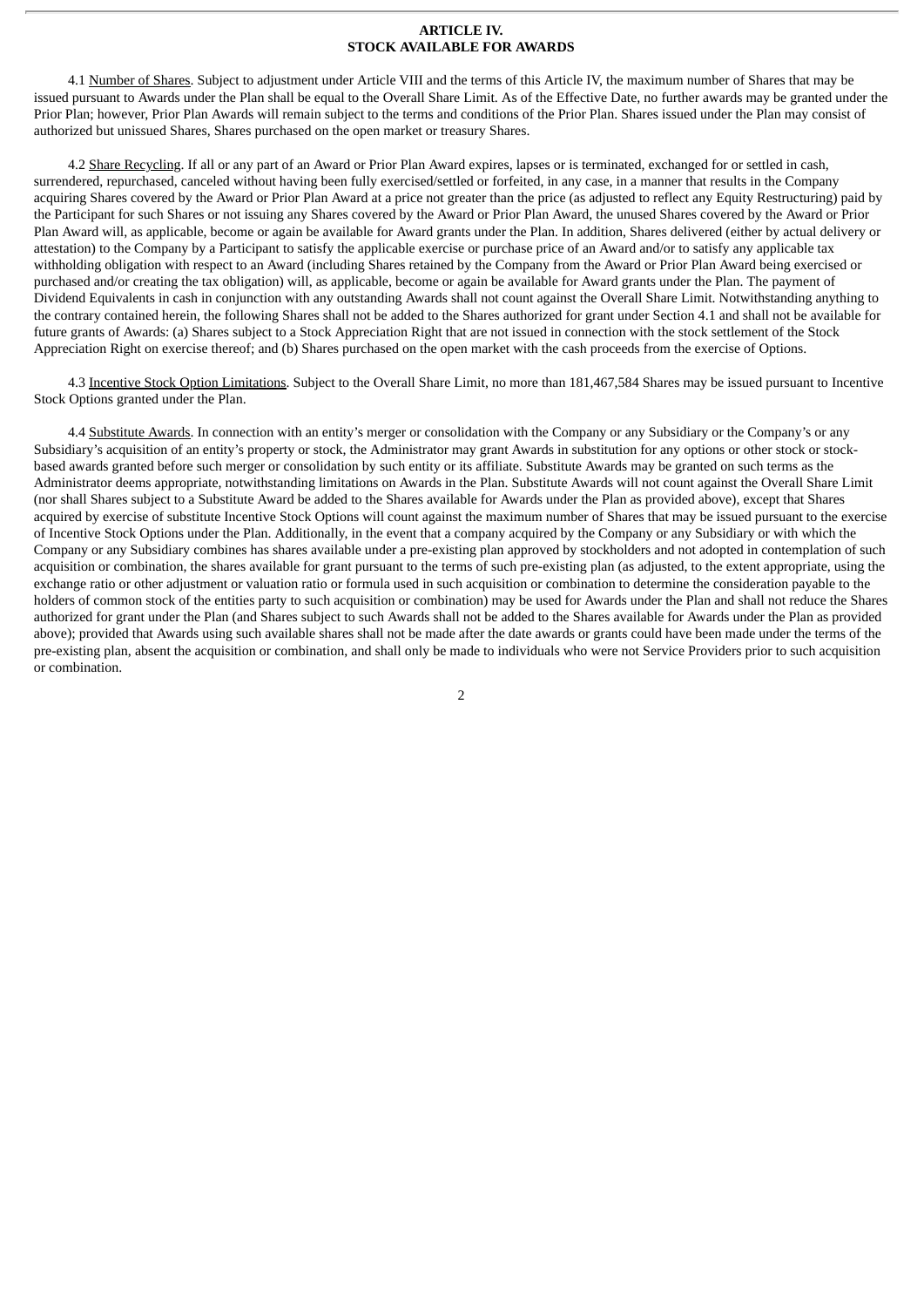4.5 Non-Employee Director Compensation. Notwithstanding any provision to the contrary in the Plan, the Administrator may establish compensation for non-employee Directors from time to time, subject to the limitations in the Plan. The Administrator will from time to time determine the terms, conditions and amounts of all such non-employee Director compensation in its discretion and pursuant to the exercise of its business judgment, taking into account such factors, circumstances and considerations as it shall deem relevant from time to time; provided that, the sum of any cash compensation, or other compensation, and the value (determined as of the grant date in accordance with Financial Accounting Standards Board Accounting Standards Codification Topic 718, or any successor thereto) of Awards granted to a non-employee Director as compensation for services as a non-employee Director during any fiscal year of the Company may not exceed \$750,000 (increased to \$1,000,000 during the fiscal year in which a non-employee Director initially serves as a non-employee Director).

# **ARTICLE V. STOCK OPTIONS AND STOCK APPRECIATION RIGHTS**

5.1 General. The Administrator may grant Options or Stock Appreciation Rights to Service Providers subject to the limitations in the Plan, including any limitations in the Plan that apply to Incentive Stock Options. The Administrator will determine the number of Shares covered by each Option and Stock Appreciation Right and the conditions and limitations applicable to the exercise of each Option and Stock Appreciation Right. A Stock Appreciation Right will entitle the Participant (or other person entitled to exercise the Stock Appreciation Right) to receive from the Company upon exercise of the exercisable portion of the Stock Appreciation Right an amount determined by multiplying the excess, if any, of the Fair Market Value of one Share on the date of exercise over the exercise price per Share of the Stock Appreciation Right by the number of Shares with respect to which the Stock Appreciation Right is exercised, subject to any limitations of the Plan or that the Administrator may impose, and payable in cash, Shares valued at Fair Market Value or a combination of the two as the Administrator may determine and provide in the Award Agreement.

5.2 Exercise Price. The Administrator will establish each Option's and Stock Appreciation Right's exercise price and specify the exercise price in the Award Agreement. Unless otherwise determined by the Board, the exercise price will not be less than 100% of the Fair Market Value on the grant date of the Option (subject to Section 5.6) or Stock Appreciation Right. Notwithstanding the foregoing, in the case of an Option or a Stock Appreciation Right that is a Substitute Award, the exercise price per share of the Shares subject to such Option or Stock Appreciation Right, as applicable, shall be determined in accordance with the applicable requirements of Sections 424 and 409A of the Code (and for clarity, may be less than the Fair Market Value per Share on the date of grant if (to the extent applicable) permitted under Sections 424 and/or 409A of the Code).

5.3 Duration. Each Option or Stock Appreciation Right will be exercisable at such times and as specified in the Award Agreement, provided that, subject to Section 5.6, the term of an Option or Stock Appreciation Right will not exceed ten years. Notwithstanding the foregoing and unless determined otherwise by the Company, in the event that on the last business day of the term of an Option (other than an Incentive Stock Option) or Stock Appreciation Right (i) the exercise of the Option or Stock Appreciation Right is prohibited by Applicable Law, as determined by the Company, or (ii) Shares may not be purchased or sold by the applicable Participant due to any Company insider trading policy (including blackout periods) or a "lock-up" agreement undertaken in connection with an issuance of securities by the Company, the term of the Option or Stock Appreciation Right shall be automatically extended until the date that is 30 days after the end of the legal prohibition, black-out period or lock-up agreement, as determined by the Company; provided, however, in no event shall the extension last beyond the ten year term (or any shorter maximum, if applicable) of the applicable Option or Stock Appreciation Right. Notwithstanding the foregoing, to the

3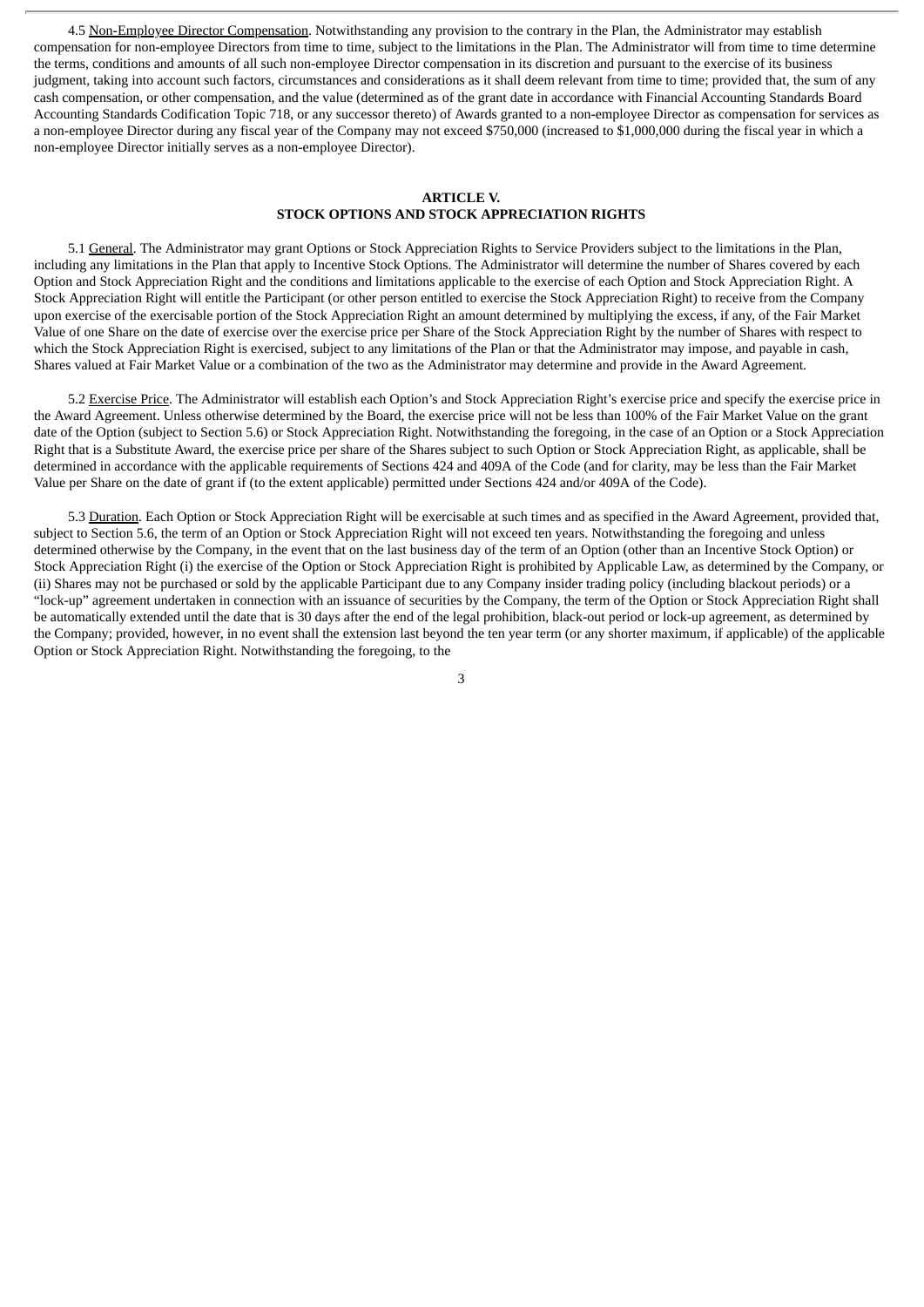extent permitted under Applicable Laws, if the Participant, prior to the end of the term of an Option or Stock Appreciation Right, violates the non-competition, non-solicitation, confidentiality or other similar restrictive covenant provisions of any employment contract, confidentiality and nondisclosure agreement or other agreement between the Participant and the Company or any of its Subsidiaries, the right of the Participant and the Participant's transferees to exercise any Option or Stock Appreciation Right issued to the Participant shall terminate immediately upon such violation, unless the Company otherwise determines prior to such violation and/or sets forth in the Award Agreement.

5.4 Exercise. Options and Stock Appreciation Rights may be exercised by delivering to the Company (or its Agent) a written notice of exercise, in a form the Administrator approves (which may be electronic and provided through the online platform maintained by an Agent), signed by the person authorized to exercise the Option or Stock Appreciation Right, together with, as applicable, payment in full (i) as specified in Section 5.5 for the number of Shares for which the Award is exercised and (ii) as specified in Section 9.5 for any applicable taxes. Unless the Administrator otherwise determines, an Option or Stock Appreciation Right may not be exercised for a fraction of a Share.

5.5 Payment Upon Exercise. Subject to Section 10.8, any Company insider trading policy (including blackout periods) and Applicable Laws, the exercise price of an Option must be paid by online payment through the Agent's electronic platform or by wire transfer of immediately available funds to the Agent (or, in each case, if the Company has no Agent accepting payment, by wire transfer of immediately available funds to the Company) or, solely with the consent of the Administrator, by:

(a) cash, wire transfer of immediately available funds or check payable to the order of the Company, provided that the Administrator may limit the use of one of the foregoing payment forms if one or more of the payment forms below is permitted;

(b) if there is a public market for Shares at the time of exercise, unless the Administrator otherwise determines, (A) delivery (including electronically or telephonically to the extent permitted by the Administrator) of an irrevocable and unconditional undertaking by a broker acceptable to the Administrator to deliver promptly to the Company sufficient funds to pay the exercise price, or (B) the Participant's delivery to the Company of a copy of irrevocable and unconditional instructions to a broker acceptable to the Administrator to deliver promptly to the Company cash or a check sufficient to pay the exercise price; provided that such amount is paid to the Company at such time as may be required by the Administrator;

(c) delivery (either by actual delivery or attestation) of Shares owned by the Participant valued at their Fair Market Value;

(d) surrendering Shares then issuable upon the Option's exercise valued at their Fair Market Value on the exercise date;

(e) delivery of a promissory note or any other property that the Administrator determines is good and valuable consideration; or

(f) any combination of the above payment forms approved by the Administrator.

5.6 Additional Terms of Incentive Stock Options. The Administrator may grant Incentive Stock Options only to employees of the Company, any of its present or future parent or subsidiary corporations, as defined in Sections  $424(e)$  or (f) of the Code, respectively, and any other entities the employees of which are eligible to receive Incentive Stock Options under the Code. If an Incentive Stock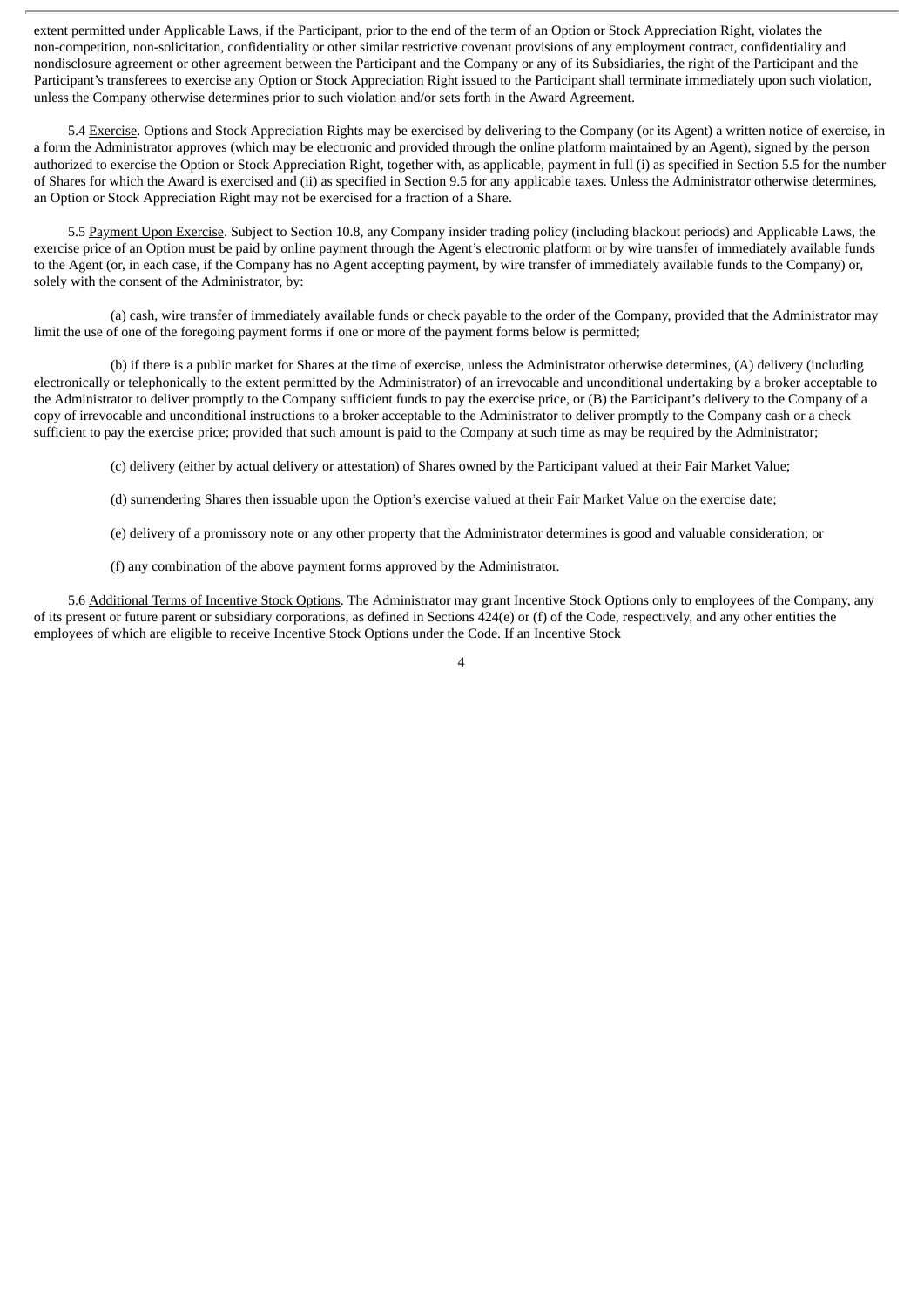Option is granted to a Greater Than 10% Stockholder, the exercise price will not be less than 110% of the Fair Market Value on the Option's grant date, and the term of the Option will not exceed five years. All Incentive Stock Options will be subject to and construed consistently with Section 422 of the Code. By accepting an Incentive Stock Option, the Participant agrees to give prompt notice to the Company of dispositions or other transfers (other than in connection with a Change in Control) of Shares acquired under the Option made within (i) two years from the grant date of the Option or (ii) one year after the transfer of such Shares to the Participant, specifying the date of the disposition or other transfer and the amount the Participant realized, in cash, other property, assumption of indebtedness or other consideration, in such disposition or other transfer. Neither the Company nor the Administrator will be liable to a Participant, or any other party, if an Incentive Stock Option fails or ceases to qualify as an "incentive stock option" under Section 422 of the Code. Any Incentive Stock Option or portion thereof that fails to qualify as an "incentive stock option" under Section 422 of the Code for any reason, including becoming exercisable with respect to Shares having a fair market value exceeding the \$100,000 limitation under Treasury Regulation Section 1.422-4, will be a Non-Qualified Stock Option.

### **ARTICLE VI. RESTRICTED STOCK; RESTRICTED STOCK UNITS**

6.1 General. The Administrator may grant Restricted Stock, or the right to purchase Restricted Stock, to any Service Provider, subject to the Company's right to repurchase all or part of such Shares at their issue price or other stated or formula price from the Participant (or to require forfeiture of such Shares) if conditions the Administrator specifies in the Award Agreement are not satisfied before the end of the applicable restriction period or periods that the Administrator establishes for such Award. In addition, the Administrator may grant Restricted Stock Units to any Service Provider, which may be subject to vesting and forfeiture conditions during the applicable restriction period or periods, as set forth in an Award Agreement. The Administrator will determine and set forth in the Award Agreement the terms and conditions for each Restricted Stock and Restricted Stock Unit Award, subject to the conditions and limitations contained in the Plan.

## 6.2 Restricted Stock.

(a) Dividends. Participants holding Shares of Restricted Stock will be entitled to all ordinary cash dividends paid with respect to such Shares, unless the Administrator provides otherwise in the Award Agreement. In addition, unless the Administrator provides otherwise, if any dividends or distributions are paid in Shares, or consist of a dividend or distribution to holders of Common Stock of property other than an ordinary cash dividend, the Shares or other property will be subject to the same restrictions on transferability and forfeitability as the Shares of Restricted Stock with respect to which they were paid. Notwithstanding anything to the contrary herein, with respect to any award of Restricted Stock, dividends which would be paid prior to vesting shall only be paid out to the Participant holding such Restricted Stock to the extent that the Restricted Stock vesting conditions are subsequently satisfied. All such dividend payments will be made no later than March 15 of the calendar year following the calendar year in which the right to the dividend payment becomes nonforfeitable.

(b) Stock Certificates. The Company may require that the Participant deposit in escrow with the Company (or its designee) any stock certificates issued in respect of Shares of Restricted Stock, together with a stock power endorsed in blank.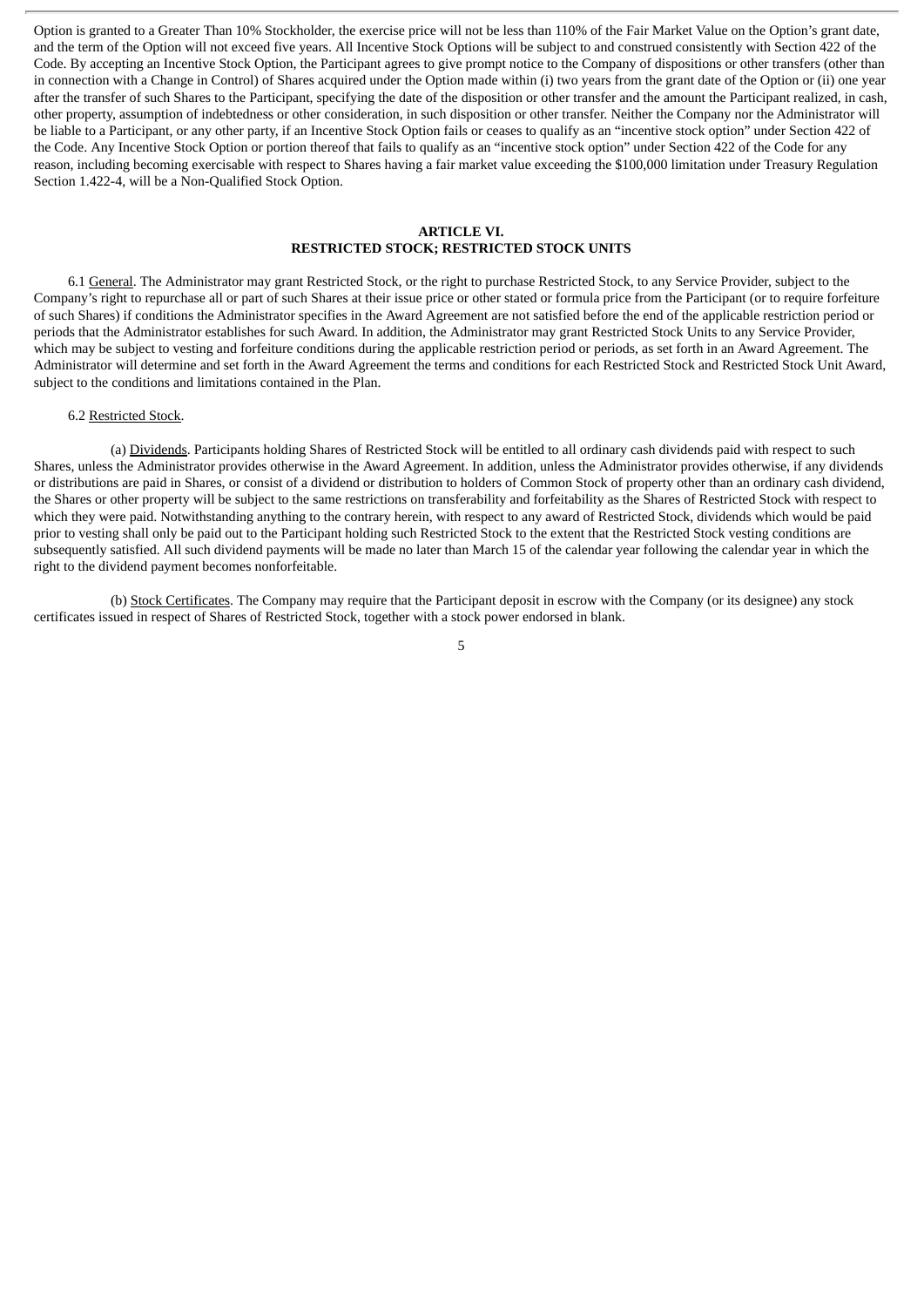### 6.3 Restricted Stock Units.

(a) Settlement. The Administrator shall provide in the Award Agreement that settlement of Restricted Stock Units will occur upon or as soon as reasonably practicable after the Restricted Stock Units vest or will instead be deferred, on a mandatory basis or at the Participant's election, in a manner intended to comply with Section 409A (to the extent applicable).

(b) Stockholder Rights. A Participant will have no rights of a stockholder with respect to Shares subject to any Restricted Stock Unit unless and until the Shares are delivered in settlement of the Restricted Stock Unit.

# **ARTICLE VII. OTHER STOCK OR CASH BASED AWARDS; DIVIDEND EQUIVALENTS**

7.1 Other Stock or Cash Based Awards. Other Stock or Cash Based Awards may be granted to Participants, including Awards entitling Participants to receive Shares to be delivered in the future and including annual or other periodic or long-term cash bonus awards (whether based on specified Performance Criteria or otherwise), in each case subject to any conditions and limitations in the Plan. Such Other Stock or Cash Based Awards will also be available as a payment form in the settlement of other Awards, as standalone payments and as payment in lieu of compensation to which a Participant is otherwise entitled. Other Stock or Cash Based Awards may be paid in Shares, cash or other property, or any combination of the foregoing, as the Administrator determines. Subject to the provisions of the Plan, the Administrator will determine the terms and conditions of each Other Stock or Cash Based Award, including any purchase price, performance goal(s) (which may be based on the Performance Criteria), transfer restrictions, and vesting conditions, which will be set forth in the applicable Award Agreement. In addition, the Company may adopt subplans or programs under the Plan pursuant to which it makes Awards available in a manner consistent with the terms and conditions of the Plan.

7.2 Dividend Equivalents. A grant of Restricted Stock Units or Other Stock or Cash Based Award may provide a Participant with the right to receive Dividend Equivalents, and no dividends or Dividend Equivalents shall be payable with respect to Options or Stock Appreciation Rights. Dividend Equivalents may be settled in cash or Shares and subject to the same restrictions on transferability and forfeitability as the underlying Award with respect to which the Dividend Equivalents are paid and subject to other terms and conditions as set forth in the Award Agreement. Notwithstanding anything to the contrary herein, Dividend Equivalents with respect to an Award shall only be paid out to the Participant to the extent that the vesting conditions applicable to the underlying Award are satisfied. All such Dividend Equivalent payments will be made no later than March 15 of the calendar year following calendar year in which the right to the Dividend Equivalent payment becomes nonforfeitable in accordance with the foregoing, unless otherwise determined by the Administrator.

## **ARTICLE VIII. ADJUSTMENTS FOR CHANGES IN COMMON STOCK AND CERTAIN OTHER EVENTS**

8.1 Equity Restructuring. In connection with any Equity Restructuring, notwithstanding anything to the contrary in this Article VIII, the Administrator will equitably adjust each outstanding Award as it deems appropriate to reflect the Equity Restructuring, which may include adjusting the number and type of securities subject to each outstanding Award and/or the Award's exercise price or grant price (if applicable), granting new Awards to Participants, and/or making a cash payment to Participants. The adjustments provided under this Section 8.1 will be nondiscretionary and final and binding on the affected Participant and the Company; provided that the Administrator will determine whether an adjustment is equitable.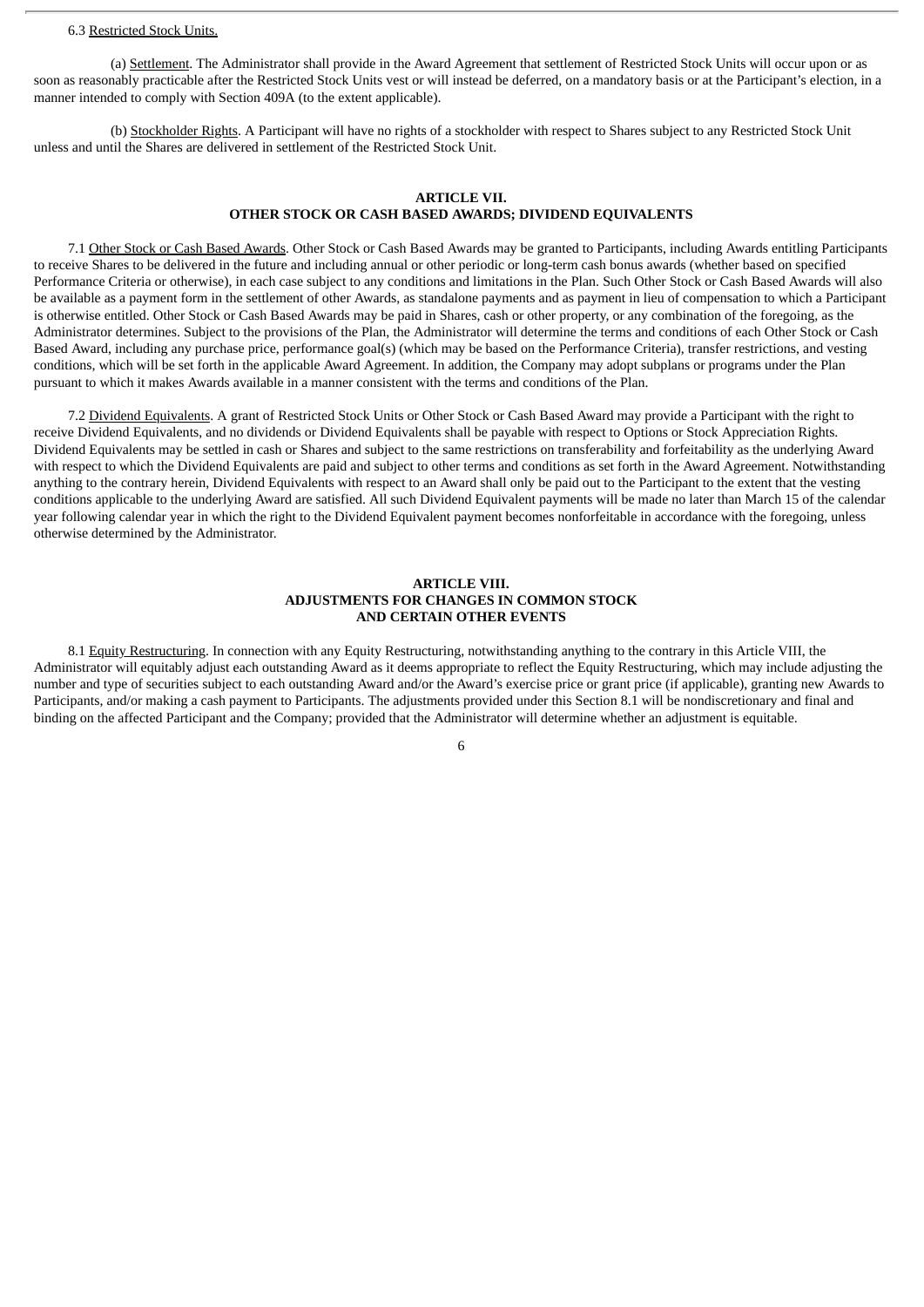8.2 Corporate Transactions. In the event of any dividend or other distribution (whether in the form of cash, Common Stock, other securities, or other property), reorganization, merger, consolidation, combination, amalgamation, repurchase, recapitalization, liquidation, dissolution, or sale, transfer, exchange or other disposition of all or substantially all of the assets of the Company, or sale or exchange of Common Stock or other securities of the Company, Change in Control, issuance of warrants or other rights to purchase Common Stock or other securities of the Company outside of the Plan, other similar corporate transaction or event, other unusual or nonrecurring transaction or event affecting the Company or its financial statements or any change in any Applicable Laws or accounting principles, the Administrator, on such terms and conditions as it deems appropriate, either by the terms of the Award or by action taken prior to the occurrence of such transaction or event (except that action to give effect to a change in Applicable Law or accounting principles may be made within a reasonable period of time after such change), is hereby authorized to take any one or more of the following actions whenever the Administrator determines that such action is appropriate in order to (x) prevent dilution or enlargement of the benefits or potential benefits intended by the Company to be made available under the Plan or with respect to any Award granted or issued under the Plan, (y) to facilitate such transaction or event or  $(z)$  give effect to such changes in Applicable Laws or accounting principles:

(a) To provide for the cancellation of any such Award in exchange for either an amount of cash or other property with a value equal to the amount that could have been obtained upon the exercise or settlement of the vested portion of such Award or realization of the Participant's rights under the vested portion of such Award, as applicable; provided that, if the amount that could have been obtained upon the exercise or settlement of the vested portion of such Award or realization of the Participant's rights, in any case, is equal to or less than zero, then the Award may be terminated without payment;

(b) To provide that such Award shall vest and, to the extent applicable, be exercisable as to all Shares covered thereby, notwithstanding anything to the contrary in the Plan or the provisions of such Award;

(c) To provide that such Award be assumed by the successor or survivor corporation, or a parent or subsidiary thereof, or shall be substituted for by awards covering the stock of the successor or survivor corporation, or a parent or subsidiary thereof, with appropriate adjustments as to the number and kind of shares and/or applicable exercise or purchase price, in all cases, as determined by the Administrator;

(d) To make adjustments in the number and type of Shares (or other securities or property) subject to outstanding Awards and/or with respect to which Awards may be granted under the Plan (including, but not limited to, adjustments of the limitations in Article IV on the maximum number and kind of shares which may be issued) and/or in the terms and conditions of (including the grant or exercise price or applicable performance goals), and the criteria included in, outstanding Awards;

(e) To replace such Award with other rights or property selected by the Administrator; and/or

(f) To provide that the Award will terminate and cannot vest, be exercised or become payable after the applicable event.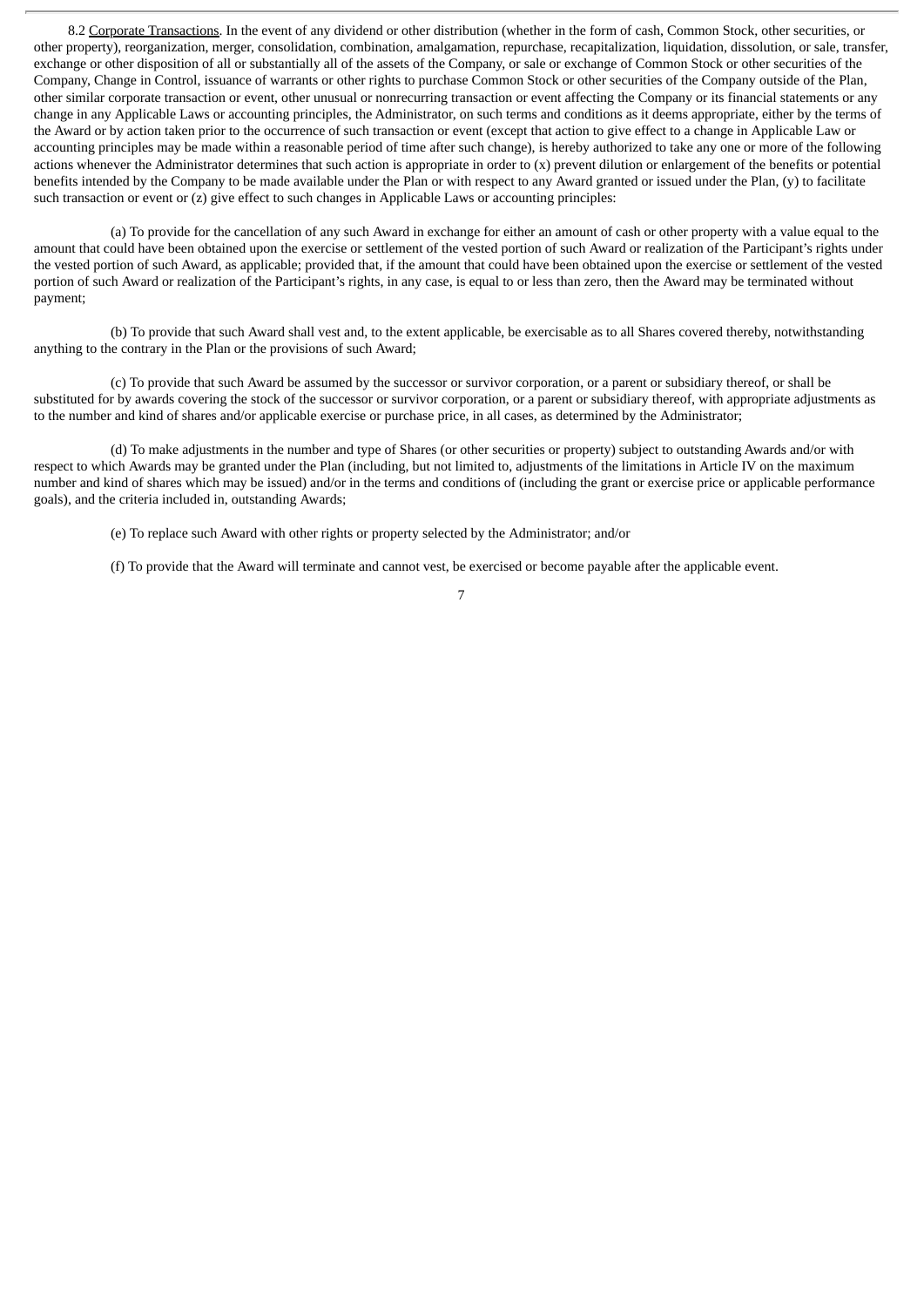8.3 Effect of Non-Assumption in a Change in Control. Notwithstanding the provisions of Section 8.2, if a Change in Control occurs and a Participant's Award is not continued, converted, assumed, or replaced with an award (which may include, without limitation, a cash-based award) with substantially the same value and a substantially similar vesting schedule as of such conversion by (a) the Company, or (b) a successor entity or its parent or subsidiary (an "**Assumption**"), and provided that the Participant has not had a Termination of Service, then, immediately prior to the Change in Control, such Award shall become fully vested and exercisable, as applicable, and all forfeiture, repurchase and other restrictions on such Award shall lapse, in which case, such Award shall be canceled upon the consummation of the Change in Control in exchange for the right to receive the Change in Control consideration payable to other holders of Common Stock (i) which may be on such terms and conditions as apply generally to holders of Common Stock under the Change in Control documents (including, without limitation, any escrow, earn-out or other deferred consideration provisions) or such other terms and conditions as the Administrator may provide, and (ii) determined by reference to the number of Shares subject to such Award and net of any applicable exercise price; provided that to the extent that any Award constitutes "nonqualified deferred compensation" that may not be paid upon the Change in Control under Section 409A (to the extent applicable to such Award) without the imposition of taxes thereon under Section 409A, the timing of such payments shall be governed by the applicable Award Agreement (subject to any deferred consideration provisions applicable under the Change in Control documents); and provided, further, that if the amount to which the Participant would be entitled upon the settlement or exercise of such Award at the time of the Change in Control is equal to or less than zero, then such Award may be terminated without payment. The Administrator shall determine whether an Assumption of an Award has occurred in connection with a Change in Control.

8.4 Administrative Stand Still. In the event of any pending stock dividend, stock split, combination or exchange of shares, merger, consolidation or other distribution (other than normal cash dividends) of Company assets to stockholders, or any other extraordinary transaction or change affecting the Shares or the share price of Common Stock, including any Equity Restructuring or any securities offering or other similar transaction, for administrative convenience, the Administrator may refuse to permit the exercise of any Award for up to 60 days before or after such transaction.

8.5 General. Except as expressly provided in the Plan or the Administrator's action under the Plan, no Participant will have any rights due to any subdivision or consolidation of Shares of any class, dividend payment, increase or decrease in the number of Shares of any class or dissolution, liquidation, merger, or consolidation of the Company or other corporation. Except as expressly provided with respect to an Equity Restructuring under Section 8.1 or the Administrator's action under the Plan, no issuance by the Company of Shares of any class, or securities convertible into Shares of any class, will affect, and no adjustment will be made regarding, the number of Shares subject to an Award or the Award's grant or exercise price. The existence of the Plan, any Award Agreements and the Awards granted hereunder will not affect or restrict in any way the Company's right or power to make or authorize (i) any adjustment, recapitalization, reorganization or other change in the Company's capital structure or its business, (ii) any merger, consolidation dissolution or liquidation of the Company or sale of Company assets or (iii) any sale or issuance of securities, including securities with rights superior to those of the Shares or securities convertible into or exchangeable for Shares. The Administrator may treat Participants and Awards (or portions thereof) differently under this Article VIII.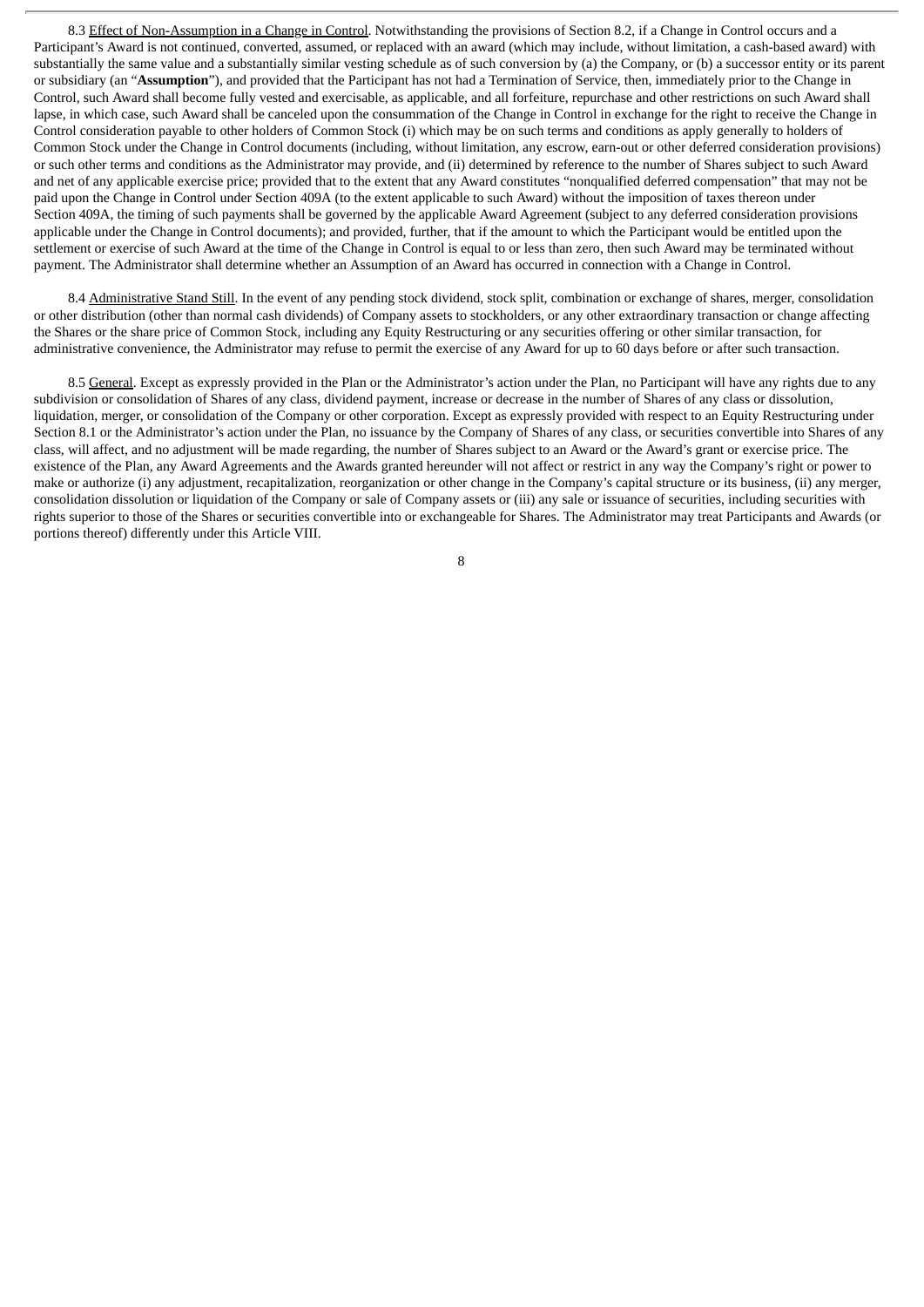### **ARTICLE IX. GENERAL PROVISIONS APPLICABLE TO AWARDS**

9.1 Transferability. Except as the Administrator may determine or provide in an Award Agreement or otherwise for Awards other than Incentive Stock Options, Awards may not be sold, assigned, transferred, pledged or otherwise encumbered, either voluntarily or by operation of law, except for certain beneficiary designations, by will or the laws of descent and distribution, or, subject to the Administrator's consent, pursuant to a domestic relations order, and, during the life of the Participant, will be exercisable only by the Participant. Any permitted transfer of an Award hereunder shall be without consideration, except as required by Applicable Law. References to a Participant, to the extent relevant in the context, will include references to a Participant's authorized transferee that the Administrator specifically approves.

9.2 Documentation. Each Award will be evidenced in an Award Agreement, which may be written or electronic, as the Administrator determines. The Award Agreement will contain the terms and conditions applicable to an Award. Each Award may contain terms and conditions in addition to those set forth in the Plan.

9.3 Discretion. Except as the Plan otherwise provides, each Award may be made alone or in addition or in relation to any other Award. The terms of each Award to a Participant need not be identical, and the Administrator need not treat Participants or Awards (or portions thereof) uniformly.

9.4 Termination of Status. The Administrator will determine how a Participant's Disability, death, retirement or authorized leave of absence or any other change or purported change in a Participant's Service Provider status affects an Award (including whether and when a Termination of Service has occurred) and the extent to which, and the period during which the Participant, the Participant's legal representative, conservator, guardian or Designated Beneficiary may exercise rights under the Award, if applicable.

9.5 Withholding. Each Participant must pay the Company, or make provision satisfactory to the Administrator for payment of, any taxes required by Applicable Law to be withheld in connection with such Participant's Awards by the date of the event creating the tax liability. The Company or one of its Subsidiaries may deduct an amount sufficient to satisfy such tax obligations based on the applicable statutory withholding rates (or such other rate as may be determined by the Administrator after considering any accounting consequences or costs) from any payment of any kind otherwise due to a Participant. Subject to Section 10.8 and any Company insider trading policy (including blackout periods), Participants may satisfy such tax obligations through the Agent's electronic platform or by wire transfer of immediately available funds to the Agent (or, in each case, if the Company has no Agent accepting payment, by wire transfer of immediately available funds to the Company) or, solely with the consent of the Administrator, by (i) cash, wire transfer of immediately available funds or check made payable to the order of the Company, provided that the Administrator may limit the use of the foregoing payment forms in its discretion, (ii) to the extent permitted by the Administrator, delivery of Shares (in whole or in part), including Shares delivered by attestation and Shares retained from the Award creating the tax obligation, valued at their Fair Market Value on the date of delivery, (iii) if there is a public market for Shares at the time the tax obligations are satisfied, unless the Administrator otherwise determines, (A) delivery (including electronically or telephonically to the extent permitted by the Administrator) of an irrevocable and unconditional undertaking by a broker acceptable to the Administrator to deliver promptly to the Company sufficient funds to satisfy the tax obligations, or (B) delivery by the Participant to the Company of a copy of irrevocable and unconditional instructions to a broker acceptable to the Administrator to deliver promptly to the Company cash or a check sufficient to satisfy the tax withholding; provided that such amount is paid to the Company at such time as may be required by the Administrator, or (iv) to the extent permitted by the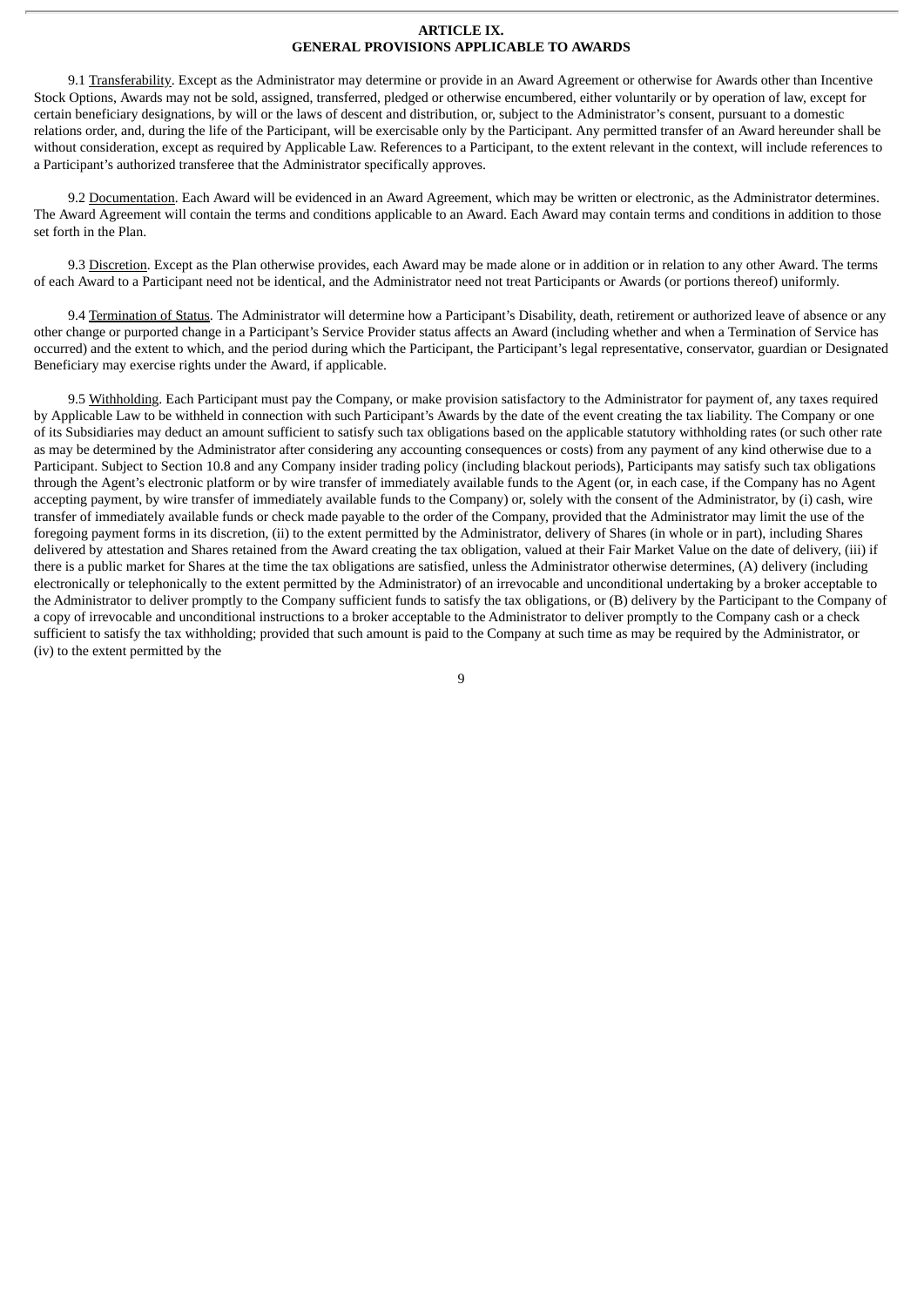Administrator, any combination of the foregoing payment forms approved by the Administrator. Notwithstanding any other provision of the Plan, the number of Shares which may be so delivered or retained pursuant to clause (ii) of the immediately preceding sentence shall be limited to the number of Shares which have a Fair Market Value on the date of delivery or retention no greater than the aggregate amount of such liabilities based on the maximum individual statutory tax rate in the applicable jurisdiction at the time of such withholding (or such other rate as may be required to avoid the liability classification of the applicable award under generally accepted accounting principles in the United States of America), and for clarity, may be less than such maximum individual statutory tax rate if so determined by the Administrator. If any tax withholding obligation will be satisfied under clause (ii) above by the Company's retention of Shares from the Award creating the tax obligation and there is a public market for Shares at the time the tax obligation is satisfied, the Company may elect to instruct any brokerage firm determined acceptable to the Company for such purpose to sell on the applicable Participant's behalf some or all of the Shares retained and to remit the proceeds of the sale to the Company or its designee, and each Participant's acceptance of an Award under the Plan will constitute the Participant's authorization to the Company and instruction and authorization to such brokerage firm to complete the transactions described in this sentence.

9.6 Amendment of Award. The Administrator may amend, modify or terminate any outstanding Award, including by substituting another Award of the same or a different type, changing the exercise or settlement date, and converting an Incentive Stock Option to a Non-Qualified Stock Option. The Participant's consent to such action will be required unless (i) the action does not materially and adversely affect the Participant's rights under the Award, or (ii) the change is permitted under Article VIII or pursuant to Sections 10.6 or 10.15.

9.7 Conditions on Delivery of Stock. The Company will not be obligated to deliver any Shares under the Plan or remove restrictions from Shares previously delivered under the Plan until (i) all Award conditions have been met or removed to the Company's satisfaction, (ii) as determined by the Company, all other legal matters regarding the issuance and delivery of such Shares have been satisfied, including any applicable securities laws and stock exchange or stock market rules and regulations, and (iii) the Participant has executed and delivered to the Company such representations or agreements as the Administrator deems necessary or appropriate to satisfy any Applicable Laws. The Company's inability to obtain authority from any regulatory body having jurisdiction, which the Administrator determines is necessary to the lawful issuance and sale of any securities, will relieve the Company of any liability for failing to issue or sell such Shares as to which such requisite authority has not been obtained.

9.8 Acceleration. The Administrator may at any time provide that any Award will become immediately vested and fully or partially exercisable, free of some or all restrictions or conditions, or otherwise fully or partially realizable.

9.9 Cash Settlement. Without limiting the generality of any other provision of the Plan, the Administrator may provide, in an Award Agreement or subsequent to the grant of an Award, in its discretion, that any Award may be settled in cash, Shares or a combination thereof.

9.10 Broker-Assisted Sales9.11 . In the event of a broker-assisted sale of Shares in connection with the payment of amounts owed by a Participant under or with respect to the Plan or Awards, including amounts to be paid under the final sentence of Section 9.5: (i) any Shares to be sold through the broker-assisted sale will be sold on the day the payment first becomes due, or as soon thereafter as practicable; (ii) such Shares may be sold as part of a block trade with other Participants in the Plan in which all participants receive an average price; (iii) the applicable Participant will be responsible for all broker's fees and other costs of sale, and by accepting an Award, each Participant agrees to indemnify and hold the Company and its Subsidiaries harmless from any losses, costs, damages, or expenses relating to any such sale; (iv) to the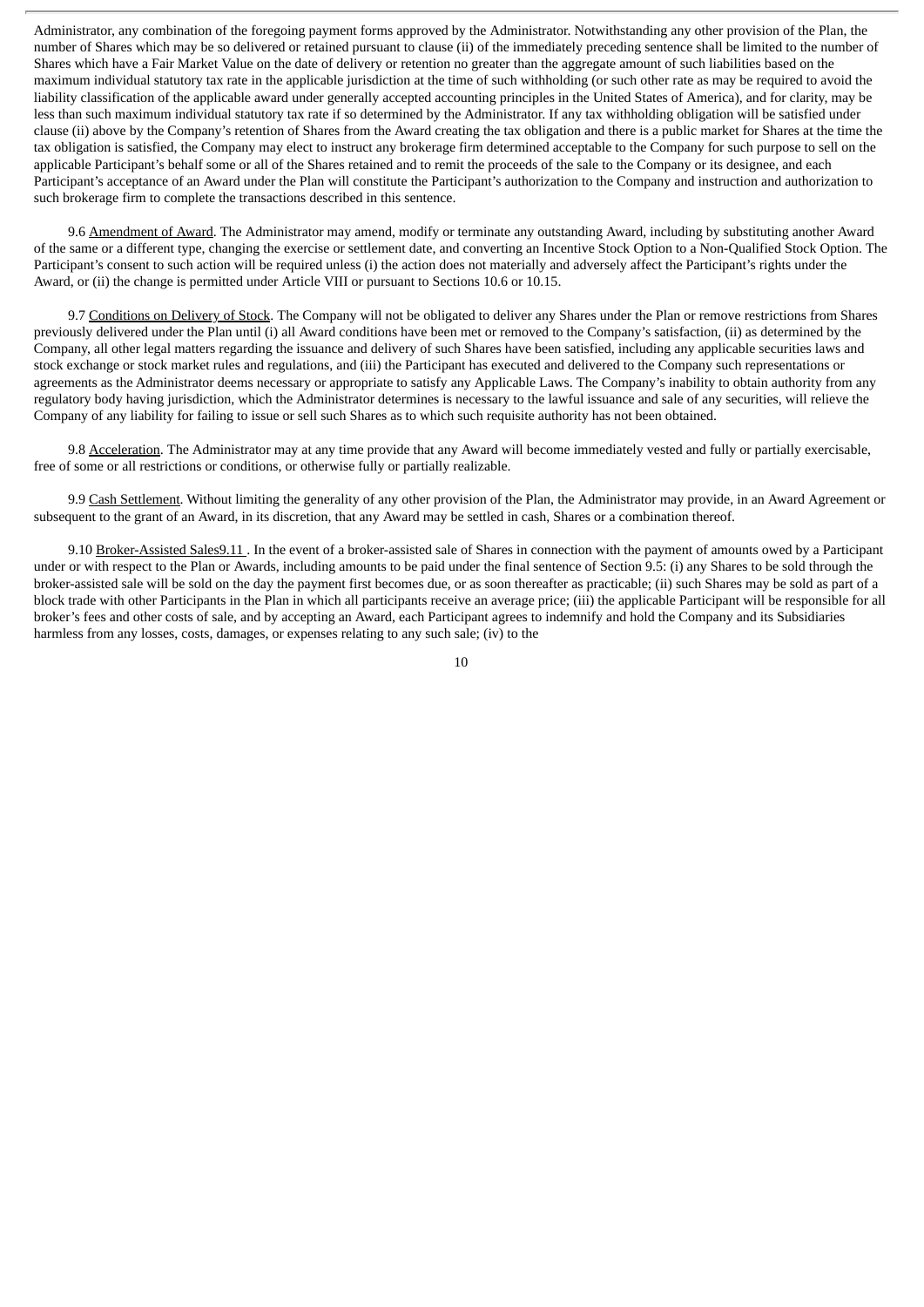extent the Company, its Subsidiaries or their designee receives proceeds of such sale that exceed the amount owed, the Company or its Subsidiary will pay such excess in cash to the applicable Participant as soon as reasonably practicable; (v) the Company, its Subsidiaries and their designees are under no obligation to arrange for such sale at any particular price; and (vi) in the event the proceeds of such sale are insufficient to satisfy the Participant's applicable obligation, the Participant may be required to pay immediately upon demand to the Company, its Subsidiaries or their designee an amount in cash sufficient to satisfy any remaining portion of the Participant's obligation.

### **ARTICLE X. MISCELLANEOUS**

10.1 No Right to Employment or Other Status. No person will have any claim or right to be granted an Award, and the grant of an Award will not be construed as giving a Participant the right to continued employment or any other relationship with the Company or any of its Subsidiaries. The Company and its Subsidiaries expressly reserve the right at any time to dismiss or otherwise terminate their respective relationships with a Participant free from any liability or claim under the Plan or any Award, except as expressly provided in an Award Agreement or in the Plan.

10.2 No Rights as Stockholder; Certificates. Subject to the Award Agreement, no Participant or Designated Beneficiary will have any rights as a stockholder with respect to any Shares to be distributed under an Award until becoming the record holder of such Shares. Notwithstanding any other provision of the Plan, unless the Administrator otherwise determines or Applicable Laws require, the Company will not be required to deliver to any Participant certificates evidencing Shares issued in connection with any Award and instead such Shares may be recorded in the books of the Company (or, as applicable, its transfer agent or stock plan administrator). The Company may place legends on stock certificates issued under the Plan that the Administrator deems necessary or appropriate to comply with Applicable Laws.

10.3 Effective Date and Term of Plan. The Plan will become effective on the date on which the Company's stockholders approve the Plan (the "*Effective Date*"). Notwithstanding anything to the contrary in the Plan, an Incentive Stock Option may not be granted under the Plan after 10 years from the earlier of (i) the date the Board adopted the Plan or (ii) the Effective Date, but Incentive Stock Options previously granted may remain outstanding after that date in accordance with the Plan. If the Plan is not approved by the Company's stockholders, the Plan will not become effective and no Awards will be granted under the Plan.

10.4 Amendment of Plan. The Board may amend, suspend or terminate the Plan at any time; provided that no amendment, other than (a) as permitted by the applicable Award Agreement, (b) as provided under Article VIII or Sections 10.6 or 10.15, or (c) an amendment to increase the Overall Share Limit, may materially and adversely affect any Award outstanding at the time of such amendment without the affected Participant's consent. No Awards may be granted under the Plan during any suspension period or after the Plan's termination. Awards outstanding at the time of any Plan suspension or termination will continue to be governed by the Plan and the Award Agreement, as in effect before such suspension or termination. The Board will obtain stockholder approval of any Plan amendment to the extent necessary to comply with Applicable Laws.

10.5 Provisions for Foreign Participants. The Administrator may modify Awards granted to Participants who are foreign nationals or employed outside the United States or establish subplans or procedures under the Plan to address differences in laws, rules, regulations or customs of such foreign jurisdictions with respect to tax, securities, currency, employee benefit or other matters.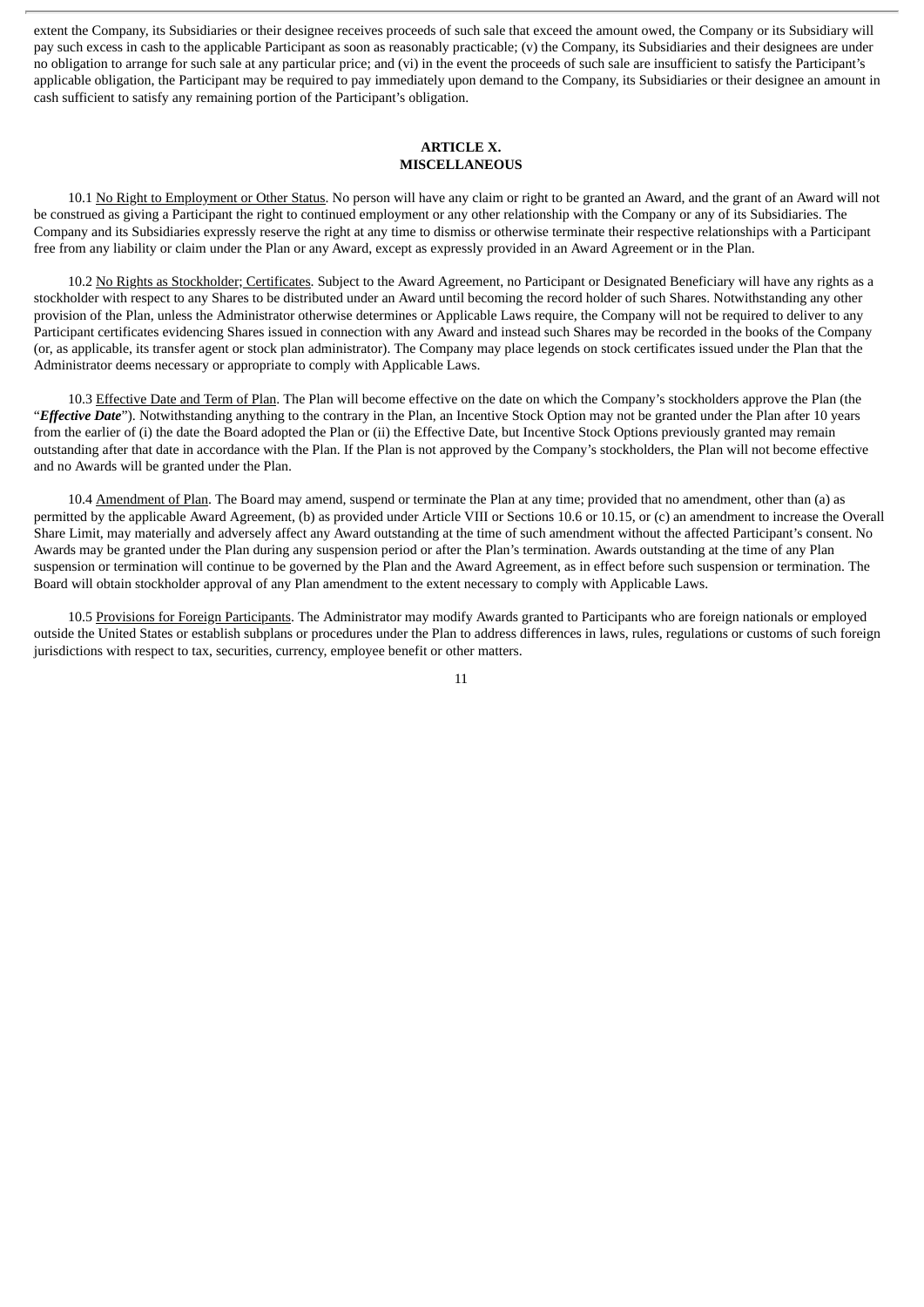#### 10.6 Section 409A.

(a) General. To the extent that the Administrator determines that any Award granted under the Plan is subject to Section 409A, the Award Agreement evidencing such Award shall incorporate the terms and conditions required by Section 409A. To the extent applicable, the Plan and the Award Agreements shall be interpreted as compliant with Section 409A or as exempt from Section 409A, such that no adverse tax consequences, interest, or penalties under Section 409A apply. Notwithstanding anything in the Plan or any Award Agreement to the contrary, the Administrator may, without a Participant's consent, amend this Plan or Awards, adopt policies and procedures, or take any other actions (including amendments, policies, procedures and retroactive actions) as are necessary or appropriate to preserve the intended tax treatment of Awards, including any such actions intended to (A) exempt this Plan or any Award from Section 409A, or (B) comply with Section 409A, including regulations, guidance, compliance programs and other interpretative authority that may be issued after an Award's grant date. The Company makes no representations or warranties as to an Award's tax treatment under Section 409A or otherwise. The Company will have no obligation under this Section 10.6 or otherwise to avoid the taxes, penalties or interest under Section 409A with respect to any Award and will have no liability to any Participant or any other person if any Award, compensation or other benefits under the Plan are subject to taxes, penalties or interest under Section 409A. Notwithstanding any contrary provision of the Plan or any Award Agreement, any payment of "nonqualified deferred compensation" under the Plan that may be made in installments shall be treated as a right to receive a series of separate and distinct payments.

(b) Separation from Service. If an Award is subject to and constitutes "nonqualified deferred compensation" under Section 409A, any payment or settlement of such Award upon a termination of a Participant's Service Provider relationship will, to the extent necessary to avoid taxes under Section 409A, be made only upon the Participant's "separation from service" (within the meaning of Section 409A), whether such "separation from service" occurs upon or after the termination of the Participant's Service Provider relationship. For purposes of this Plan or any Award Agreement relating to any such payments or benefits, references to a "termination," "termination of employment" or like terms means a "separation from service."

(c) Payments to Specified Employees. Notwithstanding any contrary provision in the Plan or any Award Agreement, any payment(s) of "nonqualified deferred compensation" required to be made under an Award subject to Section 409A to a "specified employee" (as defined under Section 409A and as the Administrator determines) due to his or her "separation from service" will, to the extent necessary to avoid taxes under Section 409A(a)(2)(B)(i) of the Code, be delayed for the six-month period immediately following such "separation from service" (or, if earlier, until the specified employee's death) and will instead be paid (as set forth in the Award Agreement) on the day immediately following such six-month period or as soon as administratively practicable thereafter (without interest). Any payments of "nonqualified deferred compensation" under such Award payable more than six months following the Participant's "separation from service" (or following death) will be paid at the time or times the payments are otherwise scheduled to be made.

10.7 Limitations on Liability. Notwithstanding any other provisions of the Plan, no individual acting as a director, officer, other employee or agent of the Company or any Subsidiary will be liable to any Participant, former Participant, spouse, beneficiary, or any other person for any claim, loss, liability, or expense incurred in connection with the Plan or any Award, and such individual will not be personally liable with respect to the Plan because of any contract or other instrument executed in his or her capacity as an Administrator, director, officer, other employee or agent of the Company or any Subsidiary. The Company will indemnify and hold harmless each director, officer, other employee and agent of the Company or any Subsidiary that has been or will be granted or delegated any duty or power relating to the Plan's administration or interpretation, against any cost or expense (including attorneys' fees) or liability (including any sum paid in settlement of a claim with the Administrator's approval) arising from any act or omission concerning this Plan unless arising from such person's own fraud or bad faith.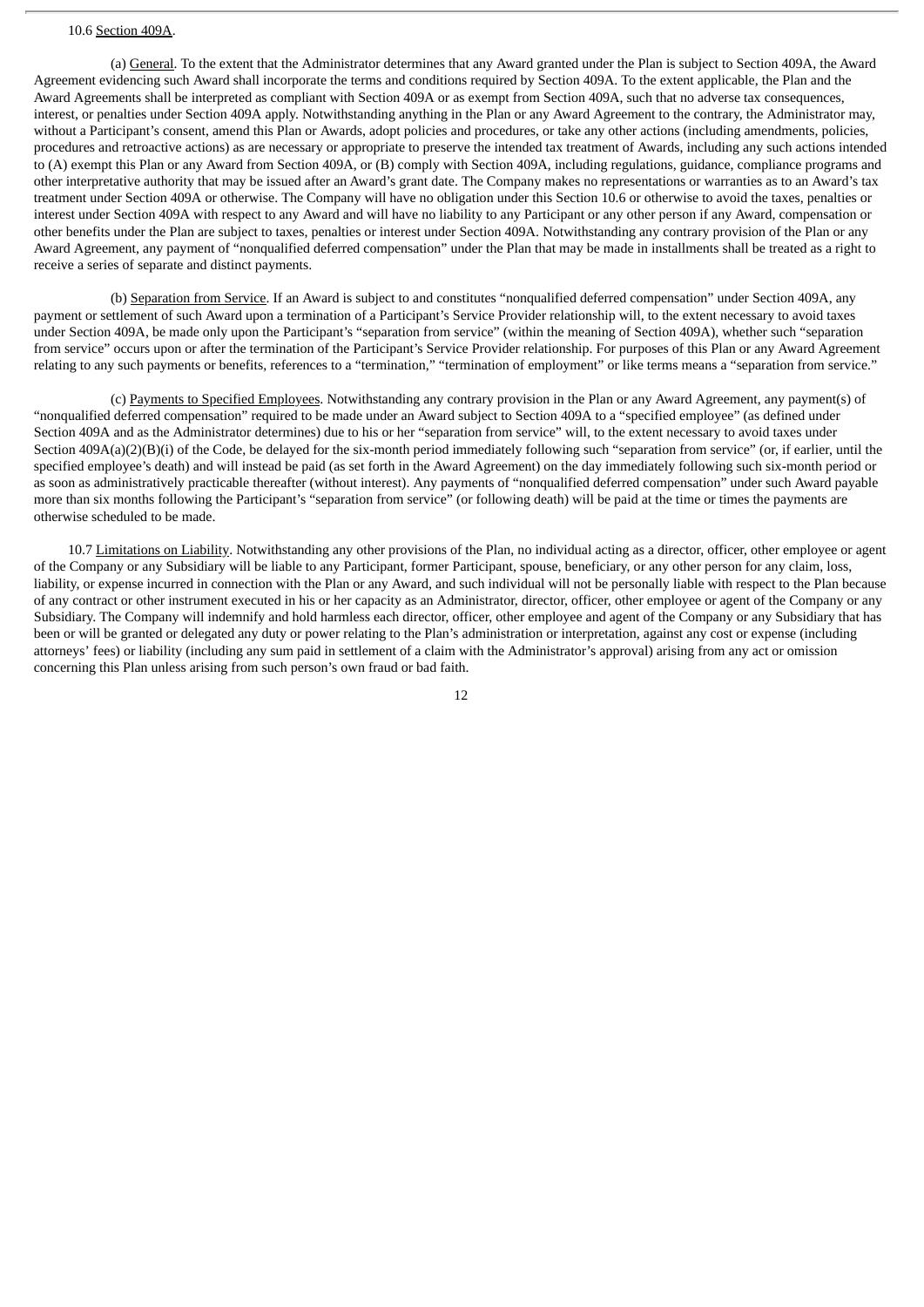10.8 Lock-Up Period. The Company may, at the request of any underwriter representative or otherwise, in connection with registering the offering of any Company securities under the Securities Act, prohibit Participants from, directly or indirectly, selling or otherwise transferring any Shares or other Company securities during a period of up to 180 days following the effective date of a Company registration statement filed under the Securities Act, or such longer period as determined by the underwriter.

10.9 Data Privacy. As a condition for receiving any Award, each Participant explicitly and unambiguously consents to the collection. use and transfer, in electronic or other form, of personal data as described in this section by and among the Company and its Subsidiaries and affiliates exclusively for implementing, administering and managing the Participant's participation in the Plan. The Company and its Subsidiaries and affiliates may hold certain personal information about a Participant, including the Participant's name, address and telephone number; birthdate; social security number, insurance number or other identification number; salary; nationality; job title(s); any Shares held in the Company or its Subsidiaries and affiliates; and Award details, to implement, manage and administer the Plan and Awards (the "*Data*"). The Company and its Subsidiaries and affiliates may transfer the Data amongst themselves as necessary to implement, administer and manage a Participant's participation in the Plan, and the Company and its Subsidiaries and affiliates may transfer the Data to third parties assisting the Company with Plan implementation, administration and management. These recipients may be located in the Participant's country, or elsewhere, and the Participant's country may have different data privacy laws and protections than the recipients' country. By accepting an Award, each Participant authorizes such recipients to receive, possess, use, retain and transfer the Data, in electronic or other form, to implement, administer and manage the Participant's participation in the Plan, including any required Data transfer to a broker or other third party with whom the Company or the Participant may elect to deposit any Shares. The Data related to a Participant will be held only as long as necessary to implement, administer, and manage the Participant's participation in the Plan. A Participant may, at any time, view the Data that the Company and its Subsidiaries hold regarding such Participant, request additional information about the storage and processing of the Data regarding such Participant, recommend any necessary corrections to the Data regarding the Participant or refuse or withdraw the consents in this Section 10.9 in writing, without cost, by contacting the local human resources representative. If the Participant refuses or withdraws the consents in this Section 10.9, the Company may cancel Participant's ability to participate in the Plan and, in the Administrator's discretion, the Participant may forfeit any outstanding Awards. For more information on the consequences of refusing or withdrawing consent, Participants may contact their local human resources representative.

10.10 Severability. If any portion of the Plan or any action taken under it is held illegal or invalid for any reason, the illegality or invalidity will not affect the remaining parts of the Plan, and the Plan will be construed and enforced as if the illegal or invalid provisions had been excluded, and the illegal or invalid action will be null and void.

10.11 Governing Documents. If any contradiction occurs between the Plan and any Award Agreement or other written agreement between a Participant and the Company (or any Subsidiary) that the Administrator has approved, the Plan will govern, unless it is expressly specified in such Award Agreement or other written document that the specific provision of the Plan will not apply. For clarity, the foregoing sentence shall not limit the applicability of any additive language contained in an Award Agreement or other written agreement which provides supplemental or additional terms not inconsistent with the Plan.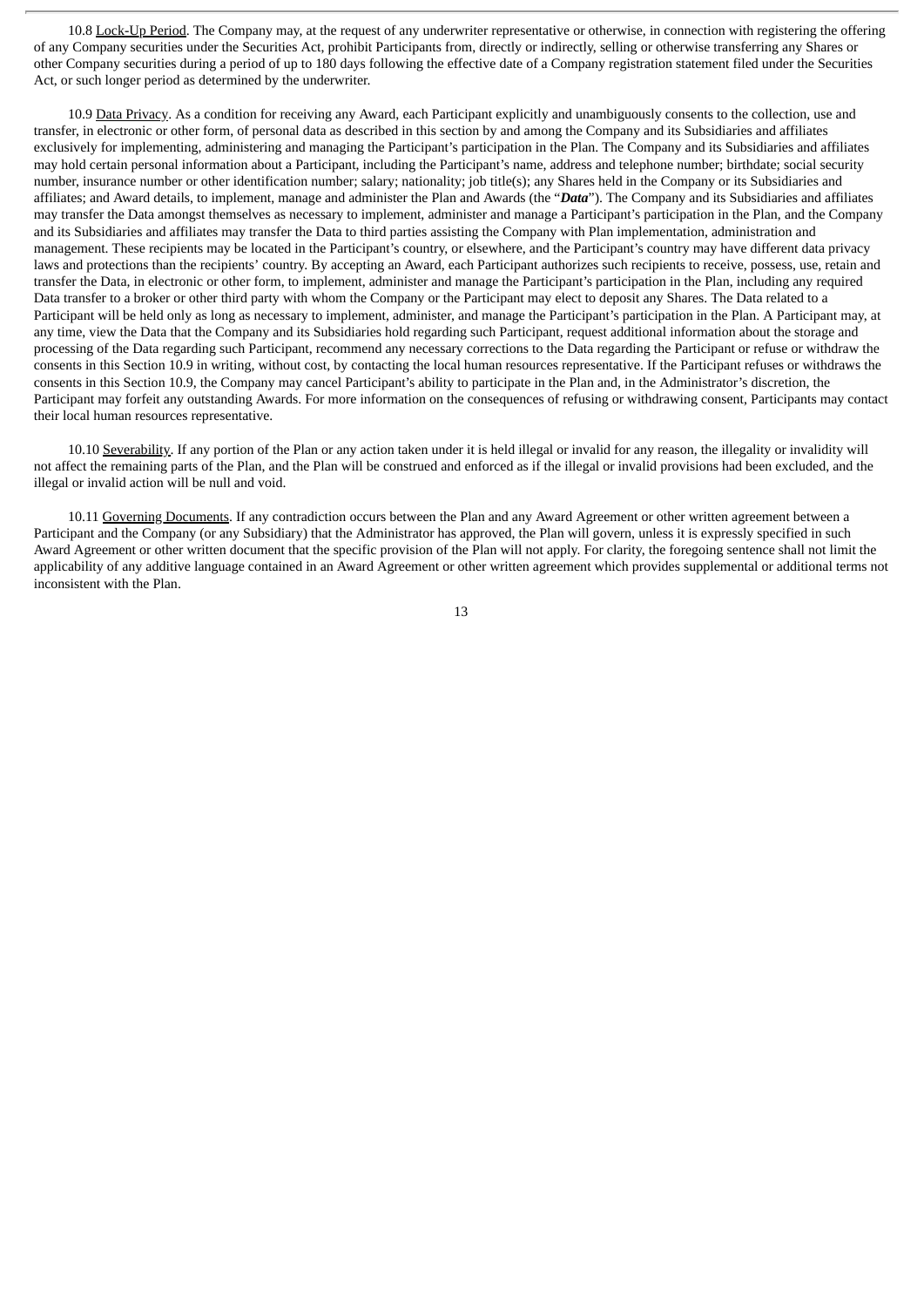10.12 Governing Law. The Plan and all Awards will be governed by and interpreted in accordance with the laws of the State of Delaware, disregarding any state's choice-of-law principles requiring the application of a jurisdiction's laws other than the State of Delaware.

10.13 Claw-back Provisions. All Awards (including, without limitation, any proceeds, gains or other economic benefit actually or constructively received by a Participant upon any receipt or exercise of any Award or upon the receipt or resale of any Shares underlying the Award) shall be subject to the provisions of any claw-back policy implemented by the Company, including, without limitation, any claw-back policy adopted to comply with Applicable Laws (including the Dodd-Frank Wall Street Reform and Consumer Protection Act and any rules or regulations promulgated thereunder) as and to the extent set forth in such claw-back policy or the Award Agreement.

10.14 Titles and Headings. The titles and headings in the Plan are for convenience of reference only and, if any conflict, the Plan's text, rather than such titles or headings, will control.

10.15 Conformity to Securities Laws. Participant acknowledges that the Plan is intended to conform to the extent necessary with Applicable Laws. Notwithstanding anything herein to the contrary, the Plan and all Awards will be administered only in conformance with Applicable Laws. To the extent Applicable Laws permit, the Plan and all Award Agreements will be deemed amended as necessary to conform to Applicable Laws.

10.16 Unfunded Status of Awards. The Plan is intended to be an "unfunded" plan for incentive compensation. With respect to any payments not yet made to a Participant pursuant to an Award, nothing contained in the Plan or any Award Agreement shall give the Participant any rights that are greater than those of a general creditor of the Company or any Subsidiary.

10.17 Relationship to Other Benefits. No payment under the Plan will be taken into account in determining any benefits under any pension, retirement, savings, profit sharing, group insurance, welfare or other benefit plan of the Company or any Subsidiary except as expressly provided in writing in such other plan or an agreement thereunder.

## **ARTICLE XI. DEFINITIONS**

As used in the Plan, the following words and phrases will have the following meanings:

11.1 "*Administrator*" means the Board or a Committee to the extent that the Board's powers or authority under the Plan have been delegated to such Committee. Notwithstanding anything herein to the contrary, the Board shall conduct the general administration of the Plan with respect to Awards granted to non-employee Directors and, with respect to such Awards, the term "Administrator" as used in the Plan shall mean and refer to the Board.

11.2 *"Agent*" means the brokerage firm, bank or other financial institution, entity or person(s), if any, engaged, retained, appointed or authorized to act as the agent of the Company or a Participant with regard to the Plan.

11.3 "*Applicable Laws*" means the requirements relating to the administration of equity incentive plans under U.S. federal and state securities, tax and other applicable laws, rules and regulations, the applicable rules of any stock exchange or quotation system on which the Common Stock is listed or quoted and the applicable laws and rules of any foreign country or other jurisdiction where Awards are granted.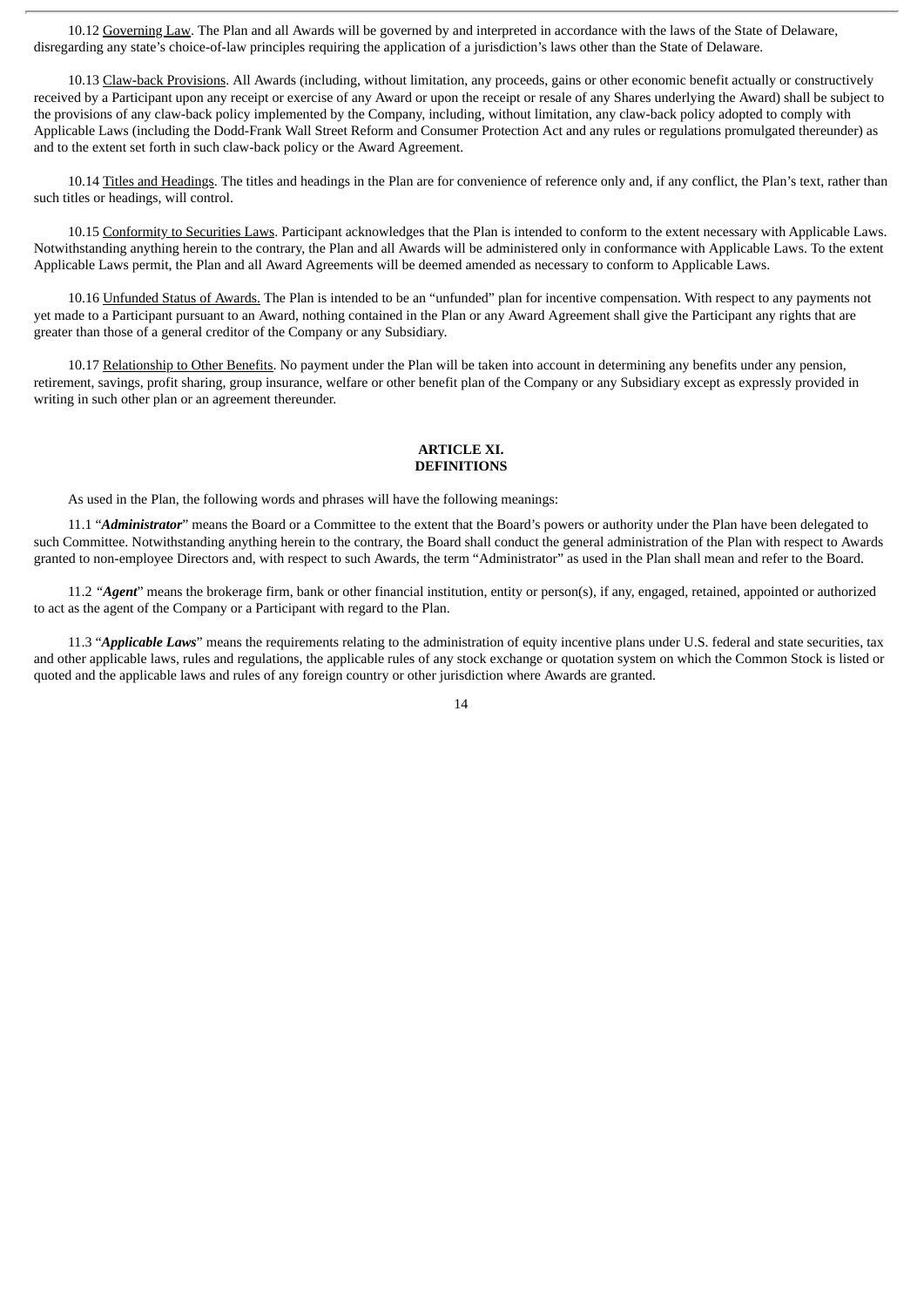11.4 "*Award*" means, individually or collectively, a grant under the Plan of Options, Stock Appreciation Rights, Restricted Stock, Restricted Stock Units, Dividend Equivalents, or Other Stock or Cash Based Awards.

11.5 "*Award Agreement*" means a written agreement evidencing an Award, which may be electronic, that contains such terms and conditions as the Administrator determines, consistent with and subject to the terms and conditions of the Plan.

- 11.6 "*Board*" means the Board of Directors of the Company.
- 11.7 "*Change in Control*" means and includes each of the following:

(a) A transaction or series of transactions (other than an offering of Common Stock to the general public through a registration statement filed with the Securities and Exchange Commission or a transaction or series of transactions that meets the requirements of clauses (i) and (ii) of subsection (c) below) whereby any "person" or related "group" of "persons" (as such terms are used in Sections 13(d) and 14(d)(2) of the Exchange Act) (other than the Company, any of its Subsidiaries, an employee benefit plan maintained by the Company or any of its Subsidiaries or a "person" that, prior to such transaction, directly or indirectly controls, is controlled by, or is under common control with, the Company) directly or indirectly acquires beneficial ownership (within the meaning of Rule 13d-3 under the Exchange Act) of securities of the Company possessing more than 50% of the total combined voting power of the Company's securities outstanding immediately after such acquisition;

(b) During any period of two consecutive years, individuals who, at the beginning of such period, constitute the Board together with any new Director(s) (other than a Director designated by a person who shall have entered into an agreement with the Company to effect a transaction described in subsections (a) or (c)) whose election by the Board or nomination for election by the Company's stockholders was approved by a vote of at least two-thirds of the Directors then still in office who either were Directors at the beginning of the two-year period or whose election or nomination for election was previously so approved, cease for any reason to constitute a majority thereof; or

(c) The consummation by the Company (whether directly involving the Company or indirectly involving the Company through one or more intermediaries) of (x) a merger, consolidation, reorganization, or business combination, (y) a sale or other disposition of all or substantially all of the Company's assets in any single transaction or series of related transactions or (z) the acquisition of assets or stock of another entity, in each case other than a transaction:

(i) which results in the Company's voting securities outstanding immediately before the transaction continuing to represent (either by remaining outstanding or by being converted into voting securities of the Company or the person that, as a result of the transaction, controls, directly or indirectly, the Company or owns, directly or indirectly, all or substantially all of the Company's assets or otherwise succeeds to the business of the Company (the Company or such person, the "*Successor Entity*")) directly or indirectly, at least a majority of the combined voting power of the Successor Entity's outstanding voting securities immediately after the transaction, and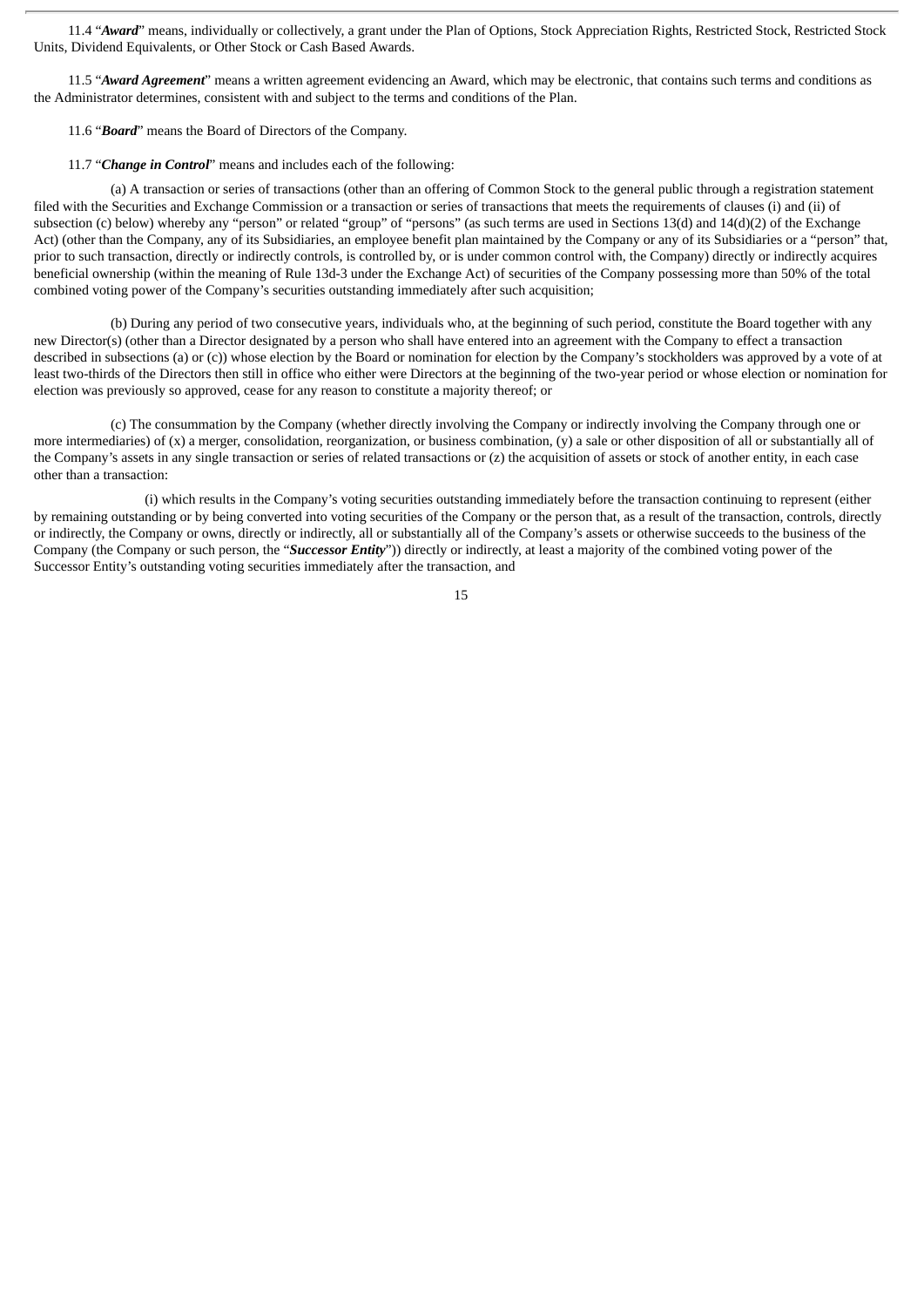(ii) after which no person or group beneficially owns voting securities representing 50% or more of the combined voting power of the Successor Entity; provided, however, that no person or group shall be treated for purposes of this clause (ii) as beneficially owning 50% or more of the combined voting power of the Successor Entity solely as a result of the voting power held in the Company prior to the consummation of the transaction.

Notwithstanding the foregoing, if a Change in Control constitutes a payment event with respect to any Award (or portion of any Award) that provides for the deferral of compensation that is subject to Section 409A, to the extent required to avoid the imposition of additional taxes under Section 409A, the transaction or event described in subsection (a), (b) or (c) with respect to such Award (or portion thereof) shall only constitute a Change in Control for purposes of the payment timing of such Award if such transaction also constitutes a "change in control event," as defined in Treasury Regulation Section 1.409A-3(i)(5).

The Administrator shall have full and final authority, which shall be exercised in its discretion, to determine conclusively whether a Change in Control has occurred pursuant to the above definition, the date of the occurrence of such Change in Control and any incidental matters relating thereto; provided that any exercise of authority in conjunction with a determination of whether a Change in Control is a "change in control event" as defined in Treasury Regulation Section 1.409A-3(i)(5) shall be consistent with such regulation.

11.8 "*Code*" means the Internal Revenue Code of 1986, as amended, and the regulations issued thereunder.

11.9 "*Committee*" means one or more committees or subcommittees of the Board, which may include one or more Company directors or executive officers, to the extent Applicable Laws permit. To the extent required to comply with the provisions of Rule 16b-3, it is intended that each member of the Committee will be, at the time the Committee takes any action with respect to an Award that is subject to Rule 16b-3, a "non-employee director" within the meaning of Rule 16b-3; however, a Committee member's failure to qualify as a "non-employee director" within the meaning of Rule 16b-3 will not invalidate any Award granted by the Committee that is otherwise validly granted under the Plan.

11.10 "*Common Stock*" means the common stock of the Company.

11.11 "*Company*" means Matterport, Inc., a Delaware corporation, or any successor.

11.12 "*Consultant*" means any consultant or advisor engaged by the Company or any of its Subsidiaries to render services to such entity that qualifies as a consultant or advisor under the applicable rules of Form S-8 Registration Statements.

11.13 "*Designated Beneficiary*" means the beneficiary or beneficiaries the Participant designates, in a manner the Administrator determines, to receive amounts due or exercise the Participant's rights if the Participant dies or becomes incapacitated. Without a Participant's effective designation, "Designated Beneficiary" will mean the Participant's estate.

11.14 "*Director*" means a Board member.

11.15 "*Disability*" means that the Participant is unable to engage in any substantial gainful activity by reason of any medically determinable physical or mental impairment that can be expected to result in death or can be expected to last for a continuous period of not less than 12 months.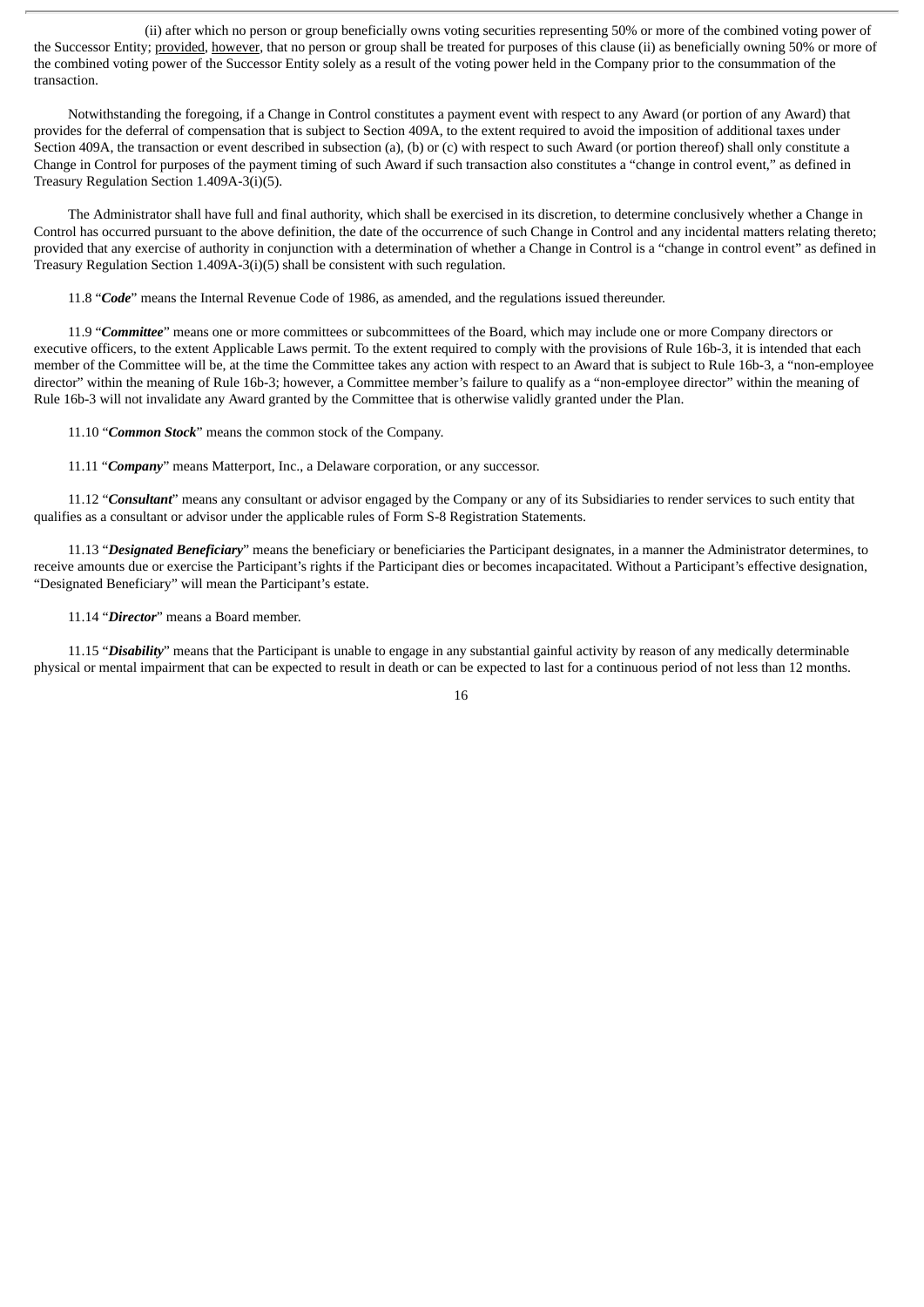11.16 "*Dividend Equivalents*" means a right granted to a Participant under the Plan to receive the equivalent value (in cash or Shares) of dividends paid on Shares.

11.17 "*Employee*" means any employee of the Company or its Subsidiaries.

11.18 "*Equity Restructuring*" means, as determined by the Administrator, a non-reciprocal transaction between the Company and its stockholders, such as a stock dividend, stock split, spin-off or recapitalization through a large, nonrecurring cash dividend, or other large, nonrecurring cash dividend, that affects the Shares (or other securities of the Company) or the share price of Common Stock (or other securities of the Company) and causes a change in the per share value of the Common Stock underlying outstanding Awards.

11.19 "*Exchange Act*" means the Securities Exchange Act of 1934, as amended.

11.20 "*Fair Market Value*" means, as of any date, the value of a Share determined as follows: (a) if the Common Stock is listed on any established stock exchange, its Fair Market Value will be the closing sales price for such Common Stock as quoted on such exchange for such date, or if no sale occurred on such date, the last day preceding such date during which a sale occurred, as reported in *The Wall Street Journal* or another source the Administrator deems reliable; (b) if the Common Stock is not traded on a stock exchange but is quoted on a national market or other quotation system, the closing sales price on such date, or if no sales occurred on such date, then on the last date preceding such date during which a sale occurred, as reported in *The Wall Street Journal* or another source the Administrator deems reliable; or (c) without an established market for the Common Stock, the Administrator will determine the Fair Market Value in its discretion.

11.21 "*Greater Than 10% Stockholder*" means an individual then owning (within the meaning of Section 424(d) of the Code) more than 10% of the total combined voting power of all classes of stock of the Company or its parent or subsidiary corporation, as defined in Section 424(e) and (f) of the Code, respectively.

11.22 "*Incentive Stock Option*" means an Option intended to qualify as an "incentive stock option" as defined in Section 422 of the Code.

11.23 "*Non-Qualified Stock Option*" means an Option, or portion thereof, not intended or not qualifying as an Incentive Stock Option.

11.24 "*Option*" means an option to purchase Shares, which will either be an Incentive Stock Option or a Non-Qualified Stock Option.

11.25 "*Other Stock or Cash Based Awards*" means cash awards, awards of Shares, and other awards valued wholly or partially by referring to, or are otherwise based on, Shares or other property awarded to a Participant under Article VII.

11.26 "*Overall Share Limit*" means the sum of (a) 24,195,678 Shares; (b) any Shares which are subject to Prior Plan Awards as of the Effective Date which, following the Effective Date, become available for issuance under the Plan pursuant to Article IV; and (c) an annual increase on the first day of each calendar year beginning January 1, 2022 and ending on and including January 1, 2031, equal to the lesser of (i) a number of Shares equal to 5% of the aggregate number of Shares outstanding on the final day of the immediately preceding calendar year and (ii) such smaller number of Shares as is determined by the Board.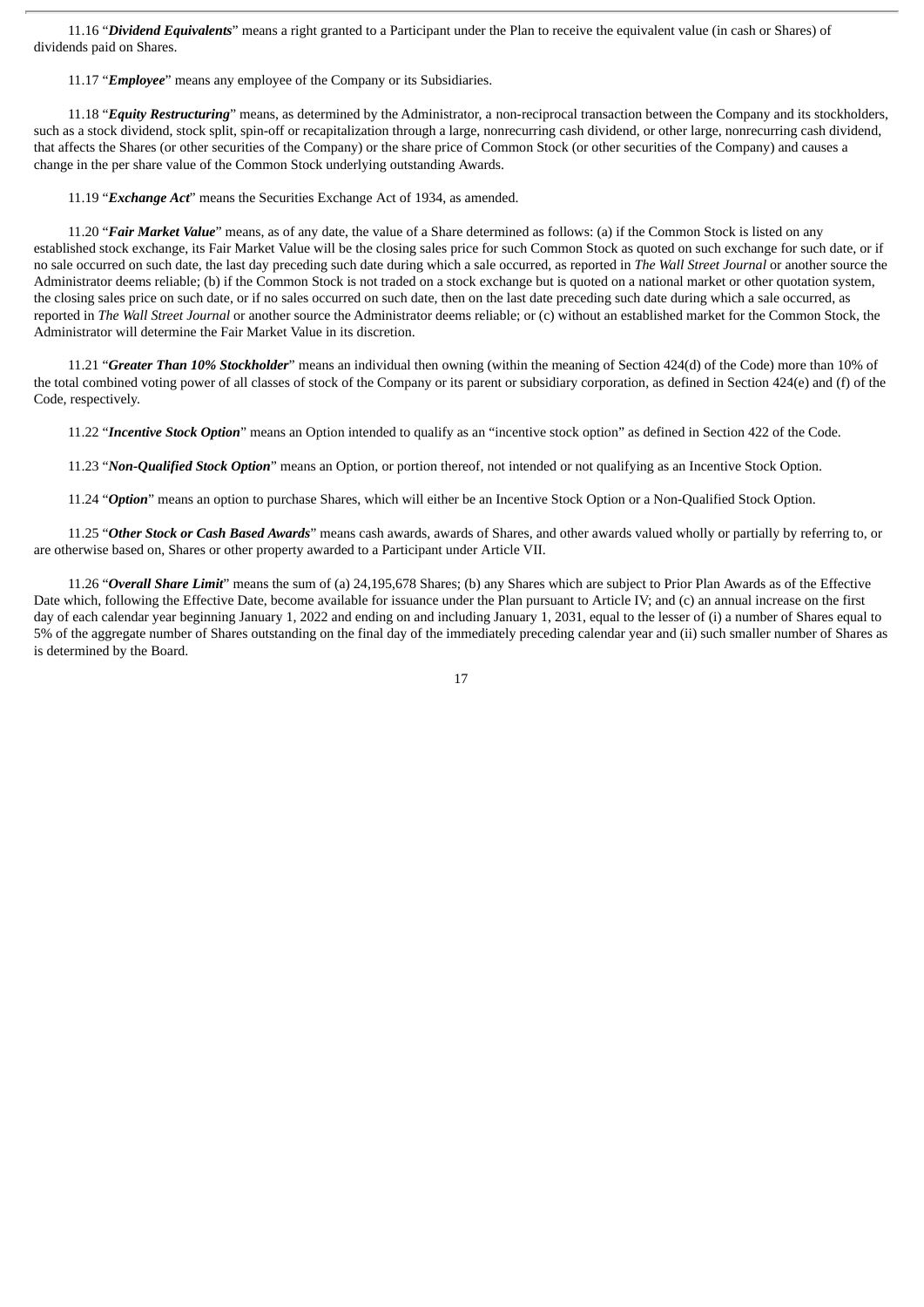11.27 "*Participant*" means a Service Provider who has been granted an Award.

11.28 "*Performance Criteria*" means the criteria (and adjustments) that the Administrator may select for an Award to establish performance goals for a performance period, which may include (but is not limited to) the following: net earnings or losses (either before or after one or more of interest, taxes, depreciation, amortization, and non-cash equity-based compensation expense); gross or net sales or revenue or sales or revenue growth; net income (either before or after taxes) or adjusted net income; profits (including but not limited to gross profits, net profits, profit growth, net operation profit or economic profit), profit return ratios or operating margin; operating efficiency; budget or operating earnings (either before or after taxes or before or after allocation of corporate overhead and bonus); cash flow (including operating cash flow and free cash flow or cash flow return on capital); return on assets; return on capital or invested capital; cost of capital; return on stockholders' equity; total stockholder return; return on sales; costs, reductions in costs and cost control measures; expenses; working capital; earnings or loss per share; adjusted earnings or loss per share; price per share or dividends per share (or appreciation in or maintenance of such price or dividends); regulatory achievements or compliance; implementation, completion or attainment of objectives relating to research, development, regulatory, commercial, or strategic milestones or developments; market share; economic value or economic value added models; division, group or corporate financial goals; customer satisfaction/growth; customer service; employee satisfaction; recruitment and maintenance of personnel; human resources management; supervision of litigation and other legal matters; strategic partnerships, collaborations and transactions; financial ratios (including those measuring liquidity, activity, profitability or leverage); debt levels or reductions; sales-related goals; financing and other capital raising transactions; cash on hand; acquisition, licensing or divestiture activity; investment sourcing activity; and marketing initiatives, any of which may be measured in absolute terms or as compared to any incremental increase or decrease. Such performance goals also may be based solely by reference to the Company's performance or the performance of a Subsidiary, division, business segment or business unit of the Company or a Subsidiary, or based upon performance relative to performance of other companies or upon comparisons of any of the indicators of performance relative to performance of other companies.

11.29 "*Plan*" means this Matterport, Inc. 2021 Incentive Award Plan.

11.30 "*Prior Plan*" means the Amended and Restated Matterport, Inc. 2011 Stock Incentive Plan.

11.31 "*Prior Plan Award*" means an award outstanding under the Prior Plan as of the Effective Date.

11.32 "*Restricted Stock*" means Shares awarded to a Participant under Article VI subject to certain vesting conditions and other restrictions.

11.33 "*Restricted Stock Unit*" means an unfunded, unsecured right to receive, on the applicable settlement date, one Share or an amount in cash or other consideration determined by the Administrator to be of equal value as of such settlement date awarded to a Participant under Article VI subject to certain vesting conditions and other restrictions.

11.34 "*Rule 16b-3*" means Rule 16b-3 promulgated under the Exchange Act.

11.35 "*Section 409A*" means Section 409A of the Code and all regulations, guidance, compliance programs and other interpretative authority thereunder.

11.36 "*Securities Act*" means the Securities Act of 1933, as amended.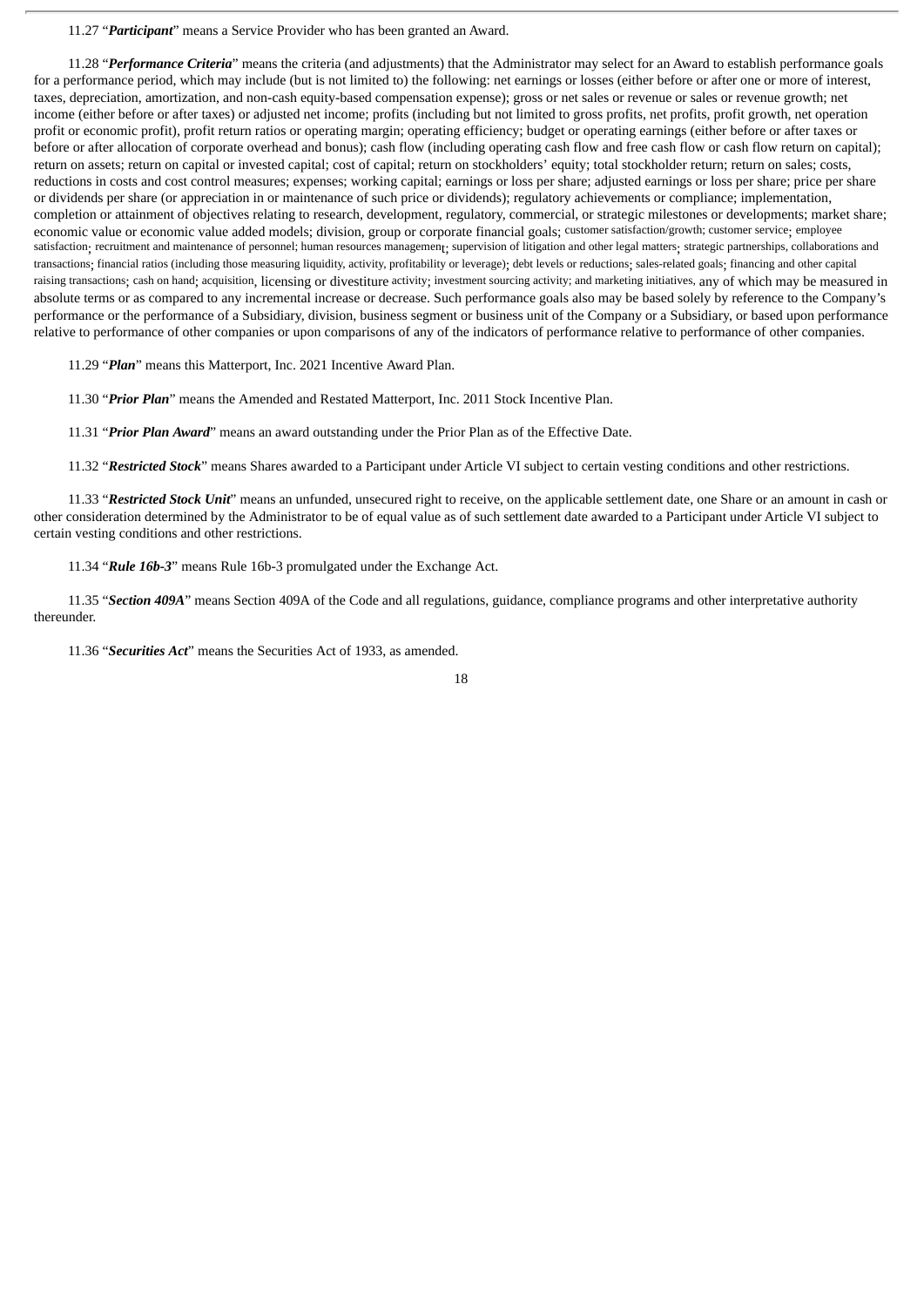11.37 "*Service Provider*" means an Employee, Consultant or Director.

11.38 "*Shares*" means shares of Common Stock.

11.39 "*Stock Appreciation Right*" means a stock appreciation right granted under Article V.

11.40 "*Subsidiary*" means any entity (other than the Company), whether domestic or foreign, in an unbroken chain of entities beginning with the Company if each of the entities other than the last entity in the unbroken chain beneficially owns, at the time of the determination, securities or interests representing at least 50% of the total combined voting power of all classes of securities or interests in one of the other entities in such chain.

11.41 "*Substitute Awards*" means Awards granted or Shares issued by the Company in assumption of, or in substitution or exchange for, awards previously granted, or the right or obligation to make future awards, in each case by a company acquired by the Company or any Subsidiary or with which the Company or any Subsidiary combines.

11.42 "*Termination of Service*" means the date the Participant ceases to be a Service Provider.

**\* \* \* \* \***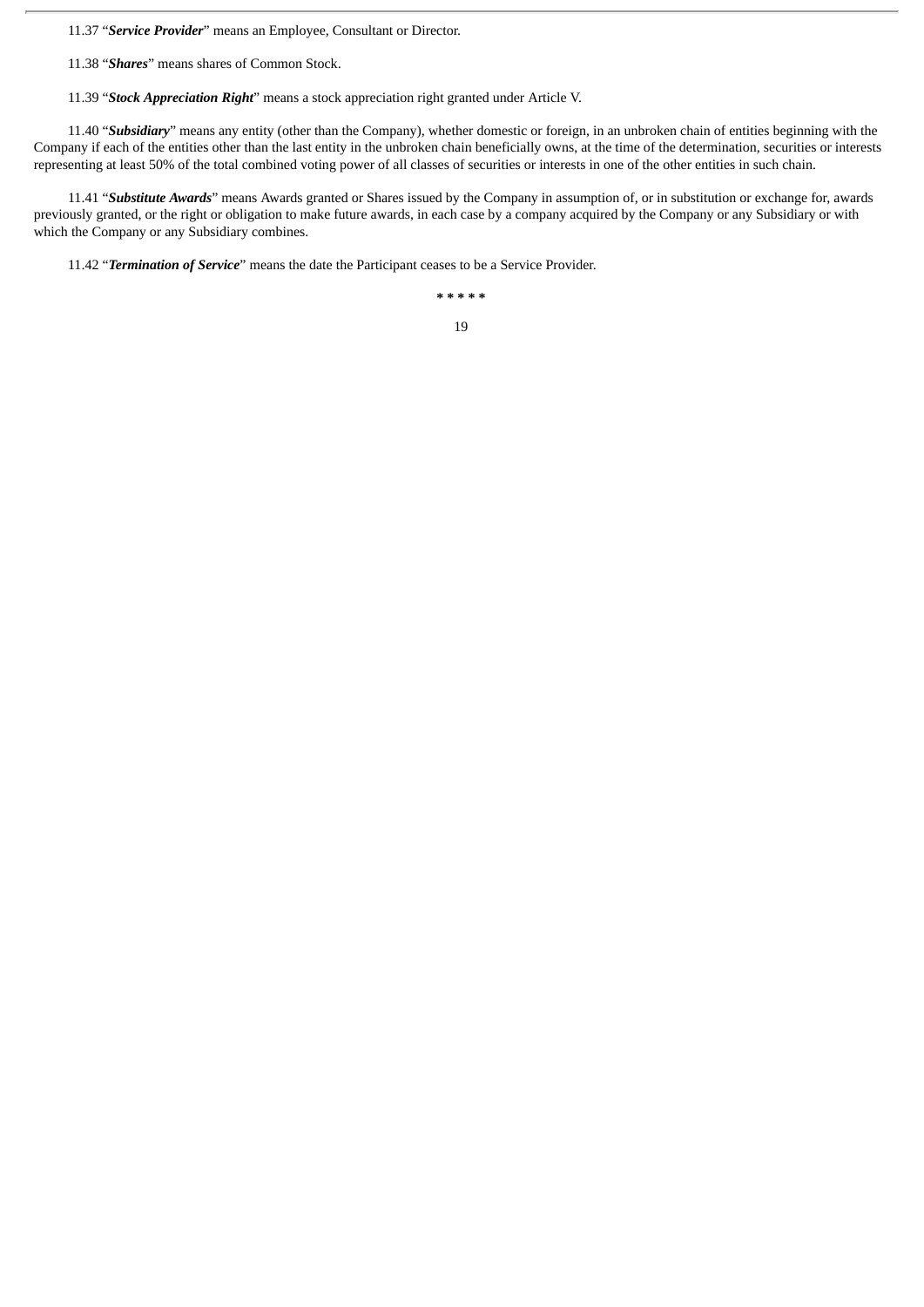# **MATTERPORT, INC.**

# **2021 INCENTIVE AWARD PLAN**

# **STOCK OPTION GRANT NOTICE**

Matterport, Inc., a Delaware corporation (the "*Company*") has granted to the participant listed below ("*Participant*") the stock option (the "*Option*") described in this Stock Option Grant Notice (the "*Grant Notice*"), subject to the terms and conditions of the Matterport, Inc. 2021 Incentive Award Plan (as amended from time to time, the "*Plan*") and the Stock Option Agreement attached hereto as **Exhibit A** (the "*Agreement*"), both of which are incorporated into this Grant Notice by reference. Capitalized terms not specifically defined in this Grant Notice or the Agreement have the meanings given to them in the Plan.

| Participant:                         |                                                                                                                                          |
|--------------------------------------|------------------------------------------------------------------------------------------------------------------------------------------|
| <b>Grant Date:</b>                   |                                                                                                                                          |
| <b>Exercise Price per Share:</b>     | [For U.S. taxpayers, no less than 100% of the FMV on the Grant Date]                                                                     |
| <b>Shares Subject to the Option:</b> |                                                                                                                                          |
| <b>Final Expiration Date:</b>        | To be no later than 10 <sup>th</sup> anniversary of Grant Date (or 5 <sup>th</sup> anniversary for ISOs granted to 10%<br>stockholders)] |
| <b>Vesting Commencement Date:</b>    |                                                                                                                                          |
| <b>Vesting Schedule:</b>             | [To be specified]                                                                                                                        |
| <b>Type of Option</b>                | [Incentive Stock Option]/[Non-Qualified Stock Option]                                                                                    |
|                                      |                                                                                                                                          |

By accepting (whether in writing, electronically or otherwise) the Option, Participant agrees to be bound by the terms of this Grant Notice, the Plan and the Agreement. Participant has reviewed the Plan, this Grant Notice and the Agreement in their entirety, has had an opportunity to obtain the advice of counsel prior to executing this Grant Notice and fully understands all provisions of the Plan, this Grant Notice and the Agreement. Participant hereby agrees to accept as binding, conclusive and final all decisions or interpretations of the Administrator upon any questions arising under the Plan, this Grant Notice or the Agreement.

### **MATTERPORT, INC. PARTICIPANT**

Title:

| By:              |                    |
|------------------|--------------------|
| Name:            | [Participant Name] |
| Ti <sub>10</sub> |                    |

[Signature Page to Stock Option Grant Notice]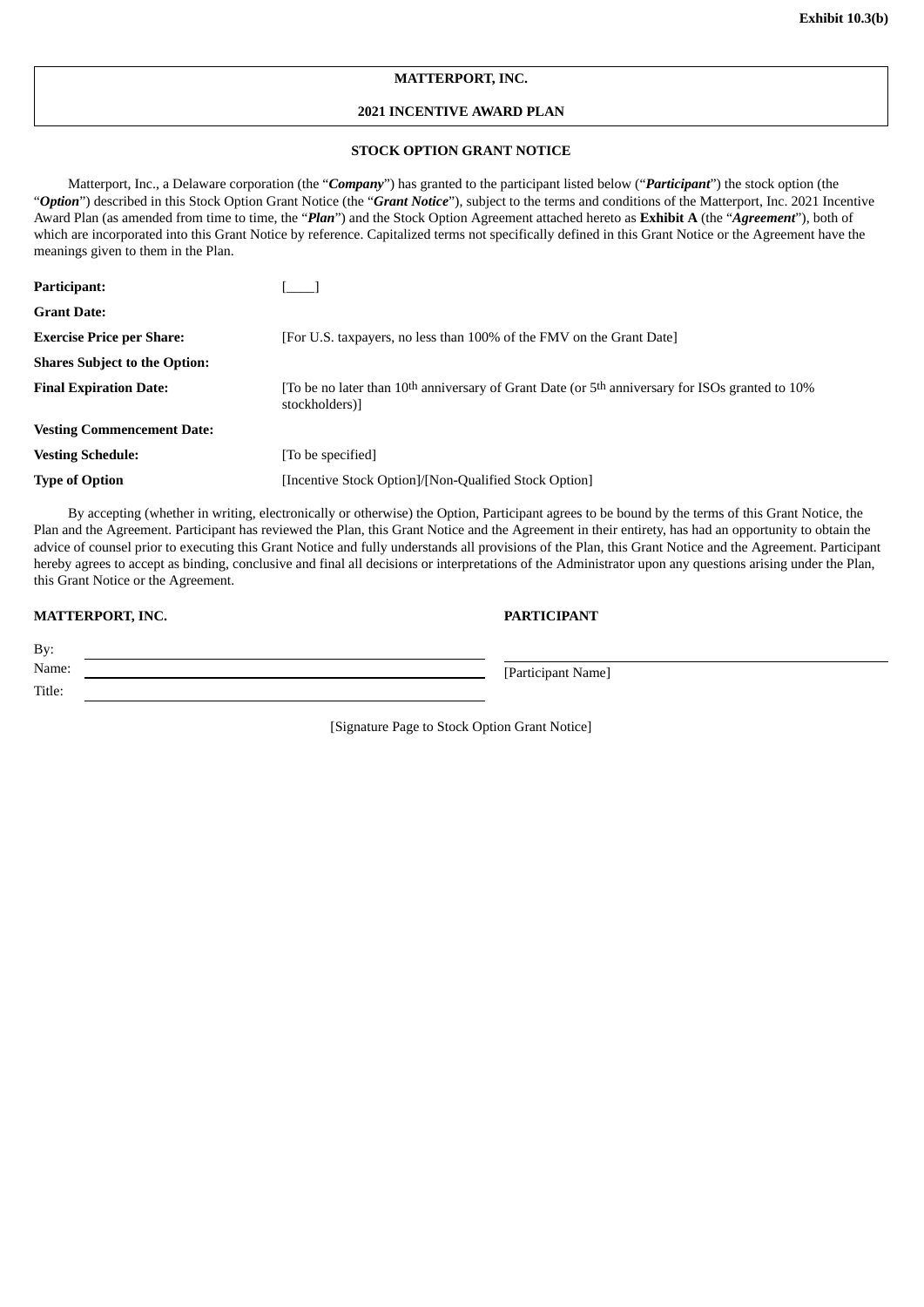# **STOCK OPTION AGREEMENT**

Capitalized terms not specifically defined in this Agreement have the meanings specified in the Grant Notice or, if not defined in the Grant Notice, in the Plan.

#### **ARTICLE I. GENERAL**

1.1 Grant of Option. The Company has granted to Participant the Option effective as of the grant date set forth in the Grant Notice (the "*Grant Date*").

1.2 Incorporation of Terms of Plan. The Option is subject to the terms and conditions set forth in this Agreement and the Plan, which is incorporated herein by reference. In the event of any inconsistency between the Plan and this Agreement, the terms of the Plan will control, unless it is expressly specified in this Agreement or the Grant Notice that the specific provision of the Plan will not apply. For clarity, the foregoing sentence shall not limit the applicability of any additive language contained in this Agreement which provides supplemental or additional terms not inconsistent with the Plan.

#### **ARTICLE II. PERIOD OF EXERCISABILITY**

2.1 Commencement of Exercisability. The Option will vest and become exercisable according to the vesting schedule in the Grant Notice (the "*Vesting Schedule*") except that any fraction of a Share as to which the Option would be vested or exercisable will be accumulated and will vest and become exercisable only when a whole vested Share has accumulated. Except as otherwise set forth in the Grant Notice, the Plan or this Agreement, and unless the Administrator otherwise determines, the Option will immediately expire and be forfeited as to any portion of the Option that is not vested and exercisable as of Participant's Termination of Service for any reason (after taking into consideration any accelerated vesting and exercisability which may occur in connection with such Termination of Service, if any).

2.2 Duration of Exercisability. The Vesting Schedule is cumulative. Any portion of the Option which vests and becomes exercisable will remain vested and exercisable until the Option expires. The Option will be forfeited immediately upon its expiration.

2.3 Expiration of Option. Except as may be extended in accordance with Section 5.3 of the Plan, the Option may not be exercised to any extent by anyone after, and will expire on, the first of the following to occur:

(a) The final expiration date in the Grant Notice;

(b) Except as the Administrator may otherwise approve, the expiration of three (3) months from the date of Participant's Termination of Service, unless Participant's Termination of Service is for Cause (as defined below) or by reason of Participant's death or Disability;

(c) Except as the Administrator may otherwise approve, the expiration of one year from the date of Participant's Termination of Service by reason of Participant's death or Disability; and

(d) Except as the Administrator may otherwise approve, Participant's Termination of Service for Cause.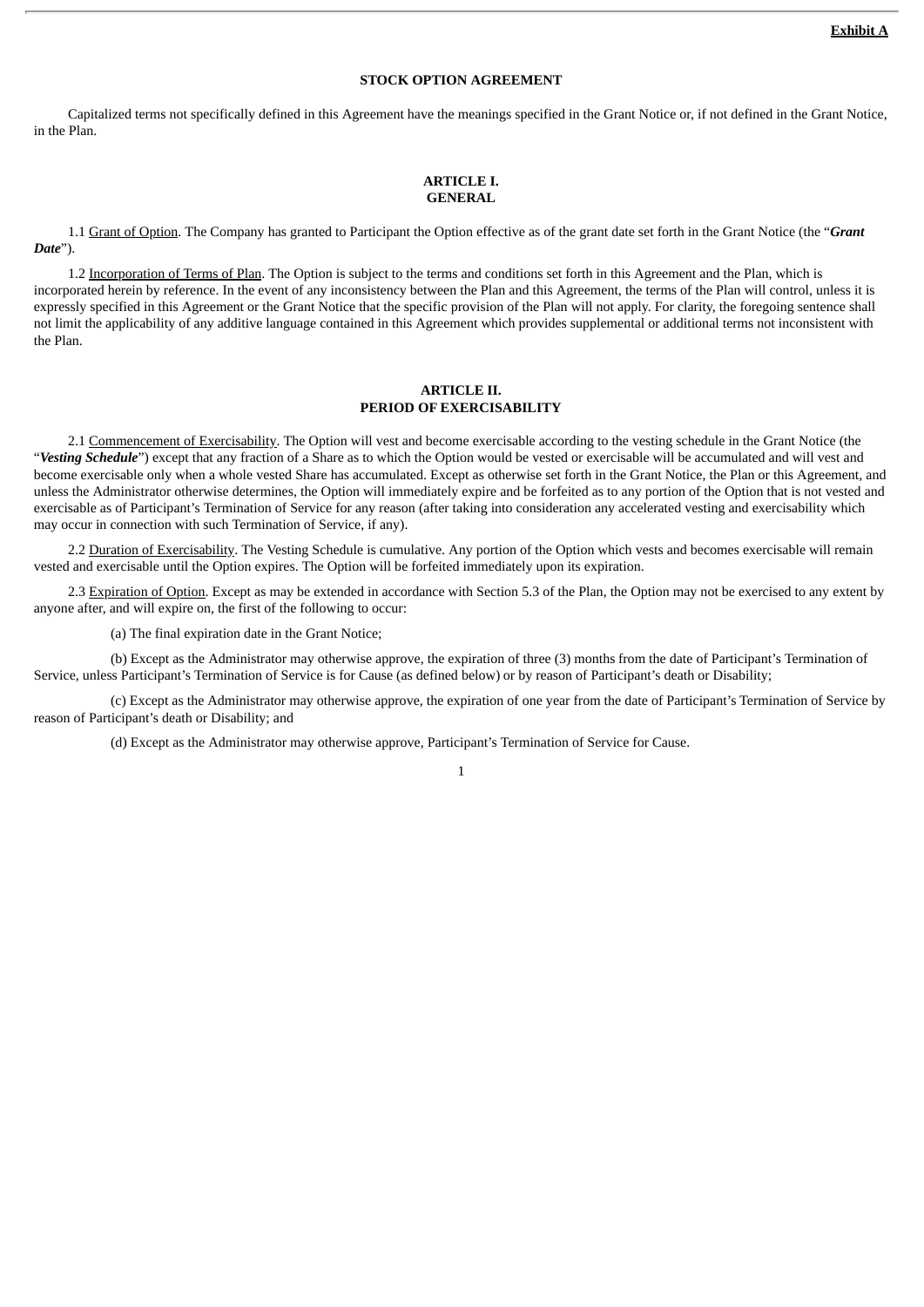2.4 Cause Definition. As used in this Agreement, "*Cause*" means (i) willful failure by Participant to perform Participant's duties and responsibilities to the Company and/or its Subsidiaries after written notice thereof and a failure to remedy such failure within 30 days of such notice; (ii) commission by Participant of any act of fraud, embezzlement, dishonesty or any other willful misconduct that has caused or is reasonably expected to cause material injury to the Company and/or any of its Subsidiaries, including conviction of a felony; (iii) material unauthorized use or disclosure by Participant of any confidential information of the Company and/or its Subsidiaries or any other party to whom Participant owes an obligation of nonuse and nondisclosure as a result of Participant's relationship with the Company and/or any of its Subsidiaries; or (iv) material breach by Participant of any of Participant's obligations under any written agreement with the Company and/or any of its Subsidiaries .

### **ARTICLE III. EXERCISE OF OPTION**

3.1 Person Eligible to Exercise. During Participant's lifetime, only Participant may exercise the Option. After Participant's death, any exercisable portion of the Option may, prior to the time the Option expires, be exercised by Participant's Designated Beneficiary as provided in the Plan.

3.2 Partial Exercise. Any exercisable portion of the Option or the entire Option, if then wholly exercisable, may be exercised, in whole or in part, according to the procedures in the Plan at any time prior to the time the Option or portion thereof expires, except that the Option may only be exercised for whole Shares.

#### 3.3 Tax Withholding; Exercise Price.

(a) Payment of the exercise price and/or applicable withholding tax obligations with respect to the Option shall be by any of the following, or a combination thereof, at the election of Participant:

#### (i) Cash or check;

(ii) With the consent of the Administrator, in whole or in part by delivery of Shares, including Shares delivered by attestation and Shares otherwise issuable upon exercise of the Option, valued at their Fair Market Value on the date of delivery; or

(iii) Other legal consideration acceptable to the Administrator (including, without limitation, subject to Section 9.10 of the Plan, delivery (including electronically or telephonically to the extent permitted by the Company) of an irrevocable and unconditional undertaking by a broker acceptable to the Company to deliver promptly to the Company sufficient funds to satisfy the applicable exercise price and/or tax withholding obligations).

(b) Participant acknowledges that Participant is ultimately liable and responsible for all taxes owed in connection with the Option, regardless of any action the Company or any Subsidiary takes with respect to any tax withholding obligations that arise in connection with the Option. Neither the Company nor any Subsidiary makes any representation or undertaking regarding the treatment of any tax withholding in connection with the grant, vesting or exercise of the Option or the subsequent sale of Shares. The Company and the Subsidiaries do not commit and are under no obligation to structure the Option to reduce or eliminate Participant's tax liability.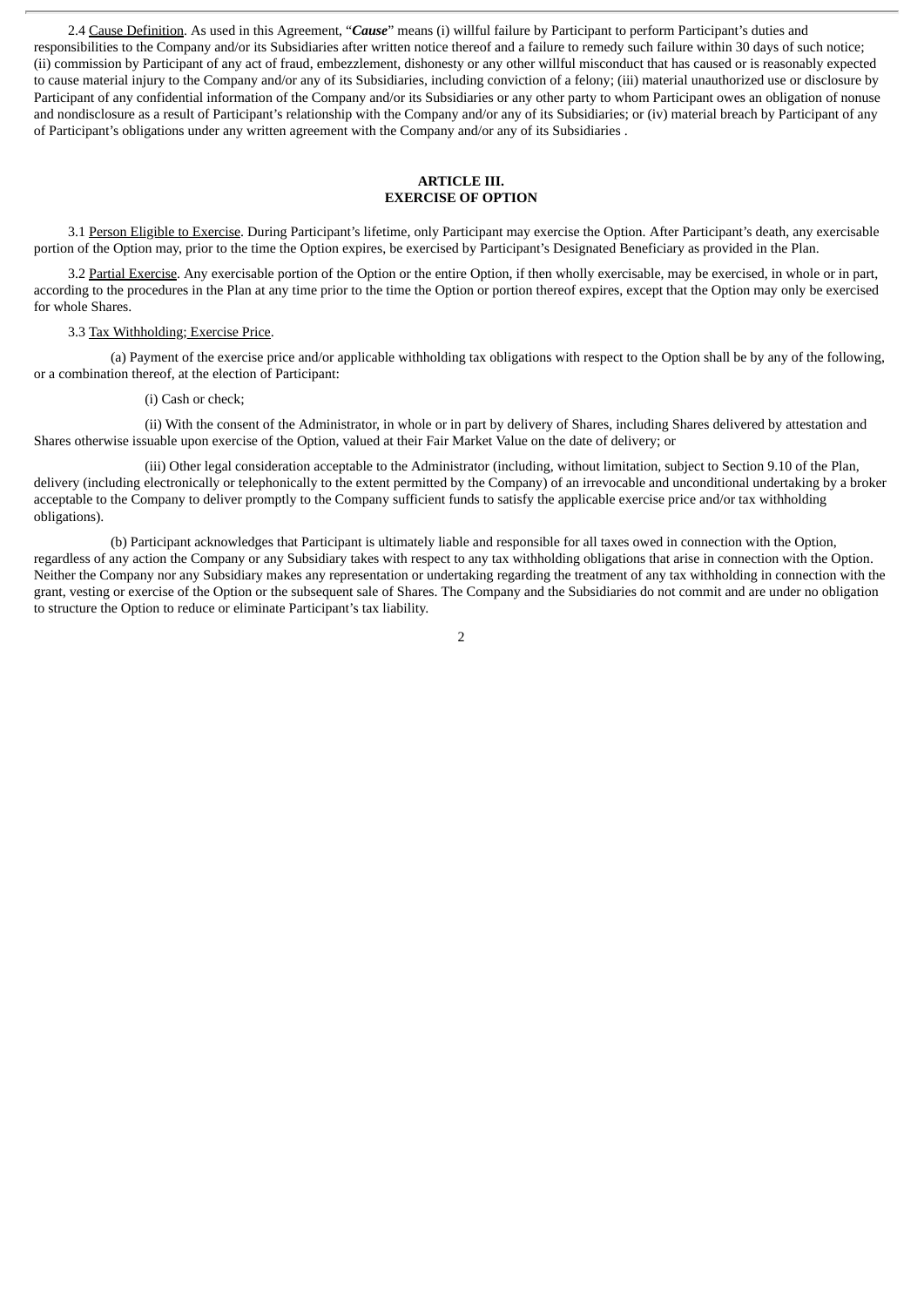3.4 Representation(a) . Participant represents to the Company that Participant has reviewed with Participant's own tax advisors the tax consequences of this Option and the transactions contemplated by the Grant Notice and this Agreement. Participant is relying solely on such advisors and not on any statements or representations of the Company or any of its agents.

### **ARTICLE IV. OTHER PROVISIONS**

4.1 Adjustments. Participant acknowledges that the Option is subject to adjustment, modification and termination in certain events as provided in this Agreement and the Plan.

4.2 Clawback. The Option and the Shares issuable hereunder shall be subject to any clawback or recoupment policy in effect on the Grant Date or as may be adopted or maintained by the Company following the Grant Date, including the Dodd-Frank Wall Street Reform and Consumer Protection Act and any rules or regulations promulgated thereunder.

4.3 Notices. Any notice to be given under the terms of this Agreement to the Company must be in writing and addressed to Stock Administration at stockadmin@matterport.com. Any notice to be given under the terms of this Agreement to Participant must be in writing and addressed to Participant (or, if Participant is then deceased, to the Designated Beneficiary) at Participant's last known mailing address, email address or facsimile number in the Company's personnel files. By a notice given pursuant to this Section, either party may designate a different address for notices to be given to that party. Any notice will be deemed duly given when actually received, when sent by email, when sent by certified mail (return receipt requested) and deposited with postage prepaid in a post office or branch post office regularly maintained by the United States Postal Service (or any similar foreign entity), when delivered by a nationally recognized express shipping company or upon receipt of a facsimile transmission confirmation.

4.4 Titles. Titles are provided herein for convenience only and are not to serve as a basis for interpretation or construction of this Agreement.

4.5 Conformity to Securities Laws. Participant acknowledges that the Plan, the Grant Notice and this Agreement are intended to conform to the extent necessary with all Applicable Laws and, to the extent Applicable Laws permit, will be deemed amended as necessary to conform to Applicable Laws.

4.6 Successors and Assigns. The Company may assign any of its rights under this Agreement to single or multiple assignees, and this Agreement will inure to the benefit of the successors and assigns of the Company. Subject to the restrictions on transfer set forth in this Agreement or the Plan, this Agreement will be binding upon and inure to the benefit of the heirs, legatees, legal representatives, successors and assigns of the parties hereto.

4.7 Limitations Applicable to Section 16 Persons. Notwithstanding any other provision of the Plan or this Agreement, if Participant is subject to Section 16 of the Exchange Act, the Plan, the Grant Notice, this Agreement and the Option will be subject to any additional limitations set forth in any applicable exemptive rule under Section 16 of the Exchange Act (including any amendment to Rule 16b-3) that are requirements for the application of such exemptive rule. To the extent Applicable Laws permit, this Agreement will be deemed amended as necessary to conform to such applicable exemptive rule.

4.8 Entire Agreement. The Plan, the Grant Notice and this Agreement (including any exhibit hereto) constitute the entire agreement of the parties and supersede in their entirety all prior undertakings and agreements of the Company and Participant with respect to the subject matter hereof.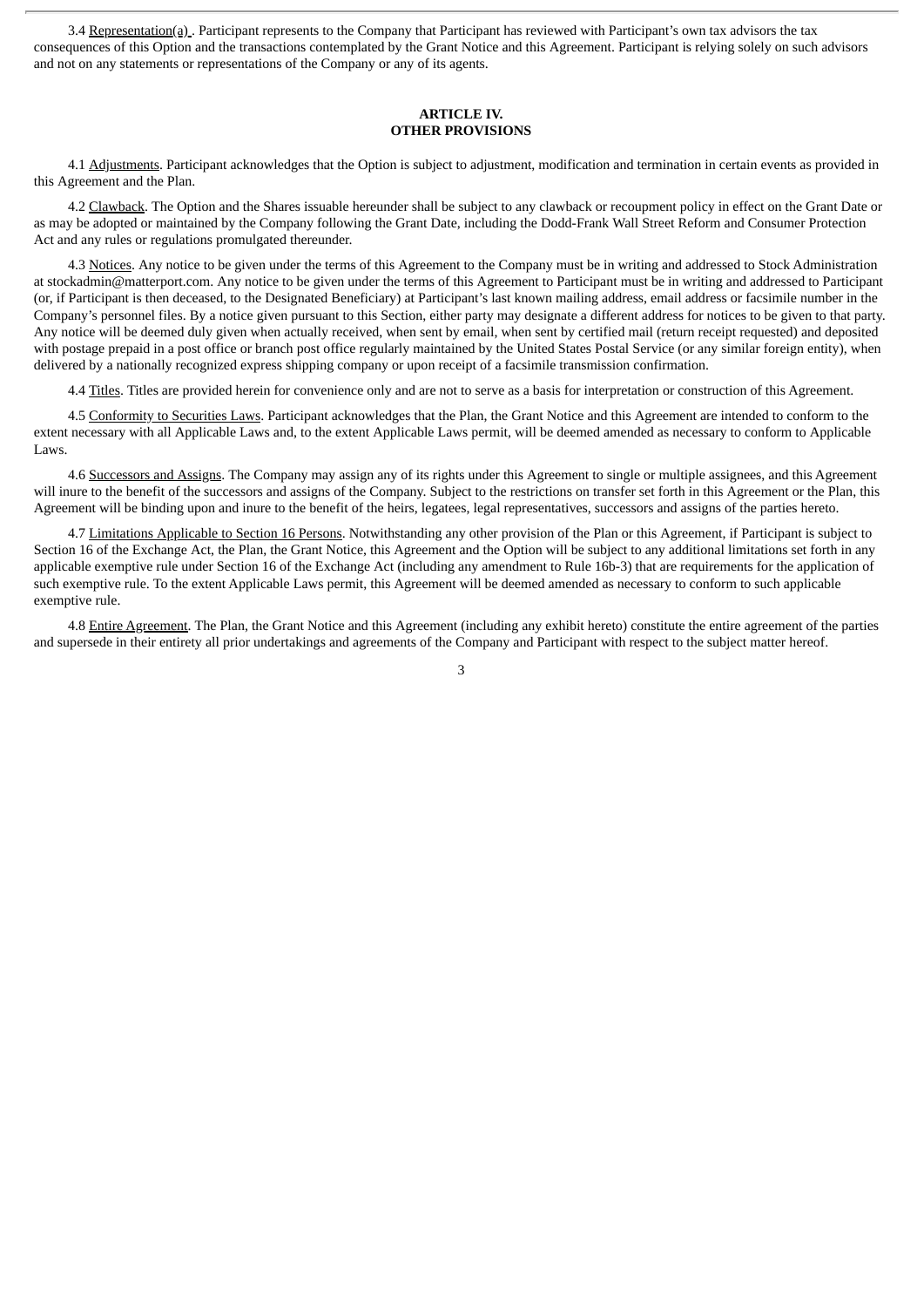4.9 Severability. If any portion of the Grant Notice or this Agreement or any action taken under the Grant Notice or this Agreement, in any case is held illegal or invalid for any reason, the illegality or invalidity will not affect the remaining parts of the Grant Notice and/or this Agreement (as applicable), and the Grant Notice and/or this Agreement (as applicable) will be construed and enforced as if the illegal or invalid provisions had been excluded, and the illegal or invalid action will be null and void.

4.10 Limitation on Participant's Rights. Participation in the Plan confers no rights or interests other than as herein provided. This Agreement creates only a contractual obligation on the part of the Company as to amounts payable and may not be construed as creating a trust. Neither the Plan nor any underlying program, in and of itself, has any assets. Participant will have only the rights of a general unsecured creditor of the Company with respect to amounts credited and benefits payable, if any, with respect to the Option, and rights no greater than the right to receive the Shares as a general unsecured creditor with respect to the Option, as and when exercised pursuant to the terms hereof.4.11 Not a Contract of Employment

or Service. Nothing in the Plan, the Grant Notice or this Agreement confers upon Participant any right to continue in the employ or service of the Company or any Subsidiary or interferes with or restricts in any way the rights of the Company and its Subsidiaries, which rights are hereby expressly reserved, to discharge or terminate the services of Participant at any time for any reason whatsoever, with or without Cause, except to the extent expressly provided otherwise by applicable law or in a written agreement between the Company or a Subsidiary and Participant.

4.12 Counterparts. The Grant Notice may be executed in one or more counterparts, including by way of any electronic signature, subject to Applicable Law, each of which will be deemed an original and all of which together will constitute one instrument.

4.13 Incentive Stock Options. If the Option is designated as an Incentive Stock Option:

(a) Participant acknowledges that to the extent the aggregate fair market value of shares (determined as of the time the option with respect to the shares is granted) with respect to which stock options intended to qualify as "incentive stock options" under Section 422 of the Code, including the Option, are exercisable for the first time by Participant during any calendar year exceeds \$100,000 or if for any other reason such stock options do not qualify or cease to qualify for treatment as "incentive stock options" under Section 422 of the Code, such stock options (including the Option) will be treated as non-qualified stock options. Participant further acknowledges that the rule set forth in the preceding sentence will be applied by taking the Option and other stock options into account in the order in which they were granted, as determined under Section 422(d) of the Code. Participant also acknowledges that if the Option is exercised more than three months after Participant's Termination of Service, other than by reason of death or disability, the Option will be taxed as a Non-Qualified Stock Option.

(b) Participant will give prompt written notice to the Company of any disposition or other transfer of any Shares acquired under this Agreement if such disposition or other transfer is made (i) within two years from the Grant Date or (ii) within one year after the transfer of such Shares to Participant. Such notice will specify the date of such disposition or other transfer and the amount realized, in cash, other property, assumption of indebtedness or other consideration, by Participant in such disposition or other transfer.

4.14 Governing Law4.15 . The Grant Notice and this Agreement will be governed by and interpreted in accordance with the laws of the State of Delaware, disregarding any state's choice-of-law principles requiring the application of a jurisdiction's laws other than the State of Delaware.

> **\* \* \* \* \***  $\overline{A}$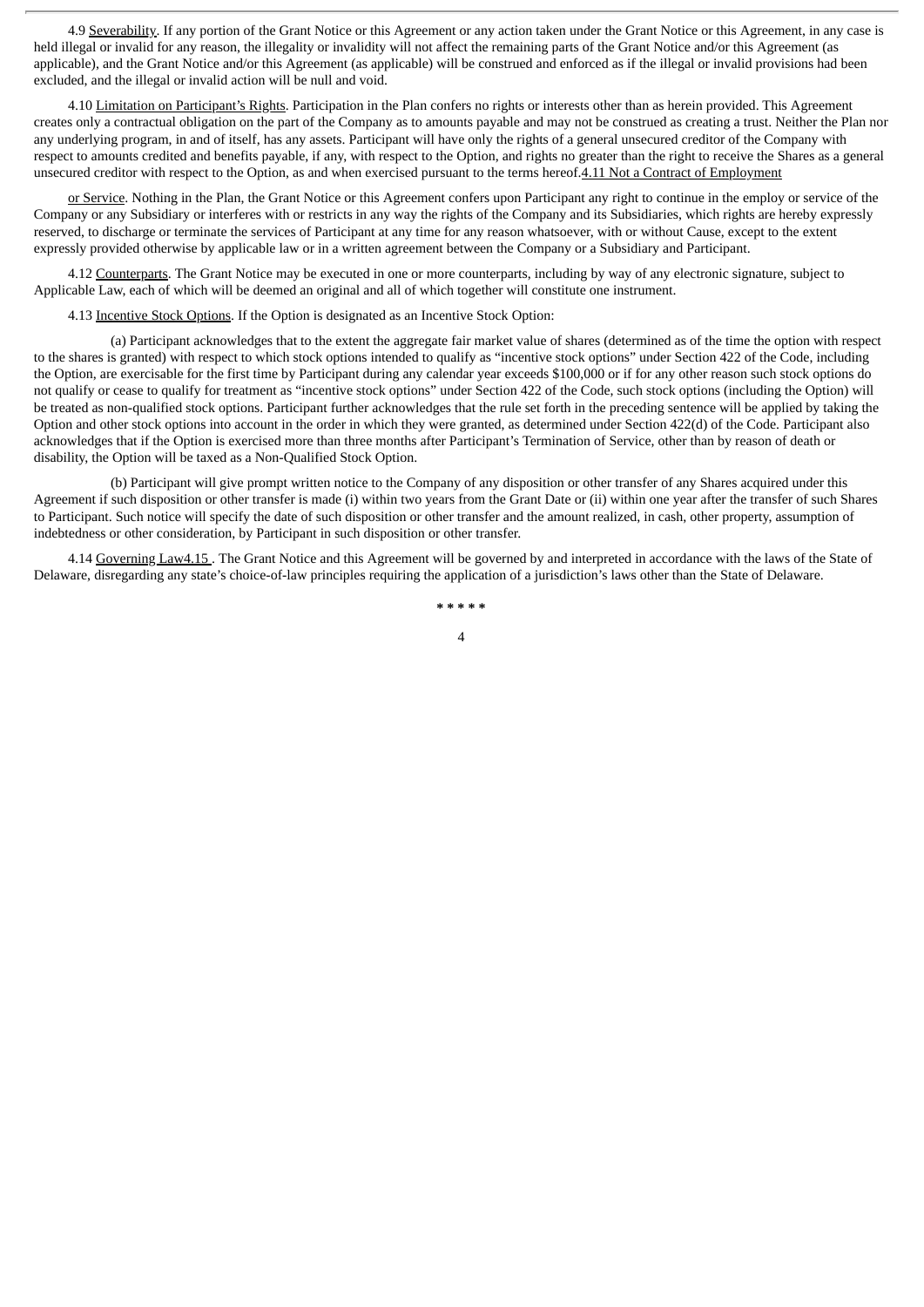# **MATTERPORT, INC. 2021 INCENTIVE AWARD PLAN**

# **RESTRICTED STOCK UNIT GRANT NOTICE**

Matterport, Inc., a Delaware corporation (the "*Company*"), has granted to the participant listed below ("*Participant*") the Restricted Stock Units (the "*RSUs*") described in this Restricted Stock Unit Grant Notice (this "*Grant Notice*"), subject to the terms and conditions of the Matterport, Inc. 2021 Incentive Award Plan (as amended from time to time, the "*Plan*") and the Restricted Stock Unit Agreement attached hereto as **Exhibit A** (the "Agreement"), both of which are incorporated into this Grant Notice by reference. Capitalized terms not specifically defined in this Grant Notice or the Agreement have the meanings given to them in the Plan.

**Participant:**

**Grant Date:**

**Number of RSUs:**

**Vesting Commencement Date:**

**Vesting Schedule:** [To be specified]

By accepting (whether in writing, electronically or otherwise) the RSUs, Participant agrees to be bound by the terms of this Grant Notice, the Plan and the Agreement. Participant has reviewed the Plan, this Grant Notice and the Agreement in their entirety, has had an opportunity to obtain the advice of counsel prior to executing this Grant Notice and fully understands all provisions of the Plan, this Grant Notice and the Agreement. Participant hereby agrees to accept as binding, conclusive and final all decisions or interpretations of the Administrator upon any questions arising under the Plan, this Grant Notice or the Agreement.

#### **MATTERPORT, INC. PARTICIPANT**

By: Name: [Participant Name] Title:

[Signature Page to Restricted Stock Unit Grant Notice]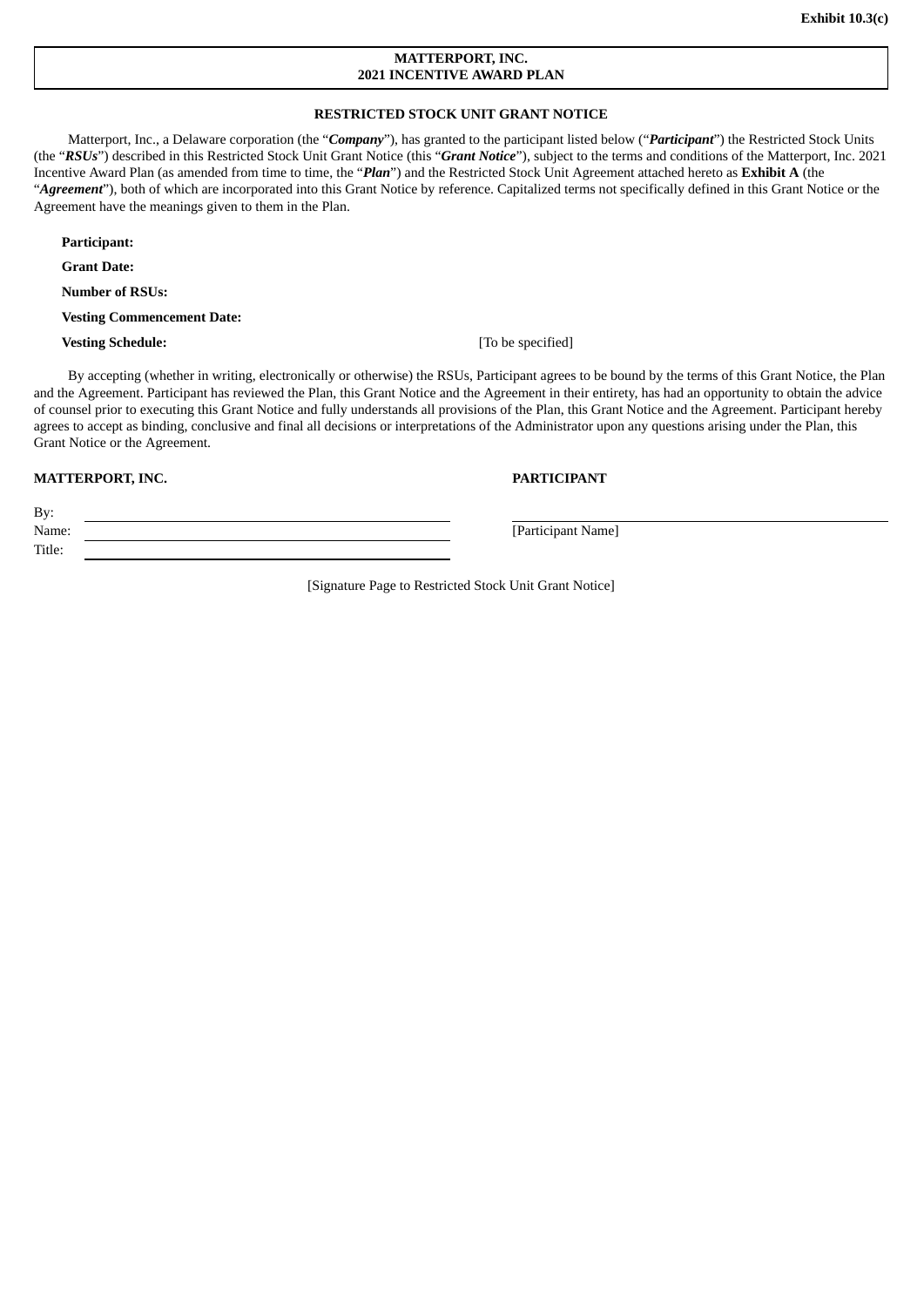# **RESTRICTED STOCK UNIT AGREEMENT**

Capitalized terms not specifically defined in this Agreement have the meanings specified in the Grant Notice or, if not defined in the Grant Notice, in the Plan.

### **ARTICLE I. GENERAL**

1.1 Award of RSUs(a) . The Company has granted the RSUs to Participant effective as of the grant date set forth in the Grant Notice (the "*Grant Date*"). Each RSU represents the right to receive one Share, as set forth in this Agreement. Participant will have no right to the distribution of any Shares or payment of any cash until the time (if ever) the RSUs have vested.

1.2 Incorporation of Terms of Plan. The RSUs are subject to the terms and conditions set forth in this Agreement and the Plan, which is incorporated herein by reference. In the event of any inconsistency between the Plan and this Agreement, the terms of the Plan will control, unless it is expressly specified in this Agreement or the Grant Notice that the specific provision of the Plan will not apply. For clarity, the foregoing sentence shall not limit the applicability of any additive language contained in this Agreement which provides supplemental or additional terms not inconsistent with the Plan.

1.3 Unsecured Promise. The RSUs will at all times prior to settlement represent an unsecured Company obligation payable only from the Company's general assets.

# **ARTICLE II. VESTING; FORFEITURE AND SETTLEMENT**

2.1 Vesting; Forfeiture. The RSUs will vest according to the vesting schedule in the Grant Notice except that any fraction of an RSU that would otherwise be vested will be accumulated and will vest only when a whole RSU has accumulated. Except as otherwise set forth in the Grant Notice, the Plan or this Agreement, and unless the Administrator otherwise determines, in the event of Participant's Termination of Service for any reason, all unvested RSUs will immediately and automatically be cancelled and forfeited (after taking into consideration any accelerated vesting which may occur in connection with such Termination of Service, if any).

#### 2.2 Settlement.

(a) RSUs that vest will be paid in Shares as soon as administratively practicable after the vesting of the applicable RSU, but in no event later than sixty (60) days following the date on which the applicable RSU vests.

(b) Notwithstanding the foregoing, the Company may delay any payment under this Agreement that the Company reasonably determines would violate Applicable Law or an applicable provision of the Plan until the earliest date the Company reasonably determines the making of the payment will not cause such a violation (in accordance with Treasury Regulation Section 1.409A-2(b)(7)(ii)); *provided* the Company reasonably believes the delay will not result in the imposition of excise taxes under Section 409A.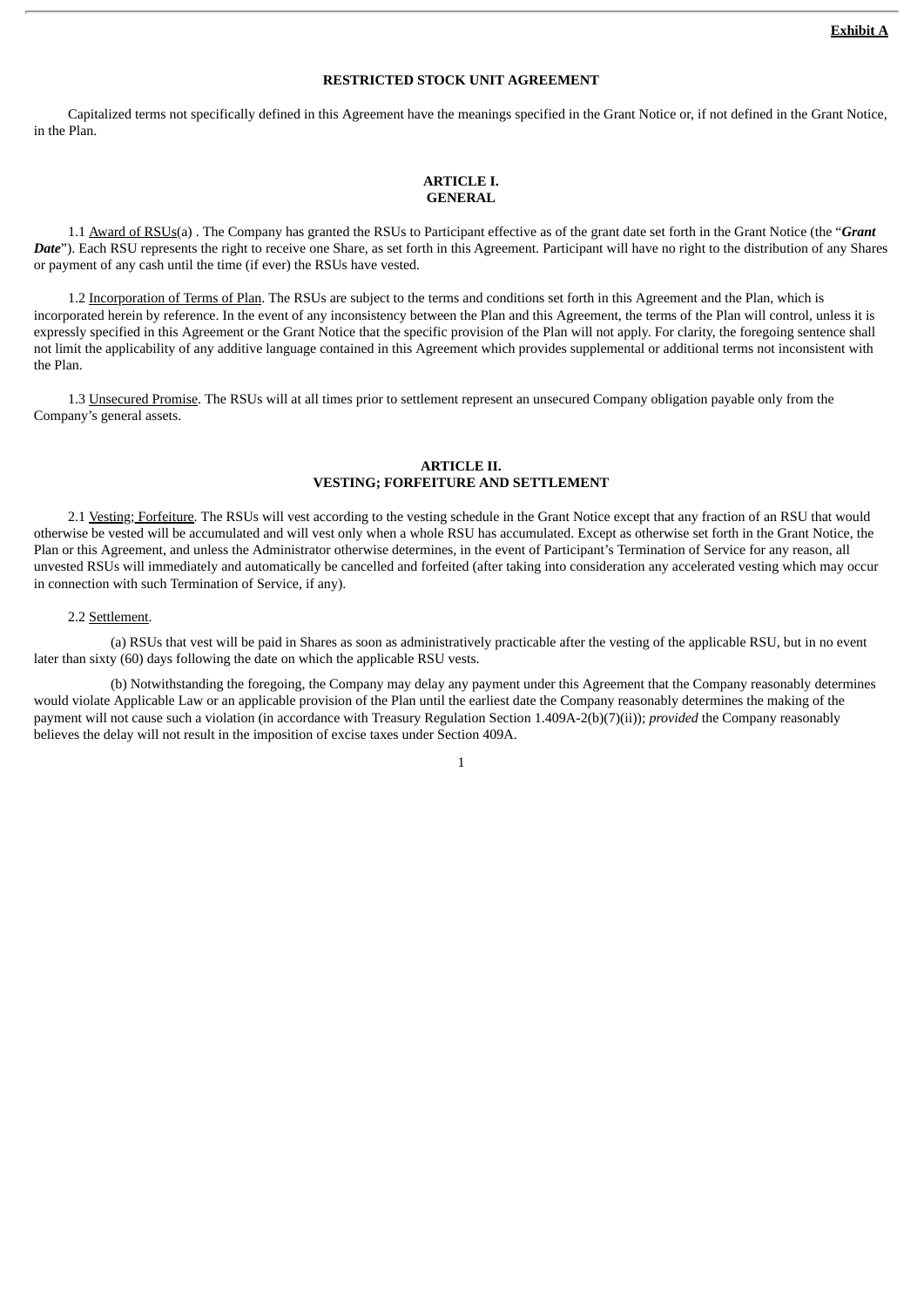### **ARTICLE III. TAXATION AND TAX WITHHOLDING**

3.1 Representation. Participant represents to the Company that Participant has reviewed with Participant's own tax advisors the tax consequences of the RSUs and the transactions contemplated by the Grant Notice and this Agreement. Participant is relying solely on such advisors and not on any statements or representations of the Company or any of its agents.

#### 3.2 Tax Withholding.

(a) As set forth in Section 9.5 of the Plan, the Company and its Subsidiaries shall have the authority and the right to deduct or withhold, or to require Participant to remit to the Company or its Subsidiaries, an amount sufficient to satisfy all applicable foreign, federal, state and local taxes and/or social security, social insurance or national insurance contributions required by law to be withheld with respect to any taxable event arising in connection with the RSUs. The Company, in its sole discretion, may satisfy the foregoing withholding obligations (i) subject to Section 9.10 of the Plan, by delivery (including electronically or telephonically to the extent permitted by the Company) of an irrevocable and unconditional undertaking by a broker acceptable to the Company to deliver promptly to the Company sufficient funds to satisfy the applicable tax withholding obligations, or (ii) by any other method permitted under Section 9.5 of the Plan. The Company shall not be obligated to deliver any Shares to Participant or Participant's legal representative unless and until Participant or Participant's legal representative shall have paid or otherwise satisfied in full the amount of all federal, state and local taxes applicable to the taxable income of Participant resulting from the grant or vesting of the RSUs or the issuance of Shares.

(b) Participant acknowledges that Participant is ultimately liable and responsible for all taxes owed in connection with the RSUs, regardless of any action the Company or any Subsidiary takes with respect to any tax withholding obligations that arise in connection with the RSUs. Neither the Company nor any Subsidiary makes any representation or undertaking regarding the treatment of any tax withholding in connection with the grant, vesting or payment of the RSUs or the subsequent sale of Shares. The Company and its Subsidiaries do not commit and are under no obligation to structure the RSUs to reduce or eliminate Participant's tax liability.

## **ARTICLE IV. OTHER PROVISIONS**

4.1 Adjustments. Participant acknowledges that the RSUs and the Shares subject to the RSUs are subject to adjustment, modification and termination in certain events as provided in this Agreement and the Plan.

4.2 Clawback. The RSUs and the Shares issuable hereunder shall be subject to any clawback or recoupment policy in effect on the Grant Date or as may be adopted or maintained by the Company following the Grant Date, including the Dodd-Frank Wall Street Reform and Consumer Protection Act and any rules or regulations promulgated thereunder.

4.3 Notices. Any notice to be given under the terms of this Agreement to the Company must be in writing and addressed to Stock Administration at stockadmin@matterport.com. Any notice to be given under the terms of this Agreement to Participant must be in writing and addressed to Participant (or, if Participant is then deceased, to the Designated Beneficiary) at Participant's last known mailing address, email address or facsimile number in the Company's personnel files. By a notice given pursuant to this Section, either party may designate a different address for notices to be given to that party. Any notice will be deemed duly given when actually received, when sent by email, when sent by certified mail (return

 $\overline{2}$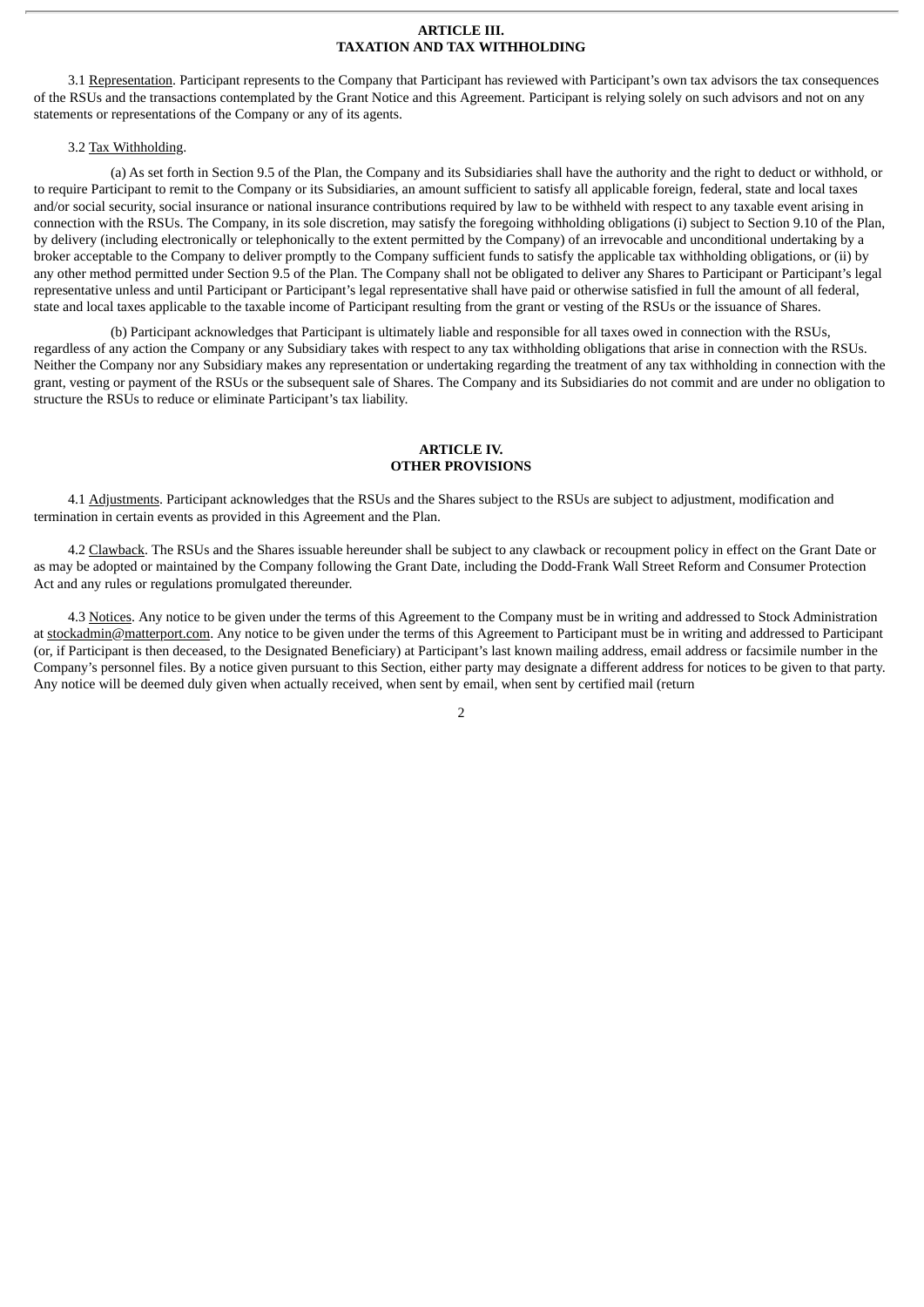receipt requested) and deposited with postage prepaid in a post office or branch post office regularly maintained by the United States Postal Service (or any similar foreign entity), when delivered by a nationally recognized express shipping company or upon receipt of a facsimile transmission confirmation.

4.4 Titles. Titles are provided herein for convenience only and are not to serve as a basis for interpretation or construction of this Agreement.

4.5 Conformity to Securities Laws. Participant acknowledges that the Plan, the Grant Notice and this Agreement are intended to conform to the extent necessary with all Applicable Laws and, to the extent Applicable Laws permit, will be deemed amended as necessary to conform to Applicable Laws.

4.6 Successors and Assigns. The Company may assign any of its rights under this Agreement to single or multiple assignees, and this Agreement will inure to the benefit of the successors and assigns of the Company. Subject to the restrictions on transfer set forth in this Agreement or the Plan, this Agreement will be binding upon and inure to the benefit of the heirs, legatees, legal representatives, successors and assigns of the parties hereto.

4.7 Limitations Applicable to Section 16 Persons. Notwithstanding any other provision of the Plan or this Agreement, if Participant is subject to Section 16 of the Exchange Act, the Plan, the Grant Notice, this Agreement and the RSUs will be subject to any additional limitations set forth in any applicable exemptive rule under Section 16 of the Exchange Act (including any amendment to Rule 16b-3) that are requirements for the application of such exemptive rule. To the extent Applicable Laws permit, this Agreement will be deemed amended as necessary to conform to such applicable exemptive rule.

4.8 Entire Agreement. The Plan, the Grant Notice and this Agreement (including any exhibit hereto) constitute the entire agreement of the parties and supersede in their entirety all prior undertakings and agreements of the Company and Participant with respect to the subject matter hereof.

4.9 Severability. If any portion of the Grant Notice or this Agreement or any action taken under the Grant Notice or this Agreement, in any case is held illegal or invalid for any reason, the illegality or invalidity will not affect the remaining parts of the Grant Notice and/or this Agreement (as applicable), and the Grant Notice and/or this Agreement (as applicable) will be construed and enforced as if the illegal or invalid provisions had been excluded, and the illegal or invalid action will be null and void.

4.10 Limitation on Participant's Rights. Participation in the Plan confers no rights or interests other than as herein provided. This Agreement creates only a contractual obligation on the part of the Company as to amounts payable and may not be construed as creating a trust. Neither the Plan nor any underlying program, in and of itself, has any assets. Participant will have only the rights of a general unsecured creditor of the Company with respect to amounts credited and benefits payable, if any, with respect to the RSUs, and rights no greater than the right to receive cash or the Shares as a general unsecured creditor with respect to the RSUs, as and when settled pursuant to the terms of this Agreement.

4.11 Not a Contract of Employment or Service. Nothing in the Plan, the Grant Notice or this Agreement confers upon Participant any right to continue in the employ or service of the Company or any Subsidiary or interferes with or restricts in any way the rights of the Company and its Subsidiaries, which rights are hereby expressly reserved, to discharge or terminate the services of Participant at any time for any reason whatsoever, with or without cause, except to the extent expressly provided otherwise by applicable law or in a written agreement between the Company or a Subsidiary and Participant.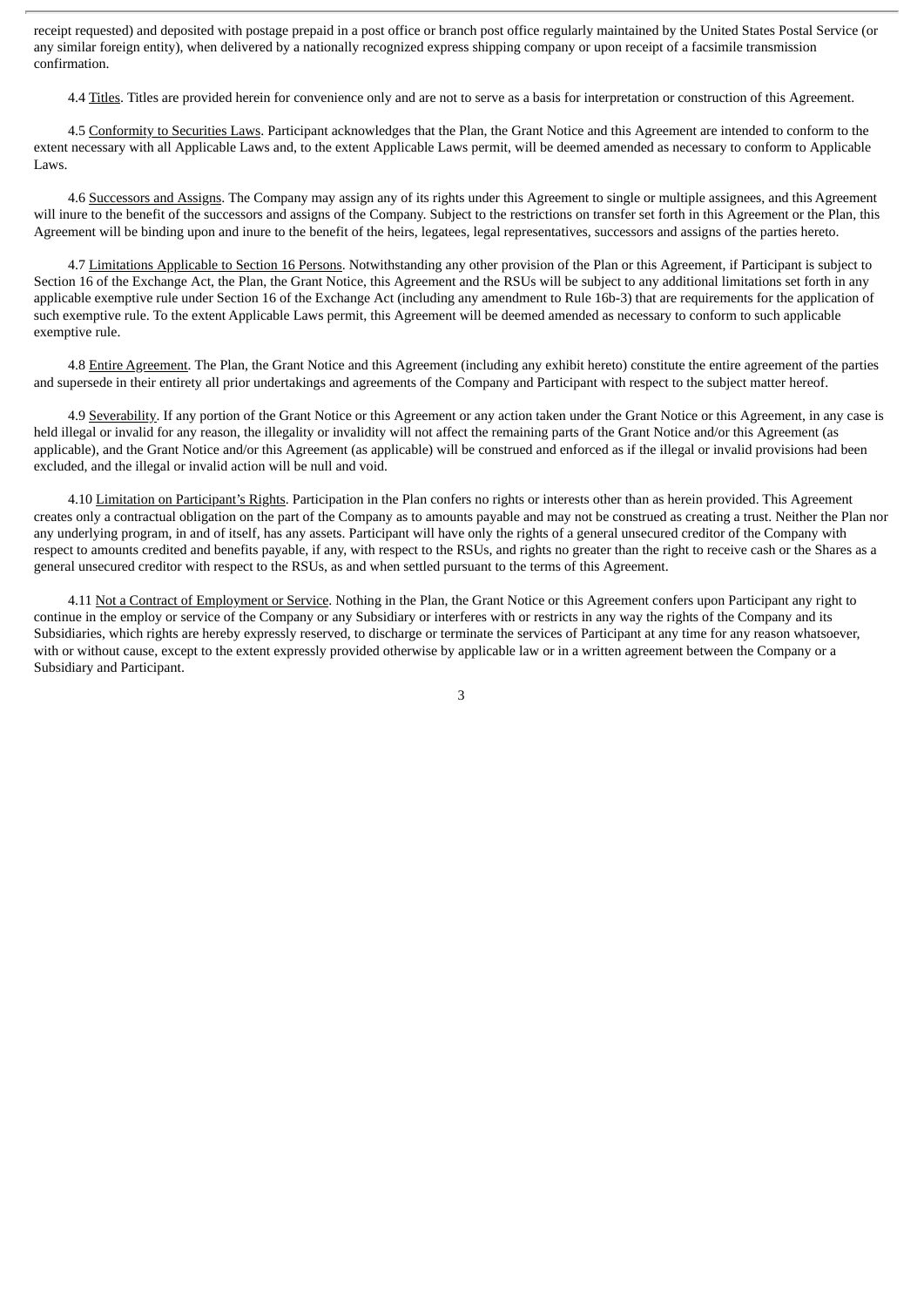4.12 Counterparts. The Grant Notice may be executed in one or more counterparts, including by way of any electronic signature, subject to Applicable Law, each of which will be deemed an original and all of which together will constitute one instrument.

4.13 Governing Law. The Grant Notice and this Agreement will be governed by and interpreted in accordance with the laws of the State of Delaware, disregarding any state's choice-of-law principles requiring the application of a jurisdiction's laws other than the State of Delaware.

4.14 Data Privacy. Without limiting any other provisions of this Agreement, Section 10.9 ("Data Privacy") of the Plan is hereby incorporated into this Agreement as if first set forth herein. If Participant resides in the UK or the European Union, the Company and its Subsidiaries and affiliates will hold, collect and otherwise process certain data as set out in the applicable company's GDPR-compliant data privacy notice, which will be or has been provided to Participant separately. All personal data will be treated in accordance with applicable data protection laws and **regulations.**

4.15 Special Provisions for RSUs Granted to Participants Outside the U.S. If Participant performs services for the Company outside of the United States, the RSUs shall be subject to the special provisions, if any, for Participant's country of residence, as set forth in Exhibit A-1 (the "*Non-U.S. Provisions*"). If Participant relocates to one of the countries included in the Non-U.S. Provisions during the life of the Award, the special provisions for such country shall apply to Participant, to the extent the Company determines that the application of such provisions is necessary or advisable in order to comply with local law or facilitate the administration of the Plan. The Company reserves the right to impose other requirements on the RSUs and the Shares issuable upon vesting of the RSUs, to the extent the Company determines it is necessary or advisable in order to comply with local laws or facilitate the administration of the Plan, and to require Participant to sign any additional agreements or undertakings that may be necessary to accomplish the foregoing.

#### 4.16 Acknowledgment of Nature of Plan and RSUs. In accepting the RSUs, Participant acknowledges that:

(a) for labor law purposes, the RSUs and the Shares subject to the RSUs are an extraordinary item that does not constitute wages of any kind for services of any kind rendered to the Company or to Participant's service entity, and the award of the RSUs is outside the scope of Participant's service contract, if any;

(b) for labor law purposes, the RSUs and the Shares subject to the RSUs are not part of normal or expected wages or salary for any purposes, including, but not limited to, calculation of any severance, resignation, termination, redundancy, dismissal, end of service payments, bonuses, holiday pay, long-service awards, pension or retirement benefits or similar payments and in no event should be considered as compensation for, or relating in any way to, past services for the Company, Participant's employer, its parent, or any Subsidiary or affiliate of the Company;

(c) the RSUs and the Shares subject to the RSUs are not intended to replace any pension rights or compensation;

(d) neither the RSUs nor any provision of this Agreement, the Plan or the policies adopted pursuant to the Plan confer upon Participant any right with respect to service or continuation of current service and shall not be interpreted to form a service contract or relationship with the Company or any Subsidiary or affiliate;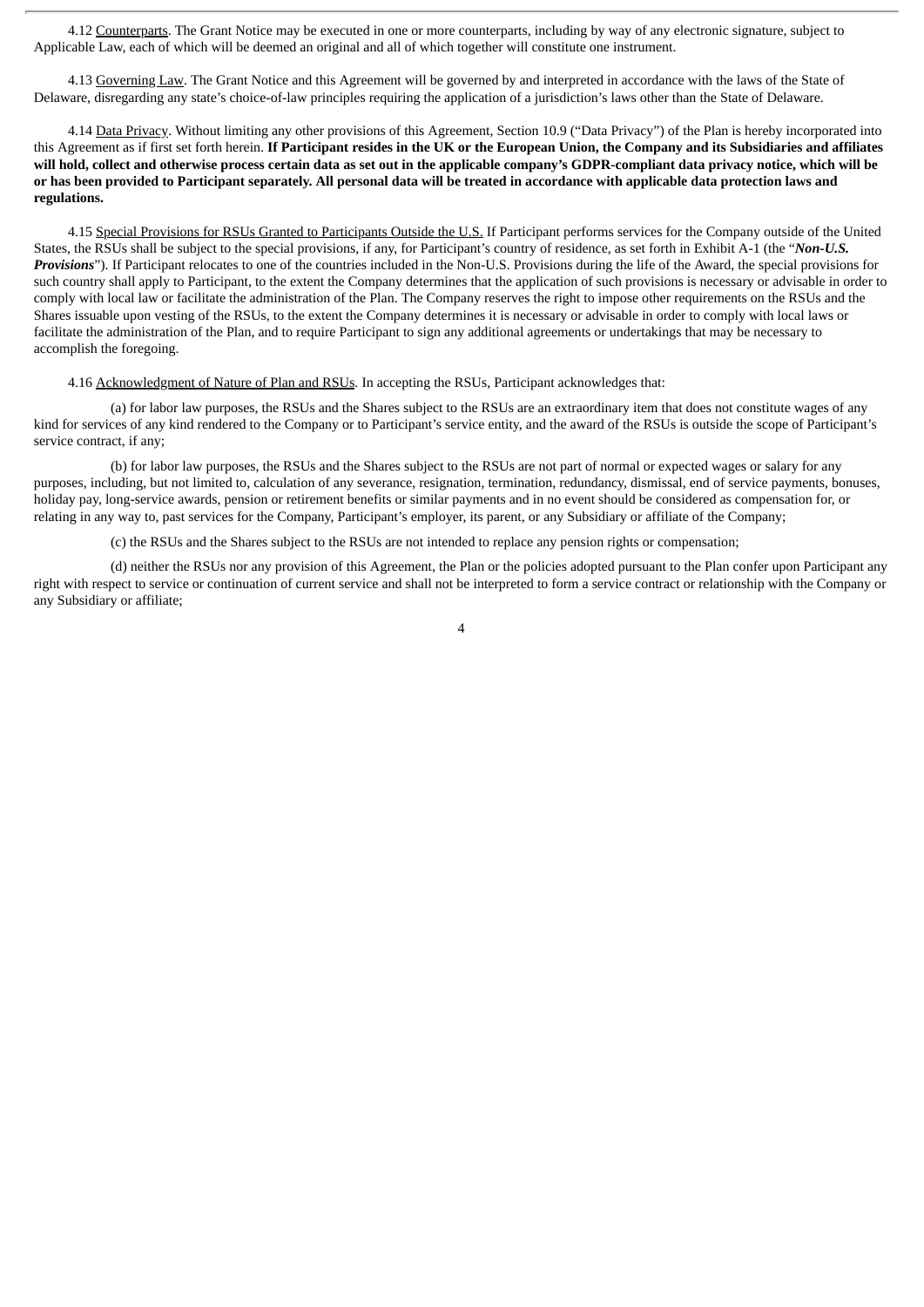(e) the future value of the Shares underlying the RSUs is unknown and cannot be predicted with certainty; and

(f) the value of the Shares acquired upon settlement of the RSUs may increase or decrease in value.

**\* \* \* \* \*** 5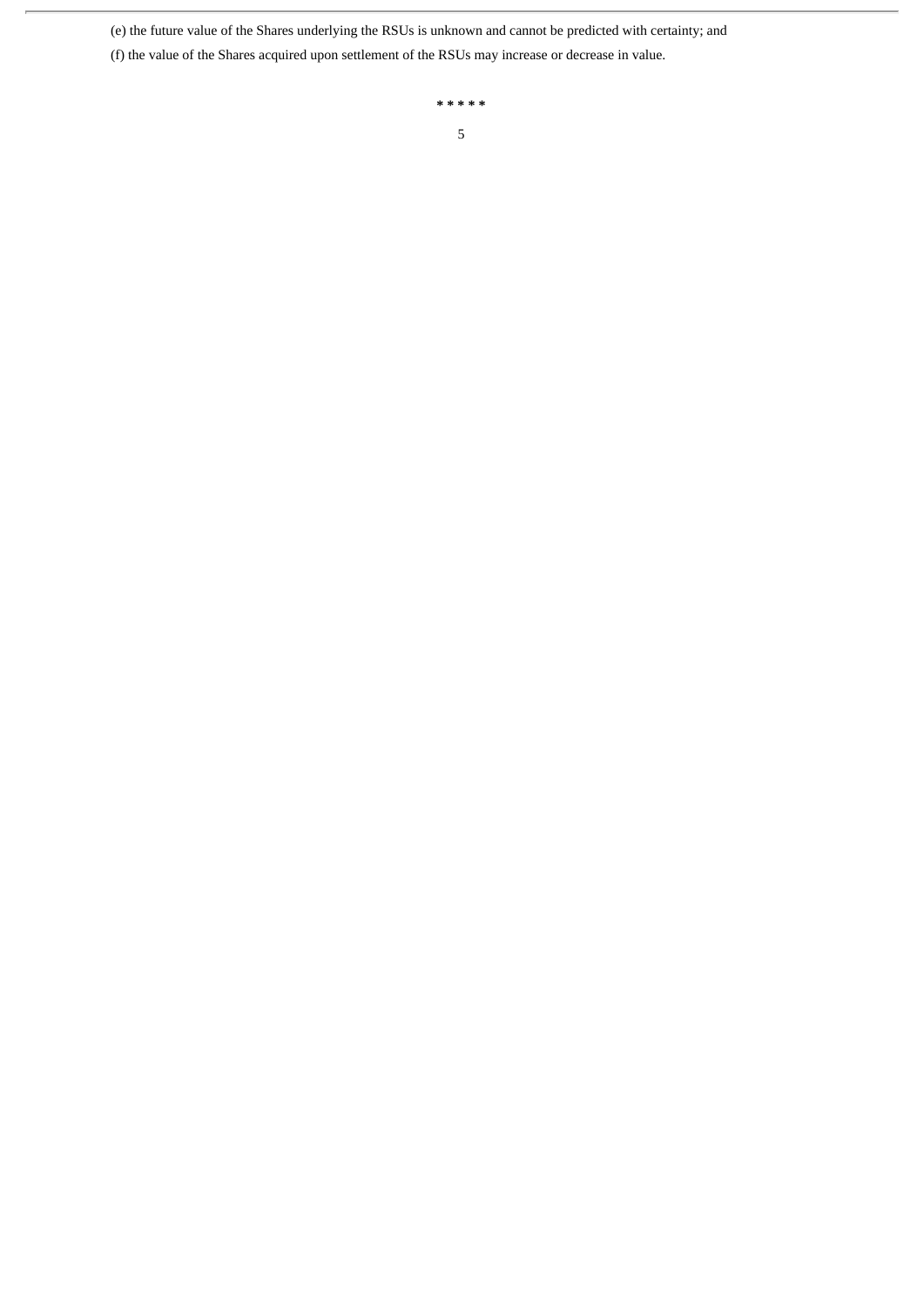# **SPECIAL PROVISIONS FOR PARTICIPANTS OUTSIDE THE UNITED STATES**

This Exhibit A-1 (this "*Appendix*") includes special terms and conditions applicable to Participants in the countries below. These terms and conditions are in addition to those set forth in the Restricted Stock Unit Agreement (the "*Agreement*") and the Plan and to the extent there are any inconsistencies between these terms and conditions and those set forth in the Agreement, these terms and conditions shall prevail. Any capitalized term used in this Exhibit A-1 without definition shall have the meaning ascribed to such term in the Plan or the Agreement, as applicable.

This Appendix also includes information relating to exchange control and other issues of which Participant should be aware with respect to his or her participation in the Plan. The information is based on the exchange control, securities and other laws in effect in the respective countries as of July 2021. Such laws are often complex and change frequently. As a result, the Company strongly recommends that Participant not rely on the information herein as the only source of information relating to the consequences of participation in the Plan because the information may be out of date at the time RSUs vest or Shares acquired under the Plan are sold.

In addition, the information is general in nature and may not apply to the particular situation of Participant, and the Company is not in a position to assure Participant of any particular result. Accordingly, Participant is advised to seek appropriate professional advice as to how the relevant laws in his or her country may apply to his or her situation. Finally, if Participant is a citizen or resident of a country other than the one in which he or she is currently working, the information contained herein may not be applicable to Participant.

#### **DENMARK**

Nature of Grant. The following provision supplements the general provisions of Section 4.16 of the Agreement:

By accepting this grant of RSUs, Participant acknowledges, understands and agrees that this grant of RSUs relates to future services to be performed and is not a bonus or compensation for past services.

Danish Stock Option Act. By accepting this grant of RSUs, Participant acknowledges that he or she has received the Employer Statement translated into Danish, which is being provided to comply with the Danish Stock Option Act.

Participant further acknowledges that the Danish Stock Option Act has been amended effective January 1, 2019, and that any grants of RSUs made on or after January 1, 2019 are subject to the rules of the amended Danish Stock Option Act. Accordingly, Participant agrees that the treatment of the RSUs upon Participant's Termination of Service is governed solely by Section 2.1 of the Agreement and any corresponding provisions in the Plan. The relevant termination provisions are also detailed in the Employer Statement.

Foreign Asset/Account Reporting Information. If Participant establishes an account holding Shares or cash outside of Denmark, Participant must report the account to the Danish Tax Administration. The form which should be used in this respect can be obtained from a local bank.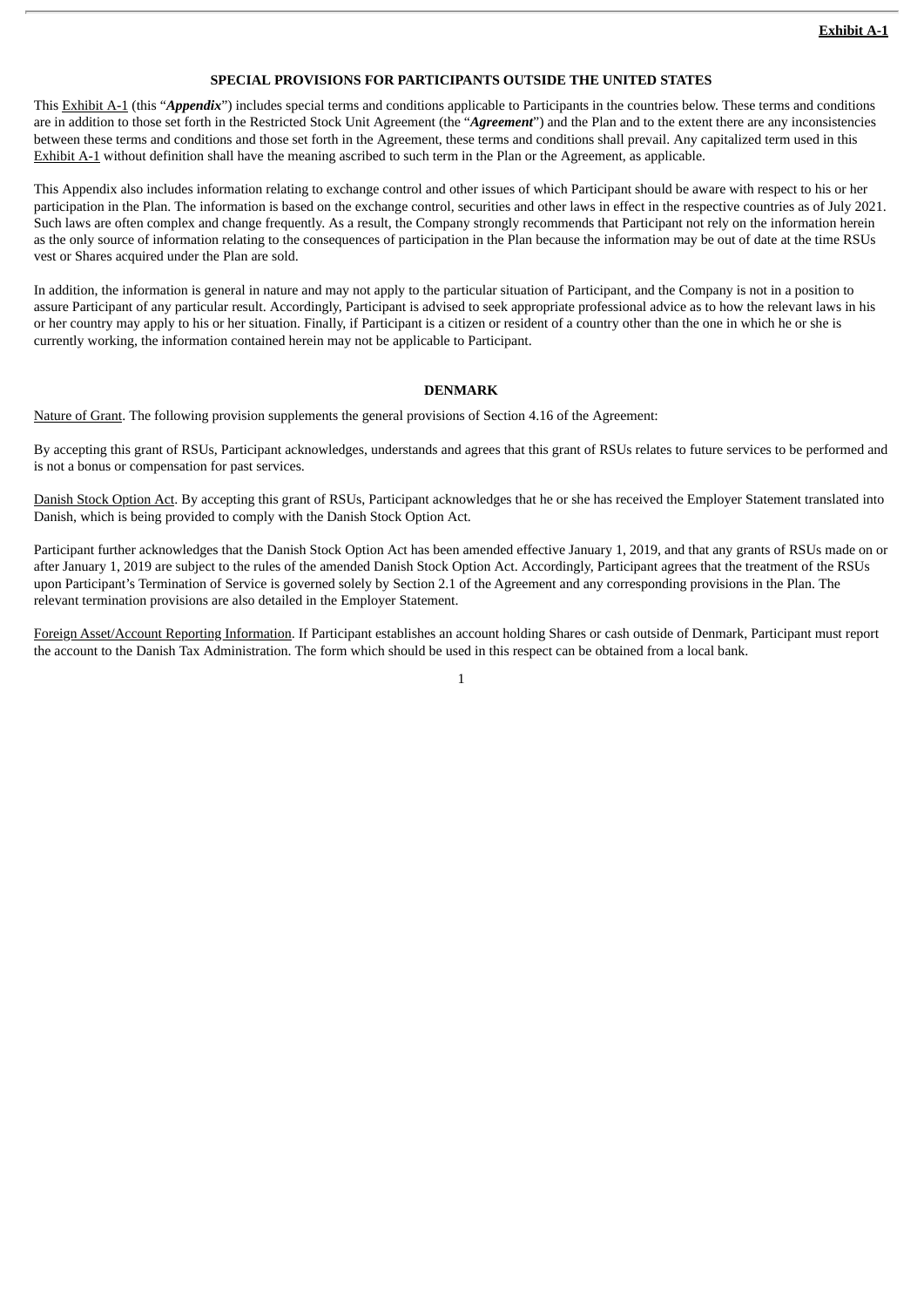#### **SINGAPORE**

Sale of Shares. For any RSUs that vest within six (6) months of the Grant Date, Participant agrees that he or she will not sell or offer to sell the Shares acquired prior to the six (6)-month anniversary of the Grant Date, unless such sale or offer to sell in Singapore is made pursuant to an exemption under Part XIII Division (1) Subdivision (4) (other than section 280) of the Securities and Futures Act (Chapter 289 of Singapore) ("*SFA*") or pursuant to, and in accordance with the condition of, any other applicable provisions of the SFA.

Securities Law Information. The grant of RSUs and the issuance of the Shares under the Plan is being made in reliance on section 273(1)(i) of the SFA and not with a view to the RSUs being subsequently offered for sale to any other party. The Plan has not been lodged or registered as a prospectus with the Monetary Authority of Singapore.

Director or CEO Notification Obligation. If Participant is a director (including an associate director or shadow director) or chief executive officer of a local Subsidiary or other affiliate of the Company in Singapore (each, a "Singapore Company"), he or she is subject to notification requirements under the Companies Act (Cap. 50 of Singapore). Among these requirements is an obligation to notify the Singapore Company in writing when Participant receives or acquires an interest such as shares, debentures, participatory interests, rights, options and contracts (including the receipt of RSUs or Shares under the Plan) in the Singapore Company or its related corporations (*i.e.*, a holding company, subsidiary or fellow subsidiary) (each, a "**Participating Company**"). In addition, Participant must notify the Singapore Company when Participant sells or otherwise disposes of shares or such other abovementioned interest in a Participating Company (including when Participant sells or otherwise disposes of Shares acquired under the Plan). These notifications must be made within two (2) business days of acquiring or disposing of any interest in a Participating Company. In addition, a notification must be made of Participant's interests in a Participating Company within two (2) business days of Participant becoming a director or chief executive officer (as applicable) of a Singapore Company.

#### For the purposes of this section:

(a) A "director" includes any person occupying the position of a director of a corporation by whatever name called and includes a person in accordance with whose directions or instructions the directors or the majority of the directors of a corporation are accustomed to act and an alternate or substitute director.

(b) A "chief executive officer", in relation to a company, means any one or more persons, by whatever name described, who (i) is in direct employment of, or acting for or by arrangement with, the company; and (ii) is principally responsible for the management and conduct of the business of the company, or part of the business of the company, as the case may be.

(c) A "business day" means any day other than a Saturday, Sunday or public holiday in Singapore.

Insider Trading. Participant should be aware of the Singapore insider trading regulations, which may impact the Participant's acquisition or disposal of Shares or rights to Shares under the Plan. Under Division 3 of Part XII of the SFA, Participant is prohibited from subscribing for, acquiring or selling Shares or rights to Shares (*e.g.*, RSUs) when (a) Participant possesses information that is not generally available but, if the information were generally available, a reasonable person would expect it to have a material effect on the price or value of the Shares, and (b) Participant knows or ought reasonably to know that the information is not generally available and, if it were generally available, it might have a material effect on the price or value of those Shares.

 $\overline{2}$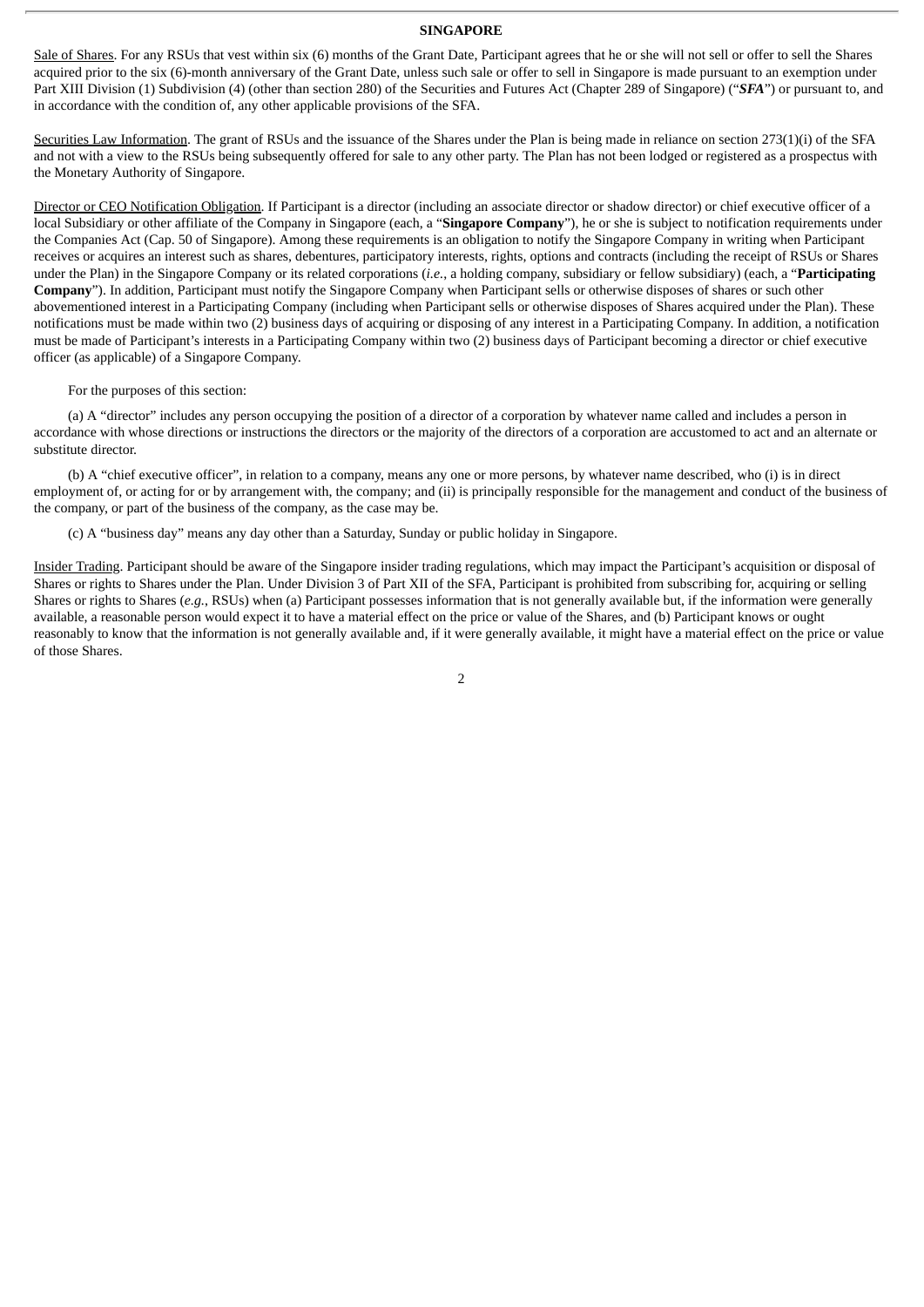Data Protection. The Participant acknowledges and agrees that a Participating Company is permitted to collect, hold and process personal (and sensitive) information and data about Participant ("**Data**"), held, used or disclosed in any medium, as part of their personnel and other business records, and may use such Data in the course of its business. Further, a Participating Company may disclose such Data to third parties, whether they are situated within or outside Singapore, in the event that such disclosure is in their view required for the proper conduct of their business. Participant hereby consents to the collection, use and disclosure of Participant's Data as described herein. Participant also hereby consents to the disclosure of Participant's Data to any Participating Company and/or any third parties (whether situated within or outside Singapore), and to the collection, use and further disclosure by such parties, as described herein.

#### **UNITED KINGDOM**

### Participants, Definitions

The Agreement as amended pursuant to this Appendix forms the rules of the employee share scheme applicable to the United Kingdom-based Participants of the Company and any Subsidiaries. Only employees of the Company or any Subsidiary are eligible to be granted RSUs or be issued Shares under the Agreement. Other Service Providers (including Consultants or non-employee Directors) who are not employees are not eligible to receive RSUs under the Agreement in the United Kingdom. Accordingly, all references in the Agreement and the Plan to "Service Provider" shall mean an Employee (as defined in the Plan) and "Termination of Service" shall be interpreted as a references to Participant's employment.

The following provision shall be added to the Agreement:

No Rights to Compensation. Nothing in this Agreement or in the Plan shall give Participant any rights to compensation or damages including, without limitation, for any loss or potential loss that Participant may suffer by reason of the forfeiture of the RSUs or Shares as a result of the termination of the Plan or the Agreement or the lapsing of RSUs as a result of Participant's Termination of Service including where any Termination of Service is subsequently held to be wrongful or unfair.

## Special Tax Consequences

(a) References to "right to deduct or withhold" taxes and any similar phrases relating to tax obligations when used in this Agreement or in the Plan or in the Agreement shall include income tax, employee's National Insurance contributions and (at the discretion of the Company and to the extent permitted by law) employer's National Insurance contributions or other similar taxes arising in any jurisdiction (any a "*Tax Liability*") that are attributable to (i) the grant or vesting of, or any benefit derived by Participant from, an RSU or the Shares which are settled on vesting of the RSUs; (ii) the transfer or issuance of Shares to Participant upon vesting of the RSUs; (iii) any restrictions applicable to any Shares held by Participant ceasing to apply thereto; or (iv) the disposal of any Shares (each event referred to as a "*Taxable Event*"). Participant will indemnify and keep indemnified the Company and his/her employing company (the "*Employer*"), if different, from and against any liability for or obligation to pay any Tax Liability that arises in consequence of any Taxable Event.

(b) Participant undertakes that, upon request by the Company, he or she will (on or within 14 days of acquiring the Shares) join with his or her Employer in electing, pursuant to Section 431(1) of the Income Tax (Earnings and Pensions) Act 2003 ("*ITEPA*") that, for relevant tax purposes, the market value of the Shares acquired on vesting of the RSUs on any occasion will be calculated as if the Shares were not restricted and Sections 425 to 430 (inclusive) of ITEPA are not to apply to such Shares.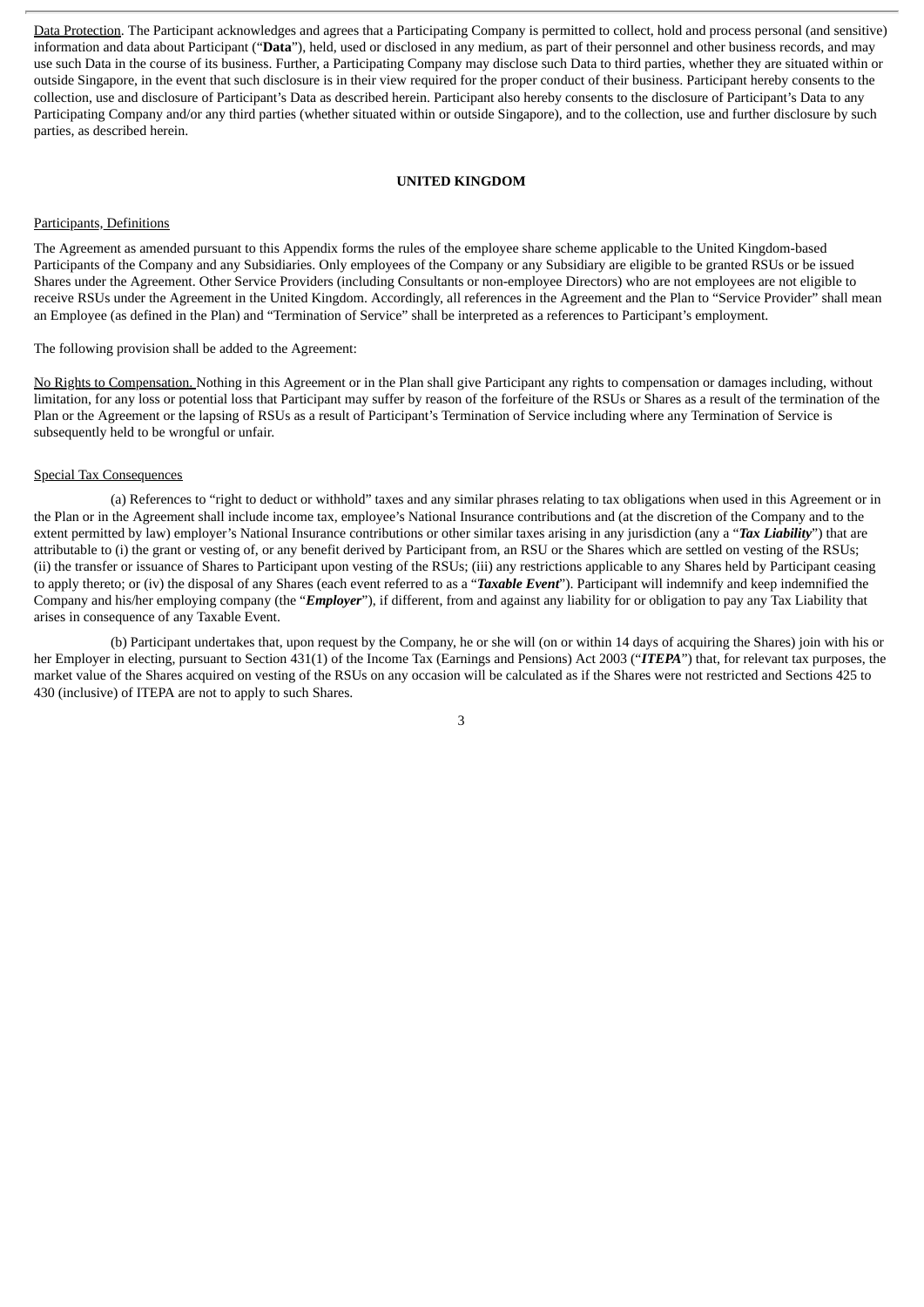(c) Participant agrees that if Participant does not pay, or his/her Employer or the Company does not withhold from Participant, the full amount of any income tax arising in respect of any Taxable Event (and to the extent such income tax pertains to a "notional payment" as defined in Section 222(1)(a) of ITEPA within ninety (90) days after the end of the tax year in which the notional payment is treated as having been made (for the purposes of Section 222 of ITEPA), or such other period specified in Section 222(1)(c) of ITEPA, (the "*Relevant Period*") then the amount of income tax and employee's National Insurance contributions that should have been withheld in respect of the notional payment shall constitute a loan owed by Participant to the Employer, effective from the end of the Relevant Period. Participant agrees that the loan will bear interest at HMRC's official rate and will be immediately due and repayable by Participant, and the Company and/or the Employer may recover it at any time thereafter by: (i) withholding the funds from salary, bonus or any other funds due to Participant by the Employer; (ii) withholding Shares otherwise issuable upon vesting of the RSUs or all or a portion of the cash proceeds otherwise due to Participant from the sale of Shares; or (iii) demanding cash or a cheque from Participant. Participant also authorizes the Company to delay the issuance of any Shares to Participant unless and until the loan is repaid in full.

(d) Notwithstanding the foregoing, if Participant is an officer or executive director (as within the meaning of Section 13(k) of the U.S. Securities and Exchange Act of 1934, as amended), the terms of the immediately foregoing provision will not apply. In the event that Participant is an officer or executive director and the full amount of any income tax arising in respect of any Taxable Event (to the extent such income tax pertains to a "notional payment" as defined in Section 222(1)(a) of ITEPA) is not collected from or paid by Participant within ninety (90) days after the end of the tax year in which the notional payment is treated as having been made (for the purposes of Section 222 of ITEPA), or such other period specified in Section 222(1)(c) of ITEPA, the amount of any uncollected income tax may constitute a benefit to Participant on which additional income tax and National Insurance contributions may be payable. Participant acknowledges that the Company or the Employer may recover any such additional income tax and (to the extent permitted by law) National Insurance contributions at any time thereafter by any of the means referred to in this Agreement or the Plan.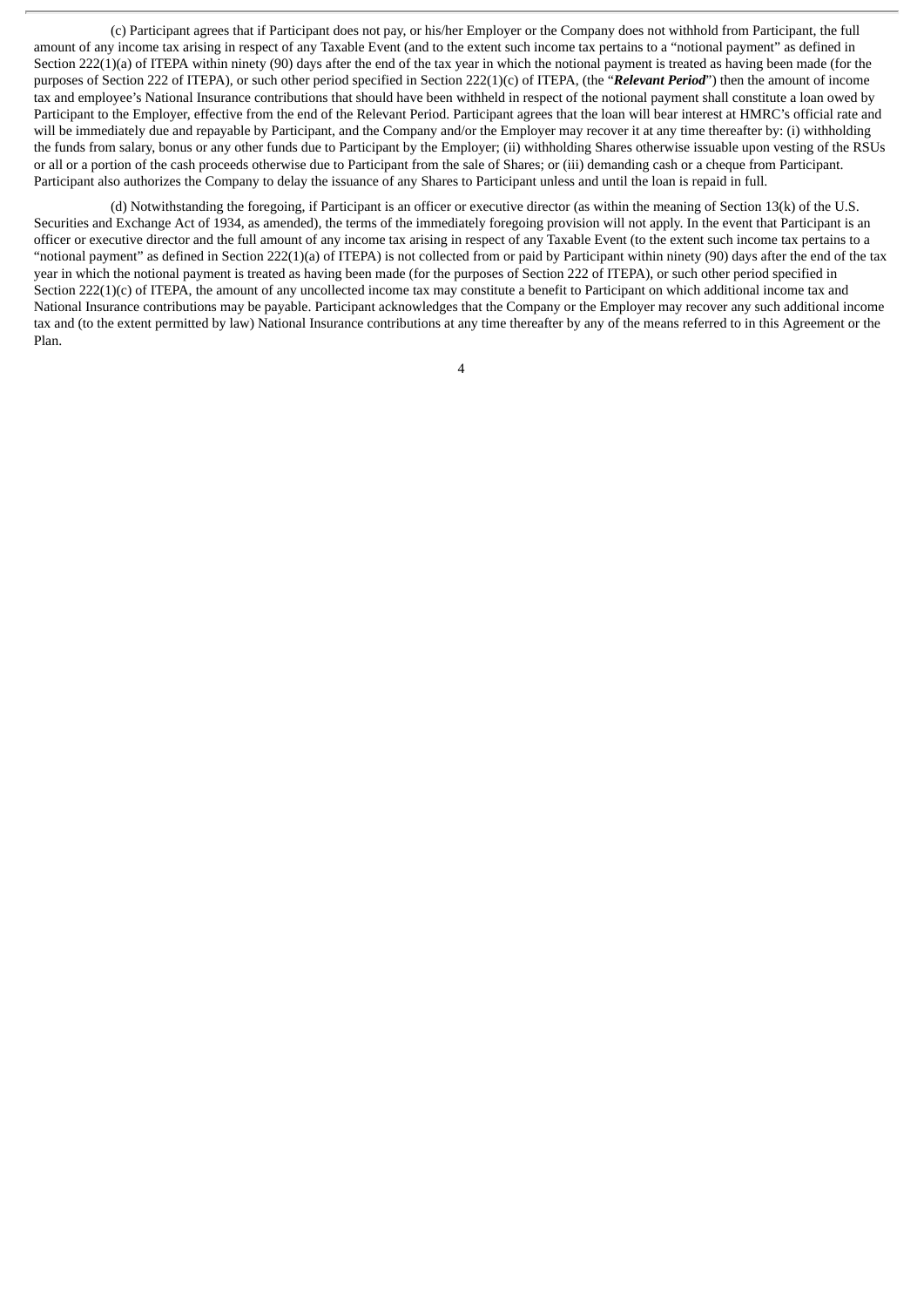#### **MATTERPORT, INC.**

#### **2021 EMPLOYEE STOCK PURCHASE PLAN**

#### **ARTICLE I. PURPOSE**

The purpose of this Plan is to assist Eligible Employees of the Company and its Designated Subsidiaries in acquiring a stock ownership interest in the Company.

The Plan consists of two components: (i) the Section 423 Component and (ii) the Non-Section 423 Component. The Section 423 Component is intended to qualify as an "employee stock purchase plan" under Section 423 of the Code and shall be administered, interpreted and construed in a manner consistent with the requirements of Section 423 of the Code. The Non-Section 423 Component authorizes the grant of rights which need not qualify as rights granted pursuant to an "employee stock purchase plan" under Section 423 of the Code. Rights granted under the Non-Section 423 Component shall be granted pursuant to separate Offerings containing such sub-plans, appendices, rules or procedures as may be adopted by the Administrator and designed to achieve tax, securities laws or other objectives for Eligible Employees and Designated Subsidiaries but shall not be intended to qualify as an "employee stock purchase plan" under Section 423 of the Code. Except as otherwise determined by the Administrator or provided herein, the Non-Section 423 Component will operate and be administered in the same manner as the Section 423 Component. Offerings intended to be made under the Non-Section 423 Component will be designated as such by the Administrator at or prior to the time of such Offering.

For purposes of this Plan, the Administrator may designate separate Offerings under the Plan in which Eligible Employees will participate. The terms of these Offerings need not be identical, even if the dates of the applicable Offering Period(s) in each such Offering are identical, provided that the terms of participation are the same within each separate Offering under the Section 423 Component (as determined under Section 423 of the Code). Solely by way of example and without limiting the foregoing, the Company could, but shall not be required to, provide for simultaneous Offerings under the Section 423 Component and the Non-Section 423 Component of the Plan.

## **ARTICLE II. DEFINITIONS AND CONSTRUCTION**

Wherever the following terms are used in the Plan they shall have the meanings specified below, unless the context clearly indicates otherwise.

2.1 "*Administrator*" means the entity that conducts the general administration of the Plan as provided in Article XI.

2.2 *"Agent*" means the brokerage firm, bank or other financial institution, entity or person(s), if any, engaged, retained, appointed or authorized to act as the agent of the Company or an Employee with regard to the Plan.

2.3 *"Applicable Law*" means the requirements relating to the administration of equity incentive plans under U.S. federal and state securities, tax and other applicable laws, rules and regulations, the applicable rules of any stock exchange or quotation system on which Shares are listed or quoted and the applicable laws and rules of any foreign country or other jurisdiction where rights under this Plan are granted.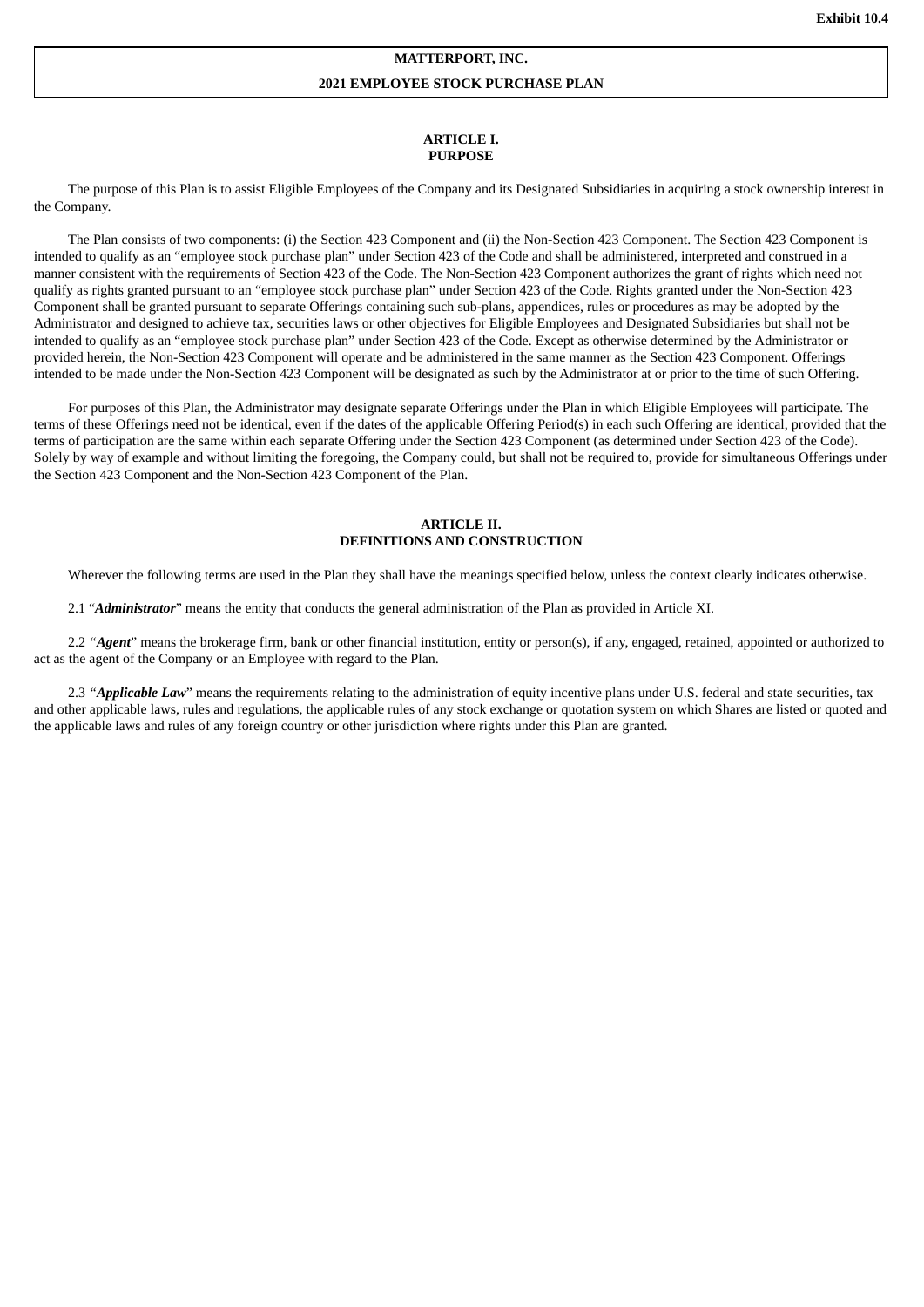2.4 "*Board*" means the Board of Directors of the Company.

2.5 "*Code*" means the U.S. Internal Revenue Code of 1986, as amended, and the regulations issued thereunder.

2.6 "*Common Stock*" means the common stock of the Company and such other securities of the Company that may be substituted therefore.

2.7 "*Company*" means Matterport, Inc., a Delaware corporation, or any successor.

2.8 "*Compensation*" of an Eligible Employee means, unless otherwise determined by the Administrator, the base salary, wages (including overtime), cash incentive compensation, bonuses, commissions and compensation in respect of periods of absence from work, in each case, paid by the Company or any Designated Subsidiary to such Eligible Employee; and excluding any education or tuition reimbursements; travel expenses; business and moving reimbursements; income received in connection with any stock options, stock appreciation rights, restricted stock, restricted stock units or other compensatory equity awards; fringe benefits; other special payments and all contributions made by the Company or any Designated Subsidiary for the Employee's benefit under any employee benefit plan now or hereafter established.

2.9 "*Designated Beneficiary*" means the beneficiary or beneficiaries the Participant designates, in a manner the Administrator determines, to receive amounts due or exercise the Participant's rights if the Participant dies or becomes incapacitated. Without a Participant's effective designation, "Designated Beneficiary" will mean the Participant's estate.

2.10 "*Designated Subsidiary*" means any Subsidiary designated by the Administrator in accordance with Section 11.2(b), such designation to specify whether such participation is in the Section 423 Component or Non-Section 423 Component. A Designated Subsidiary may participate in either the Section 423 Component or Non-Section 423 Component, but not both.

2.11 "*Effectiv*e *Date*" means the date on which the Company's stockholders approve the Plan.

2.12 "*Eligible Employee*" means an Employee who does not, immediately after any rights under this Plan are granted, own (directly or through attribution) stock possessing 5% or more of the total combined voting power or value of all classes of Shares and other securities of the Company, a Parent or a Subsidiary (as determined under Section 423(b)(3) of the Code). For purposes of the foregoing, the rules of Section 424(d) of the Code with regard to the attribution of stock ownership shall apply in determining the stock ownership of an individual, and stock that an Employee may purchase under outstanding options shall be treated as stock owned by the Employee. Notwithstanding the foregoing, the Administrator may provide in an Offering Document that an Employee shall not be eligible to participate in an Offering Period under the Section 423 Component if: (a) such Employee is a highly compensated employee within the meaning of Section 423(b)(4)(D) of the Code; (b) such Employee has not met a service requirement designated by the Administrator pursuant to Section 423(b)(4)(A) of the Code (which service requirement may not exceed two years); (c) such Employee's customary employment is for 20 hours per week or less; (d) such Employee's customary employment is for less than five months in any calendar year; and/or (e) such Employee is a citizen or resident of a foreign jurisdiction and the grant of a right to purchase Shares under the Plan to such Employee would be prohibited under the laws of such foreign jurisdiction or the grant of a right to purchase Shares under the Plan to such Employee in compliance with the laws of such foreign jurisdiction would cause the Plan to violate the requirements of Section 423 of the Code, as determined by the Administrator in its sole discretion; *provided,* that any exclusion in clauses (a), (b), (c), (d) or (e) shall be applied in an identical manner under each Offering Period to all Employees, in accordance with Treasury Regulation Section 1.423-2(e).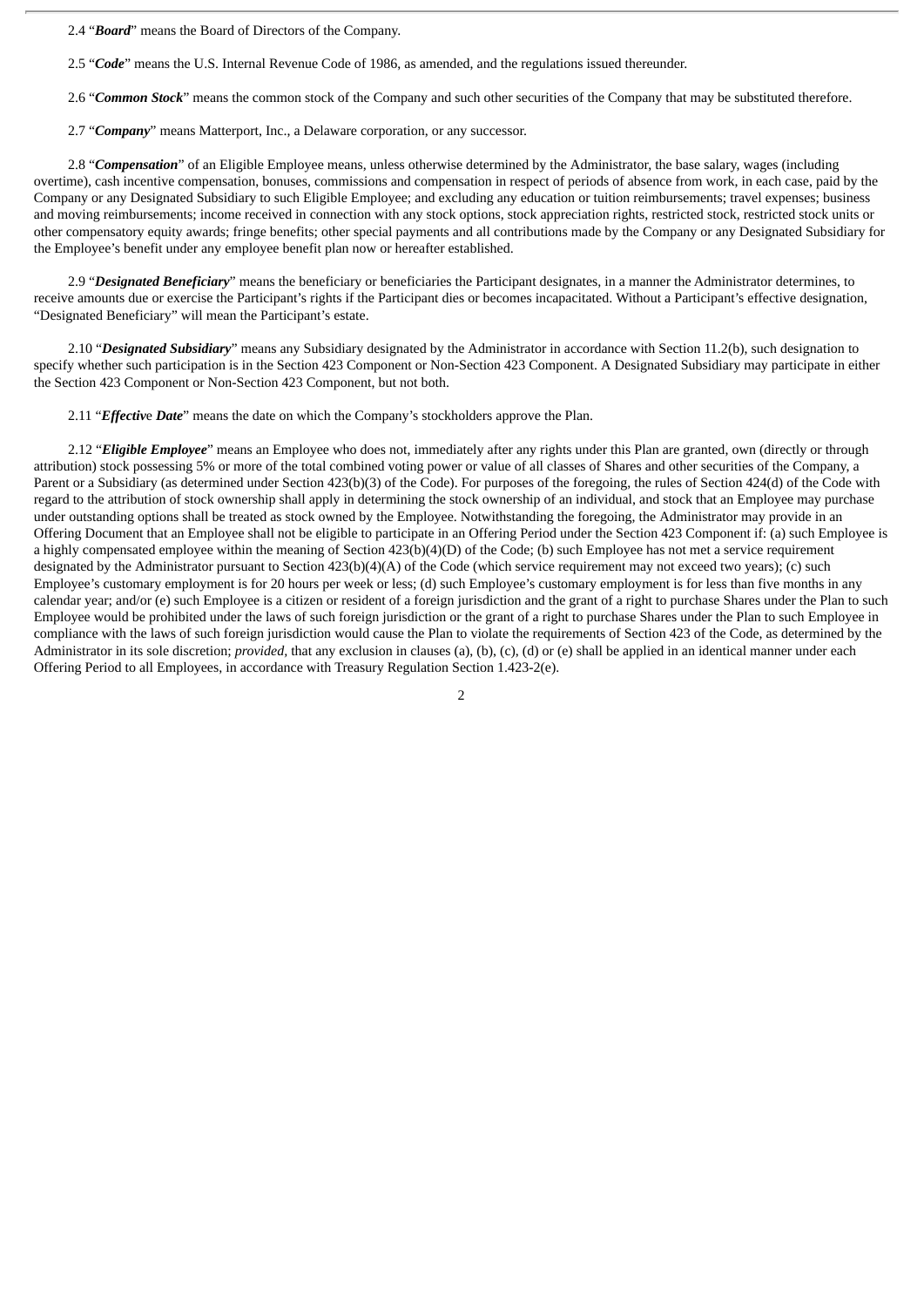Further notwithstanding the foregoing, with respect to the Non-Section 423 Component, the first sentence in this definition shall apply in determining who is an "Eligible Employee," except (i) the Administrator may further limit eligibility within the Company or within a Designated Subsidiary so as to only designate certain Employees of the Company or of a Designated Subsidiary as "Eligible Employees", and (ii) to the extent the restrictions in the first sentence in this definition are not consistent with any applicable local law, such applicable local law shall control.

2.13 "*Employee*" means any individual who renders services to the Company or any Designated Subsidiary in the status of an employee, and, with respect to the Section 423 Component, a person who is an employee of the Company or any Designated Subsidiary within the meaning of Section 3401(c) of the Code. For purposes of an individual's participation in, or other rights under the Plan, all determinations by the Company shall be final, binding and conclusive, notwithstanding that any court of law or governmental agency subsequently makes a contrary determination. For purposes of the Plan, the employment relationship shall be treated as continuing intact while the individual is on sick leave or other leave of absence approved by the Company or Designated Subsidiary and meeting the requirements of Treasury Regulation Section 1.421-1(h)(2). Where the period of leave exceeds three months and the individual's right to reemployment is not guaranteed either by statute or by contract, the employment relationship shall be deemed to have terminated on the first day immediately following such three-month period.

2.14 "*Enrollment Date*" means the first Trading Day of each Offering Period.

2.15 "*Fair Market Value*" means, as of any date, the value of Shares determined as follows: (a) if the Shares are listed on any established stock exchange, its Fair Market Value will be the closing sales price for such Shares as quoted on such exchange for such date, or if no sale occurred on such date, the last day preceding such date during which a sale occurred, as reported in The Wall Street Journal or another source the Administrator deems reliable; (b) if the Shares are not traded on a stock exchange but are quoted on a national market or other quotation system, the closing sales price on such date, or if no sales occurred on such date, then on the last date preceding such date during which a sale occurred, as reported in *The Wall Street Journal* or another source the Administrator deems reliable; or (c) without an established market for the Shares, the Administrator will determine the Fair Market Value in its discretion.

2.16 "*Non-Section 423 Component*" means those Offerings under the Plan, together with the sub-plans, appendices, rules or procedures, if any, adopted by the Administrator as a part of this Plan, in each case, pursuant to which rights to purchase Shares during an Offering Period may be granted to Eligible Employees that need not satisfy the requirements for rights to purchase Shares granted pursuant to an "employee stock purchase plan" that are set forth under Section 423 of the Code.

2.17 "*Offering*" means an offer by the Company under the Plan to Eligible Employees of a right to purchase Shares that may be exercised during an Offering Period, as further described in Article IV hereof. Unless otherwise specified by the Administrator, each Offering to the Eligible Employees of the Company or a Designated Subsidiary shall be deemed a separate Offering, even if the dates and other terms of the applicable Offering Periods of each such Offering are identical, and the provisions of the Plan will separately apply to each Offering. To the extent permitted by Treasury Regulation § 1.423-2(a)(1), the terms of each separate Offering under the Section 423 Component need not be identical, provided that the terms of the Section 423 Component and an Offering thereunder together satisfy Treasury Regulation § 1.423-2(a)(2) and (a)(3).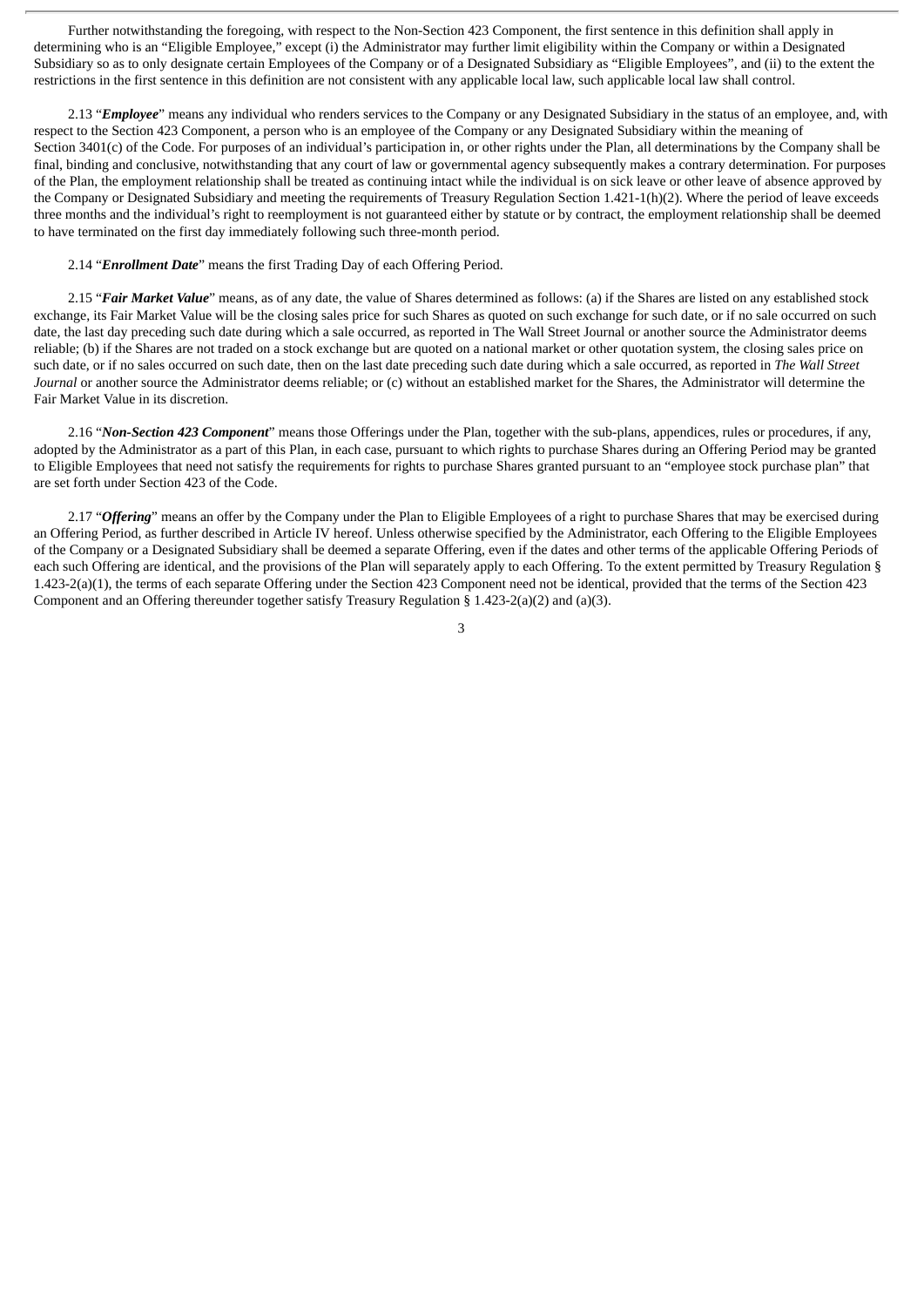2.18 "*Offering Document*" has the meaning given to such term in Section 4.1.

2.19 "*Offering Period*" has the meaning given to such term in Section 4.1.

2.20 "*Parent*" means any corporation, other than the Company, in an unbroken chain of corporations ending with the Company if, at the time of the determination, each of the corporations other than the Company owns stock possessing 50% or more of the total combined voting power of all classes of stock in one of the other corporations in such chain.

2.21 "*Participant*" means any Eligible Employee who has executed a subscription agreement and been granted rights to purchase Shares pursuant to the Plan.

2.22 *"Plan*" means this Matterport, Inc. 2021 Employee Stock Purchase Plan, including both the Section 423 Component and Non-Section 423 Component and any other sub-plans or appendices hereto, as amended from time to time.

2.23 "*Purchase Date*" means the last Trading Day of each Purchase Period or such other date as determined by the Administrator and set forth in the Offering Document.

2.24 "*Purchase Period*" shall refer to one or more specified periods within an Offering Period, as designated in the applicable Offering Document; *provided, however*, that, if no Purchase Period is designated by the Administrator in the applicable Offering Document, the Purchase Period for each Offering Period covered by such Offering Document shall be the same as the applicable Offering Period.

2.25 "*Purchase Price*" means the purchase price designated by the Administrator in the applicable Offering Document (which purchase price, for purposes of the Plan, shall not be less than 85% of the Fair Market Value of a Share on the Enrollment Date or on the Purchase Date, whichever is lower); *provided, however*, that, if no purchase price is designated by the Administrator in the applicable Offering Document, the purchase price for the Offering Periods covered by such Offering Document shall be 85% of the Fair Market Value of a Share on the Enrollment Date or on the Purchase Date, whichever is lower; *provided, further*, that the Purchase Price may be adjusted by the Administrator pursuant to Article VIII and shall not be less than the par value of a Share.

2.26 "*Section 423 Component*" means those Offerings under the Plan, together with the sub-plans, appendices, rules or procedures, if any, adopted by the Administrator as a part of this Plan or any Offering(s), in each case, pursuant to which rights to purchase Shares during an Offering Period may be granted to Eligible Employees that are intended to satisfy the requirements for rights to purchase Shares granted pursuant to an "employee stock purchase plan" that are set forth under Section 423 of the Code.

2.27 "*Securities Act*" means the U.S. Securities Act of 1933, as amended.

2.28 "*Share*" means a share of Common Stock.

2.29 "*Subsidiary*" means any corporation, other than the Company, in an unbroken chain of corporations beginning with the Company if, at the time of the determination, each of the corporations other than the last corporation in an unbroken chain owns stock possessing 50% or more of the total combined voting power of all classes of stock in one of the other corporations in such chain; *provided*, however, that a limited liability company or partnership may be treated as a Subsidiary to the extent either (a) such entity is treated as a disregarded entity under Treasury Regulation Section 301.7701-3(a) by reason of the Company or any other Subsidiary that is a corporation being the sole owner of such entity, or (b) such entity elects to be classified as a corporation under Treasury Regulation Section 301.7701-3(a) and such entity would otherwise qualify as a Subsidiary. In addition, with respect to the Non-Section 423 Component, Subsidiary shall include any corporate or non-corporate entity in which the Company has a direct or indirect equity interest or significant business relationship.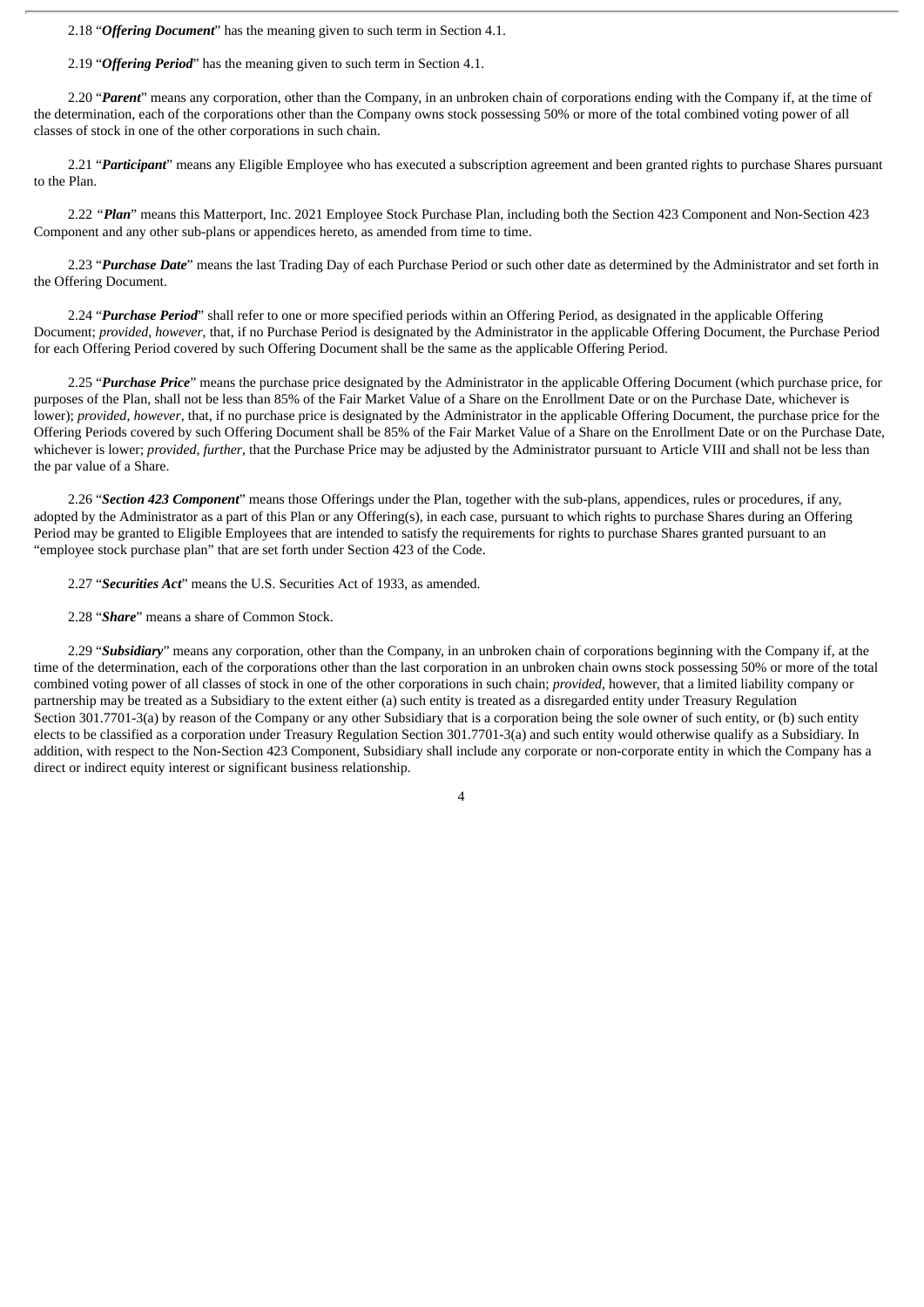2.30 "*Trading Day*" means a day on which national stock exchanges in the United States are open for trading.

## **ARTICLE III. SHARES SUBJECT TO THE PLAN**

3.1 Number of Shares. Subject to Article VIII, the aggregate number of Shares that may be issued pursuant to rights granted under the Plan shall be 7,258,703 Shares, plus, on the first day of each calendar year beginning on January 1, 2022 and ending on and including January 1, 2031, the number of Shares available for issuance under the Plan shall be increased by that number of Shares equal to the lesser of (a) 1% of the aggregate number of Shares outstanding on the final day of the immediately preceding calendar year and (b) such smaller number of Shares as determined by the Board (the "Overall Share Limit"). If any right granted under the Plan shall for any reason terminate without having been exercised, the Shares not purchased under such right shall again become available for issuance under the Plan. Subject to the Overall Share Limit and Article VIII, the number of Shares that may be issued or transferred pursuant to the rights granted under the Section 423 Component of the Plan shall not exceed an aggregate of 36,898,409 Shares.

3.2 Shares Distributed. Any Shares distributed pursuant to the Plan may consist, in whole or in part, of authorized and unissued Shares, treasury shares or Shares purchased on the open market.

## **ARTICLE IV. OFFERING PERIODS; OFFERING DOCUMENTS; PURCHASE DATES**

4.1 Offering Periods. The Administrator may from time to time grant or provide for the grant of rights to purchase Shares under the Plan to Eligible Employees during one or more periods (each, an "*Offering Period*") selected by the Administrator. The terms and conditions applicable to each Offering Period shall be set forth in an "*Offering Document*" adopted by the Administrator from time to time, which Offering Document shall be in such form and shall contain such terms and conditions as the Administrator shall deem appropriate and shall be incorporated by reference into and made part of the Plan. The Administrator shall establish in each Offering Document one or more Purchase Periods within such Offering Period during which rights granted under the Plan shall be exercised and purchases of Shares carried out in accordance with such Offering Document and the Plan. The provisions of separate Offerings or Offering Periods under the Plan may be partially or wholly concurrent and need not be identical.

4.2 Offering Documents. Each Offering Document with respect to an Offering Period shall specify (through incorporation of the provisions of this Plan by reference or otherwise):

(a) the length of the Offering Period, which period shall not exceed 27 months;

(b) the length of the Purchase Period(s) within the Offering Period, which period(s), in the absence of a contrary designation by the Administrator, shall not exceed six months;

(c) in connection with each Offering Period that contains more than one Purchase Period, the maximum aggregate number of Shares which may be purchased by any Eligible Employee during each Purchase Period (if applicable), which, in the absence of a contrary designation by the Administrator, shall be 3,000 Shares (and which, for the Section 423 Component Offering Periods, shall be subject to the limitations described in Section 5.5 below);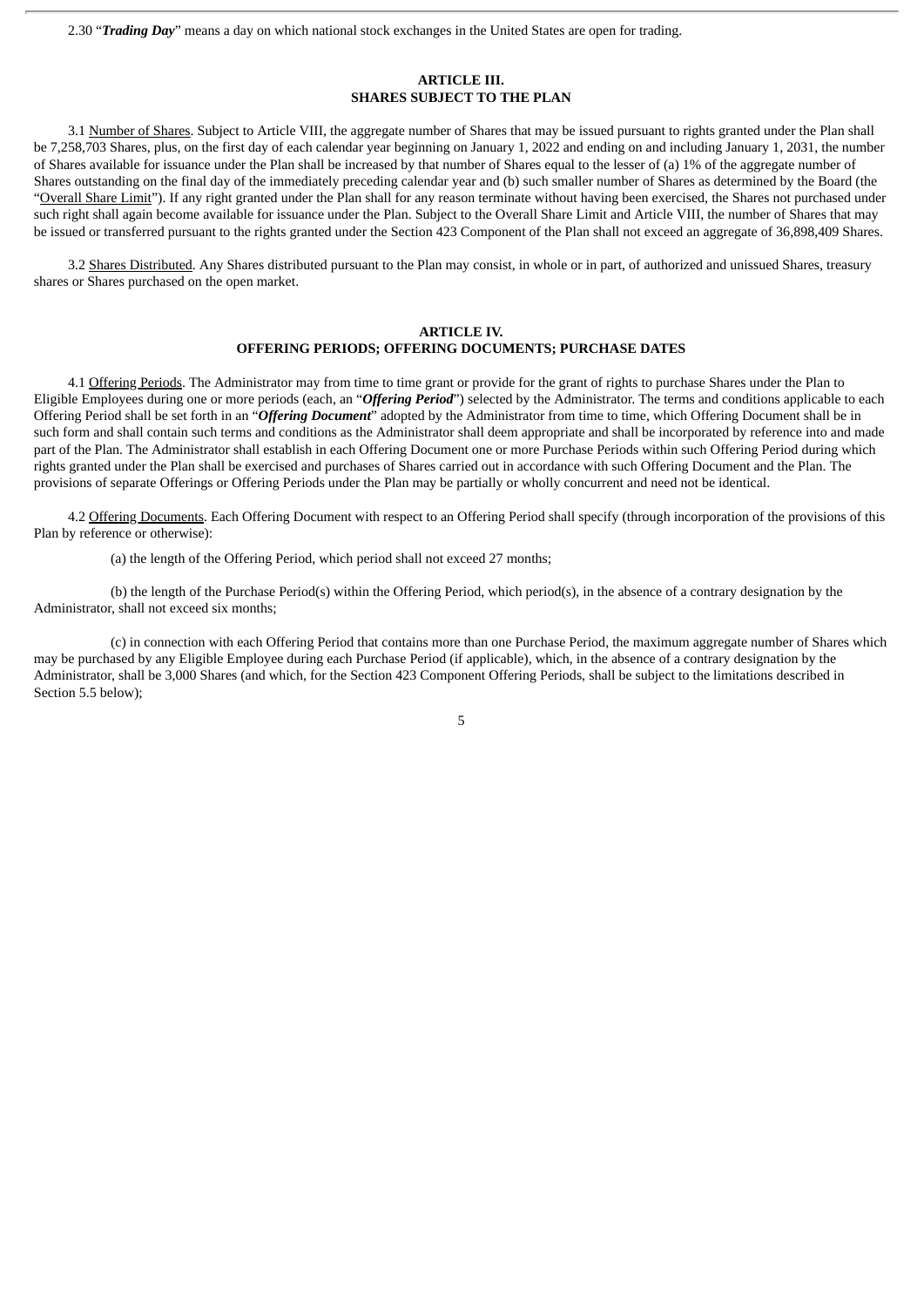(d) the maximum number of Shares that may be purchased by any Eligible Employee during such Offering Period (if applicable), which, in the absence of a contrary designation by the Administrator, shall be 12,000 Shares (and which, for the Section 423 Component Offering Periods, shall be subject to the limitations described in Section 5.5 below); and

(e) such other provisions as the Administrator determines are appropriate, subject to the Plan.

# **ARTICLE V. ELIGIBILITY AND PARTICIPATION**

5.1 Eligibility. Any Eligible Employee who shall be employed by the Company or a Designated Subsidiary on a given Enrollment Date for an Offering Period shall be eligible to participate in the Plan during such Offering Period, subject to the applicable requirements of this Article V and, for the Section 423 Component, the limitations imposed by Section 423(b) of the Code.

#### 5.2 Enrollment in Plan.

(a) Except as otherwise set forth herein or in an Offering Document or determined by the Administrator, an Eligible Employee may become a Participant in the Plan for an Offering Period by delivering a subscription agreement to the Company by such time prior to the Enrollment Date for such Offering Period (or such other date specified in the Offering Document) designated by the Administrator and in such form as the Company provides.

(b) Each subscription agreement shall designate a whole percentage of such Eligible Employee's Compensation to be withheld by the Company or the Designated Subsidiary employing such Eligible Employee on each payday during the Offering Period as payroll deductions under the Plan. The percentage of Compensation designated by an Eligible Employee may not be less than 1% and may not be more than the maximum percentage specified by the Administrator in the applicable Offering Document (which maximum shall be 15% in the absence of any such designation) as payroll deductions; *provided* that, in no event shall the actual amount withheld on any payday hereunder exceed the net amount payable to the Eligible Employee on such payday after taxes and any other applicable deductions therefrom (and if amounts to be withheld hereunder would otherwise result in a negative payment to the Eligible Employee on such payday, the amount to be withheld hereunder shall instead be reduced by the least amount necessary to avoid a negative payment amount for the Eligible Employee on such payday, as determined by the Administrator). The payroll deductions made for each Participant shall be credited to an account for such Participant under the Plan and shall be deposited with the general funds of the Company.

(c) Unless otherwise provided in the terms of an Offering Document, a Participant may increase or decrease the percentage of Compensation designated in his or her subscription agreement, subject to the limits of this Section 5.2, or may suspend his or her payroll deductions, in any case, at any time during an Offering Period; *provided, however*, that the Administrator may limit or eliminate the type or number of changes a Participant may make to his or her payroll deduction elections during each Offering Period in the applicable Offering Document (and in the absence of any specific designation by the Administrator, a Participant shall be allowed to decrease, increase or suspend his or her payroll deduction elections, in each case, once during each Purchase Period). Any such change or suspension of payroll deductions shall be effective with the first full payroll period starting at least two calendar weeks after the Company's receipt of the new subscription agreement (or such shorter or longer period as may be specified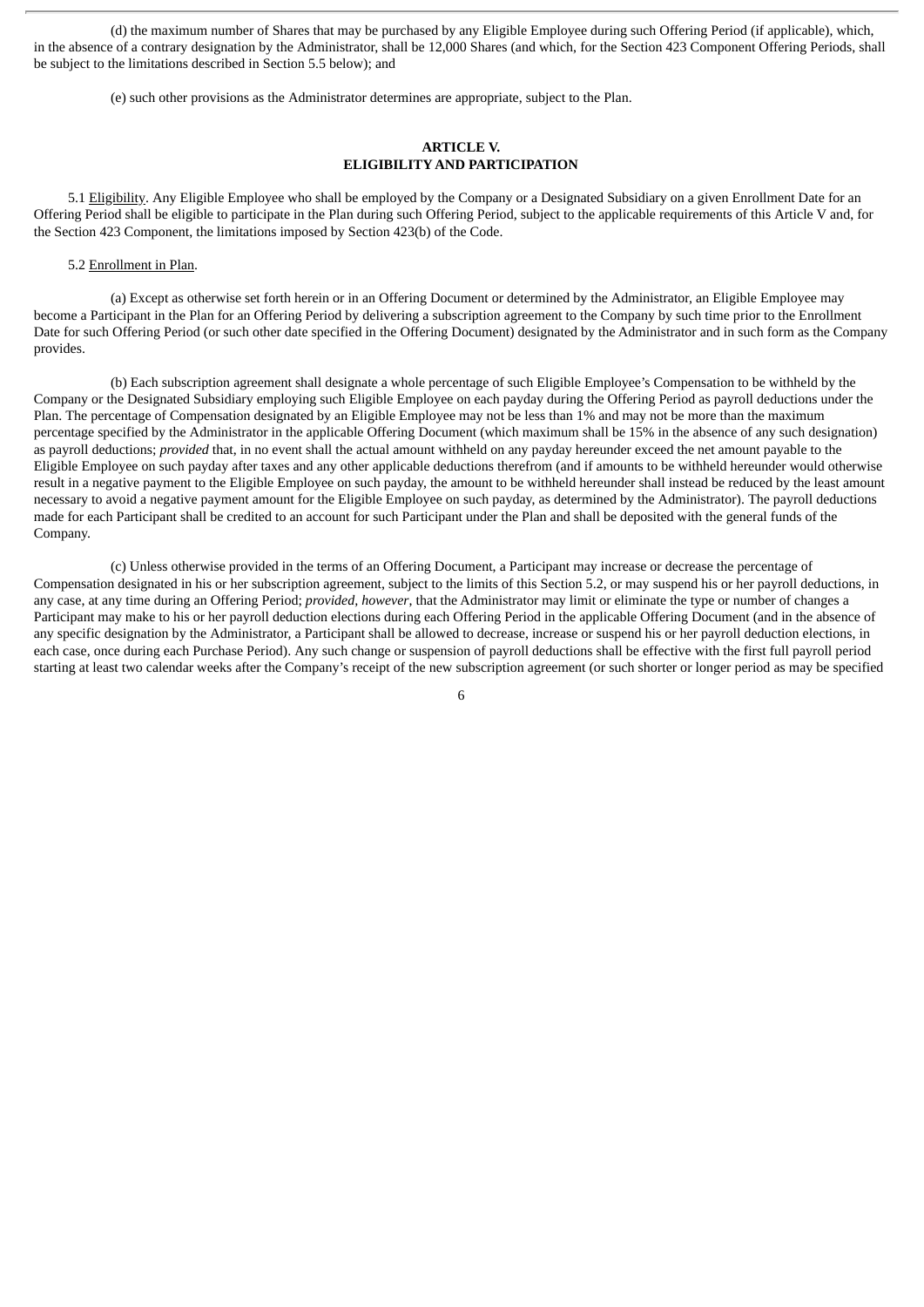by the Administrator in the applicable Offering Document). If a Participant suspends his or her payroll deductions during an Offering Period: (i) such Participant's cumulative unapplied payroll deductions prior to the suspension (if any) shall be refunded to such Participant as soon as practicable after such suspension (but no later than 30 days thereafter), and (ii) such Participant shall be deemed to have withdrawn from the Offering Period for all purposes upon such Purchase Date (and shall be eligible to enroll in any Offering Period commencing on or after such Purchase Date if he or she remains an Eligible Employee as of the start of any such subsequent Offering Period and timely submits a valid election to participate). For clarity, if a Participant who suspends participation in an Offering Period ceases to be an Eligible Employee or he or she withdraws from participation in such Offering Period, in either case, prior to the Purchase Date next-following his or her suspension of participation in the Offering Period, in any case, such Participant's cumulative unapplied payroll deductions shall be returned to him or her in accordance with Article VII.

(d) Except as otherwise set forth in herein or in an Offering Document or as otherwise determined by the Administrator, a Participant may participate in the Plan only by means of payroll deduction and may not make contributions by lump sum payment for any Offering Period.

5.3 Payroll Deductions. Except as otherwise provided herein or in the applicable Offering Document, payroll deductions for a Participant shall commence on the first payday following the Enrollment Date and shall end on the last payday in the Offering Period to which the Participant's authorization is applicable, unless sooner terminated by the Participant as provided in Article VII or suspended by the Participant or the Administrator as provided in Section 5.2 and Section 5.6, respectively. Notwithstanding any other provisions of the Plan to the contrary, in any non-U.S. jurisdiction where participation in the Plan through payroll deductions is prohibited, the Administrator may provide that an Eligible Employee may elect to participate through contributions to the Participant's account under the Plan in a form acceptable to the Administrator in lieu of or in addition to payroll deductions; *provided, however*, that, for any Offering under the Section 423 Component, the Administrator shall take into consideration any limitations under Section 423 of the Code when applying an alternative method of contribution.

5.4 Effect of Enrollment. A Participant's completion of a subscription agreement will enroll such Participant in the Plan for each subsequent Offering Period on the terms contained therein until the Participant either submits a new subscription agreement, withdraws from participation under the Plan as provided in Article VII or otherwise becomes ineligible to participate in the Plan.

5.5 Limitation on Purchase of Shares. An Eligible Employee may be granted rights under the Section 423 Component only if such rights, together with any other rights granted to such Eligible Employee under "employee stock purchase plans" of the Company, any Parent or any Subsidiary, as specified by Section 423(b)(8) of the Code, do not permit such employee's rights to purchase stock of the Company or any Parent or Subsidiary to accrue at a rate that exceeds \$25,000 of the fair market value of such stock (determined as of the first day of the Offering Period during which such rights are granted) for each calendar year in which such rights are outstanding at any time. This limitation shall be applied in accordance with Section 423(b)(8) of the Code.

5.6 Suspension of Payroll Deductions. Notwithstanding the foregoing, to the extent necessary to comply with Section 423(b)(8) of the Code and Section 5.5 (with respect to the Section 423 Component) or the other limitations set forth in this Plan, a Participant's payroll deductions may be suspended by the Administrator at any time during an Offering Period. The balance of the amount credited to the account of each Participant that has not been applied to the purchase of Shares by reason of Section 423(b)(8) of the Code, Section 5.5 (with respect to the Section 423 Component) or the other limitations set forth in this Plan shall be paid to such Participant in one lump sum in cash within 30 days after the Purchase Date.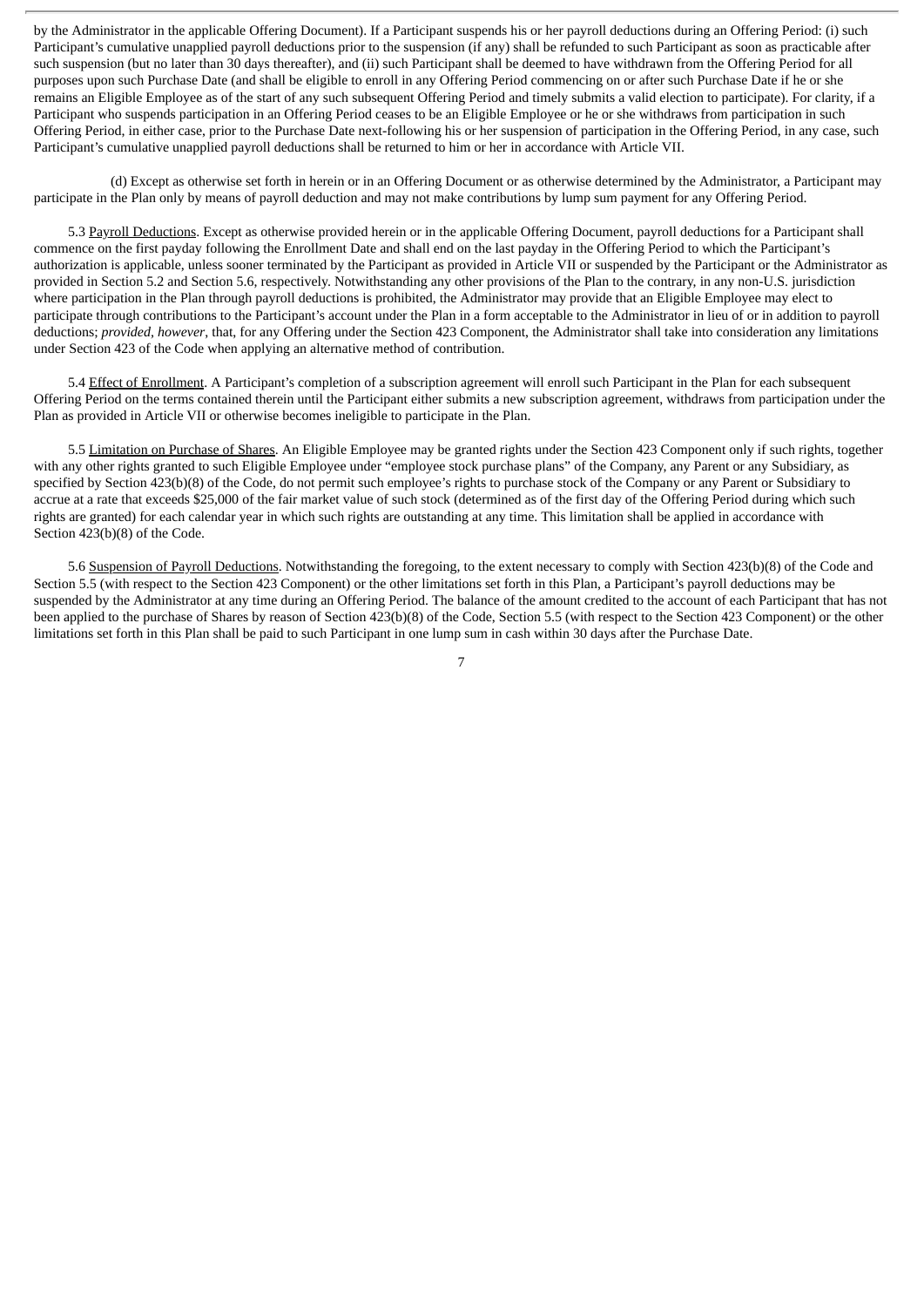5.7 Foreign Employees. In order to facilitate participation in the Plan, the Administrator may provide for such special terms, rules and procedures applicable to Participants who are citizens or residents of a foreign jurisdiction, or who are employed by a Designated Subsidiary outside of the United States, as the Administrator may consider necessary or appropriate to accommodate differences in local law, tax policy or custom. Except as permitted by Section 423 of the Code, with respect to the Section 423 Component, such special terms may not be more favorable than the terms of rights granted under the Section 423 Component to Eligible Employees who are residents of the United States. Such special terms may be set forth in an addendum to the Plan in the form of an appendix or sub-plan (which appendix or sub-plan may be designed to govern Offerings under the Section 423 Component or the Non-Section 423 Component, as determined by the Administrator). To the extent that the terms and conditions set forth in an appendix or sub-plan conflict with any provisions of the Plan, the provisions of the appendix or sub-plan shall govern except as otherwise set forth therein. The adoption of any such appendix or sub-plan shall be pursuant to Section 11.2(f) and any other applicable provision herein. Without limiting the foregoing, the Administrator is specifically authorized to adopt rules and procedures, with respect to Participants who are foreign nationals or employed in non-U.S. jurisdictions, regarding the exclusion of particular Subsidiaries from participation in the Plan, eligibility to participate, the definition of Compensation, handling of payroll deductions or other contributions by Participants, payment of interest, conversion of local currency, data privacy security, payroll tax, withholding procedures, establishment of bank or trust accounts to hold payroll deductions or contributions.

#### 5.8 Leave of Absence

. During leaves of absence approved by the Company meeting the requirements of Treasury Regulation Section 1.421-1(h)(2) under the Code, unless otherwise set forth in the terms of an Offering Document, a Participant may continue participation in the Plan by making cash payments to the Company on his or her normal payday equal to the Participant's authorized payroll deduction.

# **ARTICLE VI. GRANT AND EXERCISE OF RIGHTS**

6.1 Grant of Rights. On the Enrollment Date of each Offering Period, each Eligible Employee participating in such Offering Period shall be granted a right to purchase the maximum number of Shares specified under Section 4.2, subject to the limits in Section 5.5, and shall have the right to buy, on each Purchase Date during such Offering Period (at the applicable Purchase Price), such number of whole Shares as is determined by dividing (a) such Participant's payroll deductions accumulated prior to such Purchase Date and retained in the Participant's account as of the Purchase Date, by (b) the applicable Purchase Price (rounded down to the nearest Share). The right shall expire on the last day of the applicable Offering Period, or if earlier, the date on which the Participant withdraws in accordance with Section 7.1 or Section 7.3.

6.2 Exercise of Rights. On each Purchase Date, each Participant's accumulated payroll deductions and any other additional payments specifically provided for herein or in the applicable Offering Document will be applied to the purchase of whole Shares, up to the maximum number of Shares permitted pursuant to the terms of the Plan and the applicable Offering Document, at the Purchase Price. No fractional Shares shall be issued upon the exercise of rights granted under the Plan, unless the Offering Document specifically provides otherwise. Any cash in lieu of fractional Shares remaining after the purchase of whole Shares upon exercise of a purchase right will be credited to a Participant's account and carried forward and applied toward the purchase of whole Shares for the next following Offering Period. Shares issued pursuant to the Plan may be evidenced in such manner as the Administrator may determine and may be issued in certificated form or issued pursuant to book-entry procedures.

#### $\mathbf{Q}$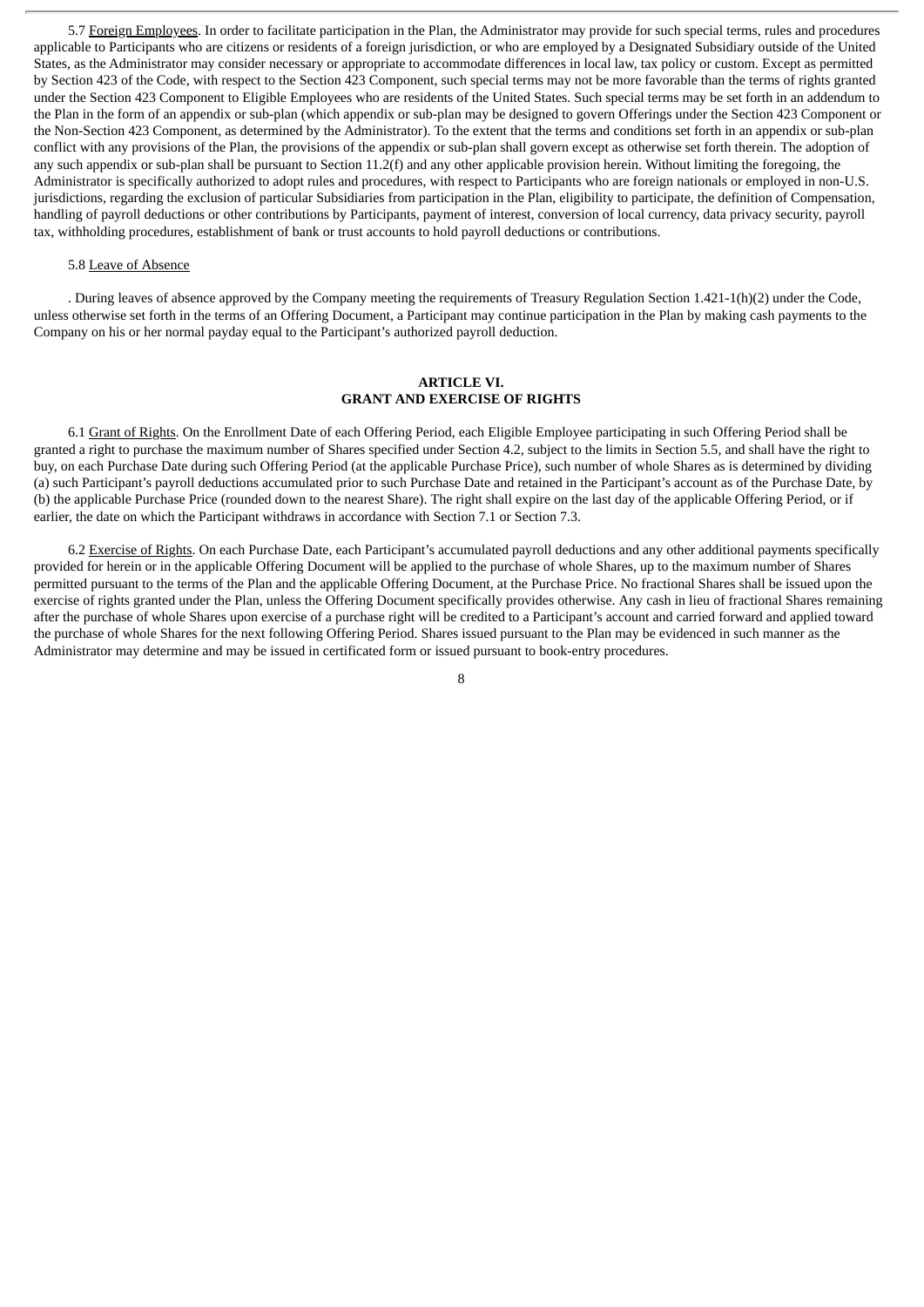6.3 Pro Rata Allocation of Shares. If the Administrator determines that, on a given Purchase Date, the number of Shares with respect to which rights are to be exercised may exceed (a) the number of Shares that were available for issuance under the Plan on the Enrollment Date of the applicable Offering Period, or (b) the number of Shares available for issuance under the Plan on such Purchase Date, the Administrator may in its sole discretion provide that the Company shall make a pro rata allocation of the Shares available for purchase on such Enrollment Date or Purchase Date, as applicable, in as uniform a manner as shall be practicable and as it shall determine in its sole discretion to be equitable among all Participants for whom rights to purchase Shares are to be exercised pursuant to this Article VI on such Purchase Date, and shall either (i) continue all Offering Periods then in effect, or (ii) terminate any or all Offering Periods then in effect pursuant to Article IX. The Company may make pro rata allocation of the Shares available on the Enrollment Date of any applicable Offering Period pursuant to the preceding sentence, notwithstanding any authorization of additional Shares for issuance under the Plan by the Company's stockholders subsequent to such Enrollment Date. The balance of the amount credited to the account of each Participant that has not been applied to the purchase of Shares shall be paid to such Participant without interest in one lump sum in cash as soon as reasonably practicable after the Purchase Date, or such earlier date as determined by the Administrator.

6.4 Withholding. At the time a Participant's rights under the Plan are exercised, in whole or in part, or at the time some or all of the Shares issued under the Plan is disposed of, the Participant must make adequate provision for the Company's federal, state, or other tax withholding obligations, if any, that arise upon the exercise of the right or the disposition of the Shares. At any time, the Company may, but shall not be obligated to, withhold from the Participant's compensation or Shares received pursuant to the Plan the amount necessary for the Company to meet applicable withholding obligations, including any withholding required to make available to the Company any tax deductions or benefits attributable to sale or early disposition of Shares by the Participant.

6.5 Conditions to Issuance of 6.6 Shares. The Company shall not be required to issue or deliver any certificate or certificates for, or make any book entries evidencing, Shares purchased upon the exercise of rights under the Plan prior to fulfillment of all of the following conditions: (a) the admission of such Shares to listing on all stock exchanges, if any, on which the Shares are then listed; (b) the completion of any registration or other qualification of such Shares under any state or federal law or under the rulings or regulations of the Securities and Exchange Commission or any other governmental regulatory body, that the Administrator shall, in its absolute discretion, deem necessary or advisable; (c) the obtaining of any approval or other clearance from any state or federal governmental agency that the Administrator shall, in its absolute discretion, determine to be necessary or advisable; (d) the payment to the Company of all amounts that it is required to withhold under federal, state or local law upon exercise of the rights, if any; and (e) the lapse of such reasonable period of time following the exercise of the rights as the Administrator may from time to time establish for reasons of administrative convenience.

# **ARTICLE VII. WITHDRAWAL; CESSATION OF ELIGIBILITY**

7.1 Withdrawal. A Participant may withdraw all but not less than all of the payroll deductions credited to his or her account and not yet used to exercise his or her rights under the Plan at any time by giving written notice to the Company in a form acceptable to the Company no later than two calendar weeks prior to the end of the then-applicable Purchase Period (or such shorter or longer period as may be specified by the Administrator in the applicable Offering Document). All of the Participant's payroll deductions credited to his or her account during such Purchase Period and not yet used to exercise rights under the Plan shall be paid to such Participant as soon as reasonably practicable after receipt of notice of withdrawal, such Participant's rights for the Offering Period shall be automatically terminated, and no further payroll deductions for the purchase of Shares shall be made for such Offering Period. If a Participant withdraws from an Offering Period (including by virtue of a suspension as described in Section 5.2(c) above), payroll deductions shall not resume at the beginning of any subsequent Offering Period unless the Participant is an Eligible Employee and timely delivers to the Company a new subscription agreement by the applicable enrollment deadline for any such subsequent Offering Period, as determined by the Administrator.

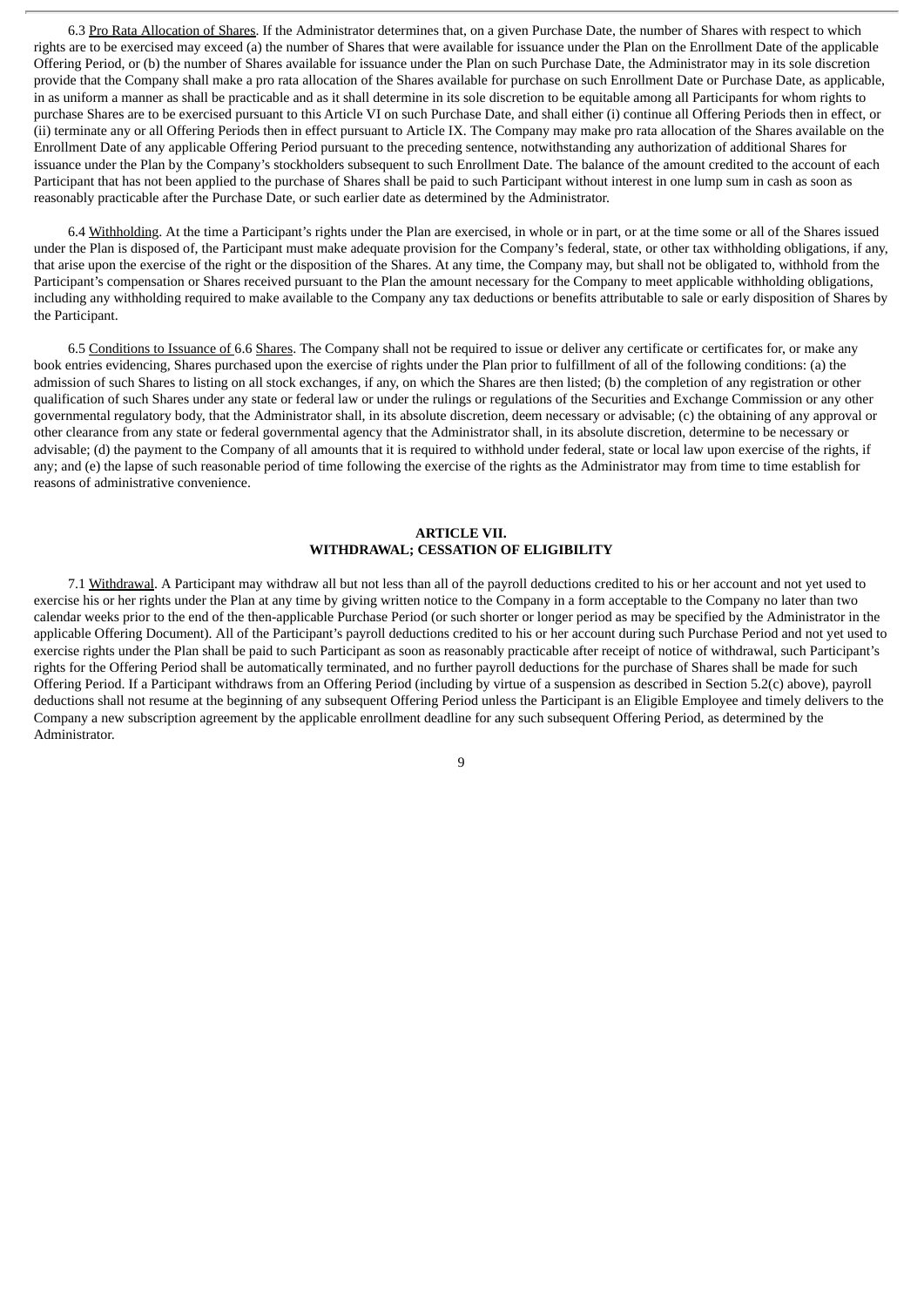7.2 Future Participation. A Participant's withdrawal from an Offering Period shall not have any effect upon his or her eligibility to participate in any similar plan that may hereafter be adopted by the Company or a Designated Subsidiary or in any subsequent Offering Period that commences on or after the Participant's withdrawal from any Offering Period.

7.3 Cessation of Eligibility. Upon a Participant's ceasing to be an Eligible Employee for any reason, he or she shall be deemed to have elected to withdraw from the Plan pursuant to this Article VII and the payroll deductions credited to such Participant's account during the then-current Purchase Period shall be paid to such Participant or, in the case of his or her death, to the Participant's Designated Beneficiary, within 30 days following such Participant's ceasing to be an Eligible Employee, and such Participant's rights for the Offering Period shall be automatically terminated. For clarity, if a Participant transfers employment from the Company or any Designated Subsidiary participating in either the Section 423 Component or Non-Section 423 Component to any Designated Subsidiary that is neither participating in the Section 423 Component nor the Non-Section 423 Component, then, in any case, such transfer shall be treated as a termination of employment under the Plan and the Participant shall be deemed to have withdrawn from the Plan pursuant to this Article VII and the payroll deductions credited to such Participant's account during the then-current Purchase Period shall be paid to such Participant within 30 days following such Participant's transfer of employment, and such Participant's participation in the Offering Period shall be automatically terminated. If a Participant transfers employment from the Company or any Designated Subsidiary participating in the Section 423 Component to any Designated Subsidiary participating in the Non-Section 423 Component, such transfer shall not be treated as a termination of employment under the Plan, but the Participant shall immediately cease to participate in the Section 423 Component; however, any contributions made for the then-current Purchase Period in which such transfer occurs shall be transferred to the Non-Section 423 Component, and such Participant shall immediately join the then-current Offering under the Non-Section 423 Component upon the same terms and conditions in effect for the Participant's participation in the Section 423 Component, except for such modifications otherwise applicable for Participants in such Offering. A Participant who transfers employment from any Designated Subsidiary participating in the Non-Section 423 Component to the Company or any Designated Subsidiary participating in the Section 423 Component shall not be treated as terminating the Participant's employment under the Plan and shall remain a Participant in the Non-Section 423 Component until the earlier of (i) the end of the current Offering Period under the Non-Section 423 Component or (ii) the Enrollment Date of the first Offering Period in which the Participant is eligible to participate following such transfer. Notwithstanding the foregoing, the Administrator may establish different rules to govern transfers of employment between entities participating in the Section 423 Component and the Non-Section 423 Component, consistent with the applicable requirements of Section 423 of the Code (to the extent applicable) and other Applicable Law.

# **ARTICLE VIII. ADJUSTMENTS UPON CHANGES IN SHARES**

8.1 Changes in Capitalization. Subject to Section 8.3, in the event that the Administrator determines that any dividend or other distribution (whether in the form of cash, Shares, other securities, or other property), change in control, reorganization, merger, amalgamation, consolidation, combination, repurchase, redemption, recapitalization, liquidation, dissolution, or sale, transfer, exchange or other disposition of all or substantially all of the assets of the Company, or sale or exchange of Shares or other securities of the Company, issuance of warrants or other rights to purchase Shares or other securities of the Company, or other similar corporate transaction or event, as determined by the Administrator, affects the Shares such that an adjustment is determined by the Administrator to be appropriate in order to prevent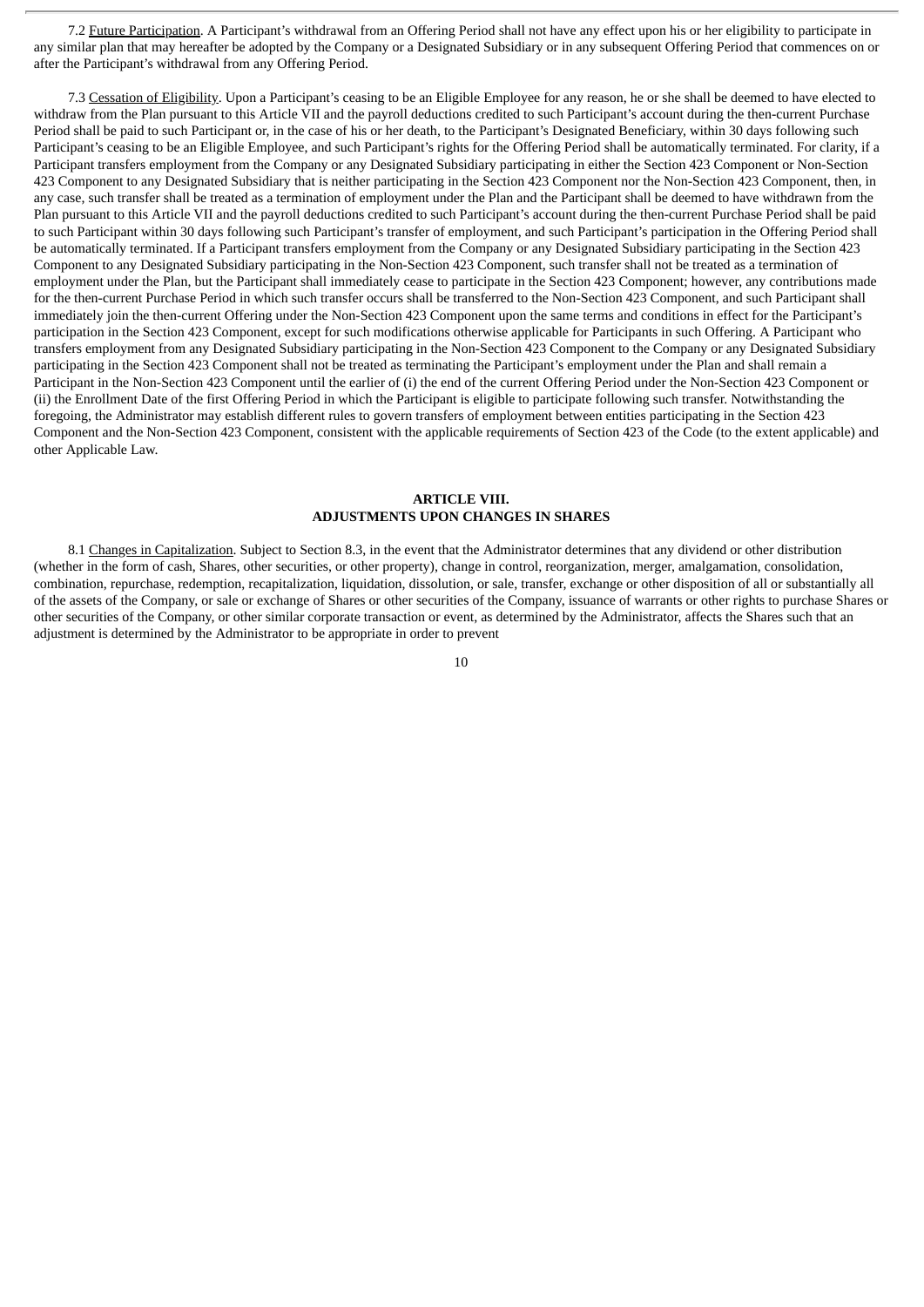dilution or enlargement of the benefits or potential benefits intended by the Company to be made available under the Plan or with respect to any outstanding purchase rights under the Plan, the Administrator shall make equitable adjustments, if any, and, solely with respect to the Section 423 Component of the Plan, subject to stockholder approval if required to comply with Section 423 of the Code, to reflect such change with respect to (a) the aggregate number and type of Shares (or other securities or property) that may be issued under the Plan (including, but not limited to, adjustments of the limitations in Section 3.1 and the limitations established in each Offering Document pursuant to Section 4.2 on the maximum number of Shares that may be purchased); (b) the class(es) and number of Shares and price per Share subject to outstanding rights; and (c) the Purchase Price with respect to any outstanding rights.

8.2 Other Adjustments. Subject to Section 8.3, in the event of any transaction or event described in Section 8.1 or any unusual or nonrecurring transactions or events affecting the Company, any affiliate of the Company, or the financial statements of the Company or any affiliate, or of changes in Applicable Law or accounting principles, the Administrator, in its discretion, and on such terms and conditions as it deems appropriate, is hereby authorized to take any one or more of the following actions whenever the Administrator determines that such action is appropriate in order to prevent the dilution or enlargement of the benefits or potential benefits intended to be made available under the Plan or with respect to any right under the Plan, to facilitate such transactions or events or to give effect to such changes in laws, regulations or principles:

(a) To provide for either (i) termination of any outstanding right in exchange for an amount of cash, if any, equal to the amount that would have been obtained upon the exercise of such right had such right been currently exercisable or (ii) the replacement of such outstanding right with other rights or property selected by the Administrator in its sole discretion;

(b) To provide that the outstanding rights under the Plan shall be assumed by the successor or survivor corporation, or a parent or subsidiary thereof, or shall be substituted for by similar rights covering the stock of the successor or survivor corporation, or a parent or subsidiary thereof, with appropriate adjustments as to the number and kind of shares and prices;

(c) To make adjustments in the number and type of Shares (or other securities or property) subject to outstanding rights under the Plan and/or in the terms and conditions of outstanding rights and rights that may be granted in the future;

(d) To provide that Participants' accumulated payroll deductions may be used to purchase Shares prior to the next occurring Purchase Date on such date as the Administrator determines in its sole discretion and the Participants' rights under the ongoing Offering Period(s) shall be terminated; and

(e) To provide that all outstanding rights shall terminate without being exercised.

8.3 No Adjustment Under Certain Circumstances. Unless determined otherwise by the Administrator, no adjustment or action described in this Article VIII or in any other provision of the Plan shall be authorized to the extent that such adjustment or action would cause the Section 423 Component of the Plan to fail to satisfy the requirements of Section 423 of the Code.

8.4 No Other Rights. Except as expressly provided in the Plan, no Participant shall have any rights by reason of any subdivision or consolidation of shares of stock of any class, the payment of any dividend, any increase or decrease in the number of shares of stock of any class or any dissolution, liquidation, merger, or consolidation of the Company or any other corporation. Except as expressly provided in the Plan or pursuant to action of the Administrator under the Plan, no issuance by the Company of shares of stock of any class, or securities convertible into shares of stock of any class, shall affect, and no adjustment by reason thereof shall be made with respect to, the number of Shares subject to outstanding rights under the Plan or the Purchase Price with respect to any outstanding rights.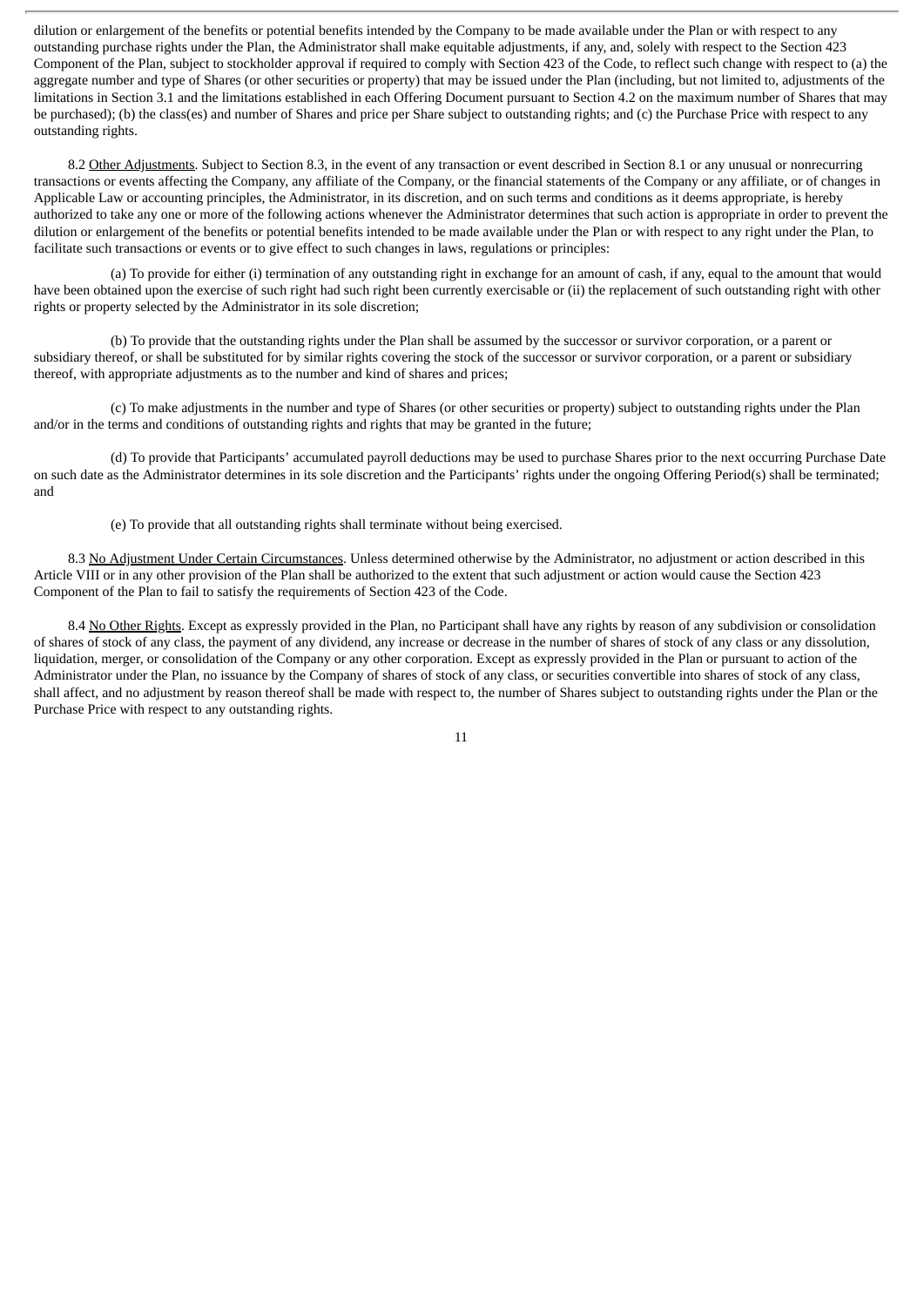#### **ARTICLE IX. AMENDMENT, MODIFICATION AND TERMINATION**

9.1 Amendment, Modification and Termination. The Administrator may amend, suspend or terminate the Plan at any time and from time to time; *provided, however*, that approval of the Company's stockholders shall be required to amend the Plan to increase the aggregate number, or change the type, of shares that may be sold pursuant to rights under the Plan under Section 3.1 (other than an adjustment as provided by Article VIII) or as may otherwise be required under Section 423 of the Code.

9.2 Certain Changes to Plan. Without stockholder consent and without regard to whether any Participant rights may be considered to have been adversely affected (and, with respect to the Section 423 Component of the Plan, to the extent permitted by Section 423 of the Code), the Administrator shall be entitled to change or terminate the Offering Periods, limit the frequency and/or number of changes a Participant may make in the amount withheld from Compensation during an Offering Period, establish the exchange ratio applicable to amounts withheld in a currency other than U.S. dollars, permit payroll withholding in excess of the amount designated by a Participant in order to adjust for delays or mistakes in the Company's processing of payroll withholding elections, establish reasonable waiting and adjustment periods and/or accounting and crediting procedures to ensure that amounts applied toward the purchase of Shares for each Participant properly correspond with amounts withheld from the Participant's Compensation, and establish such other limitations or procedures as the Administrator determines in its sole discretion to be advisable that are consistent with the Plan.

9.3 Actions In the Event of Unfavorable Financial Accounting Consequences. In the event the Administrator determines that the ongoing operation of the Plan may result in unfavorable financial accounting consequences, the Administrator may, in its discretion and, to the extent necessary or desirable, modify or amend the Plan to reduce or eliminate such accounting consequence including, but not limited to:

(a) altering the Purchase Price for any Offering Period including an Offering Period underway at the time of the change in Purchase Price;

(b) shortening any Offering Period so that the Offering Period ends on a new or earlier Purchase Date, including an Offering Period underway at the time of the Administrator action;

(c) allocating Shares; and

(d) such other changes and modifications as the Administrator determines are necessary or appropriate.

Such modifications or amendments shall not require stockholder approval or the consent of any Participant.

9.4 Payments Upon Termination of Plan. Upon termination of the Plan, the balance in each Participant's Plan account shall be refunded as soon as practicable after such termination, without any interest thereon, or if the Administrator so determines, the then-current Offering Period may be shortened so that the purchase of Shares occurs prior to the termination of the Plan.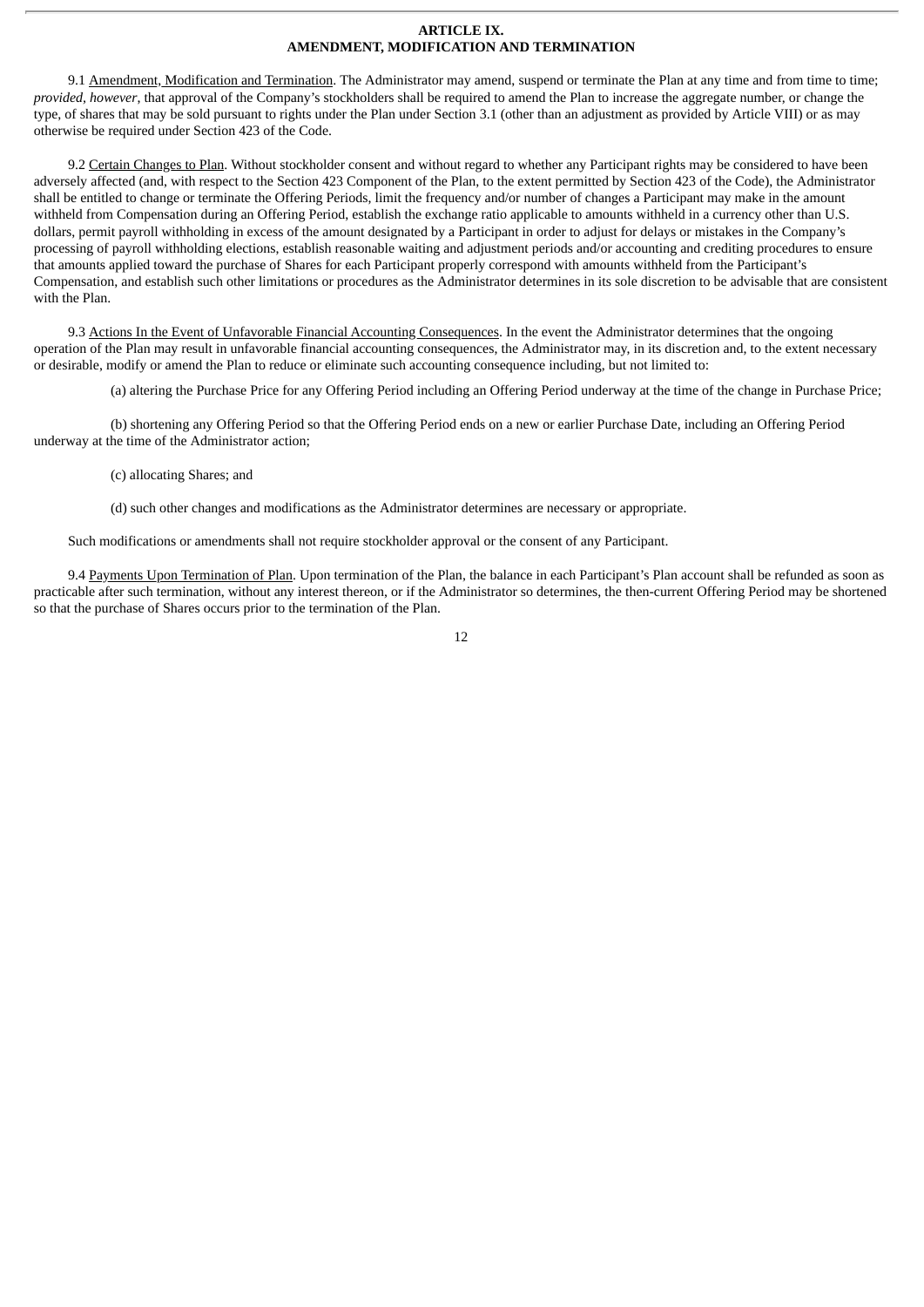#### **ARTICLE X. TERM OF PLAN**

The Plan shall become effective on the Effective Date and shall continue until terminated by the Board in accordance with Section 9.1. No right may be granted under the Plan prior to the Effective Date. No rights may be granted under the Plan during any period of suspension of the Plan or after termination of the Plan.

# **ARTICLE XI. ADMINISTRATION**

11.1 Administrator. Unless otherwise determined by the Board, the Administrator of the Plan shall be the Compensation Committee of the Board (or another committee or a subcommittee of the Board to which the Board delegates administration of the Plan). The Board may at any time vest in the Board any authority or duties for administration of the Plan. The Administrator may delegate administrative tasks under the Plan to the services of an Agent or Employees to assist in the administration of the Plan, including establishing and maintaining an individual securities account under the Plan for each Participant.

11.2 Authority of Administrator. The Administrator shall have the power, subject to, and within the limitations of, the express provisions of the Plan:

(a) To determine when and how rights to purchase Shares shall be granted and the provisions of each offering of such rights (which need not be identical).

(b) To designate from time to time which Subsidiaries of the Company shall be Designated Subsidiaries, which designation may be made without the approval of the stockholders of the Company.

(c) To impose a mandatory holding period pursuant to which Participants may not dispose of or transfer Shares purchased under the Plan for a period of time determined by the Administrator in its discretion.

(d) To construe and interpret the Plan and rights granted under it, and to establish, amend and revoke rules and regulations for its administration. The Administrator, in the exercise of this power, may correct any defect, omission or inconsistency in the Plan, in a manner and to the extent it shall deem necessary or expedient to make the Plan fully effective.

(e) To amend, suspend or terminate the Plan as provided in Article IX.

(f) Generally, to exercise such powers and to perform such acts as the Administrator deems necessary or expedient to promote the best interests of the Company and its Subsidiaries and to carry out the intent that the Plan be treated as an "employee stock purchase plan" within the meaning of Section 423 of the Code for the Section 423 Component.

(g) To adopt annexes or sub-plans applicable to particular Designated Subsidiaries or locations, which annexes or sub-plans may be designed to be outside the scope of Section 423 of the Code. The rules of such annexes or sub-plans may take precedence over other provisions of this Plan, with the exception of Section 3.1, but unless otherwise superseded by the terms of such annex or sub-plan, the provisions of this Plan shall govern the operation of such annex or sub-plan.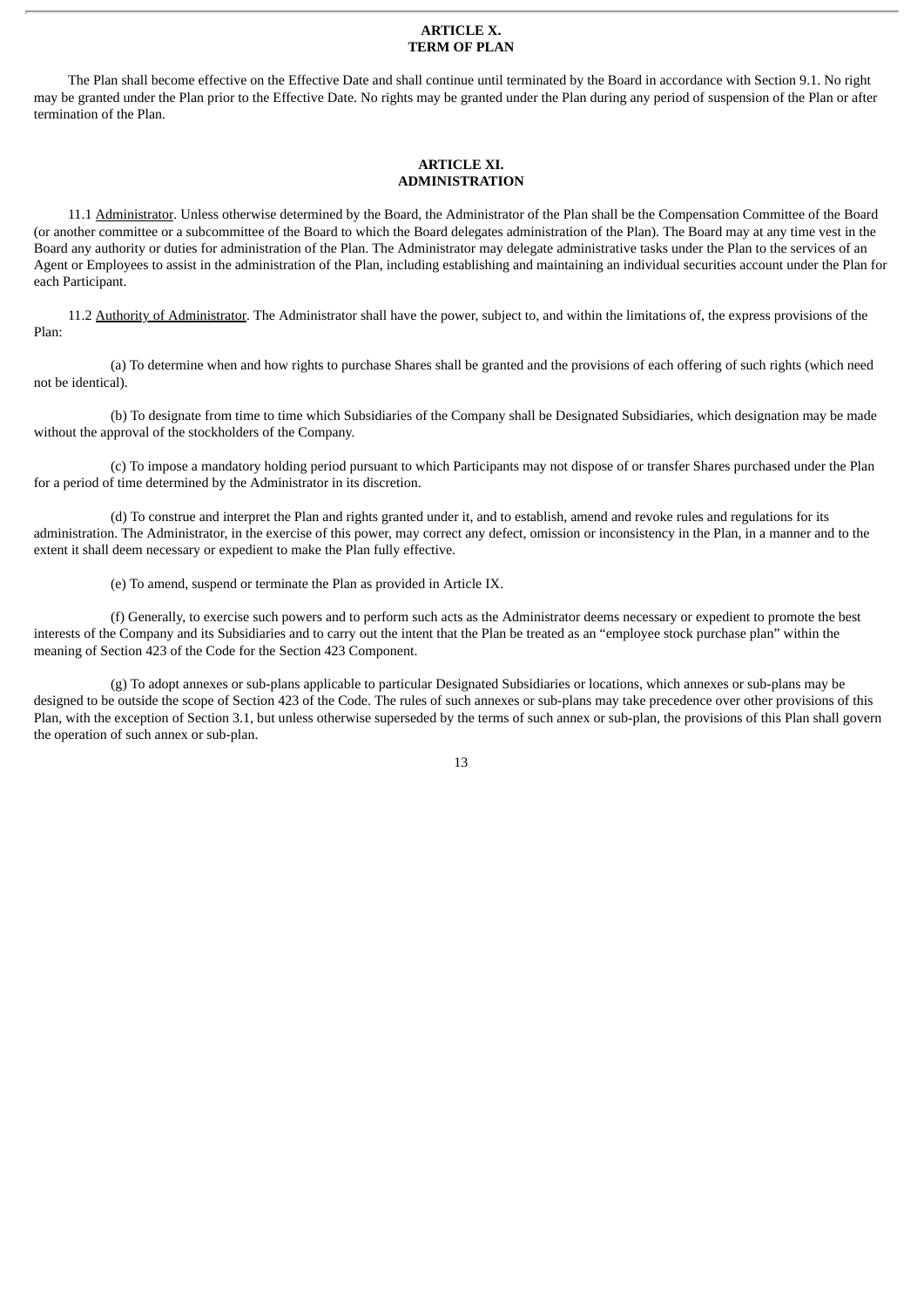11.3 Decisions Binding. The Administrator's interpretation of the Plan, any rights granted pursuant to the Plan, any subscription agreement and all decisions and determinations by the Administrator with respect to the Plan are final, binding, and conclusive on all parties.

# **ARTICLE XII. MISCELLANEOUS**

12.1 Restriction upon Assignment. A right granted under the Plan shall not be transferable other than by will or the Applicable Laws of descent and distribution, and shall be exercisable during the Participant's lifetime only by the Participant. Except in the case of a Participant's death, a right under the Plan may not be exercised to any extent except by the Participant. The Company shall not recognize and shall be under no duty to recognize any assignment or alienation of the Participant's interest in the Plan, the Participant's rights under the Plan or any rights thereunder.

12.2 Rights as a Stockholder. With respect to Shares subject to a right granted under the Plan, no Participant or Designated Beneficiary shall be deemed to be a stockholder of the Company, and no Participant or Designated Beneficiary shall have any of the rights or privileges of a stockholder, until such Shares have been issued to the Participant or the Designated Beneficiary following exercise of the Participant's rights under the Plan. No adjustments shall be made for dividends (ordinary or extraordinary, whether in cash securities, or other property) or distribution or other rights for which the record date occurs prior to the date of such issuance, except as otherwise expressly provided herein or as determined by the Administrator.

12.3 Interest. No interest shall accrue on the payroll deductions or contributions of a Participant under the Plan.

12.4 Notices. All notices or other communications by a Participant to the Company under or in connection with the Plan shall be deemed to have been duly given when received in the form specified by the Company at the location, or by the person, designated by the Company for the receipt thereof.

12.5 Equal Rights and Privileges. Subject to Section 5.7, all Eligible Employees will have equal rights and privileges under the Section 423 Component so that the Section 423 Component of this Plan qualifies as an "employee stock purchase plan" within the meaning of Section 423 of the Code. Subject to Section 5.7, any provision of the Section 423 Component that is inconsistent with Section 423 of the Code will, without further act or amendment by the Company, the Board or the Administrator, be reformed to comply with the equal rights and privileges requirement of Section 423 of the Code. Eligible Employees participating in the Non-Section 423 Component need not have the same rights and privileges as other Eligible Employees participating in the Non-Section 423 Component or as Eligible Employees participating in the Section 423 Component.

12.6 Use of Funds. All payroll deductions received or held by the Company under the Plan may be used by the Company for any corporate purpose, and the Company shall not be obligated to segregate such payroll deductions.

12.7 Reports. Statements of account shall be given to Participants at least annually, which statements shall set forth the amounts of payroll deductions, the Purchase Price, the number of Shares purchased and the remaining cash balance, if any.

12.8 No Employment Rights. Nothing in the Plan shall be construed to give any person (including any Eligible Employee or Participant) the right to employment or service (or to remain in the employ or service) with the Company or any Parent or Subsidiary or affect the right of the Company or any Parent or Subsidiary to terminate the employment or service of any person (including any Eligible Employee or Participant) at any time, with or without cause.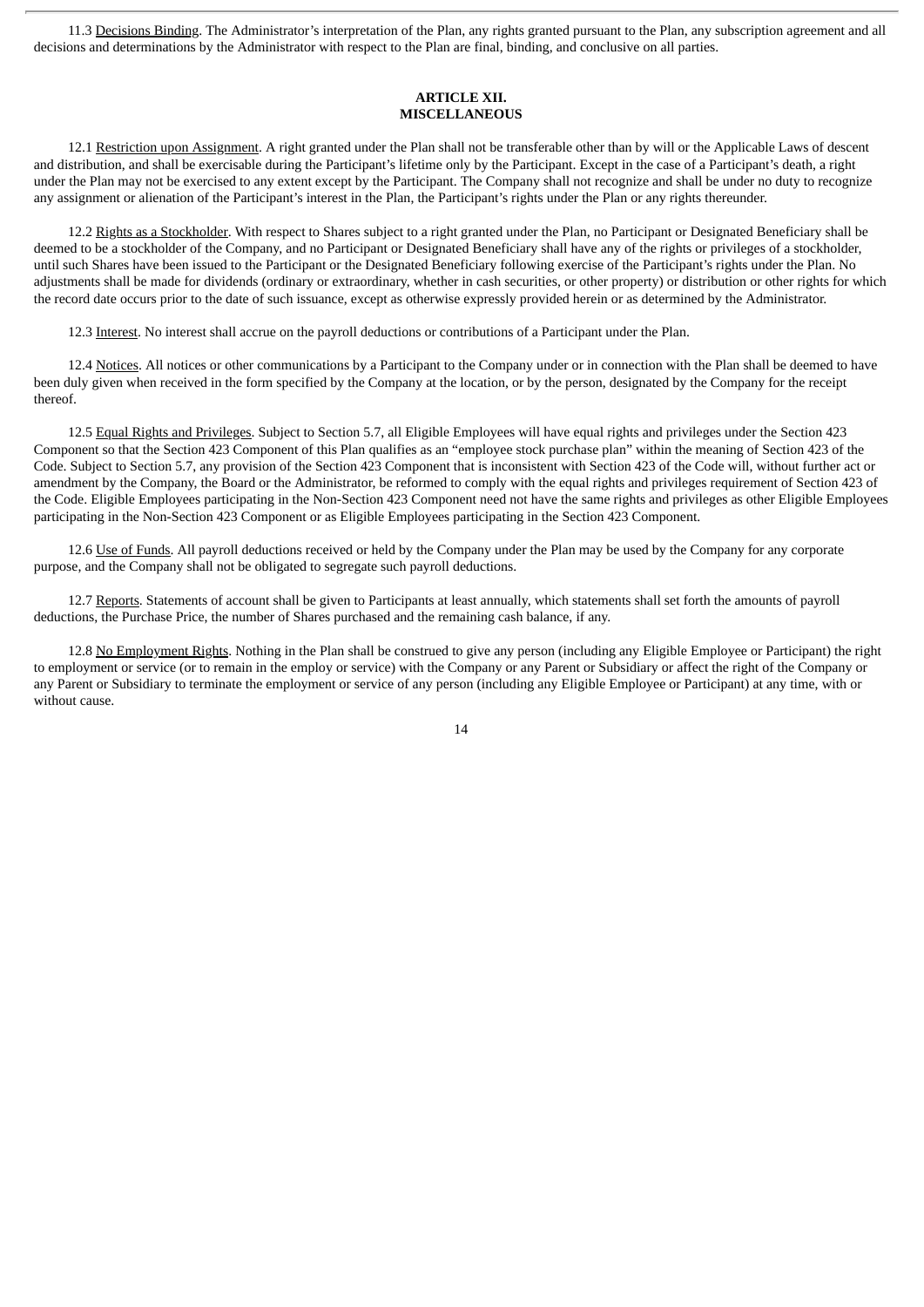12.9 Notice of Disposition of Shares. Each Participant shall give prompt notice to the Company of any disposition or other transfer of any Shares purchased upon exercise of a right under the Section 423 Component of the Plan if such disposition or transfer is made: (a) within two years from the Enrollment Date of the Offering Period in which the Shares were purchased or (b) within one year after the Purchase Date on which such Shares were purchased. Such notice shall specify the date of such disposition or other transfer and the amount realized, in cash, other property, assumption of indebtedness or other consideration, by the Participant in such disposition or other transfer.

12.10 Limitations on Liability. Notwithstanding any other provisions of the Plan, no individual acting as a director, officer, other employee or agent of the Company or any Subsidiary will be liable to any Participant, former Participant, Designated Beneficiary or any other person for any claim, loss, liability, or expense incurred in connection with the Plan or any Offering Period, and such individual will not be personally liable with respect to the Plan because of any contract or other instrument executed in his or her capacity as an Administrator, director, officer, other employee or agent of the Company or any Subsidiary. The Company will indemnify and hold harmless each director, officer, other employee and agent of the Company or any Subsidiary that has been or will be granted or delegated any duty or power relating to the Plan's administration or interpretation, against any cost or expense (including attorneys' fees) or liability (including any sum paid in settlement of a claim with the Administrator's approval) arising from any act or omission concerning this Plan unless arising from such person's own fraud or bad faith.

12.11 Data Privacy. As a condition for participation in the Plan, each Participant explicitly and unambiguously consents to the collection, use and transfer, in electronic or other form, of personal data as described in this section by and among the Company and its Subsidiaries and affiliates exclusively for implementing, administering and managing the Participant's participation in the Plan. The Company and its Subsidiaries and affiliates may hold certain personal information about a Participant, including the Participant's name, address and telephone number; birthdate; social security, insurance number or other identification number; salary; nationality; job title(s); any Shares held in the Company or its Subsidiaries and affiliates; and participation details, to implement, manage and administer the Plan and any Offering Period(s) (the "*Data*"). The Company and its Subsidiaries and affiliates may transfer the Data amongst themselves as necessary to implement, administer and manage a Participant's participation in the Plan and any Offering Period(s), and the Company and its Subsidiaries and affiliates may transfer the Data to third parties assisting the Company with Plan implementation, administration and management. These recipients may be located in the Participant's country, or elsewhere, and the Participant's country may have different data privacy laws and protections than the recipients' country. By participating in any Offering Period under the Plan, each Participant authorizes such recipients to receive, possess, use, retain and transfer the Data, in electronic or other form, to implement, administer and manage the Participant's participation in the Plan, including any required Data transfer to a broker or other third party with whom the Company or the Participant may elect to deposit any Shares. The Data related to a Participant will be held only as long as necessary to implement, administer, and manage the Participant's participation in the Plan. A Participant may, at any time, view the Data that the Company holds regarding such Participant, request additional information about the storage and processing of the Data regarding such Participant, recommend any necessary corrections to the Data regarding the Participant or refuse or withdraw the consents in this Section 12.11 in writing, without cost, by contacting the local human resources representative. If the Participant refuses or withdraws the consents in this Section 12.11, and the Company may cancel Participant's ability to participate in the Plan or any Offering Period(s). For more information on the consequences of refusing or withdrawing consent, Participants may contact their local human resources representative.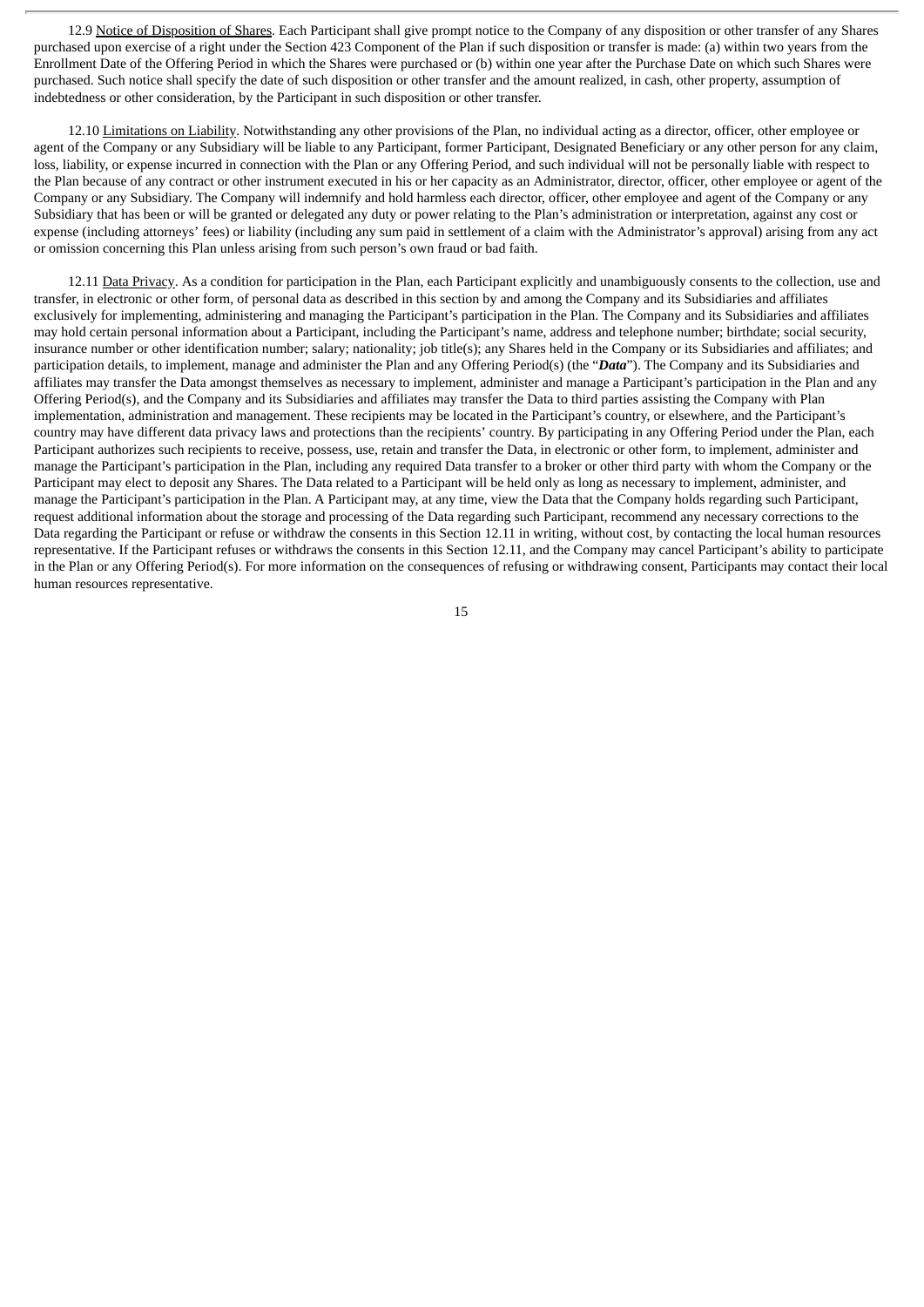12.12 Severability. If any portion of the Plan or any action taken under it is held illegal or invalid for any reason, the illegality or invalidity will not affect the remaining parts of the Plan, and the Plan will be construed and enforced as if the illegal or invalid provisions had been excluded, and the illegal or invalid action will be null and void.

12.13 Titles and Headings. The titles and headings in the Plan are for convenience of reference only and, if any conflict, the Plan's text, rather than such titles or headings, will control.

12.14 Conformity to Securities Laws. Participant acknowledges that the Plan is intended to conform to the extent necessary with Applicable Laws. Notwithstanding anything herein to the contrary, the Plan and all Offering Periods will be administered only in conformance with Applicable Laws. To the extent Applicable Laws permit, the Plan and all Offering Periods will be deemed amended as necessary to conform to Applicable Laws.

12.15 Relationship to Other Benefits. No payment under the Plan will be taken into account in determining any benefits under any pension, retirement, savings, profit sharing, group insurance, welfare or other benefit plan of the Company or any Subsidiary except as expressly provided in writing in such other plan or an agreement thereunder.

12.16 Governing Law. The Plan and any agreements hereunder shall be administered, interpreted and enforced in accordance with the laws of the State of Delaware, disregarding any state's choice of law principles requiring the application of a jurisdiction's laws other than the State of Delaware.

12.17 Electronic Forms. To the extent permitted by Applicable Law and in the discretion of the Administrator, an Eligible Employee may submit any form or notice as set forth herein by means of an electronic form approved by the Administrator. Before the commencement of an Offering Period, the Administrator shall prescribe the time limits within which any such electronic form shall be submitted to the Administrator with respect to such Offering Period in order to be a valid election.

12.18 Section 409A. The Section 423 Component of the Plan and the rights to purchase Shares granted pursuant to Offerings thereunder are intended to be exempt from the application of Section 409A of the Code and the U.S. Department of Treasury Regulations and other interpretive guidance issued thereunder (collectively, "*Section 409A*"). Neither the Non-Section 423 Component nor any right to purchase Shares granted pursuant to an Offering thereunder is intended to constitute or provide for "nonqualified deferred compensation" within the meaning of Section 409A. Notwithstanding any provision of the Plan to the contrary, if the Administrator determines that any right to purchase Shares granted under the Plan may be or become subject to Section 409A or that any provision of the Plan may cause a right to purchase Shares granted under the Plan to be or become subject to Section 409A, the Administrator may adopt such amendments to the Plan and/or adopt other policies and procedures (including amendments, policies and procedures with retroactive effect), or take any other actions as the Administrator determines are necessary or appropriate to avoid the imposition of taxes under Section 409A, either through compliance with the requirements of Section 409A or with an available exemption therefrom.

**\*\*\*\*\***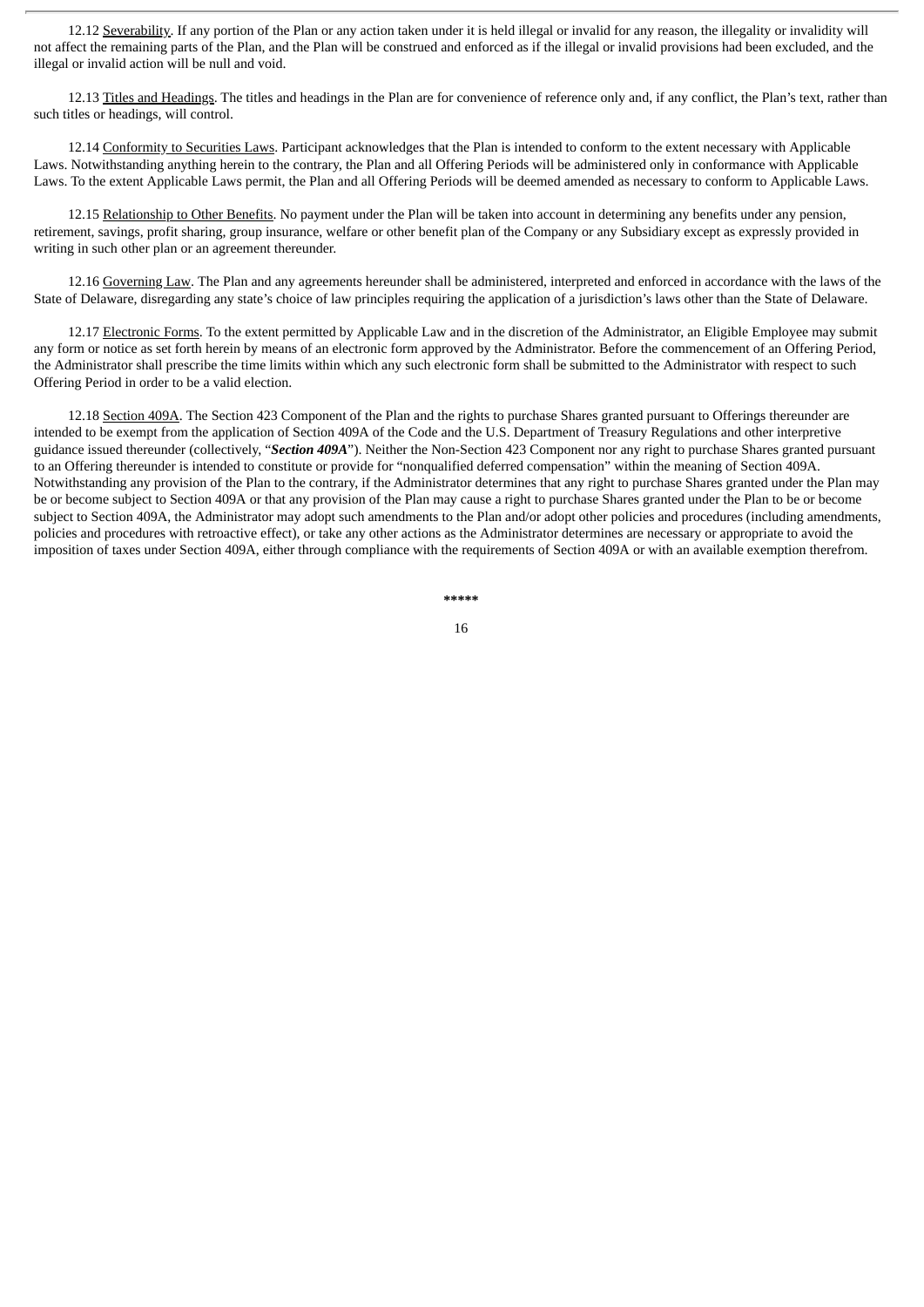# **AMENDED AND RESTATED**

# **MATTERPORT, INC.**

# **2011 STOCK INCENTIVE PLAN**

#### **Adopted by the Board on June 17, 2011\***

#### **Approved by the Stockholders on June 17, 2011\***

Initial Plan adopted by the Board of Directors ("Board") and approved by stockholders on June 17, 2011.

Amended and restated on Nov. 21, 2011 to decrease the number of shares from 1,250,000 to 454,020.

Board and stockholder approval obtained on Aug. 1, 2012 to increase the number of shares to 1,324,020.

Board and stockholder approval obtained on Jan. 15, 2013 to increase the number of shares to 1,655,962.

Board and stockholder approval obtained on Mar. 29, 2013 to increase the number of shares to 2,301,169.

Board and stockholder approval obtained on Jan. 21, 2014 to increase the number of shares to 2,801,169.

Board and stockholder approval obtained on June 19, 2014 to increase the number of shares to 3,701,222.

Board and stockholder approval obtained on June 21 and 24, 2015, respectively, to increase the number of shares to 5,214,545.

Board and stockholder approval obtained on March 29 and April 14, 2016, respectively, to increase the number of shares to 8,022,913.

Board and stockholder approval obtained on February 15 and February 19, 2019, respectively, to increase the number of shares to 12,639,408.

Board approval obtained on October 23, 2019 and February 6, 2020 to increase the number of shares to 14,139,408 and 15,639,408, respectively.

Stockholder approval obtained on May 27, 2020 to increase the number of shares to 15,639,408. Board approval obtained on October 14, 2020 to increase the number of shares to 16,139,408.

Board approval obtained on February 12, 2021 to add the ability to grant restricted stock units and extend the term of the Plan to February 12, 2022. Board approval obtained on March 4, 2021 to increase the number of shares to 16,460,321.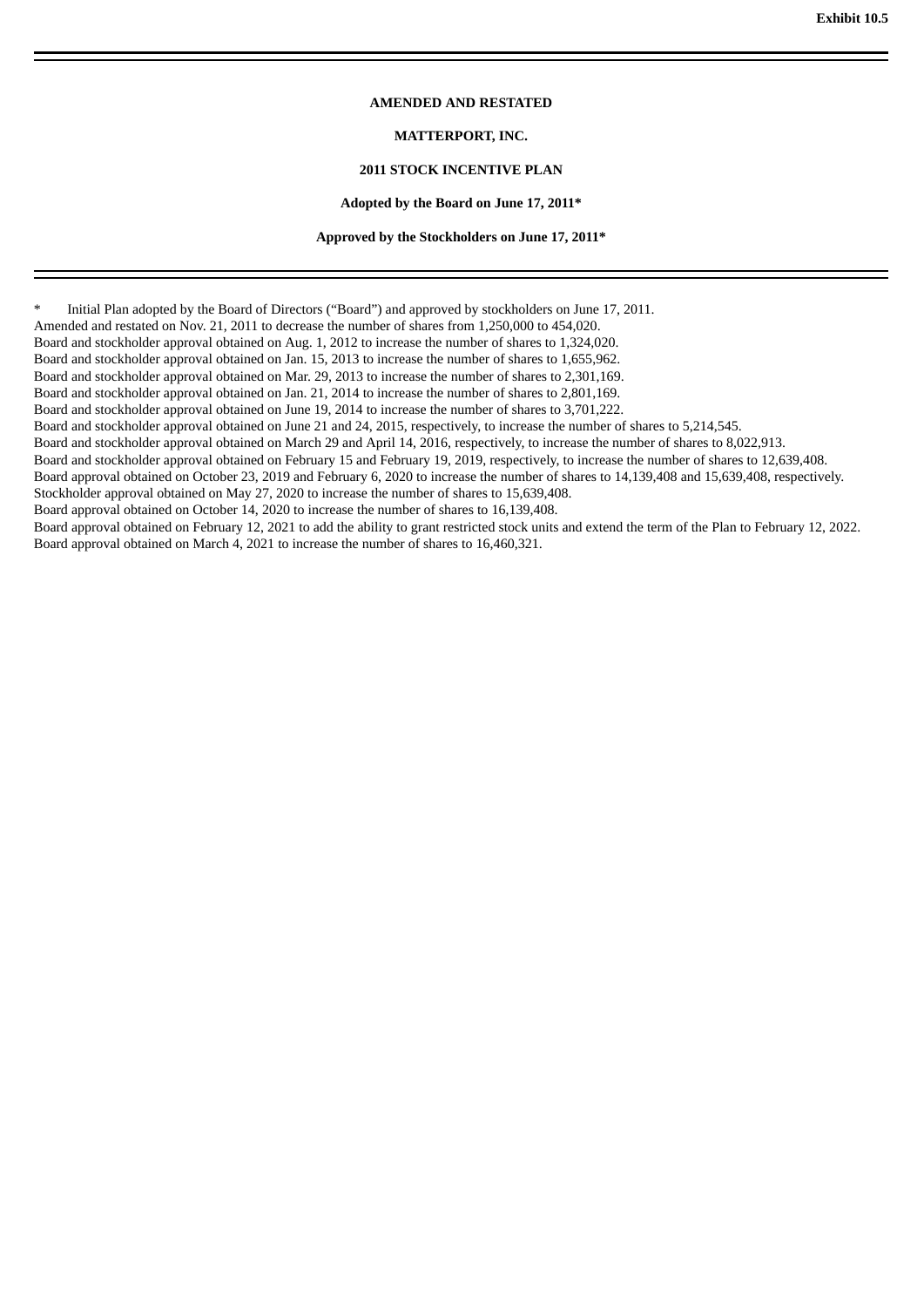#### **TABLE OF CONTENTS**

**P a g e** 1

| SECTION 1.        | <b>PURPOSE</b>                     | $\frac{1}{1}$            |
|-------------------|------------------------------------|--------------------------|
| <b>SECTION 2.</b> | <b>DEFINITIONS</b>                 | $\mathbf{1}$             |
| 2.1               | "Board"                            | $\mathbf{1}$             |
| 2.2               | "Change in Control"                | $\,1\,$                  |
| 2.3               | "Code"                             | $\sqrt{2}$               |
| 2.4               | "Committee"                        | $\mathbf 2$              |
| 2.5               | "Company"                          | $\sqrt{2}$               |
| 2.6               | "Consultant"                       | $\sqrt{2}$               |
| 2.7               | "Disability"                       | $\sqrt{2}$               |
| 2.8               | "Employee"                         | $\sqrt{2}$               |
| 2.9               | "Exchange Act"                     | $\sqrt{2}$               |
| 2.10              | "Exercise Price"                   | $\,2$                    |
| 2.11              | "Fair Market Value"                | $\overline{2}$           |
| 2.12              | "ISO"                              | $\overline{2}$           |
| 2.13              | "NSO"                              | 3                        |
| 2.14              | "Option"                           | 3                        |
| 2.15              | "Optionee"                         | 3                        |
| 2.16              | "Outside Director"                 | 3                        |
| 2.17              | "Parent"                           | 3                        |
| 2.18              | "Participant"                      | 3                        |
| 2.19              | "Plan"                             | 3                        |
| 2.20              | "Purchase Price"                   | 3                        |
| 2.21              | "Purchaser"                        | 3                        |
| 2.22              | "Restricted Share Agreement"       | 3                        |
| 2.23              | "Restricted Stock Unit"            | 3                        |
| 2.24              | "Restricted Stock Unit Agreement"  | 3                        |
| 2.25              | "Securities Act"                   | 3                        |
| 2.26              | "Service"                          | 3                        |
| 2.27              | "Share"                            | 4                        |
| 2.28              | "Stock"                            | $\overline{\mathcal{A}}$ |
| 2.29              | "Stock Option Agreement"           | $\overline{4}$           |
| 2.30              | "Subsidiary"                       | $\overline{\mathcal{A}}$ |
| 2.31              | "Ten-Percent Stockholder"          | $\overline{4}$           |
| <b>SECTION 3.</b> | <b>ADMINISTRATION</b>              | 4                        |
| 3.1               | General Rule.                      | 4                        |
| 3.2               | Board Authority and Responsibility | $\overline{4}$           |
|                   |                                    |                          |
| <b>SECTION 4.</b> | <b>ELIGIBILITY</b>                 | 5                        |
| 4.1               | <b>General Rule</b>                | 5                        |
| <b>SECTION 5.</b> | STOCK SUBJECT TO PLAN              | 5                        |
| 5.1               | <b>Share Limit</b>                 | 5                        |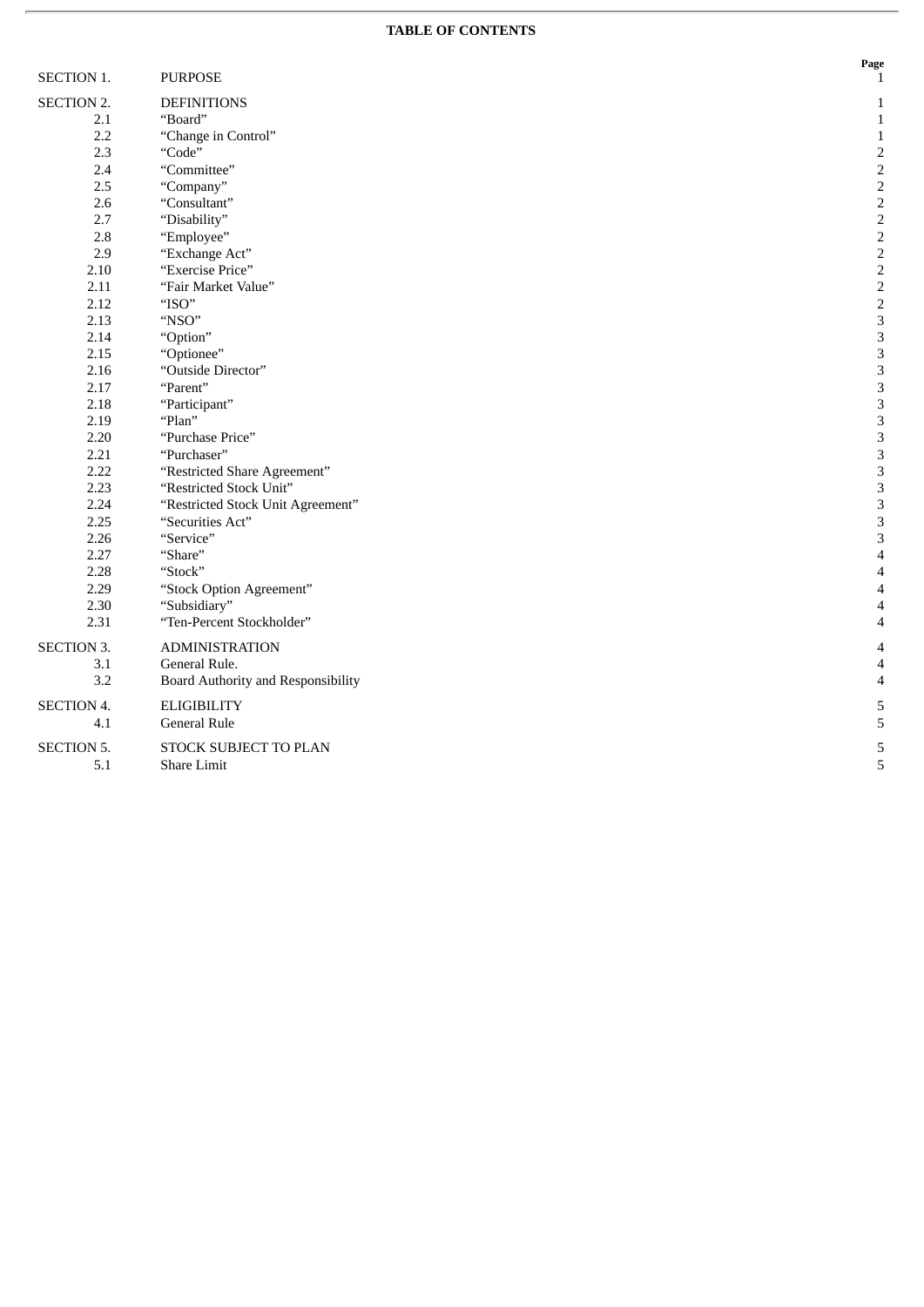**P a g e**

5

5

5

5

5

5

6

6

6

6

6

6

7

7

7

7

8

8

8

8

8

8

8

8

8

9

9

9

9

9

9

9

9

1 0

1 0

1 0

1 0

1 0

|  | 5.2 Additional Shares |  |
|--|-----------------------|--|
|--|-----------------------|--|

- SECTION 6. RESTRICTED SHARES
	- 6.1 Restricted Share Agreement
	- 6.2 Duration of Offers and Nontransferability of Purchase Rights
	- 6.3 Purchase Price
	- 6.4 Repurchase Rights and Transfer Restrictions
- SECTION 7. ST TOCK OPTIONS
	- 7.1 Stock Option Agreement
		- 7.2 Number of Shares; Kind of Option
		- 7.3 Exercise Price
		- 7.4 Term
		- 7.5 Exercisability
		- 7.6 Repurchase Rights and Transfer Restrictions
		- 7.7 Transferability of Options
		- 7.8 Exercise of Options on Termination of Service
		- 7.9 No Rights as a Stockholder
	- 7.10 Modification, Extension and Renewal of Options

#### SECTION 8. RI ESTRICTED STOCK UNITS

- 8.1 Restricted Stock Unit Agreement
- 8.2 Number of Restricted Stock Units
- 8.3 Vesting and Settlement
- 8.4 Form and Timing of Settlement
- 8.5 Transferability
- 8.6 No Rights as a Stockholder
- 8.7 Modification

#### SECTION ! 9. PAYMENT FOR SHARES

- 9.1 General
- 9.2 Surrender of Stock
- 9.3 Services Rendered
- 9.4 Promissory Notes
- 9.5 Exercise/Sale
- 9.6 Exercise/Pledge
- 9.7 Other Forms of Payment

#### SECTION 10. ADJUSTMENT OF SHARES

- 10.1 General
- 10.2 Dissolution or Liquidation
- 10.3 Mergers and Consolidations
- 10.4 Reservation of Rights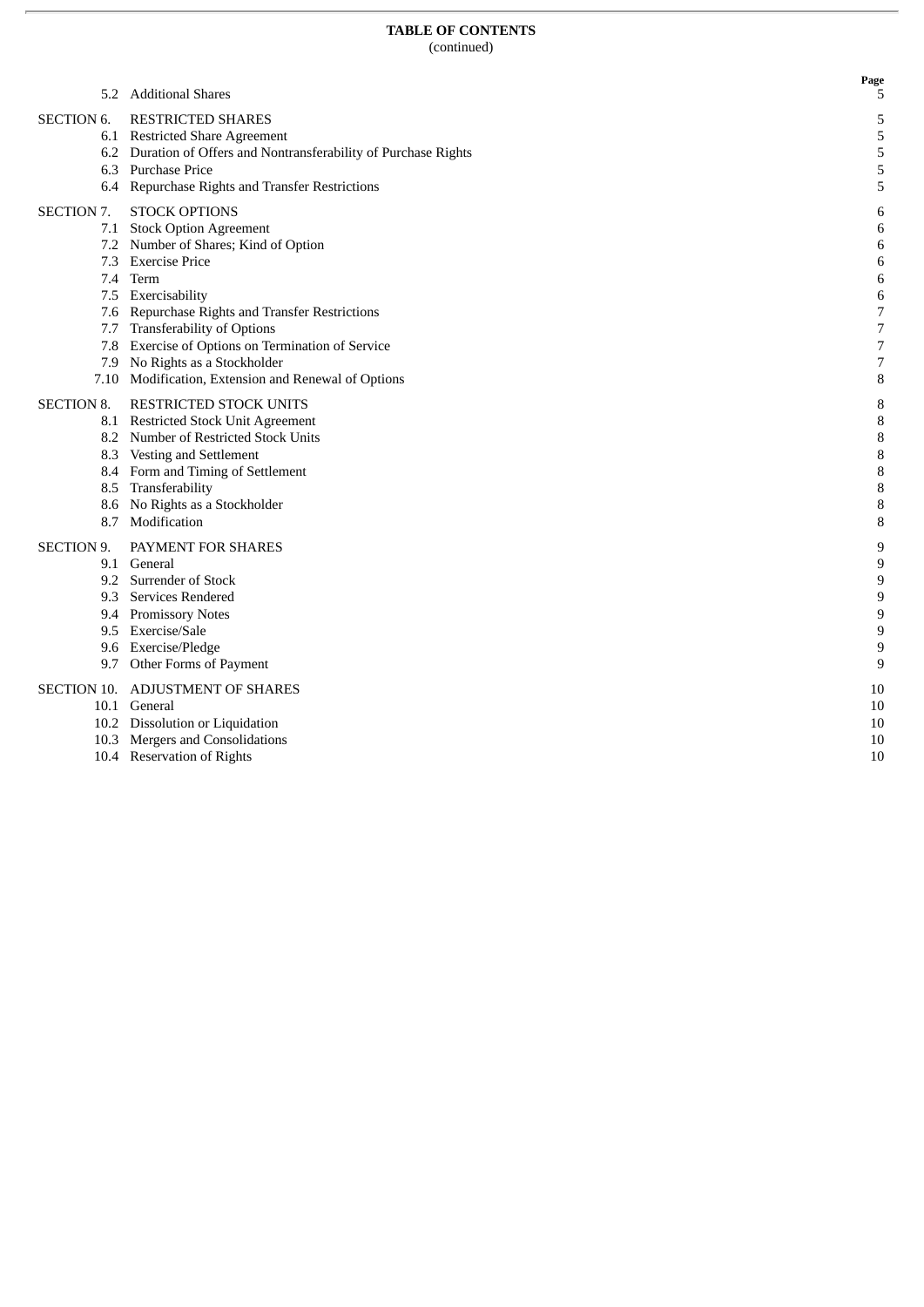|             |                                           | Page |
|-------------|-------------------------------------------|------|
| SECTION 11. | <b>REPURCHASE RIGHTS</b>                  | 11   |
|             | 11.1 Company's Right To Repurchase Shares | 11   |
| SECTION 12. | WITHHOLDING AND OTHER TAXES               | 11   |
| 12.1        | General                                   | 11   |
| 12.2        | Share Withholding                         | 11   |
| 12.3        | Cashless Exercise/Pledge                  | 11   |
| 12.4        | Other Forms of Payment                    | 11   |
| 12.5        | <b>Employer Fringe Benefit Taxes</b>      | 11   |
| SECTION 13. | <b>SECURITIES LAW REQUIREMENTS</b>        | 12   |
| 13.1        | General                                   | 12   |
| 13.2        | Dividend Rights                           | 12   |
| SECTION 14. | NO RETENTION RIGHTS                       | 12   |
| SECTION 15. | <b>DURATION AND AMENDMENTS</b>            | 12   |
| 15.1        | Term of the Plan                          | 12   |
| 15.2        | Right to Amend or Terminate the Plan      | 12   |
| 15.3        | <b>Effect of Amendment or Termination</b> | 12   |
|             |                                           |      |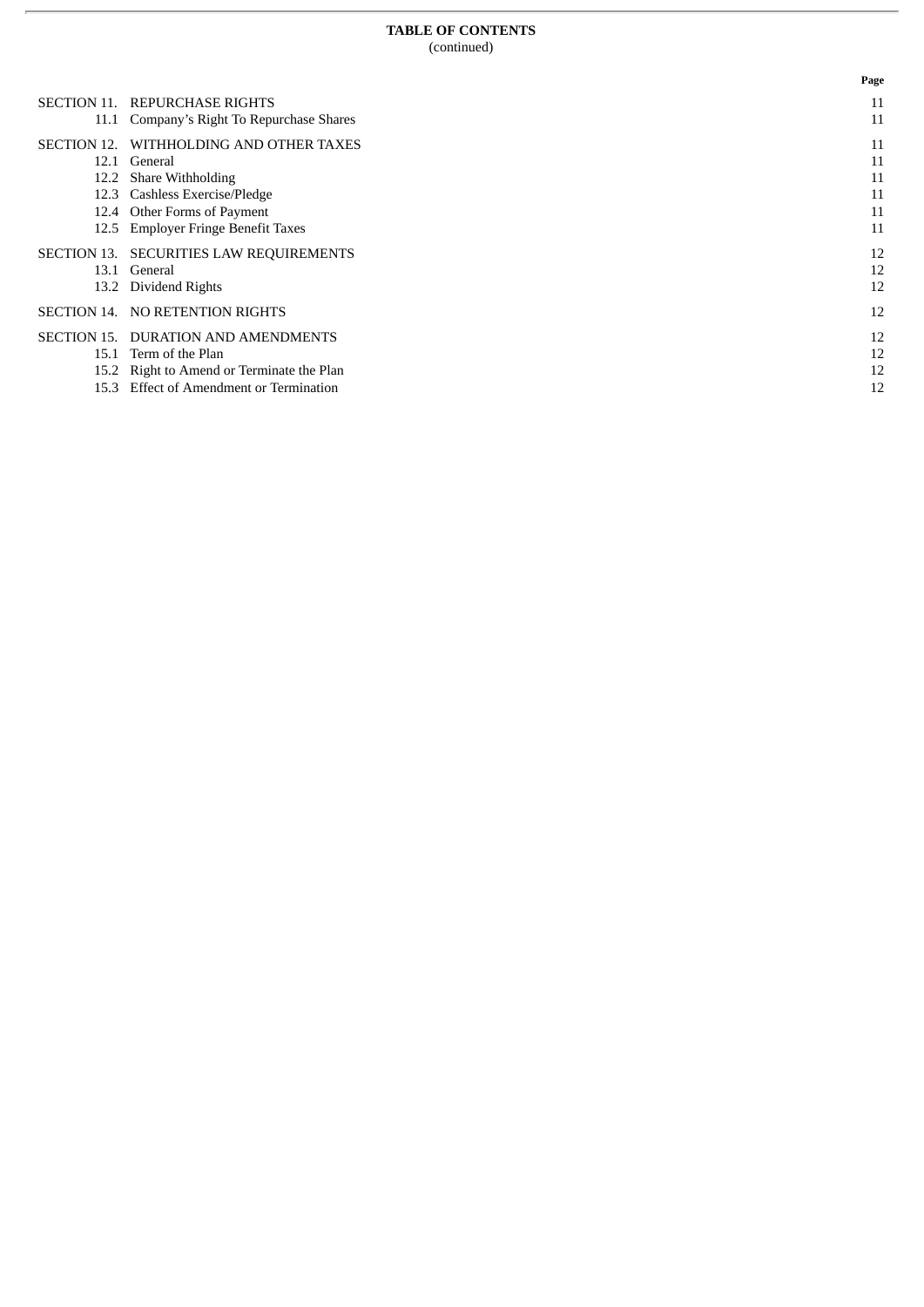# **MATTERPORT, INC.**

# **2011 STOCK INCENTIVE PLAN**

#### SECTION 1. PURPOSE.

The Plan was adopted by the Board of Directors effective June 17, 2011. The purpose of the Plan is to offer selected service providers the opportunity to acquire equity in the Company through awards of Options (which may constitute incentive stock options or nonstatutory stock options), the award or sale of Shares and awards of Restricted Stock Units.

The award of Options, the award or sale of Shares and the award of Restricted Stock Units under the Plan is intended to be exempt from the securities qualification requirements of the California Corporations Code by satisfying the exemption under section 25102(o) of the California Corporations Code. However, awards of Options, the award or sale of Shares and awards of Restricted Stock Units may be made in reliance upon other state securities law exemptions. To the extent that such other exemptions are relied upon, the terms of this Plan which are included only to comply with section 25102(o) shall be disregarded to the extent provided in the Stock Option Agreement, Restricted Share Agreement or Restricted Stock Unit Agreement. In addition, to the extent that section 25102(o) or the regulations promulgated thereunder are amended to delete any requirements set forth in such law or regulations, the terms of this Plan which are included only to comply with section 25102(o) or the regulations promulgated thereunder as in effect prior to any such amendment shall be disregarded to the extent permitted by applicable law.

#### SECTION 2. DEFINITIONS.

- 2.1 "*Board*" shall mean the Board of Directors of the Company, as constituted from time to time.
- 2.2 "*Change in Control*" shall mean the occurrence of any of the following events:
	- (a) The consummation of a merger or consolidation of the Company with or into another entity or any other corporate reorganization, if persons who were not stockholders of the Company immediately prior to such merger, consolidation or other reorganization own immediately after such merger, consolidation or other reorganization fifty percent (50%) or more of the voting power of the outstanding securities of each of (A) the continuing or surviving entity and (B) any direct or indirect parent corporation of such continuing or surviving entity;
	- (b) The consummation of the sale, transfer or other disposition of all or substantially all of the Company's assets or the stockholders of the Company approve a plan of complete liquidation of the Company; or
	- (c) Any "person" (as defined below) who, by the acquisition or aggregation of securities, is or becomes the "beneficial owner" (as defined in Rule 13d-3 under the Exchange Act), directly or indirectly, of securities of the Company representing fifty percent (50%) or more of the combined voting power of the Company's then outstanding securities ordinarily (and apart from rights accruing under special circumstances) having the right to vote at elections of directors (the "Base Capital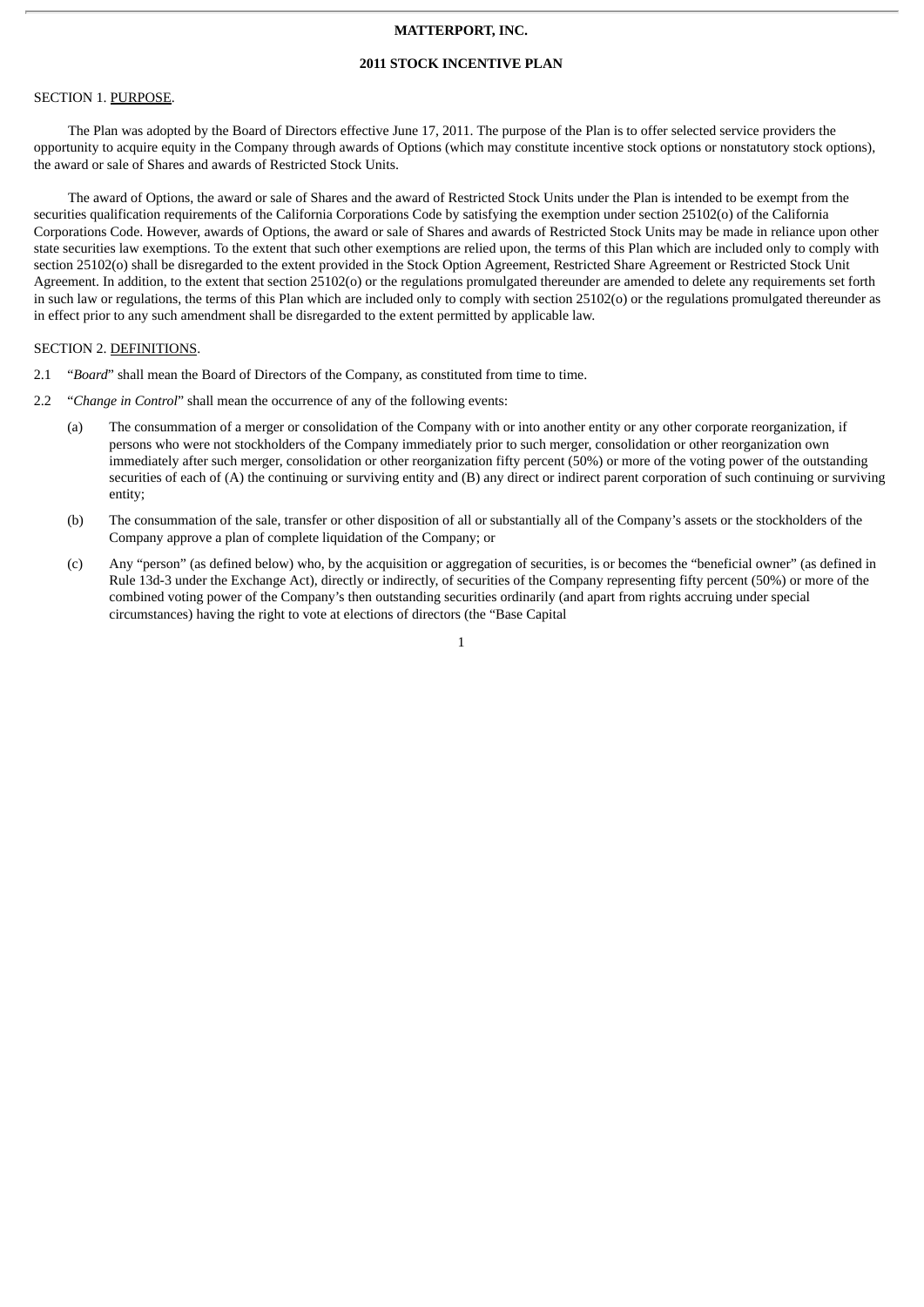Stock"); except that any change in the relative beneficial ownership of the Company's securities by any person resulting solely from a reduction in the aggregate number of outstanding shares of Base Capital Stock, and any decrease thereafter in such person's ownership of securities, shall be disregarded until such person increases in any manner, directly or indirectly, such person's beneficial ownership of any securities of the Company.

For purposes of Section 2.2(c), the term "person" shall have the same meaning as when used in sections 13(d) and 14(d) of the Exchange Act but shall exclude (1) a trustee or other fiduciary holding securities under an employee benefit plan maintained by the Company or a Parent or Subsidiary and (2) a corporation owned directly or indirectly by the stockholders of the Company in substantially the same proportions as their ownership of the Stock.

Notwithstanding the foregoing, the term "Change in Control" shall not include (a) a transaction the sole purpose of which is to change the state of the Company's incorporation, (b) a transaction the sole purpose of which is to form a holding company that will be owned in substantially the same proportions by the persons who held the Company's securities immediately before such transaction, (c) a transaction the sole purpose of which is to make an initial public offering of the Company's Stock or (d) any change in the beneficial ownership of the securities of the Company as a result of a private financing of the Company that is approved by the Board.

- 2.3 "*Code*" shall mean the Internal Revenue Code of 1986, as amended.
- 2.4 "*Committee*" shall mean the committee designated by the Board, which is authorized to administer the Plan, as described in Section 3 hereof.
- 2.5 "*Company*" shall mean Matterport, Inc., a Delaware corporation.
- 2.6 "*Consultant*" shall mean a consultant or advisor who is not an Employee or Outside Director and who performs bona fide services for the Company, a Parent or Subsidiary.
- 2.7 "*Disability*" shall mean a condition that renders an individual unable to engage in substantial gainful activity by reason of any medically determinable physical or mental impairment.
- 2.8 "*Employee*" shall mean any individual who is a common-law employee of the Company, a Parent or a Subsidiary and who is an "employee" within the meaning of section 3401(c) of the Code and regulations issued thereunder.
- 2.9 "*Exchange Act*" shall mean the U.S. Securities and Exchange Act of 1934, as amended.
- 2.10 "*Exercise Price*" shall mean the amount for which one Share may be purchased upon the exercise of an Option, as specified in a Stock Option Agreement.
- 2.11 "*Fair Market Value*" means, with respect to a Share, the market price of one Share of Stock, determined by the Board in good faith. Such determination shall be conclusive and binding on all persons.
- 2.12 "*ISO*" shall mean an incentive stock option described in section 422(b) of the Code.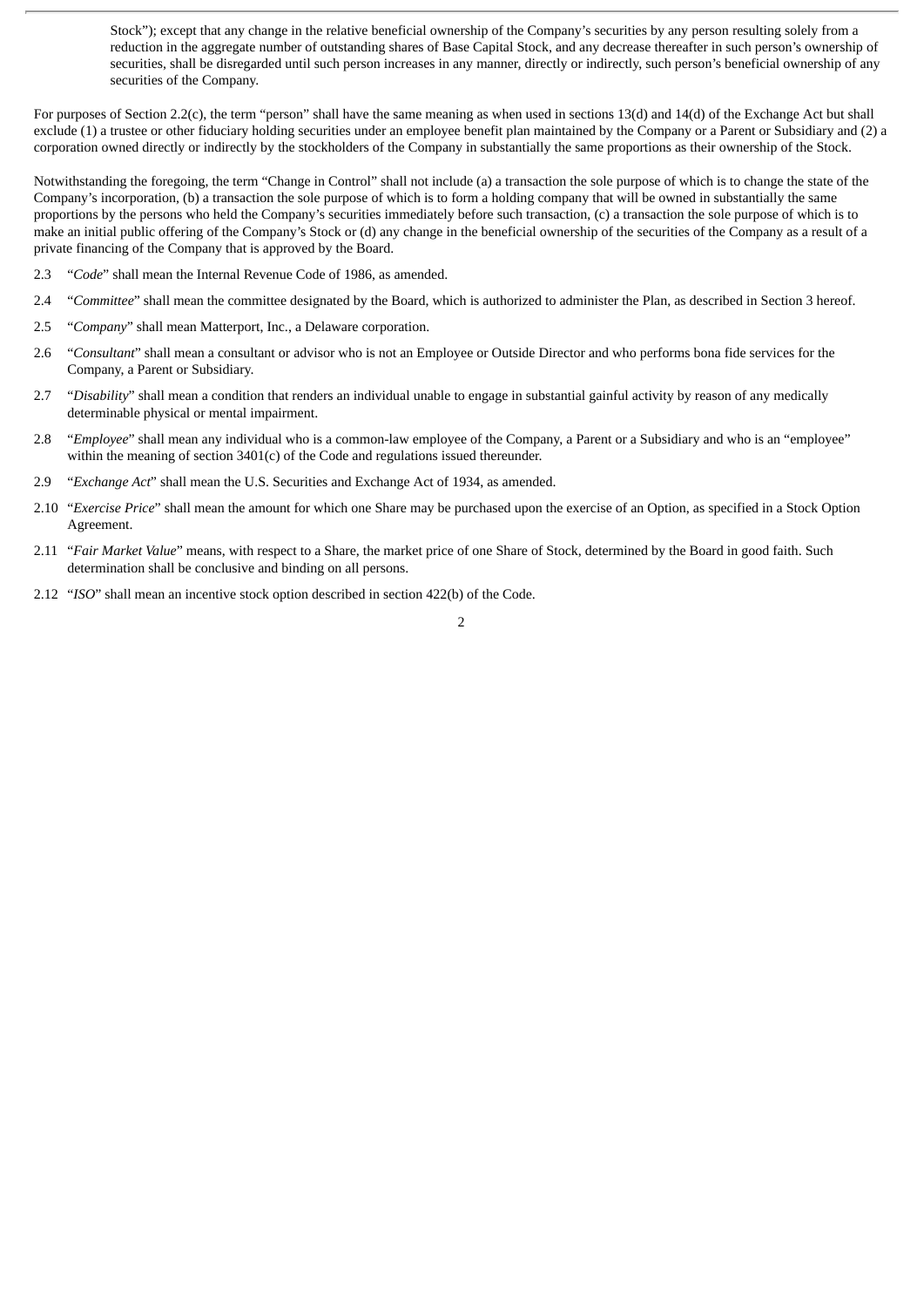- 2.13 "*NSO*" shall mean a stock option that is not an ISO.
- 2.14 "*Option*" shall mean an ISO or NSO granted under the Plan and entitling the holder to purchase Shares.
- 2.15 "*Optionee*" shall mean a person that holds an Option.
- 2.16 "*Outside Director*" shall mean a member of the Board of the Company, a Parent or a Subsidiary who is not an Employee.
- 2.17 "*Parent*" shall mean any corporation (other than the Company) in an unbroken chain of corporations ending with the Company, if each of the corporations other than the Company owns stock possessing fifty percent (50%) or more of the total combined voting power of all classes of stock in one of the other corporations in such chain. A corporation that attains the status of a Parent on a date after the adoption of the Plan shall be considered a Parent commencing as of such date.
- 2.18 "*Participant*" shall mean a person that holds Restricted Stock Units.
- 2.19 "*Plan*" shall mean the Amended and Restated Matterport, Inc. 2011 Stock Incentive Plan.
- 2.20 "*Purchase Price*" shall mean the consideration for which one Share may be acquired under the Plan (other than upon exercise of an Option).
- 2.21 "*Purchaser*" shall mean a person to whom the Board has offered the right to acquire Shares under the Plan (other than upon exercise of an Option).
- 2.22 "*Restricted Share Agreement*" shall mean the agreement between the Company and a Purchaser who acquires Shares under the Plan that contains the terms, conditions and restrictions pertaining to the acquisition of such Shares.
- 2.23 "*Restricted Stock Unit*" shall mean a bookkeeping entry representing an amount equal to the Fair Market Value of one Share, granted pursuant to Section 8. Each Restricted Stock Unit represents an unfunded and unsecured obligation of the Company.
- 2.24 "*Restricted Stock Unit Agreement*" shall mean the agreement between the Company and a Participant that contains the terms, conditions and restrictions pertaining to the Participant's Restricted Stock Units.
- 2.25 "*Securities Act*" shall mean the U.S. Securities Act of 1933, as amended.
- 2.26 "*Service*" shall mean service as an Employee, a Consultant or an Outside Director, subject to such further limitations as may be set forth in the applicable Stock Option Agreement, Restricted Share Agreement or Restricted Stock Unit Agreement. Service shall be deemed to continue during a bona fide leave of absence approved by the Company in writing if and to the extent that continued crediting of Service for purposes of the Plan is expressly required by the terms of such leave or by applicable law, as determined by the Company. However, for purposes of determining whether an Option is entitled to ISO status, and to the extent required under the Code, an Employee's employment will be treated as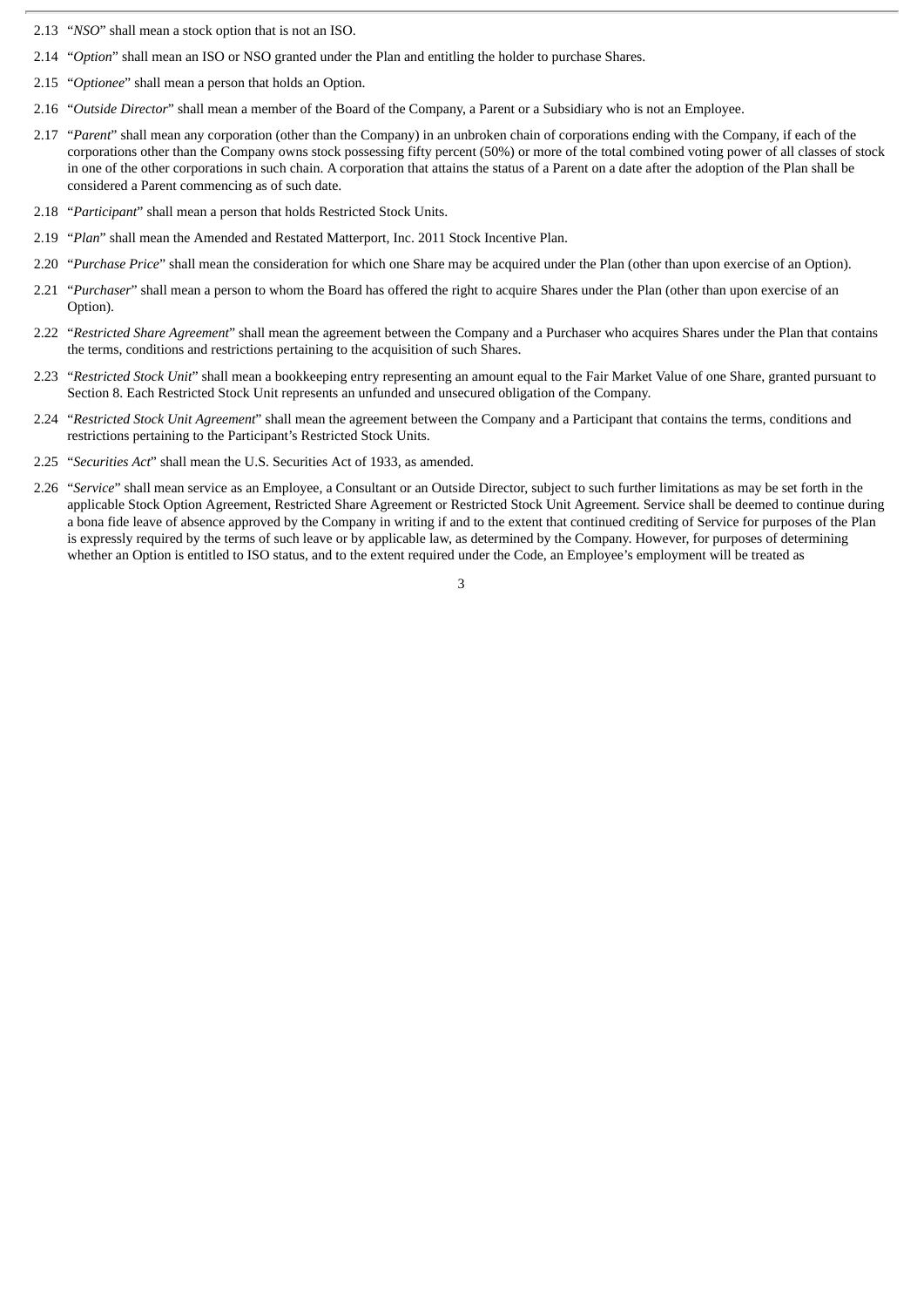terminating three (3) months after such Employee went on leave, unless such Employee's right to return to active work is guaranteed by law or by a contract or such Employee immediately returns to active work. The Company determines which leaves count toward Service, and when Service terminates for all purposes under the Plan.

- 2.27 "*Share*" shall mean one share of Stock, as adjusted in accordance with Section 10 (if applicable).
- 2.28 "*Stock*" shall mean the common stock of the Company.
- 2.29 "*Stock Option Agreement*" shall mean the agreement between the Company and an Optionee which contains the terms, conditions and restrictions pertaining to the Optionee's Option.
- 2.30 "*Subsidiary*" means any corporation (other than the Company) in an unbroken chain of corporations beginning with the Company, if each of the corporations other than the last corporation in the unbroken chain owns stock possessing fifty percent (50%) or more of the total combined voting power of all classes of stock in one of the other corporations in such chain. A corporation that attains the status of a Subsidiary on a date after the adoption of the Plan shall be considered a Subsidiary commencing as of such date.
- 2.31 "*Ten-Percent Stockholder*" means an individual who owns more than ten percent (10%) of the total combined voting power of all classes of outstanding stock of the Company, its Parent or any of its Subsidiaries. In determining stock ownership for purposes of this Section 2.31, the attribution rules of section 424(d) of the Code shall be applied.

#### SECTION 3. ADMINISTRATION.

- 3.1 *General Rule*. The Plan shall be administered by the Board. However, the Board may delegate any or all administrative functions under the Plan otherwise exercisable by the Board to one or more Committees. Each Committee shall consist of at least one member of the Board who has been appointed by the Board. Each Committee shall have the authority and be responsible for such functions as the Board has assigned to it. If a Committee has been appointed, any reference to the Board in the Plan shall be construed as a reference to the Committee to whom the Board has assigned a particular function. To the extent permitted by applicable law, the Board may also authorize one or more officers of the Company to designate Employees, other than such authorized officer or officers, to receive awards and/or to determine the number of such awards to be received by such persons; provided, however, that the Board shall specify the total number of awards that such officer or officers may so award.
- 3.2 *Board Authority and Responsibility*. Subject to the provisions of the Plan, the Board shall have full authority and discretion to take any actions it deems necessary or advisable for the administration of the Plan. All decisions, interpretations and any other actions of the Board with respect to the Plan shall be final and binding on all persons deriving rights under the Plan.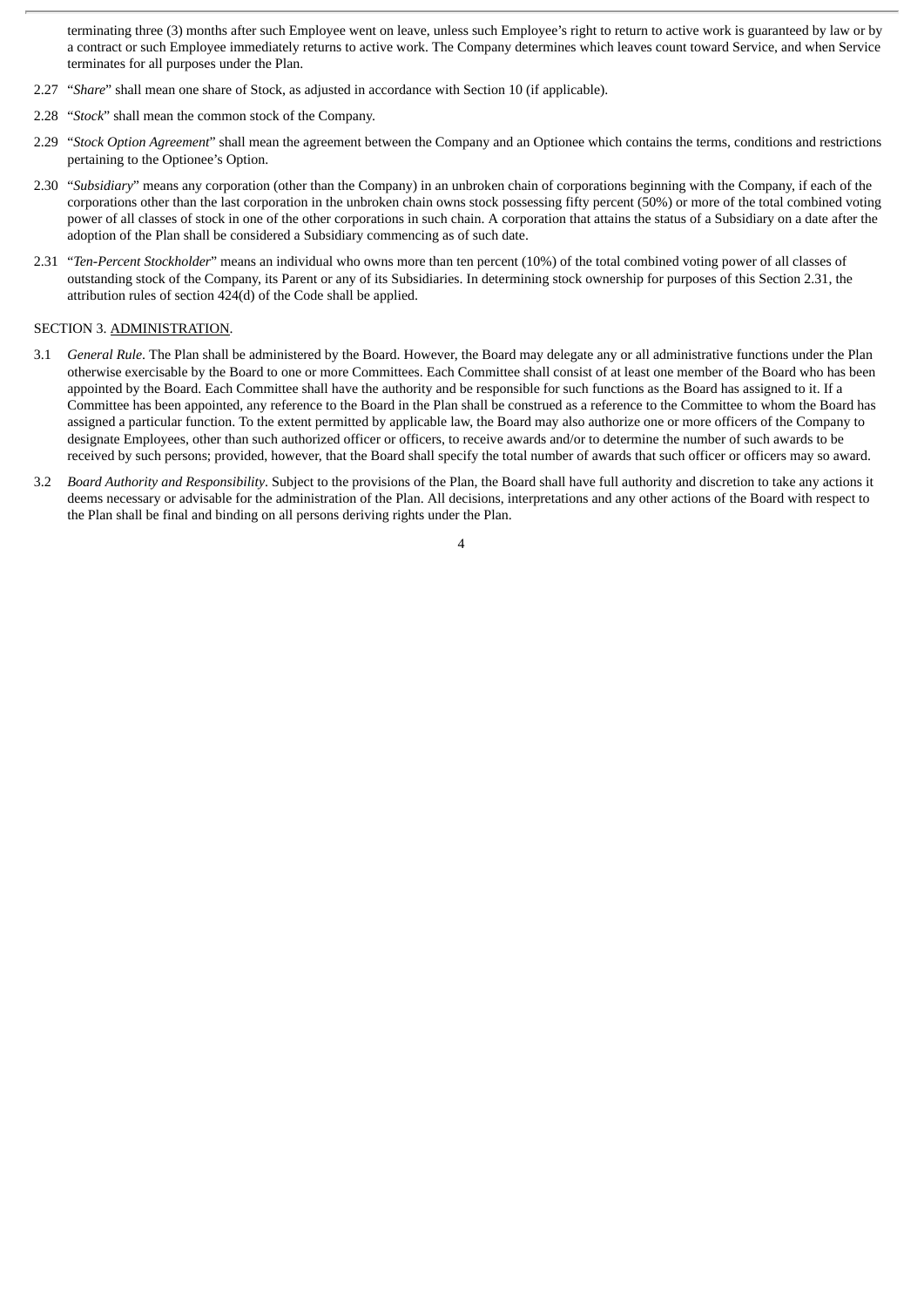#### SECTION 4. ELIGIBILITY.

4.1 *General Rule*. Only Employees shall be eligible for the grant of ISOs. Only Employees, Consultants and Outside Directors shall be eligible for the grant of NSOs, the award or sale of Shares or the grant of Restricted Stock Units.

#### SECTION 5. STOCK SUBJECT TO PLAN.

- 5.1 *Share Limit*. Subject to Sections 5.2 and 10, the aggregate number of Shares which may be issued under the Plan shall not exceed 16,460,321 Shares. The number of Shares which are subject to Options, Restricted Stock Units or other rights outstanding at any time shall not exceed the number of Shares which then remain available for issuance under the Plan. The Company, during the term of the Plan, shall at all times reserve and keep available sufficient Shares to satisfy the requirements of the Plan. Shares offered under the Plan may be authorized but unissued Shares or treasury Shares.
- 5.2 *Additional Shares*. In the event that any outstanding Option, Restricted Stock Unit or other right expires or is canceled for any reason, the Shares allocable to the unexercised, expired or cancelled portion of such Option, Restricted Stock Unit or other right shall remain available for issuance pursuant to the Plan. If a Share previously issued under the Plan is reacquired by the Company pursuant to a forfeiture provision, then such Share shall again become available for issuance under the Plan.

#### SECTION 6. RESTRICTED SHARES.

- 6.1 *Restricted Share Agreement*. Each award or sale of Shares under the Plan (other than upon exercise of an Option or settlement of a Restricted Stock Unit) shall be evidenced by a Restricted Share Agreement between the Purchaser and the Company. Such award or sale shall be subject to all applicable terms and conditions of the Plan and may be subject to any other terms and conditions imposed by the Board, as set forth in the Restricted Share Agreement, that are not inconsistent with the Plan. The provisions of the various Restricted Share Agreements entered into under the Plan need not be identical.
- 6.2 *Duration of Offers and Nontransferability of Purchase Rights*. Any right to acquire Shares (other than an Option or a Restricted Stock Unit) shall automatically expire if not exercised by the Purchaser within thirty (30) days after the Company communicates the grant of such right to the Purchaser. Such right shall be nontransferable and shall be exercisable only by the Purchaser to whom the right was granted.
- 6.3 *Purchase Price*. To the extent an award consists of newly issued Shares, the award recipient shall furnish consideration having a value not less than the par value of such Shares as determined by the Board. Subject to the foregoing in this Section 6.3, the Board shall determine the amount of the Purchase Price in its sole discretion. The Purchase Price shall be payable in a form described in Section 9.
- 6.4 *Repurchase Rights and Transfer Restrictions*. Each award or sale of Shares shall be subject to such forfeiture conditions, rights of repurchase, rights of first refusal and other transfer restrictions as the Board may determine, subject to the requirements of Section 11. Such restrictions shall be set forth in the applicable Restricted Share Agreement and shall apply in addition to any restrictions otherwise applicable to holders of Shares generally.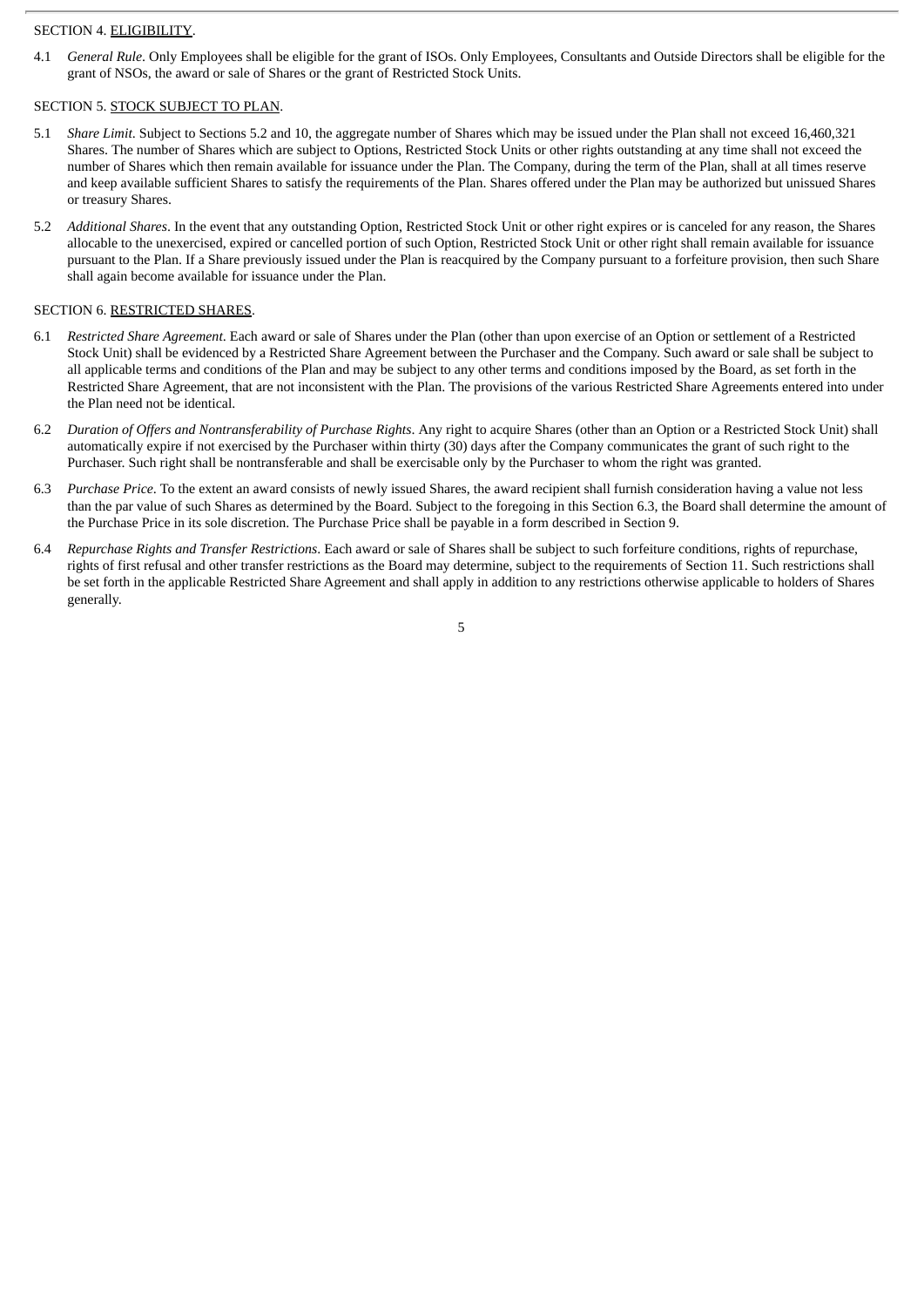# SECTION 7. STOCK OPTIONS.

- 7.1 *Stock Option Agreement*. Each grant of an Option under the Plan shall be evidenced by a Stock Option Agreement between the Optionee and the Company. The Option shall be subject to all applicable terms and conditions of the Plan and may be subject to any other terms and conditions imposed by the Board, as set forth in the Stock Option Agreement, which are not inconsistent with the Plan. The provisions of the various Stock Option Agreements entered into under the Plan need not be identical.
- 7.2 *Number of Shares; Kind of Option*. Each Stock Option Agreement shall specify the number of Shares that are subject to the Option and shall provide for the adjustment of such number in accordance with Section 10. The Stock Option Agreement shall also specify whether the Option is intended to be an ISO or an NSO.
- 7.3 *Exercise Price*. Each Stock Option Agreement shall set forth the Exercise Price, which shall be payable in a form described in Section 9. Subject to the following requirements, the Exercise Price under any Option shall be determined by the Board in its sole discretion:
	- (a) Minimum Exercise Price for ISOs. The Exercise Price per Share of an ISO shall not be less than one hundred percent (100%) of the Fair Market Value of a Share on the date of grant; provided, however, that the Exercise Price per Share of an ISO granted to a Ten-Percent Stockholder shall not be less than one hundred ten percent (110%) of the Fair Market Value of a Share on the date of grant.
	- (b) Minimum Exercise Price for NSOs. The Exercise Price per Share of an NSO shall be such price as is determined by the Board, provided that, if the Exercise Price per Share is less than 100% of the Fair Market Value on the date of grant, it shall comply with all applicable laws, including Section 409A of the Code (to the extent applicable).
- 7.4 *Term*. Each Stock Option Agreement shall specify the term of the Option. The term of an Option shall in no event exceed ten (10) years from the date of grant. The term of an ISO granted to a Ten-Percent Stockholder shall not exceed five (5) years from the date of grant. Subject to the foregoing, the Board in its sole discretion shall determine when an Option shall expire.
- 7.5 *Exercisability*. Each Stock Option Agreement shall specify the date when all or any installment of the Option is to become exercisable; provided, however, that no Option shall be exercisable unless the Optionee has delivered to the Company an executed copy of the Stock Option Agreement. Subject to the following restrictions, the Board in its sole discretion shall determine when all or any installment of an Option is to become exercisable and may, in its discretion, provide for accelerated exercisability in the event of a Change in Control or other events: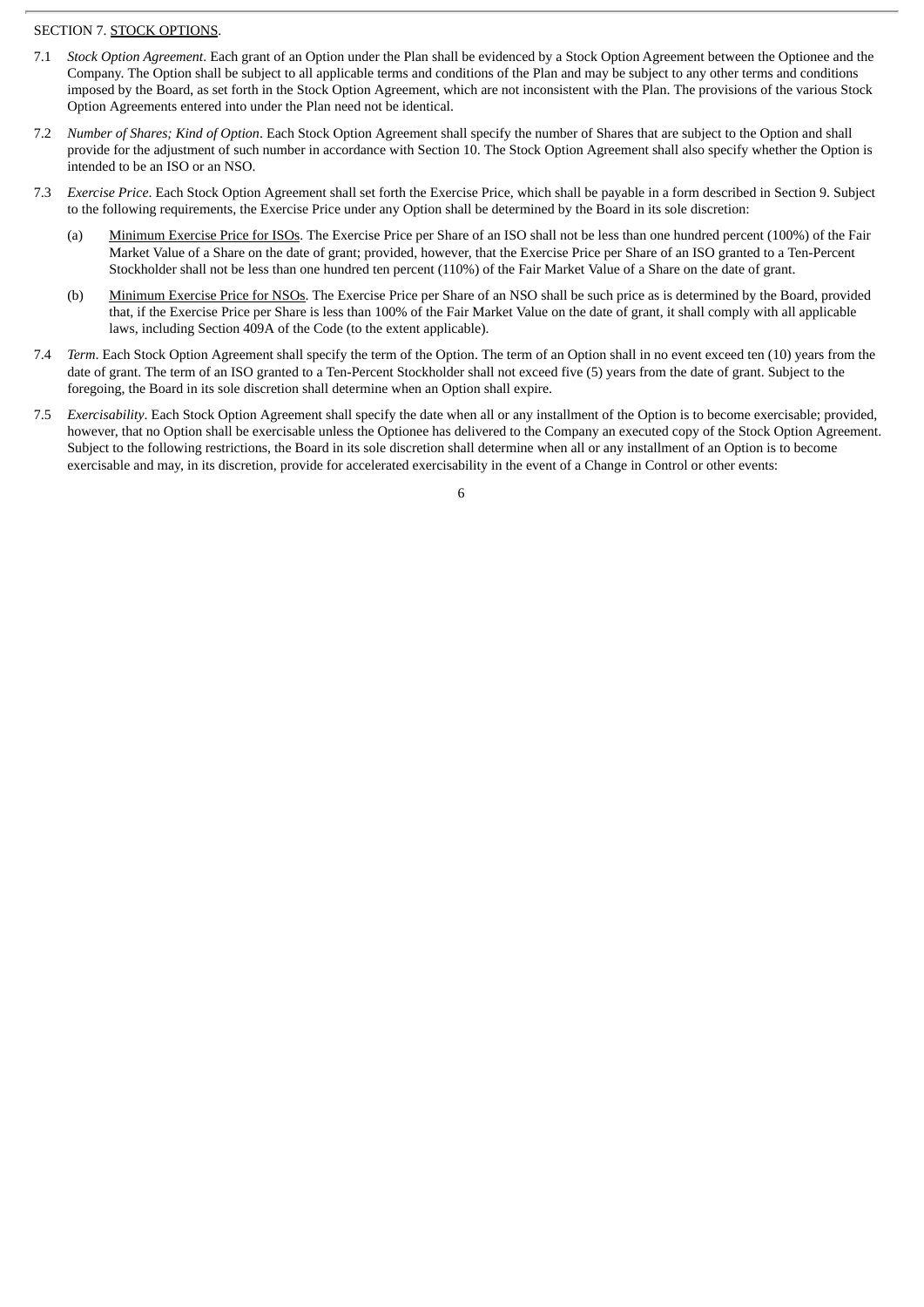- (a) Options Granted to Outside Directors. The exercisability of an Option granted to an Optionee for service as an Outside Director shall be automatically accelerated in full in the event of a Change in Control.
- (b) Early Exercise. A Stock Option Agreement may permit the Optionee to exercise the Option as to Shares that are subject to a right of repurchase by the Company in accordance with the requirements of Section 11.1.
- 7.6 *Repurchase Rights and Transfer Restrictions*. Shares purchased on exercise of Options shall be subject to such forfeiture conditions, rights of repurchase, rights of first refusal and other transfer restrictions as the Board may determine, subject to the requirements of Section 11. Such restrictions shall be set forth in the applicable Stock Option Agreement and shall apply in addition to any restrictions otherwise applicable to holders of Shares generally.
- 7.7 *Transferability of Options*. During an Optionee's lifetime, his or her Options shall be exercisable only by the Optionee or by the Optionee's guardian or legal representatives, and shall not be transferable other than by beneficiary designation, will or the laws of descent and distribution. Notwithstanding the foregoing, however, to the extent permitted by the Board in its sole discretion, an NSO may be transferred by the Optionee to a revocable trust or to one or more family members or a trust established for the benefit of the Optionee and/or one or more family members to the extent permitted by section 260.140.41(c) of Title 10 of the California Code of Regulations and Rule 701 of the Securities Act.
- 7.8 *Exercise of Options on Termination of Service*. Each Option shall set forth the extent to which the Optionee shall have the right to exercise the Option following termination of the Optionee's Service. Each Stock Option Agreement shall provide the Optionee with the right to exercise the Option following the Optionee's termination of Service during the Option term, to the extent the Option was exercisable for vested Shares upon termination of Service, for at least thirty (30) days if termination of Service is due to any reason other than cause, death or Disability, and for at least six (6) months after termination of Service if due to death or Disability (but in no event later than the expiration of the Option term). If the Optionee's Service is terminated for cause, the Stock Option Agreement may provide that the Optionee's right to exercise the Option terminates immediately on the effective date of the Optionee's termination. To the extent the Option was not exercisable for vested Shares upon termination of Service, the Option shall terminate when the Optionee's Service terminates. Subject to the foregoing, such provisions shall be determined in the sole discretion of the Board, need not be uniform among all Options issued pursuant to the Plan, and may reflect distinctions based on the reasons for termination of Service.
- 7.9 *No Rights as a Stockholder*. An Optionee, or a transferee of an Optionee, shall have no rights as a stockholder with respect to any Shares covered by the Option until such person becomes entitled to receive such Shares by filing a notice of exercise and paying the Exercise Price pursuant to the terms of the Option. No adjustments shall be made, except as provided in Section 10.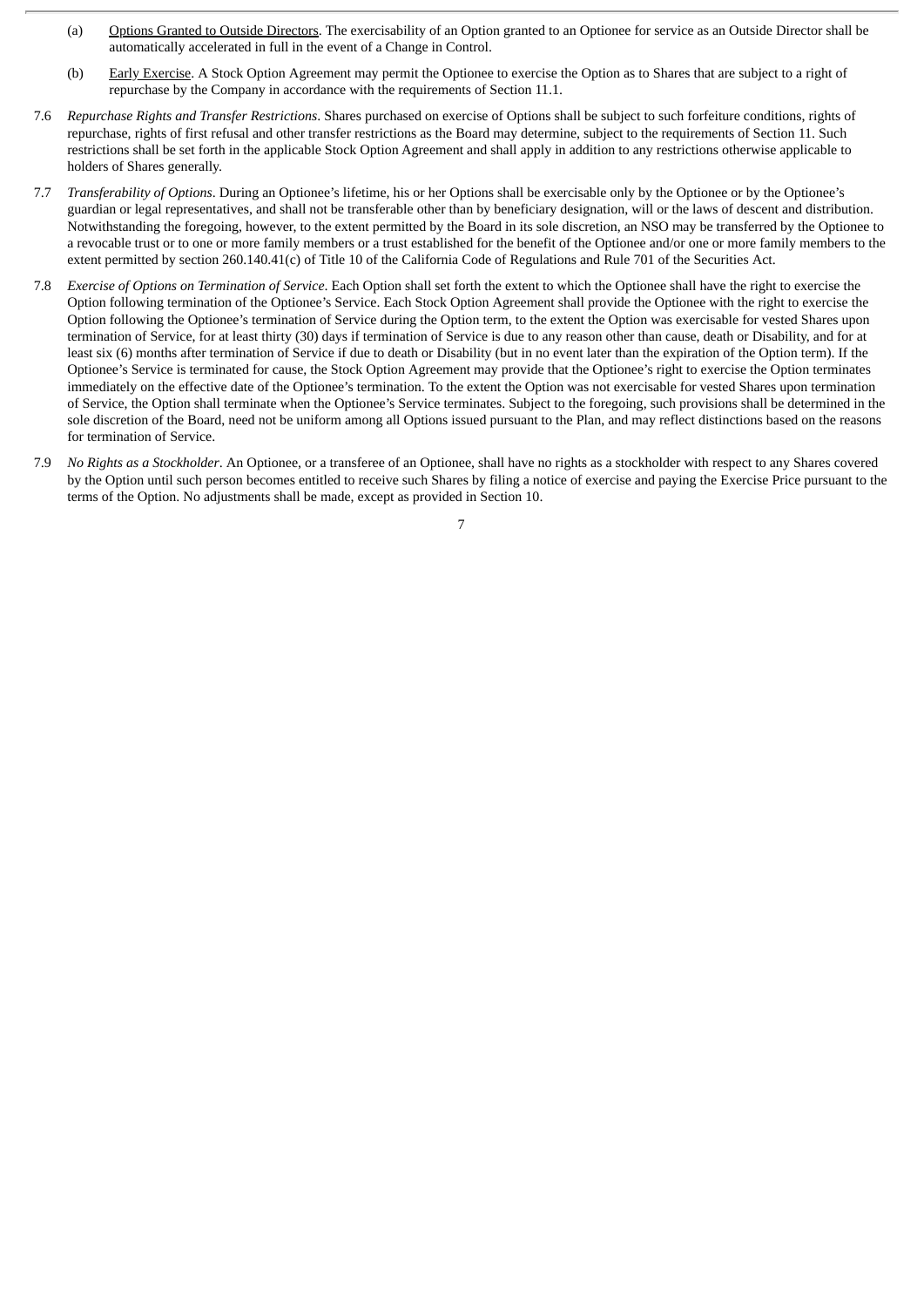7.10 *Modification, Extension and Renewal of Options* Within the limitations of the Plan, the Board may modify, extend or renew outstanding Options or may accept the cancellation of outstanding Options (to the extent not previously exercised), whether or not granted hereunder, in return for the grant of new Options for the same or a different number of Shares and at the same or a different Exercise Price. The foregoing notwithstanding, no modification of an Option shall, without the consent of the Optionee, materially impair his or her rights or increase the Optionee's obligations under such Option.

#### SECTION 8. RESTRICTED STOCK UNITS.

- 8.1 *Restricted Stock Unit Agreement*. Each grant of Restricted Stock Units under the Plan shall be evidenced by a Restricted Stock Unit Agreement between the Participant and the Company. The Restricted Stock Units shall be subject to all applicable terms and conditions of the Plan and may be subject to any other terms and conditions imposed by the Board, as set forth in the Restricted Stock Unit Agreement, which are not inconsistent with the Plan. The provisions of the various Restricted Stock Unit Agreements entered into under the Plan need not be identical.
- 8.2 *Number of Restricted Stock Units*. Each Restricted Stock Unit Agreement shall specify the number of Restricted Stock Units and shall provide for the adjustment of such number (and the Shares covered thereby) in accordance with Section 10.
- 8.3 *Vesting and Settlement*. The Board may, in its discretion, set vesting criteria for the Restricted Stock Units that must be met in order to be eligible to receive a payout pursuant to the award, including additional conditions which must also be met. Any such vesting criteria may be based upon the achievement of Company-wide, business unit or individual goals (including, but not limited to, continued employment or Service), or any other basis determined by the Board in its discretion. Notwithstanding the foregoing, at any time after the grant of Restricted Stock Units, the Board, in its sole discretion, may reduce or waive any applicable vesting criteria.
- 8.4 *Form and Timing of Settlement*. Settlement of earned Restricted Stock Units will be made upon the date(s) determined by the Board and may be subject to additional conditions, if any, each as set forth in the Restricted Stock Unit Agreement. The Board, in its sole discretion, may settle earned Restricted Stock Units in cash, Shares or a combination of both.
- 8.5 *Transferability*. Restricted Stock Units shall not be transferable other than by beneficiary designation, will or the laws of descent and distribution.
- 8.6 *No Rights as a Stockholder*. A Participant shall have no rights as a stockholder with respect to any Shares unless and until the Shares are issued to the Participant pursuant to the terms of the Restricted Stock Unit Agreement. No adjustments shall be made, except as provided in Section 10.
- 8.7 *Modification*. Within the limitations of the Plan, the Board may modify an outstanding award of Restricted Stock Units; however, no modification shall, without the consent of the Participant, materially impair his or her rights or increase the Participant's obligations under such award.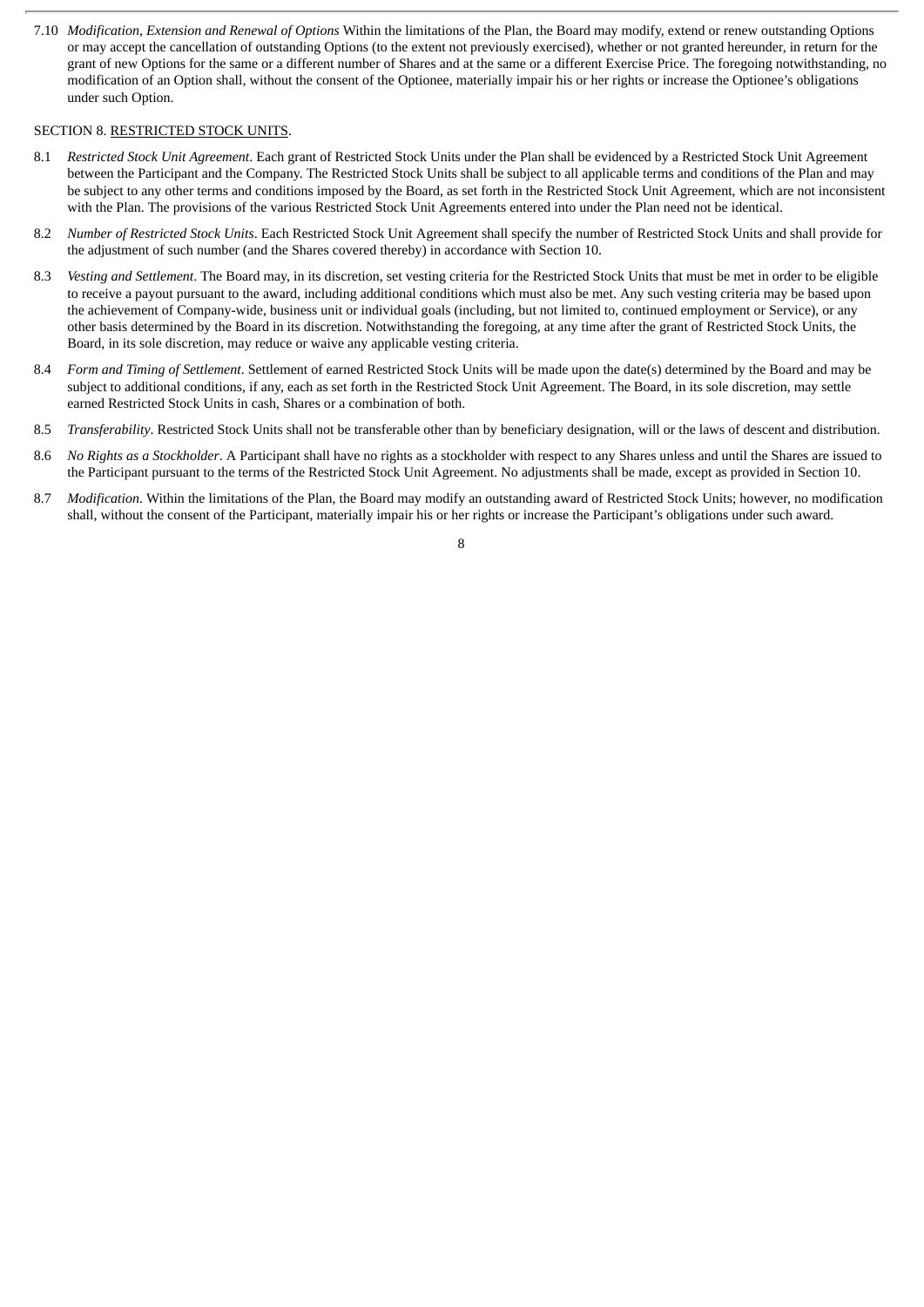#### SECTION 9. PAYMENT FOR SHARES.

- 9.1 *General*. The entire Purchase Price or Exercise Price of Shares issued under the Plan shall be payable in cash, cash equivalents or one of the other forms provided in this Section 9.
- 9.2 *Surrender of Stock*. To the extent permitted by the Board in its sole discretion, payment may be made in whole or in part by surrendering (in good form for transfer), or attesting to ownership of, Shares which have already been owned by the Optionee; provided, however, that payment may not be made in such form if such action would cause the Company to recognize any (or additional) compensation expense with respect to the Option for financial reporting purposes. Such Shares shall be valued at their Fair Market Value on the date of Option exercise.
- 9.3 *Services Rendered*. As determined by the Board in its discretion, Shares may be awarded under the Plan in consideration of past or future services rendered to the Company, a Parent or Subsidiary.
- 9.4 *Promissory Notes*. To the extent permitted by the Board in its sole discretion, payment may be made in whole or in part with a full-recourse promissory note executed by the Optionee or Purchaser. The interest rate payable under the promissory note shall not be less than the minimum rate required to avoid the imputation of income for U.S. federal income tax purposes. Shares shall be pledged as security for payment of the principal amount of the promissory note, and interest thereon; provided that if the Optionee or Purchaser is a Consultant, such note must be collateralized with such additional security to the extent required by applicable laws. In no event shall the stock certificate(s) representing such Shares be released to the Optionee or Purchaser until such note is paid in full. Subject to the foregoing, the Board shall determine the term, interest rate and other provisions of the note.
- 9.5 *Exercise/Sale*. To the extent permitted by the Board in its sole discretion, and if a public market for the Shares exists, payment may be made in whole or in part by delivery (on a form prescribed by the Company) of an irrevocable direction to a securities broker approved by the Company to sell Shares and to deliver all or part of the sale proceeds to the Company in payment of all or part of the Exercise Price and any withholding taxes.
- 9.6 *Exercise/Pledge*. To the extent permitted by the Board in its sole discretion, and if a public market for the Shares exists, payment may be made in whole or in part by delivery (on a form prescribed by the Company) of an irrevocable direction to a securities broker or lender approved by the Company to pledge Shares, as security for a loan, and to deliver all or part of the loan proceeds to the Company in payment of all or part of the Exercise Price and any withholding taxes.
- 9.7 *Other Forms of Payment*. To the extent permitted by the Board in its sole discretion, payment may be made in any other form that is consistent with applicable laws, regulations and rules.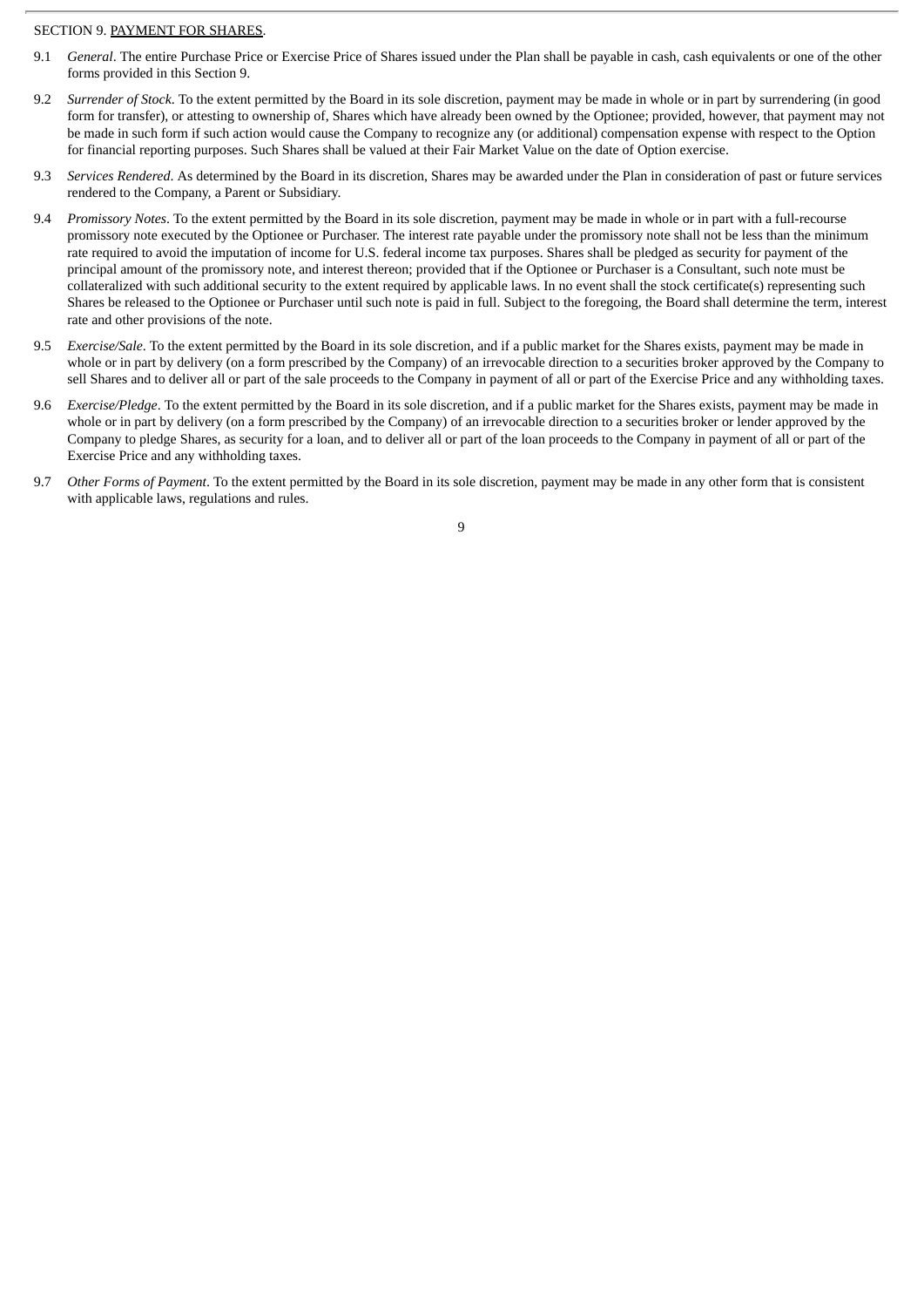#### SECTION 10. ADJUSTMENT OF SHARES.

- 10.1 *General*. In the event of a subdivision of the outstanding Stock, a declaration of a dividend payable in Shares, a declaration of an extraordinary dividend payable in a form other than Shares in an amount that has a material effect on the Fair Market Value of the Stock, a combination or consolidation of the outstanding Stock into a lesser number of Shares, a recapitalization, a spin-off, a reclassification, or a similar occurrence, the Board shall make appropriate adjustments to the following: (i) the number of Shares available for future awards under Section 5; (ii) the number of Shares covered by each outstanding Option; (iii) the Exercise Price under each outstanding Option; (iv) the price of Shares subject to the Company's right of repurchase; and (v) the number of outstanding Restricted Stock Units and the number of Shares covered by outstanding Restricted Stock Units.
- 10.2 *Dissolution or Liquidation*. To the extent not previously exercised or settled, Options and Restricted Stock Units shall terminate immediately prior to the dissolution or liquidation of the Company.
- 10.3 *Mergers and Consolidations*. In the event that the Company is a party to a merger or other consolidation, or in the event of a transaction providing for the sale of all or substantially all of the Company's stock or assets, outstanding Options and Restricted Stock Units shall be subject to the agreement of merger, consolidation or sale. Such agreement may provide for one or more of the following: (i) the continuation of the outstanding Options and Restricted Stock Units by the Company, if the Company is a surviving corporation; (ii) the assumption of the Plan and outstanding Options and Restricted Stock Units by the surviving corporation or its parent; (iii) the substitution by the surviving corporation or its parent of options with substantially the same terms for such outstanding Options and Restricted Stock Units; (iv) immediate exercisability of such outstanding Options followed by the cancellation of such Options; (v) immediate vesting and settlement of such outstanding Restricted Stock Units; or (vi) settlement of the intrinsic value of the outstanding Options (whether or not then exercisable) and Restricted Stock Units (whether or not then vested) in cash or cash equivalents or equity (including cash or equity subject to deferred vesting and delivery consistent with the vesting restrictions applicable to such Options, Restricted Stock Units or the underlying Shares) followed by the cancellation of such Options and Restricted Stock Units; in each case without the Optionee's or the Participant's consent.
- 10.4 *Reservation of Rights*. Except as provided in this Section 10, an Optionee, Participant or offeree shall have no rights by reason of any subdivision or consolidation of shares of stock of any class, the payment of any dividend or any other increase or decrease in the number of shares of stock of any class. Any issuance by the Company of shares of stock of any class, or securities convertible into shares of stock of any class, shall not affect, and no adjustment by reason thereof shall be made with respect to, the number or Exercise Price of Shares subject to an Option and the number of Restricted Stock Units and Shares covered by the Restricted Stock Units. The grant of an Option or Restricted Stock Units pursuant to the Plan shall not affect in any way the right or power of the Company to make adjustments, reclassifications, reorganizations or changes of its capital or business structure, to merge or consolidate or to dissolve, liquidate, sell or transfer all or any part of its business or assets.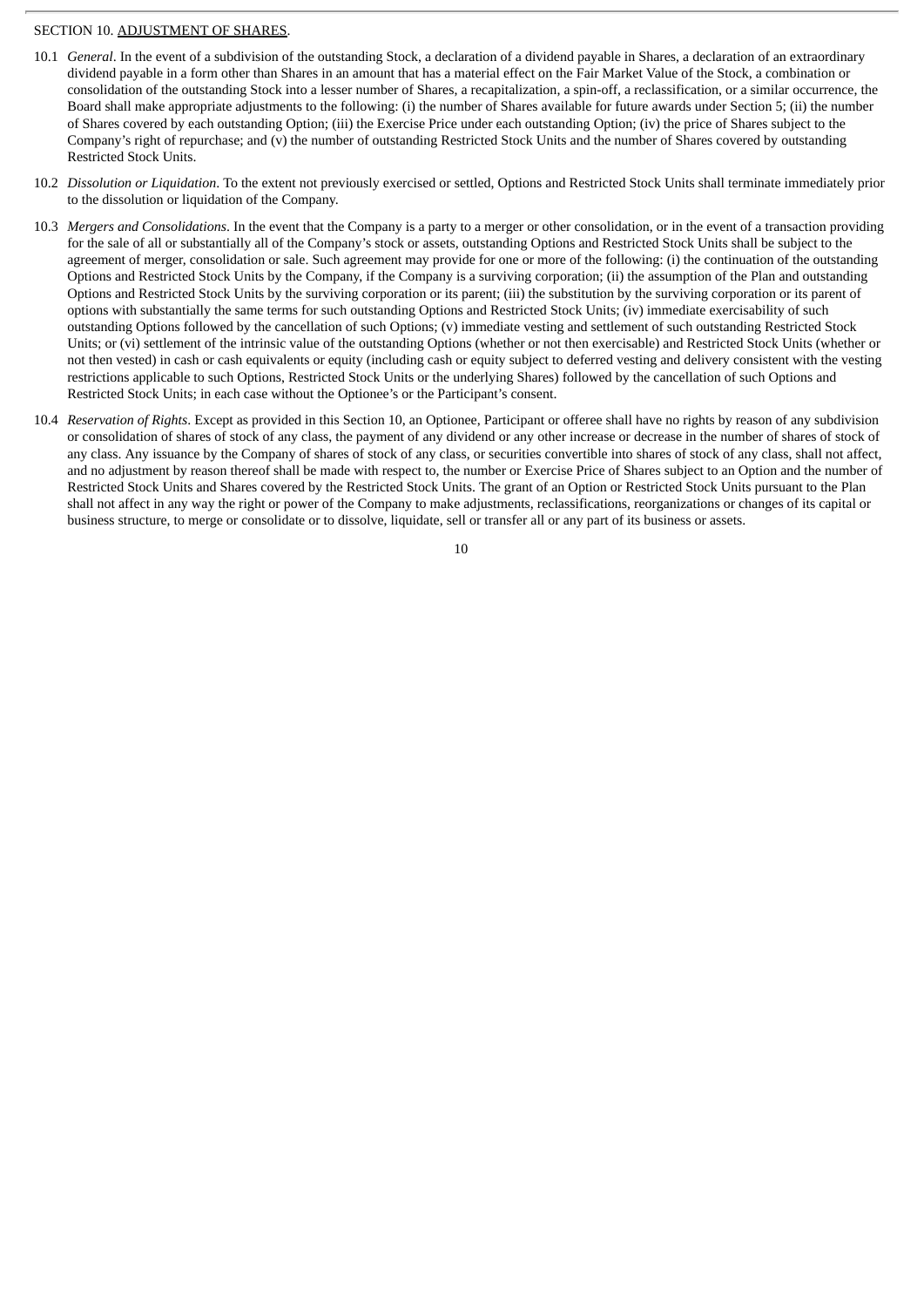# SECTION 11. REPURCHASE RIGHTS.

11.1 *Company's Right To Repurchase Shares*. The Company shall have the right to repurchase Shares that have been acquired through an award or sale of Shares, the exercise of an Option or the settlement of Restricted Stock Units upon termination of the Purchaser's, Optionee's or Participant's Service if provided in the applicable Restricted Share Agreement, Stock Option Agreement or Restricted Stock Unit Agreement. The Board in its sole discretion shall determine when the right to repurchase shall lapse as to all or any portion of the Shares, and may, in its discretion, provide for accelerated vesting in the event of a Change in Control or other events; provided, however, that the right to repurchase shall lapse as to all of the Shares issued to an Outside Director for service as an Outside Director in the event of Change in Control.

# SECTION 12. WITHHOLDING AND OTHER TAXES.

- 12.1 *General*. An Optionee, Purchaser, Participant or his or her successor shall pay, or make arrangements satisfactory to the Board for the satisfaction of, any federal, state, local or foreign withholding tax obligations that may arise in connection with the Plan. The Company shall not be required to issue any Shares or make any cash payment under the Plan until such obligations are satisfied.
- 12.2 *Share Withholding*. The Board may permit an Optionee, Purchaser or Participant to satisfy all or part of his or her withholding or income tax obligations by having the Company withhold all or a portion of any Shares that would otherwise be issued to him or her upon exercise of an Option or settlement of Restricted Stock Units, or by surrendering all or a portion of any Shares that he or she previously acquired; provided, however, that in no event may an Optionee, Purchaser or Participant surrender Shares in excess of the legally required withholding amount based on the minimum statutory withholding rates for federal and state tax purposes that apply to supplemental taxable income. Such Shares shall be valued at their Fair Market Value on the date when taxes otherwise would be withheld in cash. Any payment of taxes by assigning Shares to the Company may be subject to restrictions, including any restrictions required by rules of any federal or state regulatory body or other authority. All elections by Optionees, Purchasers or Participants to have Shares withheld for this purpose shall be made in such form and under such conditions as the Board may deem necessary or advisable.
- 12.3 *Cashless Exercise/Pledge*. The Board may provide that if Company Shares are publicly traded at the time of exercise (and if permitted under applicable laws), arrangements may be made to meet the Optionee's, Purchaser's or Participant's withholding obligation by cashless exercise or pledge.
- 12.4 *Other Forms of Payment*. The Board may permit such other means of tax withholding as it deems appropriate.
- 12.5 *Employer Fringe Benefit Taxes*. To the extent permitted by applicable federal, state, local and foreign law, an Optionee, Purchaser or Participant shall be liable for any fringe benefit tax that may be payable by the Company and/or the Optionee's, Purchaser's or Participant's employer in connection with any award granted to the Optionee, Purchaser or Participant under the Plan, which the Company and/or employer may collect by any reasonable method established by the Company and/or employer.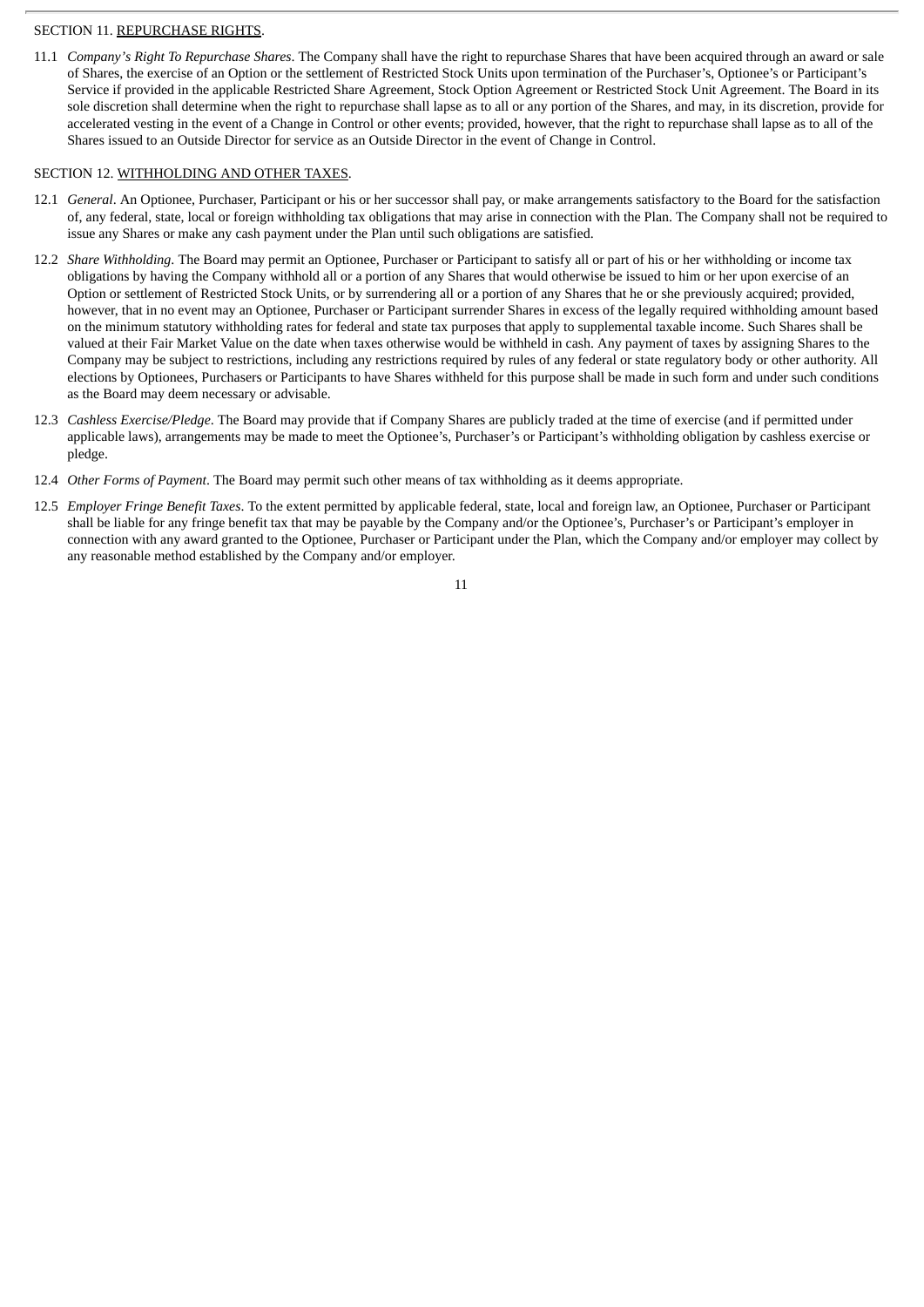#### SECTION 13. SECURITIES LAW REQUIREMENTS.

- 13.1 *General*. Shares shall not be issued under the Plan unless the issuance and delivery of such Shares complies with (or is exempt from) all applicable requirements of law, including (without limitation) the Securities Act, the rules and regulations promulgated thereunder, state securities laws and regulations, and the regulations of any stock exchange or other securities market on which the Company's securities may then be listed.
- 13.2 *Dividend Rights*. A Restricted Share Agreement may require that the holders of Shares invest any cash dividends received in additional Shares. Such additional Shares shall be subject to the same conditions and restrictions as the award with respect to which the dividends were paid.

#### SECTION 14. NO RETENTION RIGHTS.

No provision of the Plan, or any right, Option or Restricted Stock Unit granted under the Plan, shall be construed to give any Optionee, Purchaser or Participant any right to become an Employee, to be treated as an Employee, or to continue in Service for any period of time, or restrict in any way the rights of the Company (or Parent or subsidiary to whom the Optionee, Purchaser or Participant provides Service), which rights are expressly reserved, to terminate the Service of such person at any time and for any reason, with or without cause.

#### SECTION 15. DURATION AND AMENDMENTS.

- 15.1 *Term of the Plan*. The Plan, as set forth herein, shall become effective on the date of its adoption by the Board, subject to the approval of the Company's stockholders. In the event that the stockholders fail to approve the Plan within twelve (12) months after its adoption by the Board, any grants, exercises or sales that have already occurred under the Plan shall be rescinded, and no additional grants, exercises or sales shall be made under the Plan after such date. The Plan shall terminate automatically ten (10) years after its adoption by the Board. The Plan may be terminated on any earlier date pursuant to Section 15.2 below.
- 15.2 *Right to Amend or Terminate the Plan*. The Board may amend, suspend, or terminate the Plan at any time and for any reason. An amendment of the Plan shall not be subject to the approval of the Company's stockholders unless it (i) increases the number of Shares available for issuance under the Plan (except as provided in Section 10) or (ii) materially changes the class of persons who are eligible for the grant of Options, the award or sale of Shares or the grant of Restricted Stock Units.
- 15.3 *Effect of Amendment or Termination*. No Shares shall be issued or sold under the Plan after the termination thereof, except upon exercise of an Option or the settlement of Restricted Stock Units granted prior to such termination. The termination of the Plan, or any amendment thereof, shall not adversely affect any Shares previously issued or any Option or Restricted Stock Units previously granted under the Plan without the holder's consent.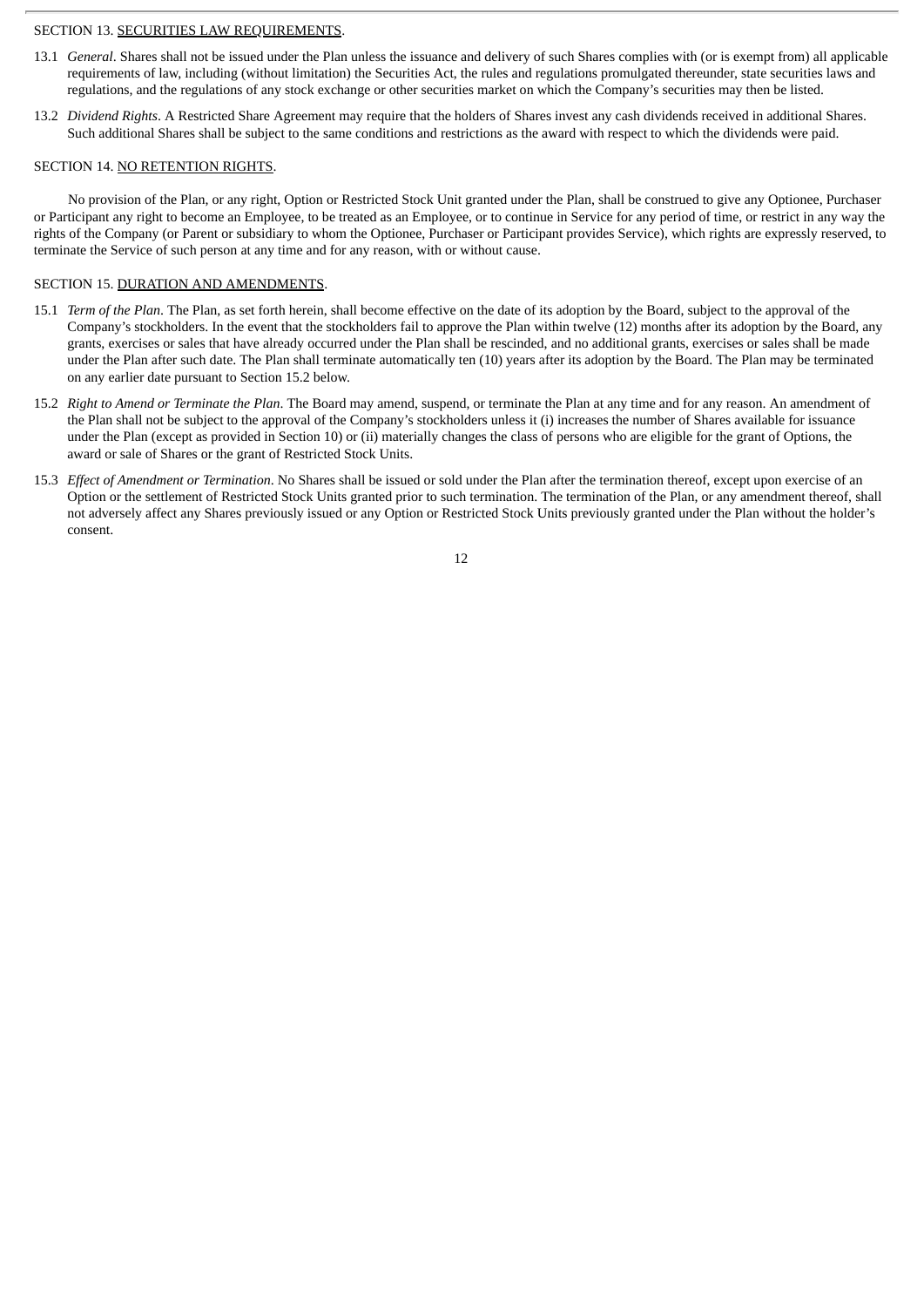July 28, 2021

Securities and Exchange Commission Washington, D.C. 20549

#### Ladies and Gentlemen:

We are currently principal accountants for Gores Holdings VI, Inc. (the Company) and, under the date of March 12, 2021, except for the effect of the restatement disclosed in Note 2, as to which the date is May 18, 2021, we reported on the financial statements of Gores Holdings VI, Inc. as of December 31, 2020 and for the period from June 29, 2020 (inception) through December 31, 2020. On July 27, 2021, we were notified that the Company approved the appointment of PricewaterhouseCoopers LLP (PwC) as the principal accountant for the year ending December 31, 2021 and that the auditor-client relationship with KPMG LLP will cease upon the completion of the review of the Company's financial statements as of and for the periods ended June 30, 2021, under the assumption that KPMG LLP is able to perform such review, which is contingent upon KPMG LLP completing its independence review of the newly merged company. We have read the Company's statements included under Item 4.01 of its Form 8-K dated July 28, 2021, and we agree with such statements, except that we are not in a position to agree or disagree with any of the Company's statements in the fourth paragraph of this Item that PwC was not consulted regarding (i) the application of accounting principles to a specified transaction or the type of audit opinion that might be rendered on the Company's financial statements or (ii) any of the matters or events set forth in Item 304(a)(1)(iv) and 304(a)  $(1)(v)$  of Regulation S-K.

Very truly yours,

/s/ KPMG LLP KPMG LLP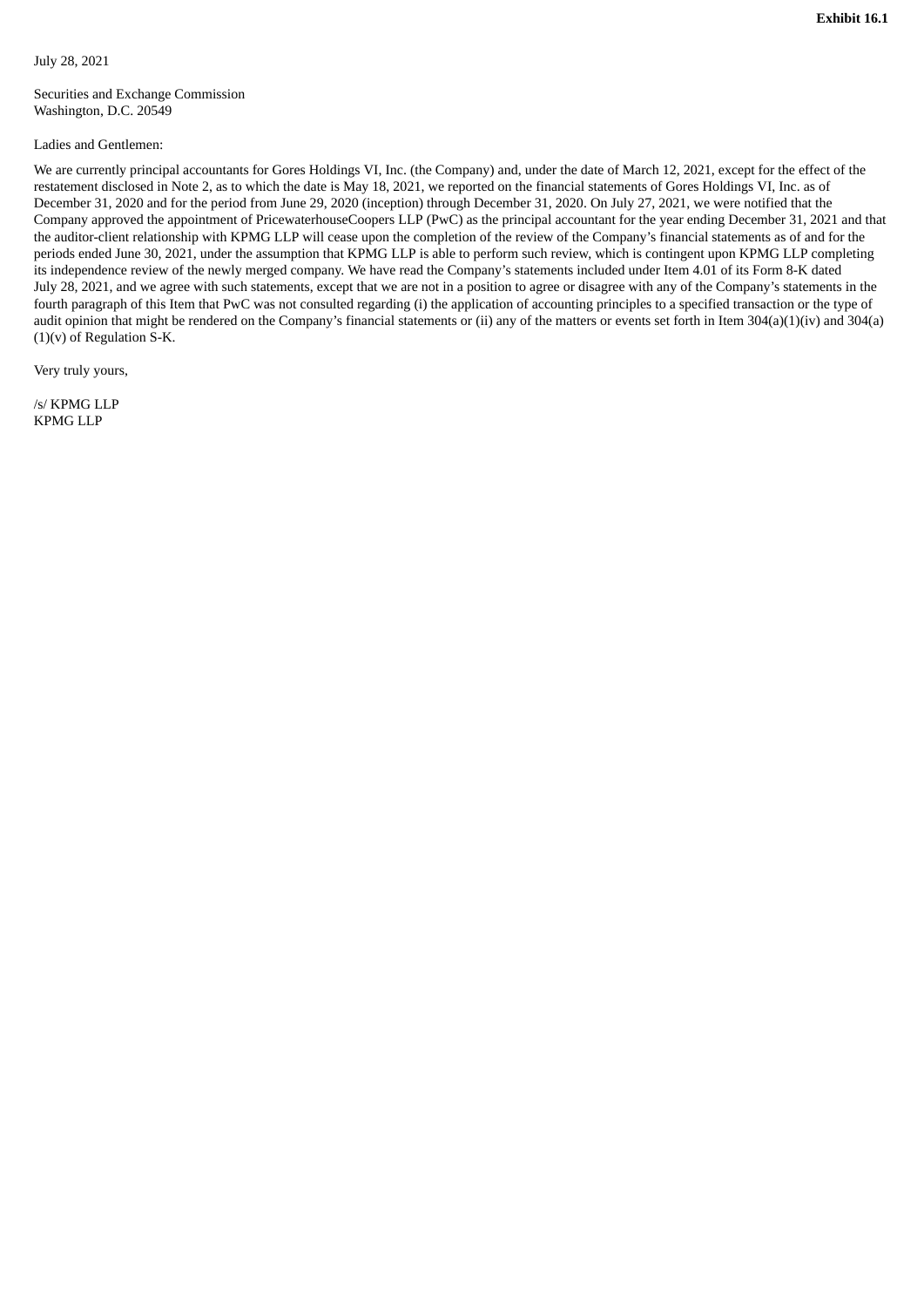#### **Subsidiaries of Matterport, Inc.**

**L e g a l N a m e** Matterport Operating, LLC Matterport (UK) Sales Lto Matterport Pte. Ltd. Si

Jurisdiction of Incorporation

Delaware d. Ur nited Kingdom and Wales ingapore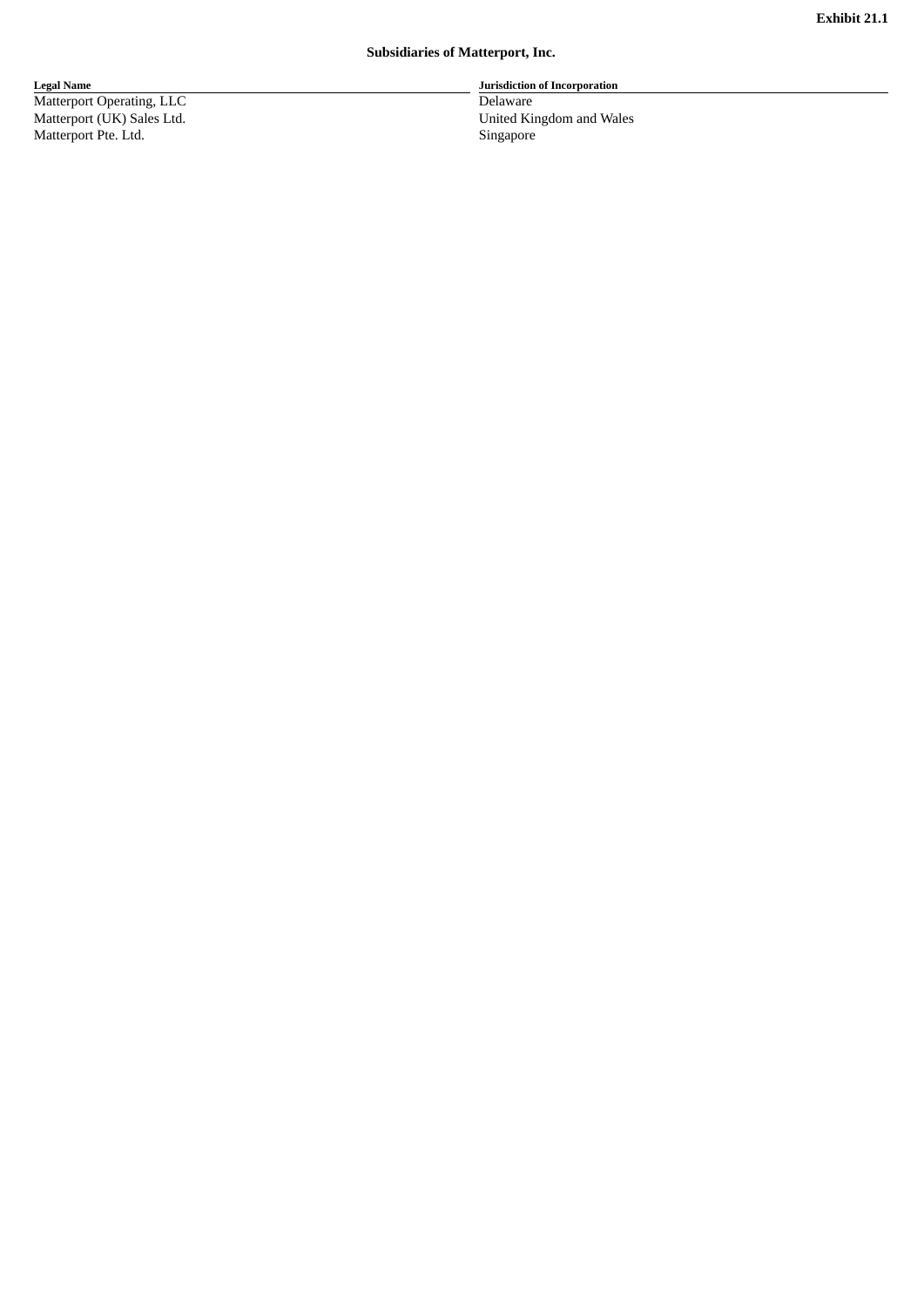#### **UNAUDITED PRO FORMA CONDENSED COMBINED FINANCIAL INFORMATION**

Defined terms included below shall have the same meaning as terms defined and included elsewhere in this Current Report on Form 8-K (the "Form 8-K") and, if not defined in this Form 8-K, the proxy statement//prospectus filed with the SEC on June 21, 2021 (the "Proxy Statement"). Unless the context otherwise requires, the "Company" refers to Matterport, Inc. and its subsidiaries after the Closing and Gores Holdings VI, Inc. prior to the *Closing.*

The unaudited pro forma condensed combined financial information has been prepared in accordance with Article 11 of Regulation S-X as amended by the final rule, Release No. 33-10786 "Amendments to Financial Disclosures about Acquired and Disposed Businesses" and presents the combination of the historical financial information of the Company and Legacy Matterport adjusted to give effect to the Business Combination, PIPE Investment and the other related events contemplated by the Merger Agreement.

The unaudited pro forma condensed combined balance sheet as of March 31, 2021, combines the historical balance sheet of the Company as of March 31, 2021 with the historical condensed consolidated balance sheet of Legacy Matterport as of March 31, 2021 on a pro forma basis as if the Business Combination, the PIPE Investment and the other related events contemplated by the Merger Agreement, as described below and in the accompanying notes to the unaudited pro forma condensed combined financial statements, had been consummated on March 31, 2021.

The unaudited pro forma condensed combined statement of operations for the three months ended March 31, 2021 combines the historical statement of operations of the Company for the three months ended March 31, 2021, and the historical condensed consolidated statement of operations of Legacy Matterport for the three months ended March 31, 2021, on a pro forma basis as if the Business Combination, the PIPE Investment and other related events contemplated by the Merger Agreement, as described below and in the accompanying notes to the unaudited pro forma condensed combined financial statements, had been consummated on January 1, 2020. The unaudited pro forma condensed combined statement of operations for the year ended December 31, 2020 combines the historical statement of operations of the Company for the period from June 29, 2020 (inception) through December 31, 2020, and the historical consolidated statement of operations of Legacy Matterport for the year ended December 31, 2020, on a pro forma basis as if the Business Combination, the PIPE Investment and other related events contemplated by the Merger Agreement, as described below and in the accompanying notes to the unaudited pro forma condensed combined financial statements, had been consummated on January 1, 2020.

The unaudited pro forma condensed balance sheet does not purport to represent, and is not necessarily indicative of, what the actual financial condition of the combined company would have been had the Business Combination taken place on March 31, 2021, nor is it indicative of the financial condition of the Post-Combination Company as of any future date. The unaudited pro forma condensed combined financial information is for illustrative purposes only and is not necessarily indicative of what the actual results of operations and financial position of the combined company would have been had the Business Combination, the PIPE Investment and other related events taken place on the dates indicated, nor are they indicative of the future consolidated results of operations or financial position of the Post-Combination Company. The unaudited pro forma condensed combined financial information is subject to several uncertainties and assumptions as described in the accompanying notes.

The unaudited pro forma condensed combined financial information was derived from and should be read in conjunction with the following historical financial statements and the accompanying notes, which are included in the Proxy Statement:

- the historical unaudited financial statements of the Company as of and for the three months ended March 31, 2021 included in the Company's Quarterly Report on Form 10-Q filed with the SEC on May 27, 2021 and incorporated herein by reference and the historical audited financial statements of the Company as of the year ended December 31, 2020 and for the period from June 29, 2020 (inception) through December 31, 2020 on Form 10-K/A filed with the SEC on May 18, 2021 and incorporated herein by reference;
- the historical unaudited condensed consolidated financial statements of Legacy Matterport as of and for the three months ended March 31, 2021 and the historical audited consolidated financial statements of Legacy Matterport as of and for the year ended December 31, 2020, which are included in the Proxy Statement and are incorporated herein by reference;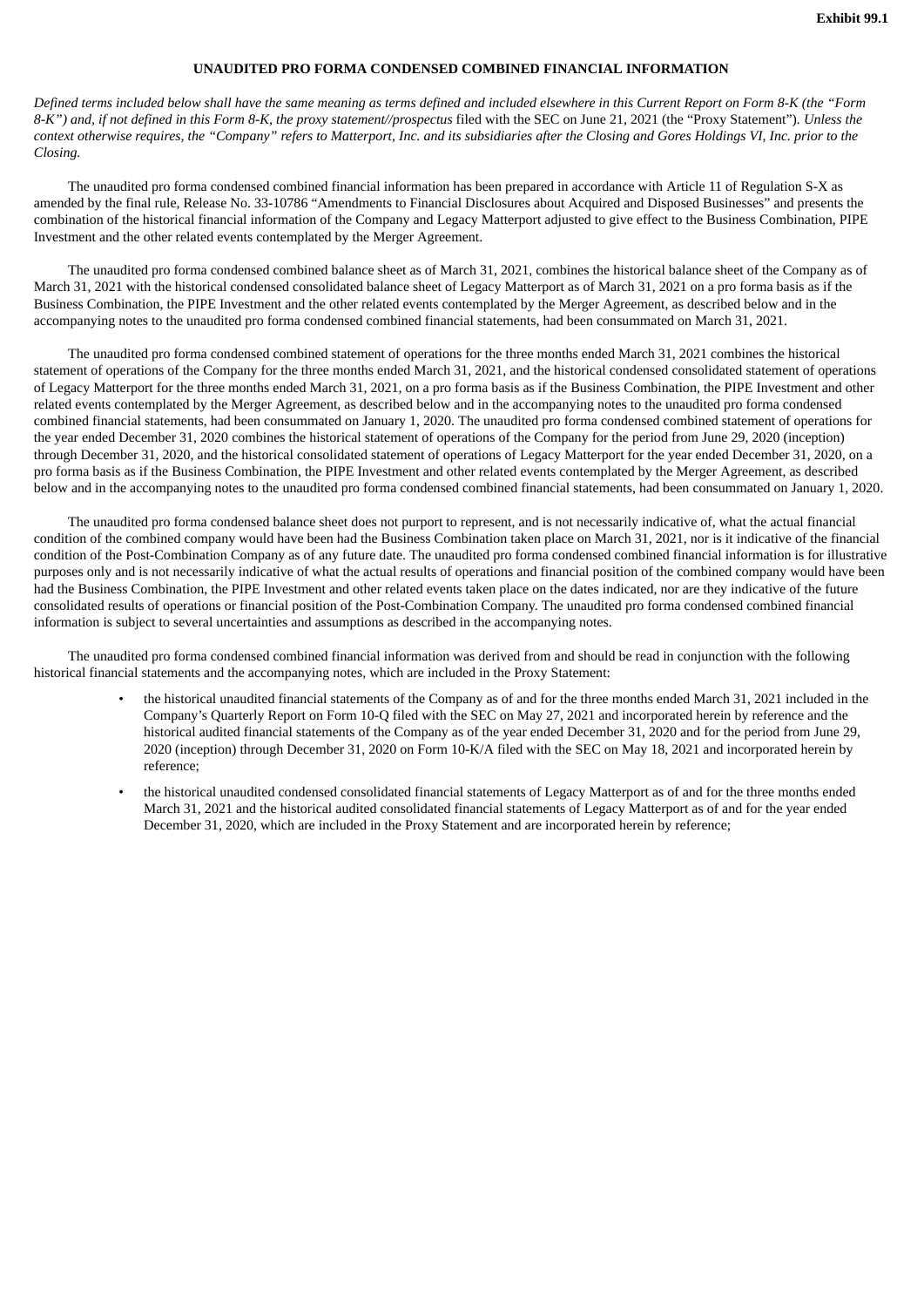- other information relating to the Company and Legacy Matterport included in the Proxy Statement and incorporated herein by reference, including the Merger Agreement and the description of certain terms thereof set forth under the section titled "The Business Combination"; and
- the sections titled "*Company Management's Discussion and Analysis of Financial Condition and Results of Operations*" and "*Matterport Management's Discussion and Analysis of Financial Condition and Results of Operations*" and other financial information included in the Proxy Statement and incorporated herein by reference.

#### **Description of the Business Combination**

Pursuant to the Merger Agreement, First Merger Sub merged with and into Legacy Matterport, with Legacy Matterport continuing as the Surviving Corporation, and immediately following the First Merger and as part of the same overall transaction as the First Merger, the Surviving Corporation merged with and into Second Merger Sub, with Second Merger Sub continuing as the Surviving Entity and a wholly-owned subsidiary of the Company, under the name "Matterport Operating, LLC." Upon the Closing, each share of Matterport Stock was converted into the right to receive a number of shares of Class A Stock, equal to the Per Share Matterport Stock Consideration, and each share of Matterport Preferred Stock was automatically converted into the right to receive a number of shares of Class A Stock equal to the Per Share Matterport Stock Consideration multiplied by the number of shares of Matterport Stock issuable upon conversion of such share of Matterport Preferred Stock as of immediately prior to the closing of the First Merger.

The aggregate consideration paid to Legacy Matterport stockholders in connection with the Business Combination (excluding any potential Earn-Out Shares), was 218,875,000 shares. The Per Share Matterport Stock Consideration was equal to approximately 4.1193.

The Business Combination occured based on the following transactions contemplated by the Merger Agreement:

- each issued and outstanding share of Matterport Preferred Stock was canceled and converted into the right to receive an aggregate number of shares of Class A Stock equal to the Per Share Matterport Preferred Stock Consideration;
- each Matterport Warrant was exercised in full in exchange for the issuance of shares of Matterport Stock to the holder of such Matterport Warrant;
- each issued and outstanding share of Matterport Stock (including the items mentioned in above points) was canceled and converted into the right to receive an aggregate number of shares of Class A Stock equal to the Per Share Matterport Stock Consideration;
- each outstanding vested and unvested Matterport Stock Option was converted into a Rollover Option, exercisable for shares of Class A Stock with the same terms except for the number of shares exercisable and the exercise price, each of which was adjusted using the Per Share Matterport Stock Consideration; and
- each outstanding and unvested Matterport RSU was converted into a Rollover RSU for shares of Class A Stock with the same terms except for the number of shares, which were adjusted using the Per Share Matterport Stock Consideration.

Other related events that took place in connection with the Business Combination are summarized below:

- The issuance and sale of 29,500,000 shares of Class A Stock at a purchase price of \$10.00 per share for an aggregate purchase price of \$295.0 million pursuant to the PIPE Investment.
- Matterport Stockholders and holders of Matterport Stock Options and Legacy Matterport RSUs are also entitled to receive a number of Earn-Out Shares comprising up to 23,460,000 shares of Class A Stock in the aggregate. There are six distinct tranches of Earn-Out Shares, each of which will be issued if the daily volume weighted average price (based on such trading day) of one share of Class A Stock exceeds a certain threshold specified for such tranche in the Merger Agreement for a period of at least 10 days out of 30 consecutive trading days during the period beginning on the 180th day following the Closing and ending on the fifth anniversary of such date (the "Earn-Out Period"). If the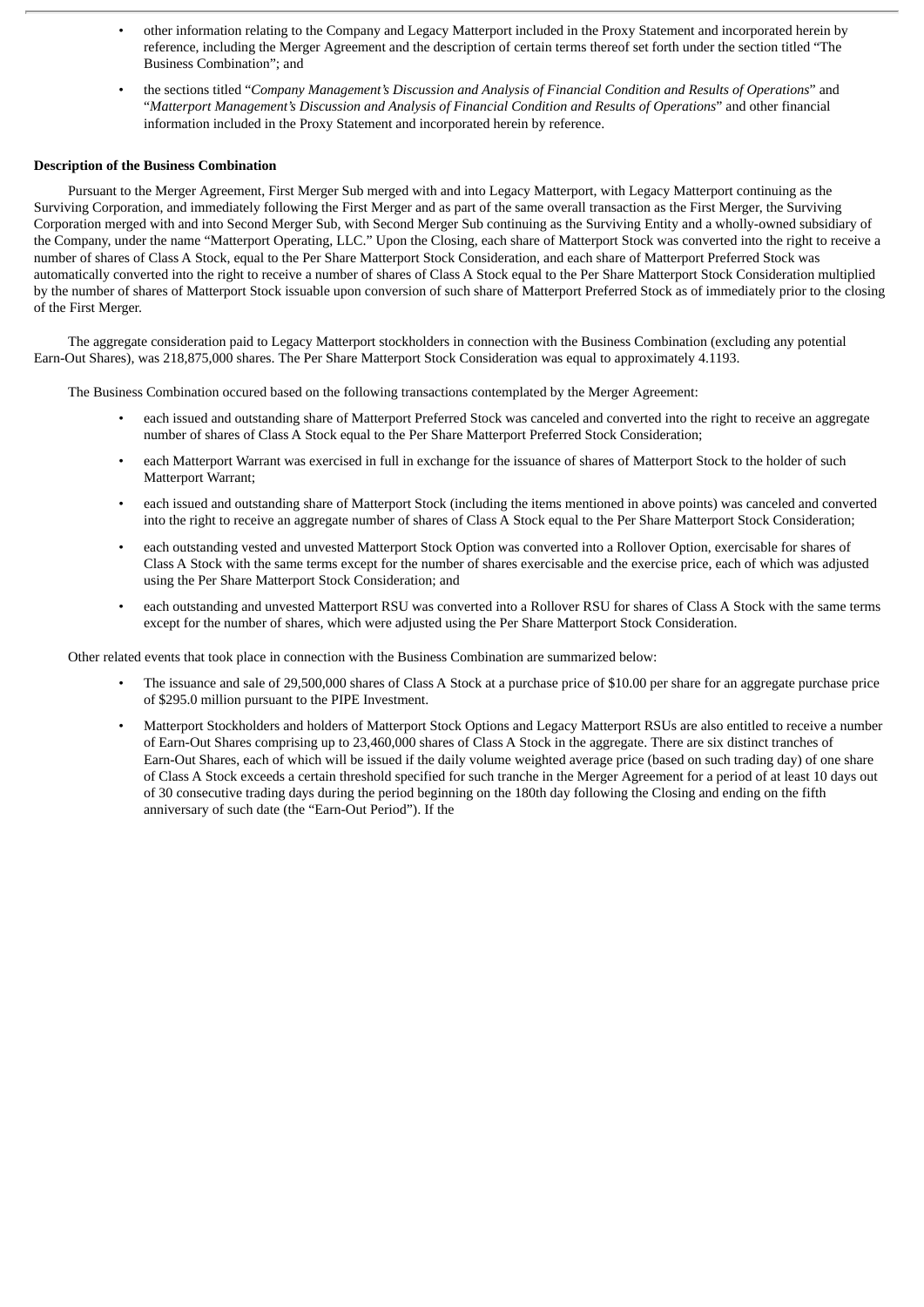applicable triggering event is achieved for a tranche, the Company will account for the Earn-Out Shares for such tranche as issued and outstanding Class A Stock. Any Earn-Out Shares issuable to any holder of Matterport Stock Options and Matterport RSUs in respect of such Matterport Stock Options and Matterport RSUs shall be issued to such holder only if such holder continues to provide services (whether as an employee, director or individual independent contractor) to the Post-Combination Company through the date of the occurrence of the corresponding triggering event (or acceleration event, if applicable) that causes such Earn-Out Shares to become issuable. Any Earn-Out Shares that are forfeited pursuant to the preceding sentence shall be reallocated to the other Matterport Stockholders who remain entitled to receive Earn-Out Shares in accordance with their respective Earn-Out pro rata shares. As the Earn-Out triggering events have not yet been achieved, the Earn-Out Shares are contingently issuable and not reflected in the pro forma financial information.

• Pursuant to the terms of the Sponsor agreement, sponsor warrants are not exercisable until December 15, 2021, which is 12 months from the closing of the Company's IPO, and will expire on July 22, 2026, which is five years after the Closing.

#### **Accounting Treatment of the Business Combination**

The Business Combination will be accounted for as a reverse recapitalization in accordance with GAAP as Legacy Matterport has been determined to be the accounting acquirer, primarily due to the fact that Matterport Stockholders continue to control the Post-Combination Company. Under this method of accounting, while the Company is the legal acquirer, it will be treated as the "acquired" company for financial reporting purposes. Accordingly, the Business Combination will be treated as the equivalent of Legacy Matterport issuing stock for the net assets of the Company, accompanied by a recapitalization. The net assets of the Company will be stated at historical cost, with no goodwill or other intangible assets recorded. Operations prior to the Business Combination will be presented as those of Legacy Matterport in future reports of the Post-Combination Company. The post-closing accounting treatment of the Company Warrants are treated as and are reflected in the historical financial information of the Company as liability classified instruments.

#### **Basis of Pro Forma Presentation**

The unaudited pro forma condensed combined financial information has been prepared in accordance with Article 11 of Regulation S-X as amended by the final rule, Release No. 33-10786 "Amendments to Financial Disclosures about Acquired and Disposed Businesses". Release No. 33-10786 replaces the existing pro forma adjustment criteria with simplified requirements to depict the accounting for the transaction ("Transaction Accounting Adjustments") and the option to present the reasonably estimable synergies and other transaction effects that have occurred or are reasonably expected to occur ("Management's Adjustments"). Management has elected not to present Management's Adjustments and will only be presenting Transaction Accounting Adjustments in the following unaudited pro forma condensed combined financial information.

Management has made significant estimates and assumptions in its determination of the pro forma adjustments based on information available as of the date of filing this Form 8-K and is subject to change as additional information becomes available and analyses are performed. As the unaudited pro forma condensed combined financial information has been prepared based on these preliminary estimates, the final amounts recorded may differ materially from the information presented as additional information becomes available. Management considers this basis of presentation to be reasonable under the circumstances.

The following summarizes the consideration (excluding the Earn-Out Shares):

| (in thousands, except for share amounts)    |              |
|---------------------------------------------|--------------|
| Shares transferred at the Closing (1)       | 218,875,000  |
| Value per share (2)                         | 10.00        |
| Total Aggregate Company Stock Consideration | \$ 2.188,750 |

- (1) The number of outstanding shares in the table above assumes the issuance of approximately 49.4 million shares of Class A Stock underlying Rollover Options and Rollover RSUs that do not represent legally outstanding shares of Class A Stock at the Closing.
- (2) Aggregate Company Stock Consideration is calculated using a \$10.00 reference price. The closing share price on the date of the Closing was \$14.47.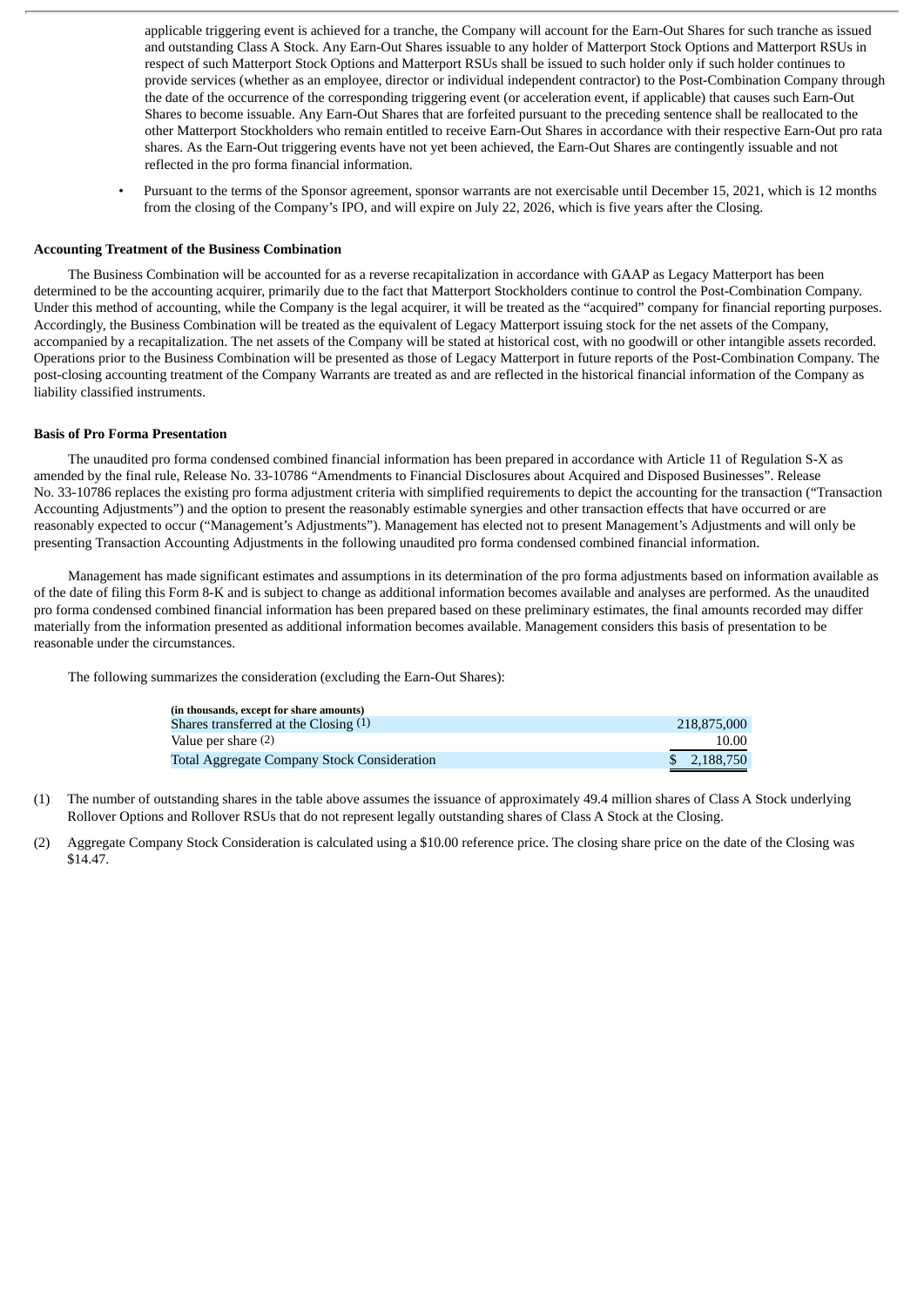The unaudited pro forma condensed combined financial information reflects the Company stockholders' approval of the Business Combination on July 22, 2021 and the redemption of 93,917 shares of the Company's Class A Stock at approximately \$10.00 per share based on trust account figures prior to the Closing on July 22, 2021 for an aggregate payment of \$0.9 million.

The following summarizes the pro forma shares of Post-Combination Common Stock issued and outstanding at the Closing:

|                                                               | Shares      | $\%$  |
|---------------------------------------------------------------|-------------|-------|
| Class A Stock issued to Legacy Matterport Stockholders (1)(2) | 169,425,695 | 70.0  |
| Public Stockholders                                           | 34,406,083  | 14.2  |
| Initial Stockholders' Class F Stock(3)                        | 8.625.000   | 3.6   |
| PIPE Investors $(4)$                                          | 29,500,000  | 12.2  |
| <b>Pro Forma Common Stock (5)</b>                             | 241,956,778 | 100.0 |

- (1) Excludes 23.5 million shares of Class A Stock in Earn-Out Shares as they are not issuable until 180 days after the Closing and are contingently issuable based upon the triggering events that have not yet been achieved.
- (2) The number of outstanding shares in the table above does not assume the issuance of approximately 49.4 million shares of Class A Stock underlying Rollover Options and Rollover RSUs that do not represent legally outstanding shares of Class A Stock at the Closing.
- (3) Excludes 4,079,000 shares of Class A Stock purchased under the Sponsor Subscription Agreement and excludes 15,000 shares of Class A Stock purchased by the Initial Stockholders (excluding the Sponsor) in the PIPE Investment.
- (4) Includes the Initial Stockholders' ownership of 4,079,000 shares of Class A Stock purchased under the Sponsor Subscription Agreement and includes 15,000 shares of Class A Stock purchased by the Initial Stockholders (excluding the Sponsor) in the PIPE Investment.
- (5) Excludes Warrants issued in connection with the Company's IPO as such securities are not exercisable until December 15, 2021, which is 12 months from the closing of the Company's IPO.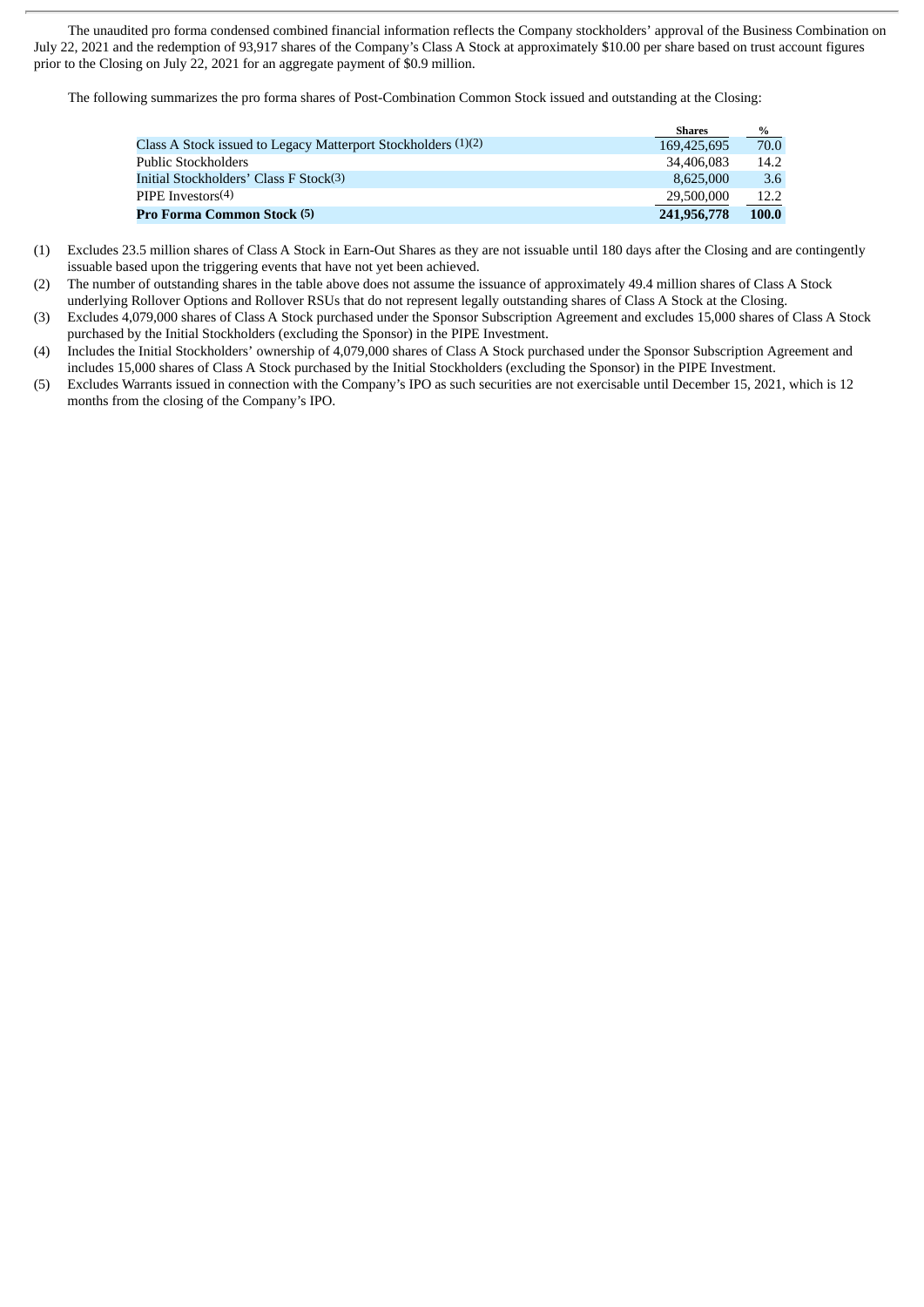# **UNAUDITED PRO FORMA CONDENSED COMBINED BALANCE SHEET AS OF MARCH 31, 2021**

**(in thousands)**

**As of March 31,**

|                                                                                        |                                                                                        | As of March 31, 2021                     |                                                                     |     | As of March 31,<br>2021 |  |
|----------------------------------------------------------------------------------------|----------------------------------------------------------------------------------------|------------------------------------------|---------------------------------------------------------------------|-----|-------------------------|--|
|                                                                                        | Legacy<br><b>Matterport</b><br><b>Gores Holding</b><br>(Historical)<br>V1 (Historical) |                                          | Pro Forma<br>Transaction<br><b>Accounting</b><br><b>Adjustments</b> |     | Pro Forma<br>Combined   |  |
| <b>ASSETS</b>                                                                          |                                                                                        |                                          |                                                                     |     |                         |  |
| Current assets:                                                                        |                                                                                        |                                          |                                                                     |     |                         |  |
| Cash                                                                                   | \$49,485                                                                               | 177<br>\$                                | \$ 345,022                                                          | (A) | \$<br>653,266           |  |
|                                                                                        |                                                                                        |                                          | (23, 377)                                                           | (B) |                         |  |
|                                                                                        |                                                                                        |                                          | (8,826)                                                             | (C) |                         |  |
|                                                                                        |                                                                                        |                                          | (3,276)                                                             | (D) |                         |  |
|                                                                                        |                                                                                        |                                          | 295,000                                                             | (E) |                         |  |
|                                                                                        |                                                                                        |                                          | (939)                                                               | (N) |                         |  |
| Restricted cash                                                                        | 400                                                                                    |                                          |                                                                     |     | 400                     |  |
| Accounts receivable, net                                                               | 4,630                                                                                  |                                          |                                                                     |     | 4,630                   |  |
| Inventories                                                                            | 3,461                                                                                  | $\overline{\phantom{0}}$                 |                                                                     |     | 3,461                   |  |
| Prepaid expenses and other current assets                                              | 2,757                                                                                  | 836                                      |                                                                     |     | 3,593                   |  |
| Total current assets                                                                   | 60,733                                                                                 | 1,013                                    | 603,604                                                             |     | 665,350                 |  |
| Non-current assets:                                                                    |                                                                                        |                                          |                                                                     |     |                         |  |
| Deferred tax asset                                                                     | $\overline{\phantom{0}}$                                                               |                                          |                                                                     |     |                         |  |
| Investments and cash held in Trust Account                                             |                                                                                        | 345,022                                  | (345, 022)                                                          | (A) |                         |  |
| Property and equipment, net                                                            | 8,531                                                                                  |                                          |                                                                     |     | 8,531                   |  |
| Other long-term assets                                                                 | 5,242                                                                                  |                                          | (2,983)                                                             | (C) | 2,259                   |  |
| Total non-current assets                                                               | 13,773                                                                                 | 345,022                                  | (348,005)                                                           |     | 10,790                  |  |
| <b>TOTAL ASSETS</b>                                                                    | 74,506<br>\$                                                                           | \$<br>346,035                            | \$255,599                                                           |     | \$<br>676,140           |  |
| LIABILITIES, REDEEMABLE CONVERTIBLE PREFERRED STOCK AND STOCKHOLDERS' EQUITY (DEFICIT) |                                                                                        |                                          |                                                                     |     |                         |  |
| Current liabilities:                                                                   |                                                                                        |                                          |                                                                     |     |                         |  |
| Accounts payable                                                                       | \$<br>5,317                                                                            | $\mathbb{S}$<br>$\overline{\phantom{0}}$ | $\mathfrak{s}$                                                      |     | $\$$<br>5,317           |  |
| State franchise tax                                                                    |                                                                                        | 50                                       | (22)                                                                | (D) | 28                      |  |
| Related party note                                                                     |                                                                                        | 600                                      | (600)                                                               | (D) |                         |  |
| Current portion of long-term debt                                                      | 8,568                                                                                  |                                          |                                                                     |     | 8,568                   |  |
| Deferred revenue                                                                       | 6,444                                                                                  | ═                                        |                                                                     |     | 6,444                   |  |
| Public warrants derivative liability                                                   | $\overline{\phantom{0}}$                                                               | 27,255                                   |                                                                     |     | 27,255                  |  |
| Private warrants derivative liability                                                  | $\equiv$                                                                               | 17,578                                   | $\equiv$                                                            |     | 17,578                  |  |
| Accrued expenses and other current liabilities                                         | 8,415                                                                                  | 2,659                                    | (2,390)                                                             | (C) | 6,030                   |  |
|                                                                                        |                                                                                        |                                          | (2,654)                                                             | (D) |                         |  |
| Total current liabilities                                                              | 28,744                                                                                 | 48,142                                   | (5,666)                                                             |     | 71,220                  |  |
| Non-current liabilities:                                                               |                                                                                        |                                          |                                                                     |     |                         |  |
| Long-term debt                                                                         | 3,117                                                                                  |                                          |                                                                     |     | 3,117                   |  |
| Deferred revenue, non-current                                                          | 247                                                                                    |                                          | $\overline{\phantom{0}}$                                            |     | 247                     |  |
| Deferred underwriting compensation                                                     |                                                                                        | 12,075                                   | (12,075)                                                            | (B) |                         |  |
| Earn-out liabilities                                                                   |                                                                                        |                                          | 227,007                                                             | (L) | 227,007                 |  |
| Other liabilities                                                                      | 300                                                                                    |                                          |                                                                     |     | 300                     |  |
| Total non-current liabilities                                                          | 3,664                                                                                  | 12,075                                   | 214,932                                                             |     | 230,671                 |  |
| <b>Total liabilities</b>                                                               | 32,408                                                                                 | 60,217                                   | 209,266                                                             |     | 301,891                 |  |
| Commitments and contingencies:                                                         |                                                                                        |                                          |                                                                     |     |                         |  |
| Common stock subject to possible redemption                                            |                                                                                        | 345,000                                  | (345,000)                                                           | (F) |                         |  |
| Redeemable convertible preferred stock                                                 | 164,168                                                                                |                                          | (164, 168)                                                          | (G) |                         |  |
| Stockholders' equity (deficit):                                                        |                                                                                        |                                          |                                                                     |     |                         |  |
| <b>Legacy Matterport Common Stock</b>                                                  | 10                                                                                     |                                          | 31                                                                  | (G) |                         |  |
|                                                                                        |                                                                                        |                                          | (41)                                                                | (I) |                         |  |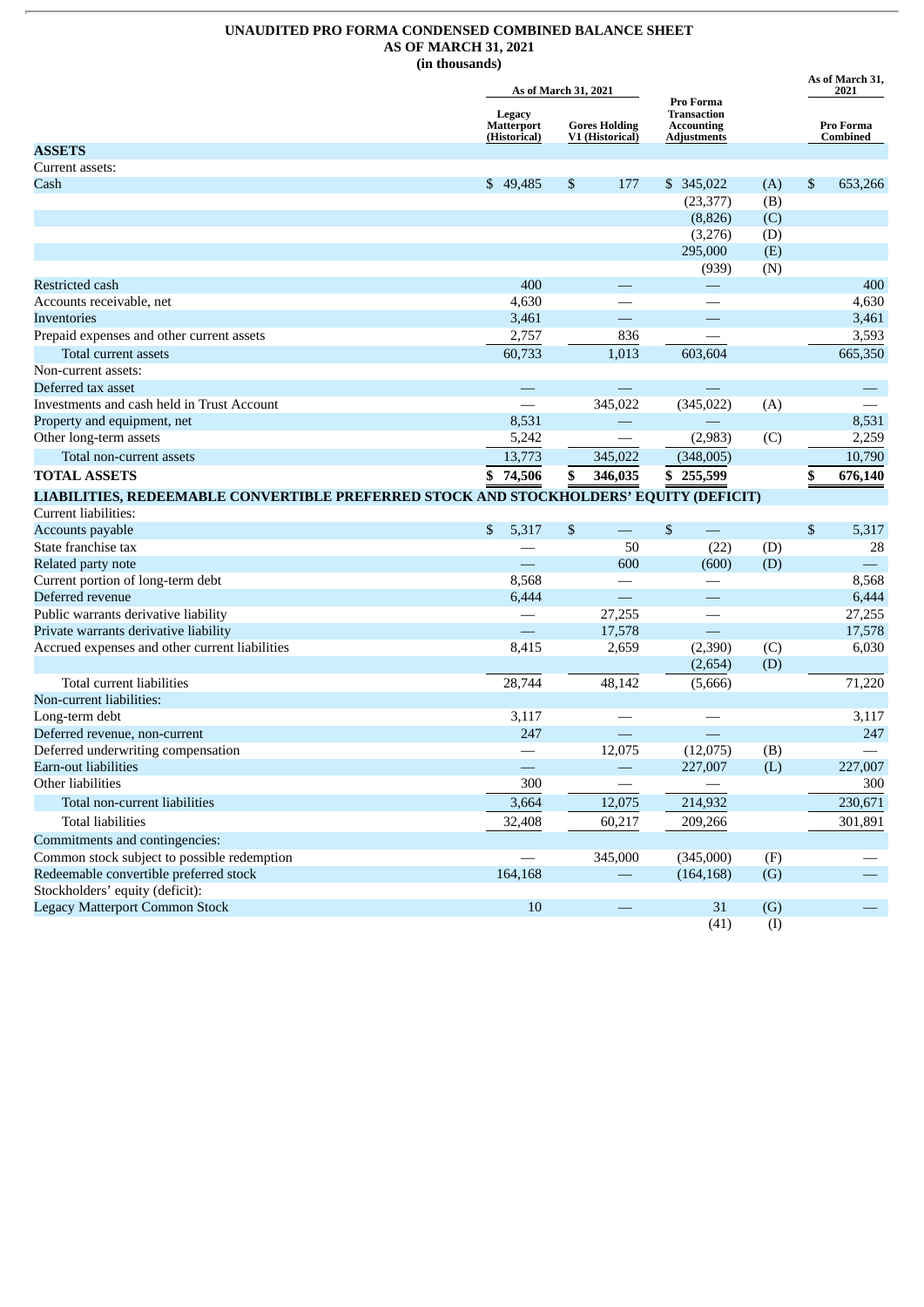# **UNAUDITED PRO FORMA CONDENSED COMBINED BALANCE SHEET AS OF MARCH 31, 2021 (in thousands)**

|                                                     |                                             | As of March 31, 2021                    |                                                                            |     | As of March 31,<br>2021 |
|-----------------------------------------------------|---------------------------------------------|-----------------------------------------|----------------------------------------------------------------------------|-----|-------------------------|
|                                                     | Legacy<br><b>Matterport</b><br>(Historical) | <b>Gores Holding</b><br>V1 (Historical) | Pro Forma<br><b>Transaction</b><br><b>Accounting</b><br><b>Adjustments</b> |     | Pro Forma<br>Combined   |
| <b>Class A Stock</b>                                |                                             |                                         | 3                                                                          | (E) | 24                      |
|                                                     |                                             |                                         | 3                                                                          | (F) |                         |
|                                                     |                                             |                                         | $\mathbf{1}$                                                               | (H) |                         |
|                                                     |                                             |                                         | 17                                                                         | (I) |                         |
| <b>Class F Stock</b>                                |                                             | $\mathbf{1}$                            | (1)                                                                        | (H) |                         |
| Additional paid-in capital                          | 10,682                                      |                                         | (1,750)                                                                    | (B) | 516,654                 |
|                                                     |                                             |                                         | (8,877)                                                                    | (C) |                         |
|                                                     |                                             |                                         | 294,997                                                                    | (E) |                         |
|                                                     |                                             |                                         | 344,997                                                                    | (F) |                         |
|                                                     |                                             |                                         | 164,137                                                                    | (G) |                         |
|                                                     |                                             |                                         | 24                                                                         | (1) |                         |
|                                                     |                                             |                                         | 8,059                                                                      | (J) |                         |
|                                                     |                                             |                                         | (68, 735)                                                                  | (K) |                         |
|                                                     |                                             |                                         | (227,007)                                                                  | (L) |                         |
|                                                     |                                             |                                         | 1,066                                                                      | (M) |                         |
|                                                     |                                             |                                         | (939)                                                                      | (N) |                         |
| Accumulated other comprehensive income              | 108                                         |                                         |                                                                            |     | 108                     |
| Accumulated deficit                                 | (132, 870)                                  | (59, 183)                               | (9,552)                                                                    | (B) | (142, 537)              |
|                                                     |                                             |                                         | (542)                                                                      | (C) |                         |
|                                                     |                                             |                                         | (8,059)                                                                    | (J) |                         |
|                                                     |                                             |                                         | 68,735                                                                     | (K) |                         |
|                                                     |                                             |                                         | (1,066)                                                                    | (M) |                         |
| Total stockholders' equity (deficit)                | (122,070)                                   | (59, 182)                               | 555,501                                                                    |     | 374,249                 |
| TOTAL LIABILITIES, REDEEMABLE CONVERTIBLE PREFERRED |                                             |                                         |                                                                            |     |                         |
| STOCK AND STOCKHOLDERS' EQUITY (DEFICIT)            | \$<br>74,506                                | 346,035<br>S                            | \$255,599                                                                  |     | \$<br>676,140           |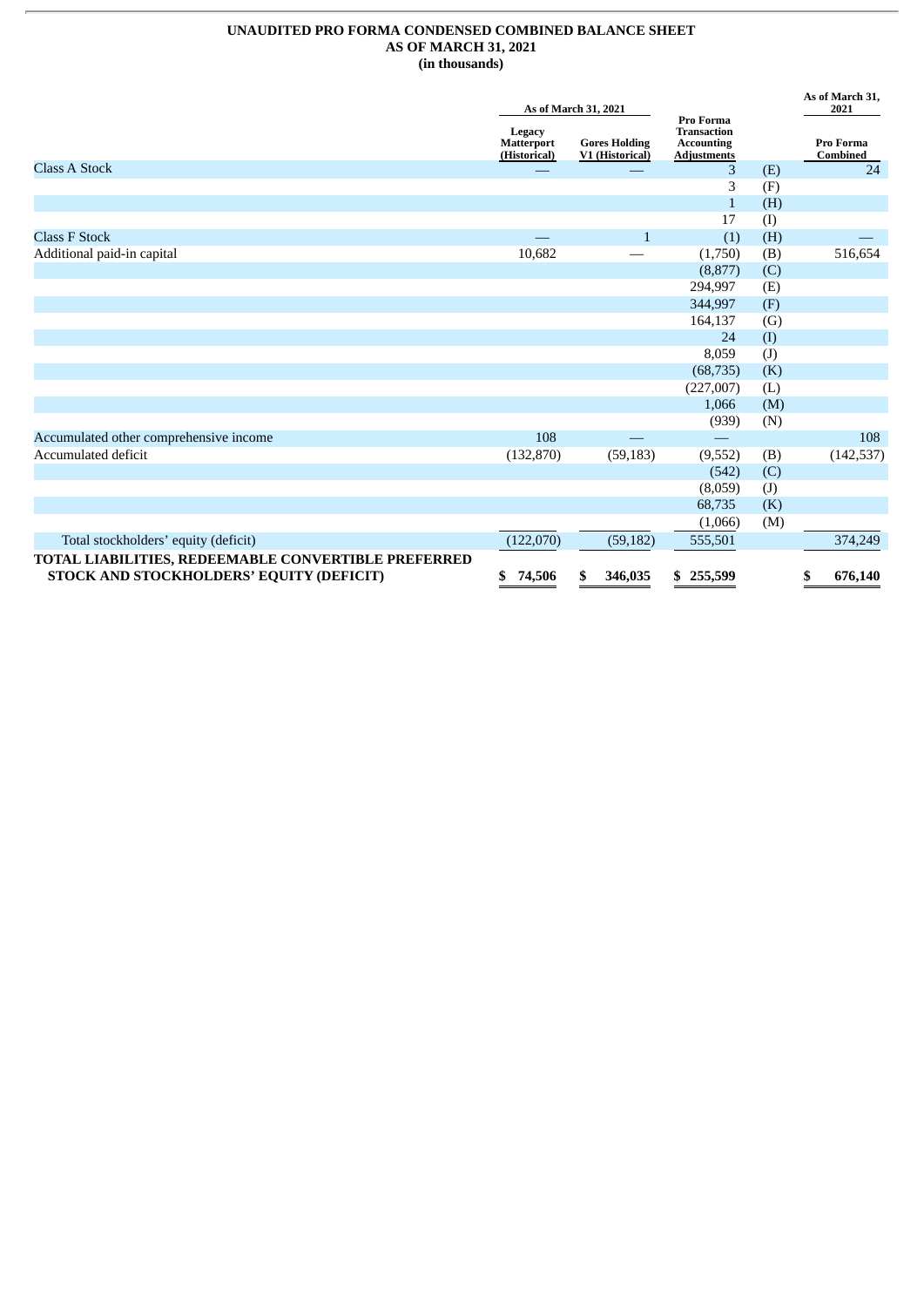# **UNAUDITED PRO FORMA CONDENSED COMBINED STATEMENT OF OPERATIONS FOR THE THREE MONTHS ENDED MARCH 31, 2021 (in thousands, except share and per share data)**

|                                                                                             | For the Three Months Ended March 31, 2021   |           |                                         |                     |                                                                            |              |              | <b>For the Three</b><br><b>Months Ended</b><br>March 31, 2021 |             |  |
|---------------------------------------------------------------------------------------------|---------------------------------------------|-----------|-----------------------------------------|---------------------|----------------------------------------------------------------------------|--------------|--------------|---------------------------------------------------------------|-------------|--|
|                                                                                             | Legacy<br><b>Matterport</b><br>(Historical) |           | <b>Gores Holding VI</b><br>(Historical) |                     | Pro Forma<br><b>Transaction</b><br><b>Accounting</b><br><b>Adjustments</b> |              |              | Pro Forma<br><b>Combined</b>                                  |             |  |
| Revenue:                                                                                    |                                             |           |                                         |                     |                                                                            |              |              |                                                               |             |  |
| Subscription                                                                                | \$                                          | 13,800    | \$                                      |                     | \$                                                                         |              |              | \$                                                            | 13,800      |  |
| License                                                                                     |                                             | 2,260     |                                         |                     |                                                                            |              |              |                                                               | 2,260       |  |
| <b>Services</b>                                                                             |                                             | 2,689     |                                         |                     |                                                                            |              |              |                                                               | 2,689       |  |
| Product                                                                                     |                                             | 8,180     |                                         |                     |                                                                            |              |              |                                                               | 8,180       |  |
| Total revenue                                                                               |                                             | 26,929    |                                         |                     |                                                                            |              |              |                                                               | 26,929      |  |
| Costs of revenue:                                                                           |                                             |           |                                         |                     |                                                                            |              |              |                                                               |             |  |
| Subscription                                                                                |                                             | 3,251     |                                         |                     |                                                                            | 57           | (AA)         |                                                               | 3,319       |  |
|                                                                                             |                                             |           |                                         |                     |                                                                            | 11           | (BB)         |                                                               |             |  |
| License                                                                                     |                                             |           |                                         |                     |                                                                            |              |              |                                                               |             |  |
| <b>Services</b>                                                                             |                                             | 2,035     |                                         |                     |                                                                            | 30<br>161    | (AA)<br>(BB) |                                                               | 2,226       |  |
| Product                                                                                     |                                             | 4,915     |                                         |                     |                                                                            | 80           | (AA)         |                                                               | 5,156       |  |
|                                                                                             |                                             |           |                                         |                     |                                                                            | 161          | (BB)         |                                                               |             |  |
| Total costs of revenue                                                                      |                                             | 10,201    |                                         |                     |                                                                            | 500          |              |                                                               | 10,701      |  |
|                                                                                             |                                             | 16,728    |                                         |                     |                                                                            |              |              |                                                               | 16,228      |  |
| Gross profit                                                                                |                                             |           |                                         |                     |                                                                            | (500)        |              |                                                               |             |  |
| Operating expenses:                                                                         |                                             |           |                                         |                     |                                                                            |              |              |                                                               |             |  |
| Research and development                                                                    |                                             | 6,025     |                                         |                     |                                                                            | 948          | (AA)         |                                                               | 7,411       |  |
|                                                                                             |                                             | 13,058    |                                         |                     |                                                                            | 438<br>2,751 | (BB)<br>(AA) |                                                               | 16,104      |  |
| Selling, general, and administrative                                                        |                                             |           |                                         |                     |                                                                            | 295          | (BB)         |                                                               |             |  |
| Professional fees                                                                           |                                             |           |                                         | 3.239               |                                                                            |              |              |                                                               | 3,239       |  |
| State franchise tax                                                                         |                                             |           |                                         | 50                  |                                                                            |              |              |                                                               | 50          |  |
| Change in fair value of warrant liability                                                   |                                             |           |                                         | 26,673              |                                                                            |              |              |                                                               | 26,673      |  |
| Total operating expenses                                                                    |                                             | 19,083    |                                         | 29.962              |                                                                            | 4.432        |              |                                                               | 53,477      |  |
| Loss from operations                                                                        |                                             | (2, 355)  |                                         | (29, 962)           |                                                                            | (4, 932)     |              |                                                               | (37, 249)   |  |
| Other income (expense):                                                                     |                                             |           |                                         |                     |                                                                            |              |              |                                                               |             |  |
| Interest income                                                                             |                                             | 8         |                                         | 14                  |                                                                            | (14)         | (CC)         |                                                               | 8           |  |
| Interest expense                                                                            |                                             | (308)     |                                         |                     |                                                                            |              |              |                                                               | (308)       |  |
| Other (expense) income, net                                                                 |                                             | (198)     |                                         |                     |                                                                            |              |              |                                                               | (198)       |  |
| Total other income (expense)                                                                |                                             | (498)     |                                         | 14                  |                                                                            | (14)         |              |                                                               | (498)       |  |
| Loss before provision for (benefit from) income taxes                                       |                                             | (2, 853)  |                                         | (29, 948)           |                                                                            | (4,946)      |              |                                                               | (37, 747)   |  |
| Provision for (benefit from) income taxes                                                   |                                             | 19        |                                         | 26                  |                                                                            | (26)         | (DD)         |                                                               | 19          |  |
| Net loss attributable to common stockholders                                                | \$                                          | (2,872)   | \$                                      | (29, 974)           | \$                                                                         | (4,920)      |              | \$                                                            | (37,766)    |  |
|                                                                                             |                                             |           |                                         |                     |                                                                            |              |              |                                                               |             |  |
| Weighted average shares outstanding-Common stock                                            |                                             | 9,621,163 |                                         |                     |                                                                            |              |              |                                                               |             |  |
| Common stock-basic and diluted                                                              | \$                                          | (0.30)    |                                         |                     |                                                                            |              |              |                                                               |             |  |
| Weighted average shares outstanding-Class A                                                 |                                             |           |                                         | 34,500,000          |                                                                            |              |              | \$                                                            | 241,956,778 |  |
| Class A Stock-basic and diluted [See Note 3]<br>Weighted average shares outstanding-Class F |                                             |           | \$                                      | (0.70)<br>8,625,000 |                                                                            |              |              |                                                               | (0.16)      |  |
| Class F Stock-basic and diluted                                                             |                                             |           | \$                                      | (0.70)              |                                                                            |              |              |                                                               |             |  |
|                                                                                             |                                             |           |                                         |                     |                                                                            |              |              |                                                               |             |  |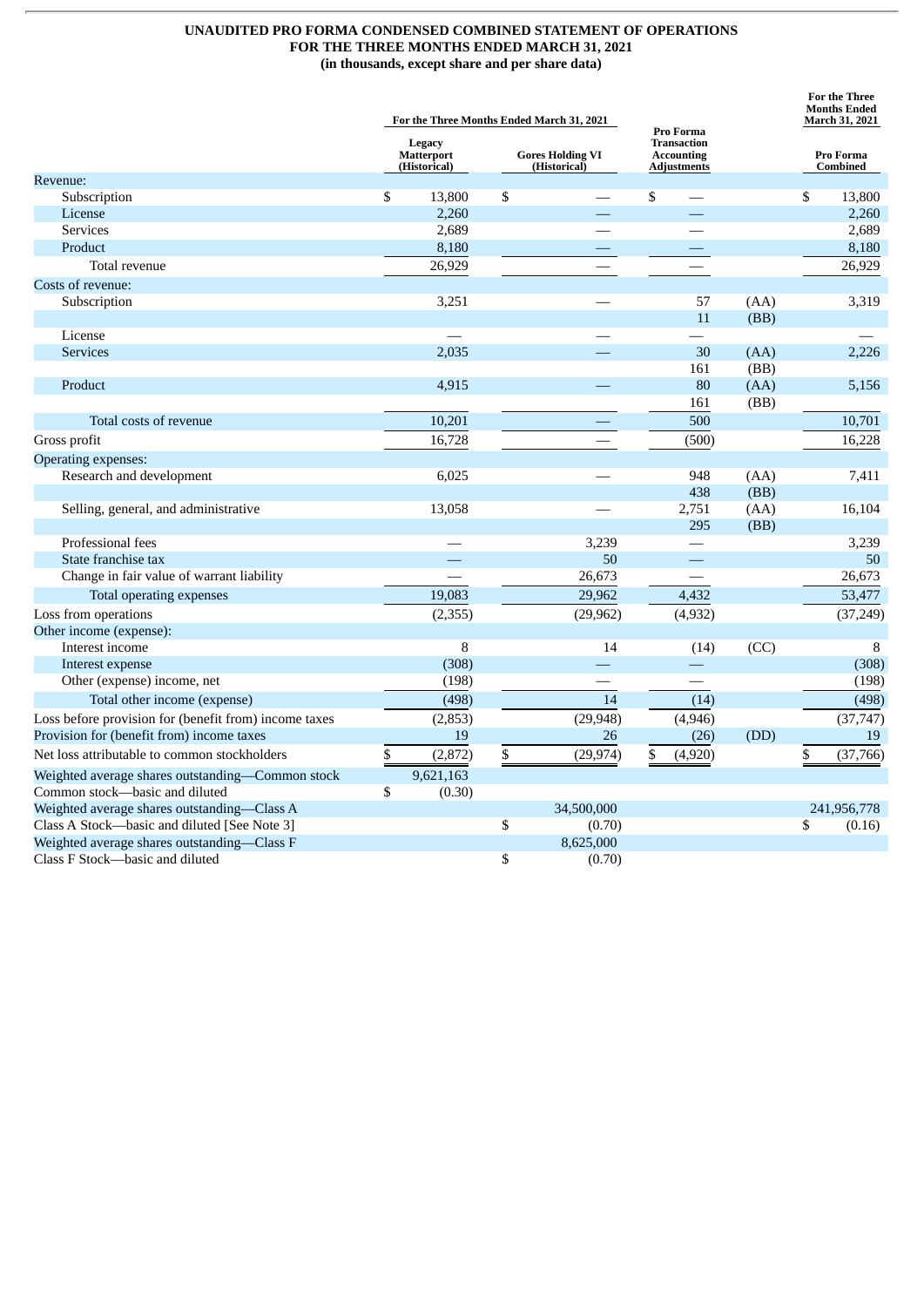# **UNAUDITED PRO FORMA CONDENSED COMBINED STATEMENT OF OPERATIONS FOR THE YEAR ENDED DECEMBER 31, 2020 (in thousands, except share and per share data)**

|                                                       |                                             |      | For the Year Ended December 31, 2020    |                                                               |                          |                       |    | For the Year<br><b>Ended</b><br>December 31,<br>2020 |
|-------------------------------------------------------|---------------------------------------------|------|-----------------------------------------|---------------------------------------------------------------|--------------------------|-----------------------|----|------------------------------------------------------|
|                                                       | Legacy<br><b>Matterport</b><br>(Historical) |      | <b>Gores Holding VI</b><br>(Historical) | <b>Pro Forma Transaction</b><br><b>Accounting Adjustments</b> |                          | Pro Forma<br>Combined |    |                                                      |
| Revenue:                                              |                                             |      |                                         |                                                               |                          |                       |    |                                                      |
| Subscription                                          | \$<br>41,558                                | \$   |                                         | \$                                                            |                          |                       | \$ | 41,558                                               |
| License                                               | 3,500                                       |      |                                         |                                                               |                          |                       |    | 3,500                                                |
| <b>Services</b>                                       | 7,702                                       |      |                                         |                                                               |                          |                       |    | 7,702                                                |
| Product                                               | 33,124                                      |      |                                         |                                                               |                          |                       |    | 33,124                                               |
| Total revenue                                         | 85,884                                      |      |                                         |                                                               |                          |                       |    | 85,884                                               |
| Costs of revenue:                                     |                                             |      |                                         |                                                               |                          |                       |    |                                                      |
| Subscription                                          | 11,445                                      |      |                                         |                                                               | 732                      | (AA)                  |    | 12,177                                               |
| License                                               | 69                                          |      |                                         |                                                               | 3                        | (AA)                  |    | 72                                                   |
| <b>Services</b>                                       | 6,131                                       |      |                                         |                                                               | 328                      | (AA)                  |    | 6,459                                                |
| Product                                               | 20,300                                      |      |                                         |                                                               | 1,313                    | (AA)                  |    | 21,613                                               |
| Total costs of revenue                                | 37,945                                      |      |                                         |                                                               | 2,376                    |                       |    | 40,321                                               |
| Gross profit                                          | 47,939                                      |      |                                         |                                                               | (2, 376)                 |                       |    | 45,563                                               |
| Operating expenses:                                   |                                             |      |                                         |                                                               |                          |                       |    |                                                      |
| Research and development                              | 17,710                                      |      |                                         |                                                               | 14,954                   | (AA)                  |    | 32,664                                               |
| Selling, general, and administrative                  | 41,791                                      |      |                                         |                                                               | 44,351                   | (AA)                  |    | 94,201                                               |
|                                                       |                                             |      |                                         |                                                               | 8,059                    | (BB)                  |    |                                                      |
| Professional fees                                     |                                             |      | 78                                      |                                                               |                          |                       |    | 78                                                   |
| State franchise tax                                   |                                             |      | 55                                      |                                                               | $\overline{\phantom{0}}$ |                       |    | 55                                                   |
| Warrant liability expense                             |                                             |      | 795                                     |                                                               |                          |                       |    | 795                                                  |
| Allocated expense for warrant issuance cost           |                                             |      | 608                                     |                                                               | 542                      | (CC)                  |    | 1,150                                                |
| Total operating expenses                              | 59,501                                      |      | 1,536                                   |                                                               | 67,906                   |                       |    | 128,943                                              |
| Loss from operations                                  | (11, 562)                                   |      | (1,536)                                 |                                                               | (70, 282)                |                       |    | (83, 380)                                            |
| Other income (expense):                               |                                             |      |                                         |                                                               |                          |                       |    |                                                      |
| Interest income                                       | 19                                          |      | 8                                       |                                                               | (8)                      | (DD)                  |    | 19                                                   |
| Interest expense                                      | (1,501)                                     |      |                                         |                                                               |                          |                       |    | (1,501)                                              |
| Other (expense) income, net                           | (900)                                       |      |                                         |                                                               |                          |                       |    | (900)                                                |
| Total other income (expense)                          | (2, 382)                                    |      | 8                                       |                                                               | (8)                      |                       |    | (2, 382)                                             |
| Loss before provision for (benefit from) income taxes | (13, 944)                                   |      | (1,528)                                 |                                                               | (70, 290)                |                       |    | (85, 762)                                            |
| Provision for (benefit from) income taxes             | 77                                          |      | (27)                                    |                                                               | 27                       | (EE)                  |    | 77                                                   |
| Net loss attributable to common stockholders          | \$<br>(14, 021)                             | $\$$ | (1,501)                                 | \$                                                            | (70, 317)                |                       | \$ | (85, 839)                                            |
| Weighted average shares outstanding-Common stock      | 7,972,543                                   |      |                                         |                                                               |                          |                       |    |                                                      |
| Common stock-basic and diluted                        | \$<br>(1.76)                                |      |                                         |                                                               |                          |                       |    |                                                      |
| Weighted average shares outstanding-Class A           |                                             |      | 3,170,550                               |                                                               |                          |                       |    | 241,956,778                                          |
| Class A Stock-basic and diluted [See Note 3]          |                                             | \$   | (2.14)                                  |                                                               |                          |                       | \$ | (0.35)                                               |
| Weighted average shares outstanding-Class F           |                                             |      | 11,457,666                              |                                                               |                          |                       |    |                                                      |
| Class F Stock-basic and diluted                       |                                             | \$   | (2.14)                                  |                                                               |                          |                       |    |                                                      |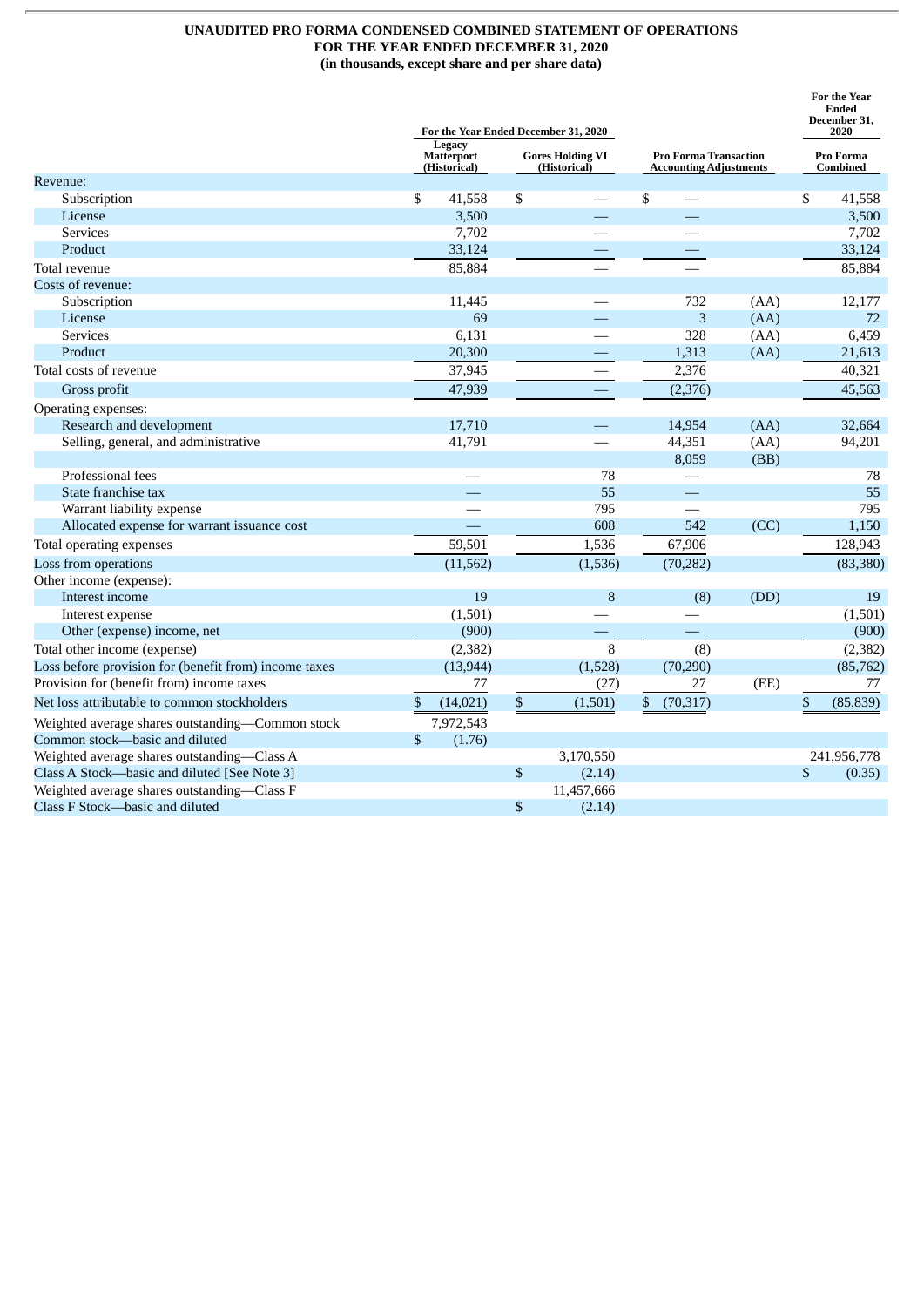# **NOTES TO UNAUDITED PRO FORMA CONDENSED COMBINED FINANCIAL INFORMATION**

# **1. Basis of Presentation**

The Business Combination will be accounted for as a reverse recapitalization in accordance with GAAP as Legacy Matterport has been determined to be the accounting acquirer, primarily due to the fact that Matterport Stockholders continue to control the Post-Combination Company. Under this method of accounting, while the Company is the legal acquirer, it will be treated as the "acquired" company for financial reporting purposes. Accordingly, the Business Combination will be treated as the equivalent of Legacy Matterport issuing stock for the net assets of the Company, accompanied by a recapitalization. The net assets of the Company will be stated at historical cost, with no goodwill or other intangible assets recorded. Operations prior to the Business Combination will be presented as those of Legacy Matterport in future reports of the Post-Combination Company. The post-closing accounting treatment of the Company Warrants are treated as and are reflected in the historical financial information of the Company as liability classified instruments.

The unaudited pro forma condensed combined balance sheet as of March 31, 2021 gives pro forma effect to the Business Combination, PIPE Investment, and the other related events contemplated by the Merger Agreement as if consummated on March 31, 2021. The unaudited pro forma condensed combined statement of operations for the three months ended March 31, 2021 combines the historical statement of operations of the Company for the three months ended March 31, 2021, and the historical condensed consolidated statement of operations of Legacy Matterport for the three months ended March 31, 2021, giving pro forma effect to the Business Combination, PIPE Investment, and other related events contemplated by the Merger Agreement as if consummated on January 1, 2020. The unaudited pro forma condensed combined statement of operations for the year ended December 31, 2020 combines the historical statement of operations of the Company for the period from June 29, 2020 (inception) through December 31, 2020, and the historical consolidated statement of operations of Legacy Matterport for the year ended December 31, 2020, giving pro forma effect to the Business Combination, PIPE Investment, and other related events contemplated by the Merger Agreement as if consummated on January 1, 2020.

The unaudited pro forma condensed combined balance sheet as of March 31, 2021 has been prepared using, and should be read in conjunction with, the following:

- the Company's unaudited balance sheet as of March 31, 2021 and the related notes for the three months ended March 31, 2021, incorporated by reference; and
- Legacy Matterport's unaudited condensed consolidated balance sheet as of March 31, 2021 and the related notes for the three months ended March 31, 2021, included in the Proxy Statement and incorporated by reference herein.

The unaudited pro forma condensed combined statement of operations for the three months ended March 31, 2021 has been prepared using, and should be read in conjunction with, the following:

- the Company's unaudited statement of operations for the three months ended March 31, 2021 and the related notes, incorporated by reference; and
- Legacy Matterport's unaudited condensed consolidated statements of operations for the three months ended March 31, 2021 and the related notes included in the Proxy Statement and incorporated by reference herein.

The unaudited pro forma condensed combined statement of operations for the year ended December 31, 2020 has been prepared using, and should be read in conjunction with, the following:

- the Company's audited statement of operations for the period from June 29, 2020 (date of inception) to December 31, 2020 and the related notes, incorporated by reference; and
- Legacy Matterport's audited consolidated statements of operations for the year ended December 31, 2020 and the related notes included in the Proxy Statement and incorporated by reference herein.

Management has made significant estimates and assumptions in its determination of the pro forma adjustments based on information available as of the date of filing this Form 8-K and is subject to change as additional information becomes available and analyses are performed. As the unaudited pro forma condensed combined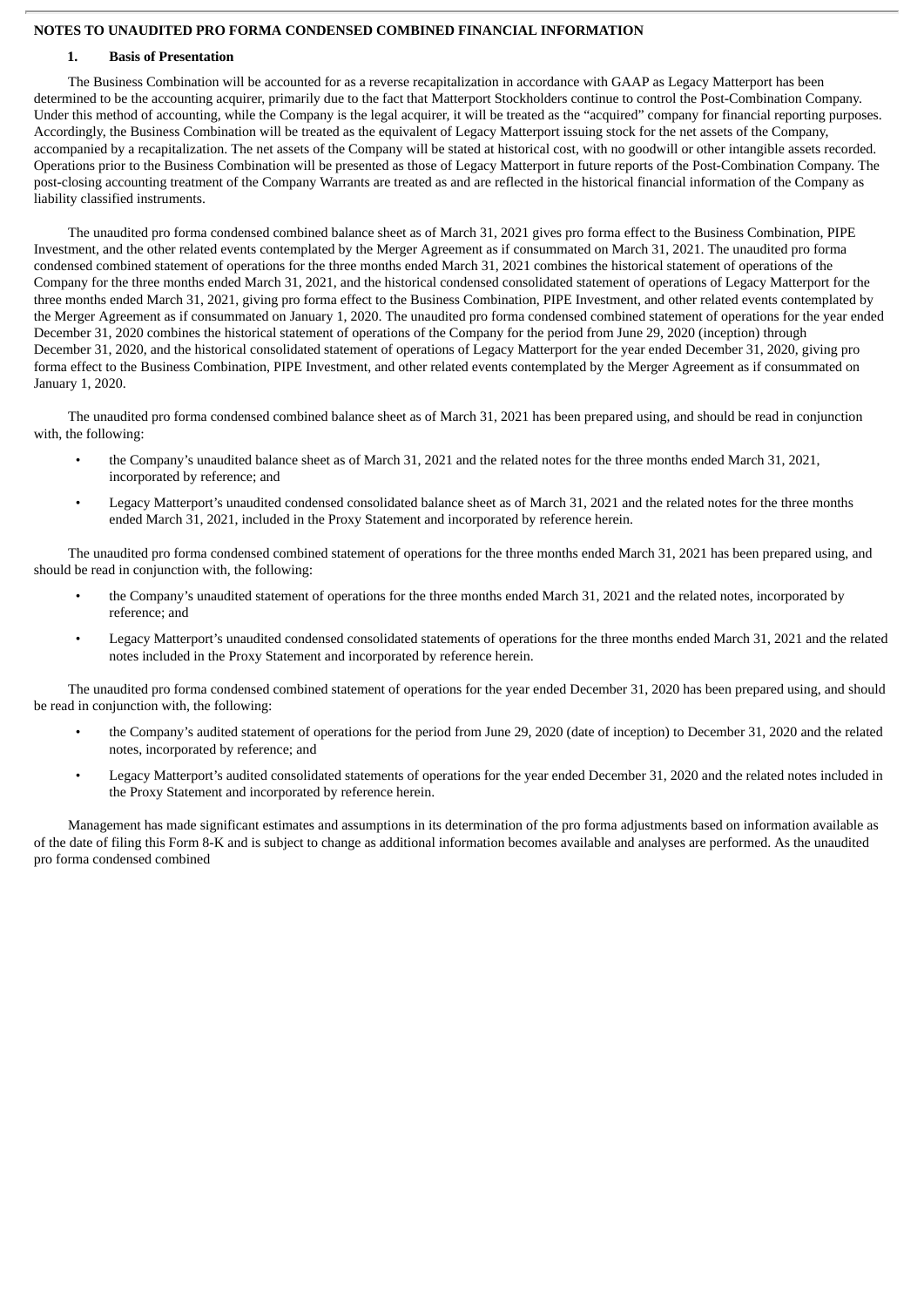financial information has been prepared based on these preliminary estimates, the final amounts recorded may differ materially from the information presented as additional information becomes available. Management considers this basis of presentation to be reasonable under the circumstances.

The unaudited pro forma condensed combined financial information does not give effect to any anticipated synergies, operating efficiencies, tax savings, or cost savings that may be associated with the Business Combination.

Total one-time direct and incremental transaction costs (i.e. "Transaction costs") incurred prior to, or concurrent with, the Closing were allocated between common stock issued and other equity instruments currently classified as liabilities (i.e. private placement warrants and public warrants) on a relative fair value basis. Transaction costs allocable to common stock issued are reflected in the unaudited pro forma condensed combined balance sheet as a direct reduction to Legacy Matterport's additional paid-in capital and are assumed to be cash settled. Transaction costs allocable to issued warrants classified as liabilities are charged to the unaudited pro forma condensed combined statement of operations and are assumed to be cash settled.

### **2. Adjustments to Unaudited Pro Forma Condensed Combined Financial Information**

The unaudited pro forma condensed combined financial information has been prepared to illustrate the effect of the Business Combination and has been prepared for informational purposes only.

The unaudited pro forma basic and diluted net loss per share amounts presented in the unaudited pro forma condensed combined statements of operations are based upon the number of the Post-Combination Company's shares outstanding, assuming the Business Combination occurred on January 1, 2020.

#### *Adjustments to Unaudited Pro Forma Condensed Combined Balance Sheet*

The adjustments included in the unaudited pro forma condensed combined balance sheet as of March 31, 2021 are as follows:

- (A) Reflects the liquidation and reclassification of \$345.0 million of investments held in the Trust Account to cash and cash equivalents that become available upon the Closing.
- (B) Reflects the payment of \$12.1 million of deferred underwriters' fees incurred during the Company's IPO due upon the Closing and the Company's total preliminary estimated advisory, legal, and accounting fees and other professional fees of \$11.3 million. This includes the Company's \$1.7 million in transaction cost in connection with PIPE Investment, which has been recorded as a reduction to additional paid-in capital. The remaining \$9.6 million transaction costs have been reflected as an adjustment to the accumulated deficit.
- (C) Reflects Legacy Matterport's total advisory, legal, and accounting fees and other professional fees of \$9.4 million incurred prior to, or concurrent with the Closing, including \$2.4 million that was recorded in accrued expenses and \$0.6 million that was paid as of March 31, 2021. These expected transaction costs are in connection with the Closing and related transactions and are deemed to be direct and incremental costs of the Business Combination, \$8.9 million of which have been allocable to common stock issued and recorded as a reduction to additional paid-in capital and the remaining \$0.5 million allocable to issued warrants classified as liabilities have been charged to the unaudited pro forma condensed combined statement of operations.
- (D) Reflects the settlement of the Company's historical liabilities that were settled upon the Closing.
- (E) Reflects the proceeds of \$295.0 million from the issuance and sale of 29.5 million shares of Class A Stock at \$10.00 per share pursuant to the PIPE Investment. Please refer to tickmark (B) for transaction costs related to PIPE Investment.
- (F) Reflects the reclassification of Class A Stock subject to possible redemption to permanent equity immediately prior to the Closing.
- (G) Reflects the conversion of Matterport Preferred Stock into Matterport Stock pursuant to the applicable conversion rate effective immediately prior to the Closing.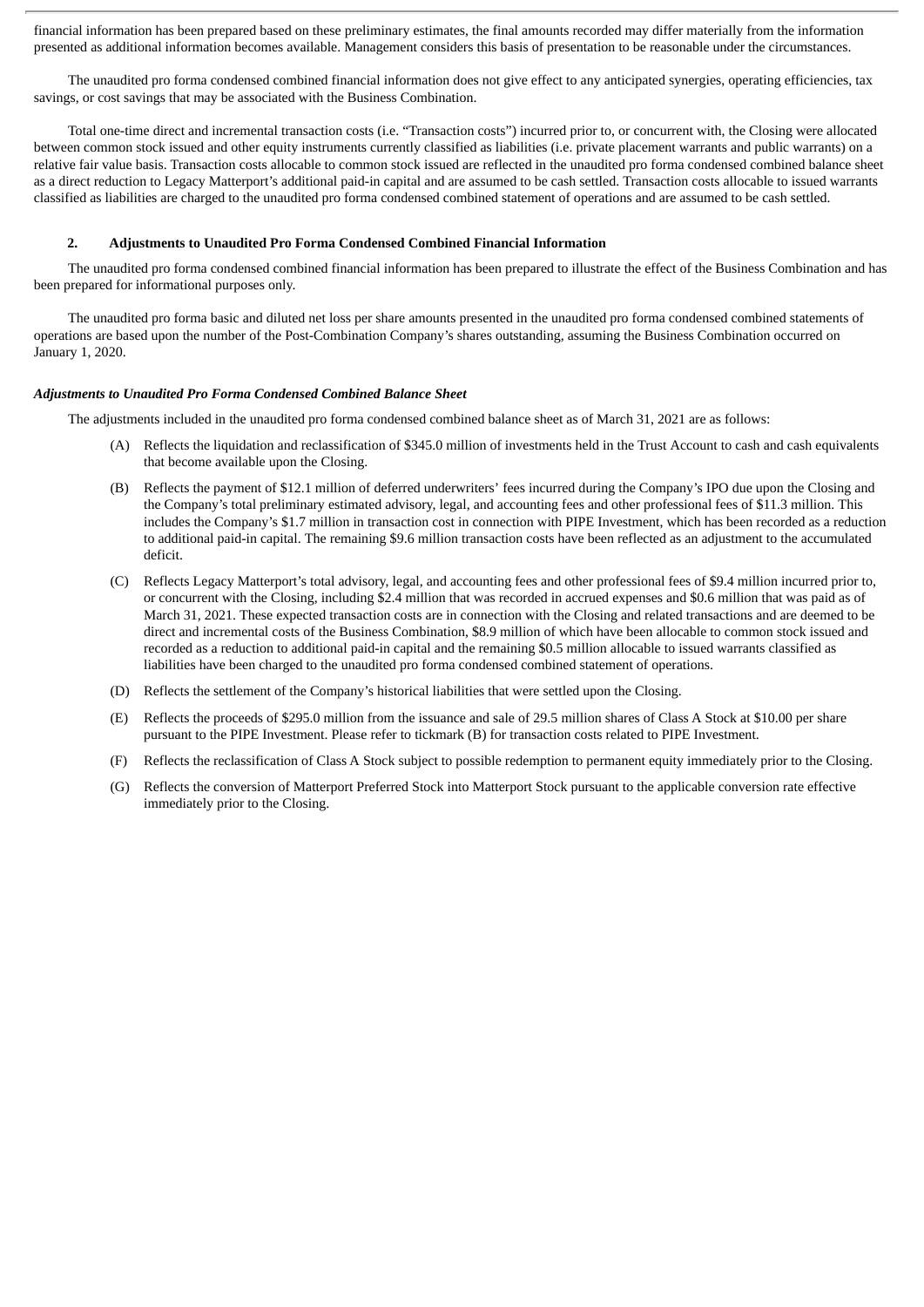- (H) Reflects the conversion of Class F Stock into Class A Stock in connection with the Closing.
- (I) Reflects the recapitalization of common stock between Matterport Stock, Class A Stock, and additional paid-in capital.
- (J) Reflects the incremental stock-based compensation expense upon acceleration of vesting of stock options issued to R.J. Pittman, Chief Executive Officer, upon the Closing.
- (K) Reflects the elimination of the Company's historical retained earnings.
- (L) Reflects the fair value of the Earn-Out Shares contingently issuable and recorded as Earn-Out Liabilities as of the Closing. For further information, please refer to Note 4.
- (M) Reflects the incremental stock-based compensation expense for Matterport RSU awards which have met the service and performance-based vesting conditions upon the Closing.
- (N) Represents the cash disbursed to redeem 93,917 shares of Class A Stock for \$0.9 million allocated to common stock and APIC, using a par value of \$0.0001 per share at a redemption price of \$10.00 per share.

### Adjustments to Unaudited Pro Forma Condensed Combined Statements of Operations for the Three Months Ended March 31, 2021

The adjustments included in the unaudited pro forma condensed combined statements of operations for the three months ended March 31, 2021 are as follows:

- (AA) Reflects the incremental stock-based compensation expense for Earn-Out shares contingently issuable to the holders of Matterport Stock Options and Matterport RSUs as of the Closing, who have a continuing employment requirement. For further details, refer to Note 4.
- (BB) Reflects the incremental stock-based compensation expense for Matterport RSU awards issuable to the employees who have met the service and performance-based vesting conditions upon the Closing.
- (CC) Reflects the elimination of interest income on the Trust Account.
- (DD) The adjustment takes into consideration if recognition of deferred tax assets is appropriate when the realization of these assets is more likely than not. Based upon the weight of all available evidence, with a primary focus on Legacy Matterport's history of recent losses, Legacy Matterport has concluded that it is not more likely than not that the recorded deferred tax assets will be realized. As a result, the tax effect of the Transactions is recorded at no tax expense or benefit to Legacy Matterport. The pro forma combined provision for income taxes does not necessarily reflect the amounts that would have resulted had the Company and Legacy Matterport filed consolidated income tax returns during the period presented.

### Adjustments to Unaudited Pro Forma Condensed Combined Statements of Operations for the Year Ended December 31, 2020

The adjustments included in the unaudited pro forma condensed combined statements of operations for the twelve months ended December 31, 2020 are as follows:

- (AA) Reflects the incremental stock-based compensation expense for Earn-Out shares to be issued to the holders of Legacy Matterport Stock Options and Legacy Matterport RSUs, who have a continuing employment requirement. For further details, refer to Note 4.
- (BB) Reflects the incremental stock-based compensation expense upon acceleration of vesting of stock options issued to R.J. Pittman, Chief Executive Officer, upon the Closing.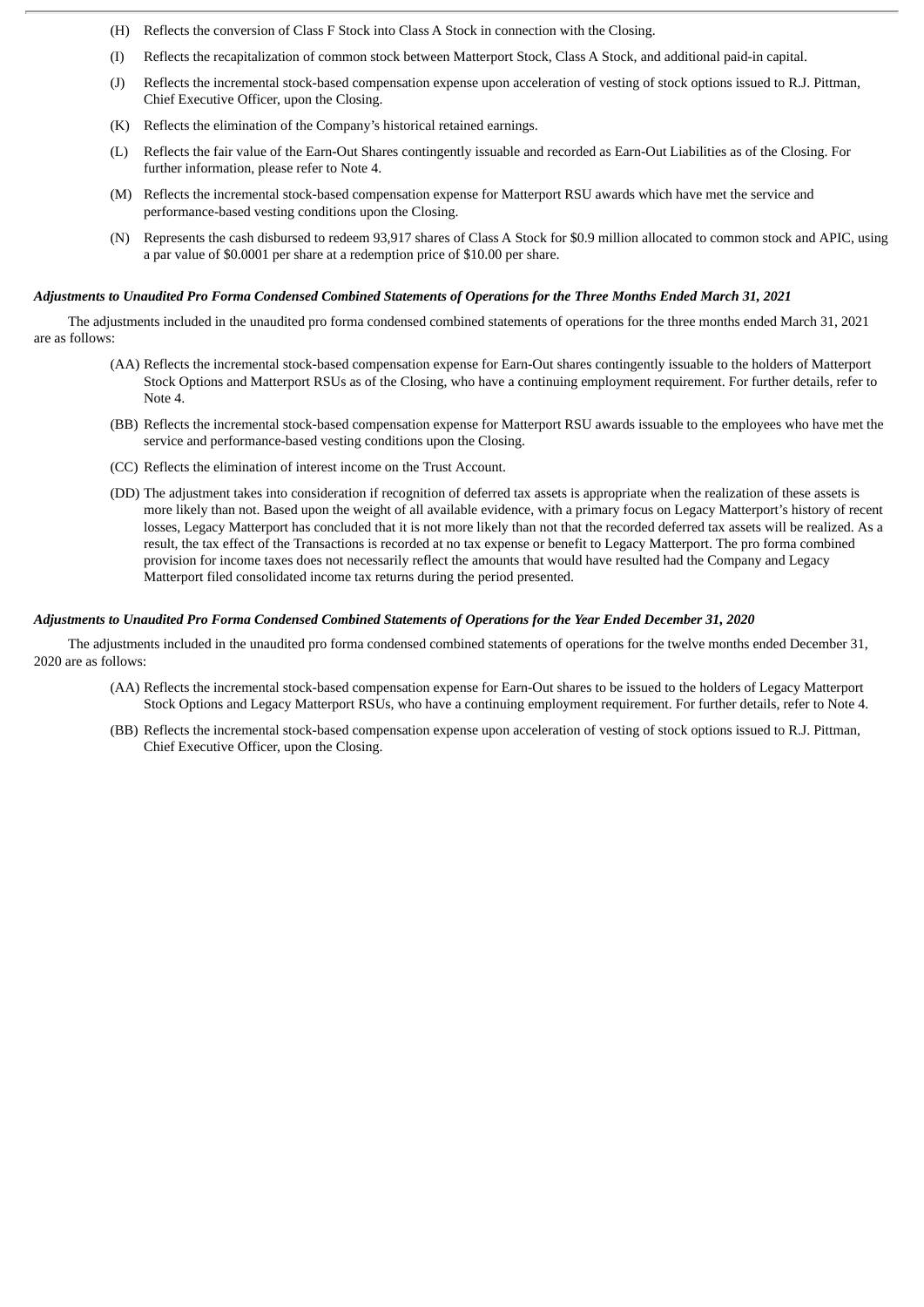- (CC) Reflects the transaction costs allocable to issued warrants classified as liabilities in connection with the Closing. Refer to Note 1 for more information.
- (DD) Reflects the elimination of interest income on the Trust Account.
- (EE) The adjustment takes into consideration if recognition of deferred tax assets is appropriate when the realization of these assets is more likely than not. Based upon the weight of all available evidence, with a primary focus on Legacy Matterport's history of recent losses, Legacy Matterport has concluded that it is not more likely than not that the recorded deferred tax assets will be realized. As a result, the tax effect of the Transactions is recorded at no tax expense or benefit to Legacy Matterport. The pro forma combined provision for income taxes does not necessarily reflect the amounts that would have resulted had the Company and Legacy Matterport filed consolidated income tax returns during the period presented.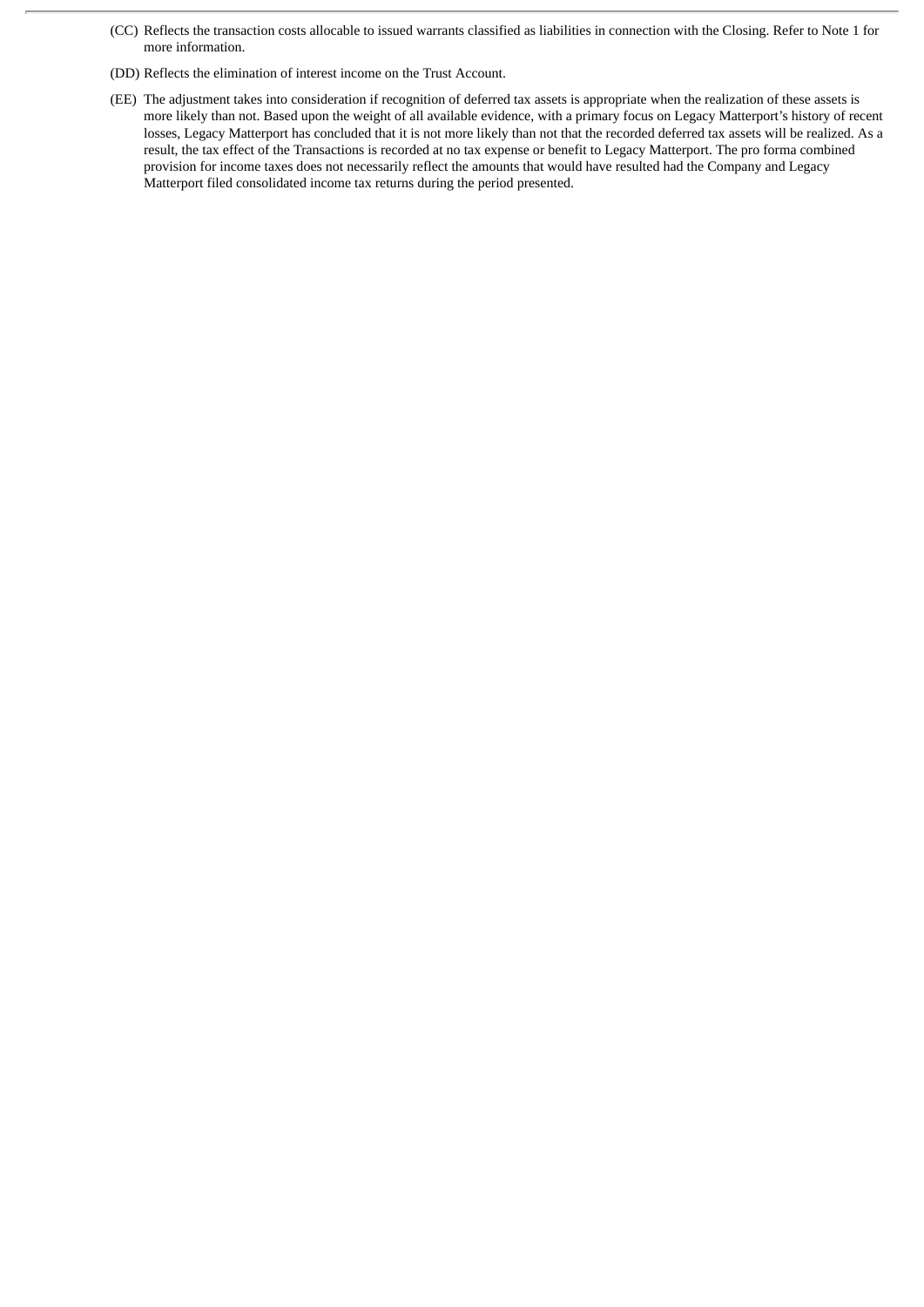## **3. Loss per Share**

Represents the net loss per share calculated using the historical weighted average shares outstanding, and the issuance of additional shares in connection with the Business Combination, the PIPE Investment, and other related events, assuming the shares were outstanding since January 1, 2020. As the Business Combination, PIPE Investment and other related proposed equity transactions are being reflected as if they had occurred at the beginning of the period presented, the calculation of weighted average shares outstanding for basic and diluted net loss per share assumes that the shares issuable relating to the Business Combination have been outstanding for the entire period presented. This calculation is retroactively adjusted to eliminate the number of shares redeemed in the Business Combination for the entire period presented.

The unaudited pro forma condensed combined financial information has been prepared based on the following information:

| (in thousands, except share and per share data)          | <b>For the Three Months</b><br>Ended March 31, 2021 | <b>For the Year ended</b><br><b>December 31, 2020</b> |
|----------------------------------------------------------|-----------------------------------------------------|-------------------------------------------------------|
| Pro forma net loss                                       | \$<br>(37,766)                                      | \$.<br>(85, 839)                                      |
| Weighted average shares outstanding of Class A Stock     | 241,956,778                                         | 241,956,778                                           |
| Net loss per share of Class A Stock-basic and diluted    | \$<br>(0.16)                                        | \$<br>(0.35)                                          |
| Weighted average shares outstanding-basic and<br>diluted |                                                     |                                                       |
| Class A Stock issued to Legacy Matterport                |                                                     |                                                       |
| <b>Stockholders</b>                                      | 169,425,695                                         | 169,425,695                                           |
| <b>Public Stockholders</b>                               | 34,406,083                                          | 34,406,083                                            |
| Initial Stockholders                                     | 8,625,000                                           | 8,625,000                                             |
| <b>PIPE Investors</b>                                    | 29,500,000                                          | 29,500,000                                            |
| <b>Total</b>                                             | 241,956,778                                         | 241,956,778                                           |

The following potentially dilutive outstanding securities were excluded from the computation of proforma net loss per share, basic and diluted, because their effect would have been anti-dilutive or issuance of such shares is contingent upon the satisfaction of certain conditions which were not satisfied by the end of the period:

|                                                 | <b>For the Three Months</b><br>Ended March 31, 2021 | For the Year Ended<br><b>December 31, 2020</b> |
|-------------------------------------------------|-----------------------------------------------------|------------------------------------------------|
| <b>Rollover Options and Rollover RSUs</b>       | 49.449.305                                          | 49.449.305                                     |
| Earn-Out shares                                 | 23,500,000                                          | 23,500,000                                     |
| Company's private placement and public warrants | 11,350,000                                          | 11,350,000                                     |